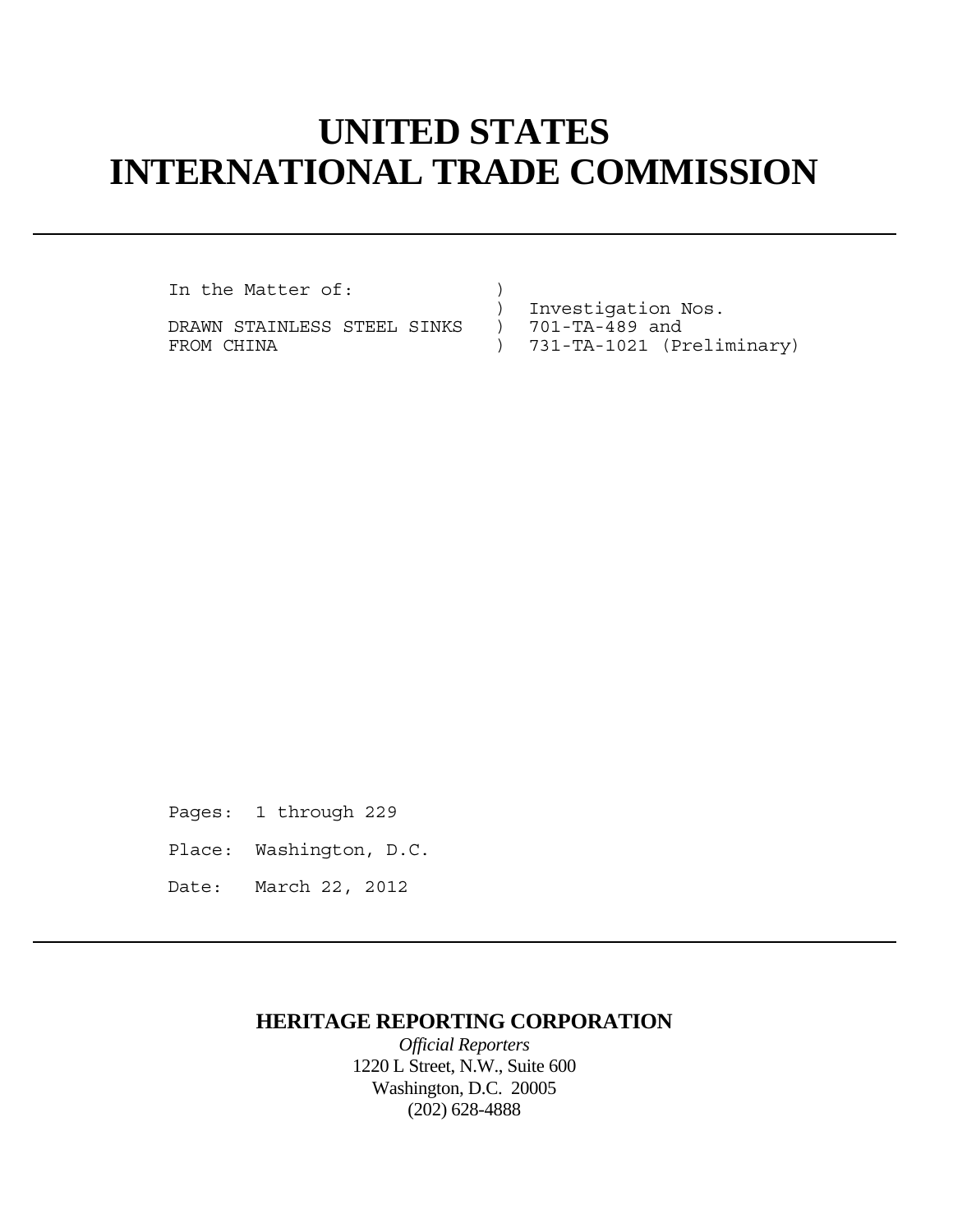## THE UNITED STATES INTERNATIONAL TRADE COMMISSION

In the Matter of: (1) ) Investigation Nos. DRAWN STAINLESS STEEL SINKS ) 701-TA-489 and FROM CHINA  $(Preliminary)$ 

> Thursday, March 22, 2012

 Room No. 110 U.S. International Trade Commission 500 E Street, S.W. Washington, D.C.

The hearing commenced, pursuant to notice, at

9:31 a.m., before the Commissioners of the United States

International Trade Commission, Catherine DeFilippo,

Director of Investigations, presiding.

APPEARANCES:

On behalf of the International Trade Commission:

Staff:

 CATHERINE DEFILIPPO, DIRECTOR OF INVESTIGATIONS DAVID FISHBERG, ATTORNEY/ADVISOR STEPHANIA POZZI PORTER, INVESTIGATOR AMY SHERMAN, INVESTIGATOR DOUGLAS CORKRAN, SUPERVISORY INVESTIGATOR IOANA DIFIORE, ECONOMIST KARL TSUJI, INTERNATIONAL TRADE ANALYST SHARON BELLAMY, HEARINGS AND MEETINGS ASSISTANT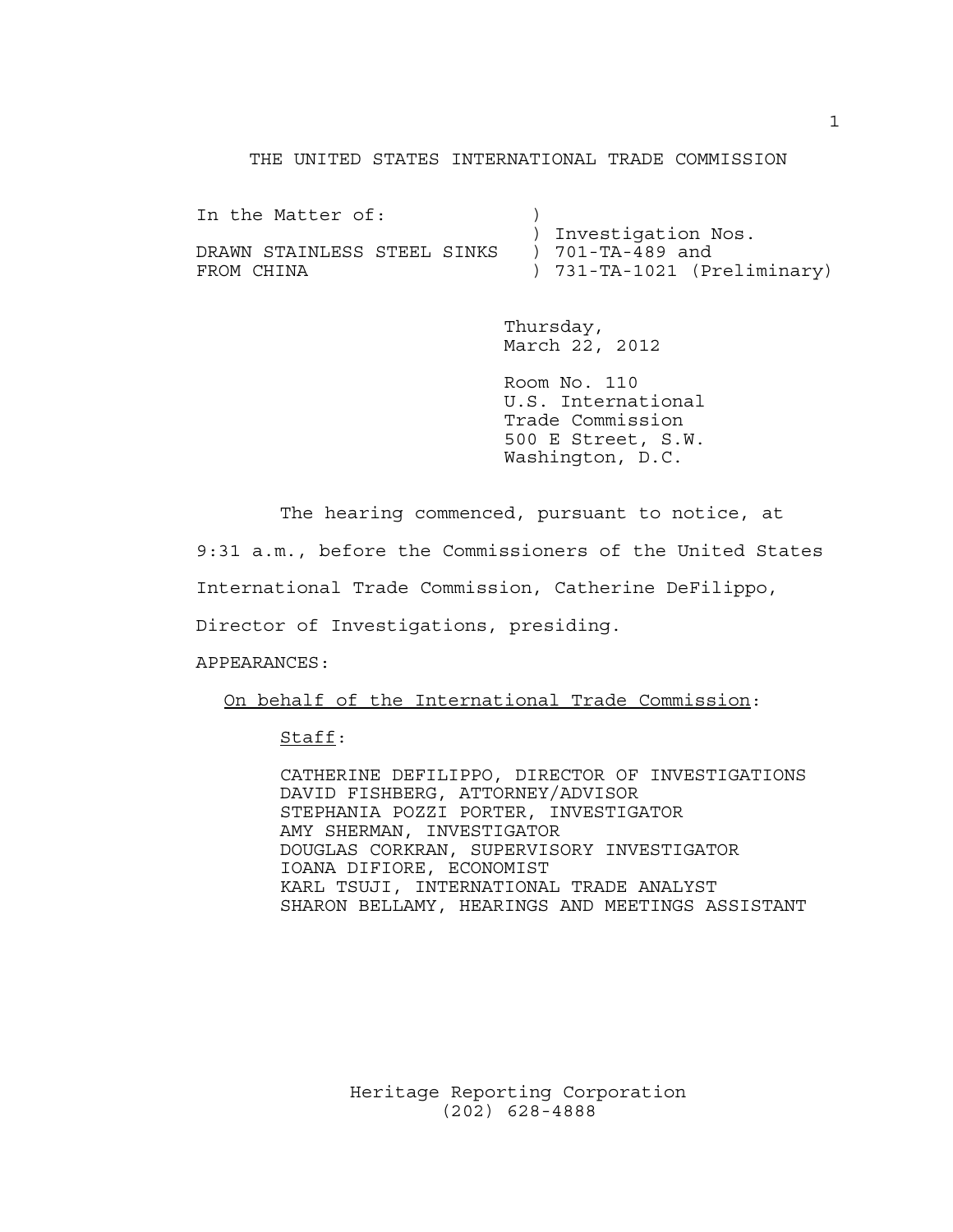APPEARANCES: (Cont'd)

Organization and Witnesses:

 In Support of the Imposition of Antidumping and Countervailing Duty Orders :

On behalf of Elkay Manufacturing Company:

 STEPHEN ROGERS, Chief Operating Officer, Elkay Manufacturing Company ANGIE SHEEHAN, Director, Product Marketing, Elkay Manufacturing Company PAUL JUST, President, Just Manufacturing Company MICHAEL G. SZUSTAKOWSKI, Consultant, King & Spalding LLP

 JOSEPH W. DORN, Esquire BRIAN E. MCGILL, Esquire King & Spalding LLP Washington, D.C.

 In Opposition to the Imposition of Antidumping and Countervailing Duty Orders :

 On behalf of Compass Manufacturing International LLC ("CMI")  $\qquad \qquad \vdots$ 

MIKE WOLFE, President, CMI

 MATTHEW J. MCCONKEY, Esquire Mayer Brown LLP Washington, D.C.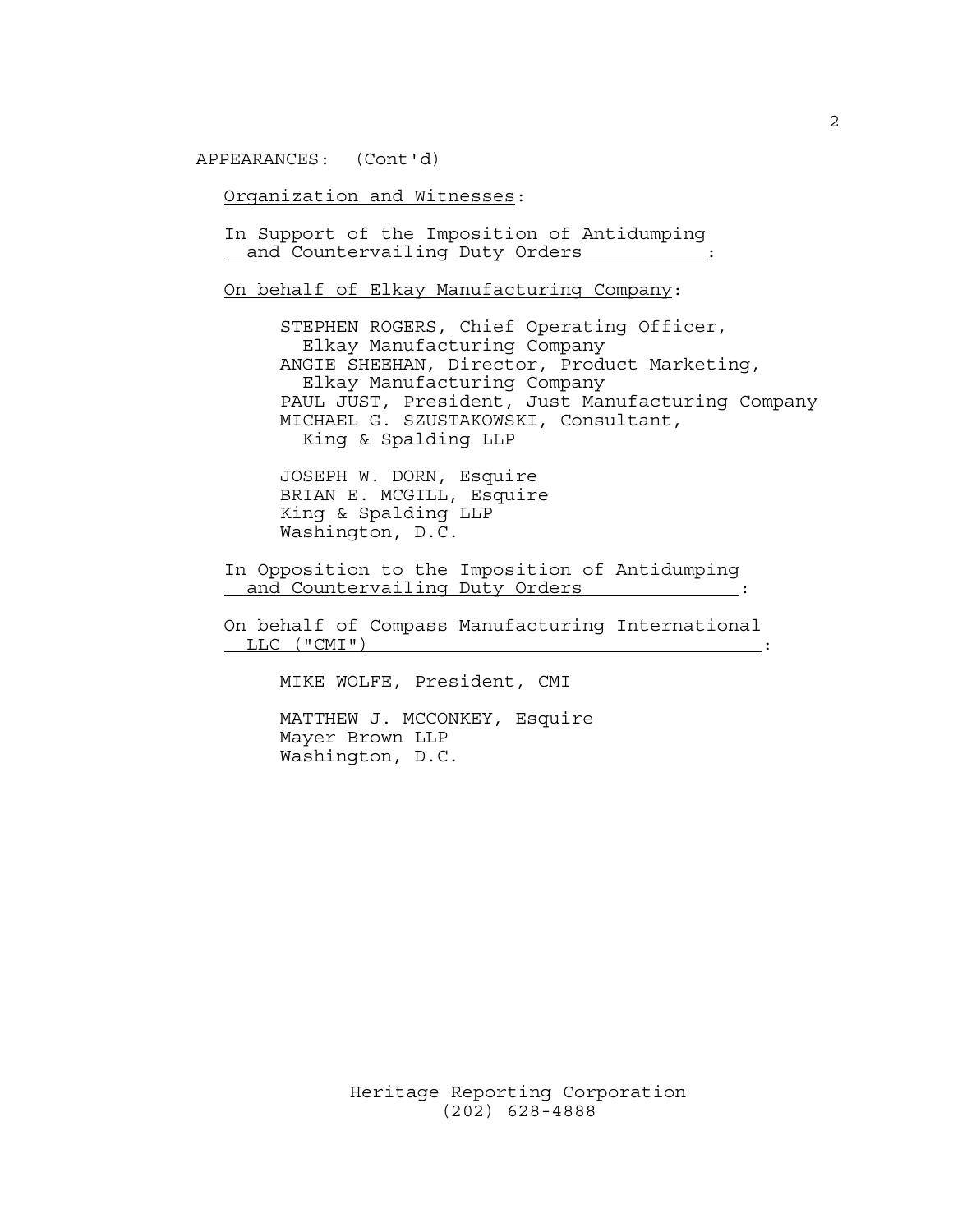APPEARANCES: (Cont'd)

 On behalf of AmeriSink Inc.; International Concepts in Cabinetry; Nantucket Sinks; MAZI, Inc.; IPT Sink Company; Wells Sinkware Corp.; Empire Industries; Chemcore Industries, Inc.; Kraus USA; Soci LP; VIG Industries LLC; Lenova Sinks (A&C Global, Inc.); and Pelican Sinks International :

 TODD SIMPSON, President and Owner, Soci, LP IAN DREW, Office Manager, Nantucket Sinks, LLC JIM OLSON, President, ANO, Inc. RUSSELL LEVI, Vice President, Kraus USA, Inc. SERGIO MAGARIK, Vice President, Kraus USA, Inc. DAVID SPICHER, Co-Owner, Eclipse THOMAS MU, Vice President of Operations, International Concepts in Cabinetry

 WILLIAM PERRY, Esquire DEREK BISHOP, Esquire Dorsey & Whitney LLP Seattle, Washington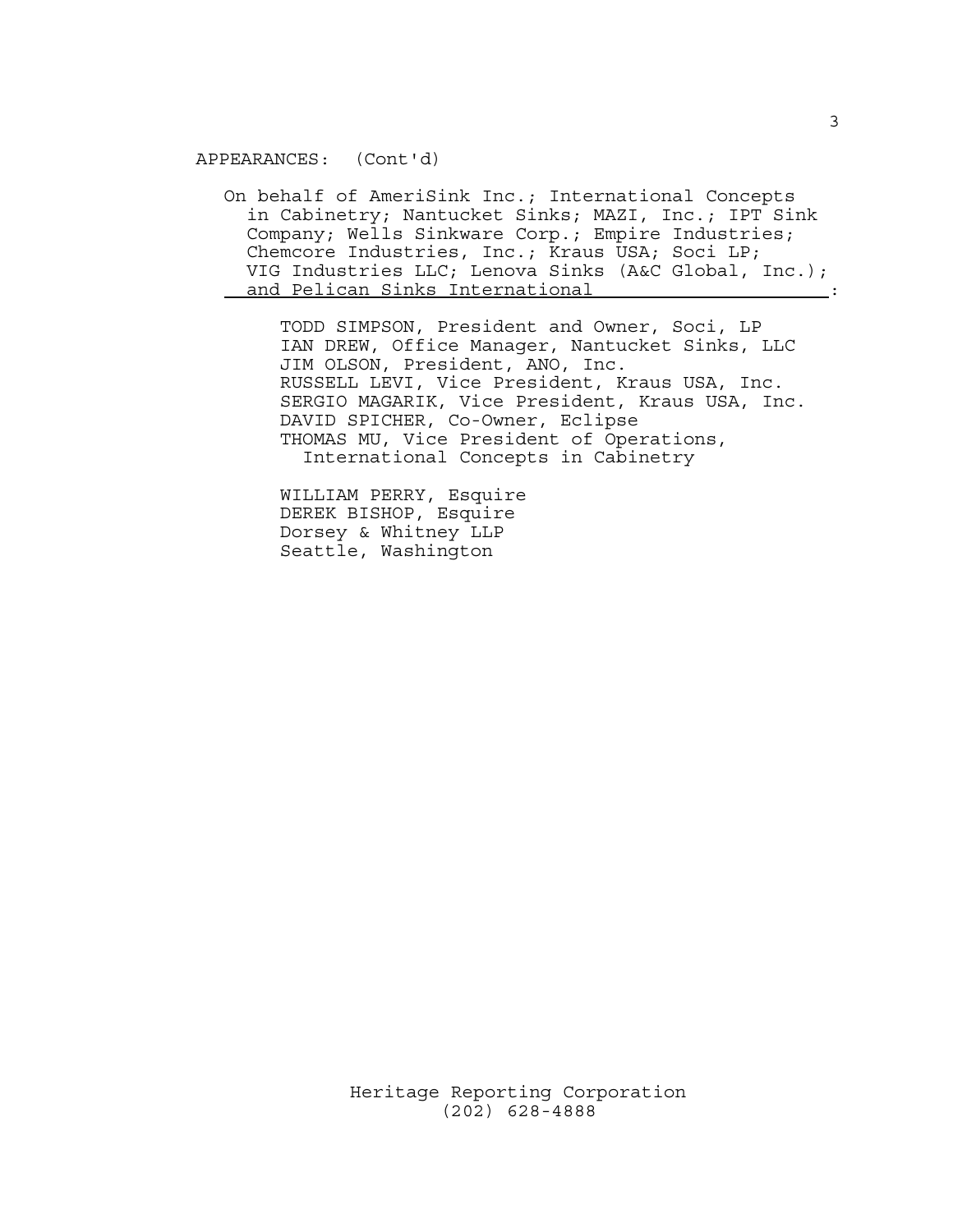## I N D E X

en de la provincia de la provincia de la provincia de la provincia de la provincia de la provincia de la provi

4

| OPENING STATEMENT OF JOSEPH W. DORN, ESQUIRE,<br>KING & SPALDING LLP, WASHINGTON, D.C.       | 6   |
|----------------------------------------------------------------------------------------------|-----|
| OPENING STATEMENT OF WILLIAM PERRY, ESQUIRE,<br>MAYER BROWN LLP, WASHINGTON, D.C.            | 10  |
| TESTIMONY OF STEPHEN ROGERS, CHIEF OPERATING<br>OFFICER, ELKAY MANUFACTURING COMPANY         | 14  |
| TESTIMONY OF ANGIE SHEEHAN, DIRECTOR, PRODUCT<br>MARKETING, ELKAY MANUFACTURING COMPANY      | 30  |
| TESTIMONY OF PAUL JUST, PRESIDENT, JUST<br>MANUFACTURING COMPANY                             | 42  |
| TESTIMONY OF DAVID SPICHER, CO-OWNER, ECLIPSE                                                | 99  |
| TESTIMONY OF MIKE WOLFE, PRESIDENT, CMI                                                      | 104 |
| TESTIMONY OF SERGIO MAGARIK, VICE PRESIDENT,<br>KRAUS USA, INC.                              | 110 |
| TESTIMONY OF JIM OLSON, PRESIDENT, ANO, INC.                                                 | 114 |
| TESTIMONY OF TODD SIMPSON, PRESIDENT AND<br>OWNER, SOCI, LP                                  | 120 |
| TESTIMONY OF THOMAS MU, VICE PRESIDENT OF<br>OPERATIONS, INTERNATIONAL CONCEPTS IN CABINETRY | 125 |
| TESTIMONY OF IAN DREW, OFFICE MANAGER,<br>NANTUCKET SINKS, LLC                               | 130 |
| TESTIMONY OF RUSSELL LEVI, VICE PRESIDENT,<br>KRAUS USA, INC.                                | 190 |
| CLOSING REMARKS OF JOSEPH W. DORN, ESQUIRE,<br>KING & SPALDING LLP, WASHINGTON, D.C.         | 214 |
| CLOSING REMARKS OF MATTHEW J. MCCONKEY, ESQUIRE,<br>MAYER BROWN LLP                          | 226 |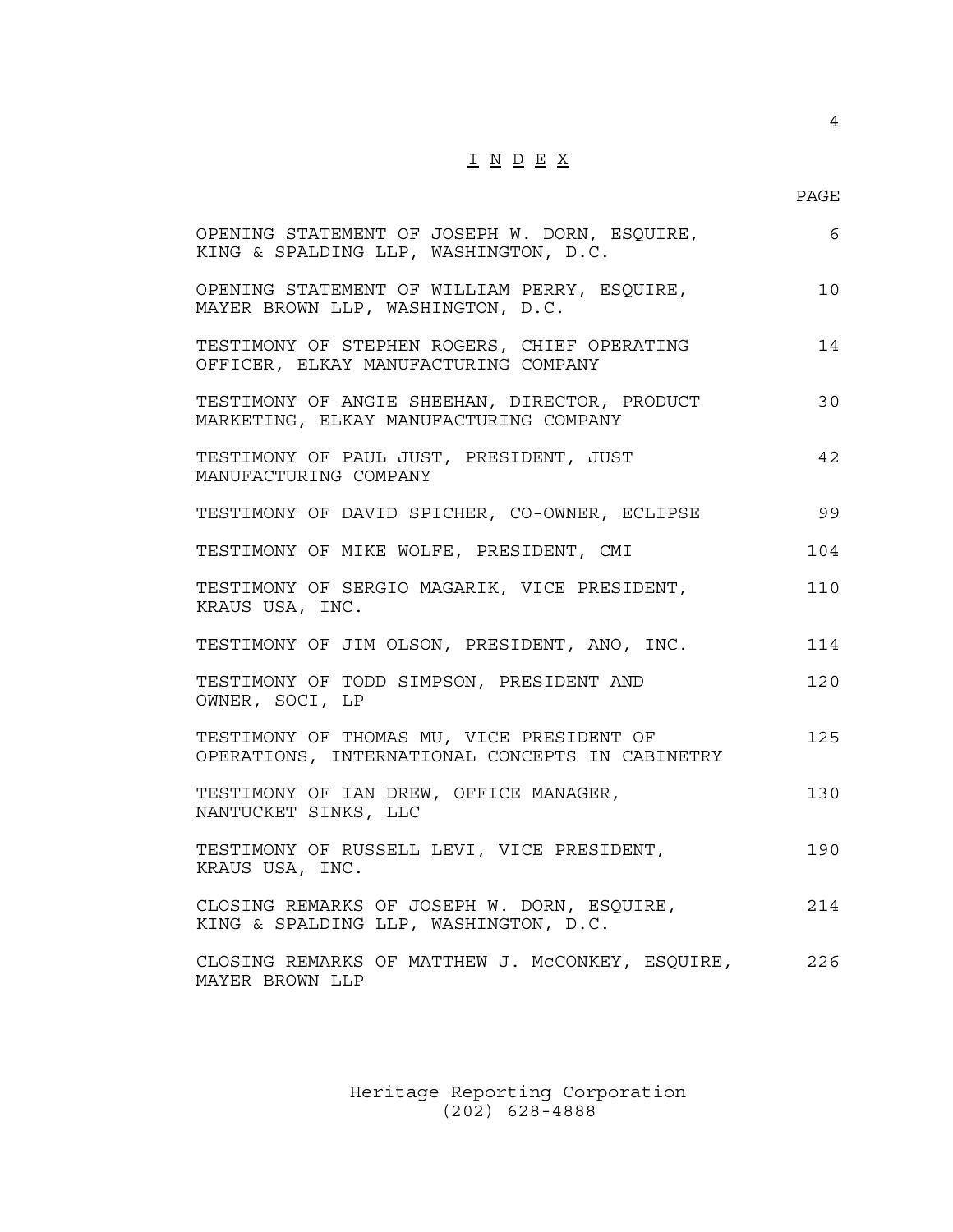| 1  | $\underline{P} \underline{R} \underline{O} \underline{C} \underline{E} \underline{E} \underline{D} \underline{I} \underline{N} \underline{G} \underline{S}$ |
|----|-------------------------------------------------------------------------------------------------------------------------------------------------------------|
| 2  | (9:31 a.m.)                                                                                                                                                 |
| 3  | MS. DEFILIPPO: Good morning, and welcome to                                                                                                                 |
| 4  | the United States International Trade Commission's                                                                                                          |
| 5  | conference in connection with the preliminary phase of                                                                                                      |
| 6  | antidumping duty and countervailing duty Investigation                                                                                                      |
| 7  | Nos. 701-TA-489 and 731-TA-1201, concerning Imports of                                                                                                      |
| 8  | Drawn Stainless Steel Sinks from China.                                                                                                                     |
| 9  | My name is Catherine DeFilippo. I am the                                                                                                                    |
| 10 | Director of the Office of Investigations, and I will                                                                                                        |
| 11 | preside at this conference. Among those present from                                                                                                        |
| 12 | the Commission staff are, from my far right, Douglas                                                                                                        |
| 13 | Corkran, Supervisory Investigator, Amy Sherman,                                                                                                             |
| 14 | Investigator, Stephania Pozzi Porter, Investigator.                                                                                                         |
| 15 | To my left, David Fishberg, Attorney/Advisor, Ioana                                                                                                         |
| 16 | DiFiore, Economist, and Karl Tsuji, the Industry                                                                                                            |
| 17 | Analyst.                                                                                                                                                    |
| 18 | I understand that parties are aware of the                                                                                                                  |
| 19 | time allocations. I would remind speakers not to                                                                                                            |
| 20 | refer in your remarks to business proprietary                                                                                                               |
| 21 | information and to speak directly into the                                                                                                                  |
| 22 | microphones. We also ask that you state your name and                                                                                                       |
| 23 | affiliation for the record before beginning your                                                                                                            |
| 24 | presentation or answering questions for the benefit of                                                                                                      |
| 25 | the court reporter.                                                                                                                                         |

 Heritage Reporting Corporation (202) 628-4888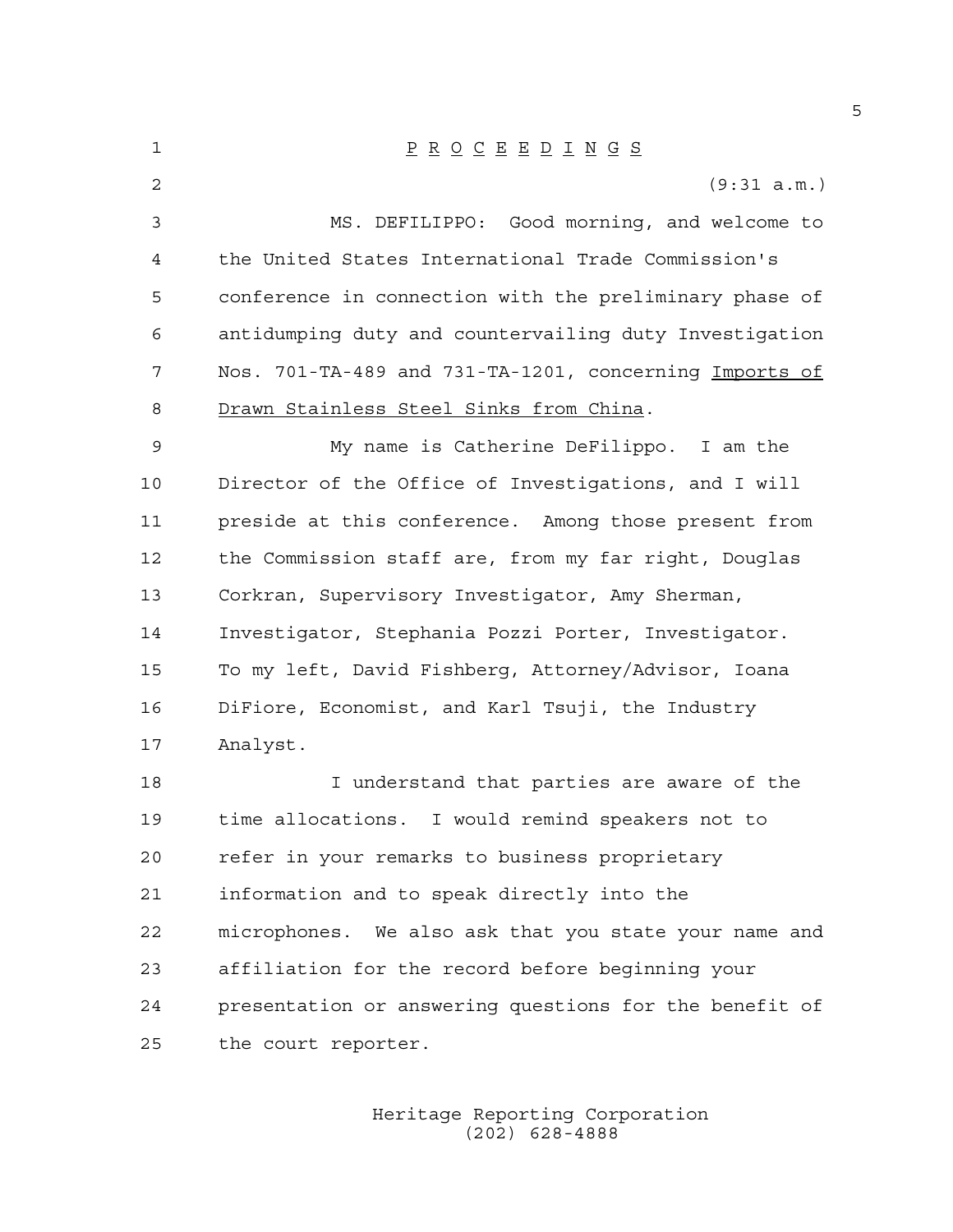1 Finally, speakers will not be sworn in, but 2 are reminded of the applicability of 18 U.S.C. 1001 3 with regard to false or misleading statements and to 4 the fact that the record of this proceeding may be 5 subject to Court review if there is an appeal. Are 6 there any questions? Seeing none, hearing none, we 7 will proceed with opening statements. Good morning, 8 Mr. Dorn. Welcome. Please begin with your opening 9 statement when you're ready.

10 MR. DORN: Good morning. Joe Dorn for 11 Petitioners. This case is about dumped and subsidized 12 imports of drawn stainless steel sinks from China that 13 have undersold comparable U.S. sinks by large margins 14 and that have caused U.S. producers to suffer 15 substantial declines in market share, shipments, 16 production, employment and profits. The imported 17 article subject to investigation is drawn stainless 18 steel sinks. The domestic product that is like the 19 imported product is drawn sinks.

20 Applying the Commission's like product 21 factors, a clear dividing line separates drawn and 22 fabricated sinks. First, drawn and fabricated sinks 23 have different physical characteristics and end uses. 24 Fabricated sinks do not have the smooth, easy to 25 clean corners of drawn sinks. Drawn sinks do not have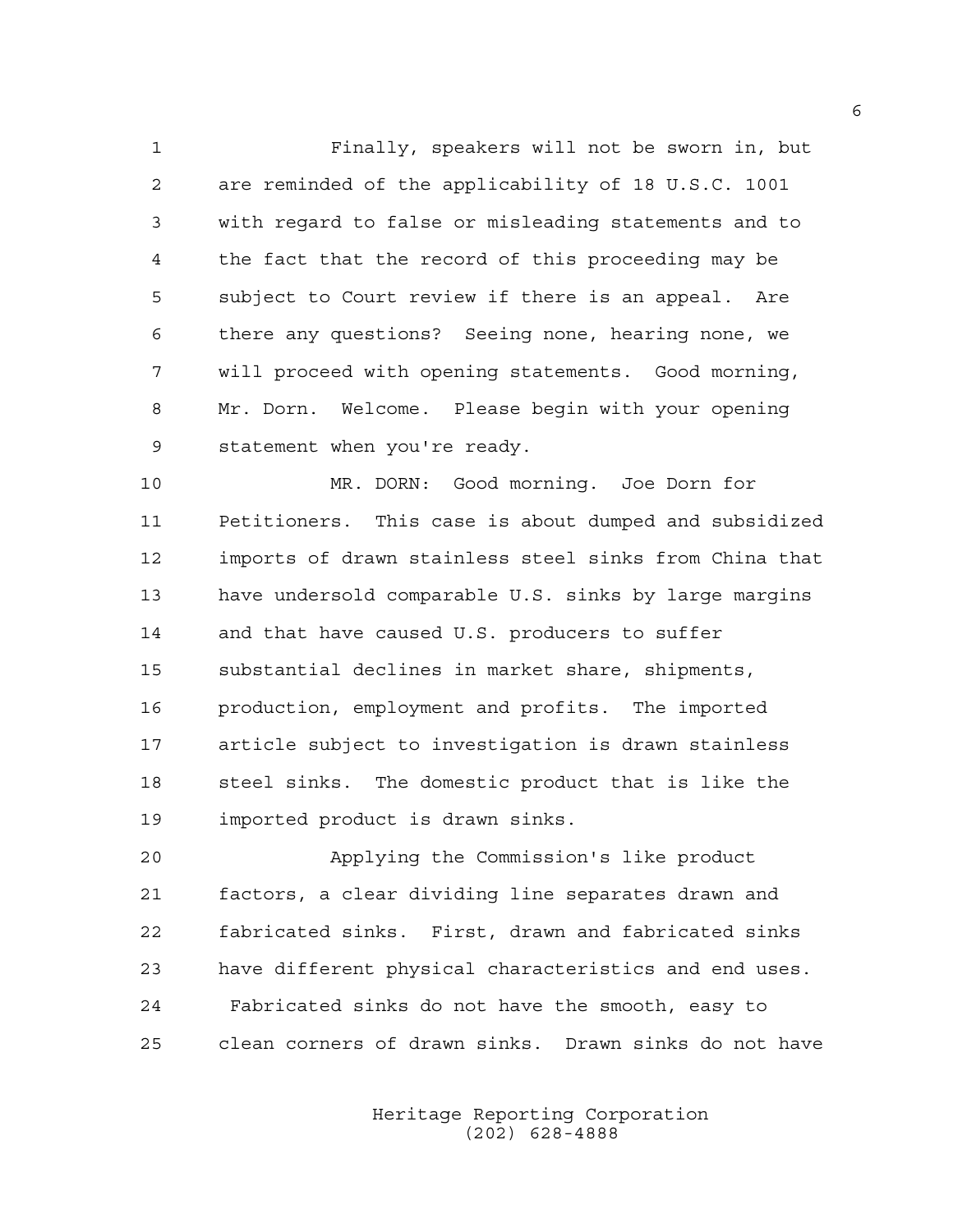1 the deeper and larger bowls of fabricated sinks and do 2 not have the commercial appearance of fabricated 3 sinks. Their different physical characteristics and 4 appearances lead to different end uses.

5 For example, virtually all residential 6 kitchens have drawn sinks and substantially all 7 commercial kitchens have fabricated sinks. Second, 8 drawn sinks and fabricates sinks are made on distinct 9 production lines using their own dedicated equipment, 10 processes and employment skills. Fabricated sink 11 production is labor-intensive. Drawn sink production 12 is capital-intensive. This results in much higher 13 prices for fabricated sinks.

14 Third, drawn and fabricated sinks are not 15 commercially interchangeable due to their different 16 physical characteristics, aesthetics and prices. 17 Fourth, there are different channels of distribution. 18 For example, you will not find a fabricated sink on 19 the floor of a big box retailer and you will rarely 20 see a drawn sink on the floor of a food service supply 21 center. As a result of these differences, both 22 producers and customers perceive drawn and fabricated 23 sinks as distinct products with different applications 24 and different price levels.

25 The petition provides evidence of large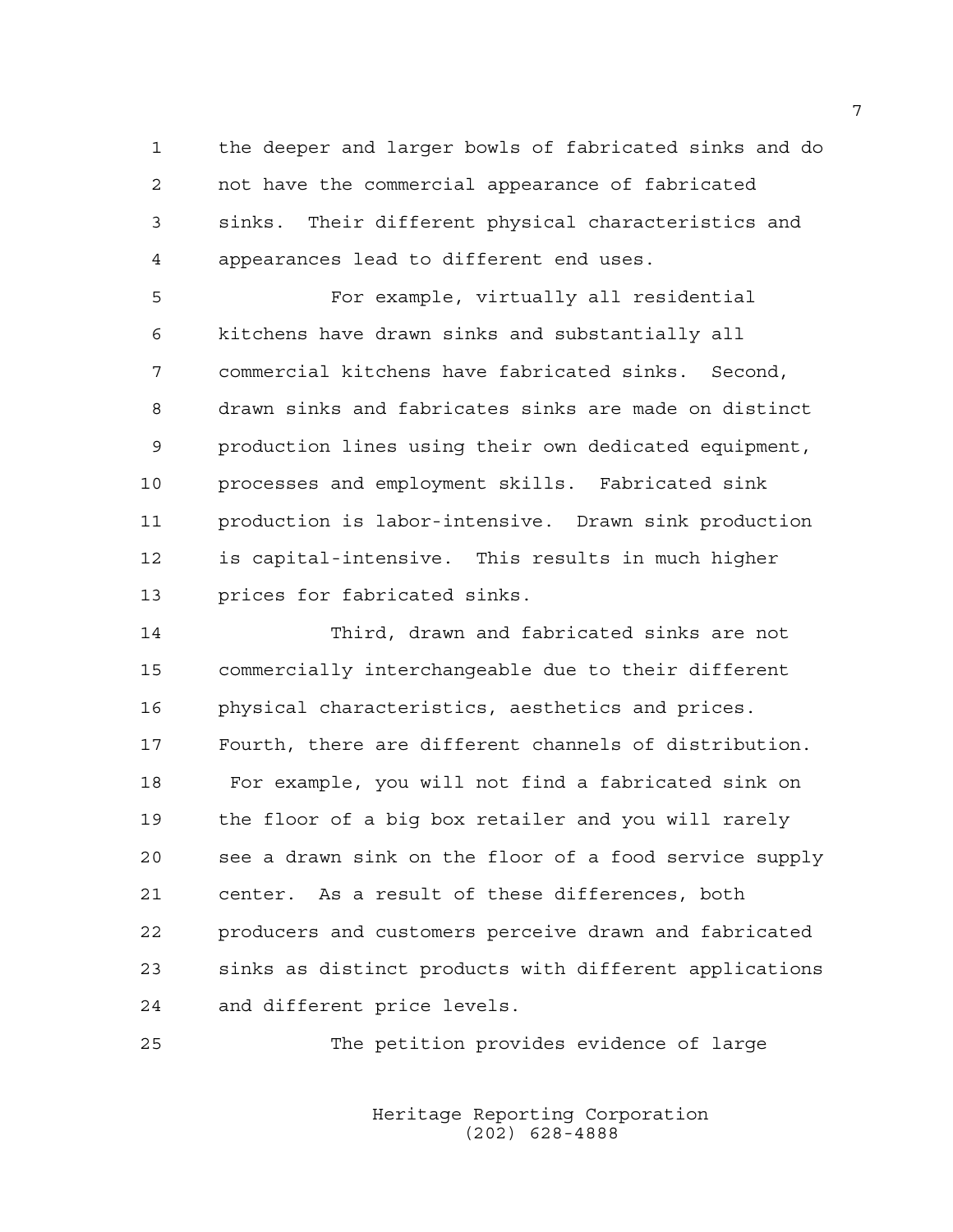1 dumping margins and numerous subsidy programs 2 benefitting the Chinese sink industry. The subsidies 3 and dumping practices have allowed the Chinese 4 producers to rapidly penetrate the U.S. market. A 5 quick review of the statutory factors demonstrates 6 that the domestic industry is materially injured by 7 reason of these unfairly priced imports. First, the 8 volume of imports and the increase of the volume of 9 imports is clearly significant.

10 In 2011, imports from China were equal to 85 11 percent of imports from all countries. As shown in 12 the confidential version of the petition, subject 13 imports are very substantial in relation to both U.S. 14 consumption and U.S. production. Starting from a 15 significant base, the volume of subject imports jumped 16 60 percent from 2009 to 2011. As shown in the 17 petition, subject imports also increased relative to 18 U.S. consumption and U.S. production.

19 The increasing volume of imports has caused 20 U.S. producers to suffer declines in market share, 21 production, capacity utilization and employment. 22 Second, the subject imports have had a very negative 23 effect on U.S. prices. Drawn stainless steel sinks 24 are sold primarily on the basis of price and Chinese 25 and domestic sinks compete head to head. Subject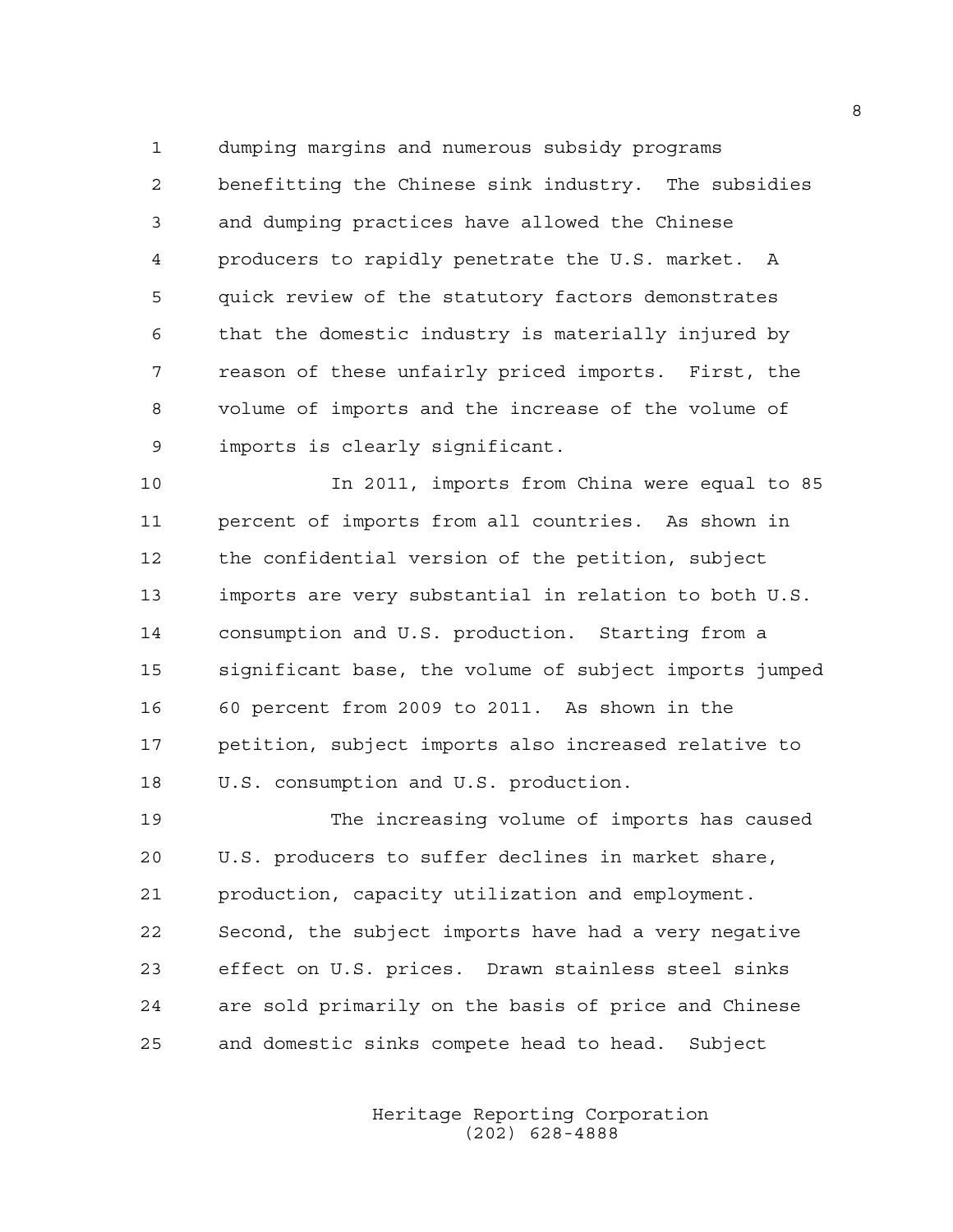1 imports have consistently undersold comparable U.S. 2 products with substantial margins of underselling.

3 The underselling has resulted in substantial 4 lost sales, and also, substantial lost revenues as the 5 Petitioner reduced prices to avoid losing even more 6 sales. Due to the lower priced imports, U.S. 7 producers have been unable to raise prices to cover 8 the increasing cost of stainless steel. Thus, 9 domestic prices have been suppressed within the 10 meaning of the statute. Third, the subject imports 11 have had a negative impact on the domestic industry.

12 We believe the data the Commission is 13 collecting will show that from 2009 to 2011, the 14 domestic industry suffered declines in capacity, 15 production and capacity utilization, shipments, market 16 share, employment and profits. In short, the record 17 of this case will show the domestic industry is 18 materially injured by reason of the subject imports. 19 There will be no need to address threat of material 20 injury, but the threat is real and alarming. The 21 petition identifies 90 Chinese producers of drawn 22 stainless steel sinks.

23 The capacity of the Chinese industry dwarfs 24 that of the U.S. industry where the industry is 25 encouraged and subsidized by the Chinese government.

> Heritage Reporting Corporation (202) 628-4888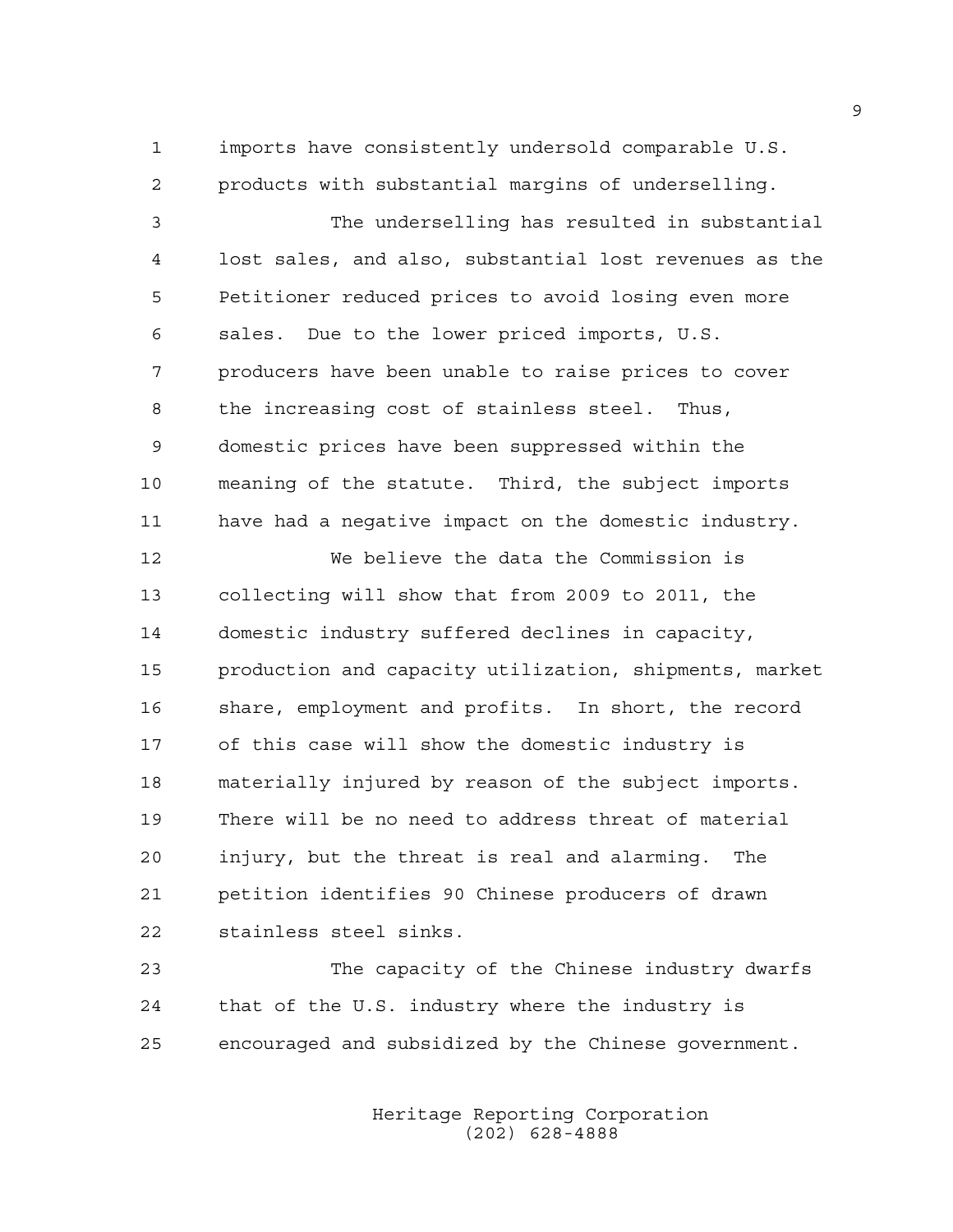1 Finally, the Chinese producers are being shut out of 2 the Canadian market due to the imposition of high 3 antidumping and countervailing duties. Those exports 4 will be redirected to the United States. Unless 5 duties are imposed, the Chinese imports will suck so 6 much volume from U.S. plants that the U.S. plants will 7 have no way to continue operating.

8 In conclusion, the U.S. industry is at a 9 critical juncture. Elkay has done everything it can 10 to reduce its production cost to compete with the 11 Chinese. It had no remaining options other than 12 filing this petition. We ask the Commission to make 13 an affirmative preliminary determination to give this 14 industry a chance to survive. Thank you.

15 MS. DEFILIPPO: Thank you very much, Mr. 16 Dorn. We will now turn to opening statements for the 17 Respondents. I believe, Mr. Perry, you are doing the 18 honors. Welcome, and please proceed when you're 19 ready.

20 MR. PERRY: My name is Bill Perry of the law 21 firm Dorsey & Whitney, and I am here representing many 22 of the importers in the case. In truth, we're 23 puzzled. Respondents are puzzled. Why did Elkay 24 bring the case? What is the benefit to the U.S. 25 industry? In 2011, according to Chinese export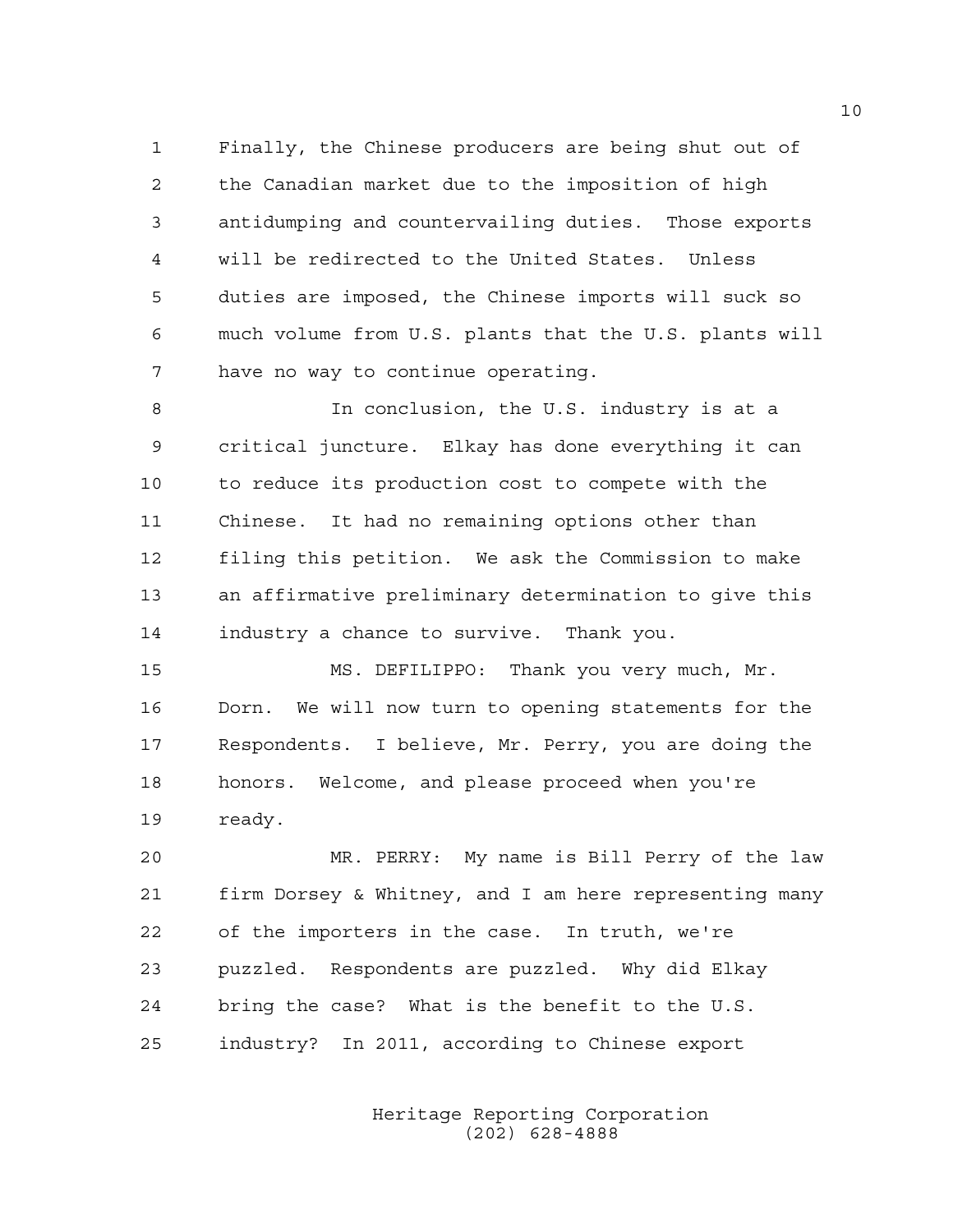1 statistics, Elkay was the fourth largest exporter of 2 these steel sinks to the United States. It's 3 interesting because China continues to export these 4 steel sinks to Elkay's Mexican subsidiary.

5 So maybe Elkay's idea is we take the Mexican 6 production in Mexico that we're selling in Mexico, 7 replace it with Chinese and then take the Mexican 8 production and ship it to the United States. Of 9 course the U.S. industry is the one that has to be 10 injured, not the Mexican industry, but there's not 11 enough capacity in the U.S. or in Mexico to replace 12 the Chinese. Excuse me.

13 MS. DEFILIPPO: I forgot. If everyone can 14 silence their phones, that would be helpful. Thank 15 you.

16 MR. PERRY: Maybe this is a pipe dream, the 17 idea that basically U.S. producers are going to simply 18 replace all the Chinese, but there are lower cost 19 third countries with the prices that are very close to 20 the Chinese, countries like Turkey, South Korea, 21 Vietnam, India, maybe even Mexico. Now, we can look 22 at import statistics and argue, hey, but the prices of 23 China appear to be so much lower in comparison to the 24 imports from other countries, but remember, the 25 fabricated bowls are in that basket category and so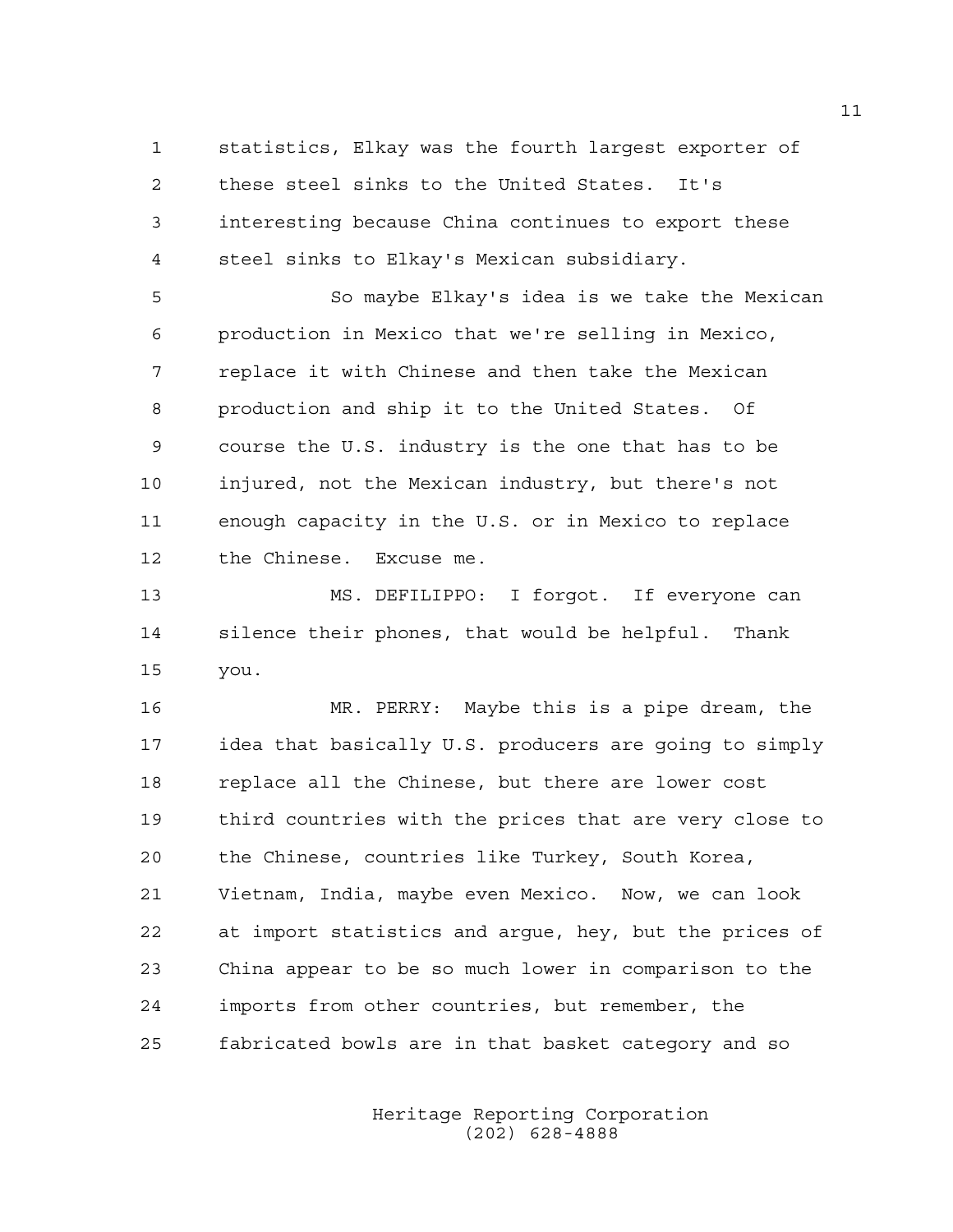1 you've got higher prices from third countries.

2 In fact, the prices difference is about five 3 to 10 percent. So are real issue here is Bratsk, and 4 the more difficult issue which I think the attorney 5 has to look at is to look at the Court of Appeals for 6 the Federal Circuit decision in Bratsk and then follow 7 it to the Supreme Court. If you follow it to the 8 Supreme Court you will see a dissent there by the 9 Supreme Court Justice who says if you don't do a but 10 for test, there is no causal link. But for test is 11 the basis of causation general.

12 In other words, if you don't answer the 13 question but for the Chinese imports would the U.S. 14 industry be better off, you haven't found a causal 15 link. That's one of the arguments we're going to 16 make. We think the Commission in past cases has 17 missed the point of the Court of Appeals. This is not 18 a typical whether this is a commodity product, this is 19 basic causation law: Prosser, Palsgraf. But for is a 20 huge issue in this case because the importers here are 21 all going to replace the Chinese with some other 22 product from another country.

23 In fact, the other problem is that Elkay 24 missed the dramatic changes in the market. The big 25 change was the fabricators. The importers moved into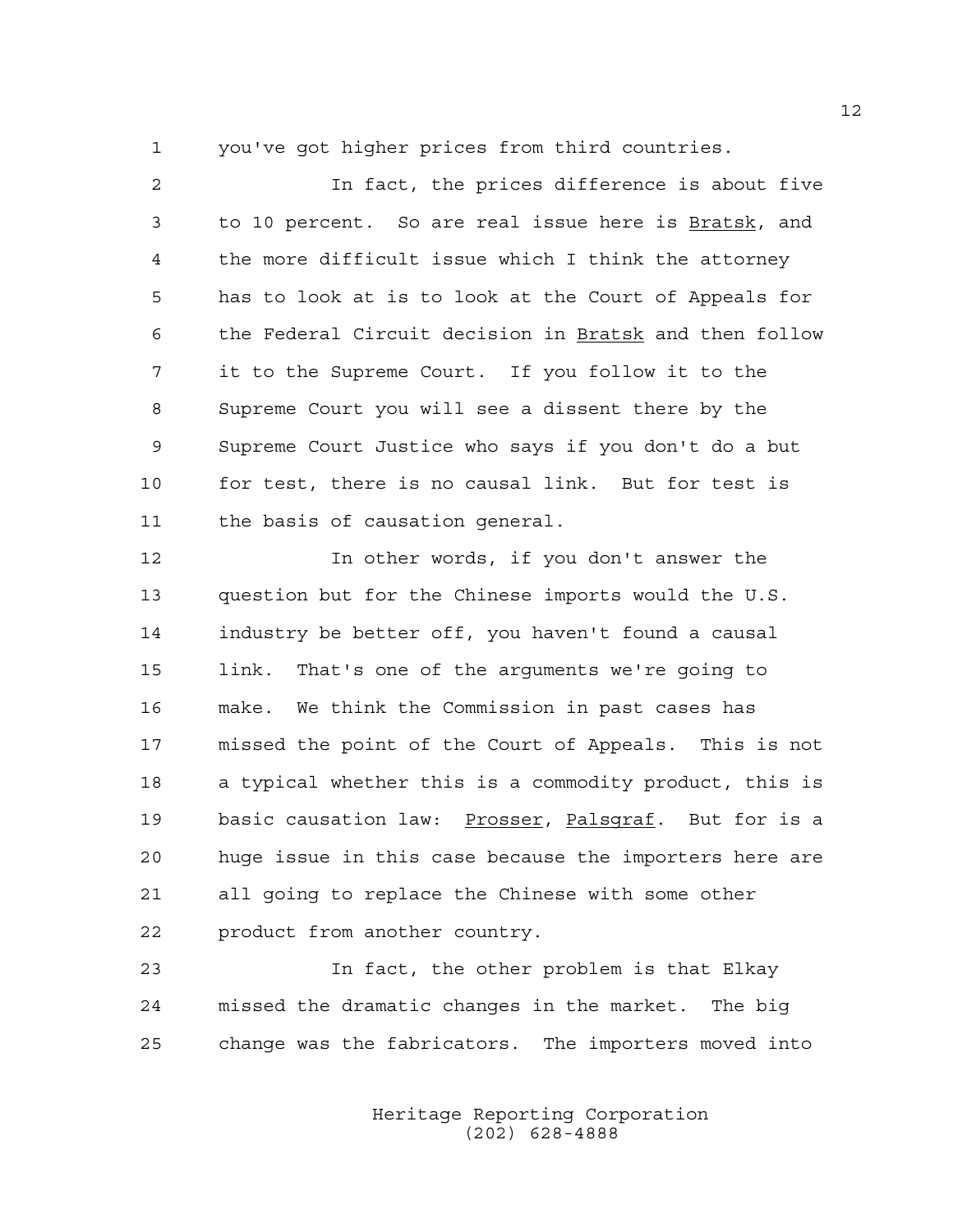1 a market that Elkay didn't want. It was the granite 2 fabricators which were making the countertops. They 3 needed sinks to go and sell to their customers and get 4 more jobs. Elkay didn't want that. Imports are up 5 because granite prices are down. When granite prices 6 go down, the fabricators can sell more granite 7 countertops with the sinks. Elkay didn't want to sell 8 them.

9 We are going to make a like product 10 argument. The like product argument will be that the 11 undermount sinks and the drop down sinks are separate 12 like products, so they should be looked at 13 individually. We are also going to situation -- this 14 is a real situation where this is an importer pull, 15 not an exporter push, situation. When we talk about 16 the online market, we'll talk about it briefly but 17 this is the situation, one reason why the online 18 prices are lower is they've cut the distribution 19 chain.

20 This is Walmart. This is Marketing 101. So 21 what's happened is since they've cut the distribution 22 chain, they have the right to sell at lower prices. 23 It has nothing to do with China. It has to do with 24 distribution channels in the United States. See, what 25 I think here it wants to do is that Elkay wants to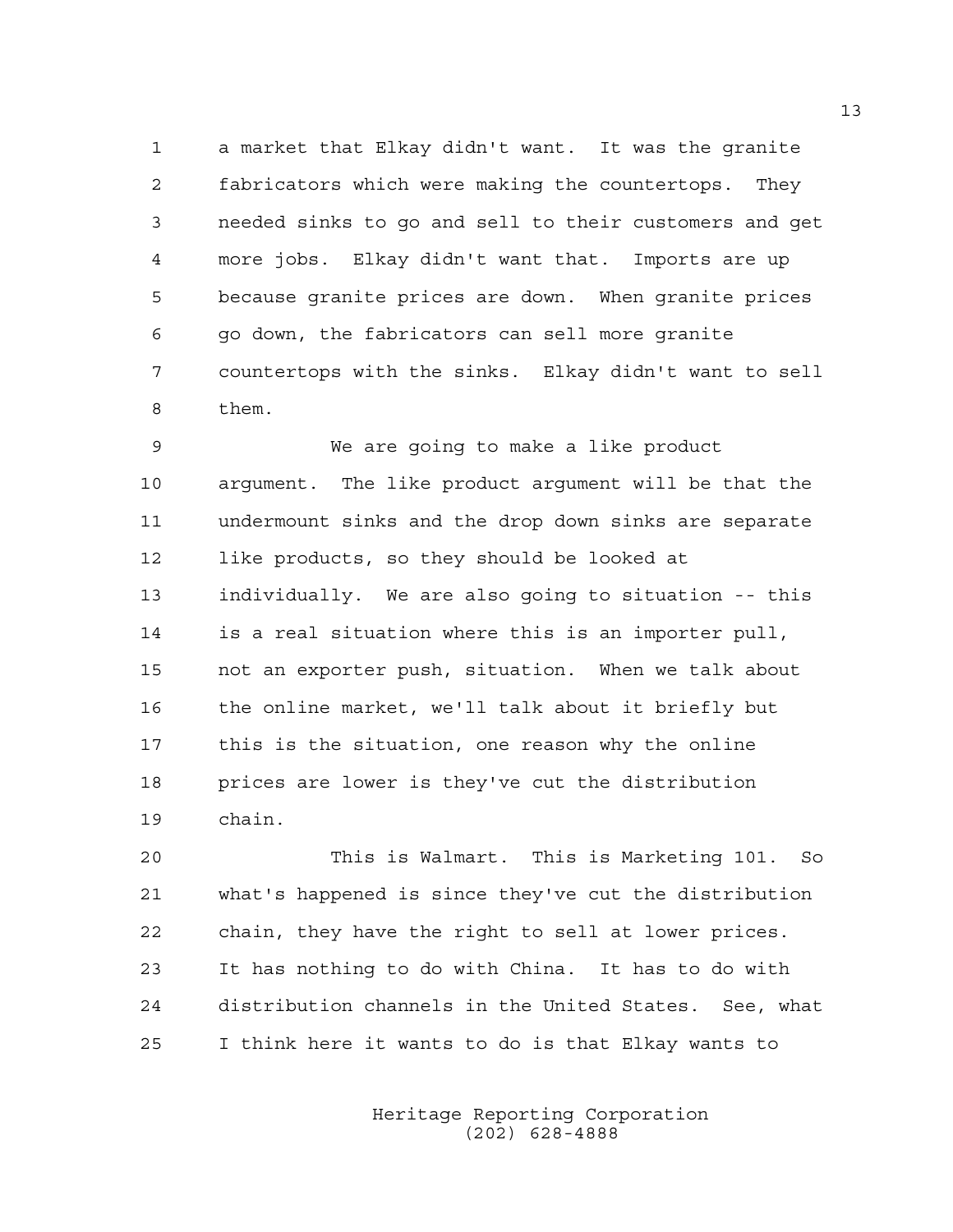1 create big laws for unstoppable waves of imports 2 coming into the United States, but there's one problem 3 with this, and I think Commissioner Pearson said it 4 the best. Commissioner Pearson, in the sunset review 5 on wooden bedroom furniture, said there's no benefit 6 to the U.S. industry. The only benefit is to the 7 lawyers that brought the case. Thank you very much. 8 MS. DEFILIPPO: Thank you very much, Mr.

9 Perry. We will now move to the direct presentation of 10 those in support of imposition of antidumping and 11 countervailing duties. Mr. Dorn, if you and your 12 party will join us and proceed when you're ready.

13 MR. ROGERS: Good morning. My name is 14 Stephen Rogers. I'm the Chief Operating Officer of 15 Elkay Manufacturing Company. I joined Elkay in 2004 16 as vice president of engineering for the plumbing 17 division. I served as president of the plumbing 18 products division from 2007 to 2009. When I became 19 chief operating officer in 2009, my responsibilities 20 expanded to include all of Elkay's manufacturing 21 operations, including sinks, faucets, water coolers 22 and cabinetry products.

23 Previously, I spent 27 years with the Inland 24 Steel Company where I held various positions, 25 including vice president of sales and marketing,

> Heritage Reporting Corporation (202) 628-4888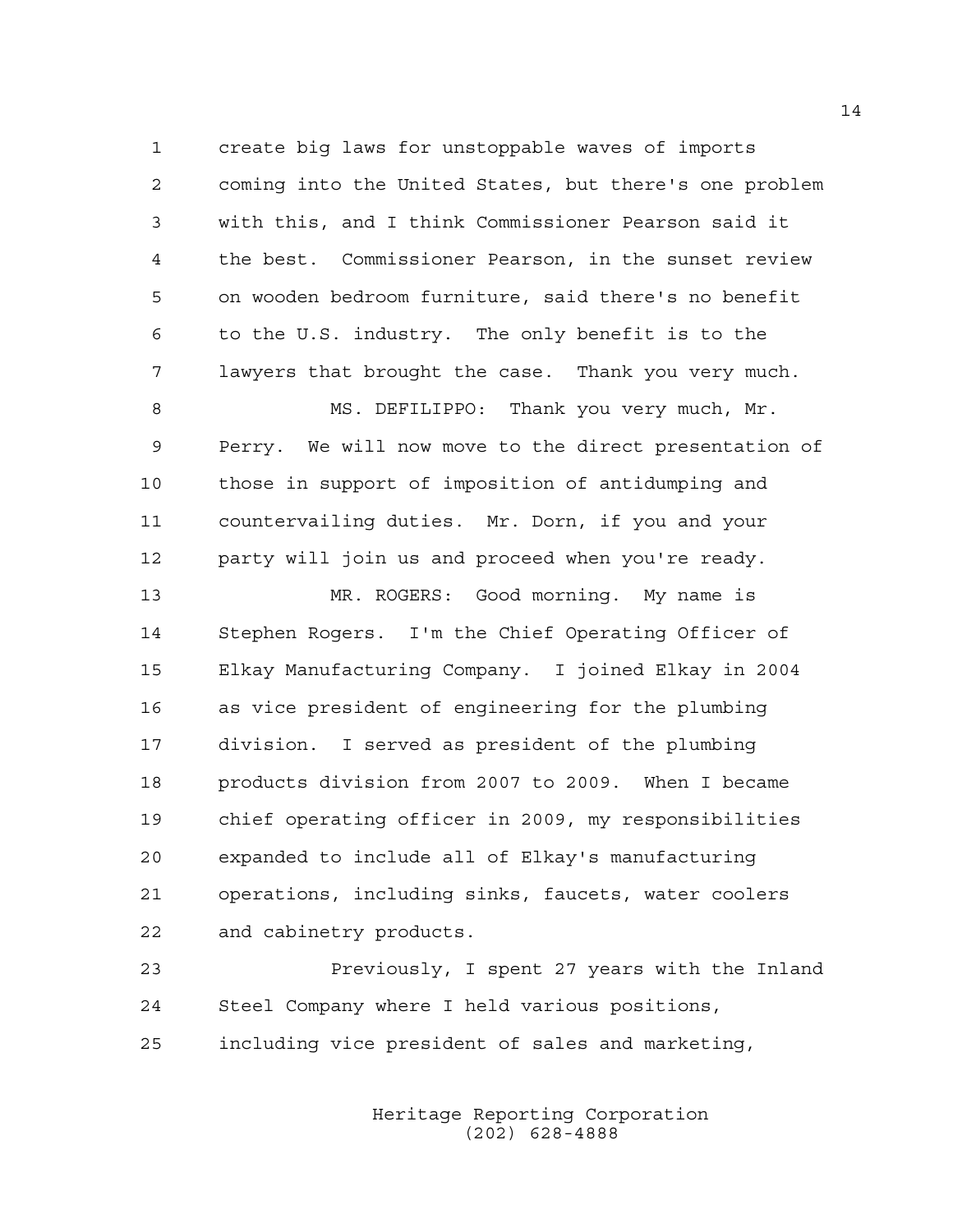1 president of the lawn products division and general 2 manager of flat products operations. Elkay was 3 founded in 1920 on Chicago's near north side by 4 Leopold Katz and his son, Louis Katz. Elkay's first 5 products were hand hammered residential butler and 6 pantry sinks, which, at least according to Elkay 7 legend, Leopold Katz delivered to customers himself 8 via a Chicago streetcar.

9 In 1938, Elkay became the first company to 10 use hydraulic presses and dedicated tooling to mass 11 produce stainless steel sinks. The current Chairman, 12 Ron Katz, is Louis Katz' son, and the company 13 continues to be family-owned. Elkay is one of the few 14 remaining U.S. producers of drawn stainless steel 15 sinks. We have three drawn stainless steel sink 16 plants in the United States. They are located in 17 Broadview, Illinois, Lumberton, North Carolina, and 18 Ogden, Utah.

19 Elkay's petition asks for relief on drawn 20 stainless steel sinks. We excluded fabricated 21 stainless steel sinks. Angie Sheehan will speak to 22 the differences between drawn and fabricated stainless 23 steel sinks from a market perspective. I will discuss 24 the differences from a manufacturing perspective. The 25 key difference between the production of drawn and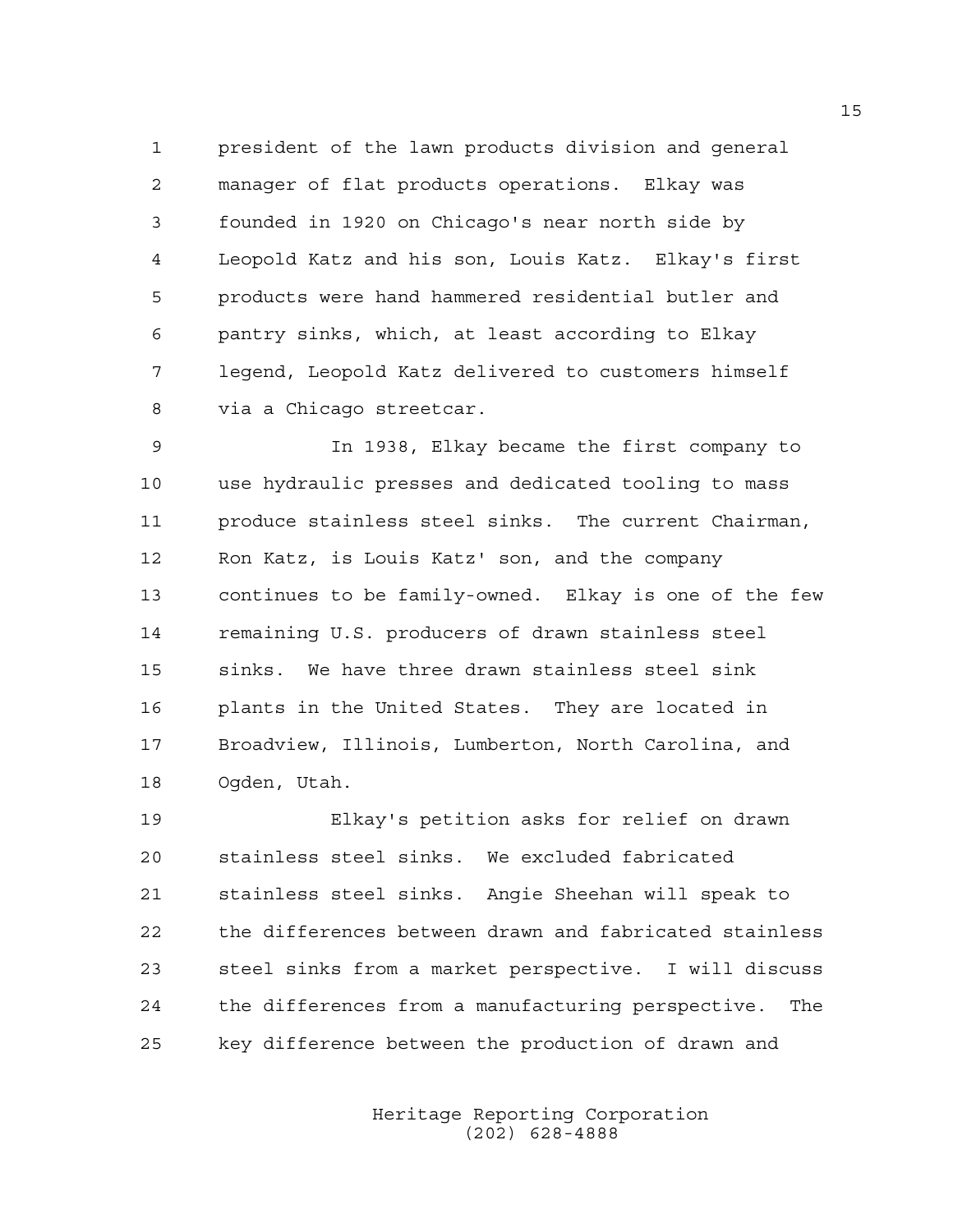1 fabricated stainless steel sinks is the forming 2 process. Drawn sinks get their shape via hydraulic 3 presses.

4 These are massive machines that utilize 5 dedicated forming tools to impart the desired shape 6 onto a blank of stainless steel. Drawn sink 7 production is capital-intensive, requiring substantial 8 investment in hydraulic presses and dedicated tooling 9 for each sink model. Each press costs more than \$1 10 million and the tooling for each sink can cost more 11 than \$100,000. Large production volume for each model 12 is needed to minimize the per unit fixed costs.

13 Fabricated sinks get their shape through a 14 folding and welding process. A blank sheet of 15 stainless steel is first cut, or notched, so that it 16 resembles a cross. This cross is then bent on a 17 machine called a press brake to form an open-topped 18 cube. The sides of this open-topped cube are then 19 welded to form a sink. Fabricated sink production is 20 labor-intensive. I would suspect that hundreds of 21 metal forming shops in the United States have the 22 equipment and employment skills needed to make a 23 fabricated sink.

24 In the case of both drawn and fabricated 25 sinks, additional finishing steps are required to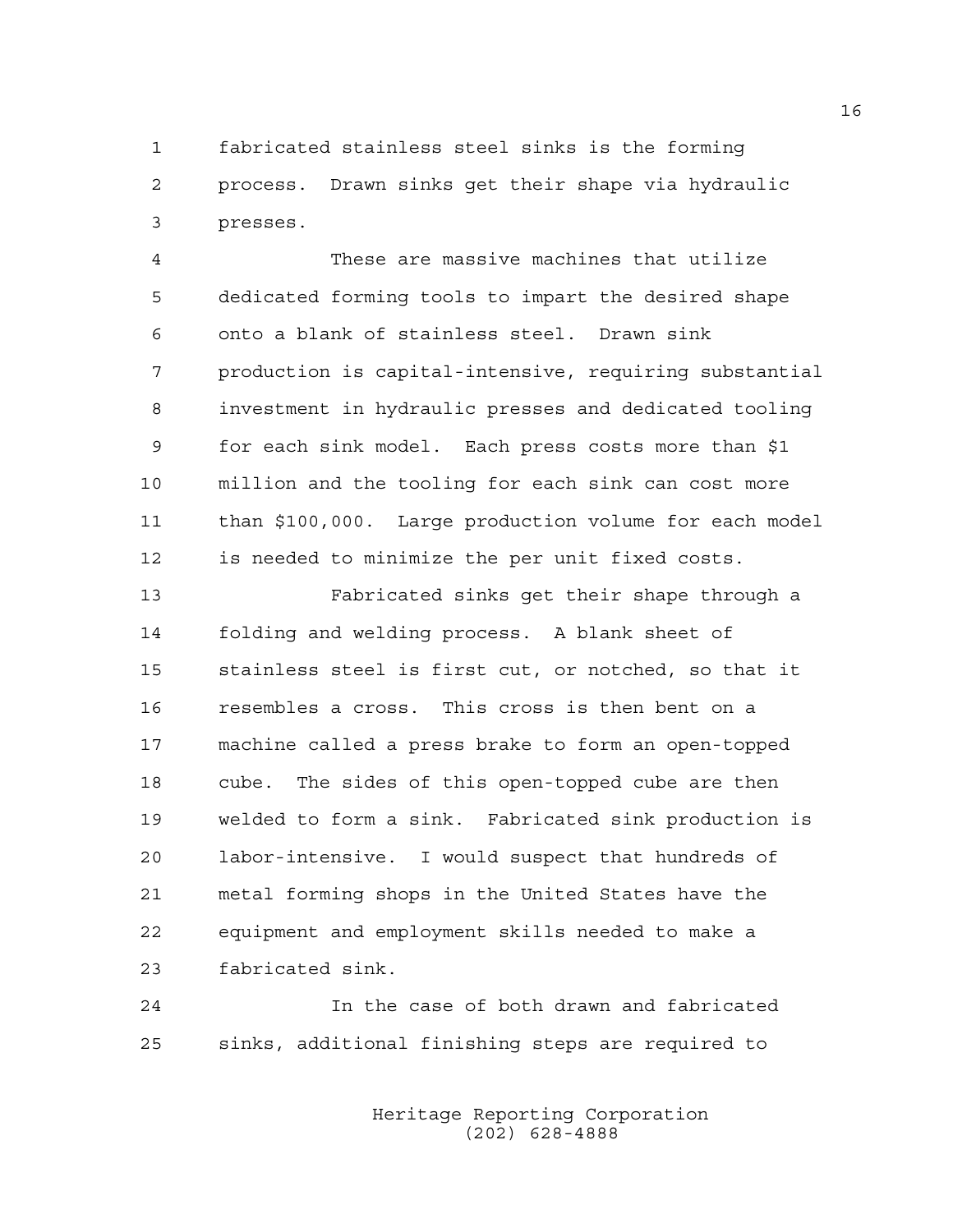1 produce the final product. These steps including 2 grinding of the weld, and, in some cases, buffing. 3 Even here, the processes are quite different. Elkay's 4 Ogden and Lumberton plants only produce drawn sinks. 5 They lack the equipment and employment skills to 6 produce fabricated sinks. We produce fabricated 7 stainless steel sinks primarily in our facility in 8 Spokane, Washington.

9 That facility does not produce any drawn 10 sinks, and, in fact, it lacks the equipment and 11 employment skills needed to make drawn sinks. We also 12 make a small amount of fabricated stainless steel 13 sinks in our Broadview facility, but these sinks are 14 produced on a separate and distinct production line. 15 The fabrication sink line uses equipment, processes 16 and employees that are dedicated to fabricated sinks. 17 The drawn sink line uses equipment, processes and 18 employees that are dedicated to drawn sinks.

19 There is no overlap, even in the sink 20 finishing operations. They are unique and separate. 21 We're now going to see a video of drawn and fabricated 22 production in the same facility in Broadview. This 23 drawn video is from the show *How It's Made*, which they 24 filmed in our Broadview facility.

25 [A video was shown.]

 Heritage Reporting Corporation (202) 628-4888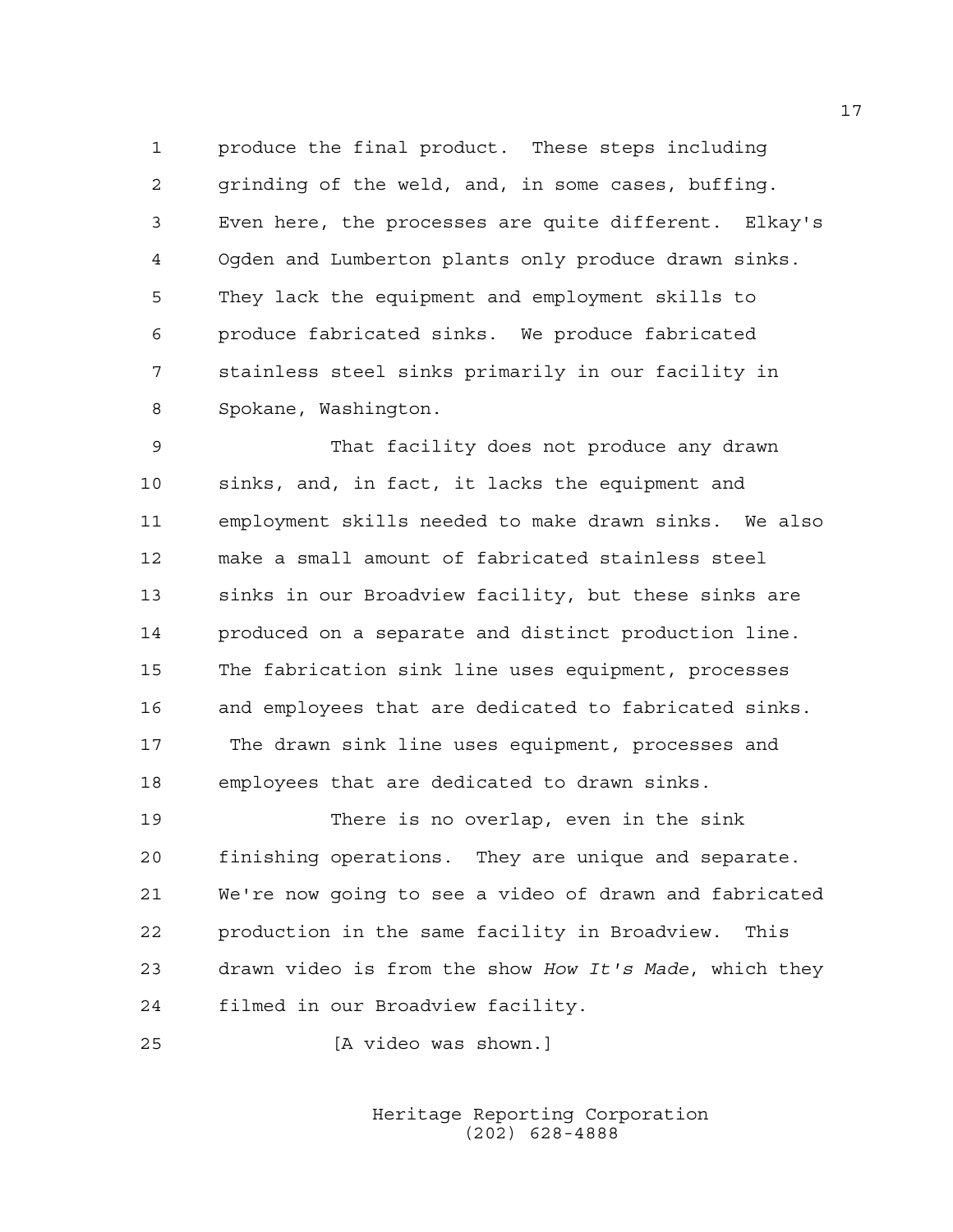1 MR. ROGERS: This is stainless steel that's 2 being cut on a forming line so that we get a blank. 3 You see it there. This is the forming process. 4 Notice the size of that machine. That's a dedicated 5 hydraulic press and this is dedicated tooling to 6 produce the shape. Notice the size of this tooling. 7 Now, he's taking that same bowl and he's applying a 8 lubricant because we have to draw it again to achieve 9 the final depth. So the deeper the sink, the more we 10 have to draw it.

11 That sink now is at final depth. Now he's 12 going to punch the counter sink hole for the drain. 13 This is a machine grinding operation to impart the 14 finish on that sink. Now, this is an operation where 15 we take two bowls that have been finished on the 16 inside and we join them with a weld to create a double 17 bowl. This is a machine that mashes that weld down. 18 We call this a plannisher. Now, here is a sanding 19 machine that is making that weld invisible.

20 Now we have to give that rim form, so it 21 goes into a rim forming die, which is also a very 22 large, expensive die, and we give the rim its shape. 23 You see there we're putting the recess in the rim so 24 that water doesn't spill over the edge. Now we're 25 going to finish it and we're going to trim the excess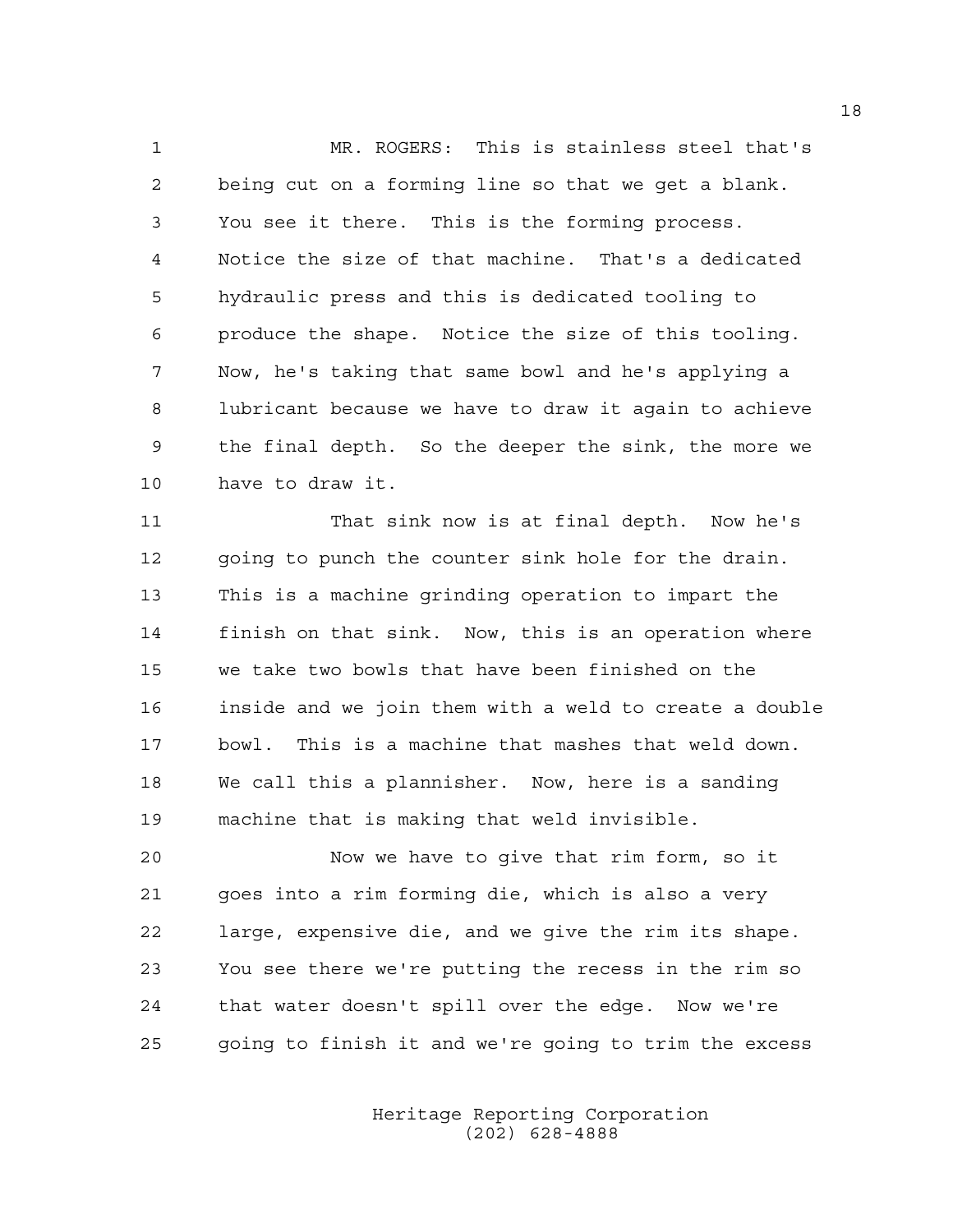1 steel off of that sink. There's your finished rim. 2 That's an Elkay luster tone rim. We have to put 3 faucet holes in, which is what he just did. Now on 4 the Elkay, the high end Elkay line, we hand finish 5 each sink.

6 This gives the sink its lifetime warranty. 7 Now we have to put our name on it. Of course, we have 8 to apply sound deadening material because you don't 9 want your silverware to clatter around in a stainless 10 steel sink. That also prevents condensation. There 11 you have it. That's a finished sink. So that's a 12 drawn process. Now we're going to see the fabricated 13 process, which is in the same building. It's on the 14 other side of the plant, separate and unique. So we 15 start with stainless steel but you're going to notice 16 a difference.

17 You see that plastic film on it? That's 18 there to protect the finish. This steel arrives with 19 a finish on it. That's a protective plastic coating 20 called NITTO. It's now being cut in a laser to its 21 shape. We even burn in the faucet holes on the laser. 22 You notice there was no laser involved in a drawn 23 sink process. Now, you see that cross shape? Now we 24 have to bend it. This is a press brake. We bend it 25 up. This tooling and this press brake is a fraction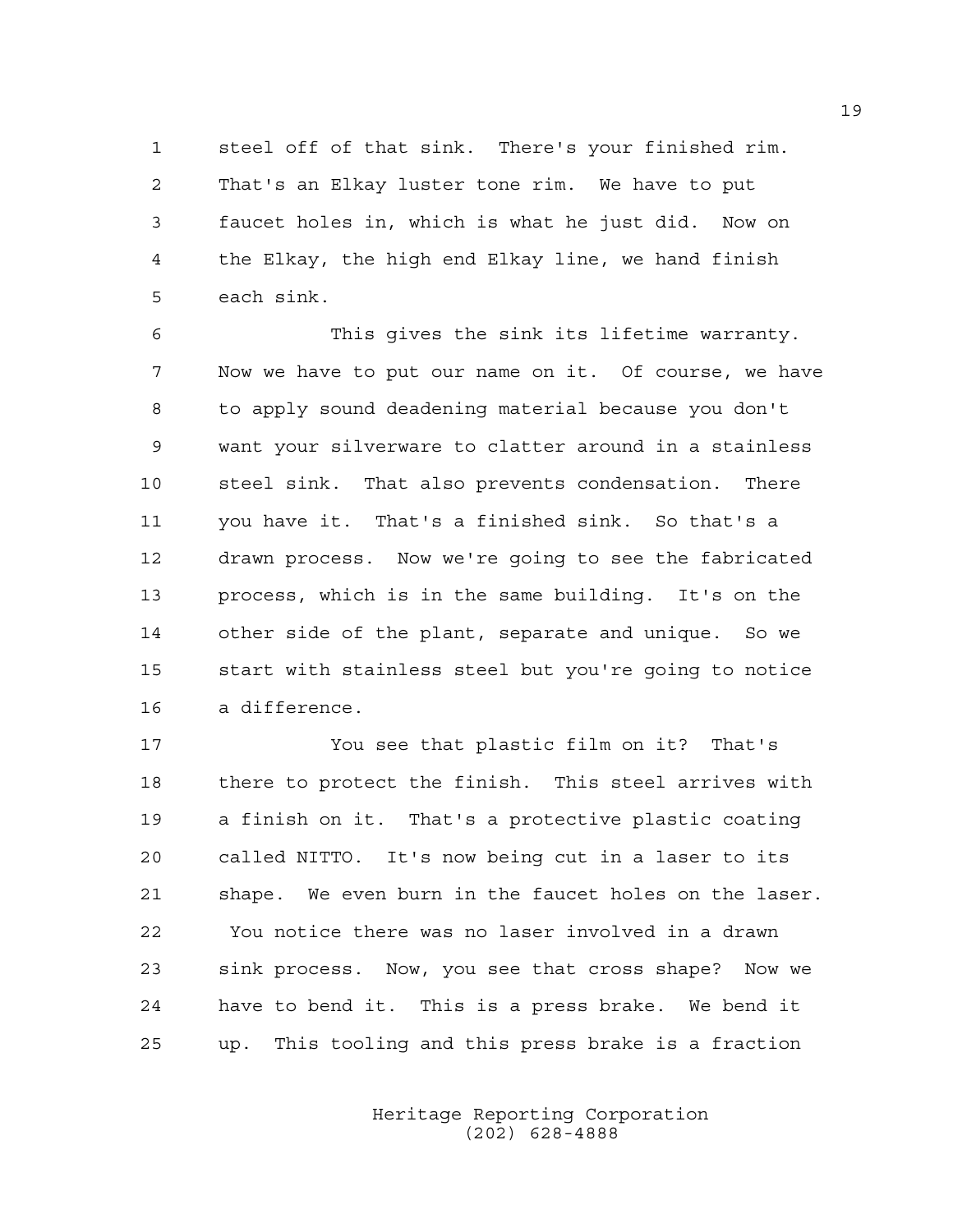1 of the cost of the forming tools in a drawn sink.

2 So there you have a *U* shape with a drain 3 hole. There's your front panel, there's your back 4 panel. Now we're going to weld it up. These are 5 welders. We have a number of them in the Broadview 6 facility, and they do this. They weld these bowls 7 together. There is no welding operation, other than 8 the machine welding on a double bowl on a drawn sink. 9 Now you see the different finishing. We have to get 10 that weld in the corner. You see that, the size of 11 that sink with that drain board? That's a commercial 12 stellar unit. That's going to go in a restaurant. 13 Very large unit.

14 You see those leg supports on the bottom. 15 This is not going to get mounted in a countertop, this 16 is going to sit in a restaurant to wash dishes and 17 pots and pans. So that's the difference in the two 18 processes. Same facility, two distinct processes. So 19 now that you have a better understanding of Elkay's 20 operations, I would like to tell you how Elkay and the 21 other domestic manufacturers of drawn stainless steel 22 sinks have been materially injured by imports of 23 dumped and subsidized sinks from China that have 24 grabbed U.S. market share with unfairly low prices and 25 forced U.S. producers to reduce prices to avoid losing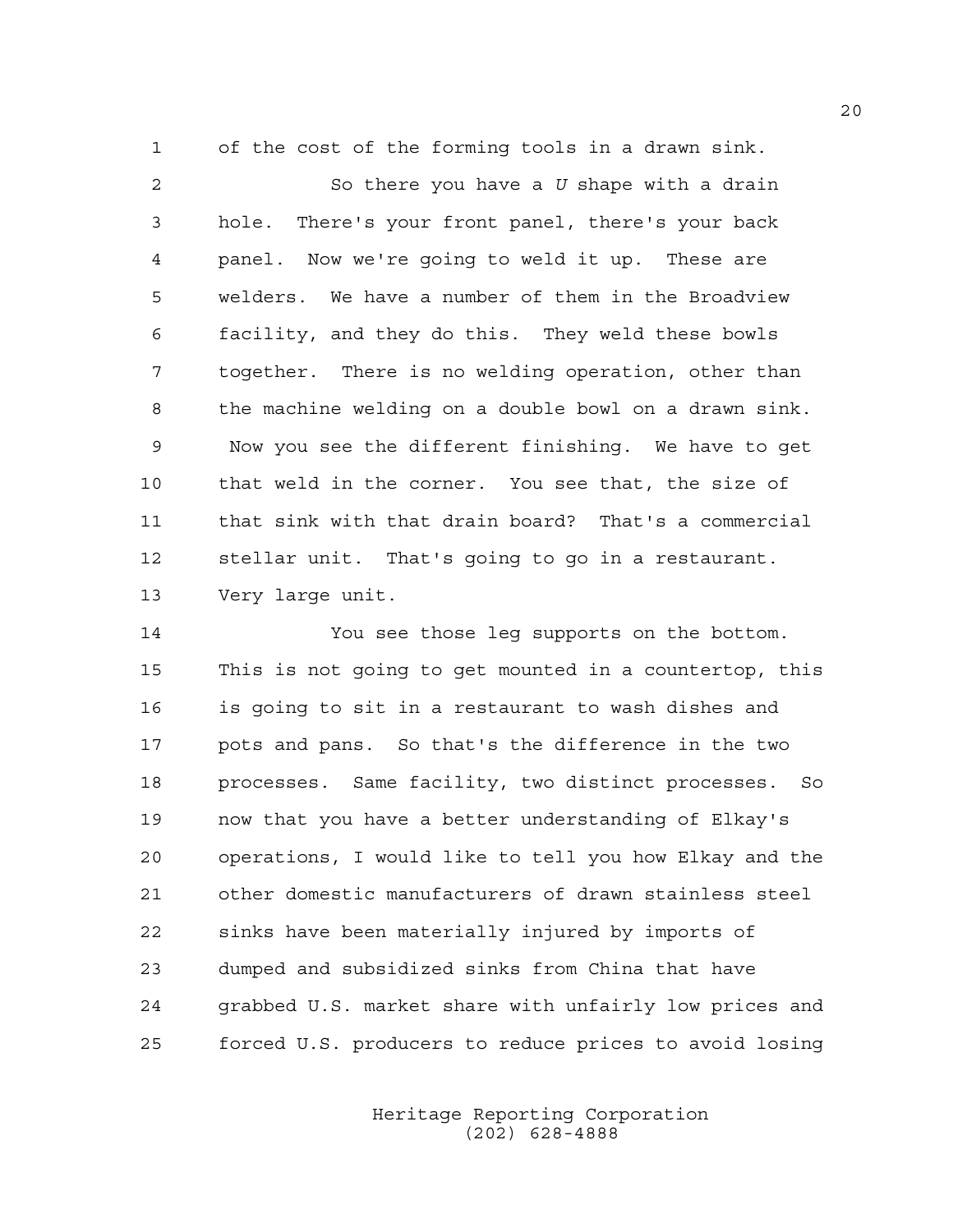1 even more sales.

| $\overline{2}$ | In 2011, imports from China were over three            |
|----------------|--------------------------------------------------------|
| 3              | million units, which represents an increase of 60      |
| 4              | percent from 2009. Due to the continued softness in    |
| 5              | the U.S. economy, especially in the housing industry,  |
| 6              | the overall market grew slowing during that period.    |
| 7              | Looking at the data for imports from other countries,  |
| 8              | it's quite clear that the increase in Chinese imports  |
| 9              | represents a significant increase in market share and  |
| 10             | that the increase in market share comes almost         |
| 11             | entirely from domestic producers.                      |
| 12             | Elkay has been a leader in designing the               |
| 13             | residential sinks that are desired by the U.S.         |
| 14             | consumer. Chinese manufacturers did not increase       |
| 15             | their market share in the United States by designing   |
| 16             | innovative products that were not offered by domestic  |
| 17             | producers. Instead, they purposefully, and quite       |
| 18             | obviously, copied the highest volume Elkay sinks and   |
| 19             | focused production of their facilities on supplying    |
| 20             | those products to the U.S. market. Because the         |
| 21             | Chinese have intentionally copied Elkay sinks, the     |
| 22             | Chinese product often looks indistinguishable from the |
| 23             | Elkay version.                                         |

24 The only difference is price. The Chinese 25 government subsidizes the manufacture of these sinks,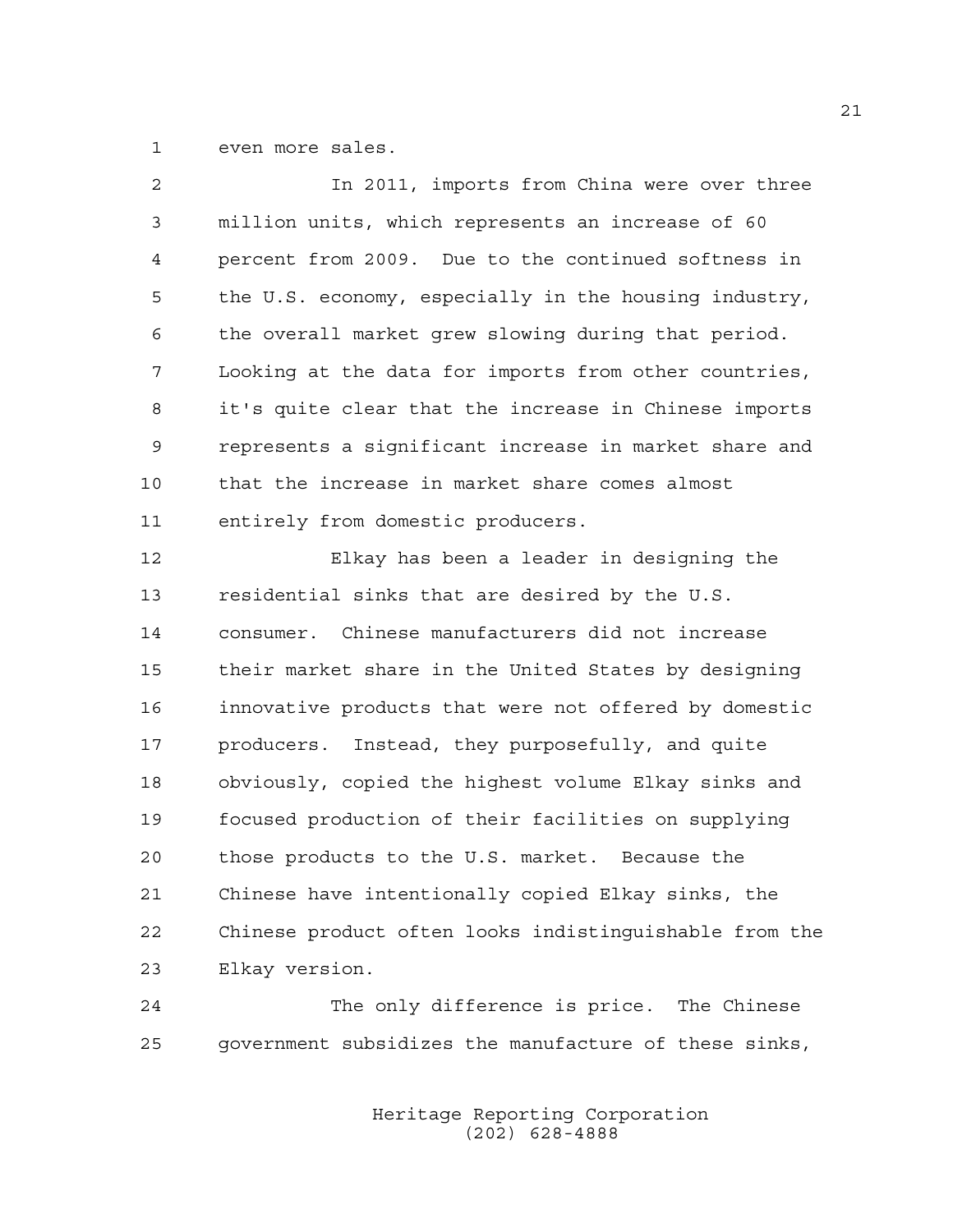1 and the Chinese manufacturers then dump the sinks into 2 the U.S. market. The resulting low price has put a 3 significant and unfair price pressure on the domestic 4 product. I'll tell you some of the steps that Elkay 5 has taken to combat Chinese imports. Simply put, 6 however, neither Elkay, nor the other domestic 7 producers, can compete unless the Chinese are forced 8 to price fairly.

9 Elkay has attempted to fight the Chinese 10 imports by lowering its prices where it can. Our 11 injury information on lost revenues provides ample 12 evidence of situations where Elkay has had to 13 significantly lower its price to meet Chinese quotes. 14 The fact is, however, with Chinese imports being sold 15 significantly below our costs, competing on price is 16 unprofitable in the short run and ruinous in the long 17 run. Because Elkay cannot compete with Chinese 18 imports on price, which is the most significant factor 19 in the purchasing decision, Elkay has lost significant 20 volume in its plants.

21 From 2009 to 2011, Elkay's production and 22 shipments of drawn stainless steel sinks decreased 23 significantly, as evidenced in our confidential trade 24 data contained in our questionnaire response. As a 25 consequence, the number of employees, hours worked by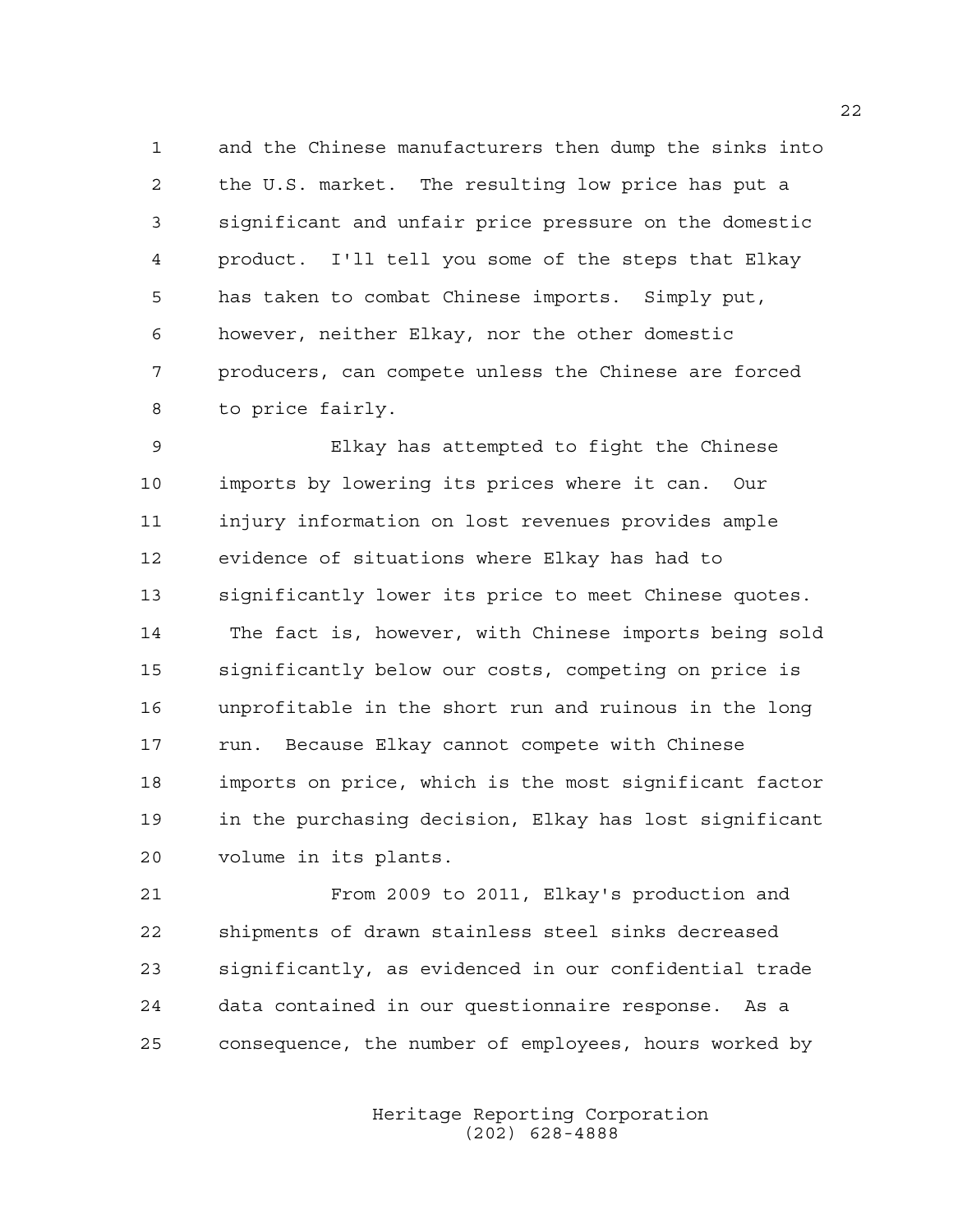1 those employees and wages paid have all decreased over 2 the three year period. Elkay has also attempted to 3 combat Chinese imports by undertaking significant 4 initiatives to lower costs and increase the 5 efficiencies of its plants. Elkay has invested 6 heavily in its U.S. plants.

7 These investments include \$25 million to 8 build Elkay Ogden in 2005, approximately \$9 million to 9 upgrade Elkay Lumberton from 2006 to 2009 and \$12 10 million to convert our Broadview facility into a 11 state-of-the-art rapid production center for 12 specialized stainless steel sinks. I firmly believe 13 that Elkay operates the most efficient, productive 14 drawn stainless steel sink facilities in the world.

15 Some of its cost reducing efforts over the 16 past three years include adoption of lean 17 manufacturing principles across all of our facilities, 18 including such tools as 5S, value stream mapping, 19 SMED, or single minute exchange of dies, and hundreds 20 of KISON events, to name just a few. We have adopted 21 Toyota's A3 process for problem solving, asking why at 22 least five times to get to the true cause of any 23 issue. We have deployed 50 engineers with ASQ 24 certified green and black belt certifications across 25 our plants, utilizing the tools of Six Sigma to solve

> Heritage Reporting Corporation (202) 628-4888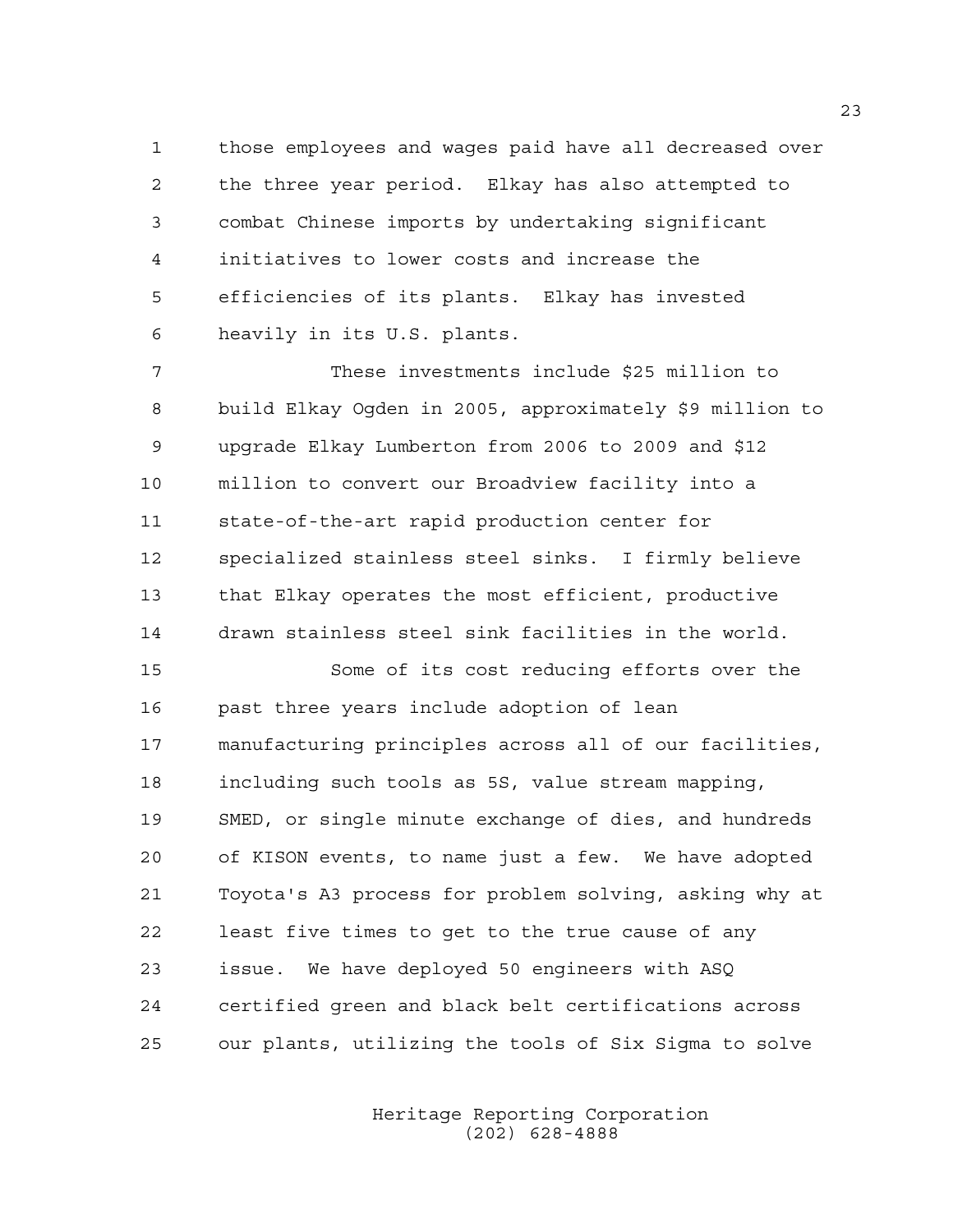1 complex problems.

| $\overline{2}$ | Conservatively, since 2009, we have removed              |
|----------------|----------------------------------------------------------|
| 3              | more than \$15 million of cost from our plants via the   |
| 4              | systematic removal of waste from our processes. How      |
| 5              | do we know it's \$15 million? In 2009, we adopted a      |
| 6              | time-driven, activity-based costing model which we       |
| 7              | call DPC, or discrete product costing, to analyze our    |
| 8              | manufacturing steps in detail. We can detect waste in    |
| 9              | real dollar terms and eliminate it at the spot. Our      |
| 10             | DPC system was recognized by the Harvard School of       |
| 11             | Business in a 2010 case study as a best practice and     |
| 12             | is still used in their school of business.               |
| 13             | In 2009, Elkay put DPC to work in an effort              |
| 14             | to meet the challenge of low cost Chinese imports by     |
| 15             | removing costs from our high volume, lower priced        |
| 16             | sinks. Our analysis clearly showed that customers        |
| 17             | were unwilling to pay for the additional machine         |
| 18             | finishing steps that we provided, so we stopped doing    |
| 19             | those steps and translated the savings into lower        |
| 20             | It obviously wasn't enough.<br>prices for our customers. |
| 21             | Elkay's efforts to cut costs have been challenged by     |
| 22             | rising raw material costs, costs that it has very        |
| 23             | little control of.                                       |
|                |                                                          |

24 Stainless steel accounts for 90 percent of 25 the raw material cost in the production of a drawn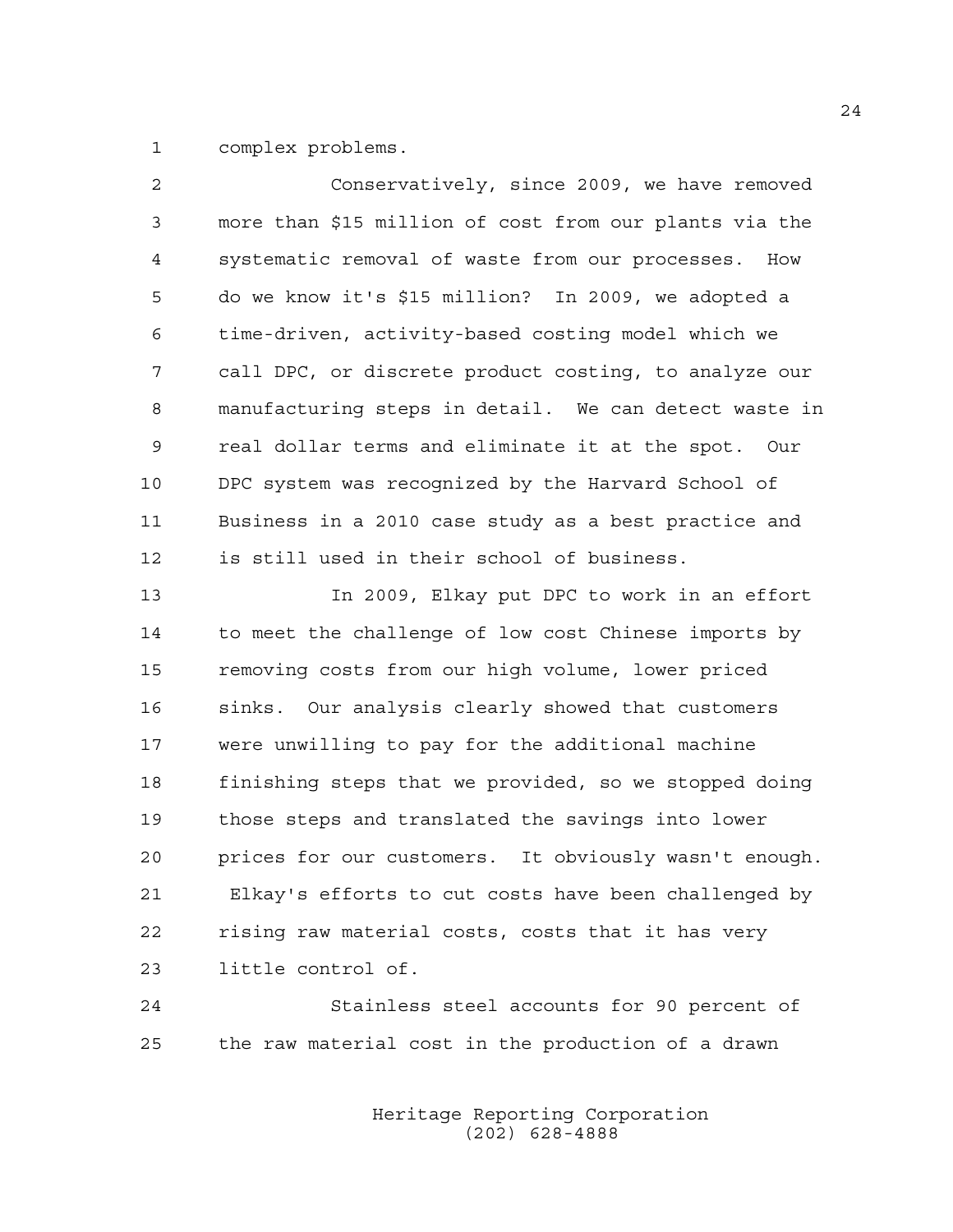1 stainless steel sink. While Elkay is able to 2 negotiate the base price of stainless steel, pricing 3 is always adjusted based on the commodity prices of 4 nickel, chrome and iron. Stainless steel producers 5 apply a variety of surcharges for certain key raw 6 material inputs such as nickel, chrome and iron that 7 they use to make their steel. These surcharges 8 effectively transfer the cost variances of those raw 9 materials to the manufacturer, such as Elkay.

10 The low cost of imports from China makes it 11 virtually impossible for Elkay to pass along increased 12 steel cost to its customers. This further erodes our 13 margins. Another cost that Elkay has no control over 14 is freight costs associated with fluctuations in oil 15 prices. While other industries not faced with lower 16 priced imports can pass these costs along to customers 17 via freight surcharges, Elkay knows that any attempts 18 to pass along such costs would simply trigger 19 additional lost sales to Chinese products.

20 Because of its aggressive cost reduction 21 efforts and productivity improvements, Elkay has 22 managed to maintain positive operating income margins 23 in its drawn stainless steel sink operations as a 24 whole. Of course, as Chinese products cover broader 25 ranges of products and purchasing decisions continue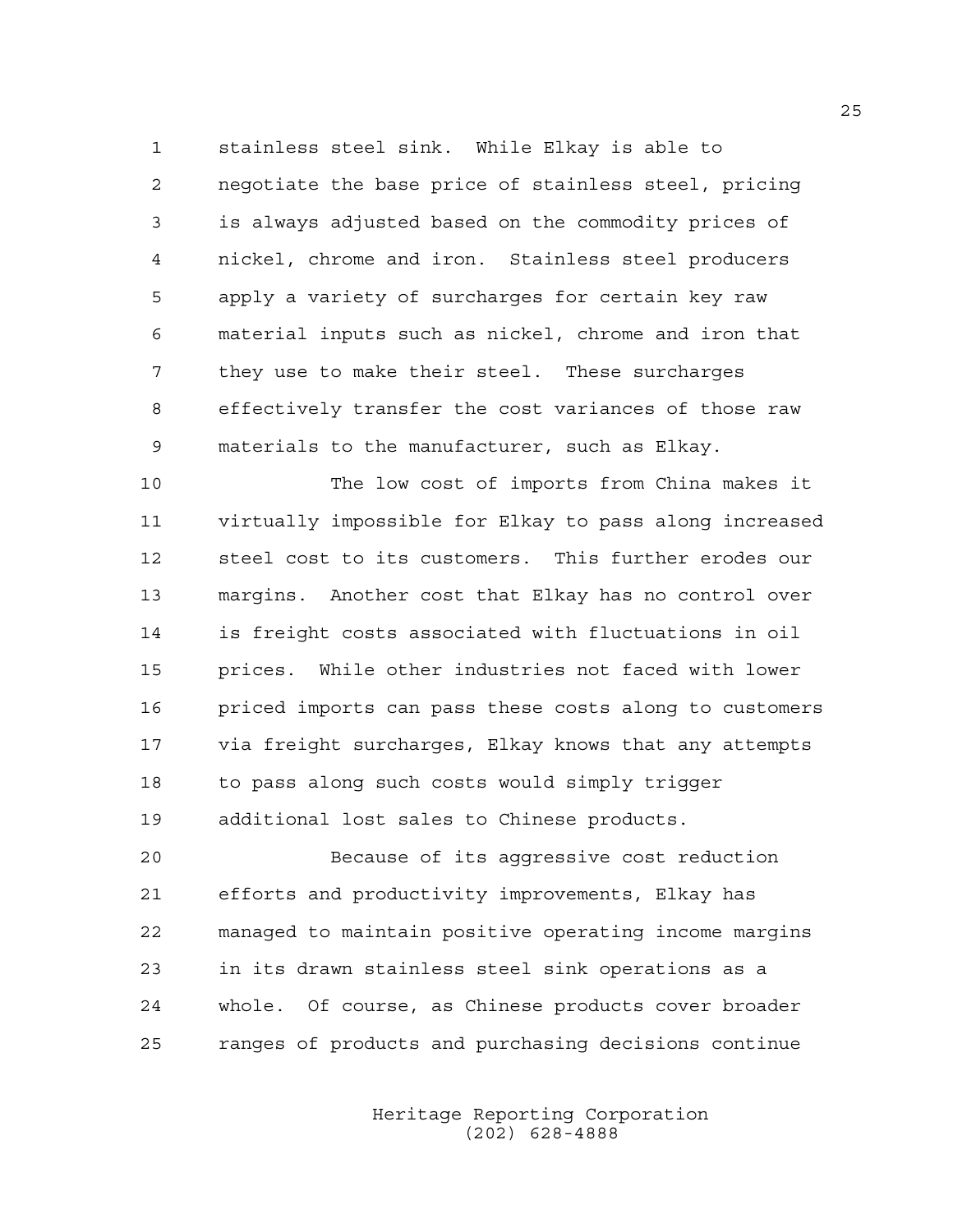1 to be made on price, Elkay will not be able to 2 maintain enough volume to operate any of its plants. 3 In addition, while Elkay continuously strives to lower 4 costs and improve productivity, these improvements 5 cannot make up for the continually decreasing volumes.

6 It doesn't matter how efficient your plants 7 are if you have no volume to put through them because 8 the Chinese imports are still able to price below your 9 cost. Elkay has a proud reputation of innovation in 10 the industry. Chinese imports have hurt our ability 11 to invest in our plants and our ability to invest in 12 innovative new products. As explained in our 13 questionnaire response, the erosion in volume and 14 revenues for drawn stainless steel sinks caused by 15 unfairly traded sinks from China has forced Elkay to 16 significantly reduce investment in its facilities.

17 It's also important to understand why losing 18 high volume commodity sinks is so critical to Elkay's 19 ability to continue to manufacture in the United 20 States. Each sink model requires its own specific 21 tooling, averaging from \$130,000 to more than 22 \$200,000, depending upon the model. Once the tooling 23 is purchased, however, it can be used to make tens of 24 thousands of sinks. The Chinese actively monitor and 25 copy our largest volume sink models and invest in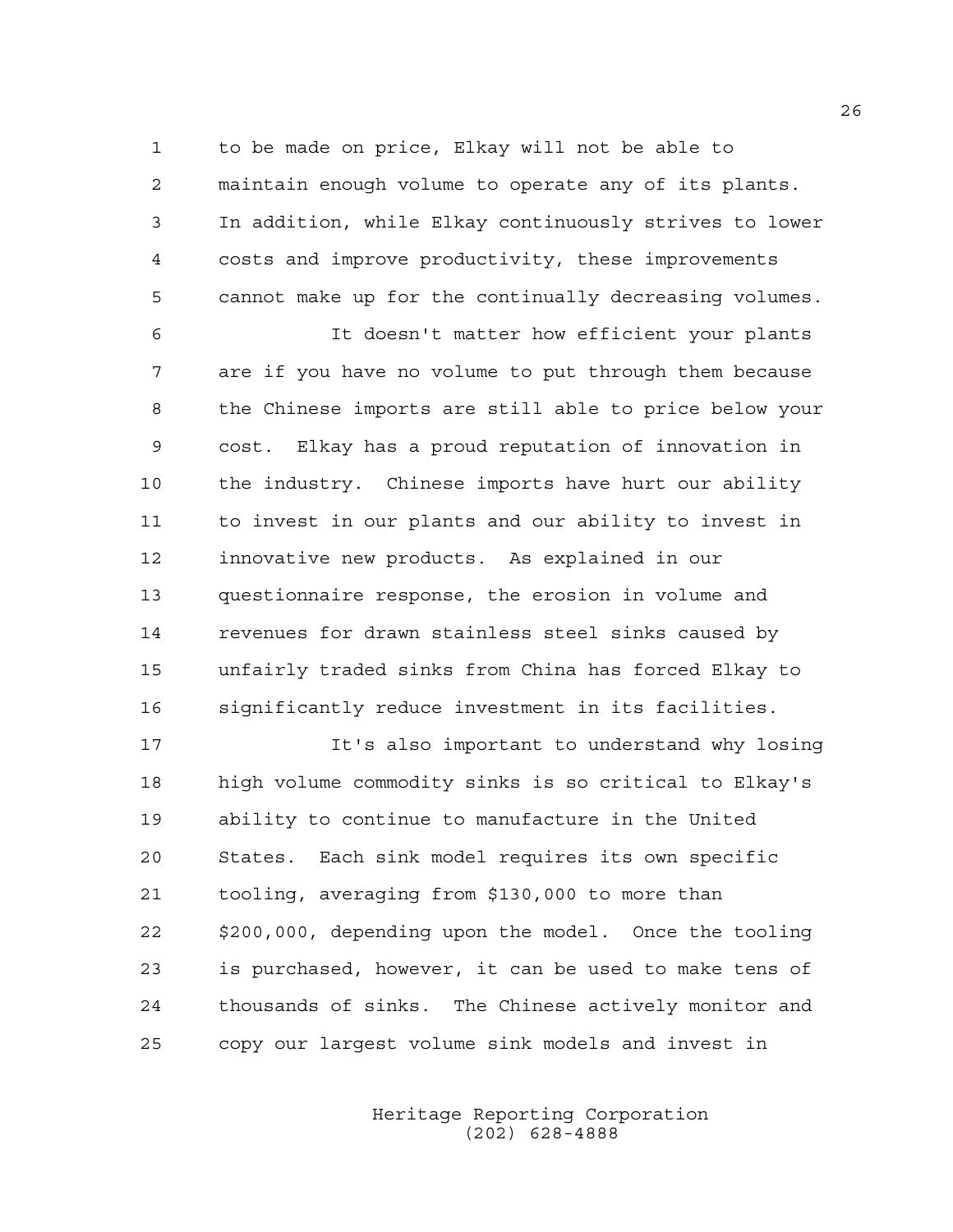1 tooling to produce essentially identical sinks.

| 2  | The Chinese producer then produces millions              |
|----|----------------------------------------------------------|
| 3  | of those sinks and sells them at unfairly low prices     |
| 4  | in the U.S. Imports from China are well on their way     |
| 5  | to virtually locking up the U.S. market for the          |
| 6  | highest selling sink market, sink models, which are      |
| 7  | the bread and butter of our mass production              |
| 8  | facilities. If the current trend continues, domestic     |
| 9  | manufacturers will be left with only small volume sink   |
| 10 | models, each requiring expensive tooling.                |
| 11 | Because of the unfairly priced Chinese                   |
| 12 | sinks, U.S. producers cannot justify continued           |
| 13 | investment in the tooling for such lower volume sinks.   |
| 14 | Thus, despite its long history and its efficiency,       |
| 15 | U.S. manufacturer of drawn stainless steel sinks will    |
| 16 | come to an end if duties are not imposed. Elkay, and     |
| 17 | other producers, will be forced to ship production to    |
| 18 | China or elsewhere and become mere marketers of          |
| 19 | foreign-produced sinks. This will happen for one         |
| 20 | reason only. The unfair price of imports from China.     |
| 21 | As Chinese imports have dominated the market             |
| 22 | for high volume sink models due to their lower prices,   |
| 23 | our production output has decreased significantly.<br>As |
| 24 | explained in our questionnaire response, the continued   |
| 25 | operation of one of our plants is particularly at risk   |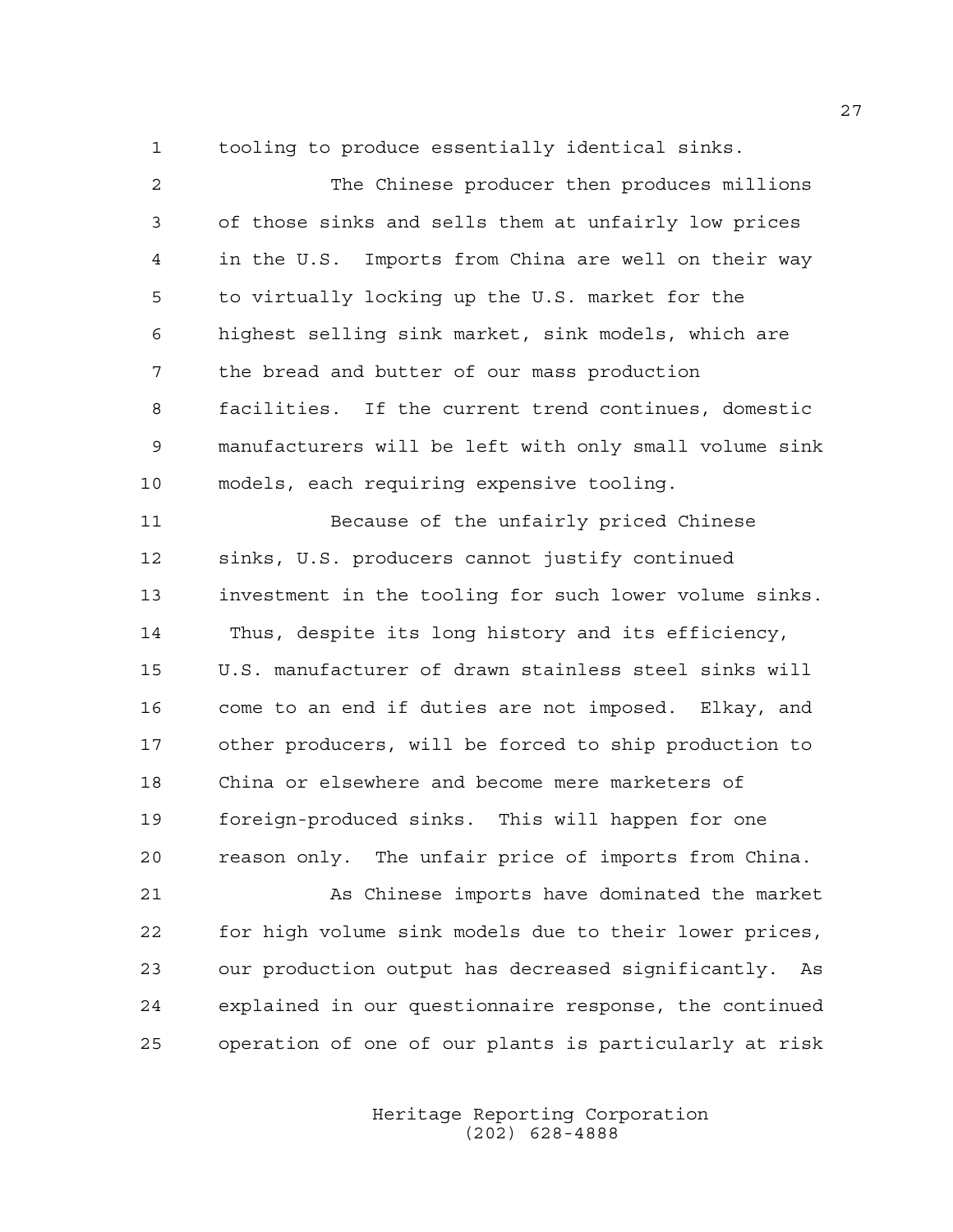1 if production volumes are not increased. I also want 2 to emphasize the huge difference between the Chinese 3 and U.S. industries. Even though the shipment volume 4 increase into the U.S. market is already enormous, it 5 is clear that Chinese producers have the current 6 capability to completely overwhelm the U.S. market.

7 1 am quite familiar with the Chinese 8 stainless steel sink manufacturing. I've attended the 9 major China kitchen and bath show held in Shanghai for 10 the past six years, as well as the Canton trade fair 11 in Guangzhou on two occasions in recent years. There 12 has been a significant and increasing number of 13 Chinese manufacturers exhibiting at these shows and 14 they clearly want to increase their sales to the U.S. 15 market. Many of these producers are export-oriented 16 and focus on the U.S. and Canadian markets.

17 Their tooling is dedicated to the sink sizes 18 used in the U.S. and the Canadian markets, not the 19 smaller sizes used in China. The existing unused 20 capacity in their plants is more than sufficient to 21 completely displace the current level of U.S. producer 22 sales in the U.S. Indeed, the Chinese producers could 23 supply the entire U.S. market many times over, and 24 incredibly, Chinese production capacity continues to 25 grow. I can also attest to the vigorous competition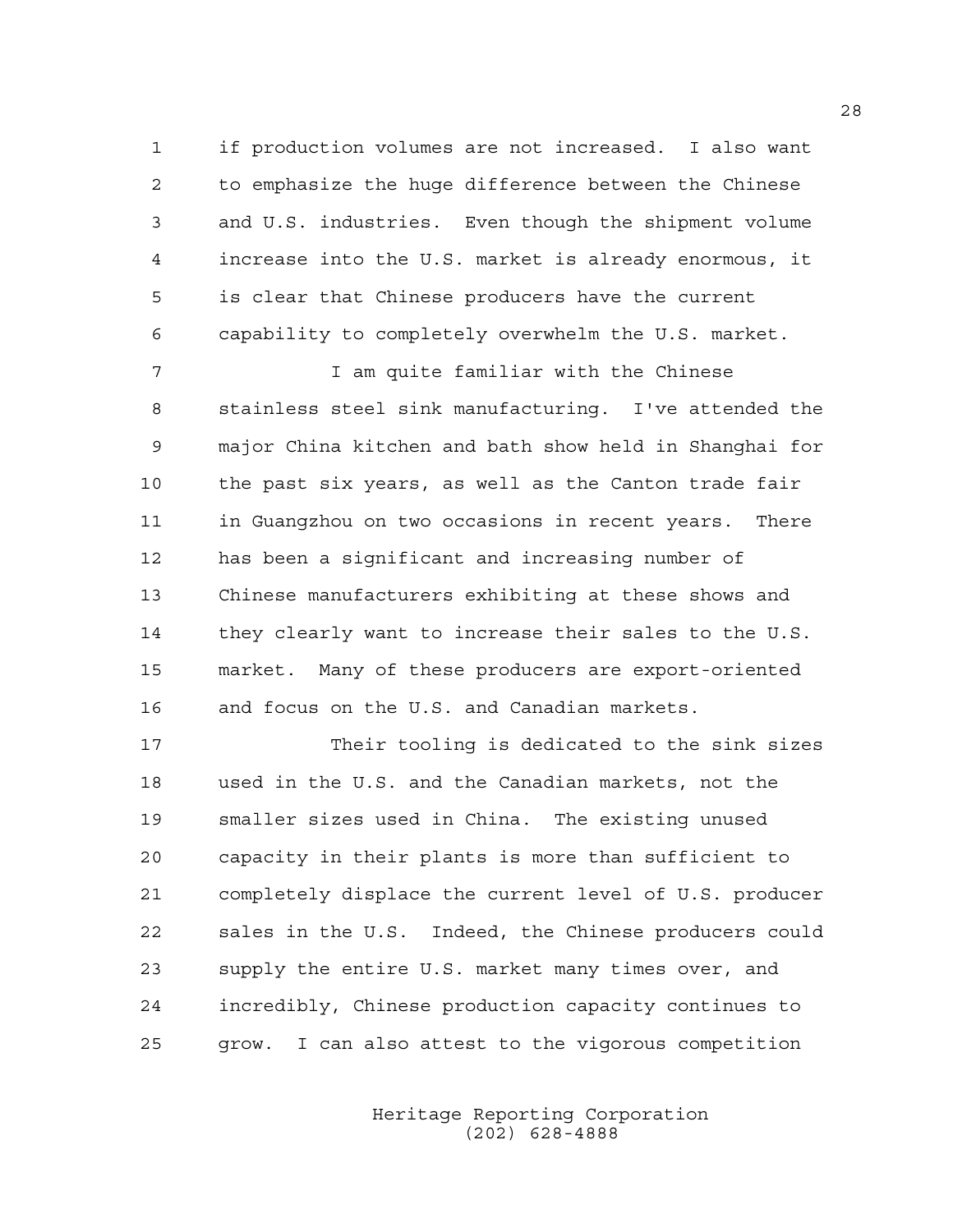1 that exists in the Chinese home market for drawn 2 stainless steel sinks.

3 It is no exaggeration to call it cut throat. 4 Facing such stiff competition in their home market, 5 Chinese producers have turned to export markets to 6 sell their products. The Chinese exports of dumped 7 and subsidized sinks quickly dominated the Canadian 8 market, as confirmed by the preliminary determinations 9 in the antidumping and countervailing duty 10 investigations pending in Canada. Although the U.S. 11 market is much larger than the Canadian market, the 12 Chinese exports have just as easily dominated the U.S. 13 market in the span of just a few years.

14 In 2009, imports from China were already 15 severely injuring the domestic industry with low 16 prices, causing lost sales and lost revenues. Despite 17 every effort to cut costs and improve efficiency, over 18 the next two years, the displacement of the U.S. 19 producers continued at a rapid rate. There is now 20 nothing more to do than to fight back against these 21 unfair imports with the trade case. This is a major 22 step for Elkay to shoulder as the only Petitioner, but 23 it is now essential for the survival of our sink 24 business.

25 Elkay is an American manufacturing company.

 Heritage Reporting Corporation (202) 628-4888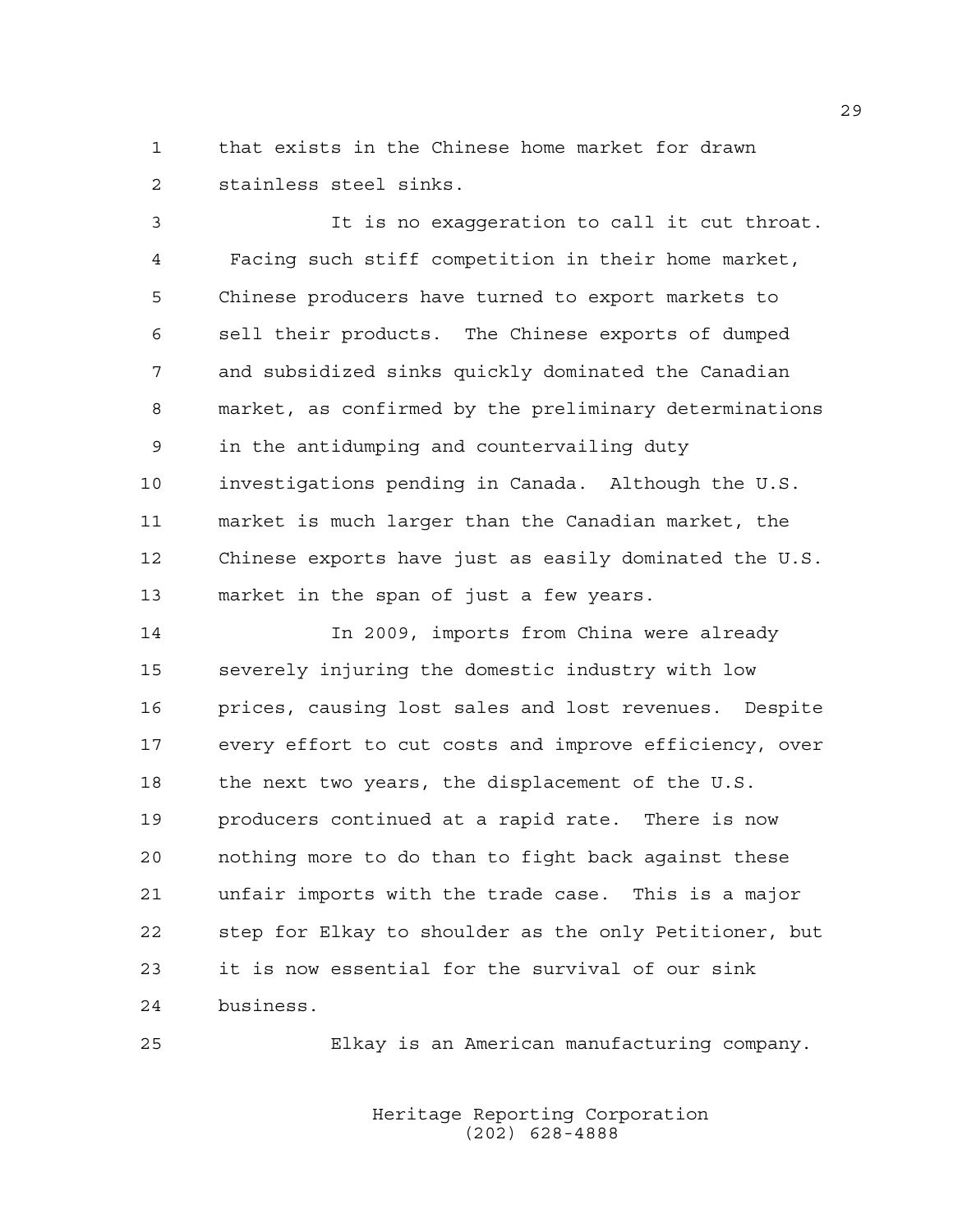1 It is intensely proud of the fact and is committed to 2 maintaining production of drawn stainless steel sinks 3 in the United States. With its efficient plants, high 4 quality product, valued pricing and industry 5 reputation for service, Elkay is certain that given a 6 level playing field it can compete with anyone, 7 domestic or foreign. However, if Chinese 8 manufacturers are allowed to continue to undercut U.S. 9 prices with dumped and subsidized drawn stainless 10 steel sinks, Elkay will continue to suffer volume loss 11 and lower prices.

12 Without the imposition of duties, at some 13 point, Elkay will be forced to abandon its U.S. 14 manufacturing operations. If duties are imposed, 15 however, Elkay is confident that fair pricing will be 16 restored to the U.S. market and that Elkay's U.S. 17 manufacturing operations will continue to serve the 18 U.S. market. We ask the Commission to give us a 19 chance to continue our long tradition of manufacturing 20 in the United States. I thank you for the opportunity 21 to present this testimony.

22 MS. SHEEHAN: Good morning. I'm Angie 23 Sheehan, the Director of Marketing for Residential 24 Plumbing Products at Elkay Manufacturing. I have been 25 with Elkay since July of 2008. Prior to joining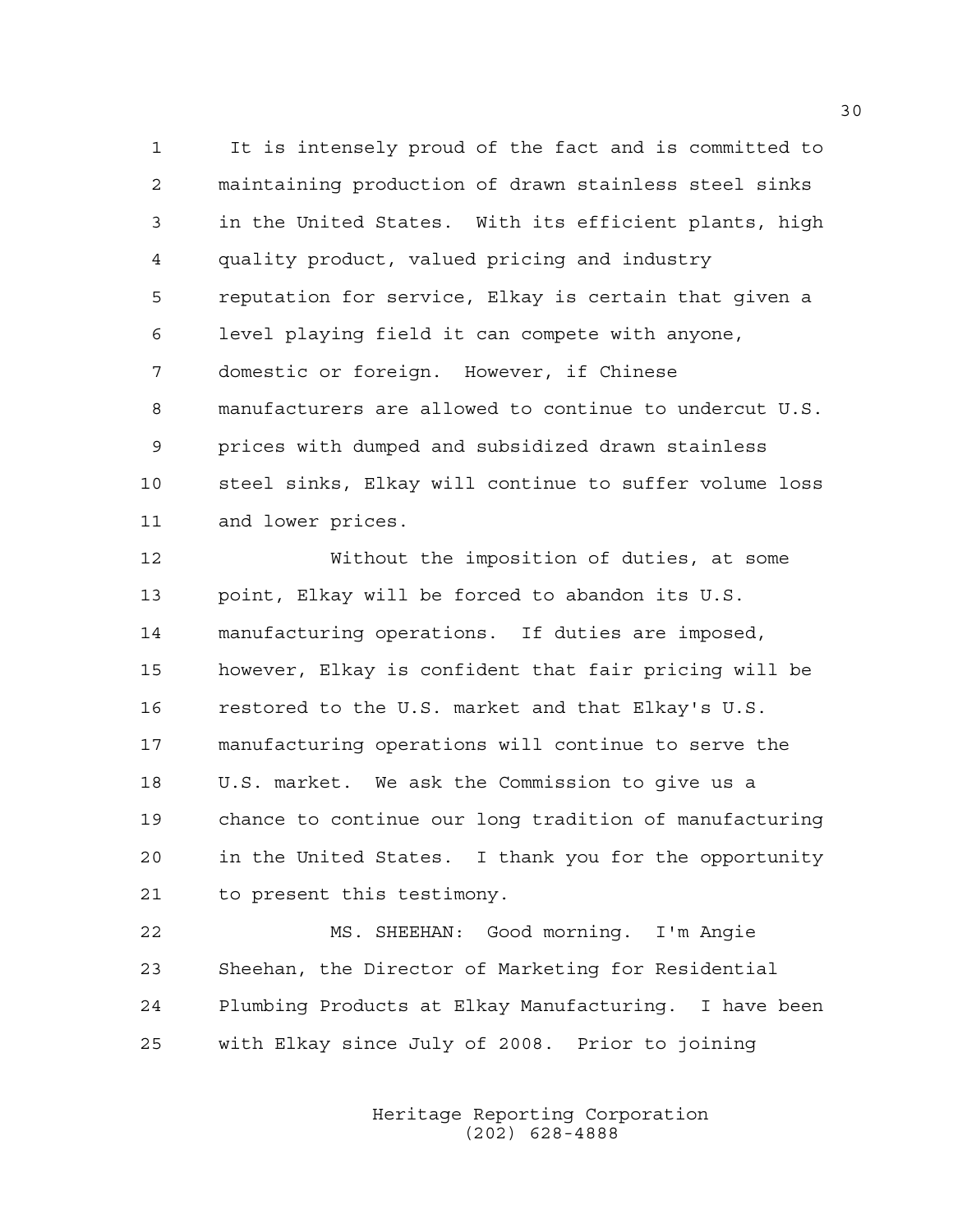1 Elkay, I spent over 11 years with Newell Rubbermaid in 2 various roles, including product marketing, channel 3 marketing, sales and supply chain. I have also held 4 marketing and sales positions with Empac Foods and 5 Kraft Foods. In my testimony today, I will describe 6 the U.S. market for drawn stainless steel sinks and 7 the competitive conditions in that market.

8 I will also describe how unfairly priced 9 imports from China have injured Elkay and the domestic 10 industry as a whole. In short, Chinese sinks, which 11 are essentially identical to those sold by Elkay, have 12 consistently undersold Elkay sinks by large margins. 13 This has caused us to lose substantial sales volume 14 and to lose revenues on the sales we do make as we 15 must significantly lower our prices to try to maintain 16 volume. Drawn stainless steel sinks are not 17 interchangeable with fabricated stainless steel sinks, 18 which is why we have excluded them from the petition.

19 Let me take a moment to describe some of the 20 key differences between drawn and fabricated sinks. 21 First, as Steve Rogers described, the production 22 processes for the two types of sinks are very 23 different. At Elkay, we produce a very small volume 24 of fabricated sinks, and those we do produce are made 25 on a completely separate production line by different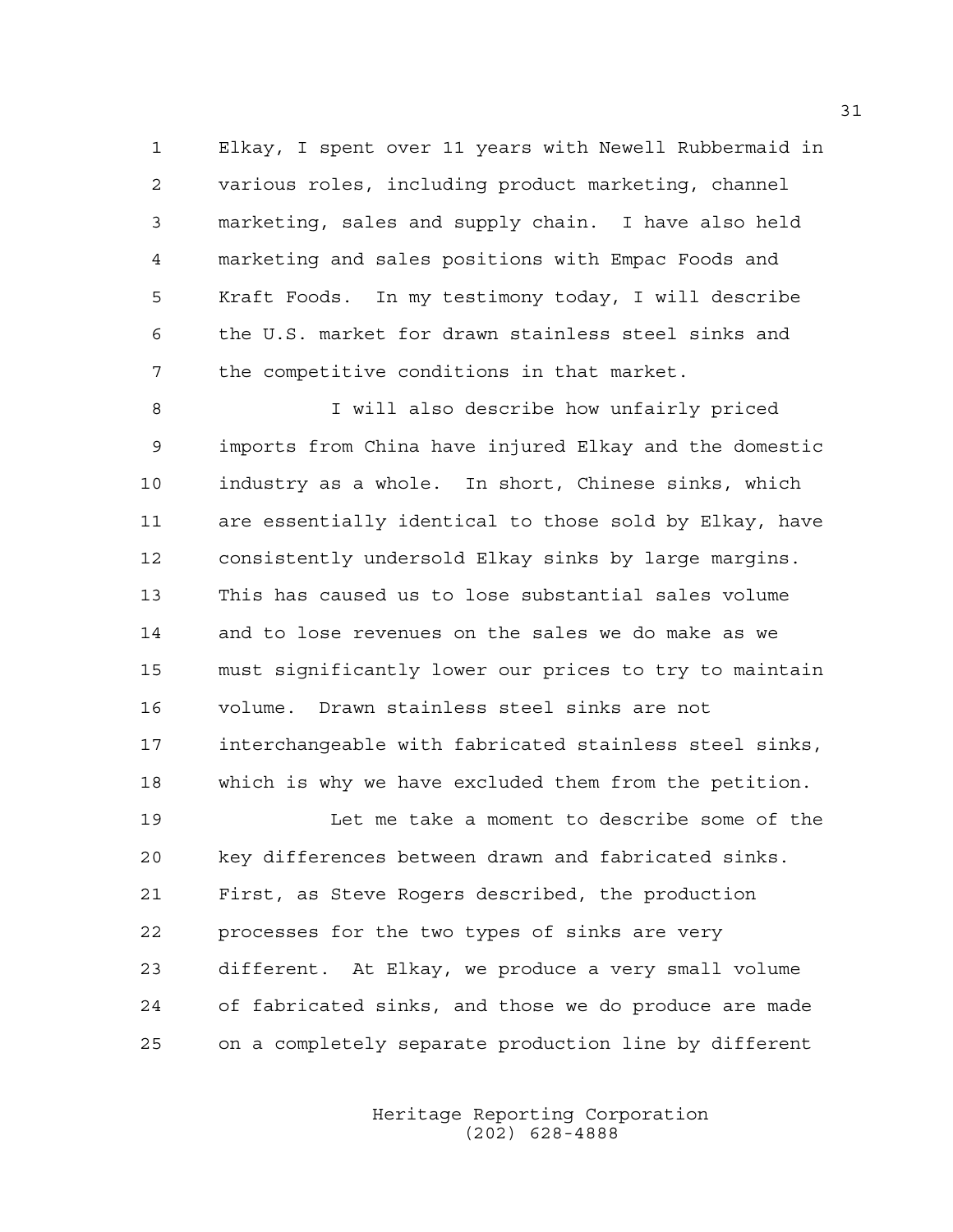1 employees, using a distinct manufacturing skill set. 2 These differences in production lead to, and reflect, 3 completely different applications in the market.

4 Drawn stainless steel sinks are typically 5 used in residential applications. I'm sorry, kitchen 6 applications. Thank you. Virtually all stainless 7 steel sinks that are used in residential kitchens are 8 drawn sinks. To a much lesser degree, drawn sinks are 9 also used in classrooms, healthcare and other 10 commercial building applications. In contrast to 11 drawn sinks, fabricated sinks are predominantly found 12 in commercial settings where large bowls are required. 13 One significant application is in the food service 14 industry where single, double and even triple bowl 15 fabricated sinks can be found in the restaurant 16 kitchen.

17 Over 90 percent of restaurant kitchens use 18 fabricated sinks. We provided some photos of these 19 types of sinks as Exhibit 1. In contrast, fabricated 20 sinks are rarely found in residential settings. Drawn 21 sinks are used in residential applications for several 22 reasons. First, they are far less expensive than 23 fabricated sinks. Drawn sinks are mass-produced using 24 large draw presses. As a result, they can be sold at 25 much lower prices than fabricated sinks.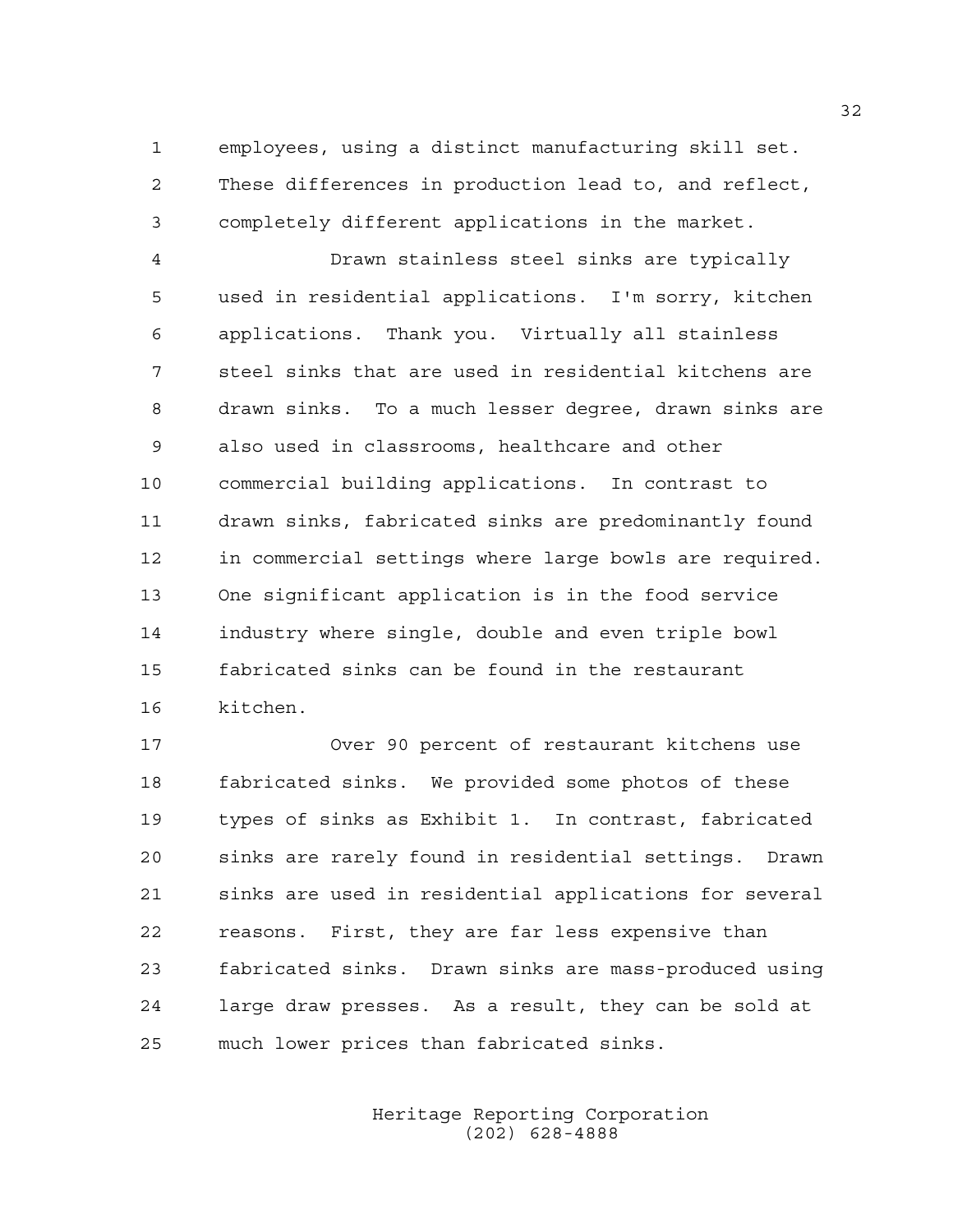1 Fabricated stainless steel sinks have higher 2 prices due to the customized shapes and sizes that are 3 made through the more labor-intensive process of 4 cutting, folding and welding. Drawn sinks are also 5 less costly to produce because the drawing process 6 results in less steel usage as compared to the 7 manufacturing process for fabricated sinks. For all 8 these reasons, the selling price of a drawn sink is 9 approximately one-quarter of that of a comparably 10 sized fabricated sink.

11 Because drawn stainless steel sinks are 12 typically sold at substantially lower prices than 13 fabricated stainless steel sinks, drawn sinks are 14 ideal for residential use where standardization and 15 low prices are important. In contrast, fabricated 16 sinks are intended for more customized uses, such as 17 commercial food service applications, where much 18 higher prices can be justified. Second, drawn sinks 19 are far easier to clean than fabricated sinks which 20 have tight, squared corners.

21 Third, their look is more appealing in a 22 residential setting. There is a big difference in 23 aesthetics between drawn and fabricated sinks. 24 Fabricated sinks have an industrial appearance due to 25 their welded seams, tighter corner radii, and

> Heritage Reporting Corporation (202) 628-4888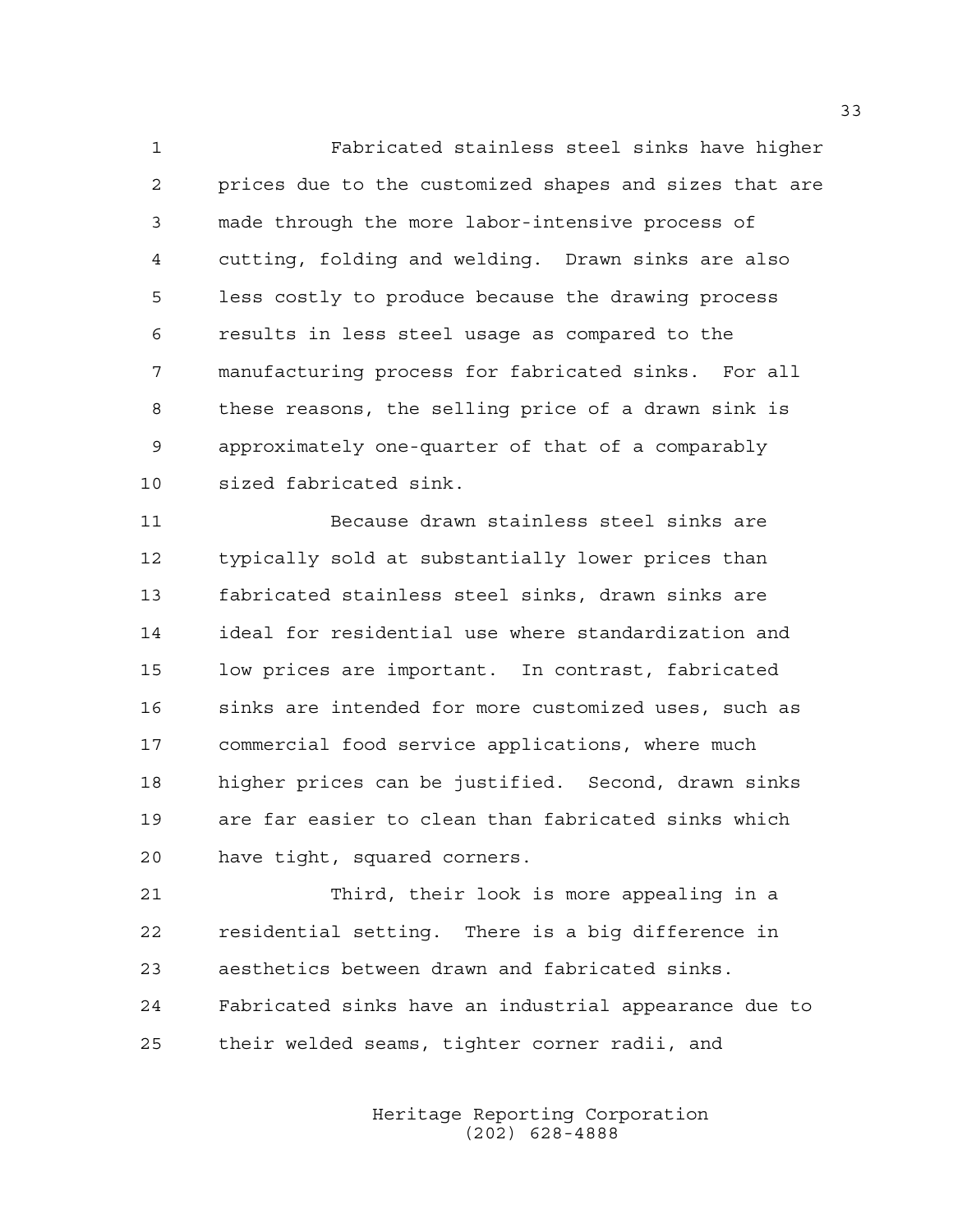1 typically larger sizes. Fabricated sinks only appeal 2 to a very high end residential consumer who wants a 3 commercial kitchen look or wants very large sink 4 volume.

5 As one plumbing showroom consultant recently 6 told us, "I find that most consumers see fabricated 7 sinks as rough looking, a look that one would find in 8 a commercial kitchen rather than a home. These 9 customers are not likely to change to the fabricated 10 type sink because they do not see these sinks as home 11 products." In other words, a consumer looking for the 12 industrial look of a fabricated sink will not consider 13 a drawn sink. The differing uses of drawn and 14 fabricated sinks also result in significant 15 differences on how these sinks are distributed and 16 sold.

17 While in the large home center retailers all 18 stock and display drawn sinks, they do not stock and 19 display fabricated sinks. Drawn sinks are not sold 20 directly to homeowners, but are sold to retailers, 21 wholesale plumbing distributors, kitchen and bath 22 showrooms, countertop fabricators, residential and 23 commercial builders and manufactured home builders. 24 Fabricated sinks, unlike drawn sinks, are commonly 25 sold direct to restaurant chains and to other end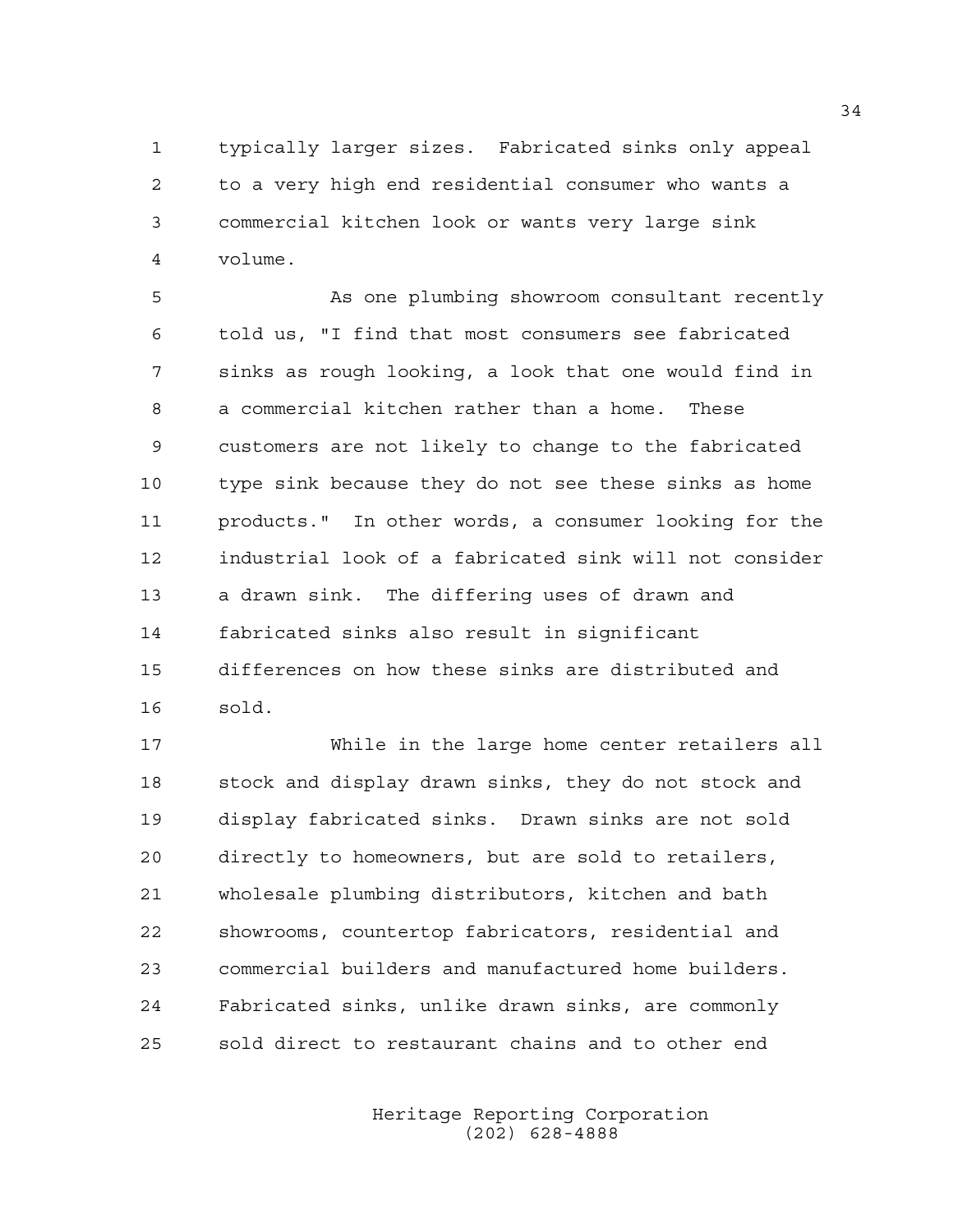1 users and are also commonly sold through food service 2 channels of distribution.

3 In sum, drawn and fabricated sinks occupy 4 very different positions in the market and are not 5 interchangeable products. The typical homeowner will 6 not consider purchasing a fabricated sink. Because 7 drawn sinks are sold primarily for residential kitchen 8 applications, demand for drawn stainless steel sinks 9 is largely dependent on new home construction and 10 residential kitchen remodeling. The economic 11 recession of 2008 and resulting housing crash caused 12 significant contraction of the U.S. market for drawn 13 stainless steel sinks.

14 New residential construction remains 15 depressed, excess supply still burdens the market and 16 the threat of an increased foreclosure rate creates 17 further uncertainty. The renovation market is also 18 weak because of lower levels of investor activity in 19 the market. In addition, homeowners have postponed 20 projects due to employment uncertainty and the lack of 21 available home equity loans to finance kitchen 22 renovations.

23 Activity in the commercial sector has been 24 slightly better than the residential market due, in 25 part, to the impact of stimulus funds, but as I have

> Heritage Reporting Corporation (202) 628-4888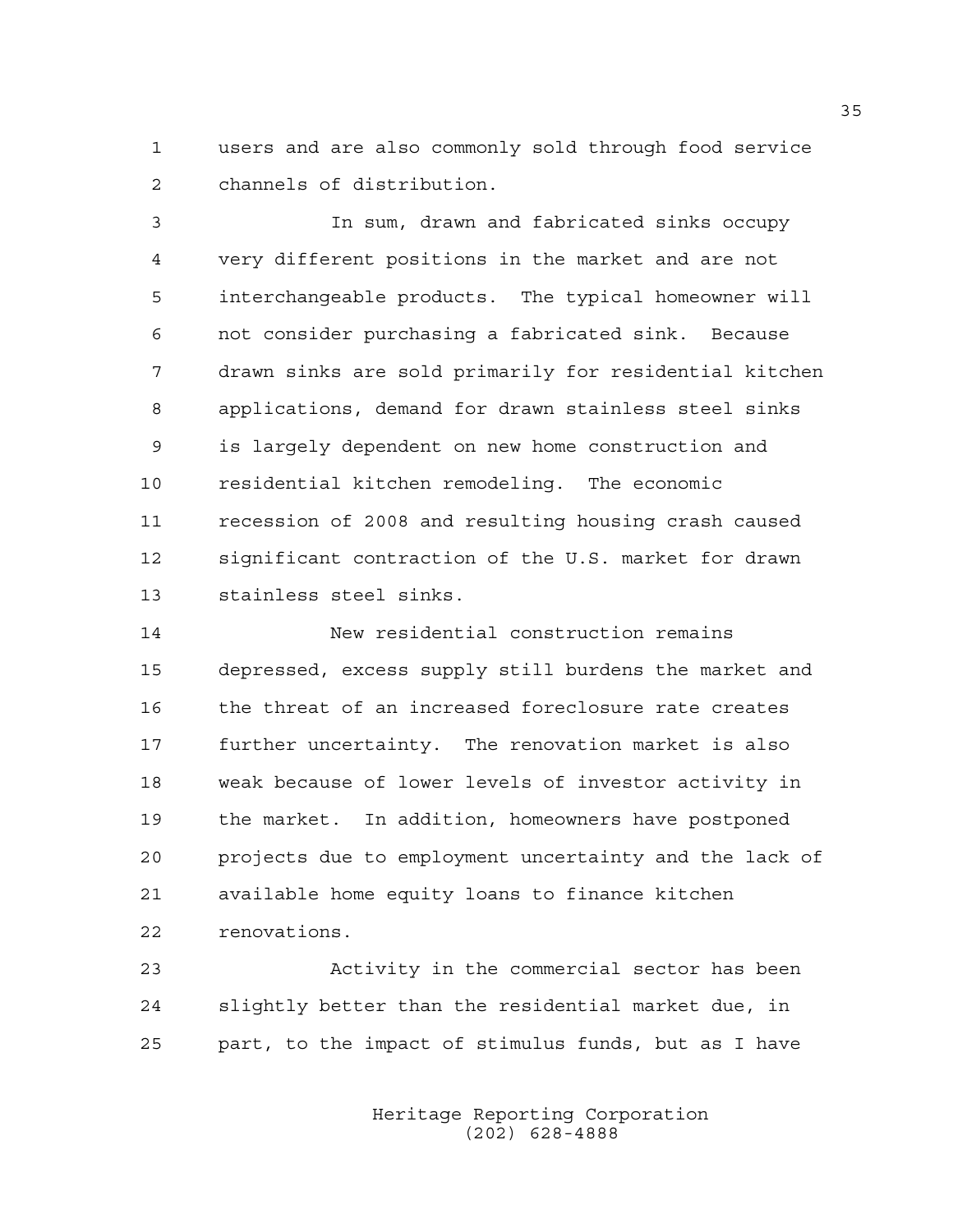1 stated, demand from commercial projects represents a 2 very small share of total drawn sink demand. The 3 competition in the U.S. market is between imported 4 drawn sinks and U.S.-produced drawn sinks. The drawn 5 stainless steel sinks from China that have been 6 flooding the U.S. market are completely 7 interchangeable with drawn stainless steel sinks 8 produced in the United States.

9 The raw materials and processes used in the 10 manufacture of drawn stainless steel sinks in China 11 and the U.S. are similar, if not identical. The 12 physical characteristics of imported and domestic 13 products are very similar. In fact, one internet 14 reseller used a photo of an Elkay sink to advertise 15 its Chinese sinks. A screen shot of this reseller's 16 ad is provided as Exhibit 2. It is also quite clear 17 to Elkay that over the course of the last several 18 years, Chinese competitors have purposefully copied 19 the designs of Elkay's top selling models.

20 Exhibit 3 is a screen shot from another 21 internet reseller of Chinese sinks, specifically, the 22 Mr. Direct website. This company is directly 23 targeting an Elkay high end sink and differentiating 24 their product solely on the basis of a significantly 25 lower price. We have also brought two physical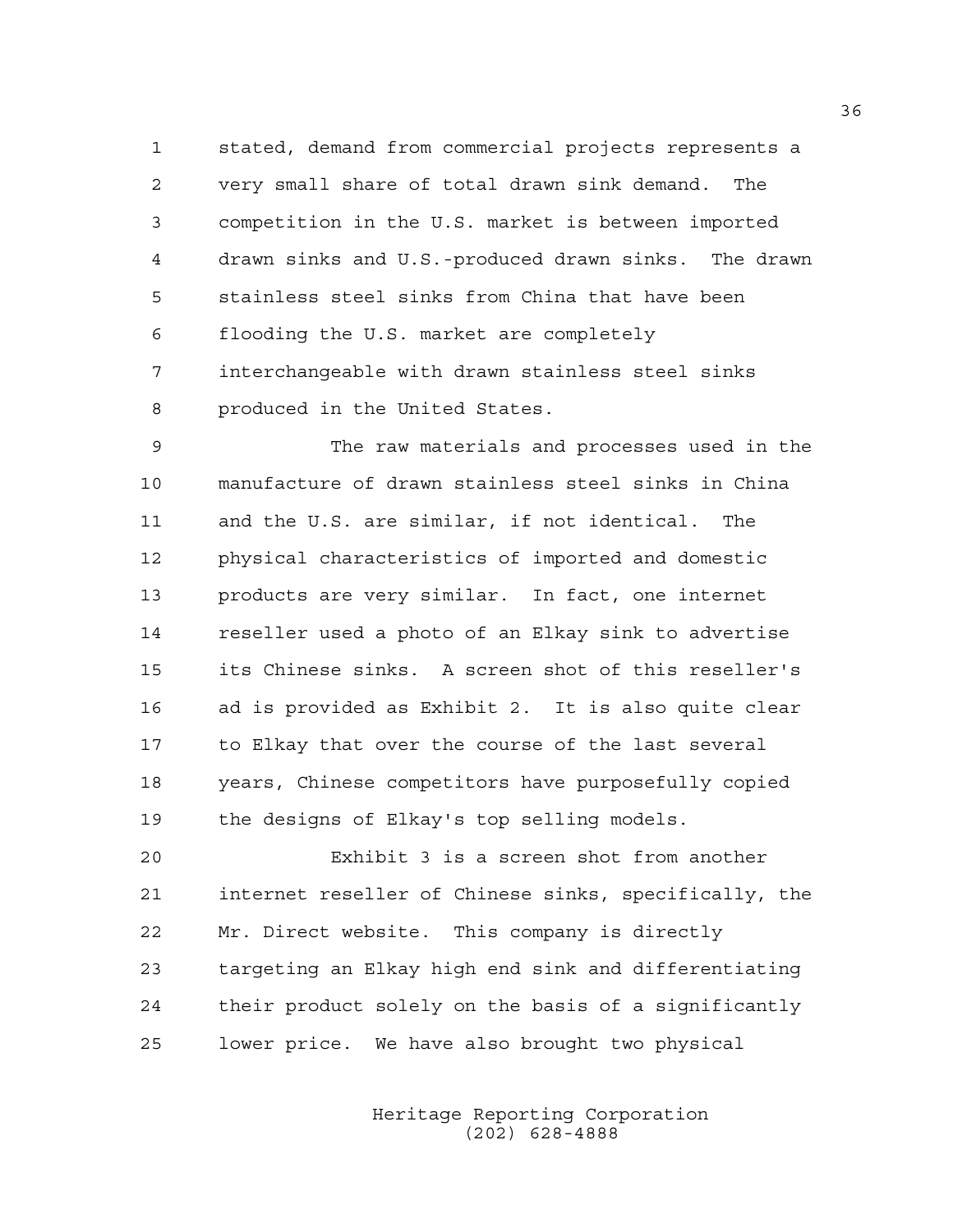1 samples. Exhibit 4 is a Chinese sink purchased from 2 this internet source. Exhibit 5 is the comparable 3 Elkay sink. These samples show that there is no 4 meaningful distinction between the Chinese and Elkay 5 product except for the major difference in sales 6 price.

7 The domestic industry increasingly faces 8 Chinese sinks that are indistinguishable from ours in 9 the eyes of consumers. The high level of 10 interchangeability means that price is the most 11 significant factor in the consumer's purchasing 12 decision of a drawn stainless steel sink. Likewise, 13 distributors are driven to buy the lower end priced 14 Chinese sinks because they know consumers will not 15 notice any difference between the imported sink and 16 the domestic sink. They also know that many other 17 distributors will be selling Chinese sinks at 18 extremely low price points.

19 Despite depressed demand conditions, imports 20 from China, which were already significant in the 21 market in 2008, continued to increase in 2009 and 22 thereafter. From 2009 to 2011, imports from China 23 increased by approximately 60 percent in units. In 24 2011, imports from China represented over 85 percent 25 of imports from all countries. The sales of Chinese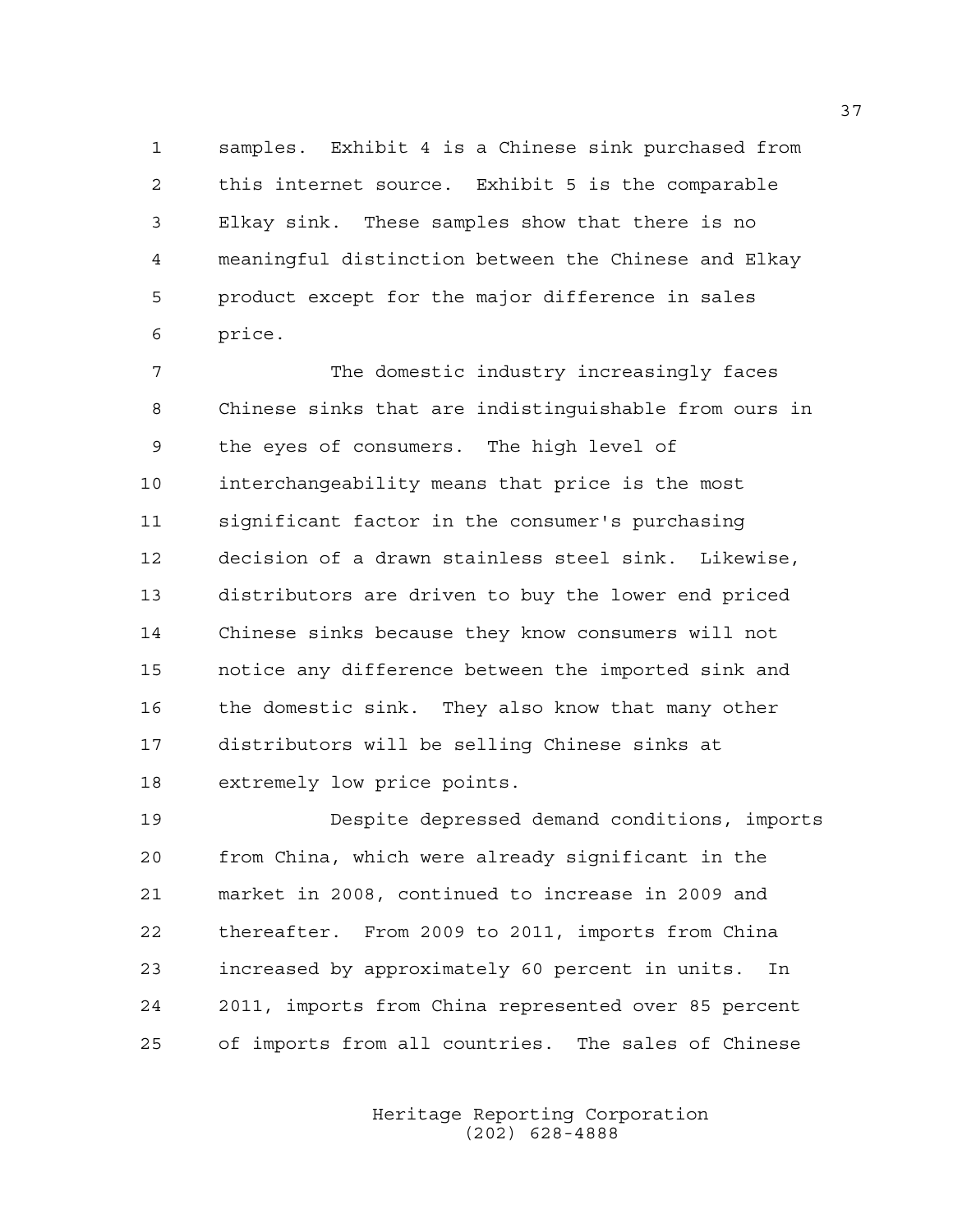1 sinks have come at the expense of the U.S. industry. 2 As the Chinese have gained market share, the domestic 3 industry has lost market share.

4 The growth of Chinese imports is driven by 5 pervasive underselling in all market segments and 6 throughout the quality spectrum of drawn sink 7 products. Chinese producers have expanded their 8 marketing activities over the period of the 9 investigation. Chinese sinks are an ever greater 10 presence at trade shows. For example, at the 11 industry's largest U.S. trade show, the Kitchen and 12 Bath Industry Show, also known as KBIS, the number of 13 Chinese companies has significantly increased each 14 year.

15 In 2009, there were already 13 Chinese 16 producers displaying at the show. In 2012, there are 17 22 Chinese producers registered to display drawn 18 sinks. Thus, there is an entire hallway of Chinese 19 sinks on display. In addition, there's a huge volume 20 of advertising activity through internet retailers. 21 Chinese manufacturers have also increased their direct 22 marketing efforts to stone countertop fabricators 23 through fast promotions and advertising in trade 24 magazines. Chinese producers and importers of Chinese 25 sinks have also targeted the home center retailers.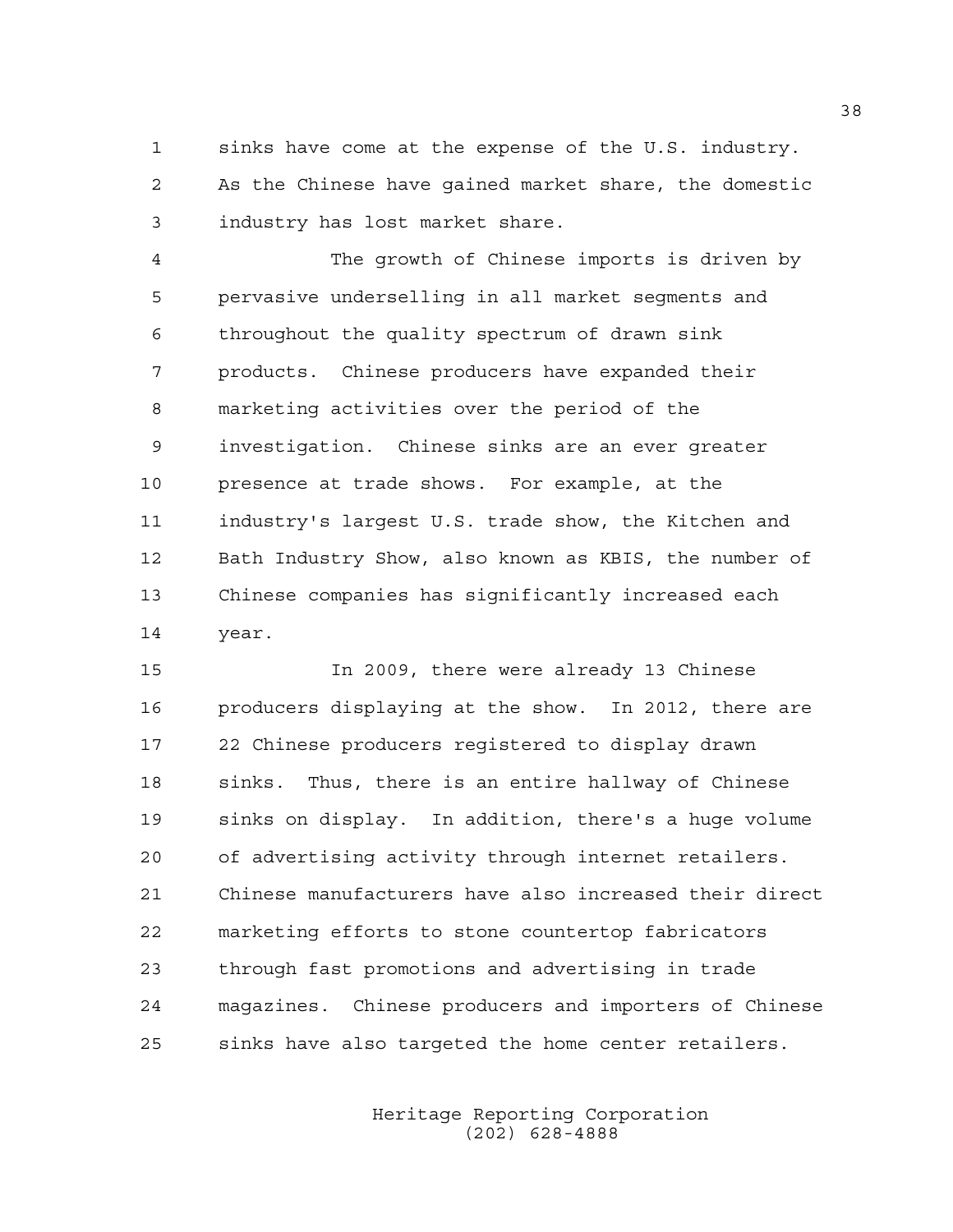1 In 2010, Elkay lost significant volume at a 2 major home center retailer after being unable to meet 3 the price quotes from a Chinese supplier of comparable 4 models that were 20 percent lower than Elkay's prices. 5 Home center retailers do not conduct lien reviews 6 more than once per year. These customers have a short 7 product line of stock keeping units, or SKUs, on 8 display. The same assortment of SKUs is placed in all 9 stores across the country. As a result, the loss of 10 one SKU in a home center retailer represents 11 significant volume for a potential multiyear period.

12 To maintain existing stock business at major 13 retailers with customer OEM private label business and 14 for many wholesaler accounts, Elkay has been forced to 15 lower prices in order to maintain volume and some 16 portion of existing business. Competitive situations 17 have required us to respond with a proposal for 18 contract pricing or bids for large jobs, like 19 multifamily, multiunit construction jobs, at very low 20 prices. Since 2009, we have seen a significant 21 decrease in price points from an increasing number of 22 Chinese manufacturers.

23 In the countertop fabricator channel of 24 distribution, imports from China are often sold to the 25 fabricator at a price below Elkay's manufacturing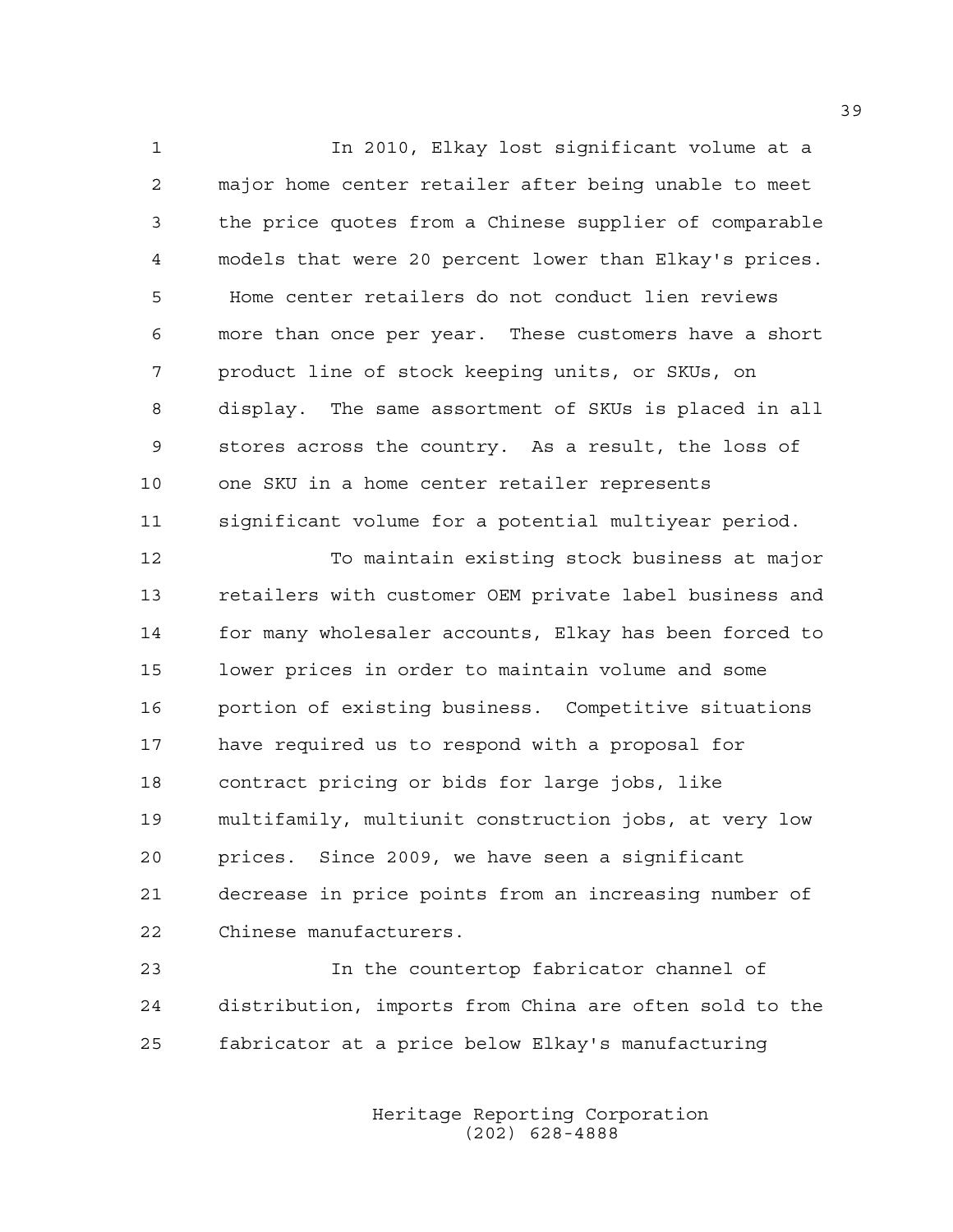1 costs. Elkay has been forced to make the difficult 2 decision to either lower prices to the point of 3 achieving negative profit margins or to maintain 4 prices and profit margins and lose sales volume. 5 Since 2009, the price of stainless steel has increased 6 significantly. We have not been able to increase 7 sales prices commensurate with the raw material cost 8 increases incurred by Elkay.

9 Elkay has already lost a significant volume 10 of sales and lost revenue on remaining sales due to 11 imports from China. We see no sign that anything will 12 change soon. To the contrary, we expect the situation 13 to get worse. Many Chinese producers have focused on 14 the U.S. market, which is highly attractive. Given 15 their tremendous production capacity, we expect these 16 producers will increase their marketing efforts to 17 increase shipments to the U.S. market. We cannot 18 understand how the Chinese can price so cheaply. The 19 low prices can only be possible by dumping and illegal 20 subsidies.

21 In any event, it is clear that many Chinese 22 producers have the intention of maintaining and 23 increasing sales into the U.S. market, and that more 24 Chinese producers are on their way. Due to continued 25 high foreclosures, high unemployment and low consumer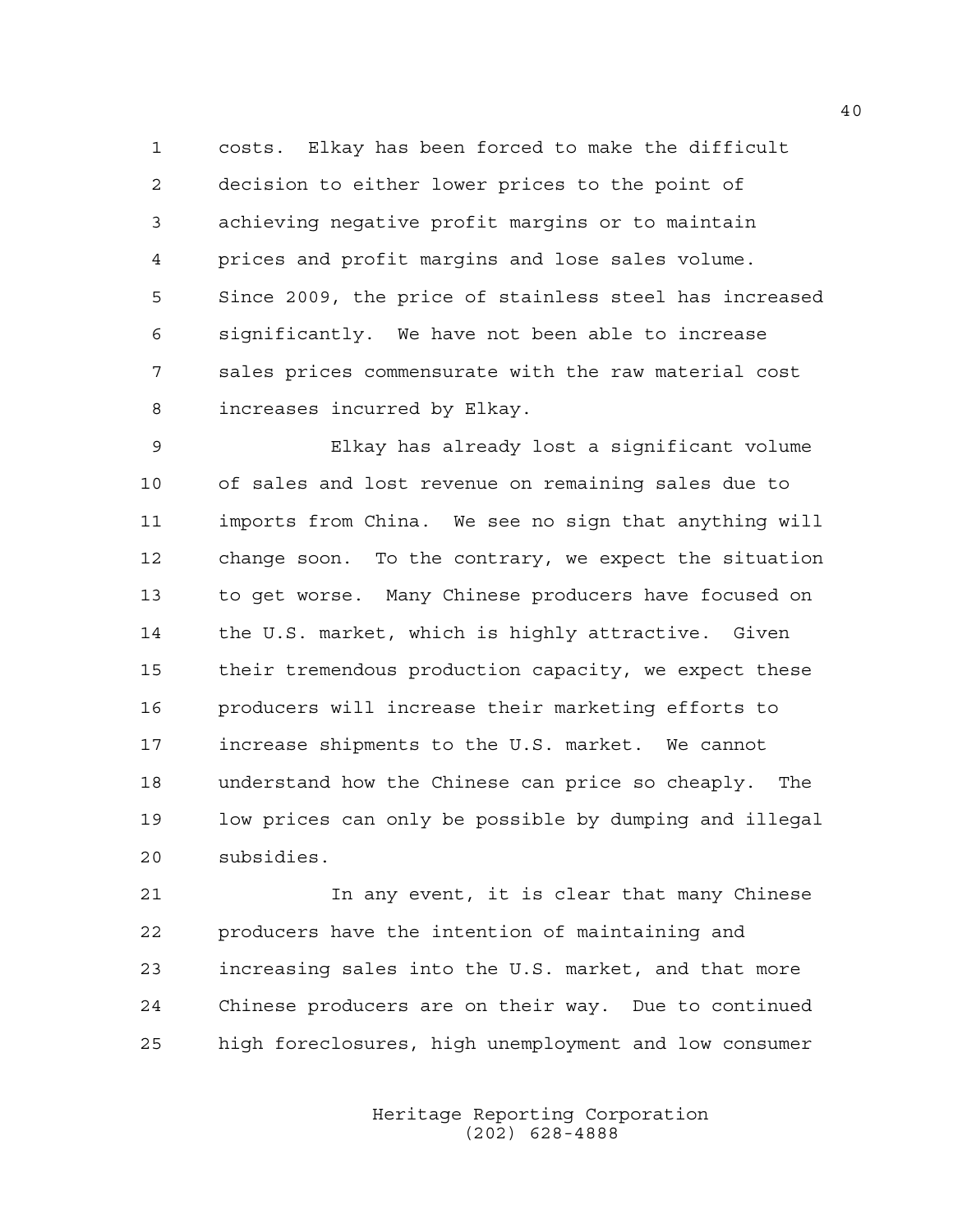1 confidence, price has become an ever greater factor in 2 purchasing decisions. Moreover, because drawn sinks 3 from China have taken so much market share, new, lower 4 price benchmarks have been established in the market. 5 The price pressure in the U.S. market will increase, 6 not abate.

7 In addition, although it is a much smaller 8 market than the United States, Chinese producers have 9 made great in roads into the Canadian market using the 10 same dumping tactics and the same subsidies we see 11 benefitting their exports to the U.S. market. As the 12 Commission is aware, substantial antidumping and 13 countervailing duty margins have been preliminarily 14 imposed in Canada on drawn stainless steel sink 15 imports from China. We have no doubt that final 16 duties will be imposed when those investigations are 17 concluded.

18 The margins in Canada are significant and 19 exports from China previously entering the Canadian 20 market will be redirected to the U.S. market. In 21 conclusion, despite Elkay's well-established market 22 presence and the quality sinks it manufactures in a 23 highly efficient manner, Elkay is being forced out of 24 the market by unfairly priced imports from China. We 25 have done everything we can to compete more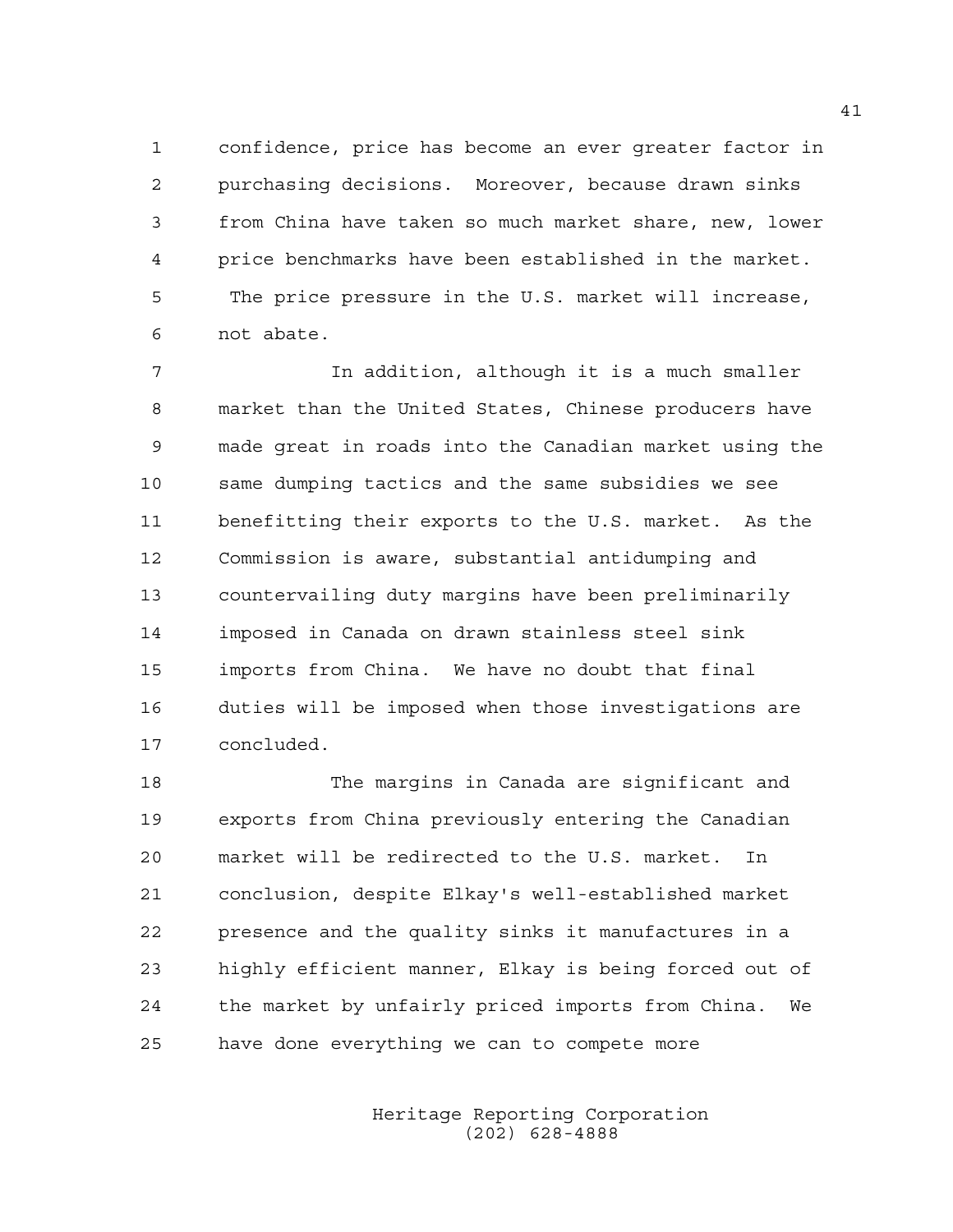1 effectively, but the situation has become untenable. 2 The next step is the closure of Elkay's 3 production facilities and those of other U.S. 4 producers. On behalf of the domestic industry, Elkay 5 asks that the Commission not let this happen. Thank 6 you for the opportunity to provide this testimony. 7 MR. JUST: Good morning. I'm Paul Just, 8 President of Just Manufacturing Company. Our company 9 is located in Franklin Park, Illinois, and has been 10 producing stainless steel sinks for 79 years. My 11 brother and I are third generation of Justs to own and 12 operate this business. We have a company where it is 13 quite often for multiple generation of workers to work 14 side by side on the plant floor. We have a good, hard 15 working people. They take pride in their work.

16 When told the Chinese competition that was 17 out there taking jobs away at very low prices, they 18 worked all the harder, pulling together as American 19 workers in crisis have a habit of doing. 20 Unfortunately, we feel the competition is not playing 21 fair. At Just Manufacturing Company, we produce both 22 drawn and fabricated sinks. I agree with the 23 statements made by Elkay witnesses that there's a 24 clear distinction between drawn and fabricated sinks.

25 Although we produce both drawn and

 Heritage Reporting Corporation (202) 628-4888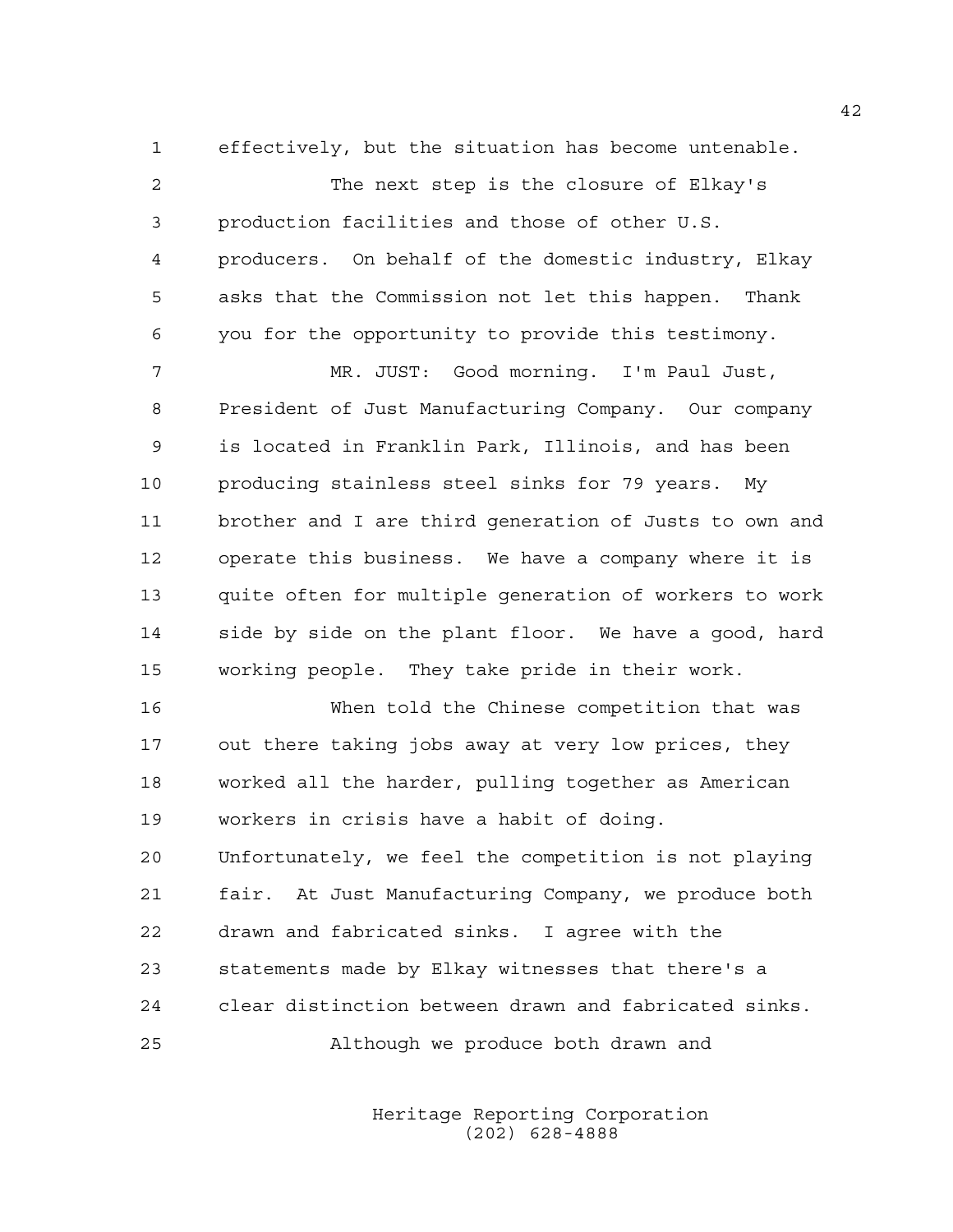1 fabricated sinks under the same roof, fabricated sinks 2 are produced using different equipment and processes 3 and a completely separate production line. The 4 employees that produce fabricated sinks are different 5 from employees that produce drawn sinks and the two 6 groups of employees utilize entirely distinct 7 production skill sets. In addition, it's obvious that 8 fabricated sinks are a much more labor-intensive 9 product.

10 We produce in a green facility. We recycle 11 and reclaim our steel, oil, wood, paper products and 12 even the water that's used in the manufacturing 13 process. We provide a safe, clean work environment 14 which requires us to spend money on making sure we are 15 in compliance with the rules and regulations posed on 16 us. Our employees are paid a fair middle-class wage, 17 as well as healthcare benefits. Just Manufacturing 18 supplies a quality product and we have an excellent 19 reputation in the marketplace.

20 Our reject rate is below one percent. We've 21 done many things to ensure our company is at the 22 cutting edge. We've invested in new equipment, new 23 processes and new IT to improve our production 24 efficiency. We've designed both machinery and 25 processes that are unique to Just Manufacturing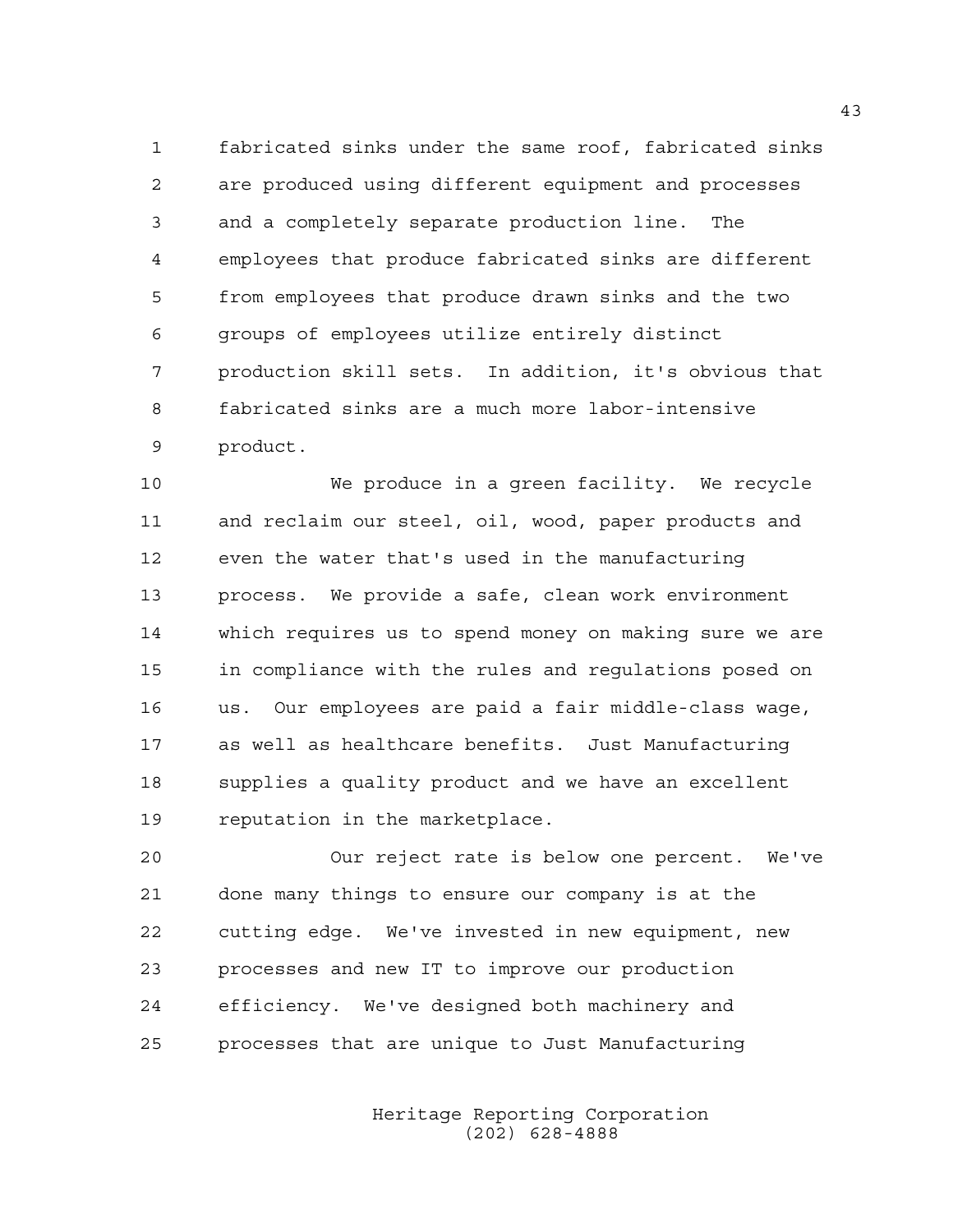1 Company. As you can see from our confidential 2 questionnaire response, the increase in imports from 3 China has resulted in decreased sales for Just. I 4 will not sell a sink at a loss, so I must sacrifice 5 sales.

6 Let me emphasize that my questionnaire data 7 underestimates the impact of imports from China. I 8 had a much higher volume of sales as recently as 2008. 9 By 2009, the Chinese sinks had already a huge portion 10 of the U.S. market and they've been increasing volume 11 and market share since. As a result, our sales and 12 profits have been on a downward march. The decline 13 has been swift and is not abated.

14 The point I'm trying to make here is that we 15 have seemingly done everything right and in a fair 16 fight we could no doubt be winning this battle, but 17 our competition from China does not fight fair and 18 that's why I'm here today asking for your help on 19 behalf of my employees and the hundreds of vendors 20 that service our company. The price of Chinese 21 stainless steel sinks in our market continue to hit 22 new lows. I have personally seen prices being quoted 23 that are below our production costs.

24 There are essentially no places in the 25 market where we do not see the effects of these

> Heritage Reporting Corporation (202) 628-4888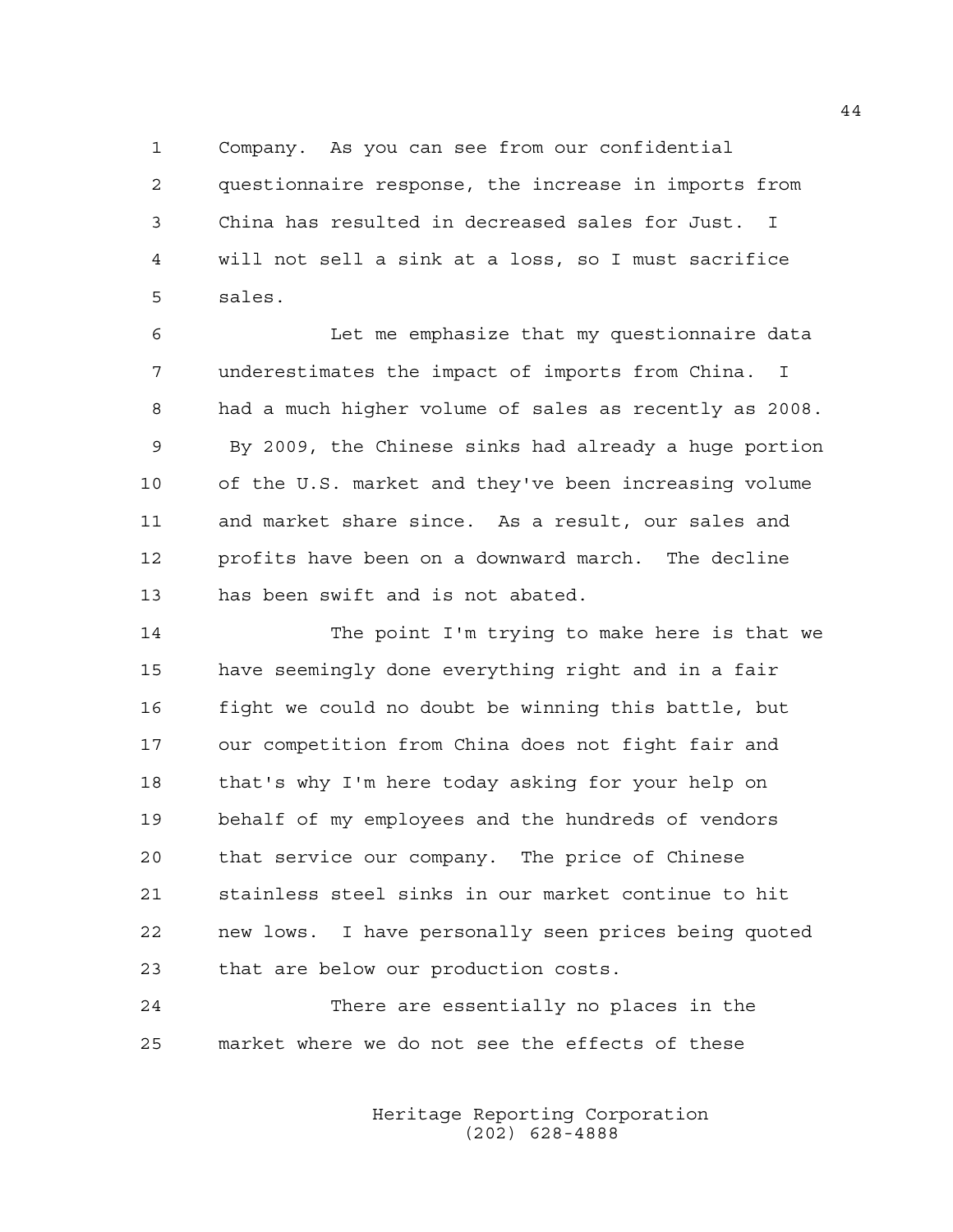1 imports. These low cost Chinese sinks continue to 2 infiltrate markets where they previously had not been: 3 healthcare, academic, hotel, motel, office buildings. 4 The Chinese products being offered are good quality. 5 For example, 18 gauge sinks are the high end of the 6 product offering for drawn sinks. Not only are the 7 Chinese offering the 18 gauge at excessively low 8 prices, they are also offering thicker gauges at these 9 low costs.

10 The imports from China are readily available 11 to purchasers and can even be purchased over the 12 internet. Finally, I would also like to state that 13 Just Manufacturing has plenty of unused production 14 capacity. We still have both equipment and square 15 footage to quickly ramp up production and respond to 16 an increase in customer demands if we can get the 17 sales volume. That obviously will not be the case 18 unless action is taken quickly to address this huge 19 volume of dumped and subsidized sinks in the U.S. 20 market.

21 I have a strong commitment to U.S. 22 manufacturing and every intention of maintaining Just 23 Manufacturing as a U.S. producer. Nevertheless, the 24 level of unfair imports from China has reached a point 25 where they jeopardize the existence of Just, a highly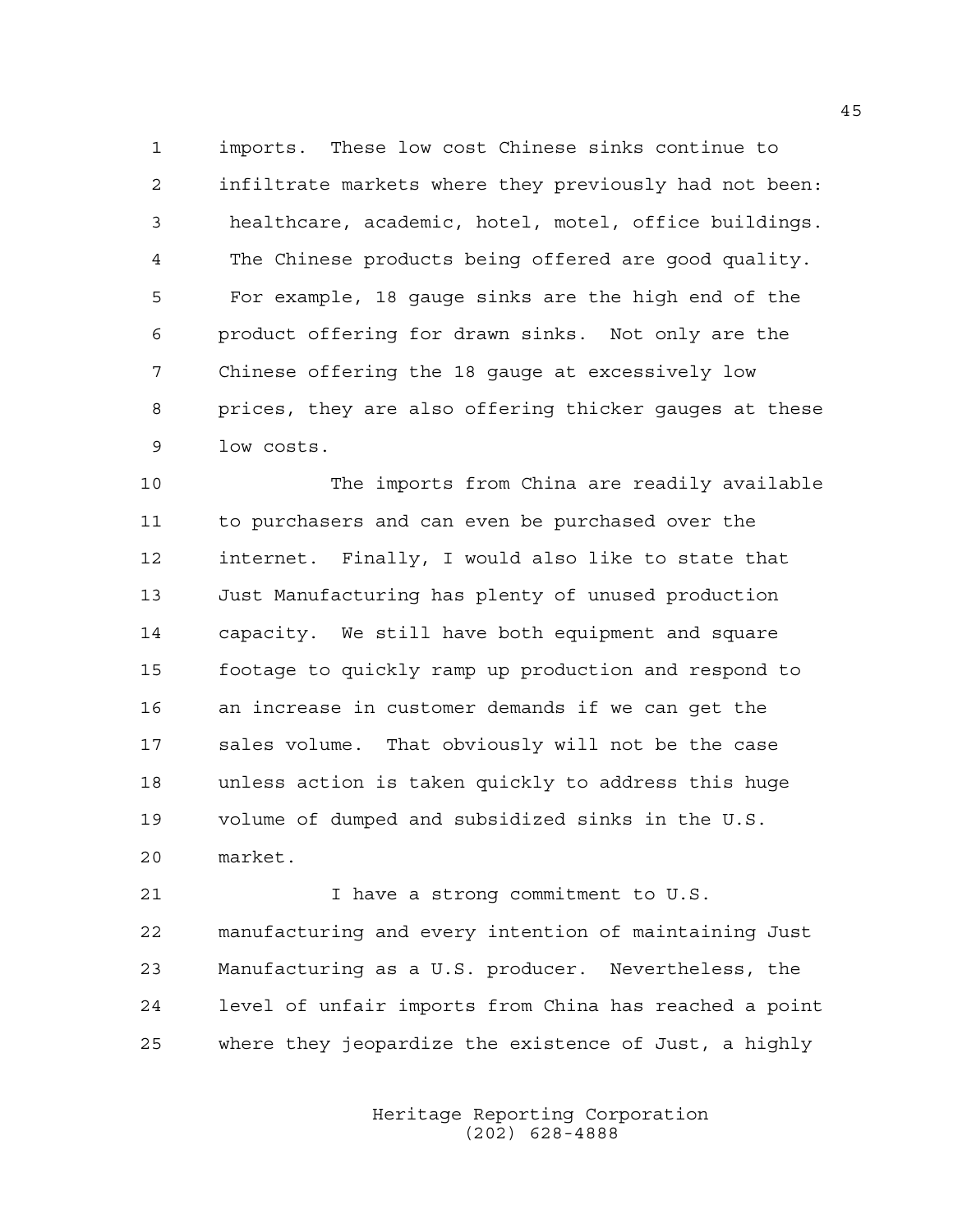1 efficient and innovative producer. Thank you for the 2 opportunity to present this testimony today. 3 MR. DORN: Madam Director, we'd like to

4 offer our exhibits into the record.

5 MS. DEFILIPPO: I was going to ask you so 6 you saved me. We will do that. Thank you.

7 MR. DORN: Thank you. I'd like to make a 8 few comments. I'd just like to highlight a few points 9 that were made in our petition, some of which have not 10 been addressed today. First, I think it's important 11 to note that Kohler company closed its Searcy, 12 Arkansas production facility at the end of 2009 13 because that plant was apparently underutilized. I 14 think that's significant because even with the closing 15 of that plant at the end of 2009, you still saw the 16 other U.S. producers losing production, employment and 17 sales in 2010 and 2011.

18 You would have thought they would have 19 picked up as a result of the falling of that plant, 20 but that did not happen because the Chinese continue 21 to come in and take market share. Mr. Perry, in his 22 opening statement, made a very interesting Bratsk 23 argument, which I'll love hearing what he has to say 24 on that. I haven't seen a case that's more un-Bratsk 25 like than this case where 85 percent of the imports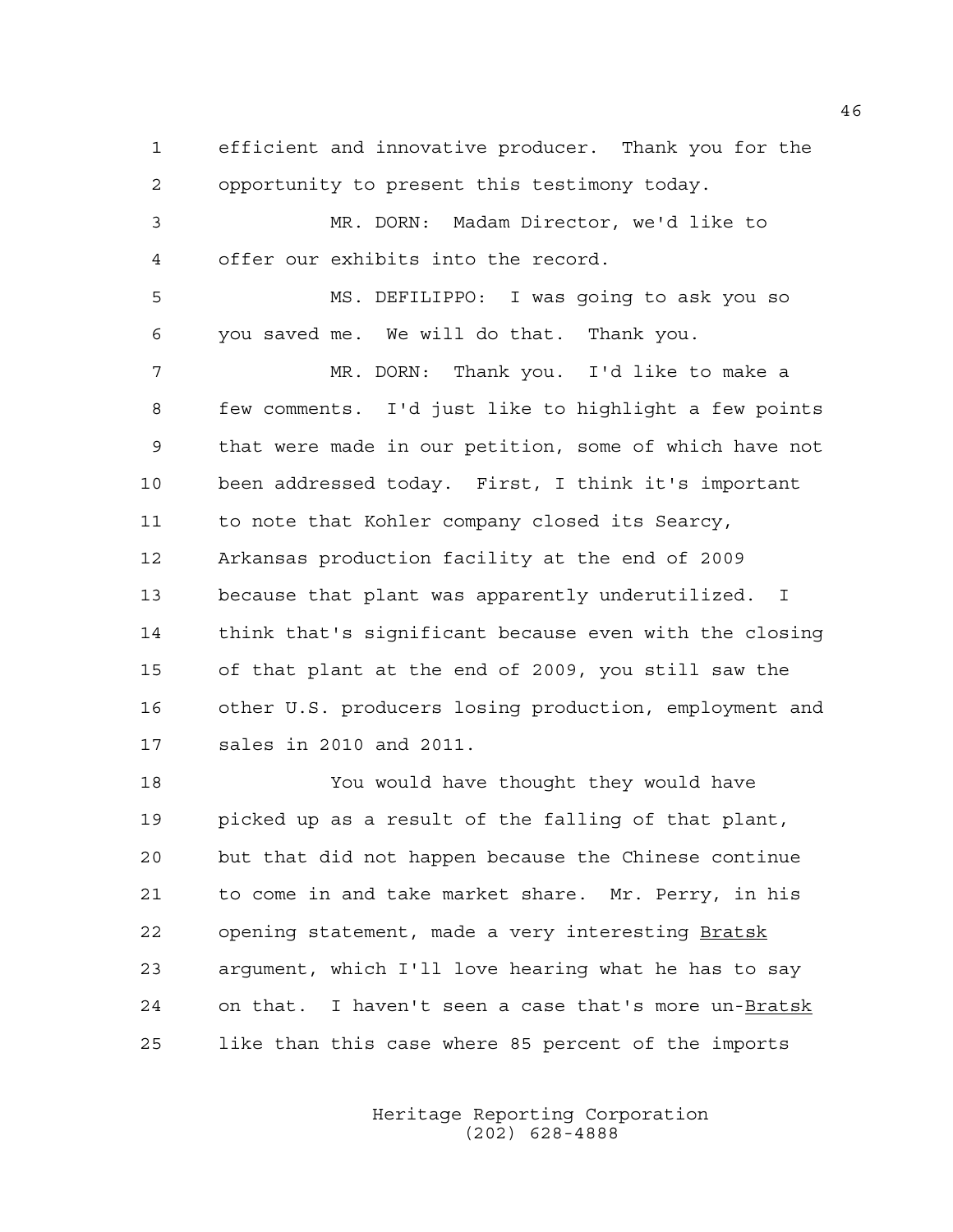1 are from China. There is nobody that comes close to 2 the Chinese in terms of capacity for this product. 3 This is not a Bratsk-type case at all.

4 Among other things, in 2011, the average 5 unit value for imports from China was 37 percent lower 6 than AUV for imports from Mexico. Mexico is the 7 second largest source of imports but much, much, much 8 smaller than imports from China. I think it's 9 important to emphasize the fact that, you know, there 10 are 90 producers of drawn stainless sinks that we've 11 been able to identify to date and we provided some 12 information in our petition at pages 20 and 21 taken 13 from websites of just six of those 90 producers and 14 it's clear that the capacity for just those six 15 producers is more than sufficient to supply the 16 entirety of the U.S. market several times over.

17 Just from the six. So if you look at the 18 capacity of all 90, it's enormous. Now, we don't have 19 any Chinese producers showing up at this hearing 20 today. My guess is you'll get a poor response rate to 21 the questionnaires. There is plenty of public 22 evidence and the testimony from these witnesses to the 23 effect that the capacity in China is huge.

24 We point out in our petition that there are 25 a number of subsidy programs that are benefitting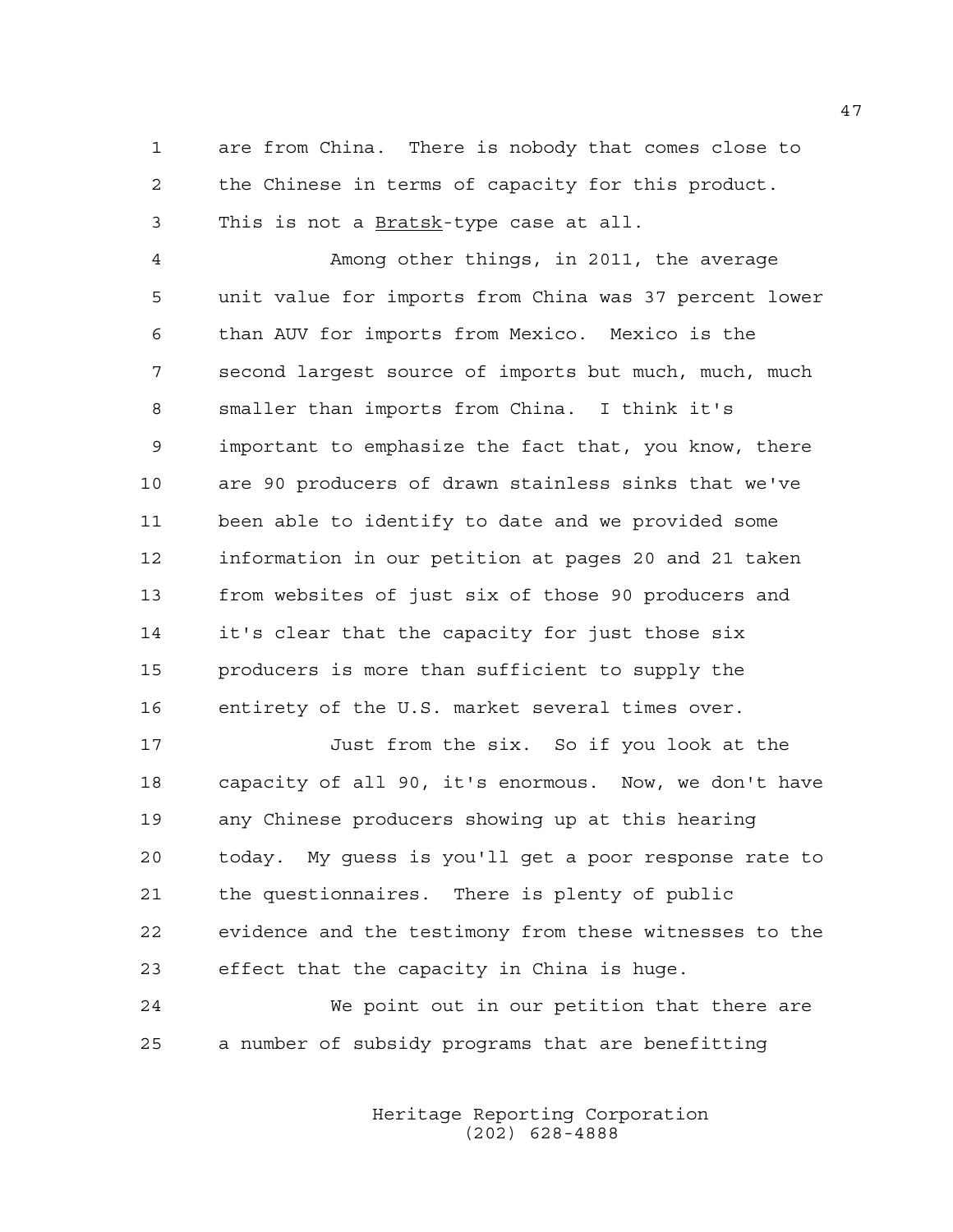1 Chinese production, including preferential lending, 2 income tax benefits, government provision of goods and 3 services for less than adequate remuneration, grant 4 programs and benefits due to the location in special 5 industrial zones. You heard reference to the 6 proceedings that are taking place in Canada. At the 7 end of last year, December 28, the Canadian 8 International Trade Tribunal made a preliminary 9 finding of material injury.

10 That case is also on drawn stainless steel 11 sinks. That's the like product. It does not include 12 fabricated sinks. It includes both undermount and top 13 mounted sinks. There's no artificial gerrymandering 14 to take out one portion of the drawn sinks. We would 15 ask the Commission to do the same here, to draw the 16 like product definition commensurate with the scope of 17 the articles subject to investigation. On January 25 18 of this year the Canada border service's agency 19 announced its affirmative preliminary antidumping and 20 subsidy findings.

21 The agency found dumping margins ranging 22 from 21 percent to 55 percent and found subsidy 23 margins ranging up to 19 percent. I think the 24 combined AD and CVD duties range from over 21 percent 25 at the low end to about 75 percent at the high end.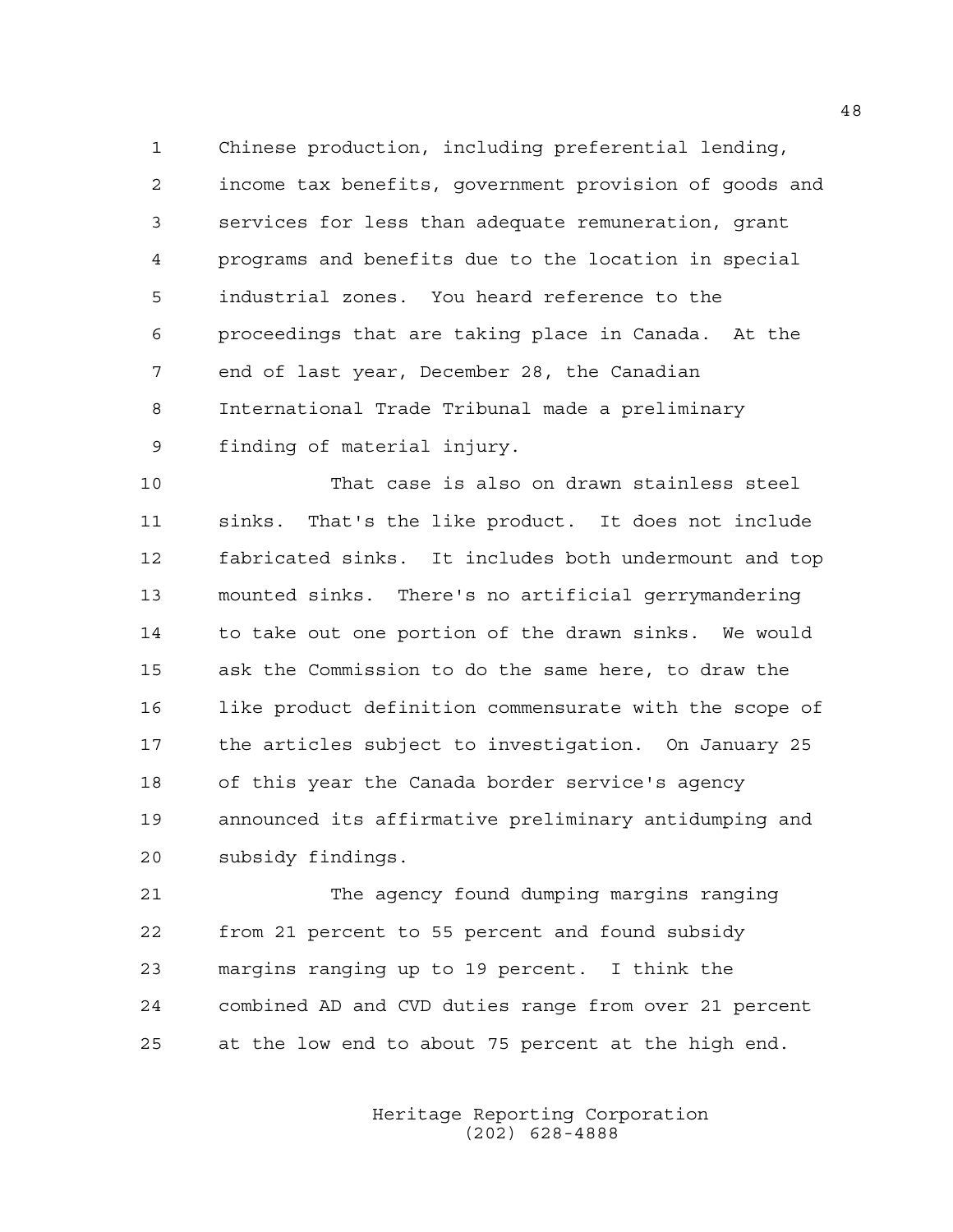1 So, as you've heard, we think the Chinese 2 are going to redirect those exports that were going to 3 Canada to the United States. They've already 4 invested in the tooling to make sinks that are 5 appropriate for the Canadian and U.S. market. They're 6 going to have every motivation to utilize that tooling 7 to ship more product to the United States. 8 As Mr. Rogers said, the tooling for the 9 Chinese market tends to be different because of the 10 smaller size of the sinks.

11 I think we'll end our presentation with that 12 and look forward to your questions. Thank you.

13 MS. DeFILIPPO: Thank you very much, Mr. 14 Dorn, and a special thank you to the panel members 15 that came today to speak with us. I know it is hard 16 to get away from your jobs and we very much appreciate 17 you coming and providing us with information. It is 18 very helpful, and I enjoyed the pictures. I do like 19 seeing how things are made in the plant tour, so that 20 was particularly interesting.

21 We will start staff questions with one of 22 our investigators, Ms. Pozzi Porter.

23 MS. PORTER: Good morning. Stephania Pozzi 24 Porter, Office of Investigations. Thank you all for 25 coming here today. Thanks for your presentations.

> Heritage Reporting Corporation (202) 628-4888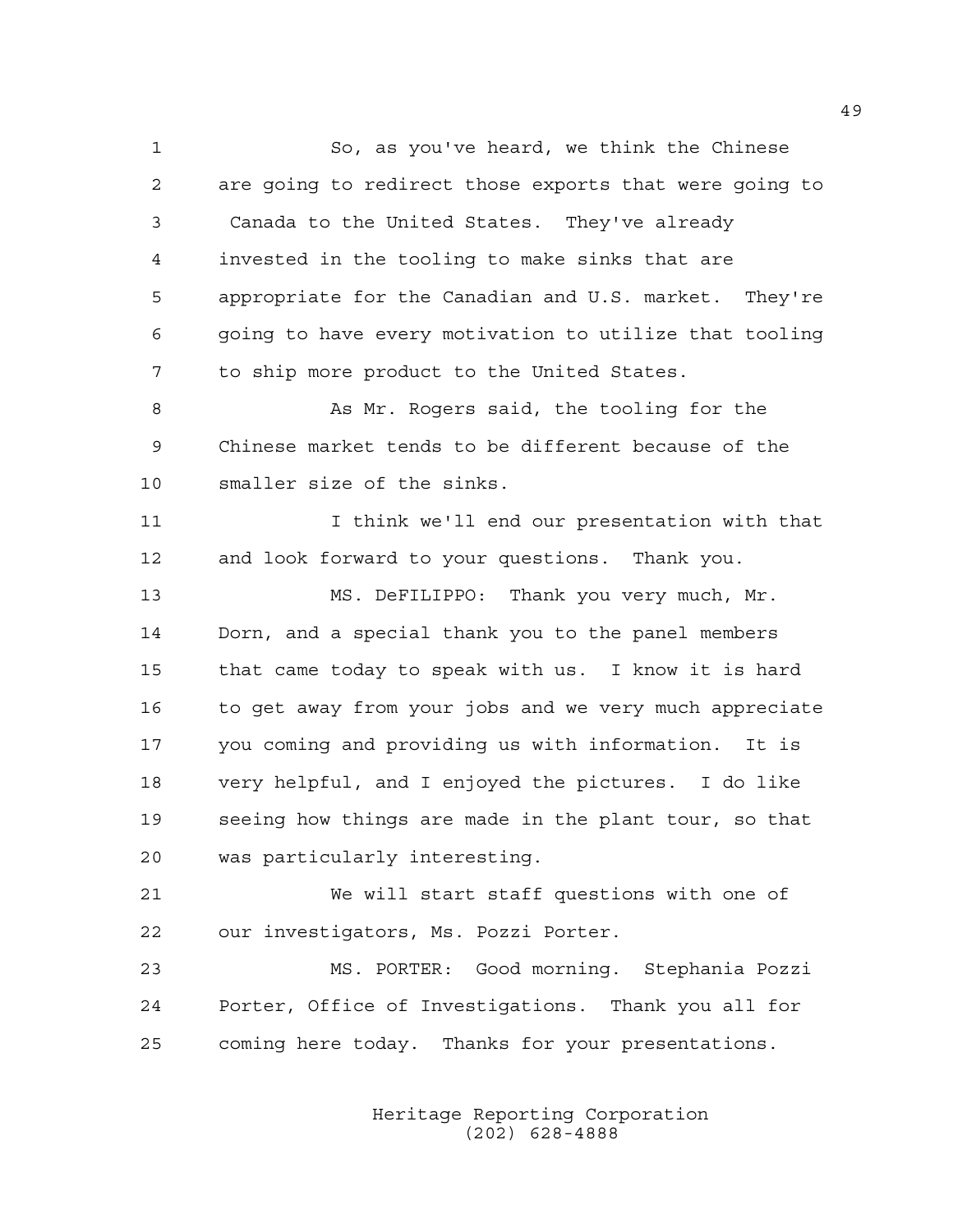1 Those answered a lot of my questions.

| $\overline{a}$ | I also wanted to ask, can the U.S. industry            |
|----------------|--------------------------------------------------------|
| 3              | satisfy the U.S. market for the subject product?       |
| 4              | MR. ROGERS: We believe we can, because we              |
| 5              | have in the past. We have the production capacity.     |
| 6              | Our plants are running at very low levels right now.   |
| 7              | We're running one shift in all of our plants and we're |
| 8              | running less than five days in one of our plants,      |
| 9              | actually two of our plants. So we can ramp up. It's    |
| 10             | a question, of course, of getting the labor. But we    |
| 11             | can ramp up to fulfill the U.S. need along with our    |
| 12             | competitors very quickly.                              |
| 13             | We also believe that our competitors,                  |
| 14             | domestic competitors are also substantially under-     |
| 15             | utilized.                                              |
| 16             | MS. PORTER: Thank you.                                 |
| 17             | MR. JUST: That is correct. We are also on              |
| 18             | one single shift. We have the ability of running       |
| 19             | three and we're on a four day work week as well.       |
| 20             | MS. PORTER: Thank you.                                 |
| 21             | One other question. What is your opinion on            |
| 22             | using official DOC important statistics versus         |
| 23             | questionnaire responses or a combination?              |
| 24             | It would be terrific you got a<br>MR. DORN:            |
| 25             | full and complete response from U.S. importers and     |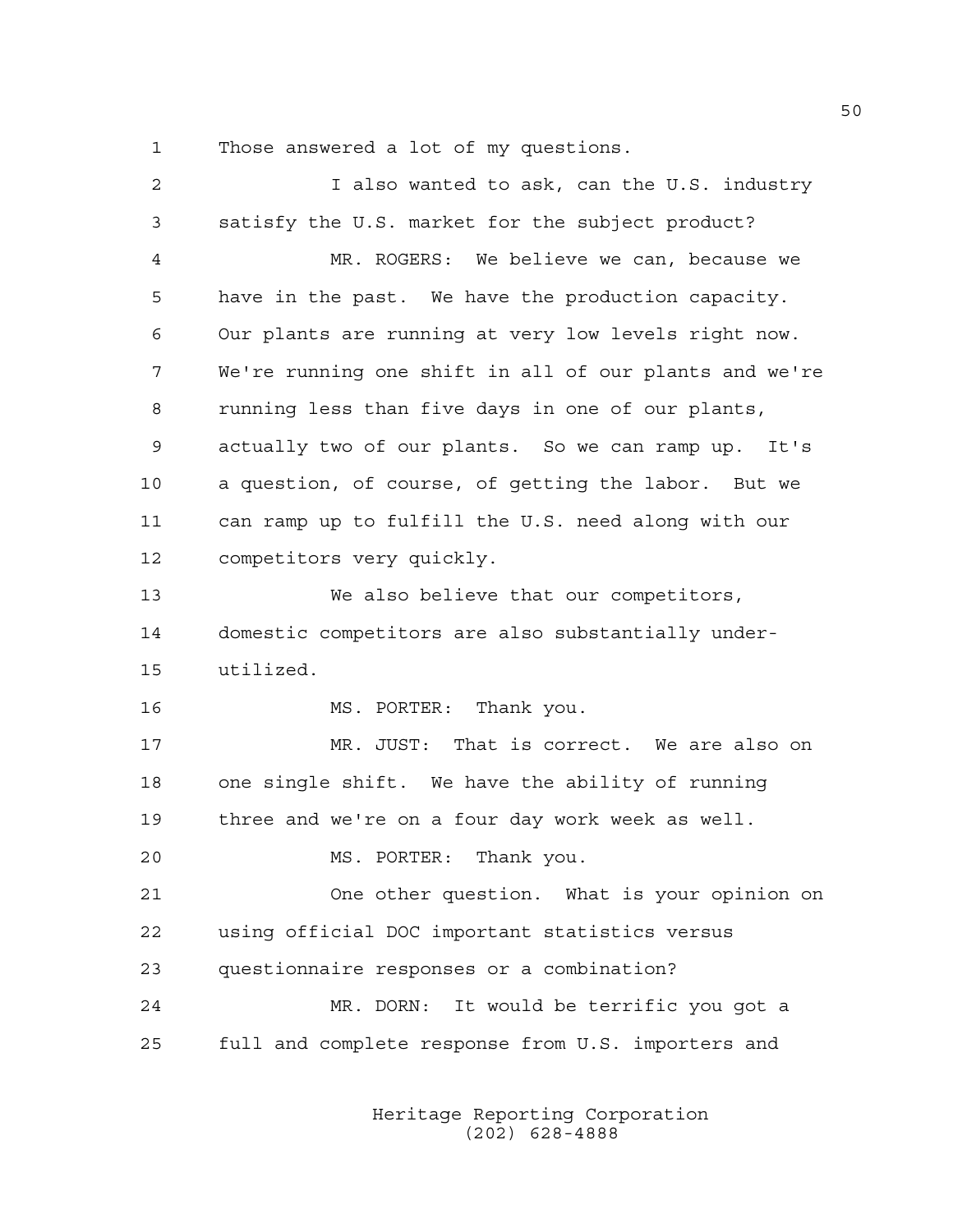1 could use the U.S. data. But we think that's very 2 unlikely and we think you should use the official 3 import data, certainly in this preliminary 4 investigation.

5 We had a long discussion with our witnesses 6 yesterday about what percentage of the imports within 7 the HTS category are drawn as opposed to fabricated, 8 and for several reasons we think that percentage is 9 very very high, conservatively in excess of 90 10 percent, probably 95 percent or more.

11 There are a number of reasons for that. One 12 is just looking at the size of the U.S. market in 13 units. The drawn sinks dwarf fabricated sinks. It's 14 just no comparison. So just based upon the 15 observation of the marketplace you'd have to think 16 that the very very high percentage of the sinks being 17 imported are drawn and not fabricated.

18 Also if you look at the average unit values 19 of the imports from China, they're very ver low. As 20 you've heard from the witnesses, average unit values 21 would be substantially higher for fabricated sinks.

22 Then based upon the knowledge of the Chinese 23 industry, we've identified 90 producers of drawn 24 sinks.

25 You know the modus operandi of the Chinese

 Heritage Reporting Corporation (202) 628-4888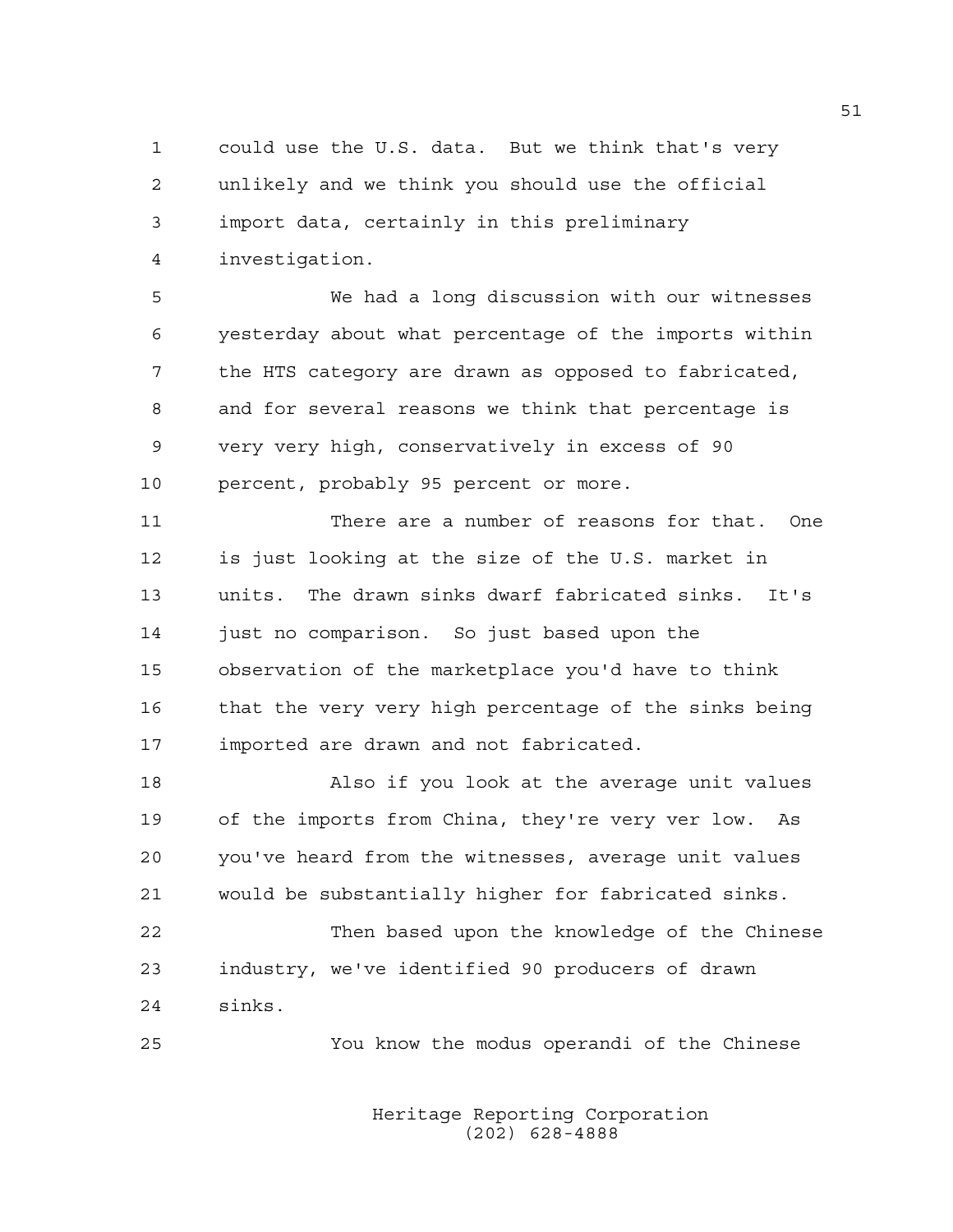1 with respect to consumer products. What do they do? 2 They always are looking for the high volume products, 3 right? That's where they start. They don't want to 4 go into niche markets, they want to use the scale of 5 their manufacturing facilities in China to go after 6 bread and butter, high volume products. The bread and 7 butter high volume products are drawn sinks, the kind 8 that you saw being made in the big hydraulic press 9 which are punched out at the rate of one an hour in 10 some plants and much quicker than that in others. As 11 opposed to fabricated sinks which could take six to 12 twelve hours to make per unit. 13 So given all those factors we're very 14 confident that the drawn sink share of the official 15 data is very very high, conservatively over 90 percent 16 and more likely over 95 percent. 17 MS. PORTER: Thank you. 18 MS. DeFILIPPO: Thank you, Ms. Pozzi Porter. 19 Ms. Sherman, questions from you for this 20 panel? 21 MS. SHERMAN: Amy Sherman, Office of 22 Investigations. 23 My first few questions are regarding the 24 domestic like product. 25 First, are fabricated stainless steel sinks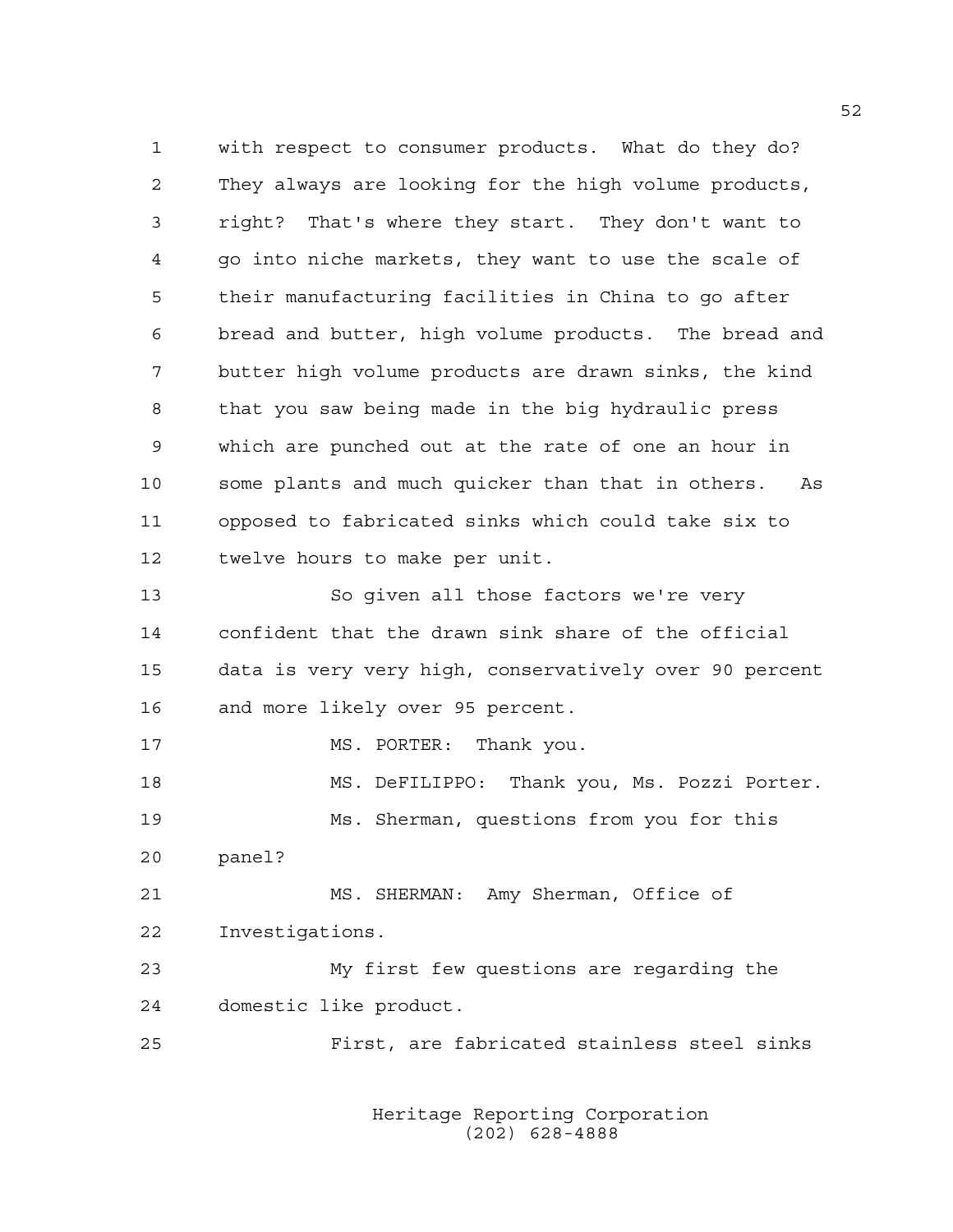1 typically sold in standard sizes? For example to food 2 service equipment vendors. Or are they typically 3 custom ordered?

4 MS. SHEEHAN: The basic assortment of 5 products that we offer for the residential 6 applications, which is less than one percent of 7 fabricated sinks make up residential applications are 8 fabricated. We have a set SKU assortment.

9 On the food service side we do offer a set 10 SKU assortment, however, a good portion of what we 11 sell to food service in other commercial applications 12 are custom products sold through our custom division.

13 MS. SHERMAN: Thank you.

14 Now moving to the differences between the 15 top mount and the under mount sinks.

16 In the proposed scope it also mentions flush 17 mount sinks. Can you explain to us what a flush mount 18 sink is and the difference?

19 MS. SHEEHAN: The difference between a top 20 mount sink, describing it as flush mount, is the depth 21 of the rim. So how flat it lays across the counter 22 top. We do make distinctions in that respect because 23 in many applications you'll find that if the depth of 24 the rim is very thin or shallow, you can use a top 25 mount sink or a sink with a rim on an under mount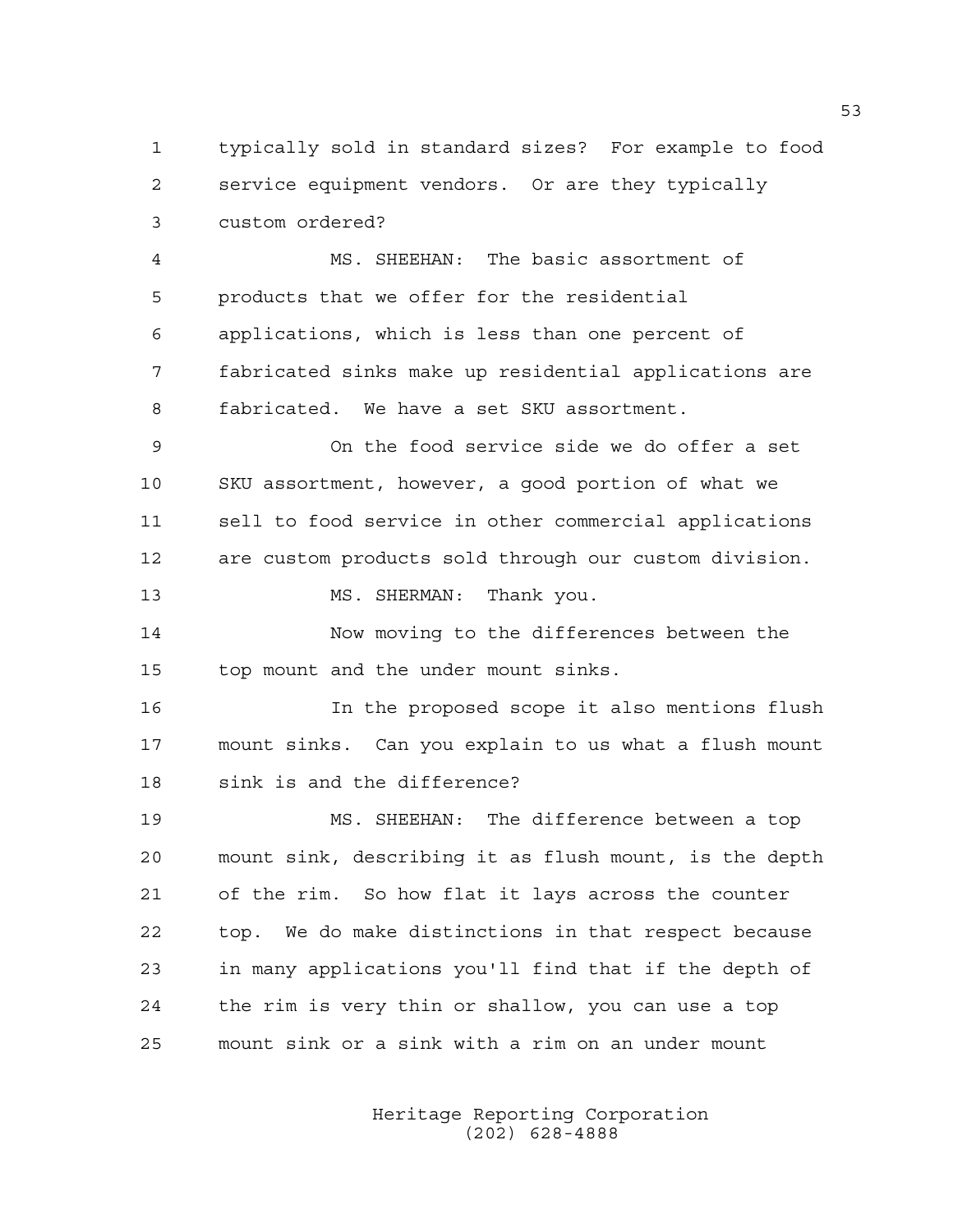1 applications, which in some respects we call a dual 2 mount, that it can be dual purpose. So we do make 3 that distinction, that there is a top mount and under 4 mount, and in some instances if it has a shallow rim, 5 it can be used for both applications. 6 MS. SHERMAN: Thank you. 7 Are the channels of distribution similar 8 between top mount and under mount sinks? 9 MS. SHEEHAN: Yes, they are. We sell both 10 lines of products through plumbing wholesalers, large 11 box retailers, manufactured housing, builders. We 12 probably see less top mount sinks as Mr. Perry alluded 13 to. You see less top mount sinks in granite 14 fabricators because they install the under mount sink 15 underneath the grant counter top. That's probably the 16 only channel of distribution where there's a very wide 17 range of more predominantly under mount than you find 18 in top mount. 19 MS. SHERMAN: So for the big box retailers

20 you're selling both the top mount and the under mount? 21 MS. SHEEHAN: Generally speaking in the big 22 box retailers we'll sell a top mount or a dual mount 23 that can be used for both applications. But you will 24 find some sales of under mounts. We do have some SKUs 25 of under mounts in our big box retailers.

> Heritage Reporting Corporation (202) 628-4888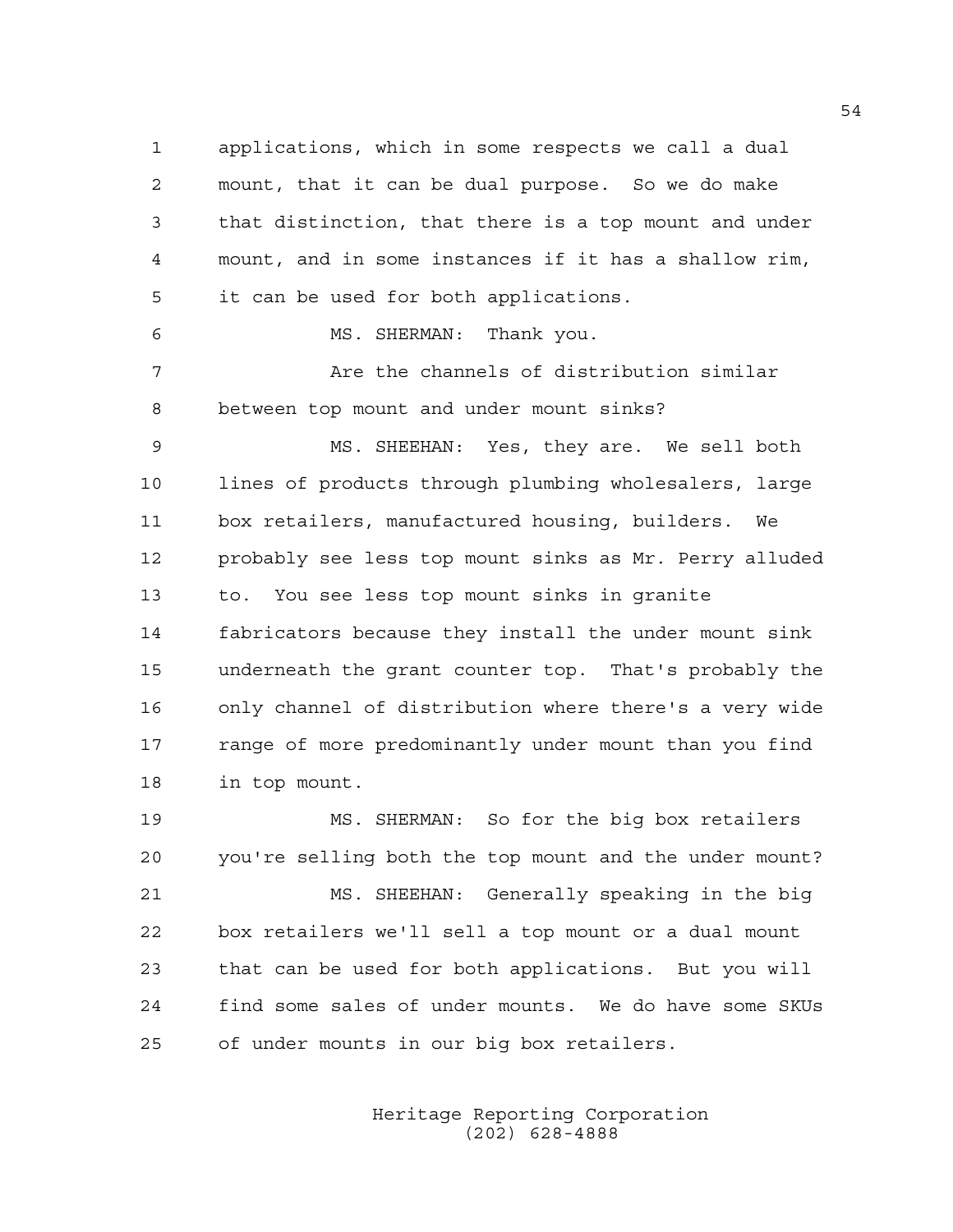1 MS. SHERMAN: Thank you. 2 Can you tell us more about Elkay's 3 production facility in China? I was looking on your 4 web site and I saw that the Elkay China sites says 5 that it caters to the needs of Chinese households. 6 Can you comment on whether this production 7 facility is serving solely the Chinese market? Or do 8 you also produce sinks for export either to the U.S. 9 or other markets? 10 MR. ROGERS: We have a small plant in China, 11 in Zhuhai, China, which is south of Guanzhou. We have 12 had that plant since 2005. We produce domestic 13 product for the Chinese market. We also produce for 14 export basically around the world. 15 So yes, we do both there. 16 MS. SHERMAN: And do you have manufacturing 17 facilities in any other countries? 18 MR. ROGERS: We have a sink operation in San 19 Luis Potosi, Mexico, that is 100 percent domestic 20 production. We do not export any sinks from Mexico. 21 MS. SHERMAN: And my final question, Mr. 22 Dorn, you mentioned as was in the petition that there 23 are six foreign producers in China that you 24 highlighted. Do you know if those are the six largest 25 foreign manufacturers in China?

> Heritage Reporting Corporation (202) 628-4888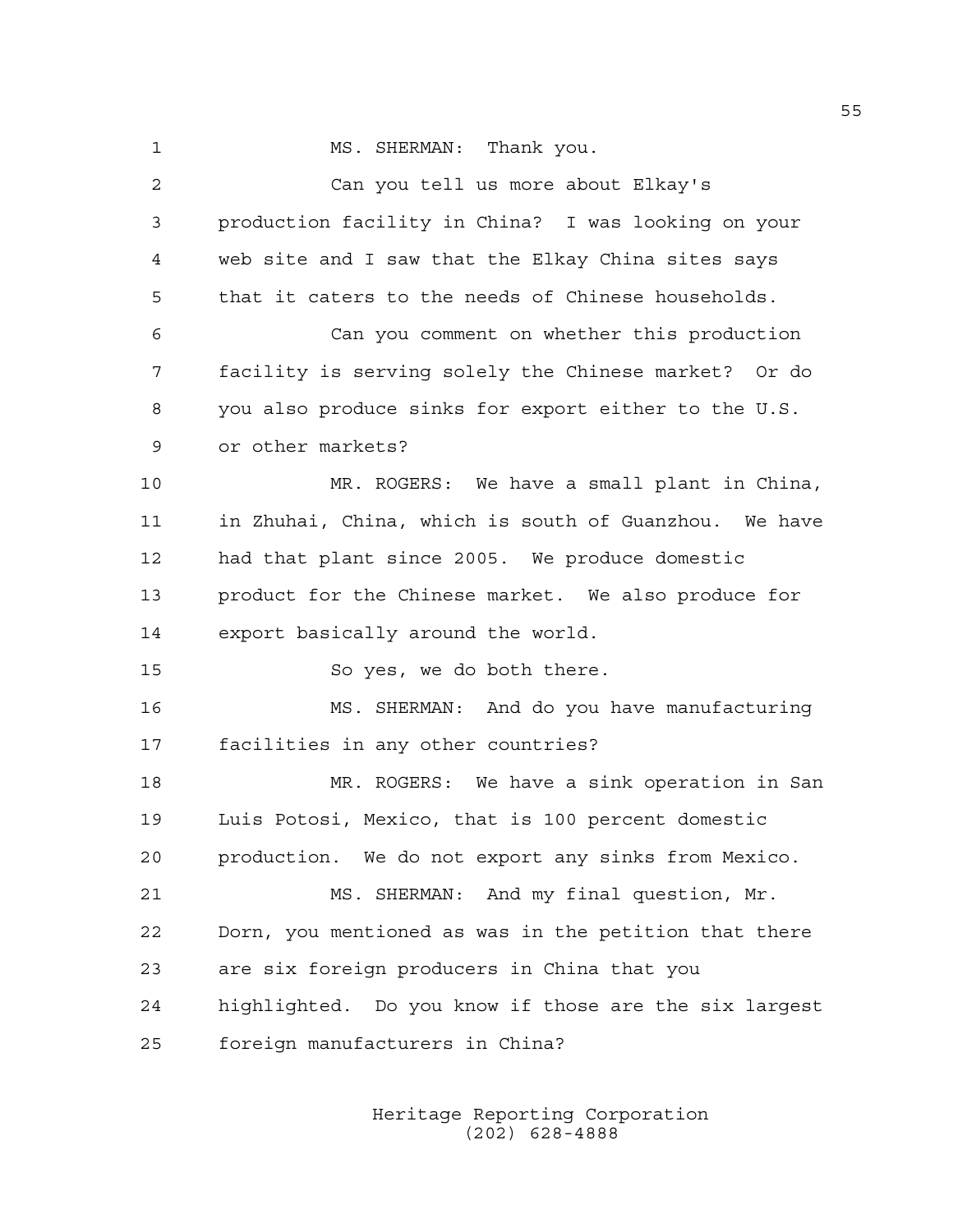1 MR. DORN: I do not know that. 2 MR. McGILL: Brian McGill. 3 At least two of them are major 4 manufacturers, but no, we did some extensive research 5 on the Chinese industry and they don't all, they do 6 not provide capacity and production data on their web 7 site, so it's very difficult to get that information 8 which is why it's unfortunate that the Commission 9 doesn't have questionnaire responses from some of the 10 largest producers. 11 11 I think if you look at one of the producers 12 that's entered an appearance before the Department of 13 Commerce, there may be some public data that becomes 14 available from that proceeding later in the 15 investigation. 16 MS. SHERMAN: Thank you all very much. 17 MS. DeFILIPPO: Thank you, Ms. Sherman. 18 We'll turn left and go to our economist, Ms. DiFiore. 19 Questions for this panel? 20 MS. DiFIORE: Good morning. Thank you all 21 for coming. 22 I have a couple of questions regarding 23 pricing and demand in the United States and abroad. 24 The first question, how has demand changed 25 within the United States for drawn stainless steel

> Heritage Reporting Corporation (202) 628-4888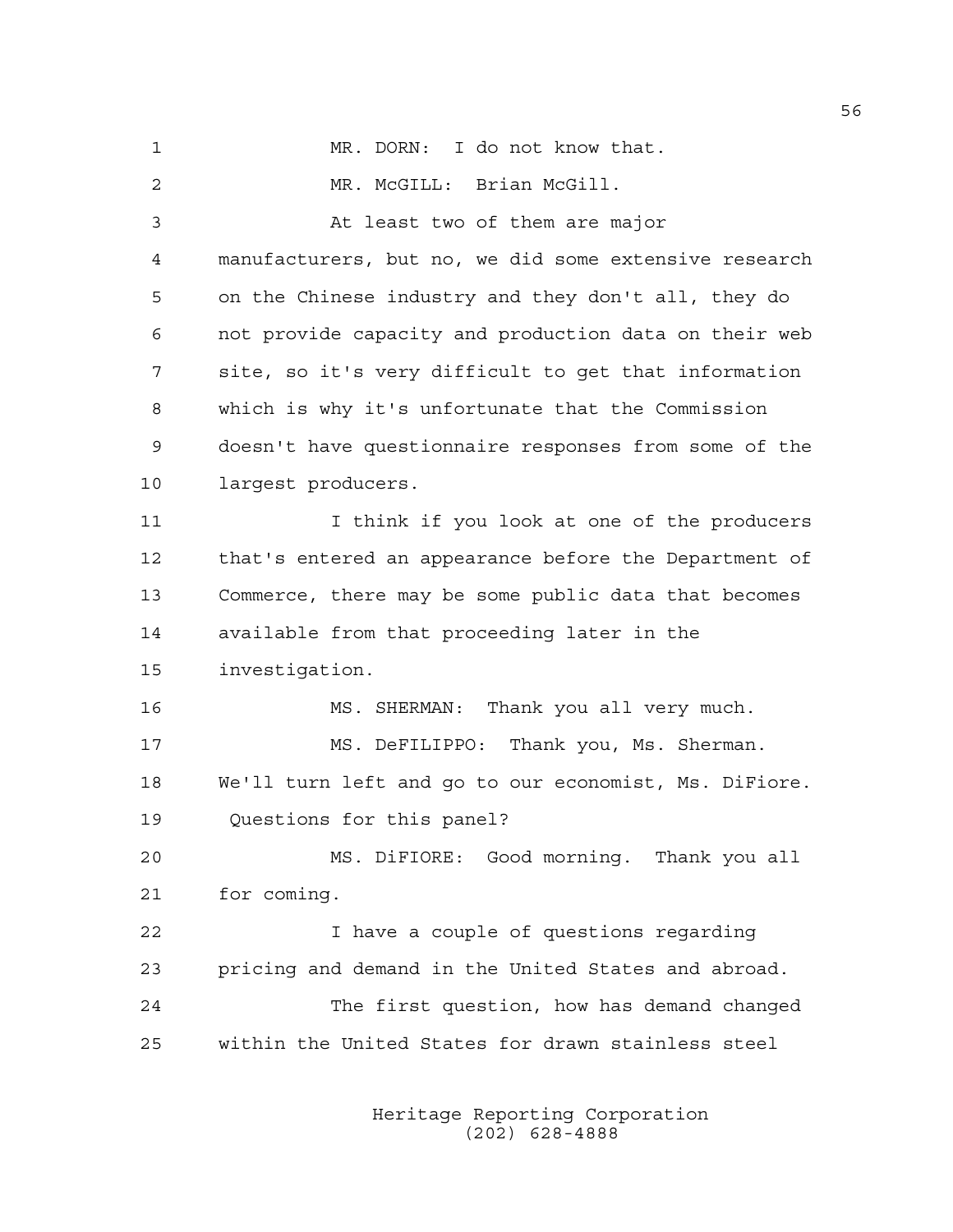1 sinks since 2009, January? And what are the current 2 demand trends? By current I mean since January 1, 3 2012. This is data that is not captured by the data 4 reported in the questionnaires.

5 MS. SHEEHAN: We view the market as 6 increasing very slightly since 2009. As a result 7 we've certainly lost share at the expense of Chinese 8 manufacturers gaining shares. The market is not 9 increasing as fast as everyone would hope, but 10 certainly since 2008 it has grown, but it has not 11 nearly reached the size of what it was before the 12 economic recession in 2008.

13 MS. DiFIORE: So it is rebounding, but it's 14 not back to the levels of --

15 MS. SHEEHAN: Absolutely. It's very very 16 slowly coming back up. And the confidence that it 17 will ever hit the market that it was in 2008 is 18 extremely low.

19 MS. DiFIORE: Thank you.

20 Do you know anything about demand outside 21 the United States? I've heard a lot about Canada 22 today, but what about Europe and the rest of the 23 world?

24 MS. SHEEHAN: Unfortunately I'm not really 25 in a position to speak to that. Most of our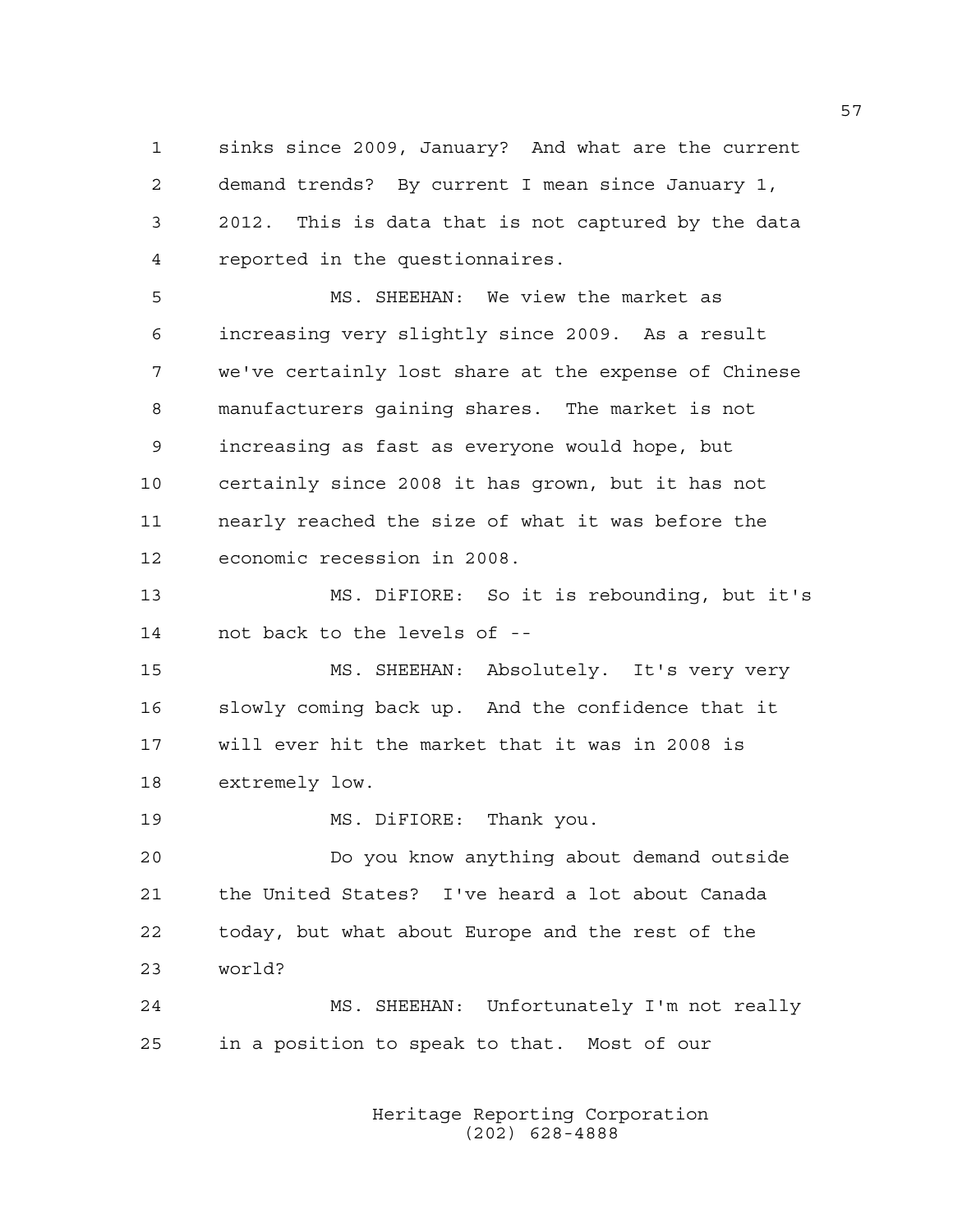1 manufacturing and most of our volume is domestically 2 centric, so I wouldn't be the best person to ask that 3 question. 4 MS. DiFIORE: Thank you. 5 Is the market subject to business cycle or 6 seasonality? 7 MS. SHEEHAN: We have virtually no 8 seasonality in our business. 9 MS. DiFIORE: As far as a little bit about 10 raw material prices this morning, what are the current 11 trends? Are they changing or do you expect the 12 current trends to continue? 13 MR. ROGERS: Nickel surcharges have reduced 14 of late. The last time I checked nickel was less than 15 \$9 a pound, so I think that there is some downward 16 pressure on pricing. We have not materially seen it 17 yet. Stainless was on the 18 rise last year, surcharges reached above \$10.50 for 19 example. So we do see some pressure downward right 20 now. A lot of that is due to what we think is 21 decreasing raw material demand from China. So there 22 does appear to be some downward pressure. We haven't 23 seen it yet translate to base price. 24 MS. DiFIORE: You testified before this 25 morning that you were not able to pass the surcharges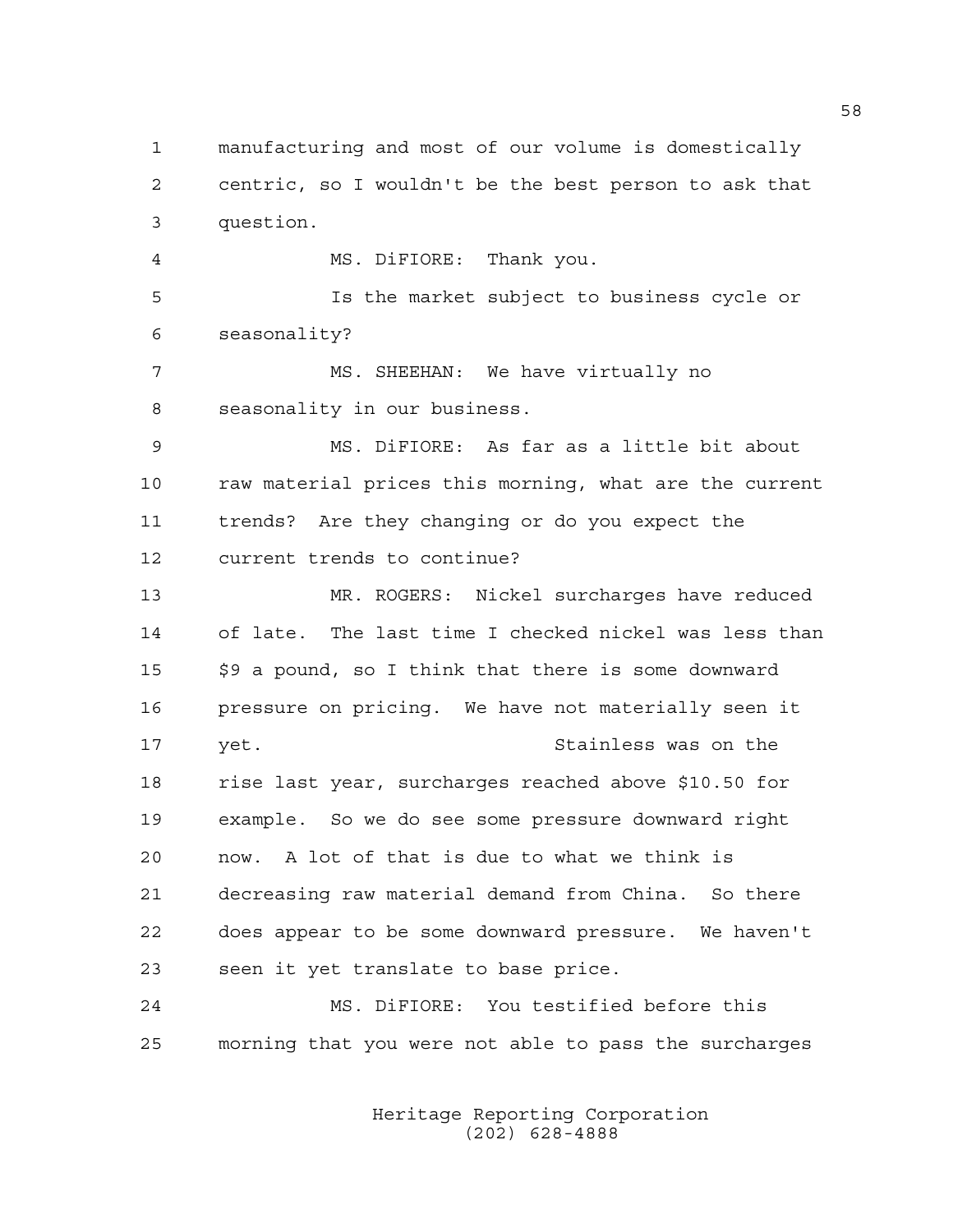1 to your customers?

2 MR. ROGERS: We have never been able to pass 3 a surcharge along in the period that this 4 investigation covers. It's virtually impossible 5 because you're always going to get undercut. 6 MS. DiFIORE: Thank you very much. I 7 appreciate your answers. 8 MS. DeFILIPPO: Thank you. Mr. Tsuji, 9 questions for this panel? 10 MR. TSUJI: Good morning, everyone. Thank 11 you very much for being with us. I just have a few 12 quick questions. 13 First of all, thank you very much for 14 providing us with the video of the production 15 processes to show the distinctions between drawn 16 versus fabricated stainless steel sinks. 17 A follow-up question is the processes that 18 we saw in the video, are those pretty much standard 19 and widely disbursed among the world among companies 20 that are producing stainless steel sinks? 21 MR. ROGERS: The answer is yes. The basic 22 process is virtually the same, no matter where you 23 are. Companies will apply different levels of 24 automation depending upon what their labor input costs 25 are.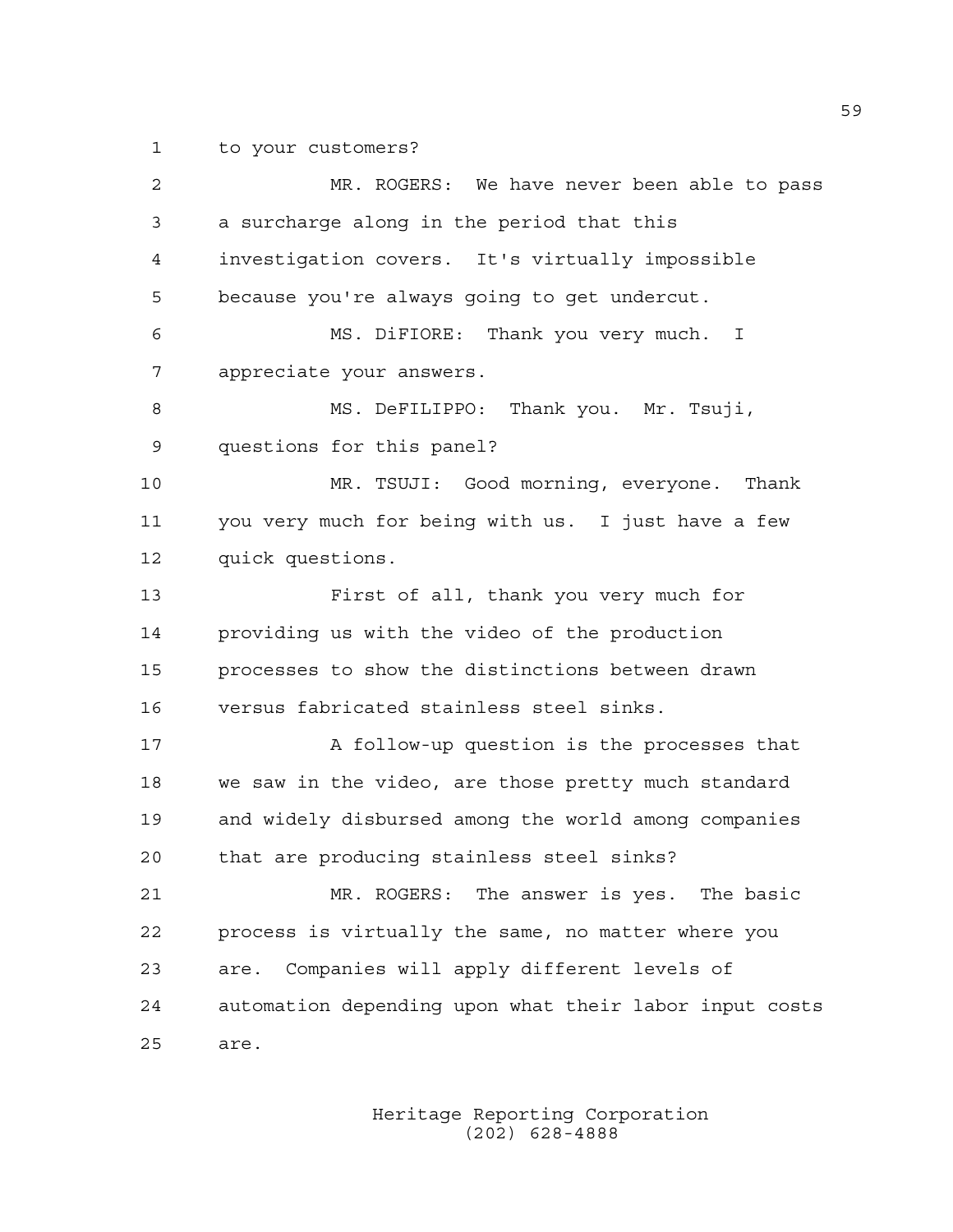1 So you will see some automation even on a 2 fabricated line, but it's highly unlikely unless they 3 have very high volumes, and it's hard to get volume on 4 a fabricated line. You just don't get the SKU count 5 to justify big runs, so it does tend to lend itself to 6 piece-work.

7 On a drawn sink, our Ogden facility is 8 highly automated. We can produce a sink every 45 9 seconds off of that facility. It involves robotics, 10 highly specialized end of arm tooling, and very low 11 labor input. But the core process is the same. 12 There's a hydraulic press, there's a welding 13 planishing machine, the grinding is done by a robot 14 instead of a person, the sound deadening is still 15 applied by a person. It's the same process, and it's 16 the same in China. There is no difference.

17 MR. TSUJI: Thank you.

18 Second, when it comes to the stainless steel 19 grades, are the most common ones that are used, and to 20 what extend can you switch among them depending on the 21 relative costs?

22 MR. ROGERS: There are three steel grades 23 used globally in stainless. There is a ferritic 24 grade, which receives its corrosion resistance not 25 from nickel but from chrome, and that's a 400 series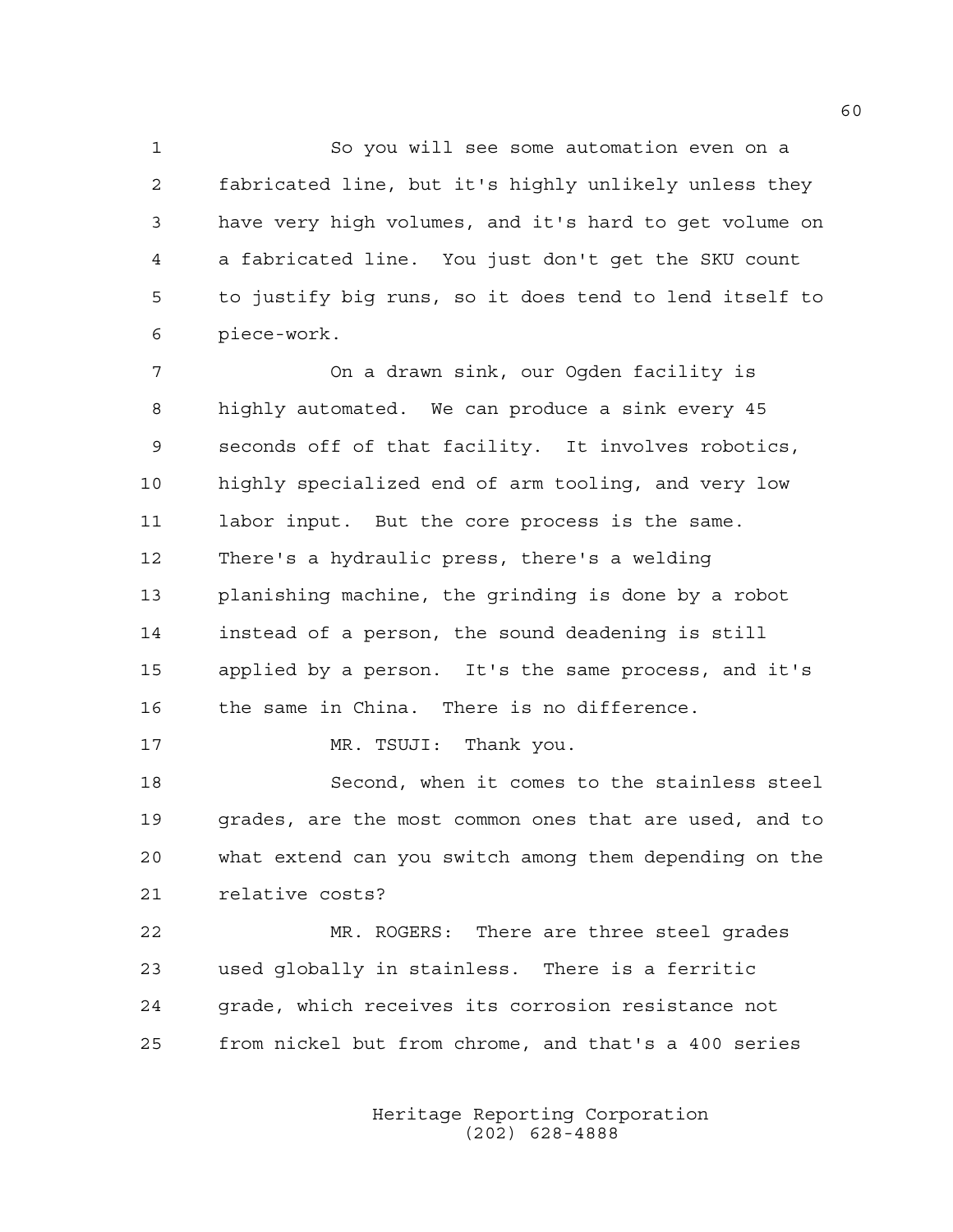1 stainless, very low cost. It does have its 2 application in sink markets in some parts of the 3 world, most notably in Brazil. That's a 400 series 4 market. But 400 is very hard to draw unless you buy a 5 higher end alloy of 400 called 440 or 430 grade 6 ferritic stainless.

7 Then there is the 300 and 200 series, which 8 does receive its corrosion resistance from nickel. 9 The 200 series has a very low level of nickel in it. 10 It is not appropriate for stainless steel sinks 11 because it rusts.

12 300 series is most commonly used around the 13 world for stainless steel sink production and you find 14 two principal grades of stainless steel in the 300 15 series used for sinks. 304 is the most common, 16 ranging from 8 to 10 percent nickel in content. That 17 is commonly used around the world.

18 The other grade that is also used has a 19 lower nickel content. It's called 301 series. That's 20 very hard to get in some areas of the world, but that 21 is also used for stainless steel sink production as 22 well.

23 That's I think pretty much the gamut of what 24 you see in stainless, what we call stainless.

25 MR. TSUJI: To what extent can you trade off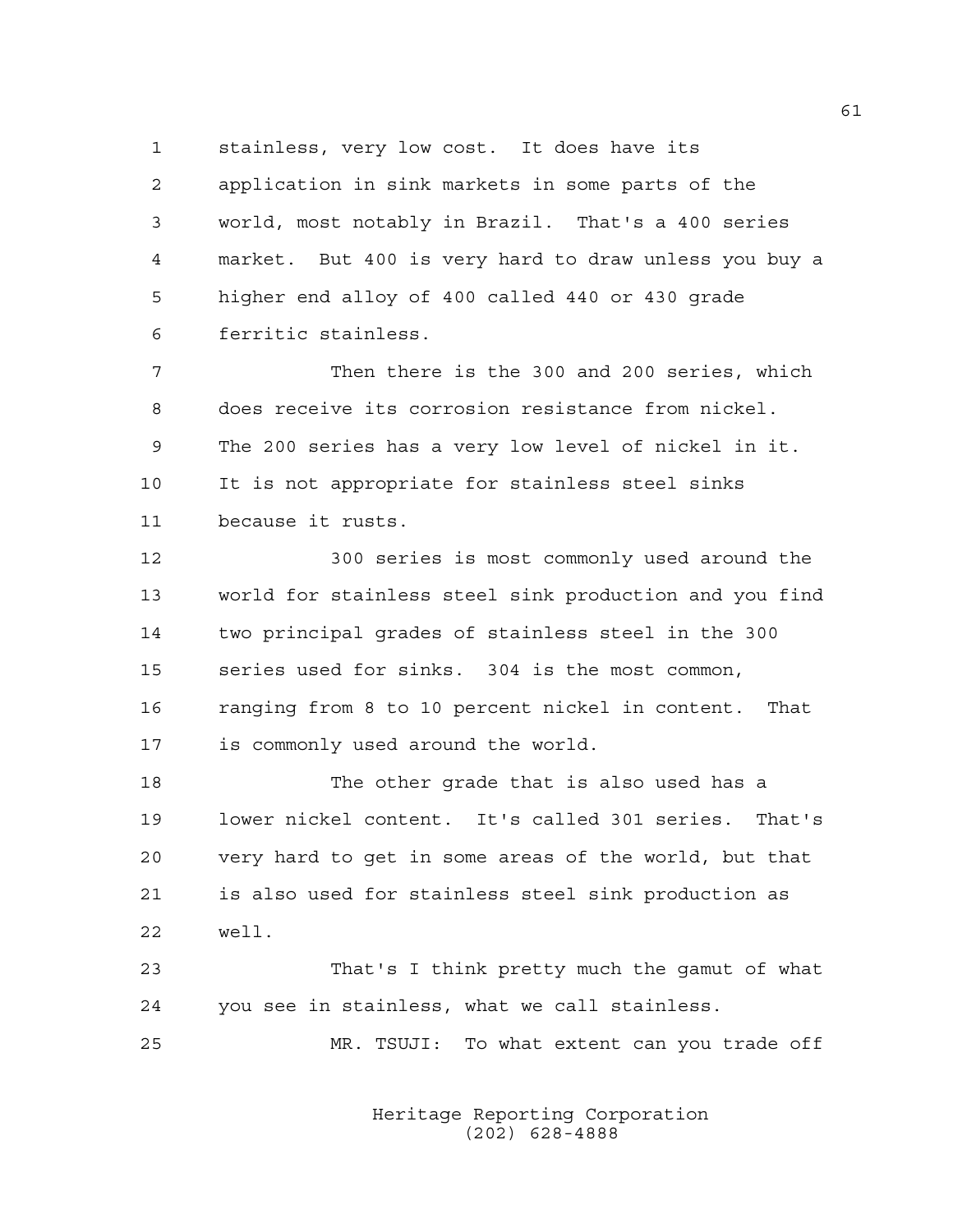1 among those grades depending upon the relative costs 2 of the stainless steel?

3 MR. ROGERS: For most sink grades, 301 is 4 acceptable. For most sinks. I'm talking about the 5 lower priced sinks. It is acceptable to use a 301 6 series.

7 As you go higher in range you begin to get 8 into marketing issues if you stray from 304, because 9 that is the desired grade for a higher end.

10 There is also a 316 that is used in food 11 service applications or in laboratory applications 12 where high resistance to acids and chlorides is 13 required. A chloride will rust out a lower 300 series 14 sink just as fast as a 200 will from water.

15 MR. TSUJI: When it comes to the global 16 industry, I believe one of the witnesses mentioned 17 that among U.S. imports of all stainless steel sinks, 18 85 percent come from China. No other producing 19 company can match China's production volumes. But 20 what are the other major countries that are 21 significant producers of stainless steel sinks around 22 the world, other than the United States and China? 23 MR. ROGERS: Canada, as previously 24 mentioned, does bring sinks into the United States. 25 These are generally producer -- You can name a company

> Heritage Reporting Corporation (202) 628-4888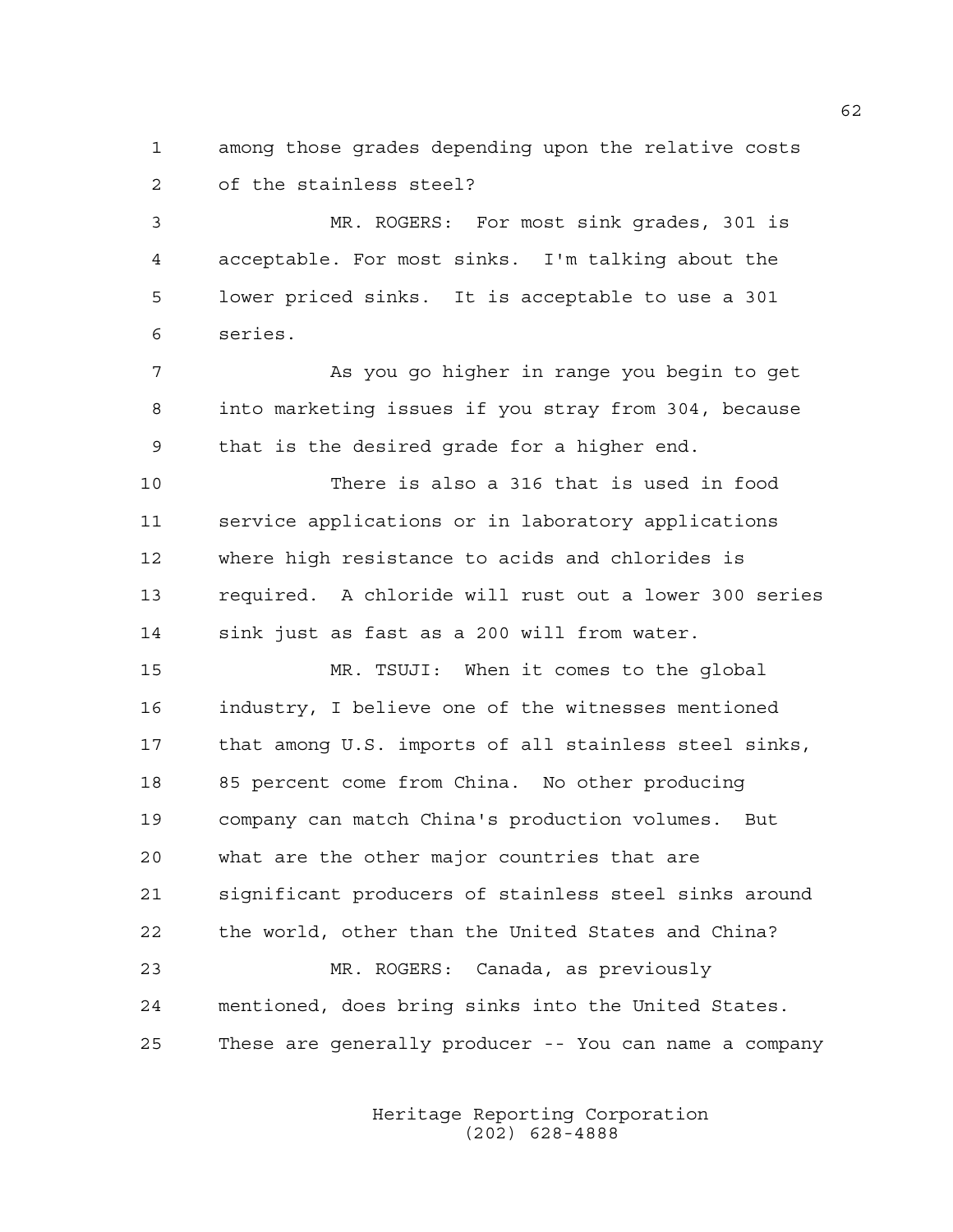1 with these countries in general terms.

| 2  | Germany, Switzerland, Mexico, those are the            |
|----|--------------------------------------------------------|
| 3  | big ones I would think. Korea to some extent.          |
| 4  | MR. TSUJI: If you could, please elaborate              |
| 5  | in your post-hearing brief the relative ranks of these |
| 6  | other producers, and then if you can, if you have any  |
| 7  | info on the relative sizes of their production         |
| 8  | capacity and also for the Chinese industry.            |
| 9  | MR. ROGERS: We'll provide that in a post-              |
| 10 | hearing brief.                                         |
| 11 | MR. TSUJI: As well as, as you mentioned,               |
| 12 | the named like company that comes to mind for each of  |
| 13 | these countries, that would be helpful for us.         |
| 14 | Finally, is there an industry association in           |
| 15 | this country for producers of stainless steel sinks as |
| 16 | well as worldwide or in other countries?               |
| 17 | MR. ROGERS: In the U.S., no. I am not                  |
| 18 | familiar with producer associations in other parts of  |
| 19 | the world. Paul? If you know. I don't think so.        |
| 20 | MR. JUST: Plumbing associations, but not               |
| 21 | specific to stainless steel sinks.                     |
| 22 | MR. TSUJI: Thank you very much.                        |
| 23 | MS. DeFILIPPO: Thank you, Mr. Tsuji. We'll             |
| 24 | now turn to Mr. Fishberg for questions.                |
| 25 | MR. FISHBERG: Good morning. David Fishberg             |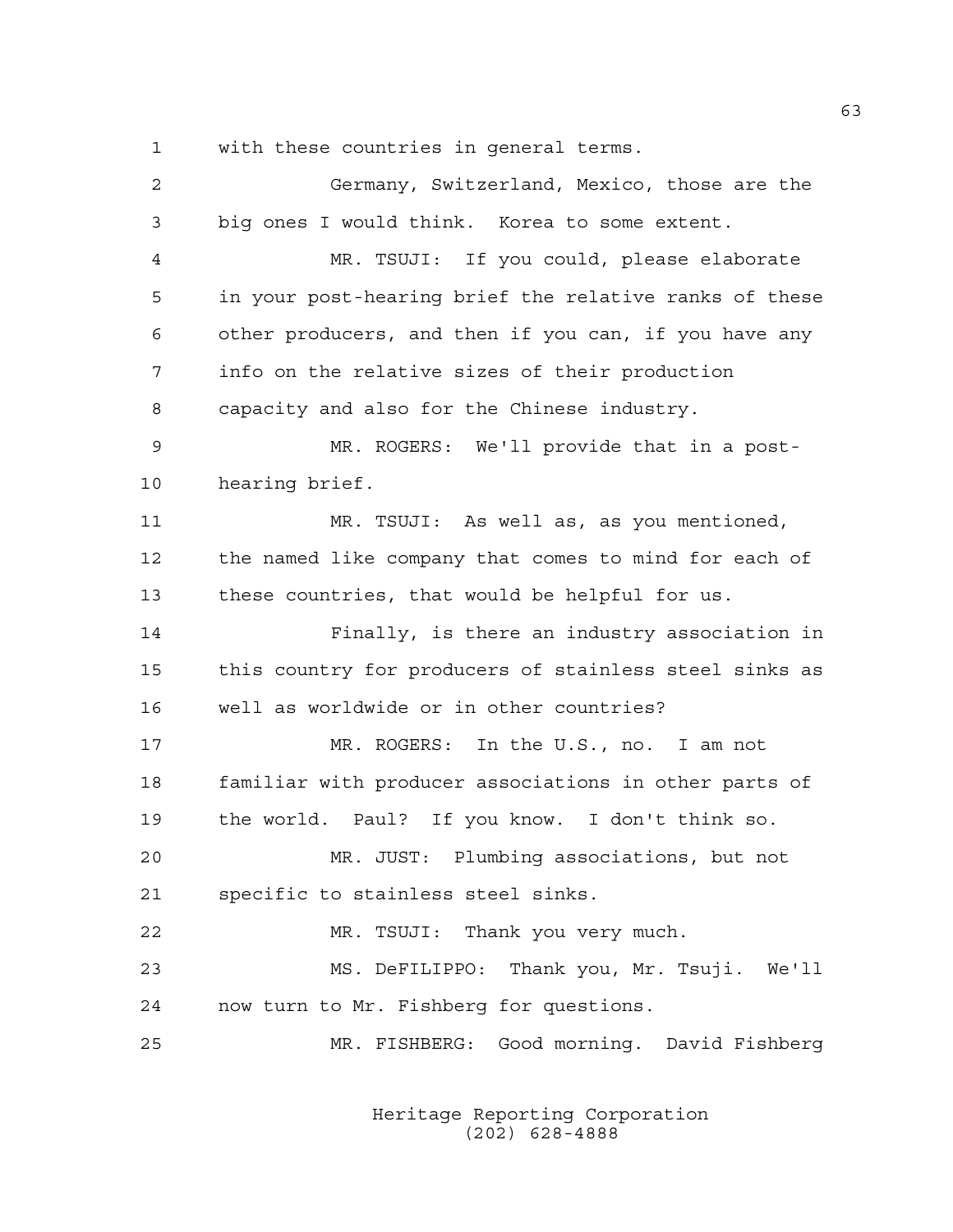1 from the Office of the General Counsel.

| 2  | First I'd like to thank the members of the             |
|----|--------------------------------------------------------|
| 3  | panel for appearing today. I found your testimony to   |
| 4  | be very helpful and you've answered a lot of questions |
| 5  | that I had, but I still have a few more.               |
| 6  | First, I appreciate in your petition how you           |
| 7  | went through the six like product factors that the     |
| 8  | Commission takes a look at in terms of fabricated      |
| 9  | versus drawn sinks. I would appreciate it if you       |
| 10 | could do that as well for under mount versus top mount |
| 11 | sinks. I think you'll probably hear a lot of           |
| 12 | discussion from the next panel from that, so whatever  |
| 13 | you can do to be responsive to what you hear in the    |
| 14 | next panel, that would be helpful.                     |
| 15 | If there's anything you'd like to say right            |
| 16 | now knowing sort of the six factors about under mount  |
| 17 | versus top mount, the floor is yours.                  |
| 18 | MR. DORN: That argument is so far-fetched              |
| 19 | it never occurred to us anybody would make a           |
| 20 | suqqestion that you would separate under mount and top |
| 21 | mount, but we will address that applying the six       |
| 22 | factors in our post-conference brief.                  |
| 23 | MR. FISHBERG: I appreciate that.                       |
| 24 | In terms of the fabricated versus drawn                |
| 25 | sinks, I think what I'm hearing is that you don't see  |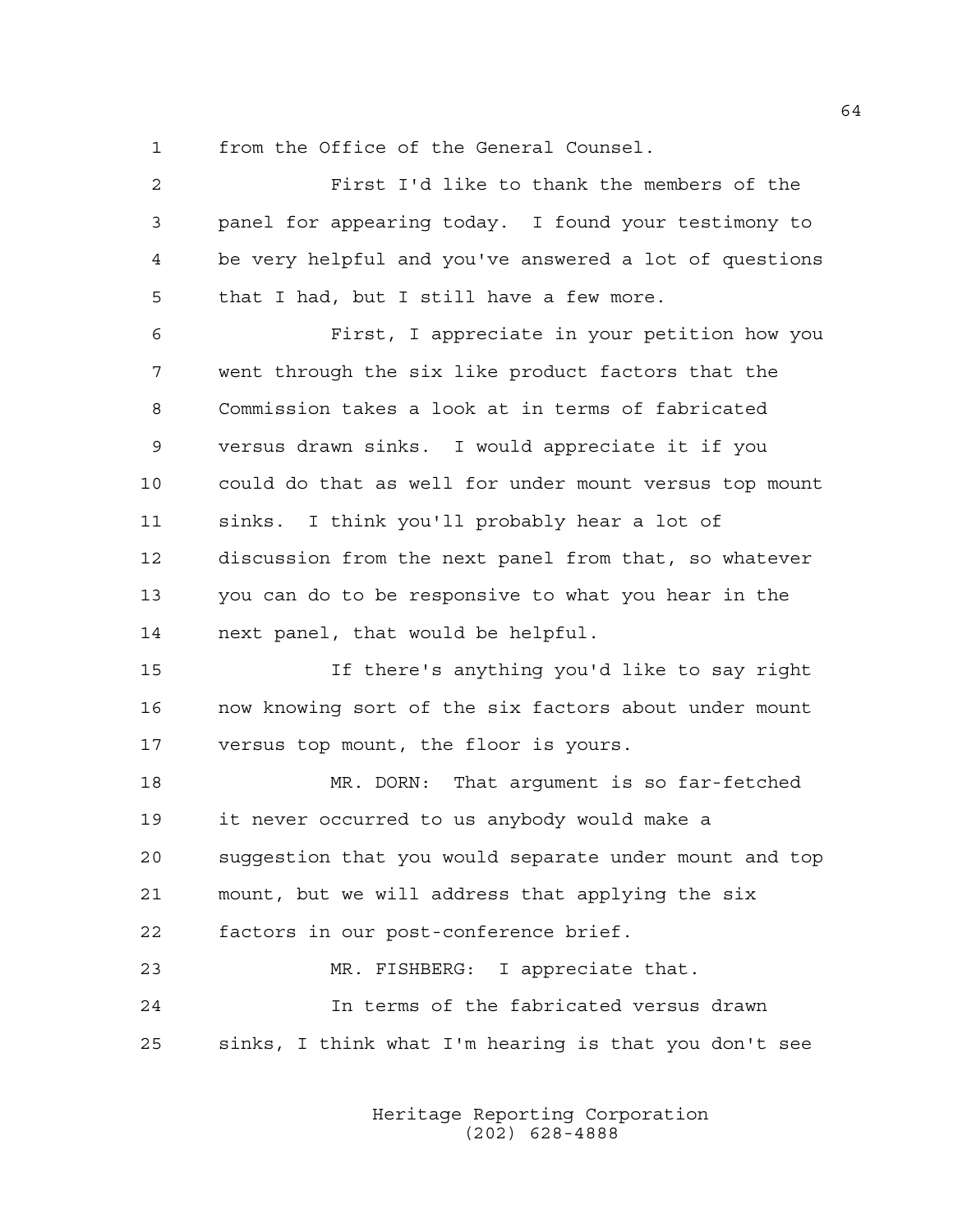1 fabricated sinks in residential houses because it's 2 pretty much cost prohibitive and appearance purposes. 3 Is that correct?

4 MS. SHEEHAN: There are basically three 5 factors. It's the cost; cleanability -- when you have 6 a fabricated sink the corners are very tight and 7 difficult to get in as a home owner to clean their 8 sink; and third is aesthetics.

9 MR. FISHBERG: Thank you.

10 It sounds like there will be some related 11 party issues in this case, so I'd appreciate it if in 12 your post-conference brief you can address those 13 issues.

14 MR. DORN: We'll be glad to do so. 15 MR. FISHBERG: I think we've heard today 16 that it appears the vast majority of imports are from 17 China. Is there any reason you can think of beyond 18 price why that would be the case?

19 MR. ROGERS: We can't think of any.

20 MR. FISHBERG: Are there any non-price 21 reasons that you see that would provide a reason why 22 Chinese imports are necessary in the market as opposed 23 to imports from other countries?

24 MR. ROGERS: I see none. It's price. 25 MR. DORN: Of course this is related to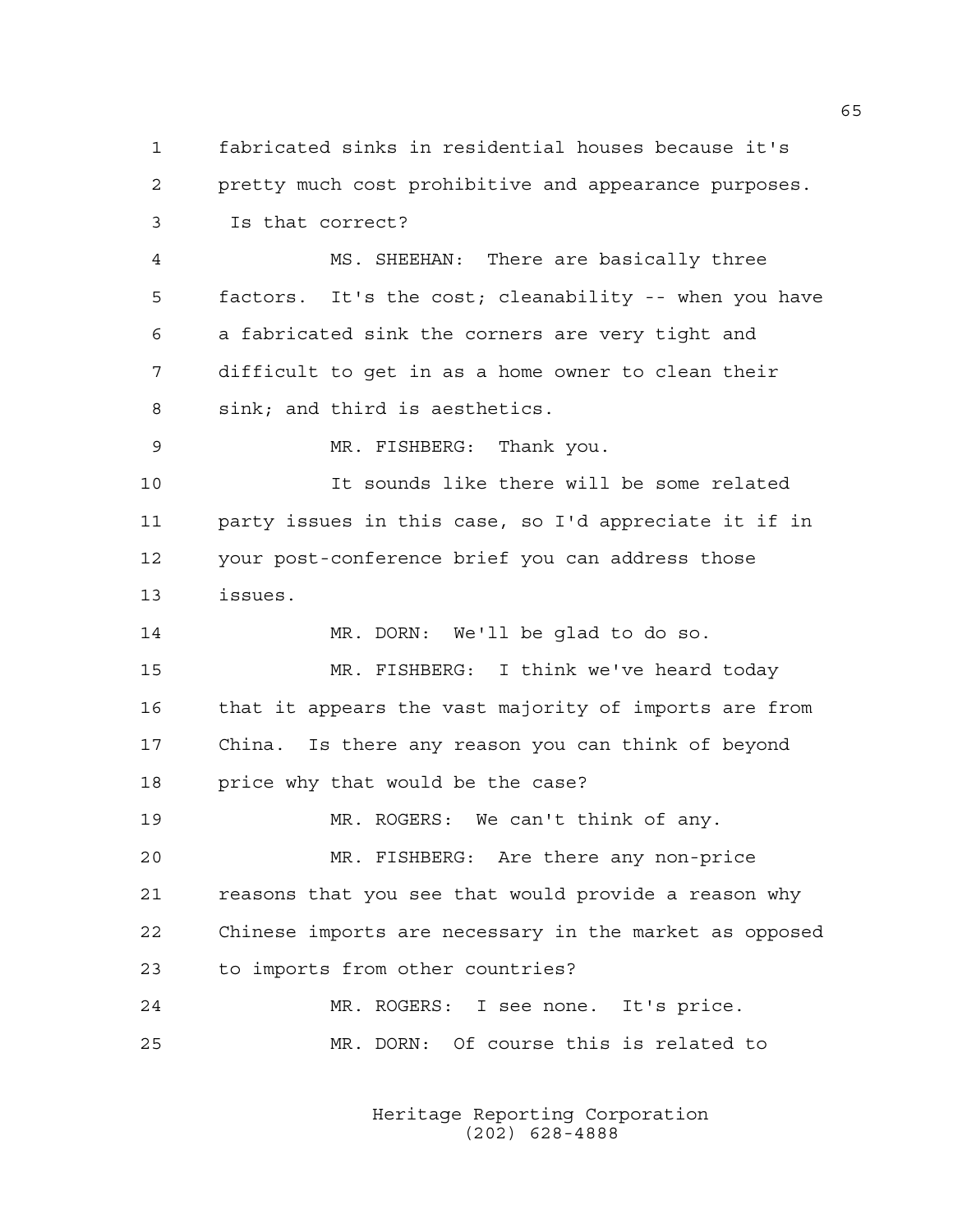1 price, but the scale is just so much greater in China 2 than anywhere else. Elkay bought a plant there with 3 the idea of serving the Chinese market, but there's 4 just cut-throat competition there, so they've got to 5 do something with all this capacity. They're 6 competing with each other to serve the U.S. market, 7 and they compete with each other on price, then they 8 naturally undersell the U.S. producers by large 9 margins.

10 MR. FISHBERG: You're probably going to want 11 to do this in your post-conference brief, but in terms 12 of the Chinese plant, can you provide the reasons 13 behind establishing that plant and the reason why 14 there might be exports from that plant, that would be 15 helpful.

16 MR. DORN: We would be glad to do that.

17 MR. FISHBERG: Now going to your Mexican 18 production facility, I believe the testimony was it 19 has never exported, it's only served the home Mexican 20 market demand. Is that correct?

21 MR. ROGERS: It has in the past, in past 22 history supplied I think it was one customer, but that 23 was not inside this -- It was a long time ago. We do 24 not currently supply any sinks to the United States 25 from Mexico.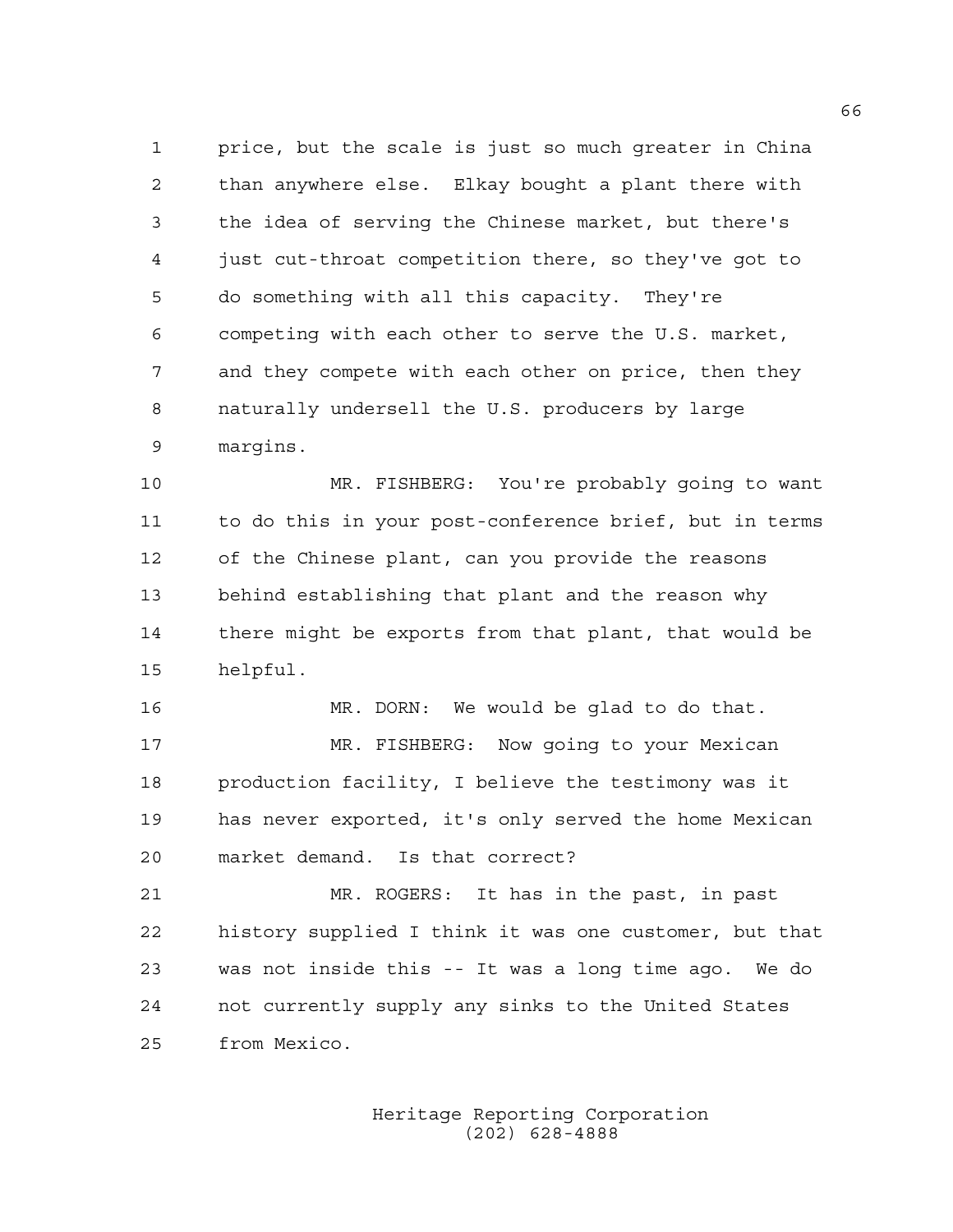1 MR. FISHBERG: What's the reason behind 2 that? Is there something to do with the tooling in 3 that plant, or is it that the demand in the Mexican 4 market is so great that they're -- 5 MR. ROGERS: We have a very healthy demand 6 business in Mexico that that plant serves. We see no 7 reason to serve the United States from that plant. 8 MR. FISHBERG: Is there anything in terms of 9 the tooling of that plant that would prohibit you

10 from, it would be cost-prohibitive to supply the U.S. 11 market --

12 MR. ROGERS: That plant only produces sinks 13 in 20 and 22 gauge steels. It does not produce 18 14 gauge. 18 gauge is a very popular gauge range in 15 drawn stainless steel sinks. Our Mexican facility 16 cannot produce 18 gauge.

17 MR. FISHBERG: Thank you.

18 I saw in terms of comparison of AUV data 19 between Chinese and other countries, I think the 20 points been made that the AUV data for the China user 21 are well below that of the other countries. The 22 volumes are much less for the other countries.

23 How are we supposed to take into account 24 that, based on the official import statistics, that 25 also includes fabricated sinks that are not included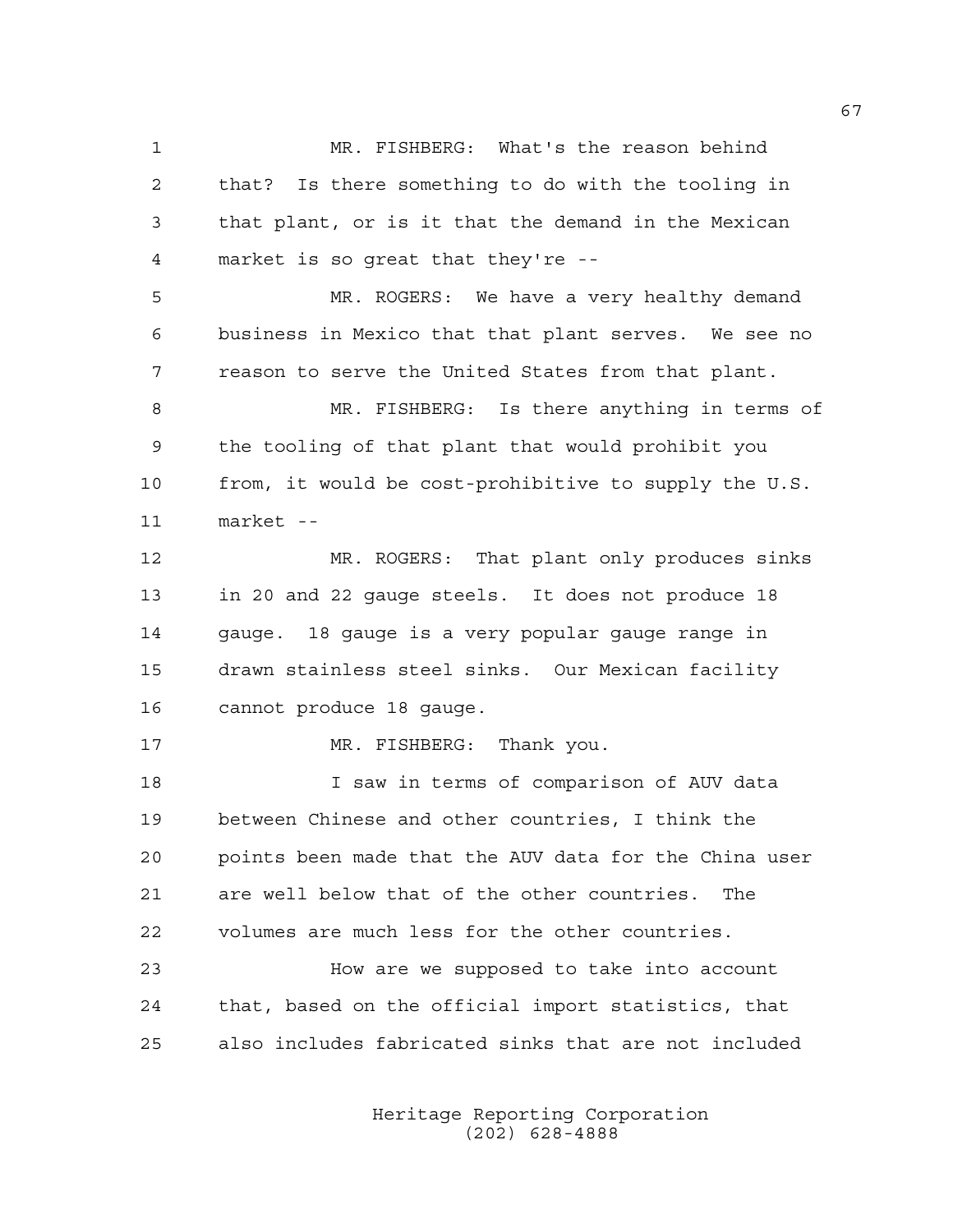1 within the scope, and therefore it might not be a true 2 apples to apples comparison since what I'm hearing is 3 that the vast majority of Chinese imports are of drawn 4 sinks.

5 How are we supposed to sort of deal with 6 that issue? I'd like to get your thought on that. 7 MR. DORN: We don't think there's any 8 difference in terms of the proportion of drawn versus 9 fabricated coming from these other markets as well. 10 The same factors that lead to a very high percentage 11 being drawn from China would also apply to these other 12 countries.

13 MS. SHEEHAN: In addition, earlier you 14 referred to the name plate companies for each one of 15 those countries that are importing products, and in 16 our post-conference brief we'll be able to identify 17 the specific company that is behind the import from 18 those other countries. It's basically a one-to-one 19 ratio of companies who import, and those are all in 20 drawn sinks.

21 MR. FISHBERG: Thank you.

22 How would you respond, I guess, to what we 23 heard in the opening today from Respondent's side that 24 you're going to be unable to make the causation case 25 here because if we put an order on China, they're just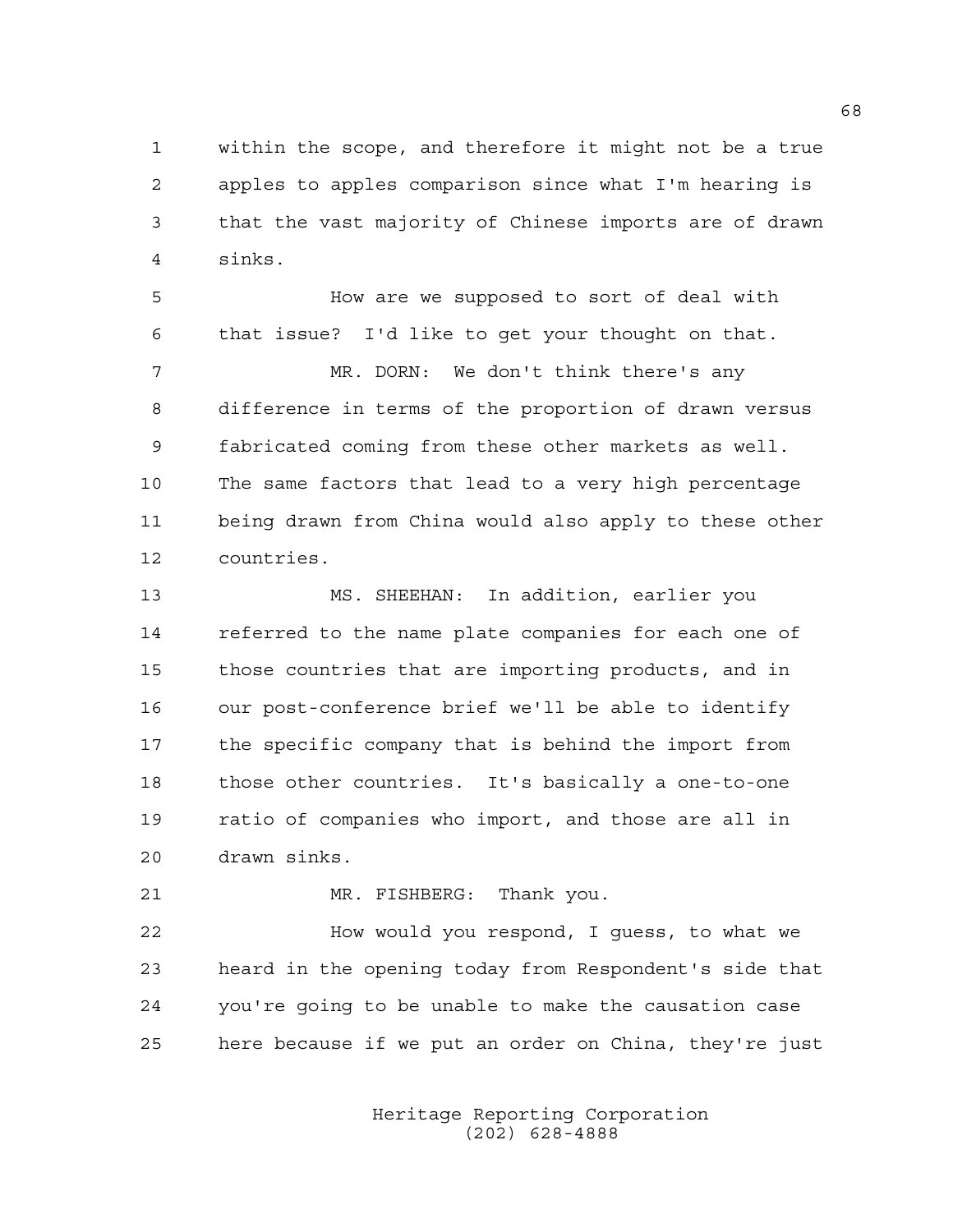1 going to move production to other countries and 2 therefore you're not really benefitting the U.S. 3 industry. It's just going to go to other countries 4 throughout the world. How would you respond to that?

5 MR. DORN: It's a bizarre factual setting to 6 make that argument, when 85 percent of the imports are 7 coming from China, when the Chinese are under-pricing 8 every place else in the world, and given the fact this 9 is a capital intensive industry, with large investment 10 in manufacturing equipment. It's not like textiles 11 where you can just go from one country to another 12 quickly.

13 We don't think much of that argument. If in 14 fact some other country were to spring up and start 15 bringing product into this country, we'd have to take 16 a look at whether that was being done in a fair 17 manner.

18 MR. FISHBERG: I heard some mention to this, 19 the recession that occurred in the United States, and 20 I'm wondering what effects did the U.S. recession have 21 on this industry and in your opinion how does the 22 Commission satisfy itself that alleged injury to the 23 domestic industry was caused by subject imports and 24 are not simply the effects from the recession? 25 MR. DORN: To answer that question I think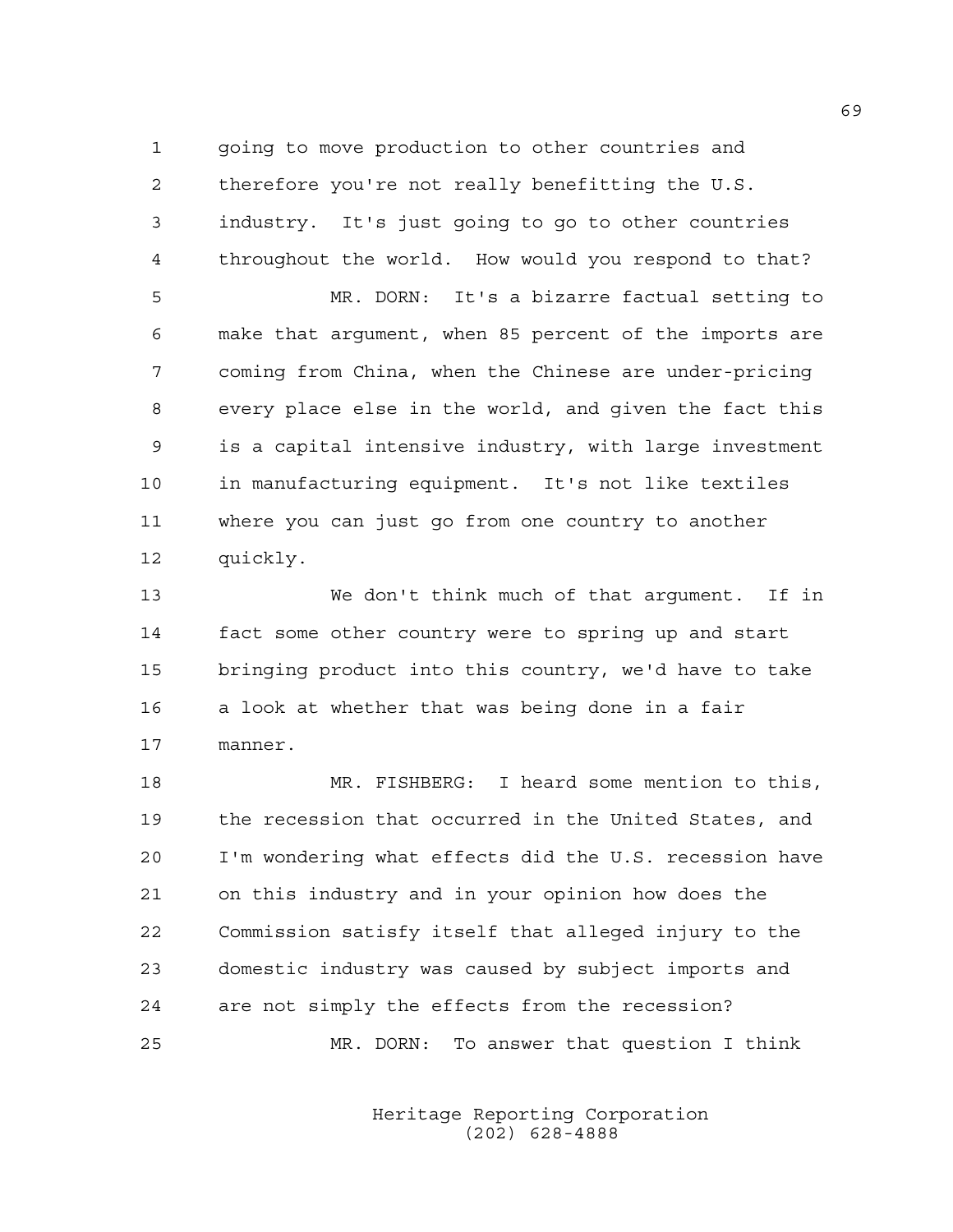1 requires looking at the confidential record and 2 looking at the consumption patterns from 2009 to 2011. 3 I think when you do that and you see that the 4 increase in imports from China in relation to the U.S. 5 market, I think that will answer the question, but I 6 can't do that -- In the confidential record. 7 MR. FISHBERG: That will be fine. Once you 8 look at the numbers you can provide -- 9 MR. DORN: We'll be happy to address that in 10 the post-conference. 11 MR. FISHBERG: Thank you. 12 12 I think I probably know the answer to this, 13 but can you please describe the impact of non-subject 14 imports on the U.S. market currently? 15 MR. DORN: Non-subject imports would be 16 imports from countries other than China. 17 MS. SHEEHAN: That's been the basis for our 18 competition outside of looking at the very low cost 19 sinks or low priced sinks that are coming in from 20 China. WE compete with them on a daily basis. The 21 playing field is fair. We can't look at any of those 22 sinks coming from another country and say how in the 23 world could they possibly be pricing that low. We're 24 definitely on a fair playing field when we look at 25 those other countries.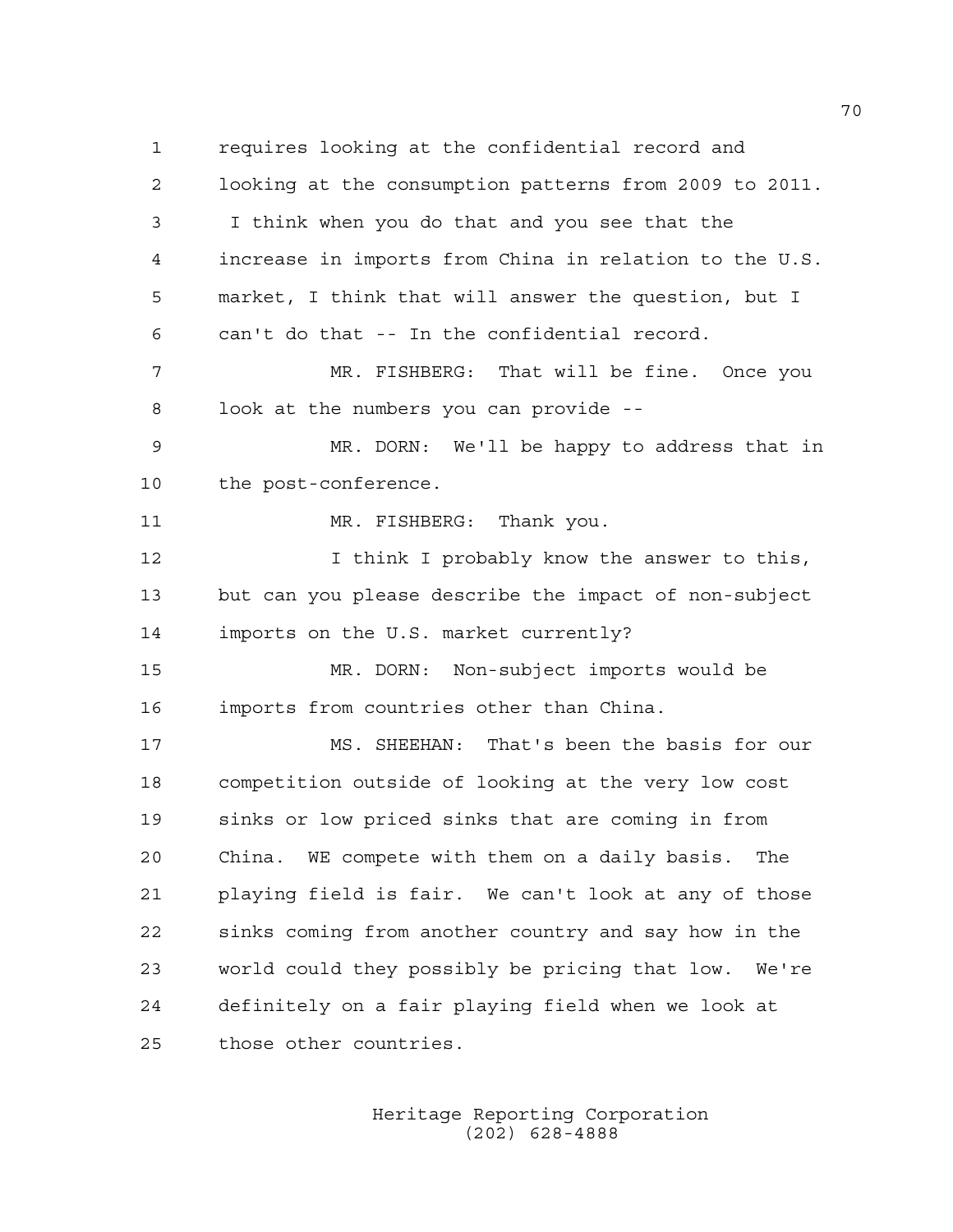1 MR. FISHBERG: In the market place have you 2 seen sort of an increase in imports from countries 3 other than China? 4 MS. SHEEHAN: No. No. To the counterpoint, 5 they've been affected just as negatively as we have in 6 the U.S. market. 7 MR. FISHBERG: Thank you. 8 A couple more questions. In terms of the 9 under mount sinks, can you just describe whatever 10 marketing efforts you've made towards China selling 11 under mount sinks to granite fabricators directly? 12 How has that been affected? 13 MS. SHEEHAN: We do have a business that 14 focuses on fabricators. We have a significant 15 business through a major retailer servicing the 16 fabricator market. Where we've attempted to do so 17 we've been completely locked out, though. If you look 18 at our fabricator sales, which we can provide to you 19 direct to that channel, that business has suffered. 20 In most instances we've been completely locked out of 21 that channel due to low prices coming in from China 22 specifically. 23 MR. FISHBERG: Are there any geographic 24 constraints to areas that you can serve? 25 MS. SHEEHAN: In the U.S. market?

> Heritage Reporting Corporation (202) 628-4888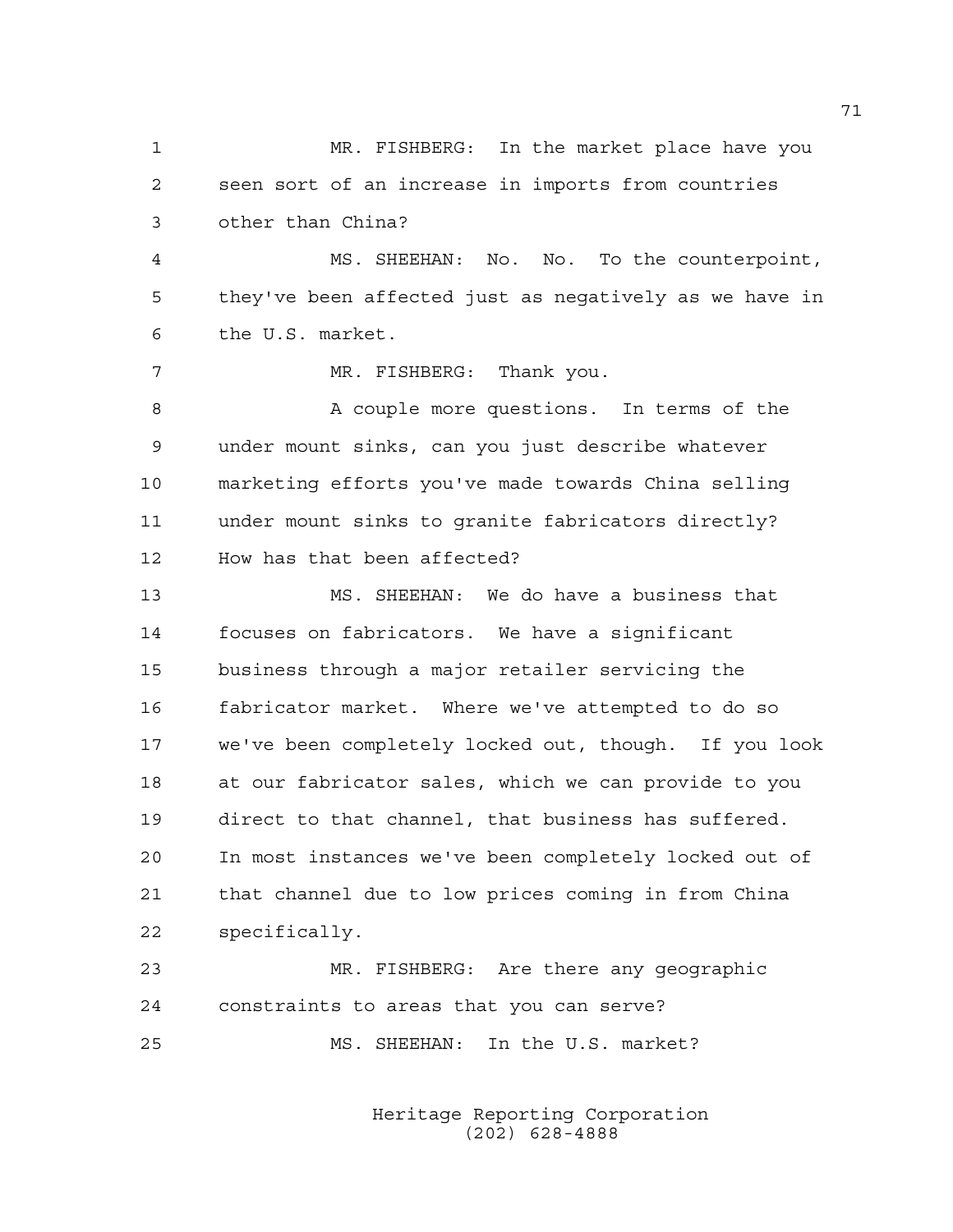1 MR. FISHBERG: In the U.S. market. 2 MS. SHEEHAN: No. 3 MR. FISHBERG: And finally, just for your 4 post-conference brief, any more information that you 5 can provide regarding the factors the Commission 6 traditionally considers in determining threat of 7 material injury, that would be helpful. 8 MR. DORN: We'll be glad to do so. Thank 9 you. 10 MR. FISHBERG: Thank you again. Thank you 11 for your testimony. 12 MS. DeFILIPPO: Thank you, Mr. Fishberg. 13 Mr. Corkran, questions for this panel? 14 MR. CORKRAN: Douglas Corkran, Office of 15 Investigations. 16 Thank you very much for your testimony 17 today. It's been extremely helpful. We always very 18 much appreciate when you take the time and effort to 19 come to our agency to discuss these issues. 20 I'd also like to further thank both Mr. Just 21 and Mr. Rogers mentioned the fact that you produce 22 fabricated stainless steel sinks, so I appreciate the 23 additional information that appears and is being 24 compiled in your questionnaires. We understand that 25 that represents a burden. We also try to do our best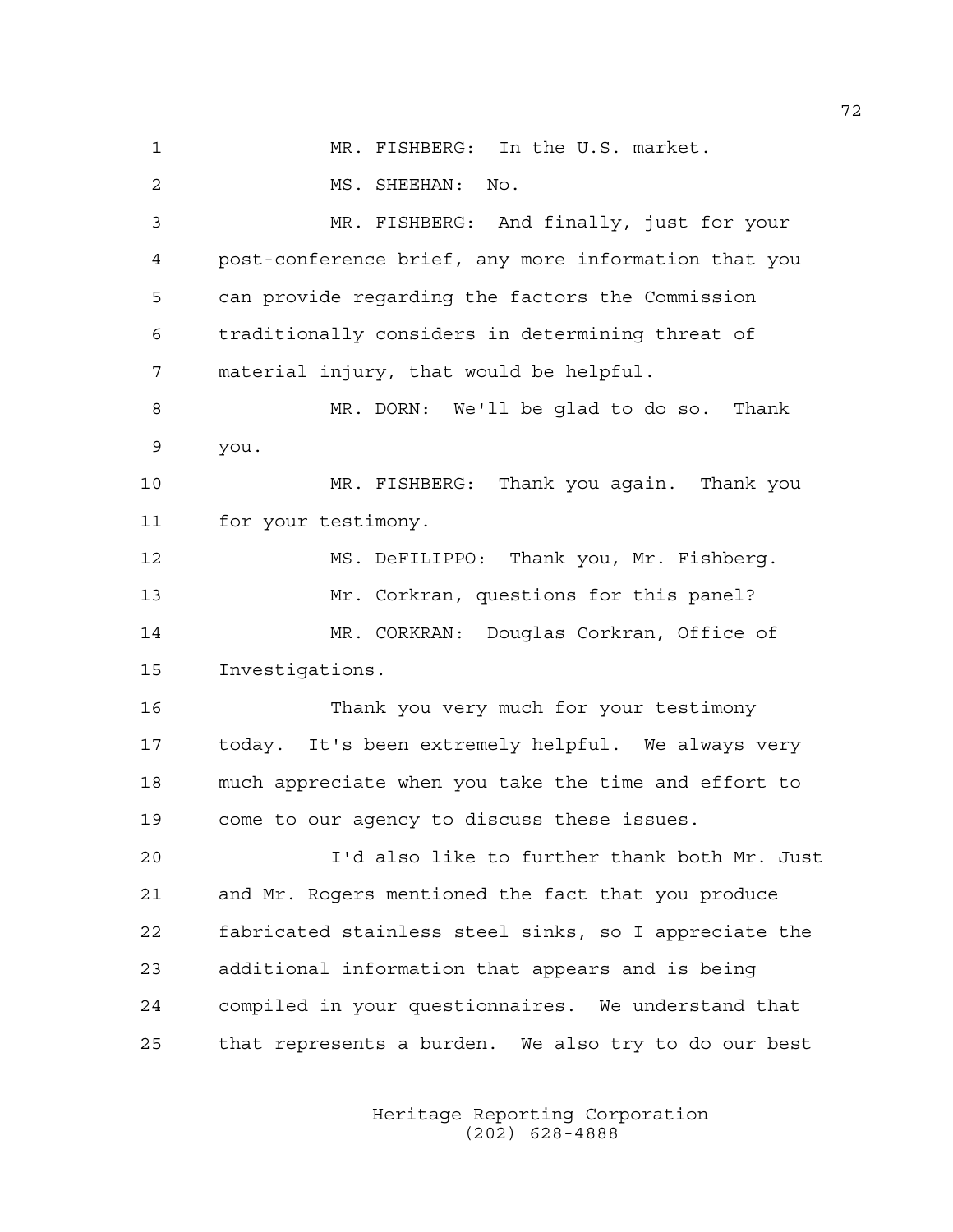1 to make sure we have a complete record for the 2 Commission. But again, thank you very much for your 3 time and effort on that as well.

4 I was wondering if you could talk a little 5 bit about the marketing and the channels of 6 distribution just a little bit further. We've 7 initially collected data on the basis of classes of 8 customers such as distributors and end users, but I'm 9 trying to get a sense for where big box customers, 10 where fabricators, how this product makes it way into 11 the marketplace, if you could elaborate a little bit 12 on that.

13 MS. SHEEHAN: I guess I'd have to start with 14 the entire process of how a consumer makes a decision 15 when it comes to selecting products for their kitchen 16 renovations.

17 There are a variety of different sources 18 that are out there, everything from the internet to 19 home center big box retailers to going to their local 20 plumber and asking for recommendations to going to a 21 plumbing showroom. There are so many different 22 sources of information. At the end of the day we find 23 that the consumer grabs all these sources of 24 information and makes the choice in the channel that 25 they feel most comfortable in.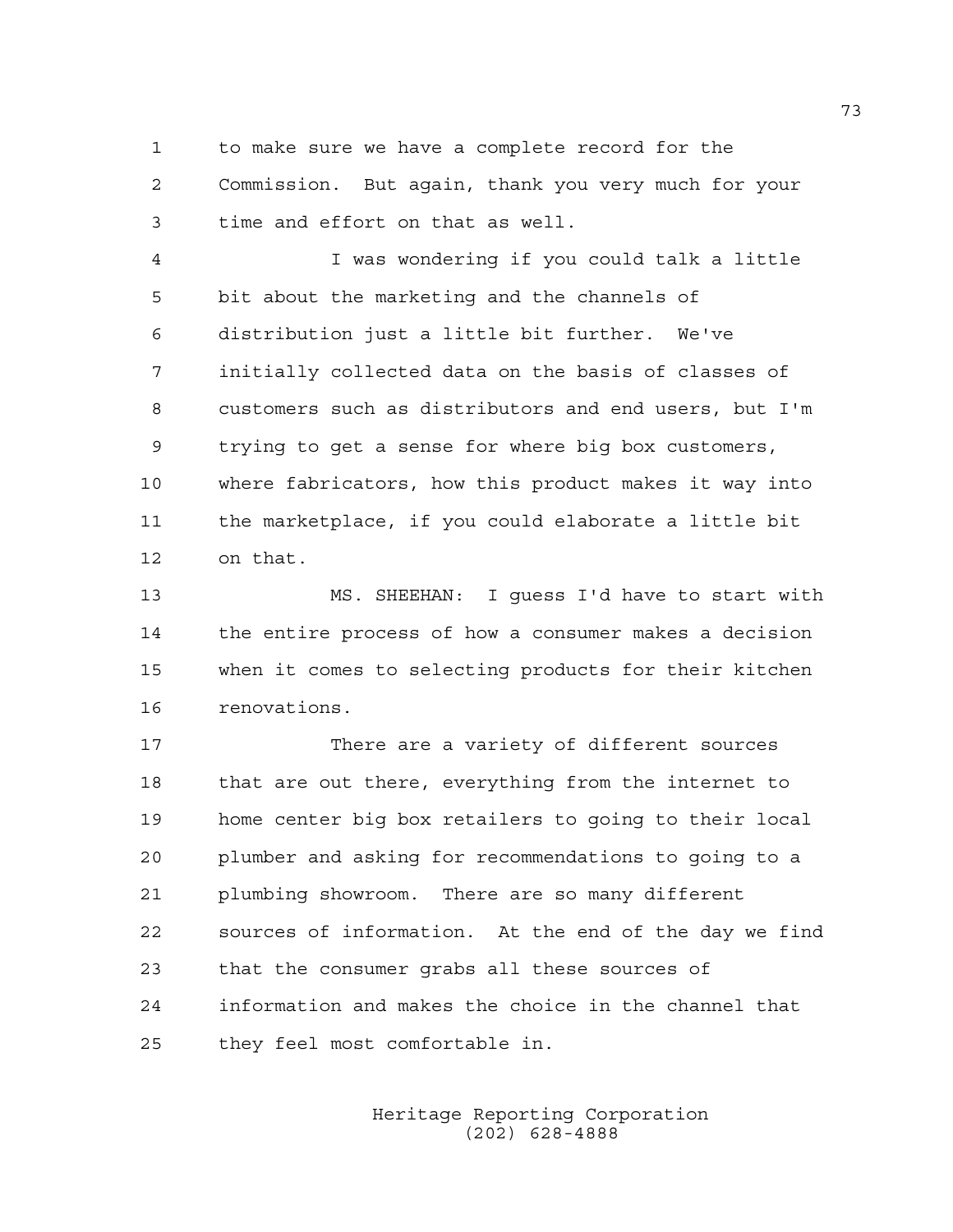1 There have been some instances with, not 2 some instances, but there have been some attractions 3 going into the fabricator channel. Many of these 4 counter top fabricators offer the sink for free with 5 the purchase of the granite counter top. This has not 6 changed sink demand in any way, shape or form. All it 7 does, it's used as a promotional ploy for granite 8 counter top fabricators to compete with each other. 9 So in some instances where the consumer has made a 10 selection, independently they are lured by the low 11 price or in many instances free sink that's given at 12 the fabricator channel. 13 Again, there's a variety of different

14 things, depending on the price of the sink that you're 15 willing to pay for, the features that you want on 16 where you're going to go. But at the end of the day 17 there's probably four different channels of 18 distribution that they can shop through -- internet, 19 counter top fabricators, the big box retailer, and 20 the plumbing show room.

21 MR. CORKRAN: For food service, though, it 22 would be a different --

23 MS. SHEEHAN: I'm specifically speaking to 24 the purchasing decision of a residential sink.

25 The other channels of distribution as far as

 Heritage Reporting Corporation (202) 628-4888

74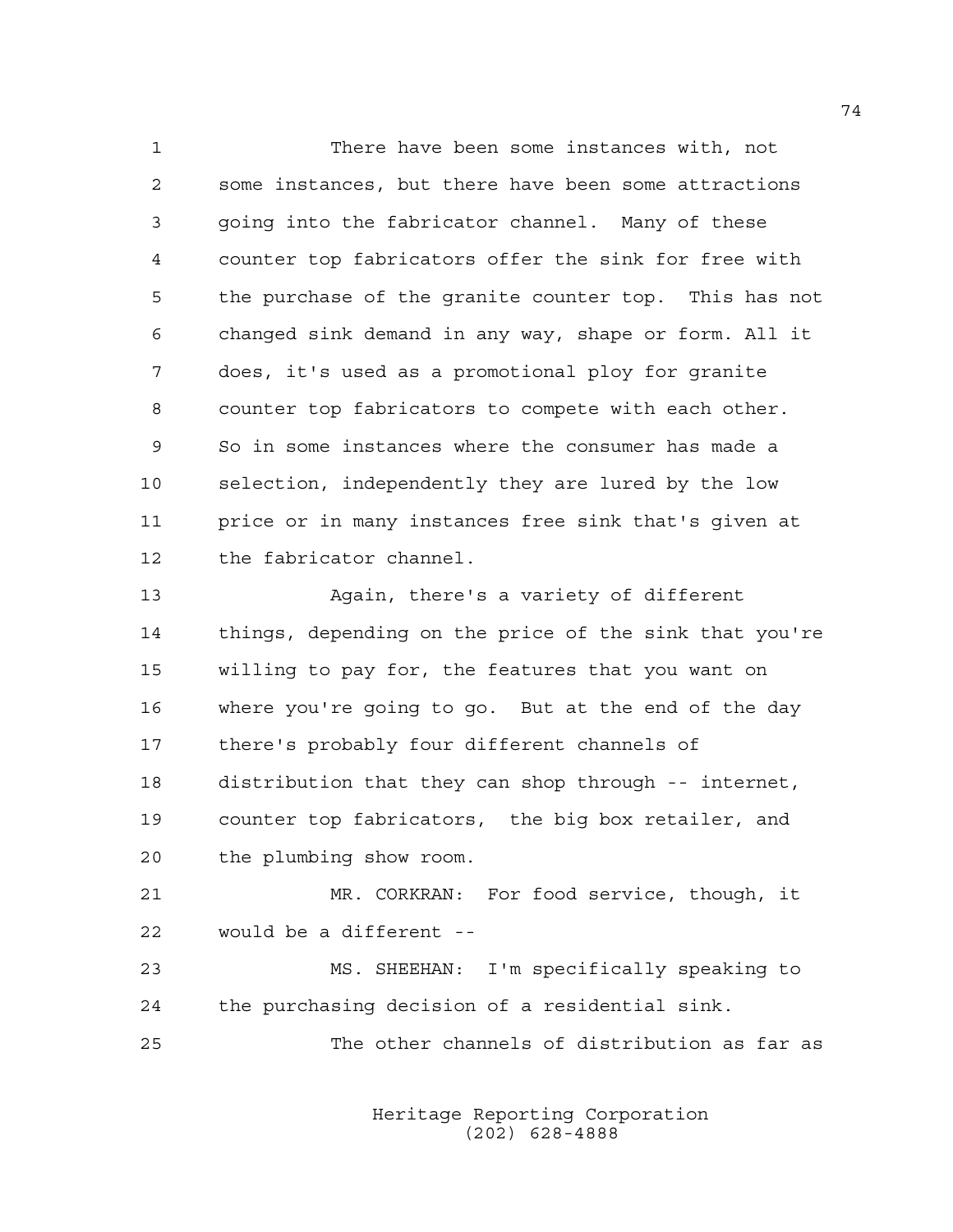1 institutional go or home and health care, many of 2 those are made through specs. A product is specified 3 on a job spec either by the architect or the building 4 manager, the building engineer. Then those products 5 are purchased through, traditionally purchased through 6 plumbing wholesale. Many are going through the 7 internet now. That is an increasing trend. Or a food 8 service distributor specifically who sells food 9 service equipment.

10 MR. CORKRAN: Thank you very much. That's 11 very helpful.

12 Staying on that same general theme, can you 13 tell me a little bit more about the role of trade 14 shows in your industry and how you promote through 15 trade shows or other large meetings like that.

16 MS. SHEEHAN: Paul will probably want to 17 also speak to this a little bit.

18 We have one major industry trade show that's 19 in the U.S. market. It's called KBiz. I referred to 20 that in my testimony. The KBiz trade show has 21 declined significantly since 2008, both in attendance 22 and exhibitor presence. It has traditionally been for 23 our distributor customers to attend. You do get some 24 designers and architects walking through the show 25 floor.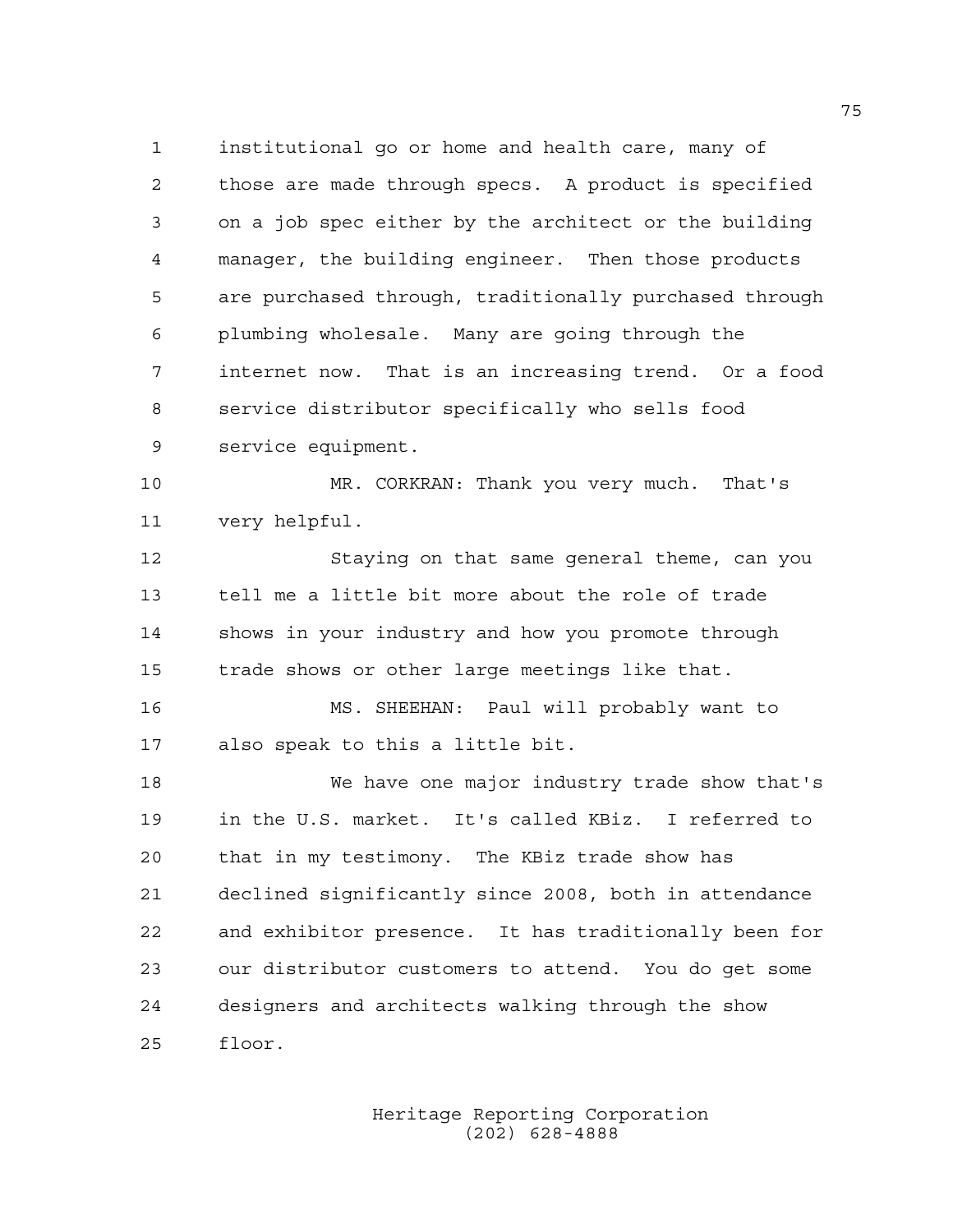1 Typically speaking, the return at that show 2 has been so low because of the decline in attendance. 3 Trade shows are not that impactful any more in the 4 residential market because of simply the costs not 5 only for us to attend but also for attendees to 6 attend. They've really stopped attending that show.

7 The point really to be made here is that 8 although attendance is down and overall exhibitors 9 have declined, we've seen a dramatic increase in the 10 number of Chinese producers that are attending that 11 show and they market much differently than that show 12 has traditionally been marketed.

13 If you walk down the hallway of Chinese 14 producers that are exhibiting at the show, everything 15 is based on price. They sell their products on price 16 on the show floor. That is a practice that had never 17 been done until the influx of Chinese manufacturers 18 started attending that show, and it's strictly a price 19 game.

20 MR. DORN: I was slow to pick this up, we 21 were talking about this yesterday. You probably 22 picked it up right away. But as I understand it, 23 traditionally folks have gone to these shows and 24 they've been emphasizing their product features and 25 quality and so forth and they don't display their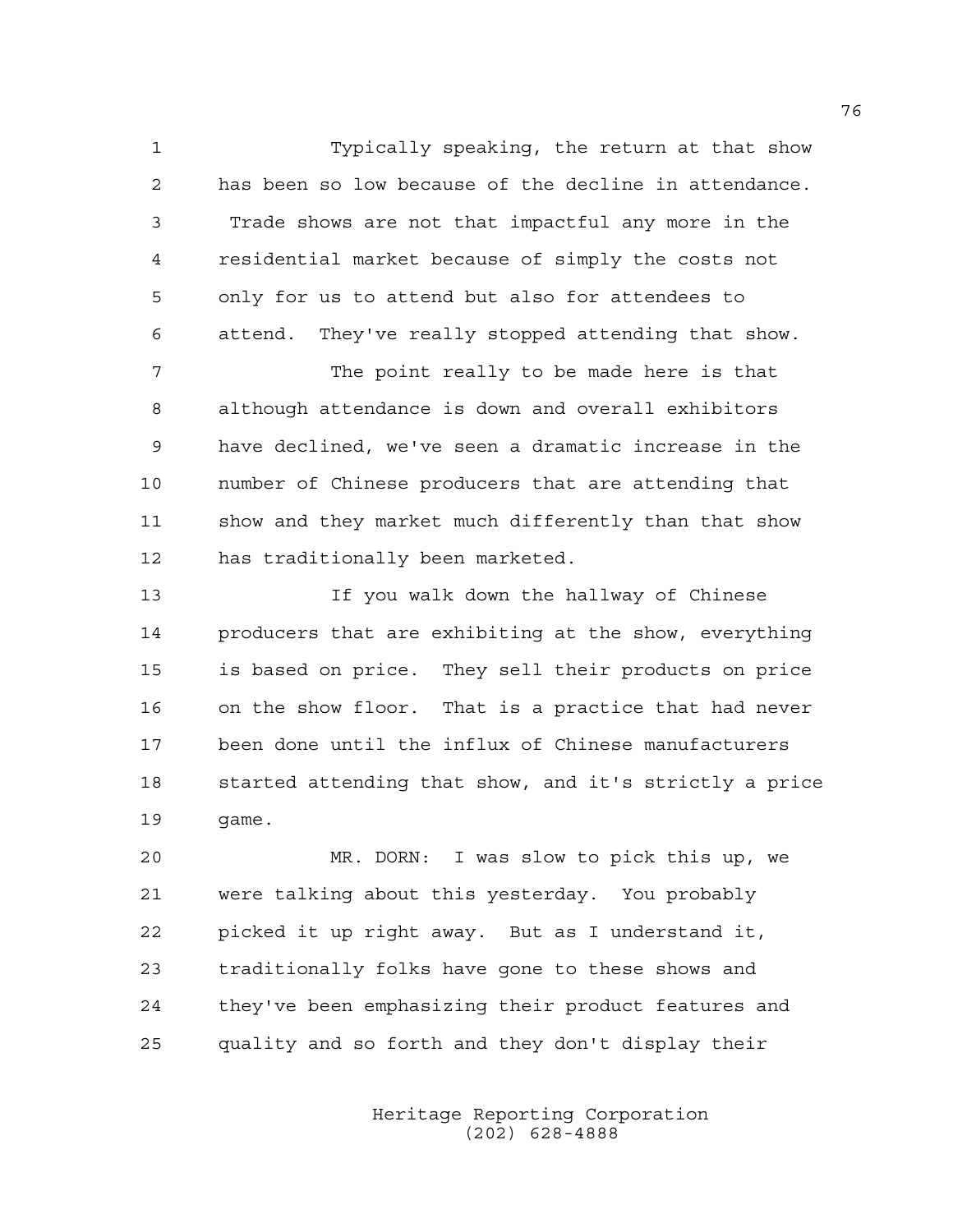1 prices at all, but China puts price front and center. 2 MR. JUST: Actually, you walk down these 3 aisles, it's a hard sell. They come right at you, 4 they have the price -- buy a truckload of this 5 particular model, it's \$50, \$50 a unit. It's 6 something that's never happened before. As Mr. Dorn 7 said, we're marketing towards the architects, the 8 engineers, kitchen designers and they want to see your 9 product specifications, the quality of your product, 10 the breadth of your product line. But they're 11 actually kind of changing the ball game on us with the 12 trade shows.

13 MR. CORKRAN: Thank you. That's very 14 helpful.

15 Mr. Just, I'd like to stick with you to ask 16 some additional questions about your company's 17 marketing and channel structure. If it differs much 18 from what we've heard already, as I understand it you 19 have a single U.S. facility and I don't know if you 20 have an international presence, but does your 21 marketing differ somewhat from what we've heard from a 22 multi-facility, multi-national presence in Elkay? 23 MR. JUST: Basically Elkay is very heavily 24 into the residential market. We're in the residential 25 market as well, but not as heavily as Elkay. We're a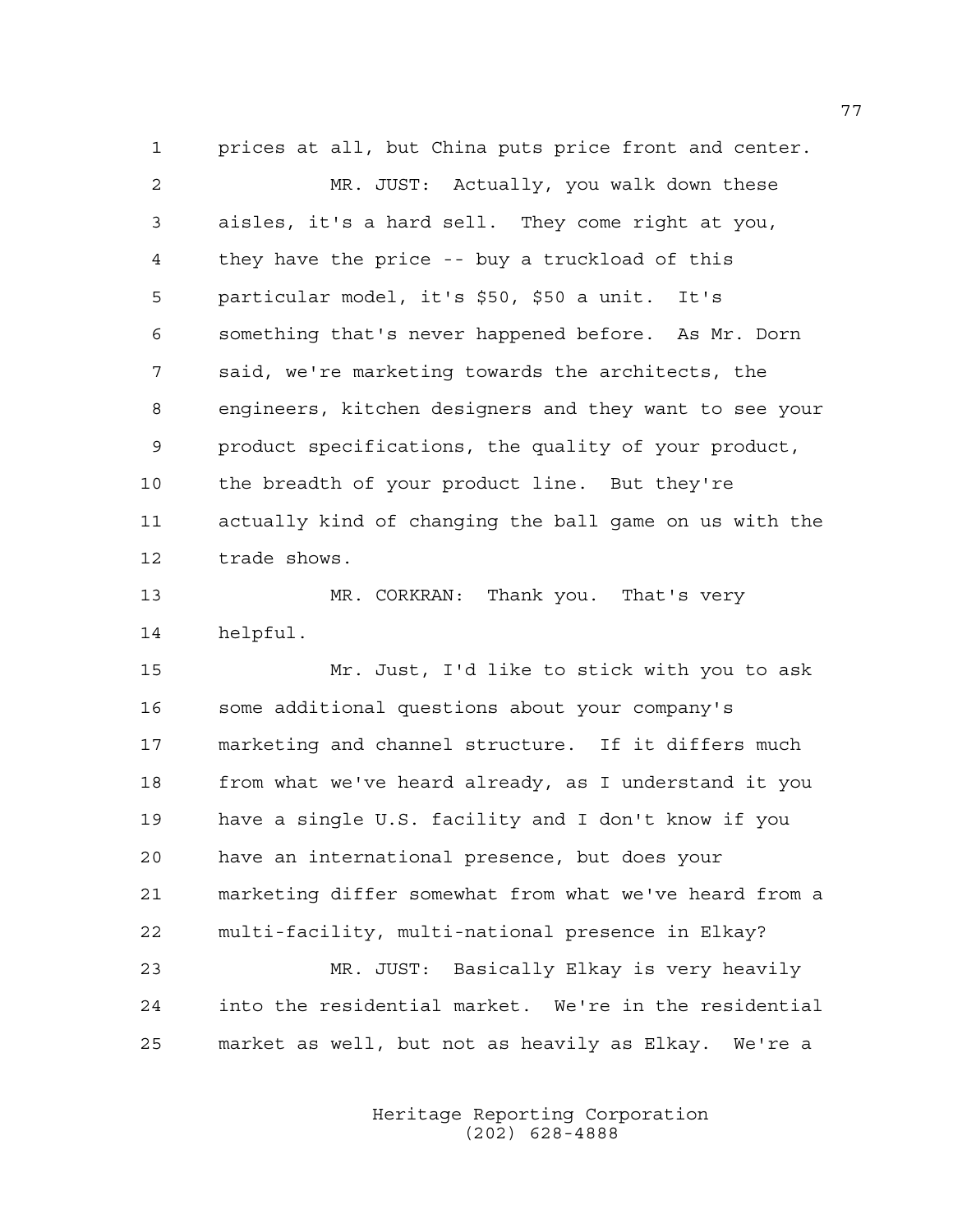1 little more commercially driven.

| 2  | When they sell their commercial product they           |
|----|--------------------------------------------------------|
| 3  | well it through the same channels that we sell it      |
| 4  | through, through plumbing wholesalers. You basically   |
| 5  | market to architects and engineers, get your product   |
| 6  | specified so when they're designing a building they'll |
| 7  | list the manufacturers that they would like used on    |
| 8  | that project. Then the product is sold through public  |
| 9  | wholesalers who in turn pass it on. They package       |
| 10 | things together. Faucets, drains, and kind of market   |
| 11 | that way.                                              |
| 12 | MR. CORKRAN: What has been your experience             |
| 13 | in selling stainless steel sinks to fabricators? We    |
| 14 | heard a little bit of that testimony from Elkay's      |
| 15 | experience. What has been your experience?             |
| 16 | MR. JUST: WE don't generally sell to sink              |
| 17 | top fabricators. It's not a market that we've delved   |
| 18 | into. Elkay is pretty much in every market.<br>That's  |
| 19 | something we haven't done. We're a small company and   |
| 20 | we stick to what we know for the most part.            |
| 21 | We were in the residential, but in terms of            |
| 22 | all the different market categories, it's hard to,     |
| 23 | when you have a limited budget from a marketing        |
| 24 | standpoint it's hard to target every single venue or   |
| 25 | outlet.                                                |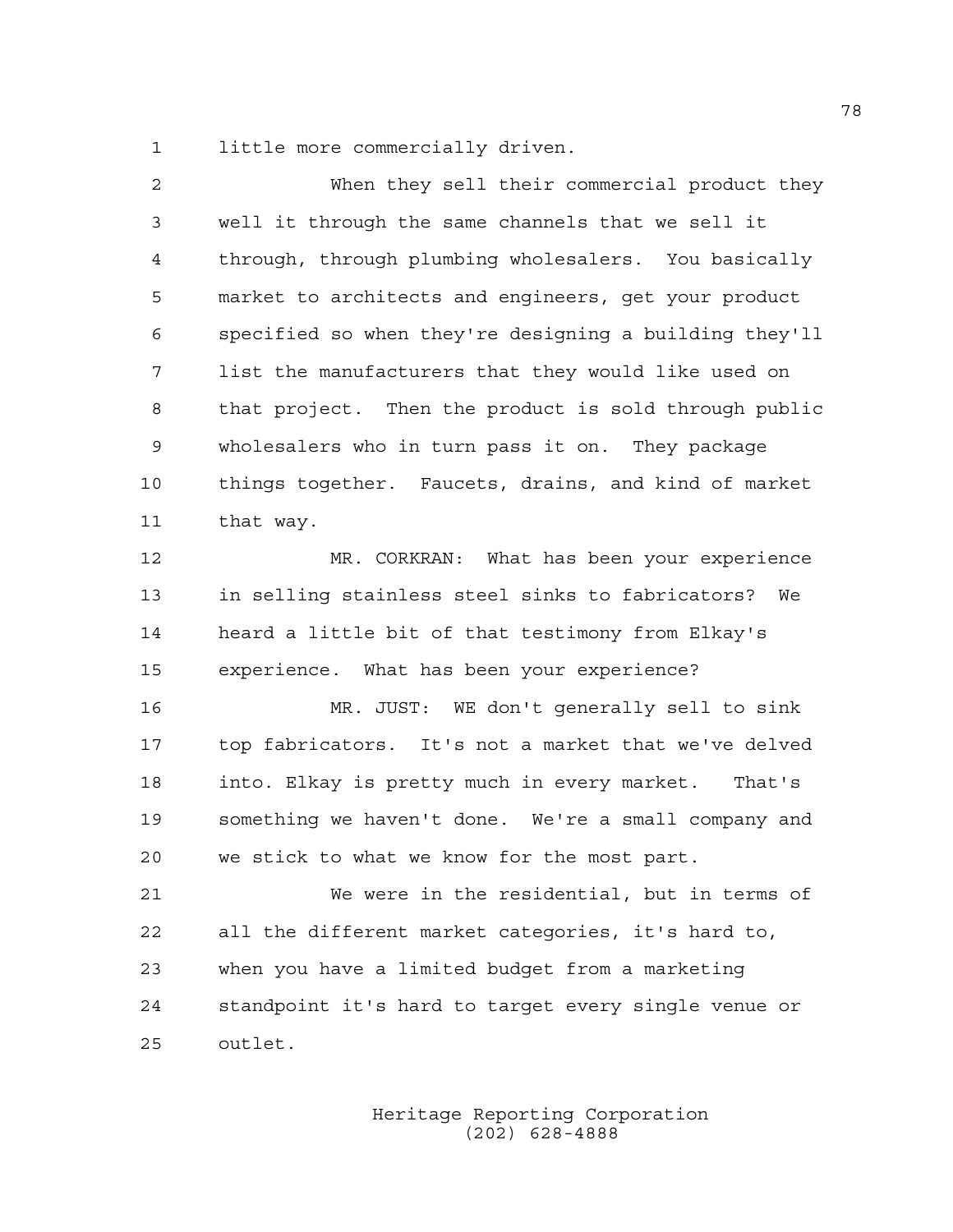1 MR. CORKRAN: Thank you. Thank you very 2 much, I appreciate that.

3 One of the questions I had looking at 4 Exhibit 2, the company name identified in that exhibit 5 is Amerisink which is also listed on the second 6 attached page as the manufacturer.

7 This is not, my take from the name would be 8 that it might be a U.S. based manufacturer. Who is 9 this company that we're talking about here?

10 MS. SHEEHAN: They're a Chinese 11 manufacturer.

12 Basically on this exhibit we found that they 13 were marketing their sink using our image and we 14 issued a cease and desist letter to them to use their 15 own image. The reason why we submitted this is 16 because it's a very obvious and clear example of the 17 fact that these Chinese manufacturers have knocked off 18 our sinks to the point where they can even use our 19 photography to market their own product.

20 MR. CORKRAN: I'd like to follow up on that 21 point. I think earlier testimony indicated that some 22 maybe many of the models that were offered from 23 suppliers outside the United States incorporated Elkay 24 models either by reference or were similar or exactly 25 identical to Elkay models.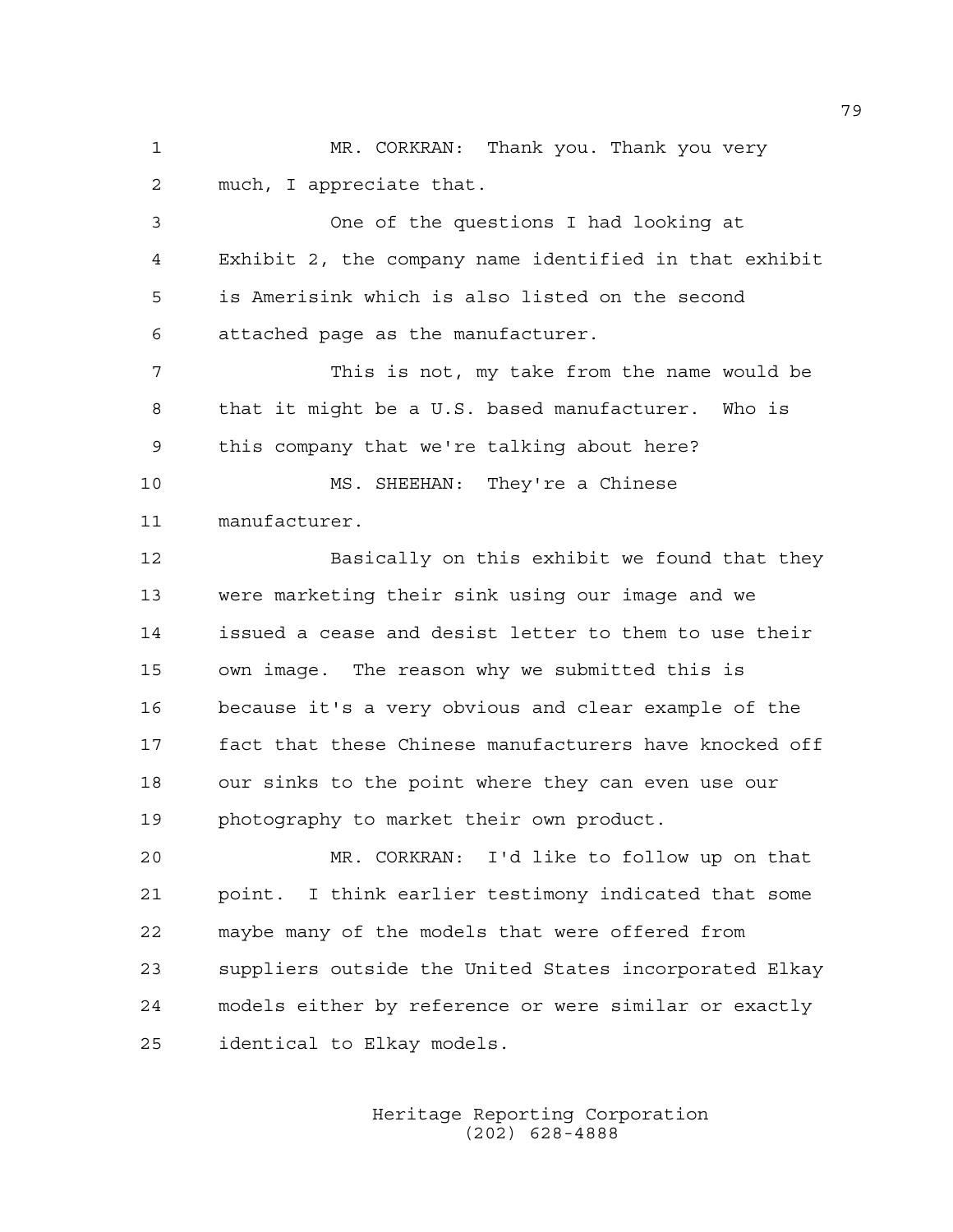1 Do you see the same dynamic in Canada or in 2 Mexico, that Elkay models are used as essentially the 3 point of reference for sales?

4 MS. SHEEHAN: No, as a matter of fact as I 5 mentioned, if you look at the other major importers 6 that you can associate a company with a name, we have 7 different ways of manufacturing and we have 8 traditionally sold against each other on features, on 9 geometry and features like finish, depth, things like 10 that that differentiated us from each other. And when 11 you have Chinese manufacturers that have come into the 12 market place, knocked off our models and truly are 13 selling only on price, it kind of takes the marketing 14 efforts away from what you can do when we used to be 15 competing on who's got the better features, who can 16 provide more value to the consumer, on all those 17 attributes in combination. Now when you've got a sink 18 that looks exactly like yours because they've copied 19 our top models, it truly is only a price game.

20 MR. JUST: I'd just like to add one other 21 thing. Not only are they doing that, but they're one-22 upping us as well. As you can see in the exhibit over 23 here, the sinks are virtually identical except theirs 24 is made out of 16 gauge stainless steel which is a 25 much heavier gauge. It's a lower number. When the

> Heritage Reporting Corporation (202) 628-4888

80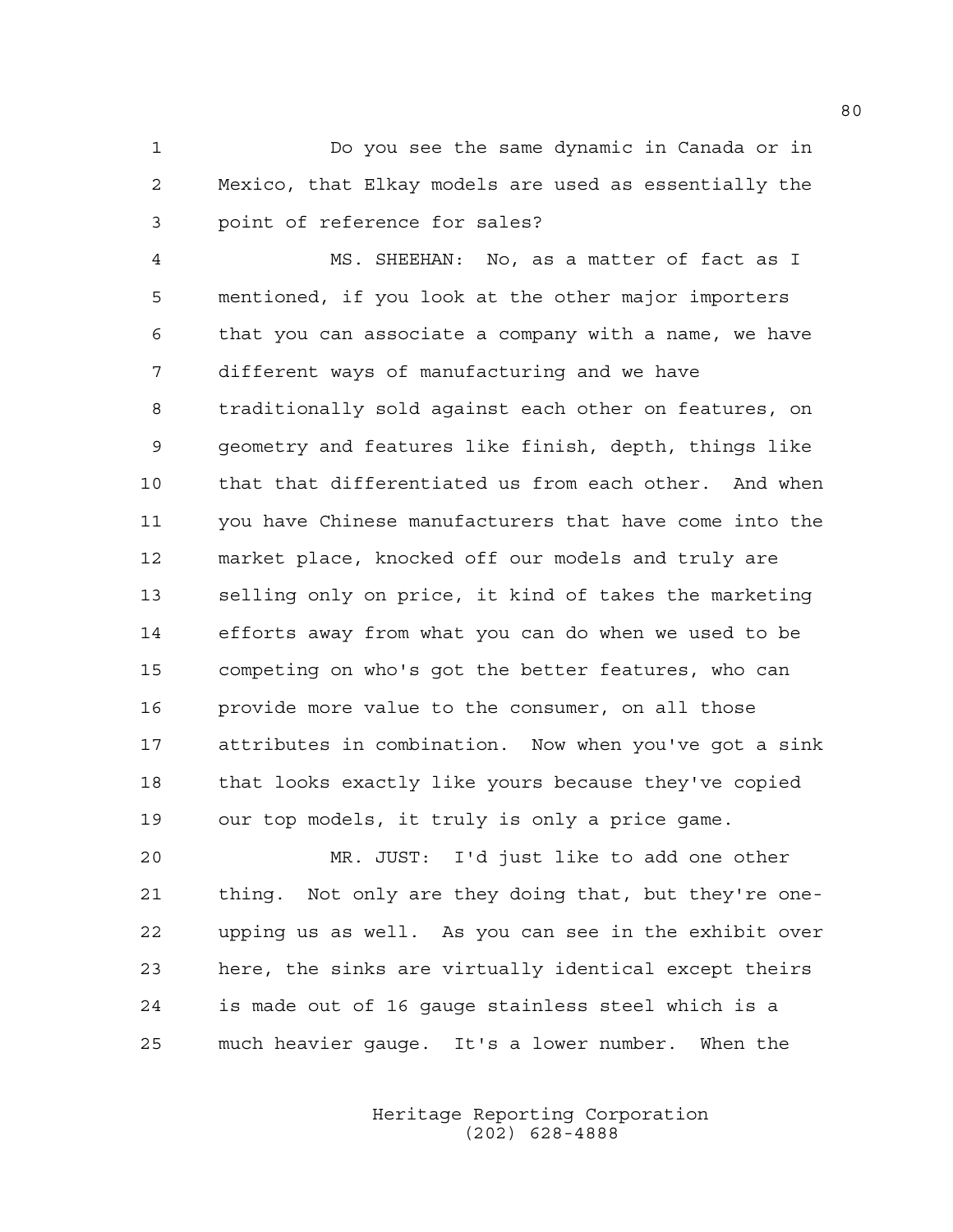1 gauges go down the thickness of the steel goes up. 2 So they're still selling that sink at an 3 incredibly low price, even though it's actually 4 thicker, and they're marketing against us based on 5 that as well.

6 MR. CORKRAN: Here's a question that may 7 well be obvious to you, it isn't to me. In terms of 8 desirability of a sink from a purchaser's perspective, 9 are you looking for a heavier or a thicker steel 10 product? Or are you actually looking for a thinner 11 product? What is more desirable from the purchaser's 12 perspective?

13 MS. SHEEHAN: When you look at a gauge like 14 a 22 or even a 20 gauge sink, there is a very 15 noticeable difference between that and say an 18 gauge 16 sink which has been predominantly used as the high end 17 sink for residential and for other applications.

18 At Elkay we do not believe that the 19 difference between 16 and 18 provides that much more 20 benefit to the consumer, but it has been used as what 21 we would consider a marketing ploy to put out a 22 misnomer that 16 is significantly better than the 18 23 gauge.

24 MR. JUST: Generally 16 gauge is used in 25 more commercial applications where you have very heavy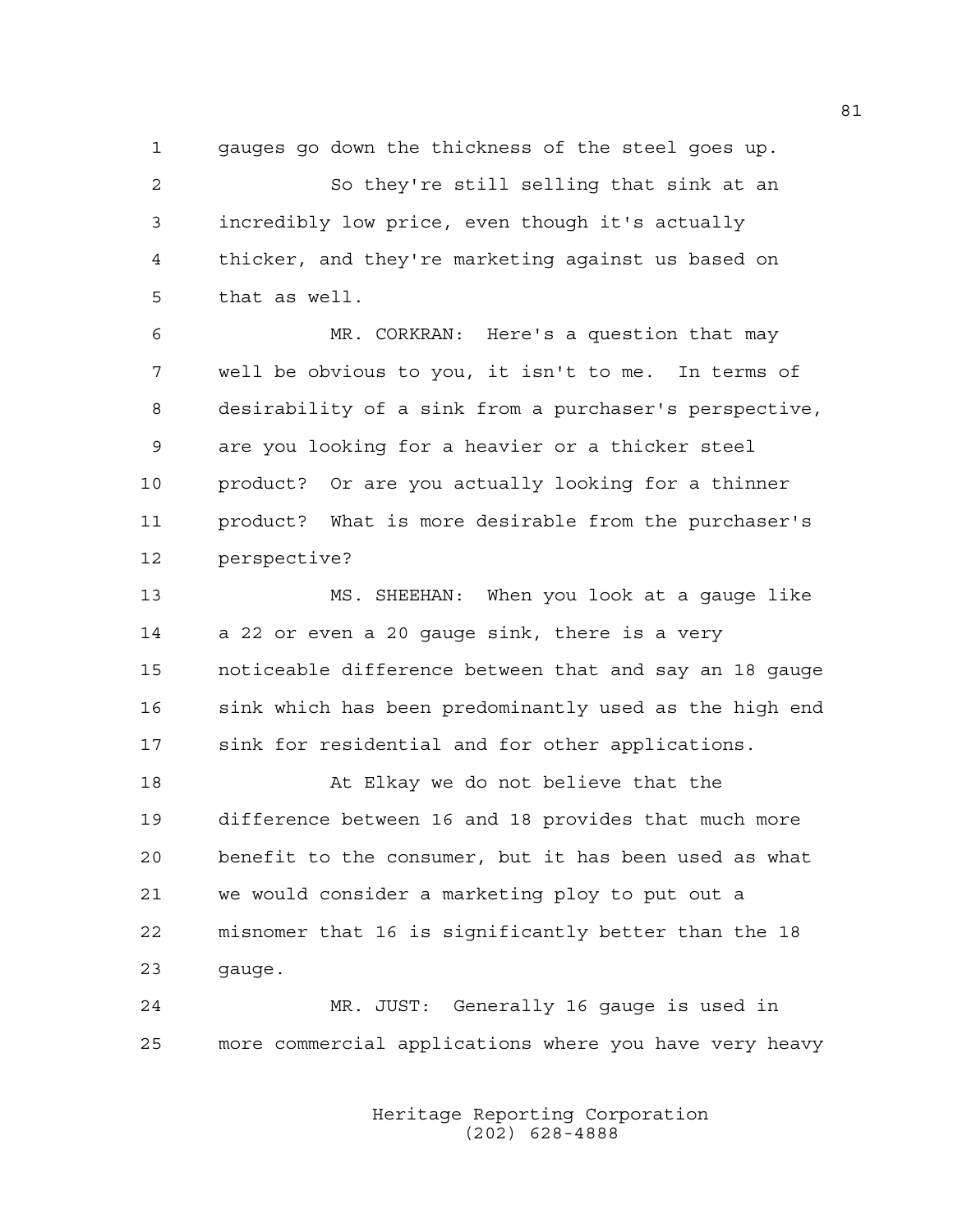1 abuse, which unless you have 12 kids you're not going 2 to get that in a kitchen.

3 MR. CORKRAN: My three come close sometimes 4 I think.

5 The gauge difference, is that a distinction 6 that you see in terms of the under mount and the top 7 mount sinks? Or as a general matter do they, are they 8 typically produced from the same gauge steels?

9 MR. ROGERS: Typically the same. It's 10 important to understand that the only difference in 11 the process between a top mount and an under mount, 12 when you saw that video and I described the rim 13 forming operation, that's where the difference occurs. 14 The only different occurs. It's that one process 15 step that is different. You still have to trim that 16 under mount sink to get the dimensions correct. So it 17 still goes through a trimming operation. It simply 18 does not receive a rim operation.

19 The gauge can be, is not a differentiation. 20 MR. CORKRAN: Thank you. I'm just about 21 finished with my questions, but I would like to ask a 22 general question.

23 When you're planning ahead for demand and 24 other competitive factors in the U.S. market, are 25 there particular public sources that you look to, are

> Heritage Reporting Corporation (202) 628-4888

82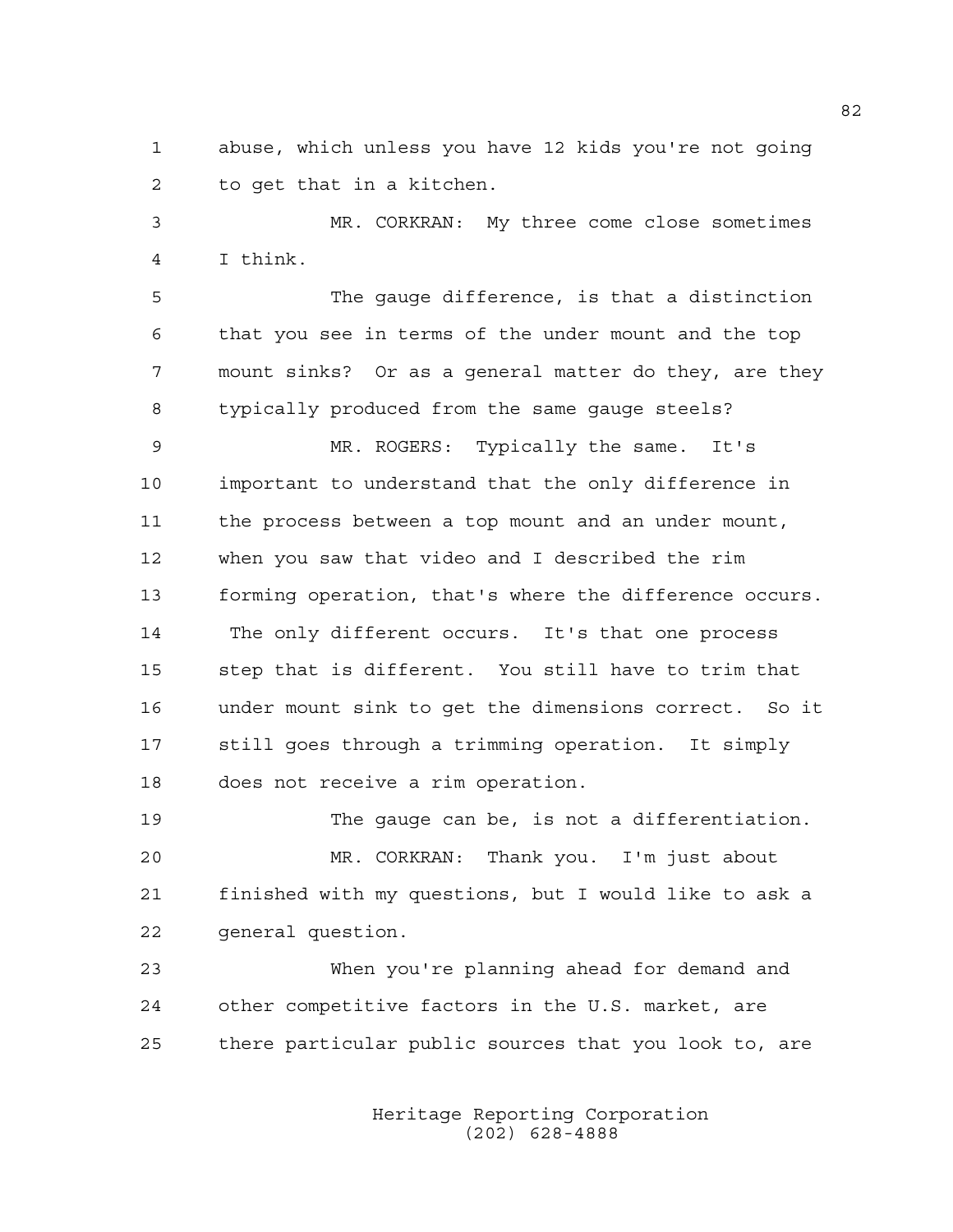1 there particular indices or marketing information that 2 you follow in terms of construction in the U.S., other 3 sort of gauges for demand?

4 MR. ROGERS: On the residential side there 5 are leading and lagging indicators that we track. For 6 example, we look at unemployment and we tend to look 7 at the true unemployment rate, so we factor in people 8 who have left the work force and we do our own 9 factoring. We don't buy the current number, we think 10 it's perhaps even double what is being, so we take 11 that into account.

12 Then we always look at housing starts. 13 That's an indicator of course of new construction. We 14 also look at existing home sales. Then there is data 15 available on remodeling. So those are the principal 16 factors in the residential market that we look at.

17 On the commercial side of the business we 18 look at the ABI the Architectural Billing Index. So 19 we take a look to see what is in the pipeline for 20 planned buildings. Hospitals, schools, office 21 buildings. If the ABI is going up that's a sign that 22 for us, a sink producers, we always look for when is 23 pipe going in the ground. When we see that pipe is 24 going in the ground, then we count forward anywhere 25 from 12 to 18 months and we know that we're going to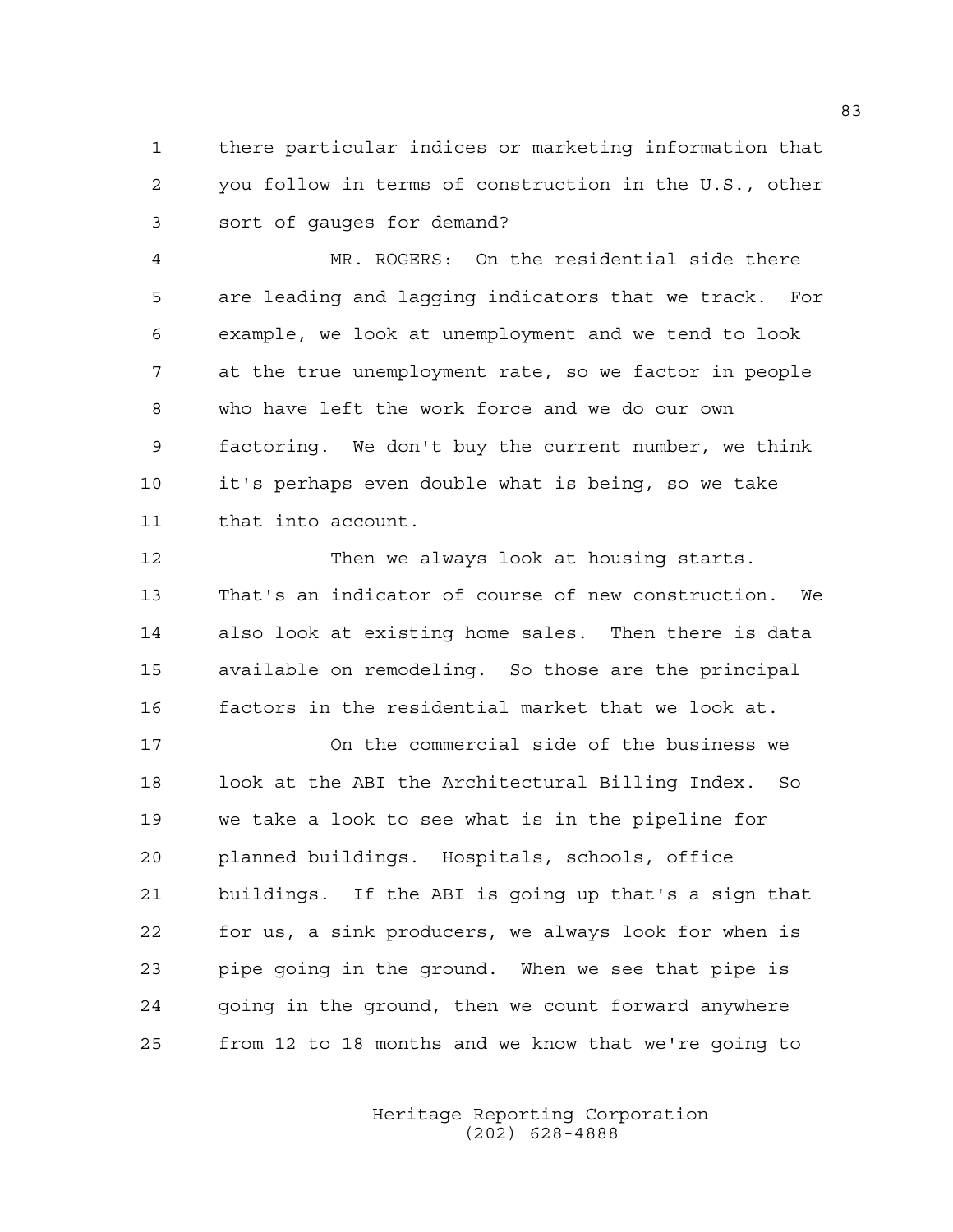1 get work. So that helps to forecast demand for us. 2 We also look at a report called the Dodge 3 Report which is available, I'm sure you've heard of 4 it. The Dodge Report which is tracked by every 5 plumbing rep we have, and they get an early signal as 6 to pipe going in the ground. There's a commercial 7 structure going up, and they're on it.

8 So there are different indicators for the 9 different segments.

10 MR. CORKRAN: Thank you. That is very 11 helpful to look through each of these.

12 12 I guess the last question I have is, I 13 wondered if you could expand on the testimony that 14 you've already given with respect to your marketing to 15 fabricators. I believe you indicated that the prices 16 at which you could sell to fabricators were such that 17 it puts you in a choice of losing money or losing 18 volume.

19 Can you elaborate on that, and can you tell 20 me is this a long-term trend that you've been seeing? 21 Is this something that's recent? If you can 22 elaborate on your experience.

23 MS. SHEEHAN: Certainly since 2009 we've had 24 many opportunities to participate in that business. 25 But we do have in almost every instance we have to

> Heritage Reporting Corporation (202) 628-4888

84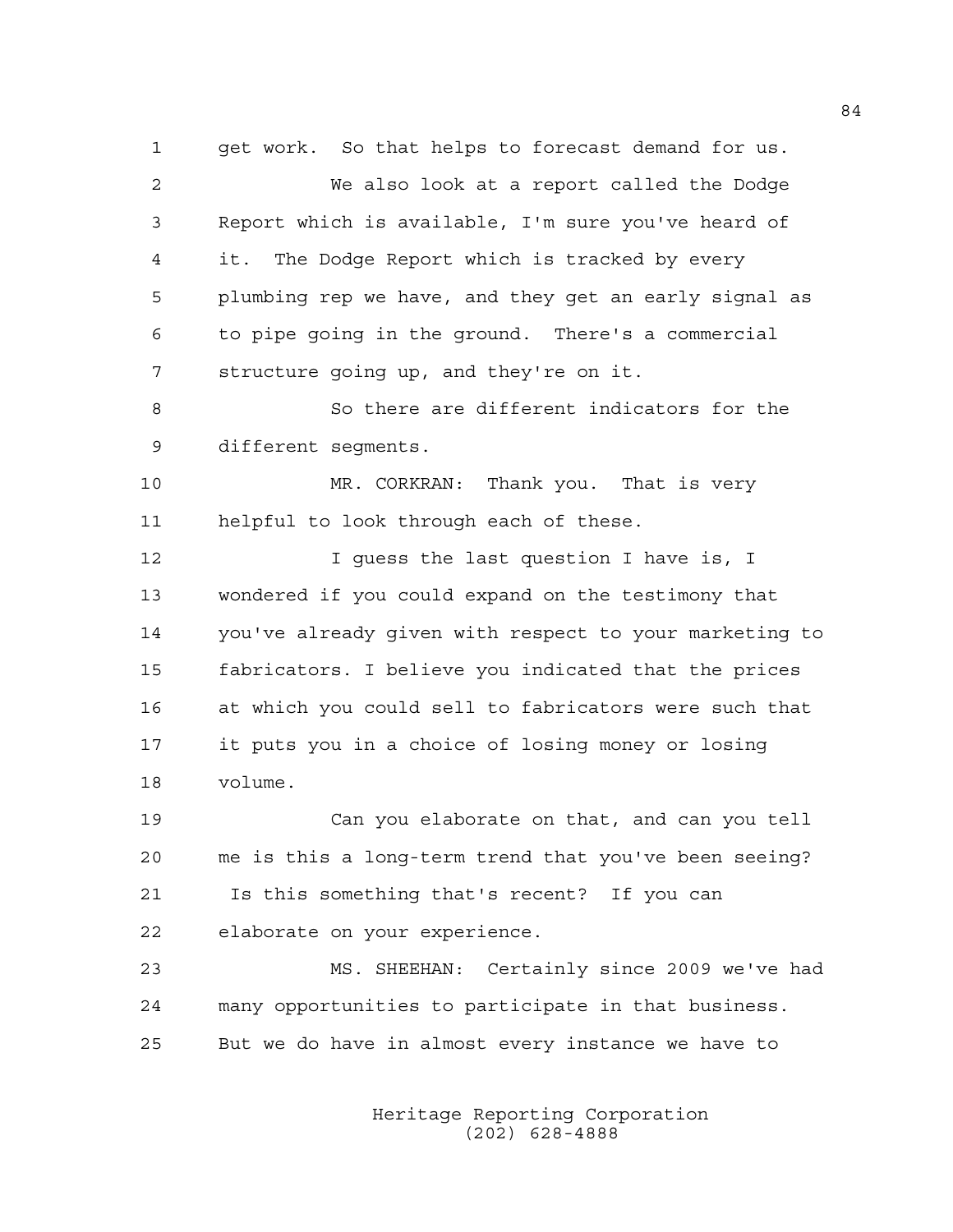1 make a very difficult choice about whether or not we 2 want to put volume into the plants at negative margins 3 or if we just simply walk away. The price points that 4 have been established by Chinese manufacturers in the 5 fabricated channel has been so low that it is 6 virtually impossible for us to compete. Certainly 7 from a long-term perspective. Because now that that 8 price point has gotten to where it is, bringing that 9 up, we just can't do that.

10 It's been established in the market place 11 and I don't see that increasing any time soon without 12 some assistance.

13 MR. JUST: That's precisely why we don't go 14 after that market as well. With the limited resources 15 we have we're trying to point towards something we can 16 actually make money at, not lose money.

17 MR. CORKRAN: Thank you. This is my very 18 last question, I promise.

19 The reference to putting volume through the 20 plant made me wonder a little bit about this. We 21 heard testimony earlier today about the number of 22 shifts at some of the facilities and the number of 23 days they were being operated. What is necessary to 24 increase capacity at your facilities and I'm 25 wondering, is it a lumpy operation where you need a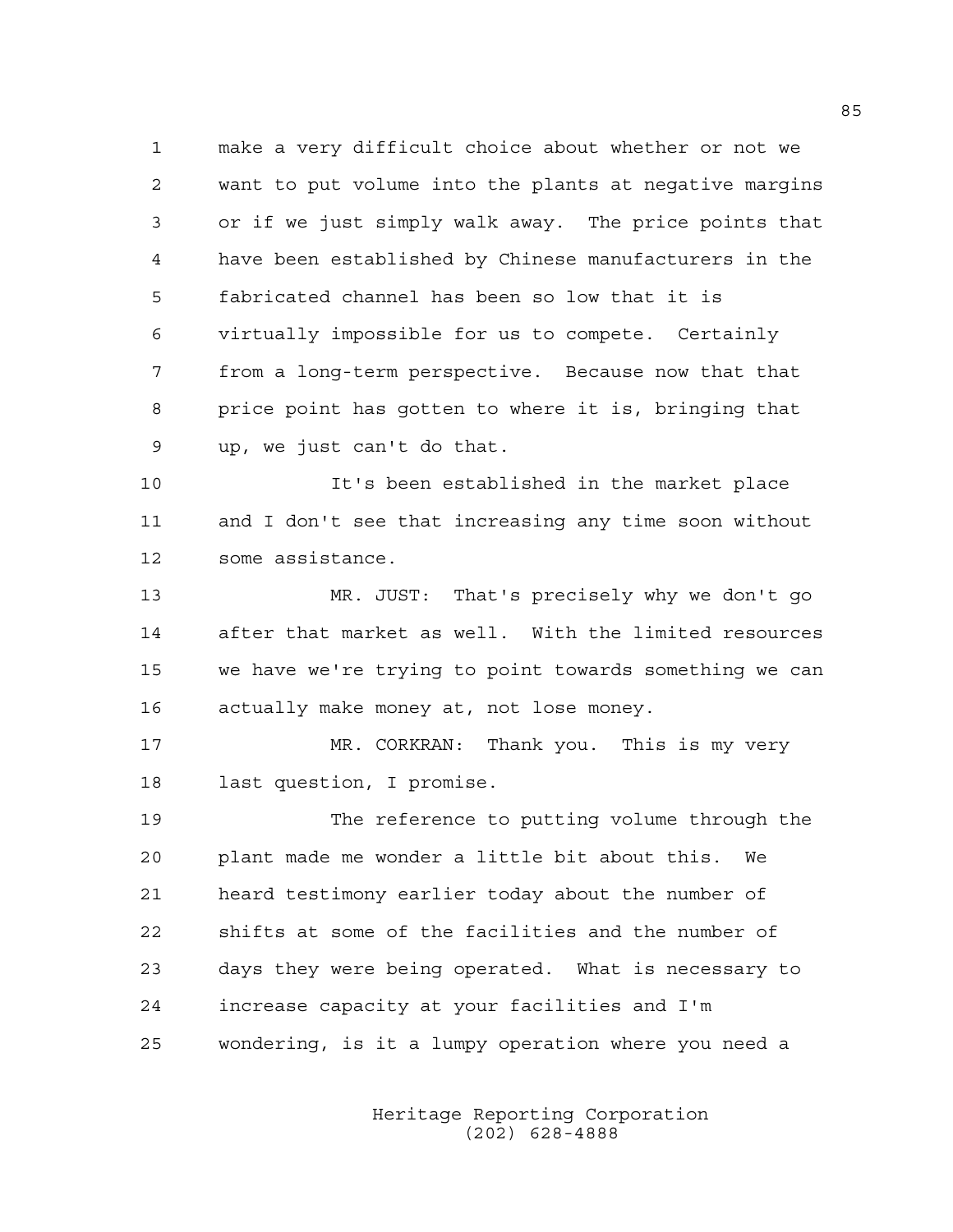1 fairly large increase in volume to bring on another 2 shift? Or is it something that can be done 3 incrementally with moderate increased volumes?

4 MR. ROGERS: I can give you a fairly precise 5 answer to that in the post-hearing brief. I can't do 6 it off the top of my head right now, but I can give 7 you a pretty precise by facility what that is. It is 8 not linear. It's step-wise. For example, it requires 9 a certain level of volume to bring on another shift, 10 otherwise you can't justify bringing the people back.

11 The facilities are there. The equipment 12 that you saw, that's fixed. It's going to run around 13 the clock if we want it to with proper maintenance 14 applied, but it's the people and that is, as you say, 15 lumpy. In the post-hearing brief we'll tell you 16 exactly what lumpy looks like.

17 MR. CORKRAN: Just, is that similar for you? 18 MR. JUST: It is. It's just about people in 19 terms of equipment and square footage. We're fine 20 there. It's just a matter of getting the people, 21 which there are plenty of people out there.

22 MR. CORKRAN: Thank you all very much for 23 your testimony. I appreciate the time and effort 24 you've spent and in particular your time today. Thank 25 you.

> Heritage Reporting Corporation (202) 628-4888

86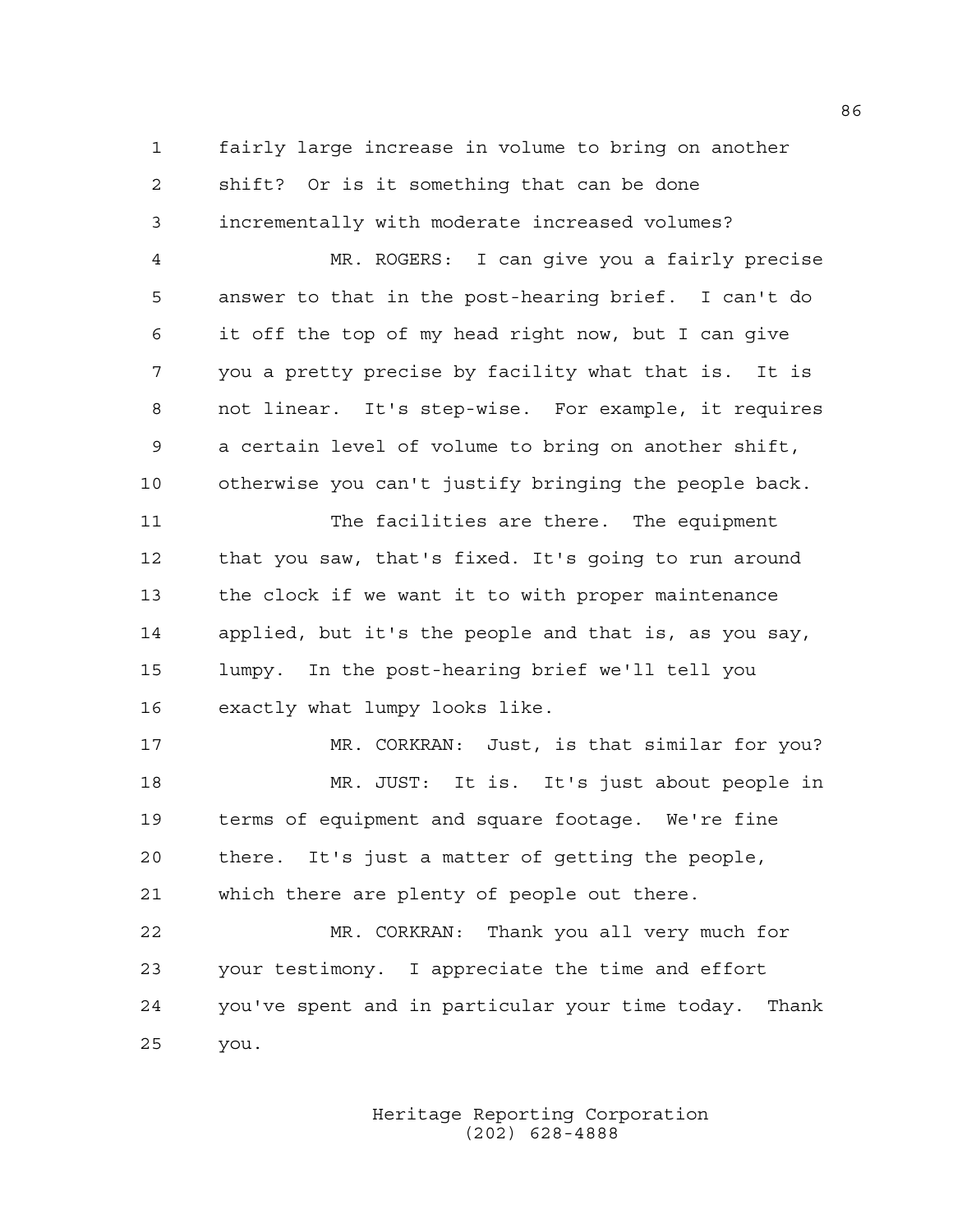1 MS. DeFILIPPO: Thank you, Mr. Corkran. I'm 2 trying to look through my very messy scratched-out 3 questions because both the panel and staff have done a 4 good job of covering the areas that I was scribbling 5 down questions on. But I do have a couple of things 6 to follow up on and then I'll turn to staff for one 7 last time to see if they have any additional.

8 To follow up a little bit on the discussion 9 you were just having with Mr. Corkran on the different 10 channels. You were just talking about how you were 11 trying to compete in sort of the granite contractor 12 channel.

13 Of the channels that you're selling the 14 product to is there a channel or more than one where 15 you felt a greater pressure in terms of competing with 16 the Chinese? Are there different degrees of 17 competition that you feel within a different channel? 18 Or are you feeling a similar price pressure in all of 19 the channels we've talked about today?

20 MS. SHEEHAN: It's affected all of the 21 channels of distribution and we kind of speak about, 22 one of the very good examples is found in the third 23 exhibit where despite the fact that Chinese companies 24 have come in and established certain price points in 25 various channels like big box retailers which we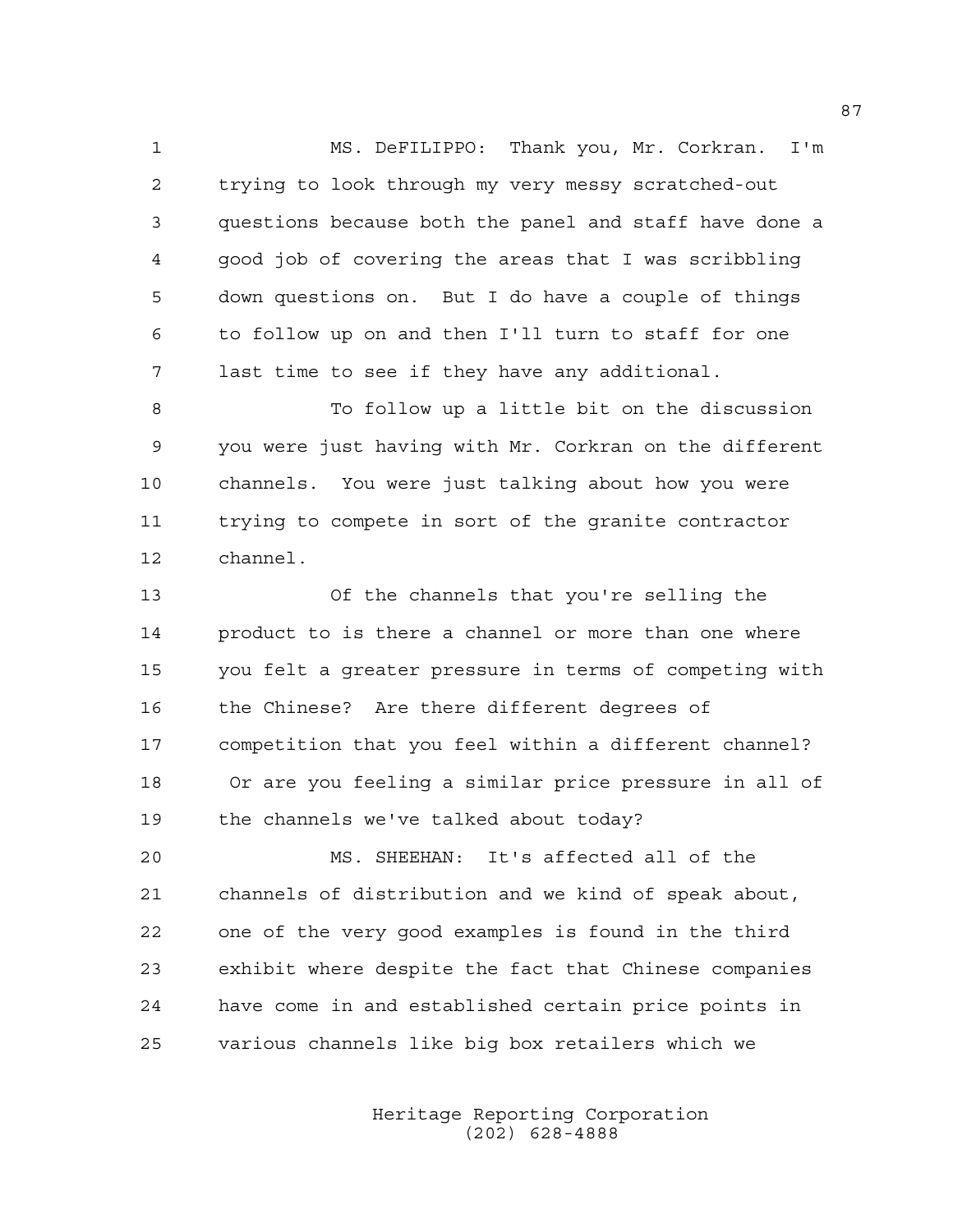1 alluded to in our testimony, like fabricator channels, 2 they've also gone head to head with us or gone after 3 our like products at the very high end of the spectrum 4 where we only sell those products through plumbing 5 wholesalers and plumbing show rooms because of the 6 type of consumer that's shopping and that is willing 7 to pay, in some instances, a higher price for a 8 premium product. Going head to head with those 9 products directly and obviously because they're 10 simply, again, competing on price, not on the other 11 features. Just taking a picture of our sink, a 12 picture of theirs, and undercutting us by substantial 13 margins.

14 So we've seen it everywhere and it's 15 affecting the entire industry as a whole as you look 16 at consumer prices. It's affecting our entire 17 industry as a whole.

18 MS. DeFILIPPO: Thank you.

19 Is it fair to say that there's an equal or a 20 fairly equal presence of the Chinese in all of the 21 markets?

22 MS. SHEEHAN: I think you have a greater 23 number of Chinese producers in a certain channel like 24 fabricators because there are so many fabricators and 25 so many opportunities for a multitude of Chinese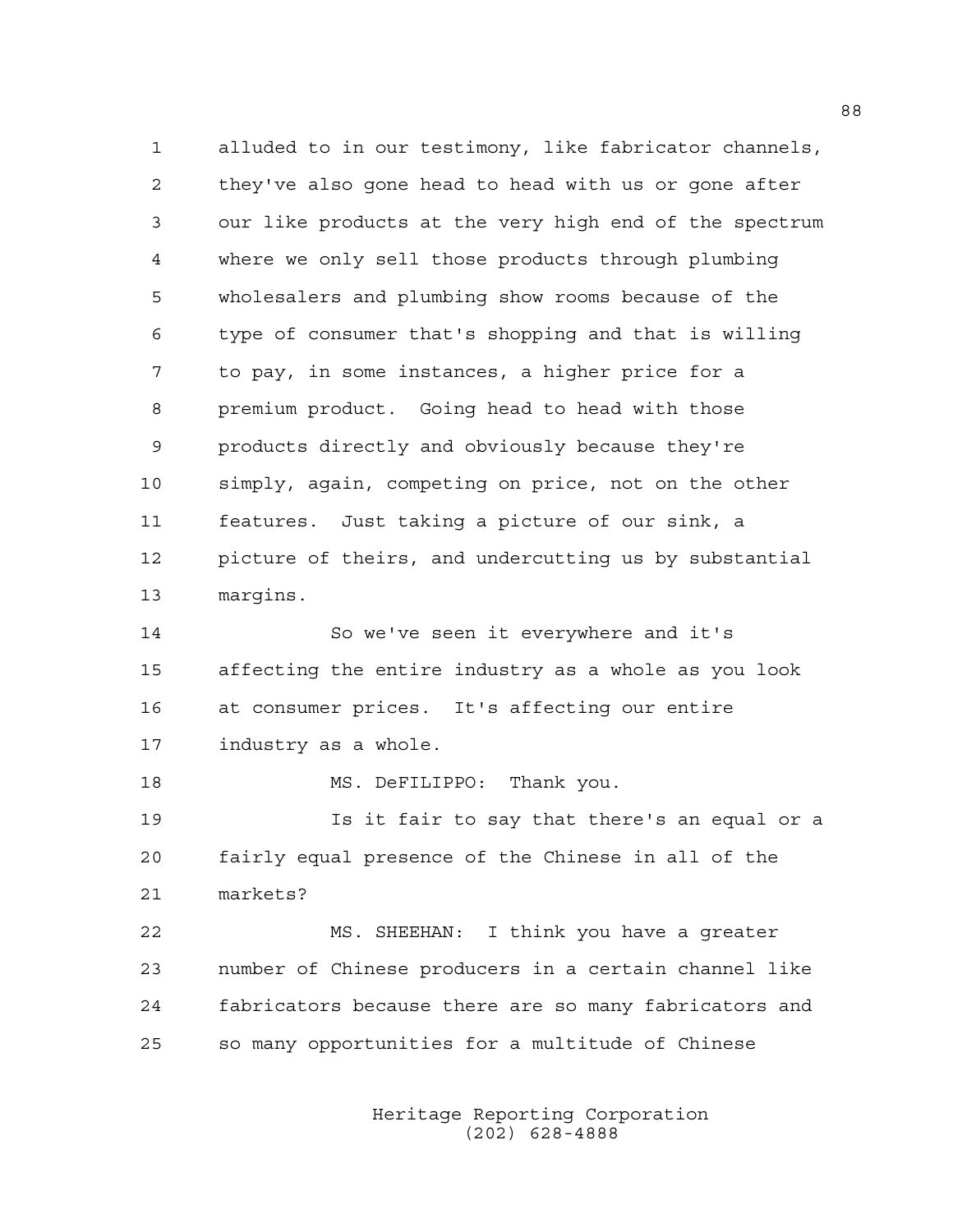1 producers to hit that channel, because there are so 2 many independent contractors.

3 If you look at big box retailers, there's 4 really only three, and you can't have a multitude of 5 Chinese companies in one single channel. But you see 6 them in every single channel from our large plumbing 7 wholesale distributors to plumbing show rooms who are 8 independently bringing in Chinese imported products to 9 fabricators, to big box. We see them everywhere. 10 Where they're concentrated is based on how many 11 individual companies there are competing in that 12 channel. 13 MS. DeFILIPPO: Mr. Just, did you have 14 anything to add? 15 MR. JUST: No, I agree with that. 16 MS. DeFILIPPO: Are the stainless steel 17 product offerings similar across channels, or are 18 there different, I think you just mentioned that in 19 sort of the higher end product you might see that 20 predominant in a contractor. But in general, are 21 similar sizes, types, et cetera, available along the 22 different channels?

23 MS. SHEEHAN: Yes. It's very similar across 24 the different channels. Again, you do get more of what 25 we call a luxury product going in through plumbing

> Heritage Reporting Corporation (202) 628-4888

89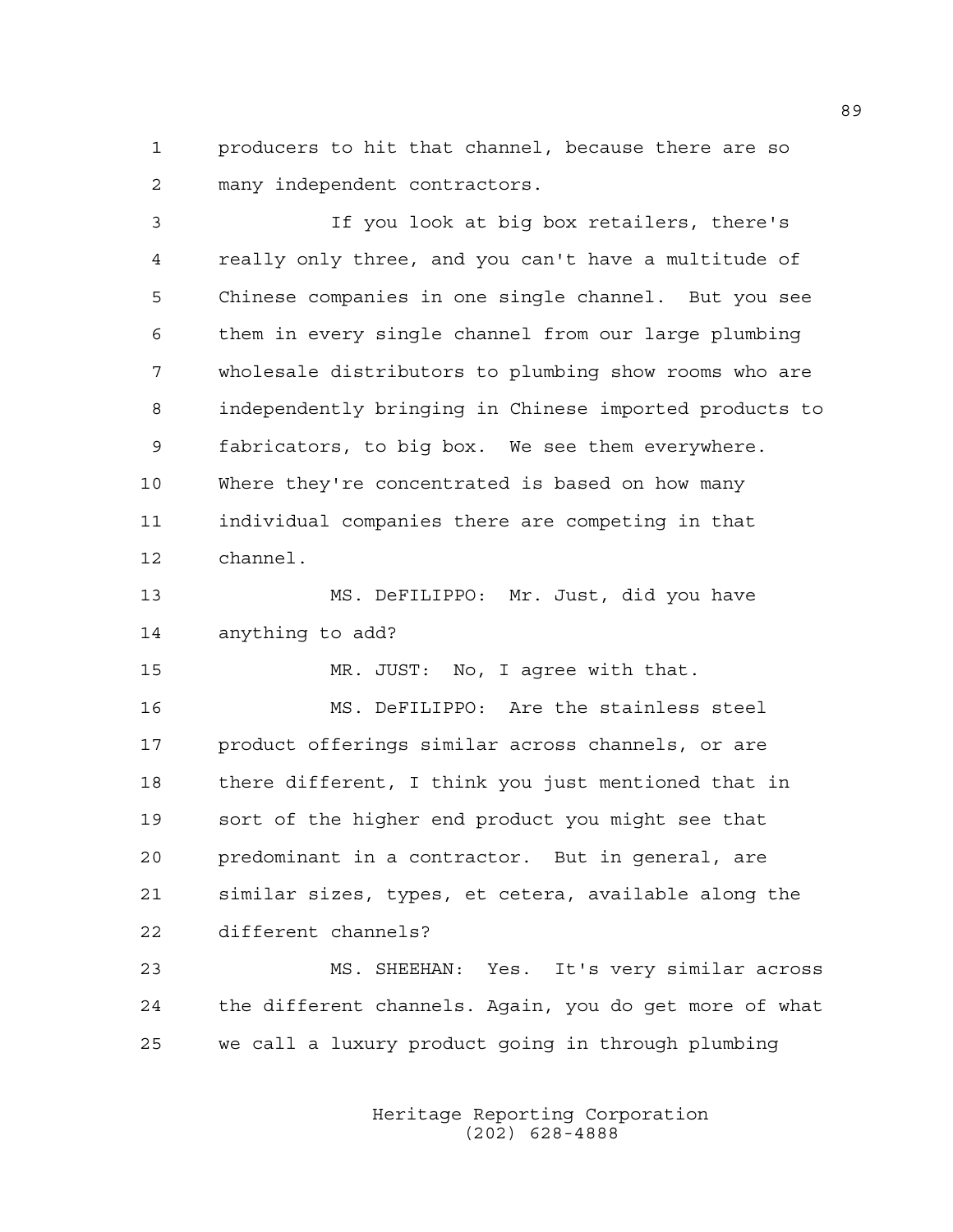1 show rooms, but we also sell the same types of 2 products through plumbing wholesale distributors that 3 we sell through all the other channels. It's just 4 that you have a wider range and wider selection when 5 you go to a plumbing show room.

6 MS. DeFILIPPO: Thank you. 7 To the extent that it's not in the 8 questionnaire, and I haven't looked at the 9 questionnaire in a while, in your post-conference 10 brief, if you can provide sort of a general estimate 11 of the breakout of your sales to each of those 12 channels, even just for over the period or for the 13 last year, an estimated percentage would be fine, that 14 would be helpful.

15 In your response you talked about the sort 16 of big box retailers, and we've heard a lot about them 17 in different products. We've been doing refrigerators 18 and washers and I've become assessed with the ads in 19 the Sunday paper on those. One of the pluses of this 20 job is you do learn a lot about different things. In 21 those industries we saw a lot and spent a lot of time 22 talking about sort of these big promotional 23 activities. Black Friday, President's Day, et cetera. 24 Any sort of promotional activity, it doesn't 25 sound like it, but in this industry where you do run

> Heritage Reporting Corporation (202) 628-4888

90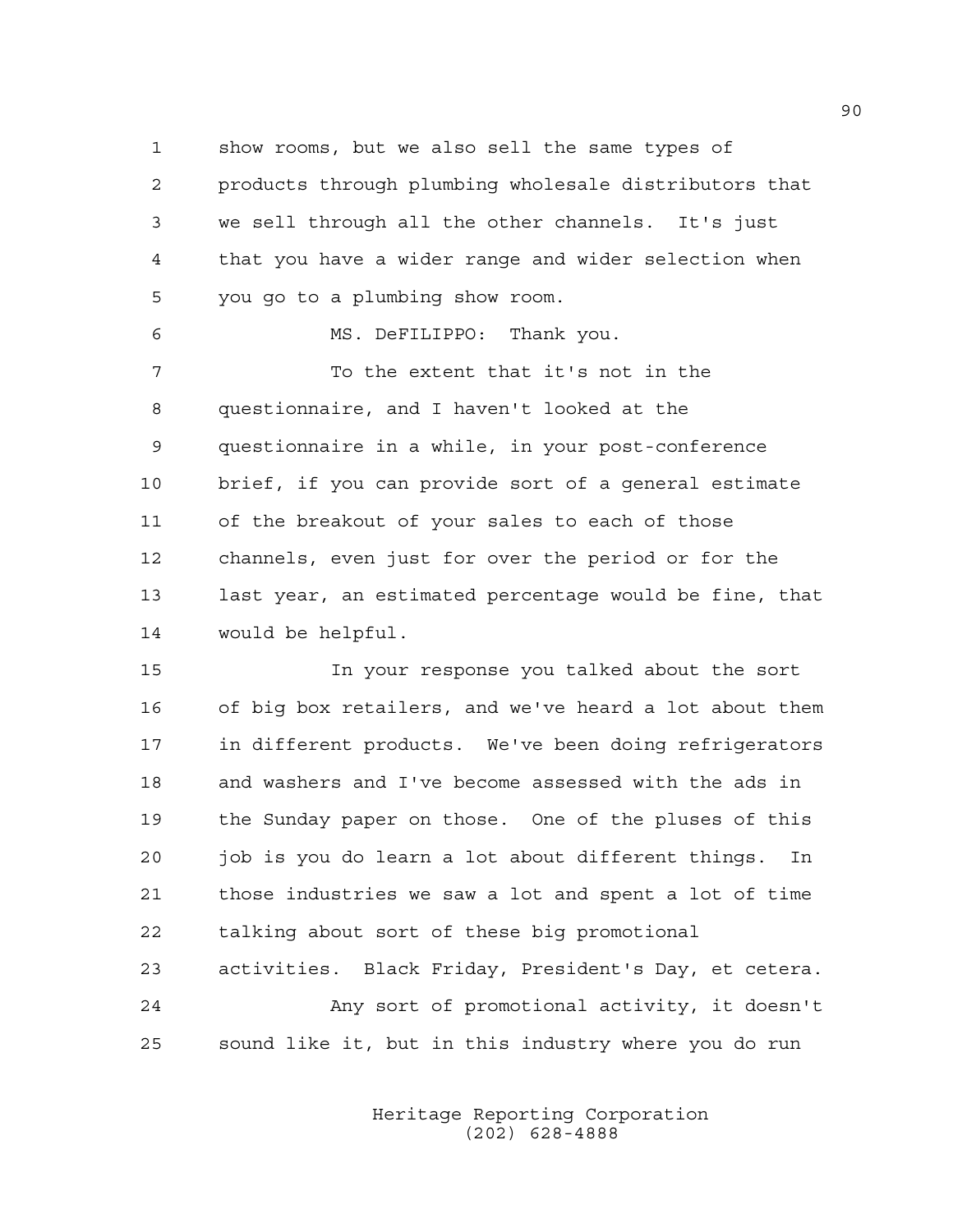1 promotions at different times of the year? Is it more 2 of a sort of equal dispersion of sales over the course 3 of the year?

4 MS. SHEEHAN: Big box retailers typically 5 don't spend very much time and effort on the sink 6 category. If someone is going in to buy a sink it is 7 usually one of the last things they think about in 8 their kitchen renovation project. Typically they use 9 product categories that really draw consumers in, big 10 spend items like appliances or kitchen cabinets, for 11 example. The sink is almost viewed as an afterthought 12 and doesn't really receive a lot of promotional 13 activity.

```
14 MS. DeFILIPPO: But very necessary, right? 
15 MS. SHEEHAN: Absolutely.
```
16 MS. DeFILIPPO: Sales of sinks, are they 17 ever bundled with any products, such as faucets, and I 18 don't know if you all make other products such as 19 faucets, but in terms of particularly the sales to big 20 box, do you ever have any bundling of your sales where 21 you're selling the sink along with other types of 22 products that go with it?

23 MS. SHEEHAN: Yes we do, particularly for 24 residential applications. That is owe of the things 25 that we also see from some Chinese producers is the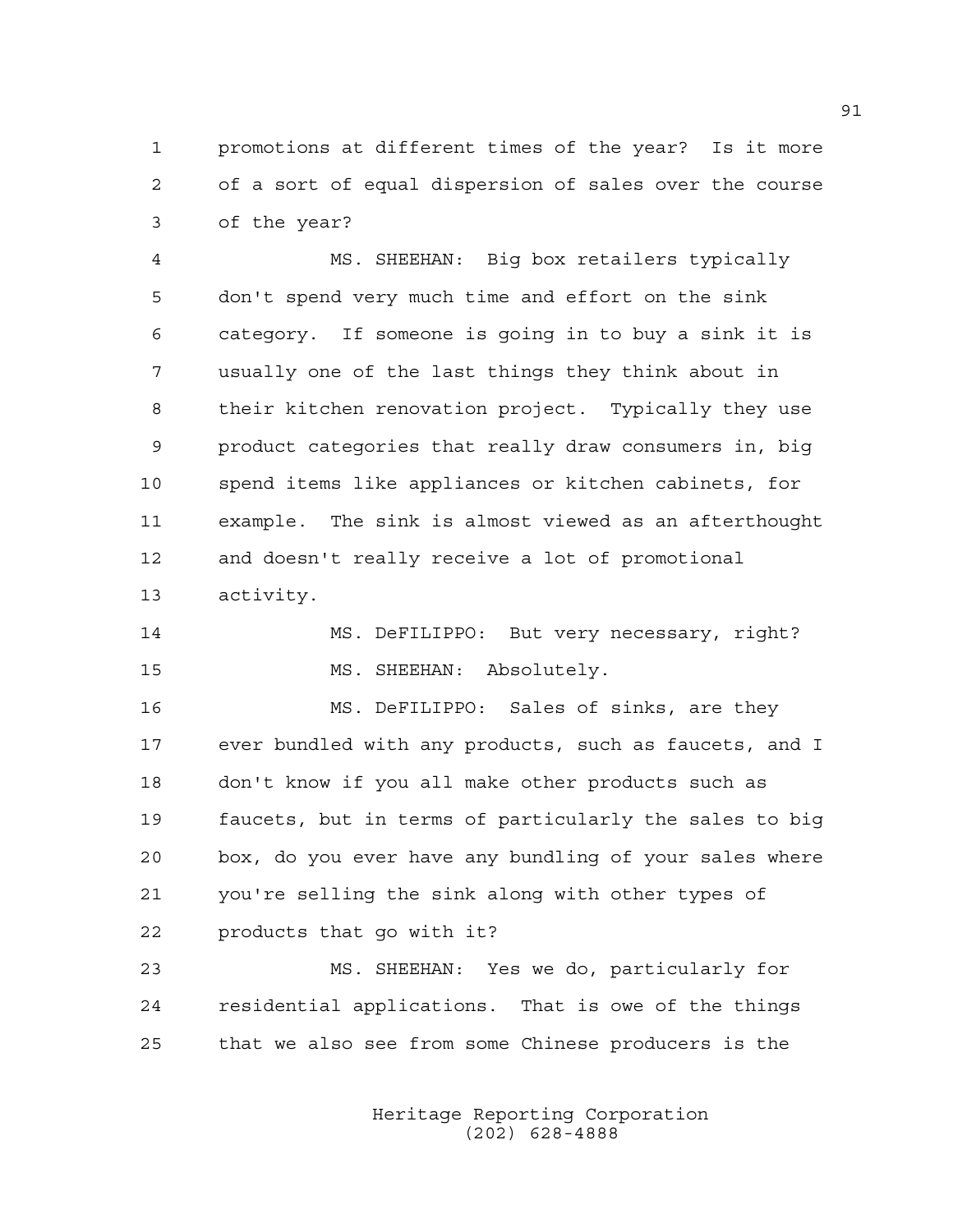1 toss-in of other accessories, straining kits, faucets 2 in some instances, to make their package more 3 appealing. We offer the same bundled solutions as 4 well.

5 MS. DeFILIPPO: I haven't been in the market 6 for a sink since I did my kitchen about ten years ago. 7 Are there other materials that are used? Cooper I 8 think I've seen, to produce kitchen sinks?

9 MS. SHEEHAN: Even in our own assortment we 10 have copper, cast iron sinks are still in the market 11 place, granite quartz composite, fire clay. You see a 12 variety of different materials in the market place.

13 MS. DeFILIPPO: I think my house originally 14 had a yellow porcelain one which thankfully is no 15 longer there.

16 But are those a much smaller part? Are the 17 stainless steel a significant part, I would expect, 18 that's generally what I've seen around, but is 19 stainless steel the bigger portion of the market?

20 MS. SHEEHAN: Yes, it is.

21 MS. DeFILIPPO: So in terms of substitution 22 or competition against those other materials, do you 23 see much of that?

24 MS. SHEEHAN: Like I said, we do offer other 25 materials, even in our own portfolio because there are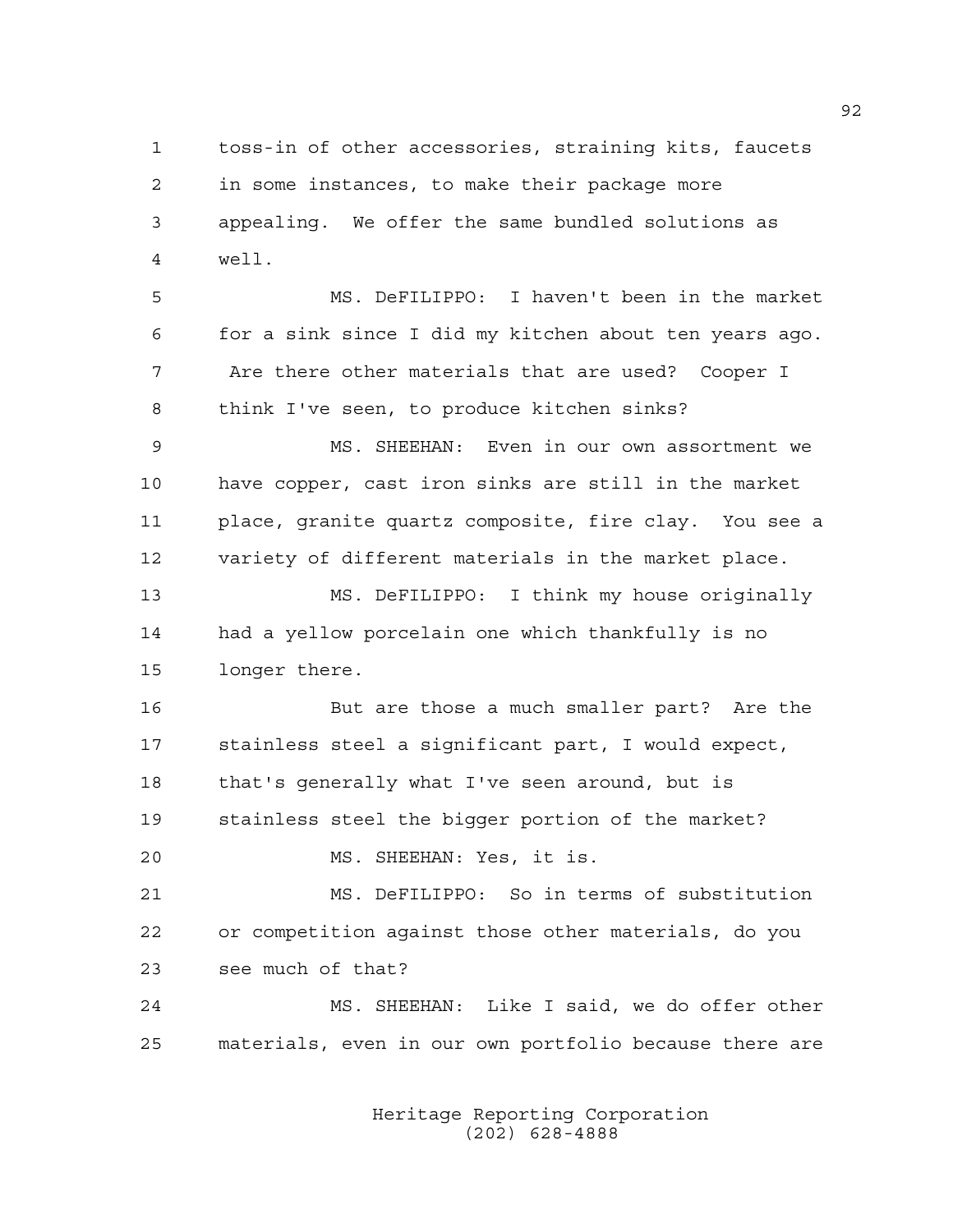1 consumers who definitely have more of a tendency to 2 want, for example, some color in their sink and not 3 stainless steel. But interchangeability between 4 stainless steel and a colored sink, it's virtually 5 non-existent.

6 There is more switching between materials 7 when you get into colored sinks like going from a 8 granite quartz composite to a fire clay to a porcelain 9 or cast iron sink.

10 MS. DeFILIPPO: Two last quick little 11 things.

12 Ms. Sheehan, earlier I think you made a 13 statement that a loss of an SKU with a retailer can 14 affect losses for years. That might be something that 15 probably is better dealt with in a post-conference 16 brief, but to the extent it's not addressed in a 17 questionnaire, if you could elaborate on sort of how 18 that sales process works. Is it on a contract basis, 19 are they multi-year contract basis? To the extent 20 that they are, how how has that impacted your sort of 21 sales both during the period and is there any impact 22 we would see in the near future from sales you may 23 have lost that are multi-year deals?

24 The last thing is, in Mr. Perry's opening 25 statement he made a comment, Elkay missed the biggest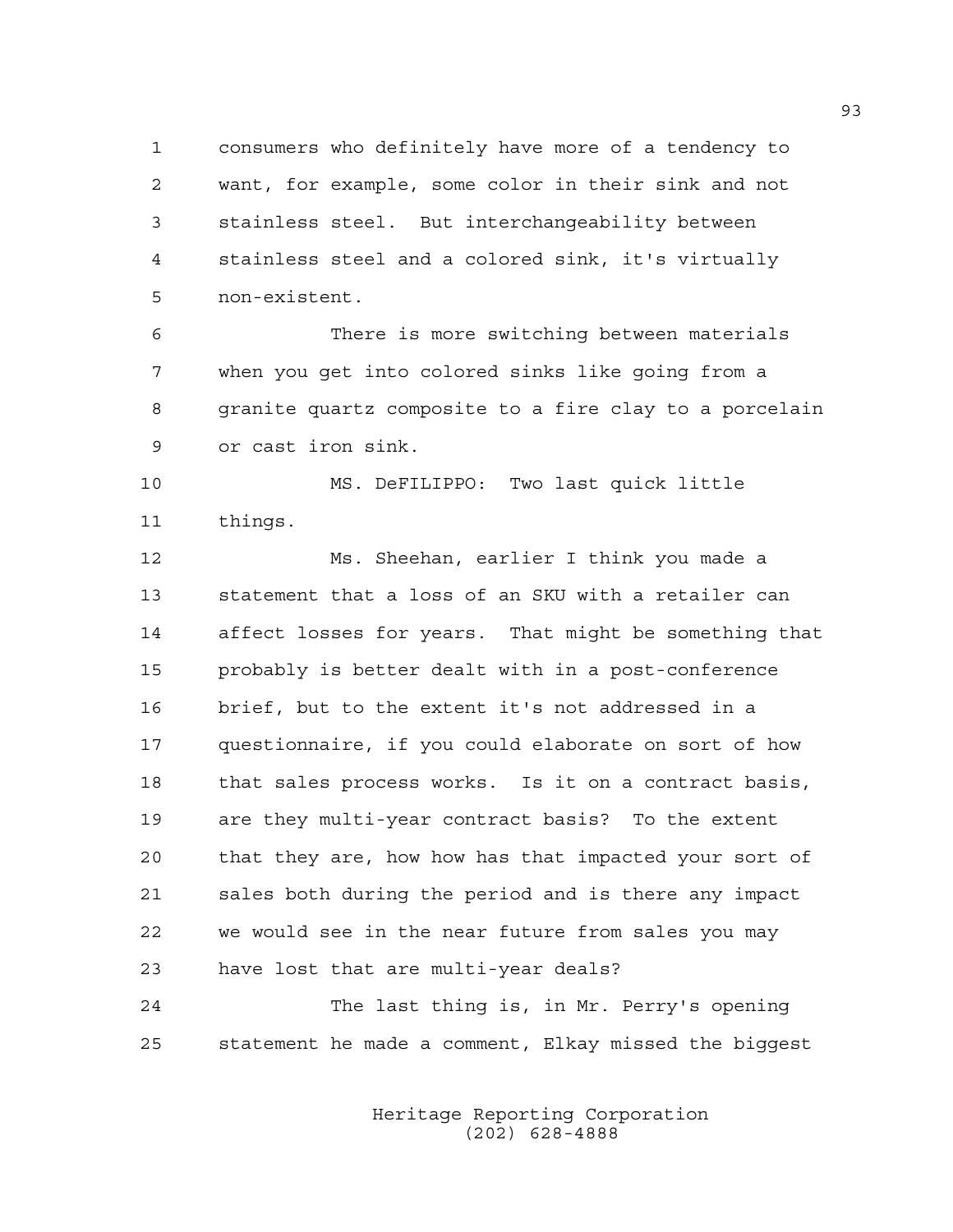1 change in the market and I think we'll hear more of 2 it, but I'm guessing it has to do more perhaps with 3 some of the granite fabricators. But Mr. Dorn, to the 4 extent that there's something he brings up, I would 5 appreciate your comments or thoughts on it in a post-6 conference brief. 7 MR. DORN: I'm sure we'll do that. 8 MS. DeFILIPPO: Those are all my questions. 9 I'll look up and down the table. I believe Ms. 10 DiFiore has a couple more questions. 11 MS. DiFIORE: Two more questions, one to 12 follow up on your question. 13 When you sell the sink with other 14 attachments such as faucets or drainage or whatever 15 else, you do not manufacture those components, 16 correct? 17 MS. SHEEHAN: No, we do not. 18 MS. DiFIORE: So you just throw them in to 19 make the sink more appealing? 20 MS. SHEEHAN: Yes. 21 MS. DiFIORE: Excellent. 22 And we also heard this morning that your 23 Chinese operations, the imports from that factory to 24 the United States, I think I heard this morning that 25 it's the fourth largest importer. How are these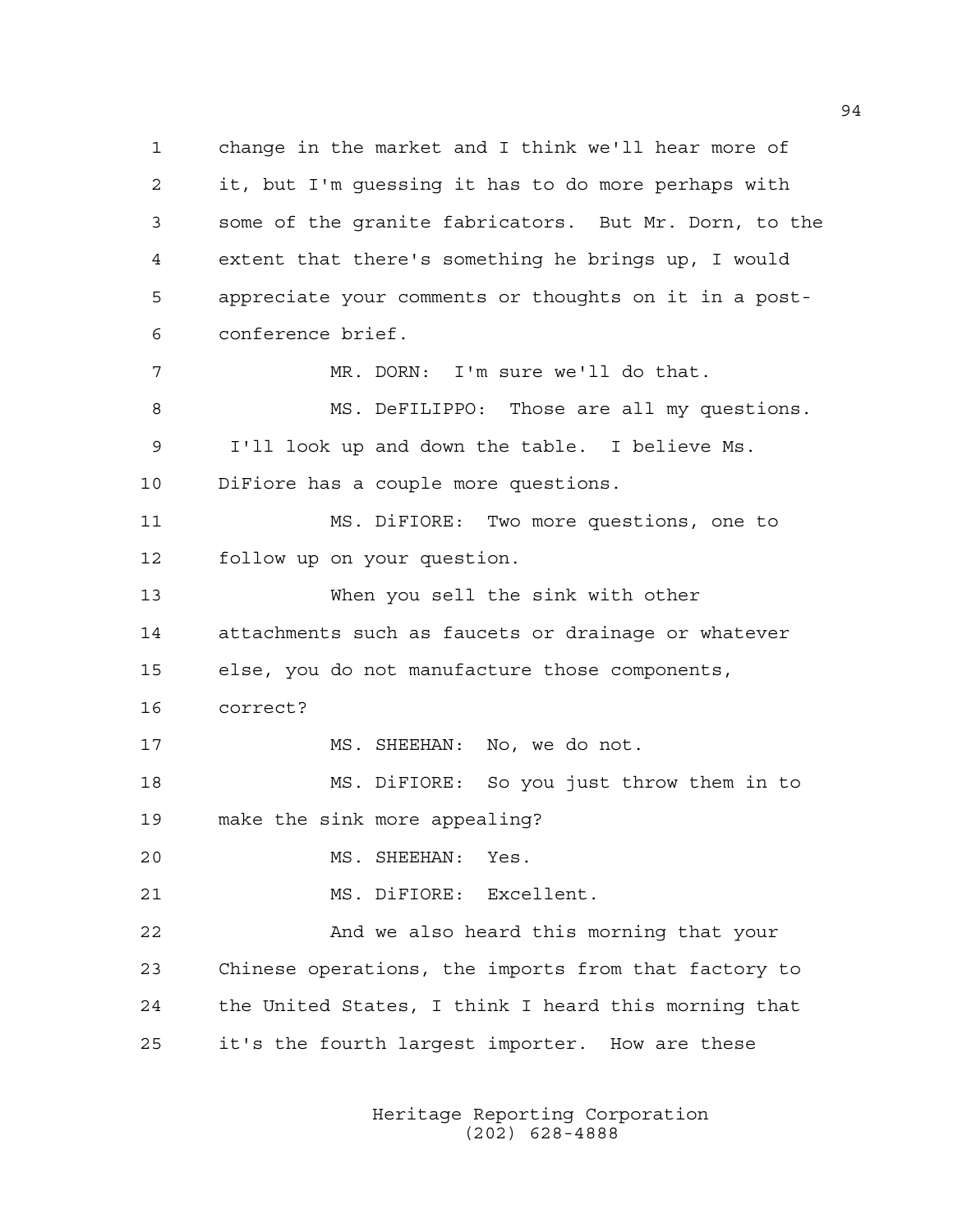1 prices --

2 MR. DORN: There is no basis for that 3 statement. I heard it made, too, but he didn't cite 4 anything that I heard in terms of saying it was the 5 fourth largest importer. 6 MS. DiFIORE: Okay. 7 How are these prices comparing to the other 8 Chinese sinks? Your own operations to the -- 9 MR. DORN: We'll address that in the post-10 conference. 11 MS. DiFIORE: Thank you very much. 12 MS. DeFILIPPO: Thank you. 13 Any other questions from staff? 14 I think we've exhausted you. 15 Again, I thank you very much for coming and 16 providing us with a lot of really helpful information. 17 This panel will be excused and we'll take a 18 ten minute break to stretch our legs and we'll come 19 back at MS. SHEEHAN:50. Thank you. 20 (Whereupon, a recess was taken.) 21 MS. DeFILIPPO: Welcome back, everyone. 22 Welcome Mr. Perry and your panel. We look 23 forward to hearing what you all have to say, so please 24 proceed when you're ready. 25 MR. PERRY: Thank you very much. My name is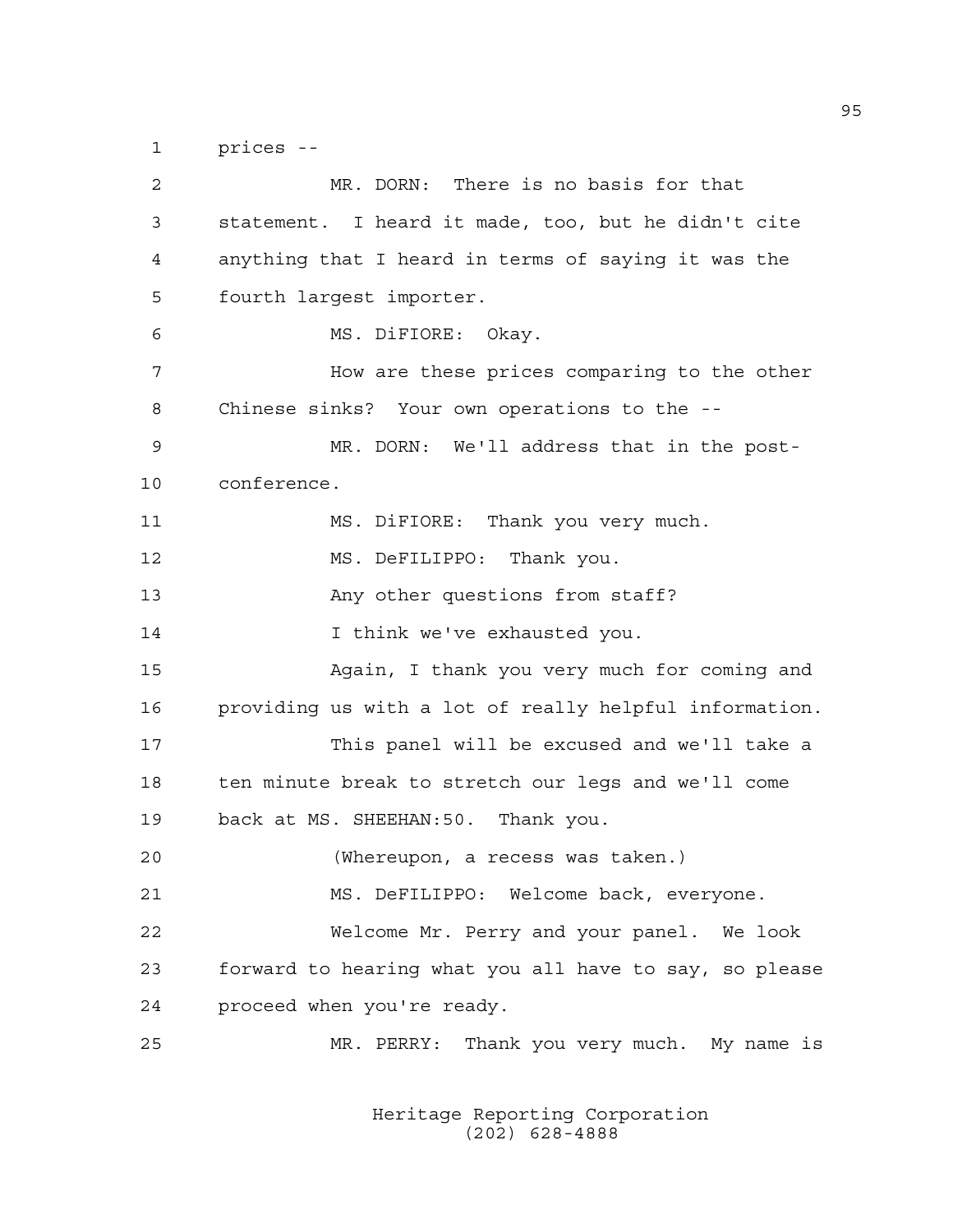1 Bill Perry. I'm from the law firm of Dorsey & 2 Whitney, and I'm here representing a number of the 3 importers in the case. Matt McConkey and his client 4 will also be speaking, another importer.

5 I'd like to make a couple of brief remarks 6 and then I'll have my witnesses speak.

7 Just to correct the record. It's not that 8 it was the fourth largest importer, it was from 9 Chinese export statistics, which we'll submit in our 10 post-conference brief, the fourth largest exporter to 11 the United States.

12 This came from Chinese export statistics. 13 Another point is, one point is they're not 14 just importing from their factory in China. In fact 15 we know for a fact that Elkay is importing from a 16 number of Chinese producers. So it's not just their 17 factory. We know because we're sourcing from some of 18 the same factories.

19 The other thing to point here is that the 20 Elkay brand name, the one thing interesting about the 21 video was the brand name of Elkay. For economists, it 22 commands a premium. In fact some jobs will require 23 that Elkay sinks be placed, so the importers can't 24 compete there. So there is a premium associated with 25 the Elkay name.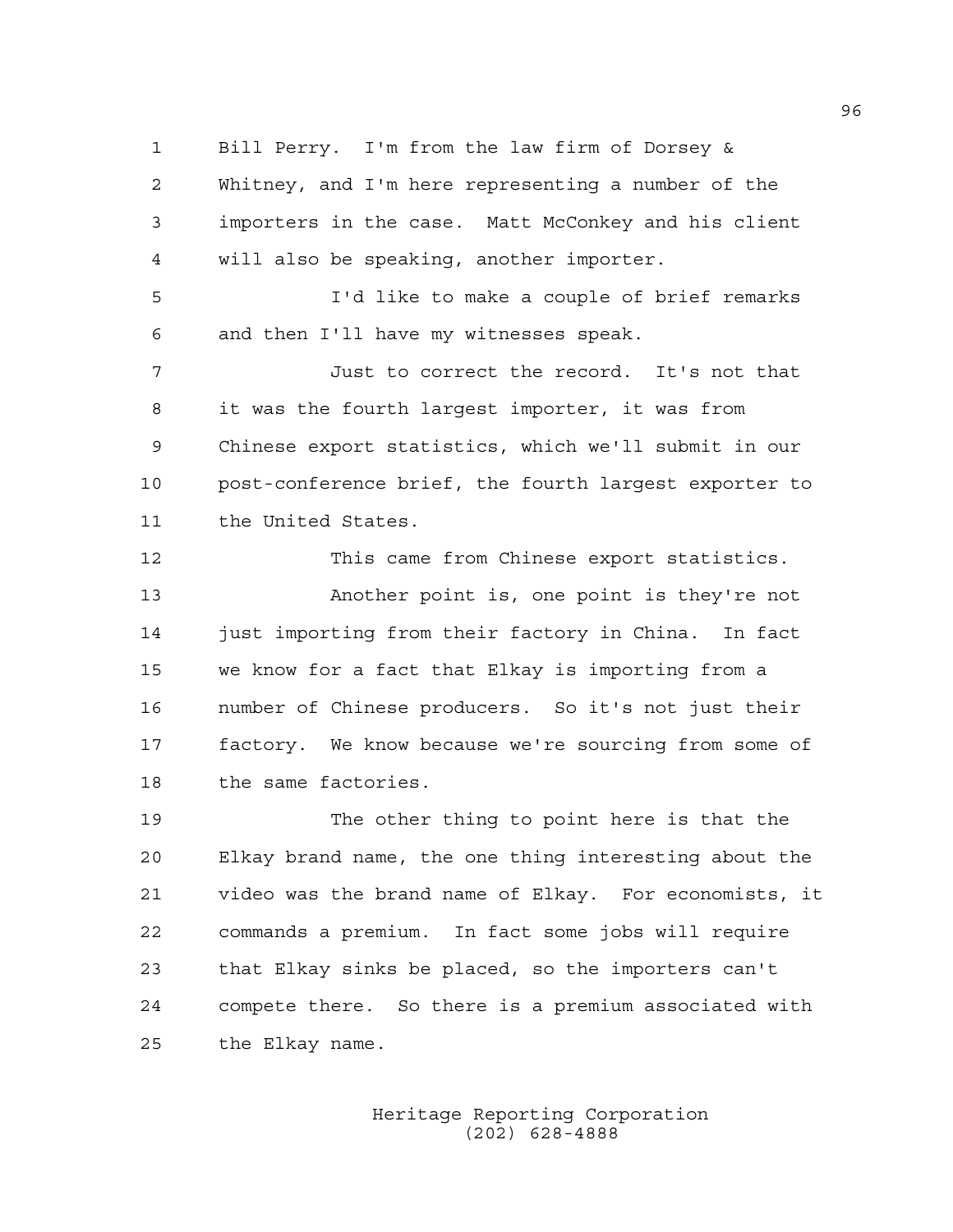1 It's very interesting when they talk about 2 copying, knock-offs, everything. The Commission knows 3 all about that. 337, Chinese Sasanchi, I talk to them 4 all the time about it. So patents, trademarks, 5 copyrights, you can come here, bring your own case, 6 and stop the imports at the border with an exclusion 7 order. So I hear copying all the time, knock-offs all 8 the time. But you know about it. If it's a true 9 knock-off, it's true copying, they've got the right to 10 bring a 337 case and walk in tomorrow. And frankly, 11 there are about ten 337 cases going now for every 12 dumping and countervail. so a lot of people 13 understand that.

14 This is a cyclical industry. As she 15 admitted, it's tied to the housing market. The 16 decline in housing.

17 Take a look at the descent in the recent 18 wood flooring case, Chairman Okun and Commissioner 19 Pearson, they also noticed the decline in the housing 20 market has affected the entire housing industry 21 including sinks.

22 The other thing is, it's kine of 23 interesting, they keep saying we'd like to know how in 24 the world can you have such different prices fo the 25 same Elkay product?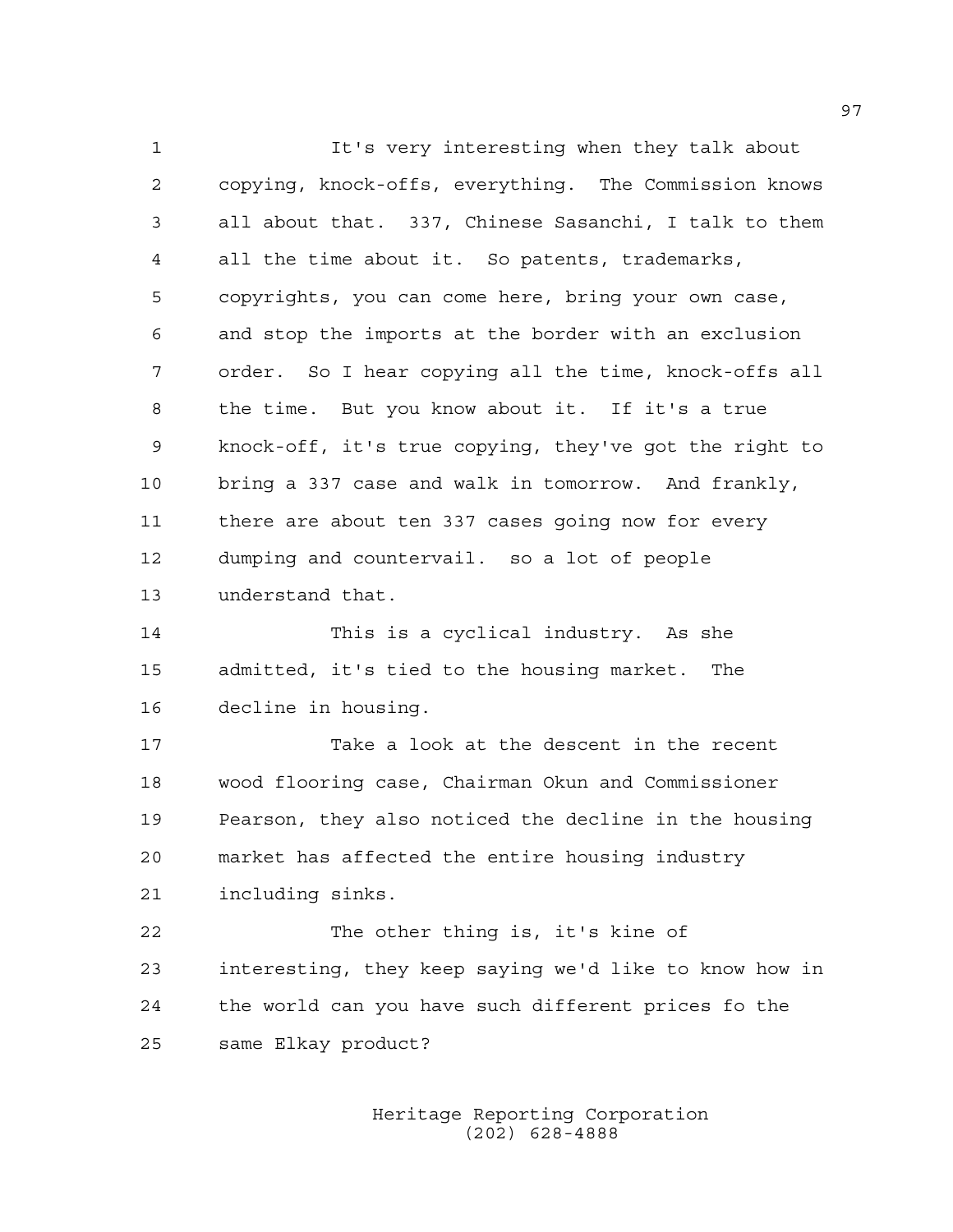1 We'll be submitting this in our post-2 conference brief. This is from Faucets Direct. This 3 is an Elkay product, a 30.5 inch stainless steel sink, 4 gourmet lustretone, but it's 281610. The price is 5 \$639. But Faucets Direct also has the DXUH-2816 6 Dayton stainless steel 30 inch under mount kitchen 7 sink -- both of them are under mounts -- \$249.

8 That's a huge price gap. That's almost 9 \$400. So it's very interesting that you could have 10 two almost similar sinks from Elkay being sold at 11 dramatically different prices.

12 Finally, I want to make one other point 13 here. You brought up bundling. For economists the 14 key thing about bundling is the granite guys. That's 15 what they're doing. They're bundling the sink with 16 the some of the granite and the counter tops, and 17 we'll get into that in detail.

18 Finally, I want to also correct the record. 19 I see this in every case. Petitioners walk in and 20 say the Chinese are in this segment of the market; the 21 Chinese are in that segment of the market. They're 22 not in the segment of the market. Who's there are 23 U.S. companies importing products from China in the 24 market. That makes a whole big difference. We've got 25 an importer pull here and not an exporter push. These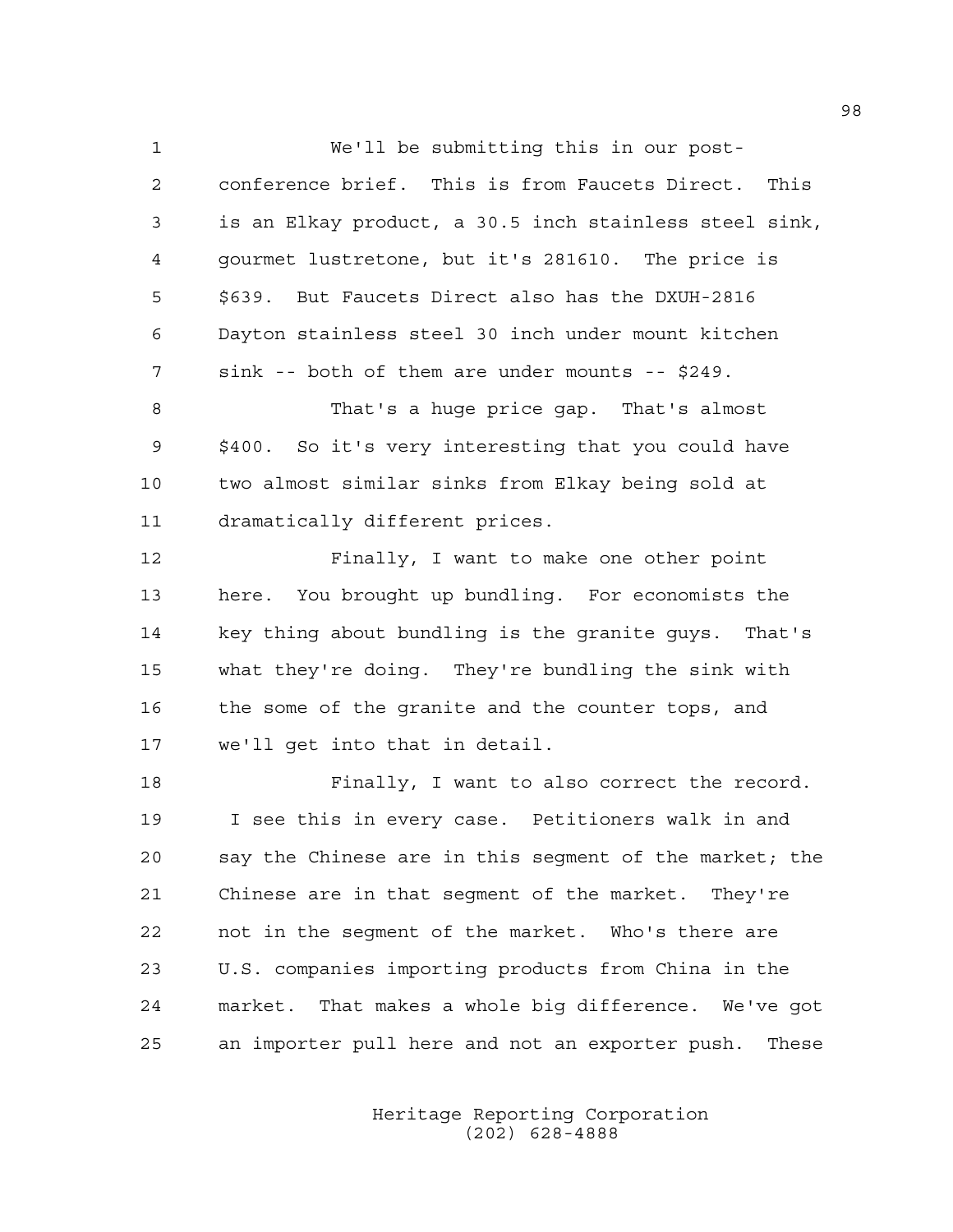1 importers are the ones that are servicing the market. 2 So they're going to get it from China. If they can't 3 get it from China they're going to get it from 4 somewhere else.

5 So this is very important to remember. 6 These are U.S. companies, both in the United States, 7 they have their own employees in the United States. 8 They're here serving these markets. And often 9 finding, as they will explain to you in detail, some 10 that Elkay refused to service. This is what's going 11 on.

12 At this point in time I'd like to ask David 13 Spicher of Eclipse ICCI to speak.

14 MR. SPICHER: Good morning. The country boy 15 comes to the big city.

16 My name is David Spicher and I wear three 17 hats. I'm the co-owners of Eclipse Distribution, 18 ICCI which import stainless sinks from China. I import 19 and distribute sinks, and I also own my own granite 20 fabrication company. Solid Surface Specialists, 21 Greensville, North Carolina.

22 I'm the former owner of Etora Corporation. 23 We manufactured solid surface products of which Elkay 24 and Blanco and all the related sinks were installed 25 into through Home Depot to the tune of roughly 300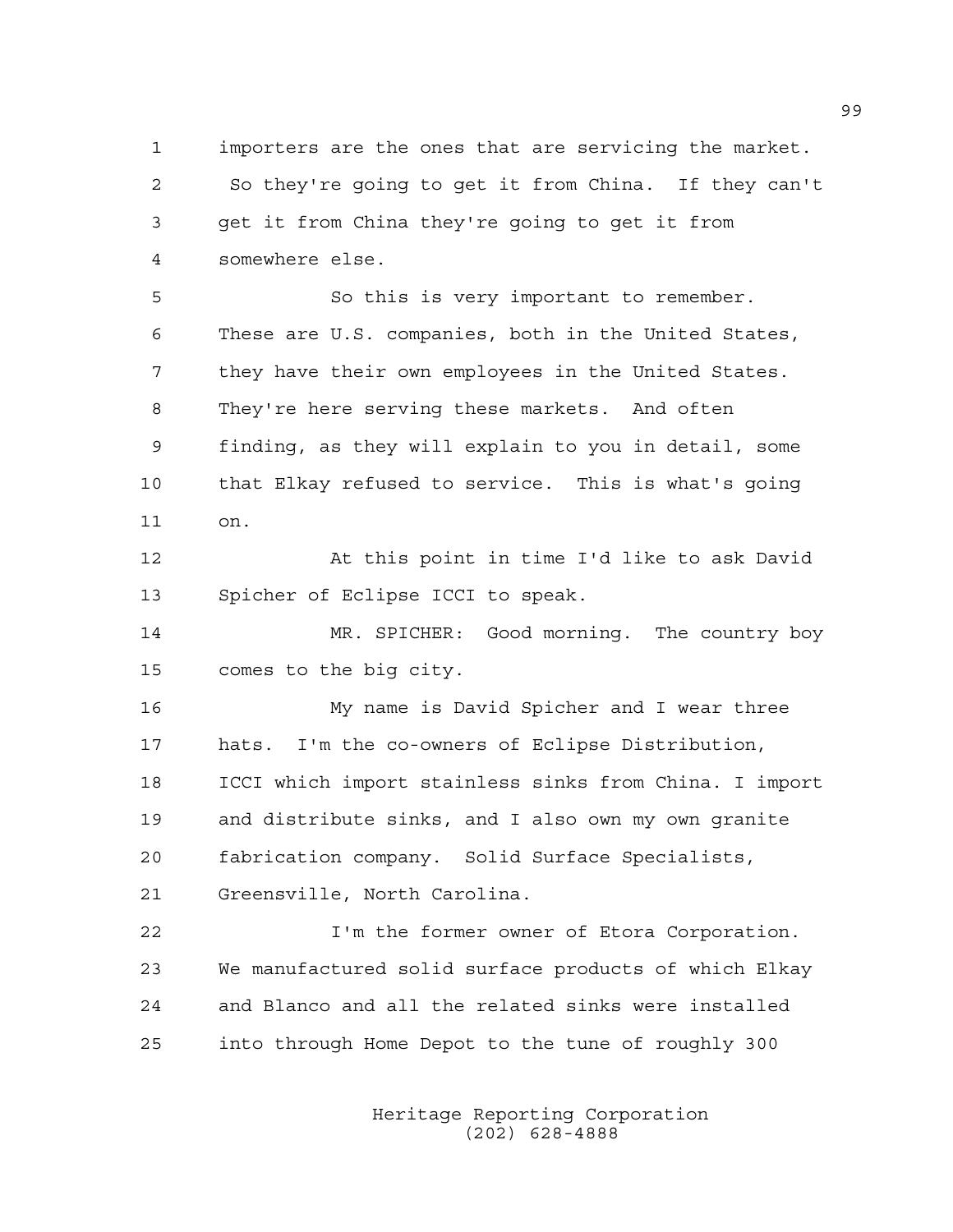1 kitchens a week.

| $\overline{2}$ | So I'm a supplier, I'm a distributor, I'm a            |
|----------------|--------------------------------------------------------|
| 3              | customer of my own products and Elkay's products.      |
| 4              | There is an explanation why imports have               |
| 5              | increased. As a fabricator I can tell you that the     |
| 6              | overall increase in imported stainless steel sinks is  |
| 7              | a direct collation to the overall increase in the      |
| 8              | amount of imported granite, which is up 43 percent     |
| 9              | since 2007.                                            |
| 10             | Beginning in the 1990s through early 2000              |
| 11             | the average price of natural stone materials was       |
| 12             | almost twice what it has become today. The retail      |
| 13             | price of entry level granite pre-recession was on      |
| 14             | average \$100 per square foot. Those same entry level  |
| 15             | granites today can be purchased as low as \$25 per     |
| 16             | square foot making the purchase of natural stone       |
| 17             | products an option for a much much larger group of     |
| 18             | purchasers.                                            |
| 19             | During the recession the American fabricator           |
| 20             | has been forced to reduce their prices and profit      |
| 21             | margins to avoid laying off even more staff or closing |
| 22             | their doors completely. Without those same             |

23 fabricators to cut the whole, polish it, mount it, do 24 the counter top, stainless steel sinks, both imported 25 and domestic, are useless.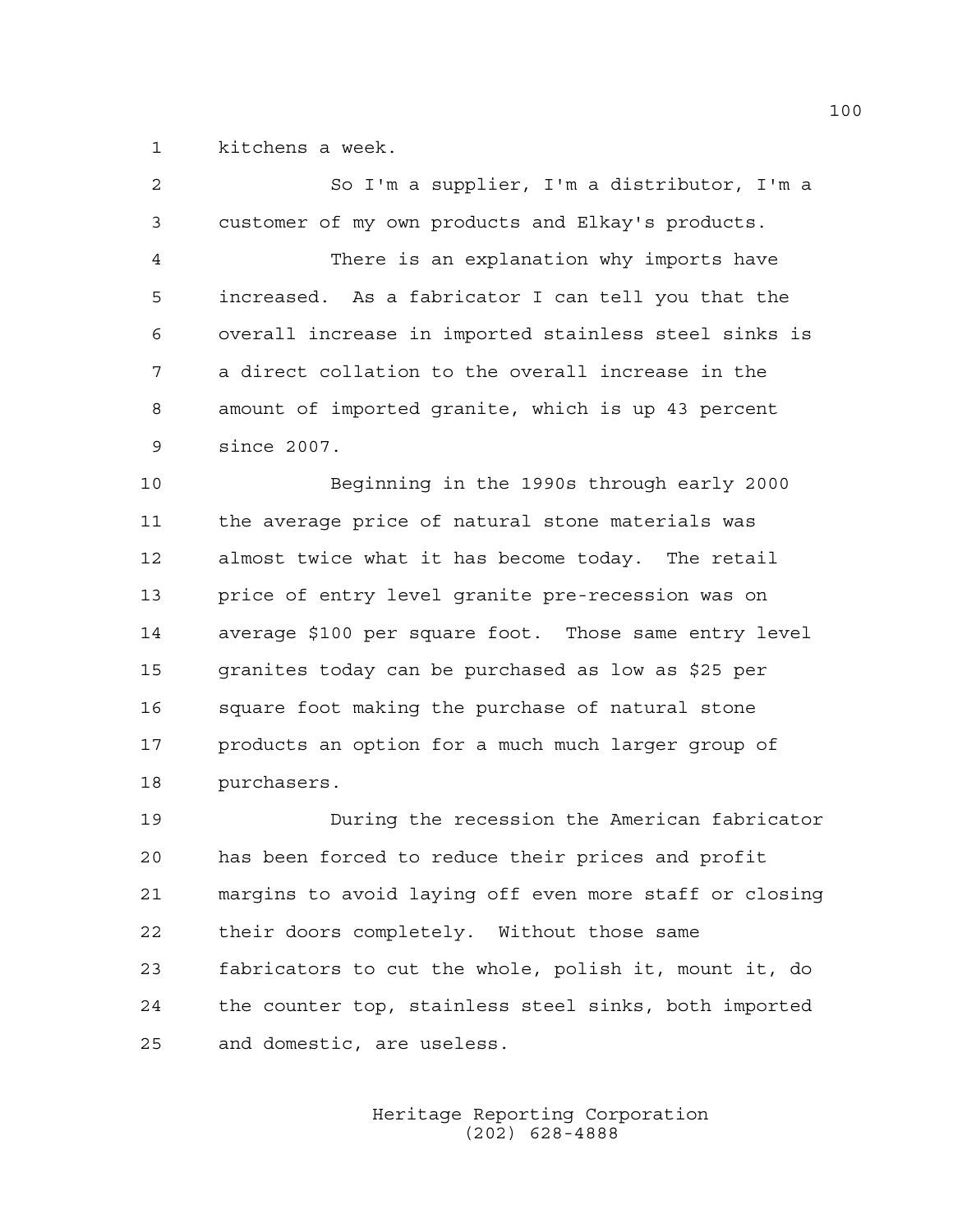1 Prior to 2002 you'd find very few 2 fabricators that sold sinks to their customers. They 3 relied on the customer wh purchased from a supply 4 store or plumbing supply store or big box to deliver 5 the seat to the fabricator to cut the hole. Relying 6 on someone else left the fabricator with no control 7 over their schedule which translates directly to no 8 control over their case flow. They got paid when the 9 job was complete.

10 In order to retain control, fabricators 11 realized they needed to invest in an inventory of 12 sinks to reduce and eliminate back orders and late 13 shipments with a wholesale price of stainless steel 14 sinks at plumbing supply centers generally, very close 15 to or exactly the same price as retail pricing. It 16 left no ability for the fabricator to inventory 17 product and recover the cost of the money tied up in 18 that inventory.

19 Therefore, I started looking for 20 alternatives. This was 2002. We were one of the 21 first people to begin importing these sinks to this 22 market. Because there was no reasonable American made 23 alternative, I started looking overseas and found 24 China. The Chinese are willing to supply sinks to 25 full this void in the market. At the Stone Expo 2002,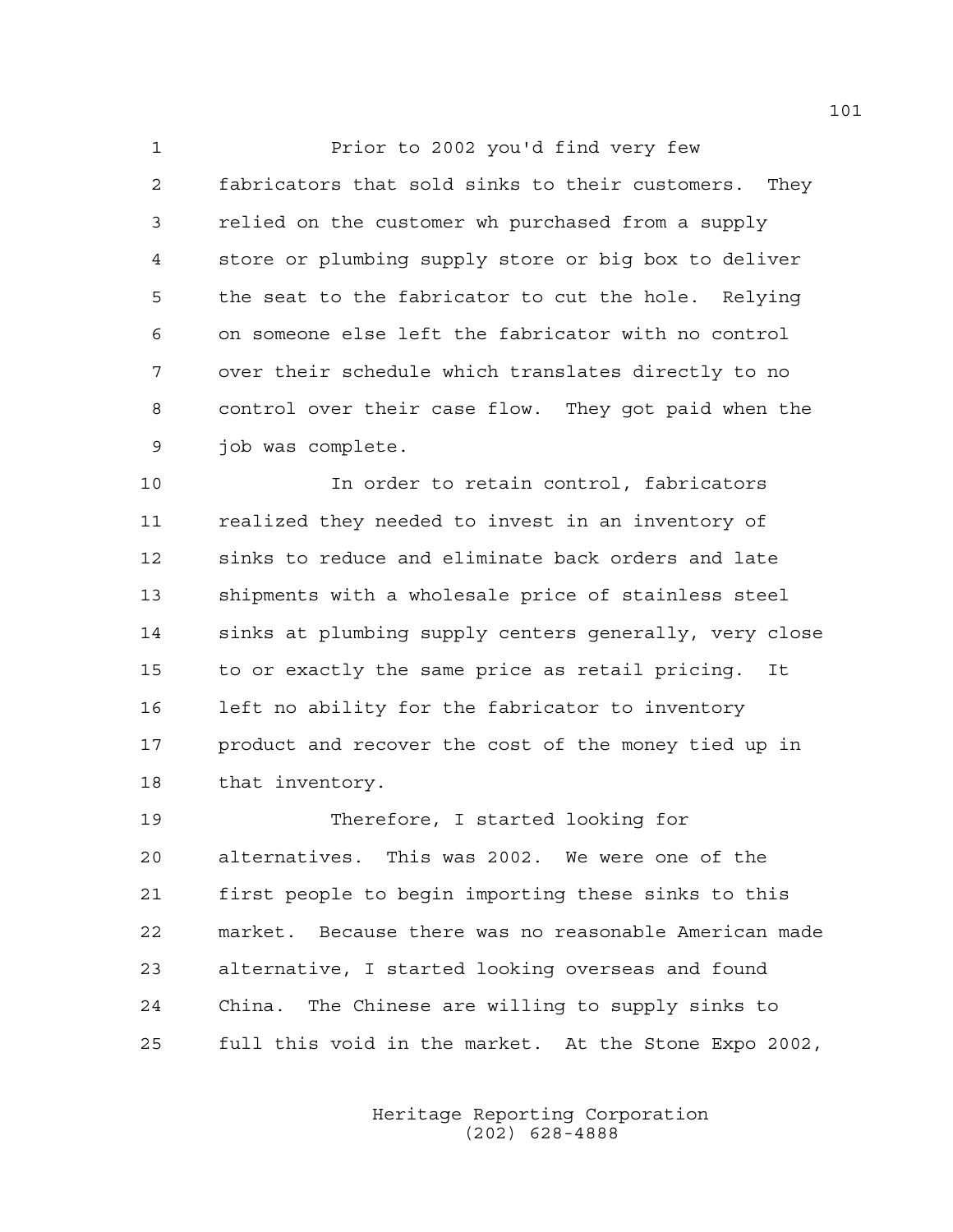1 our both was just a little 10x10 booth and we were 2 testing the waters. We were the first ones out there.

3 We scanned countless leads, sold an 4 incredible amount of sinks, and were probably the 5 busiest booth at the show because the fabricators were 6 desperate for an alternative product.

7 When imported alternatives became a well-8 made readily available option, fabricators gladly 9 began selling these products to their customers. I 10 believe the vast majority of the imported sinks under 11 mount are sold in that market and previously did not 12 exist after the market is the fabricator market.

13 The negative economic impact on fabricators 14 and their employees will be far-reaching if the total 15 cost of the counter top project increases to the end 16 consumer. Fabricators will close down, lay off 17 employees, many more employees than Elkay and the 18 domestic industry presently employ. There are 19 approximately 26,000 fabricators in 2007. There are 20 16,000 today with approximately 160 to 190,000 21 employees. And the one thing they all have in common, 22 every one of these sinks go through their hands. 23 They're directing the sale.

24 The construction industry has had the 25 highest unemployment numbers of any industry in the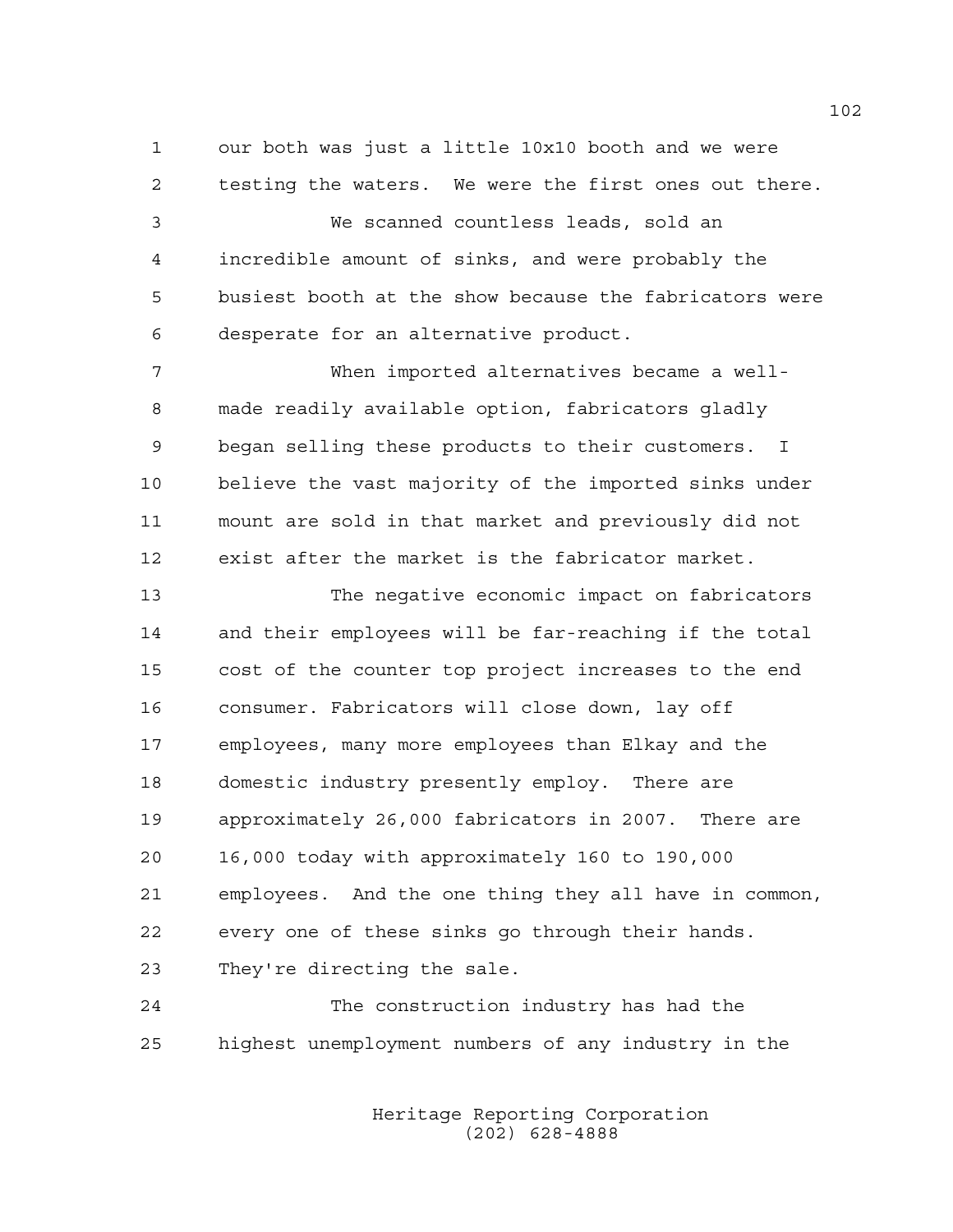1 U.S., almost 50 percent. Increasing the cost of any 2 product used in home building is only going to delay 3 the recovery. Affordability is what is sustaining the 4 fabricator industry. We can't afford to reduce the 5 potential number of customers by increasing the 6 overall cost of a job, nor can we ask the fabricators 7 to reduce their already rock-bottom margins.

8 In an industry that has experience 9 widespread layoffs, business closings, even losing one 10 customer per week can prove to be fatal. There are 11 9,000 of them gone now.

12 12 I firmly believe that there are many ways to 13 market steel sinks in the U.S. Elkay has chosen to go 14 the plumbing wholesale distributor model, adding a 15 level of cost to their business. Every supplier must 16 pick one marketing approach. Selling directly to the 17 fabricator cuts out the distributor. Selling on the 18 internet cuts out the fabricator. Selling to the big 19 box store cuts out all the rest.

20 Elkay's approach has the effect of 21 substantially increasing the cost of doing business. 22 Our approach is much leaner. We only sell to 23 fabricators, 100 percent.

24 I have been in the counter top business for 25 20-plus years, and I have never seen an Elkay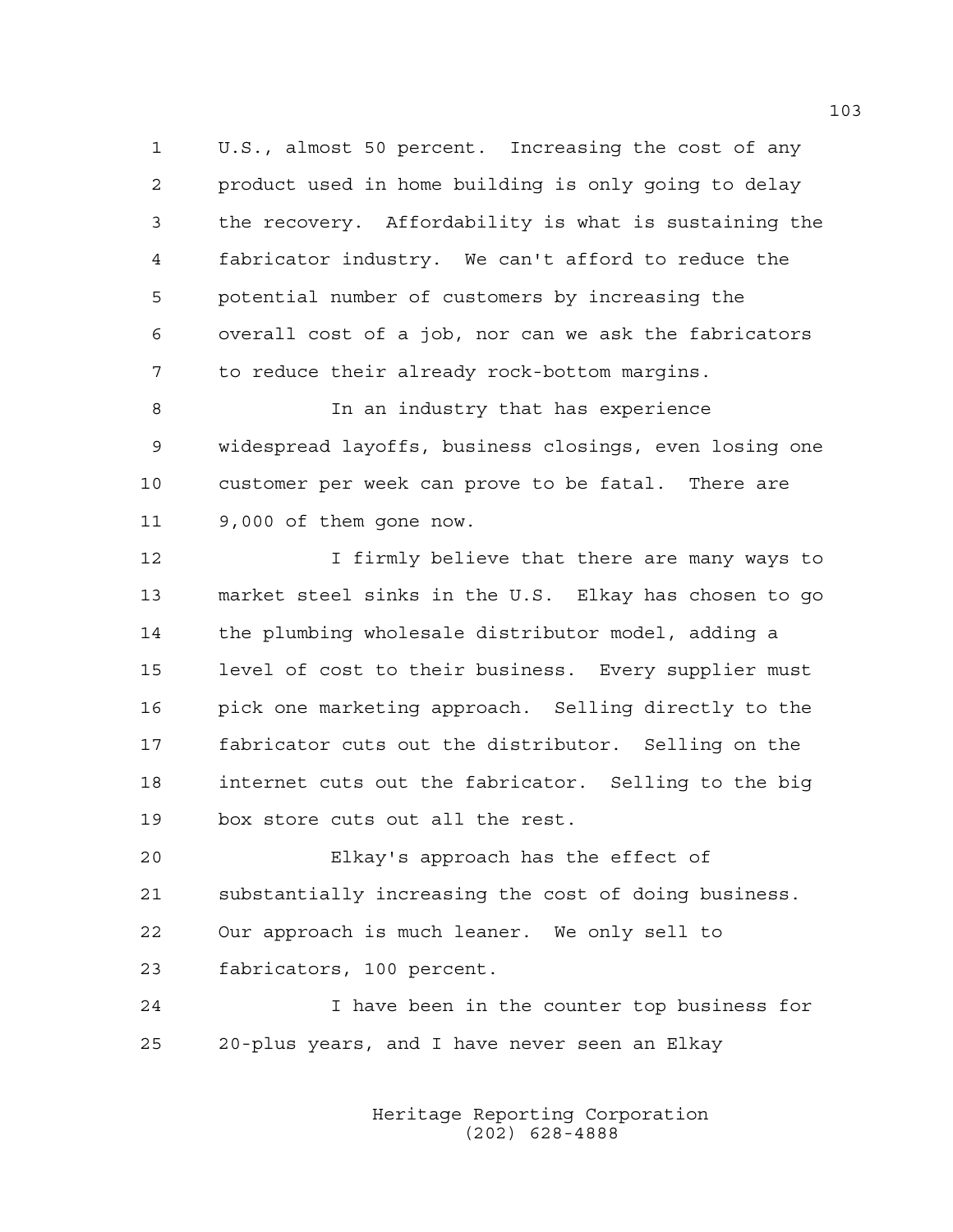1 salesman. But I can tell you if Elkay succeeds in 2 blocking Chinese imports, we're simply going to import 3 from another country.

4 This market is not a situation where Chinese 5 have bene pushing their products on the U.S.. This is 6 an import, a pull market, where the Chinese product 7 has come to the U.S. to fill a void created by Elkay's 8 refusal to service the market, the fabricator market.

9 MR. PERRY: I'd like to ask Michael Wolfe 10 and Matt McConkey to speak.

11 MR. WOLFE: Good afternoon. My name is Mike 12 Wolfe. I'm the President of Compass Manufacturing 13 International which goes by the name of CMI.

14 CMI purchases and imports drawn stainless 15 steel sinks from China. I've been involved in the 16 plumbing industry for some 20 years, basically my 17 entire career. I've been involved in several aspects 18 of this industry, starting out as a manufacturer's 19 representative. Thereafter, various executive 20 positions in the plumbing wholesale industry, with 21 most recently as the President and General Manager of 22 Ferguson Enterprises, the nation's largest plumbing 23 wholesale distributor.

24 Throughout my career I've bene involved in 25 the U.S. market for stainless steel drawn sinks. I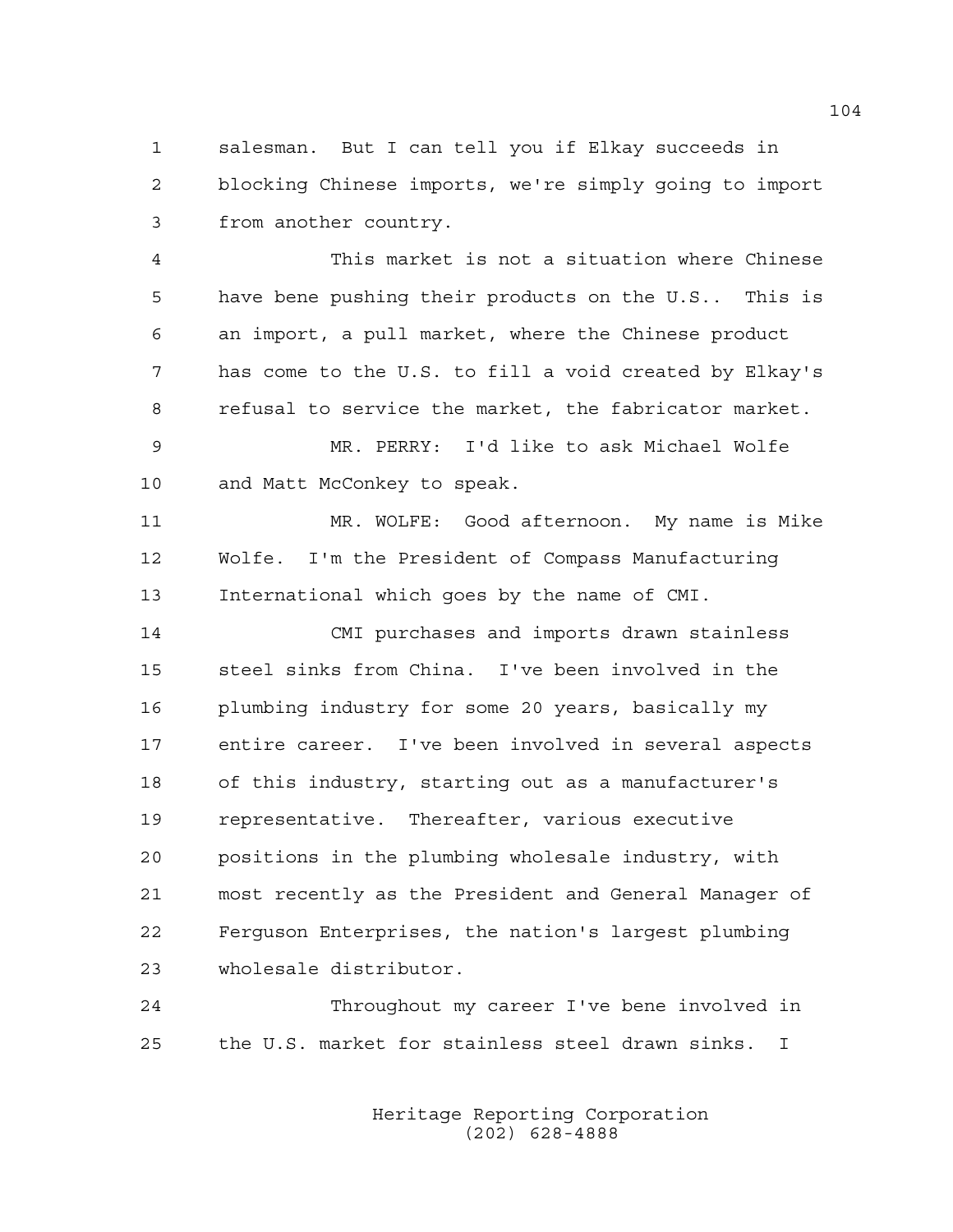1 appear before you here today mostly to assist in 2 answering any questions that the Commission staff may 3 have for the panel. I thought that my knowledge of 4 the product and the U.S. market would be helpful to 5 this proceeding.

6 However, there are a few issues I would like 7 to raise with the Commission staff this afternoon. 8 One issue is the issue of what this case 9 covers. In the petition Elkay describes the product 10 covered by this as drawn stainless steel sinks, then 11 says, and I quote from page four of the petition, "The 12 steel used in drawn stainless steel sinks is commonly 13 the 300 series grade of stainless steel. These 14 include but are not limited to series designations 15 301, 302, 304, and 316. The chemical breakdown within 16 each type has specific range for the major components 17 -- chrome, nickel and carbon. Stainless steel falling 18 within the 200 series can also be used for stainless 19 steel sink manufacturing. The scope of the 20 investigation and the domestic like product include 21 all grades of the stainless steel used in the 22 production of sinks.

23 However in looking at this issue, I strongly 24 urge the Commission to consider the fact that there is 25 in fact a significant pricing difference between the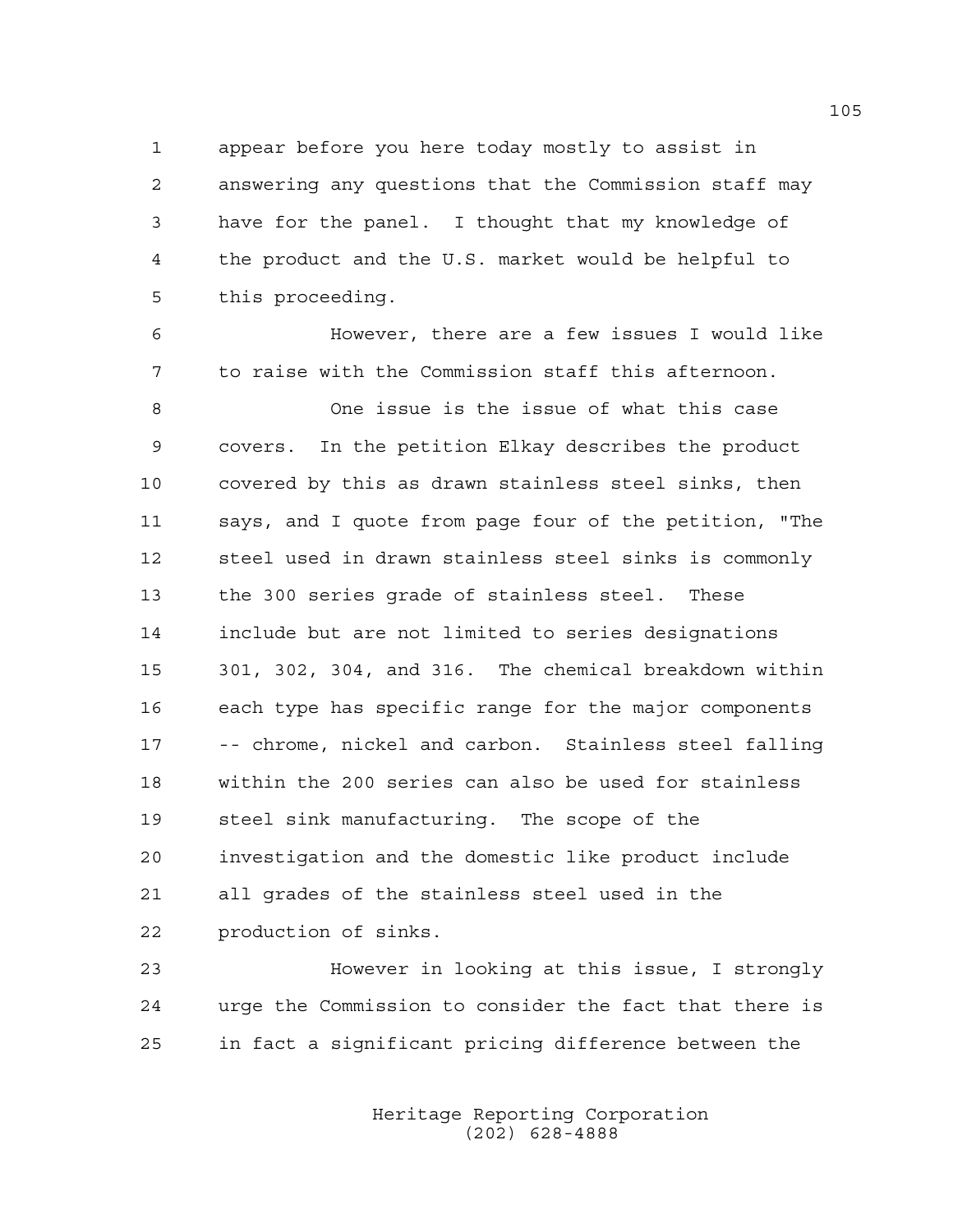1 300 series grade of stainless steel and the 200 series 2 arade of stainless steel.

3 Specifically Elkay produces and 4 predominantly sells the 300 series grade products. We 5 don't in all cases compete with Elkay with that grade 6 here in the United States. Why? Because on some of 7 the lower end products which they are specified on 8 jobs, we are unable to import an exact like product to 9 their specifications. Our pricing is simply too high.

10 I can't import a 33x22 drop in 304 20 gauge 11 stainless steel sink and land it here in the United 12 States and sell it for what they sell that job to the 13 plumbing wholesale distribution. Therefore we 14 predominantly import and sell the 200 series. It's a 15 201. There's roughly a five percent nickel content 16 difference between that and the 304, which the 17 petition seems to add as an after thought.

18 Accordingly, I urge the Commission to 19 collect data on the markets for stainless steel based 20 on the 300 versus the 200 series grade. I believe 21 that such data will show that these are in fact 22 different products, competing for different customers, 23 and as such our 200 series grade sales cannot by 24 definition be injuring Elkay. Which is currently not 25 selling that product.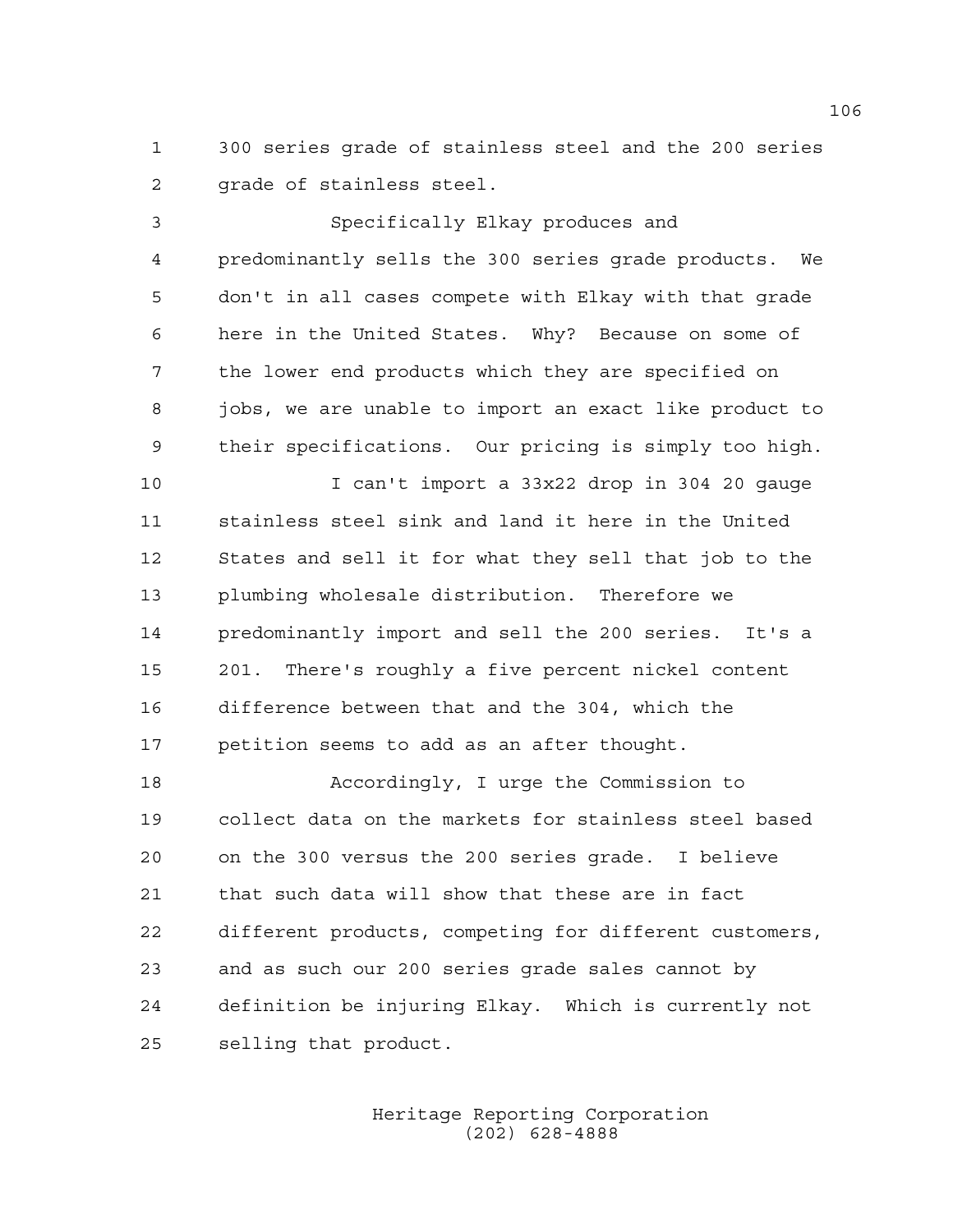1 It is important to understand the U.S. 2 demand in order to get a clear understanding of where 3 the import product fits in. Elkay and other domestic 4 manufacturers have long been manufacturing their 5 products and have owned the bid and spec work long 6 with the vast majority of all national and regional 7 new home builders. 8 They have done a very good job of brand 9 recognition, and thus been able to spend a great deal 10 of money in sales and marketing efforts to flat or 11 hard spec their products. 12 The true question to ask is why is Elkay 13 bringing this up now? 14 Since 2006 the economy has taken a 15 significant shift from some of the largest new home 16 building years in history, shifting to existing 17 kitchen and bath repair and remodel. 18 Import-drawn sinks have been provided for 19 almost 20 years in this country. however, Elkay had no 20 issue up to this point as they were riding a very high 21 wave of demand due to the housing boom. They rode 22 this wave so much that up until recently they 23 themselves had a Chinese factory in order to supply 24 this vast amount.

25 Import drawn sinks have not changed their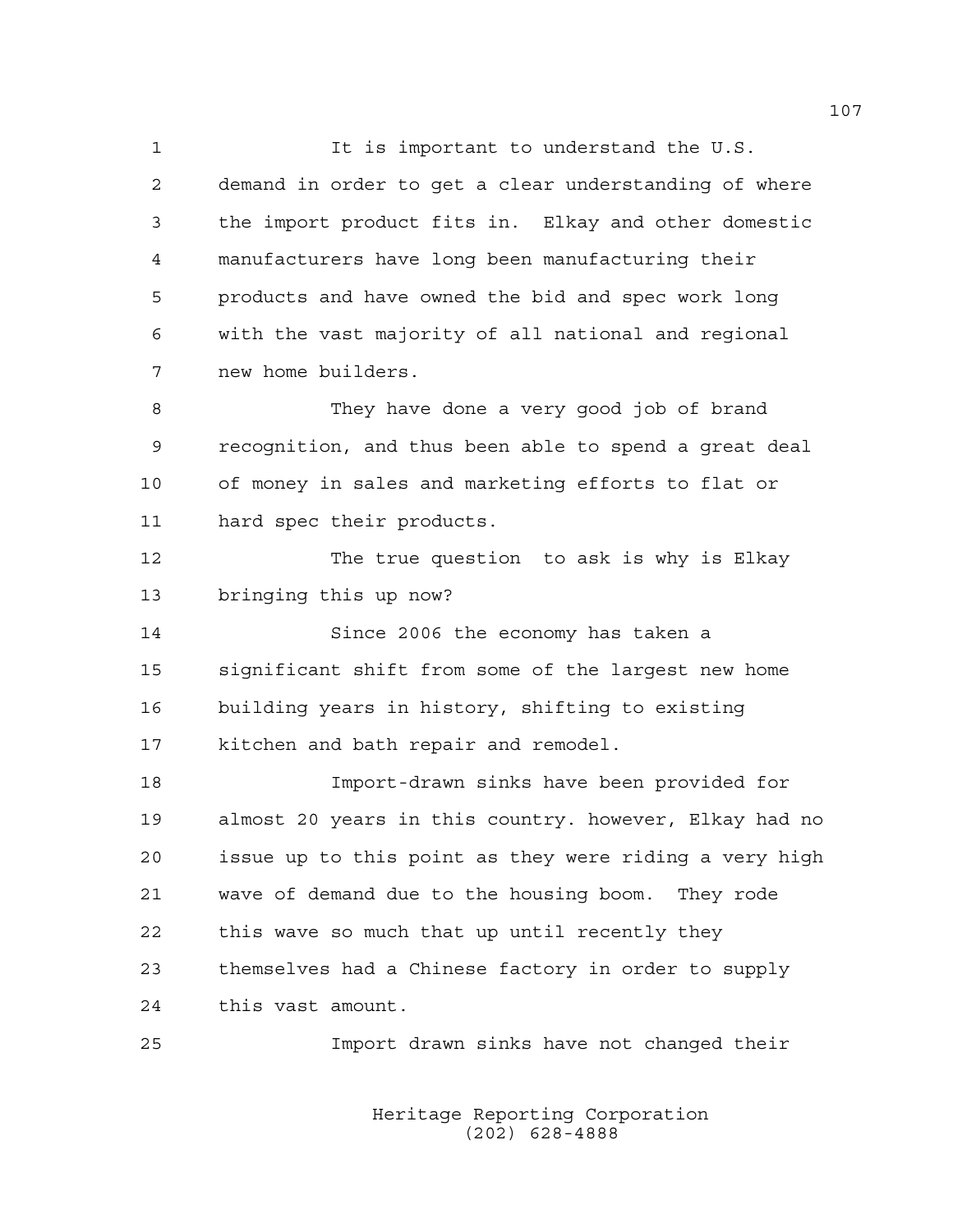1 supply chain in all of that time. We are filling the 2 same U.S. demand today that we were filling yesterday. 3 The only different for today is that Elkay's demand 4 has decreased and instead of changing th3eir business 5 model they are using the ITC to help increase their 6 sales on their terms instead of the good of the U.S. 7 consumer.

8 The real issue here is that the demand for 9 drawn sinks has increased at the repair and remodel 10 areas as the typical American consumer is spending far 11 more money on remodeling their kitchen rather than 12 buying a new home.

13 The same consumer is willing to install a 14 200 series sink in lieu of a more expensive 300 series 15 sink to save money.

16 I would challenge this panel to ask Elkay if 17 th new housing market was still as it was in the early 18 2000's. Would you have approached it with these 19 accusations?

20 We are not targeting ElKay's business 21 segment, nor have we ever. We are merely filling a 22 need.

23 Should these proceedings continue and Elkay 24 be successful with disposition, then they will have 25 succeeded in creating a true monopoly in this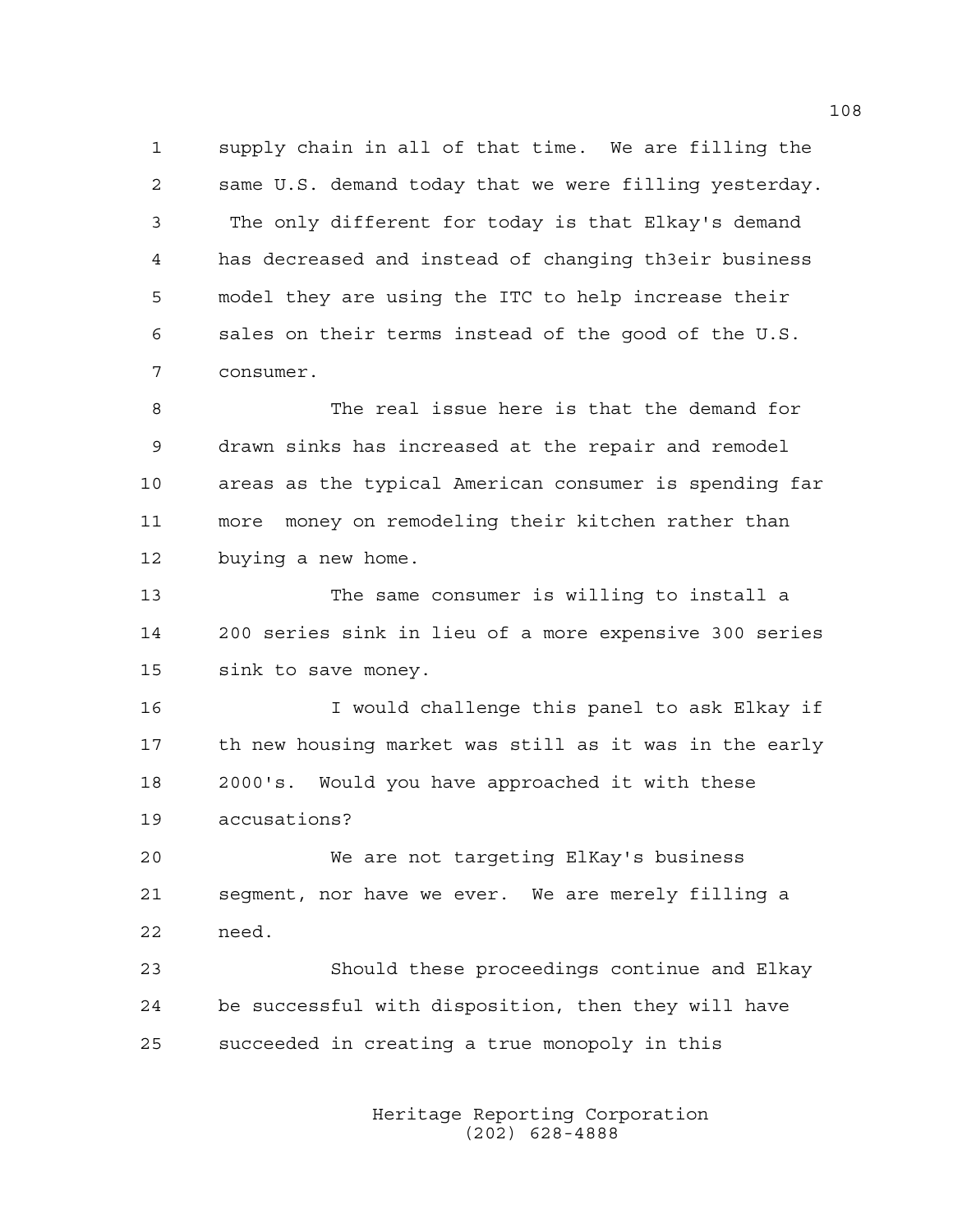1 category.

| $\mathcal{L}$  | they have U.S. factories for domestic use,             |
|----------------|--------------------------------------------------------|
| $\overline{3}$ | they have a Mexican facility just sitting there ready, |
| 4              | waiting for this proceeding to slap tariffs on their   |
| -5             | China manufacturers. Without competition Elkay will    |
| 6              | be able to charge the pricing they choose and          |
| 7              | ultimately it is the American consumer that will       |
| -8             | suffer.                                                |
| 9              | I'm glad to see that Just came to                      |

10 participate in this, but understand, in my 20 years in 11 this industry I have never seen a Just kitchen sink, 12 ever. Maybe one or two on a liquidation sale 13 somewhere. They manufacture specifically, and they 14 may have a regional pocket where they're manufactured 15 from, but on a national role they are known for their 16 engineered, specified sinks. That's what they do.

17 Kohler, I don't know where they manufacture 18 a specific -- They're not in the industry of these 19 low-end cheap 33x22 sinks. They're not really in the 20 industry. And Moen, I didn't even know they still 21 made sinks.

22 So if this goes through in essence Elkay has 23 a complete monopoly on certain sectors of this product 24 and this industry without no one to hold them 25 accountable.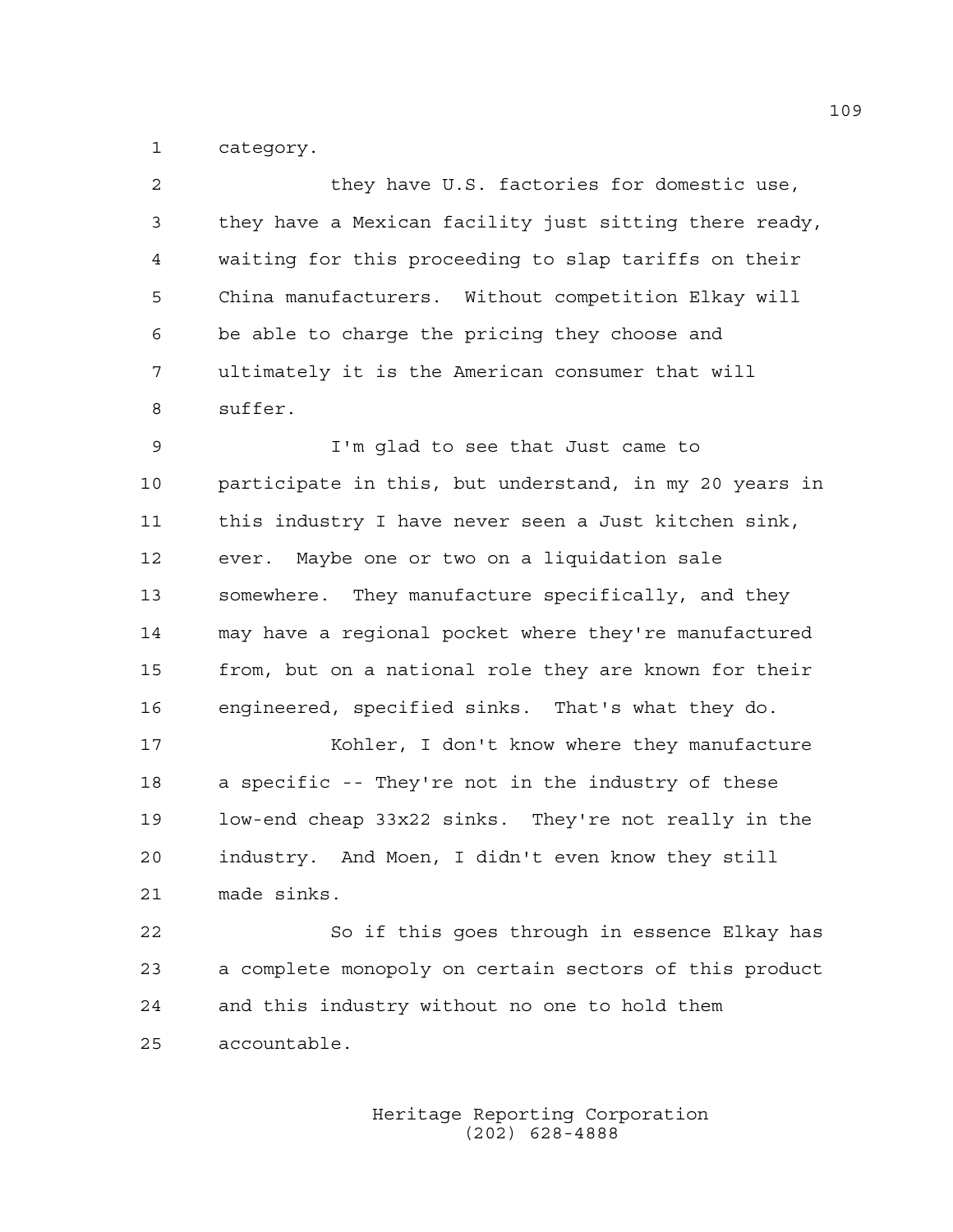1 MR. PERRY: I'd like to ask Serge Magarik of 2 Kraus to speak.

3 MR. MAGARIK: Ladies and gentlemen, thank 4 you.

5 My name is Serge Magarik. I'm the founding 6 partner of Kraus USA. We're an importer of stainless 7 steel kitchen sinks located in Port Washington, New 8 York. Please note our business model may slightly 9 differ from the other importers in this rom because we 10 sell Kraus brand sinks to well known on-line 11 distributors as well as major U.S. wholesalers such as 12 Hone Depot, Lowe's, Amazon Overstock, Ferguson, as 13 well as many others.

14 Kraus' total sales are approximately split 15 into 70 percent being sold on-line, to on-line 16 vendors, and 30 percent through builders, fabricators, 17 designers, and show rooms.

18 Our goal has and will always remain to offer 19 higher quality products yet for a price every consumer 20 can afford.

21 In search of new and efficient ways to cost 22 effectively operate our business, we have found that 23 eliminating the middleman between the importer and the 24 final retailer in the distribution cycle will enable 25 us to offer our vendors healthier profit margins so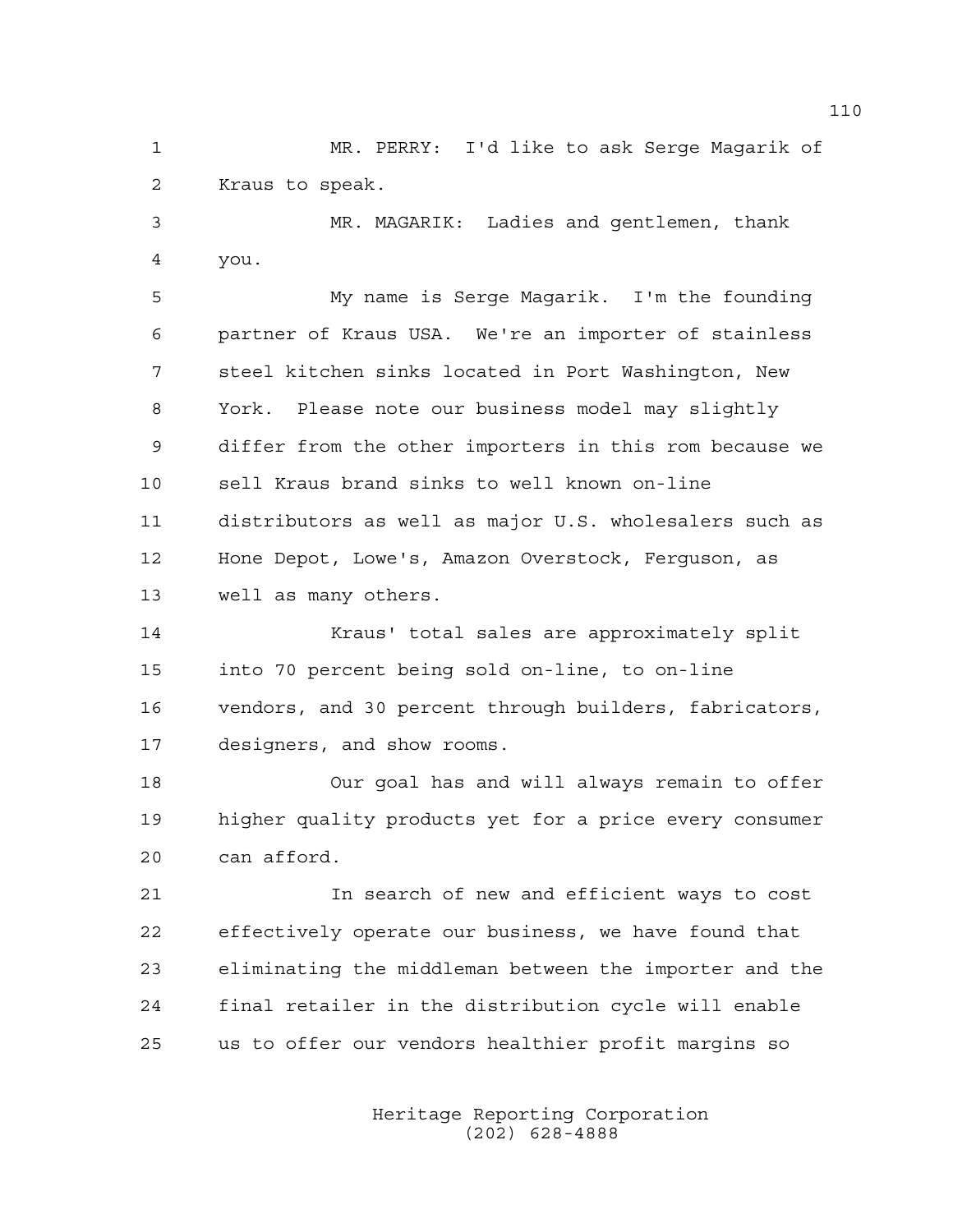1 they can finally offer an affordable price to their 2 consumer.

3 We maintain our own logistics and operations 4 including warehousing and shipping in the U.S.. Kraus 5 provides jobs to over 50 employees, excluding 6 subcontractors and outside sales reps. Our drop 7 shipping program provides us with the ability to ship 8 products within the same business day directly to the 9 end consumer as well as the retailer showrooms where 10 Kraus products are being showcased.

11 Kraus has set new standards with customer 12 satisfaction reviews. Those are available on any on-13 line channel that you may see.

14 Our core concept is to passionately reinvest 15 in Kraus to enhance our products and services. In 16 contrary the reason for Elkay's petition is their own 17 mismanagement and failure to adapt to always-changing 18 market conditions on both the internet as well as the 19 wholesale channels of distribution.

20 Before 2000 Elkay was considered a dominant 21 player in the U.S. market. Ladies and gentlemen, that 22 was over a decade ago. With the arrival of the 23 internet, customers are now offered a variety of 24 choices with respect to both new and innovative 25 styles, and more importantly, pricing.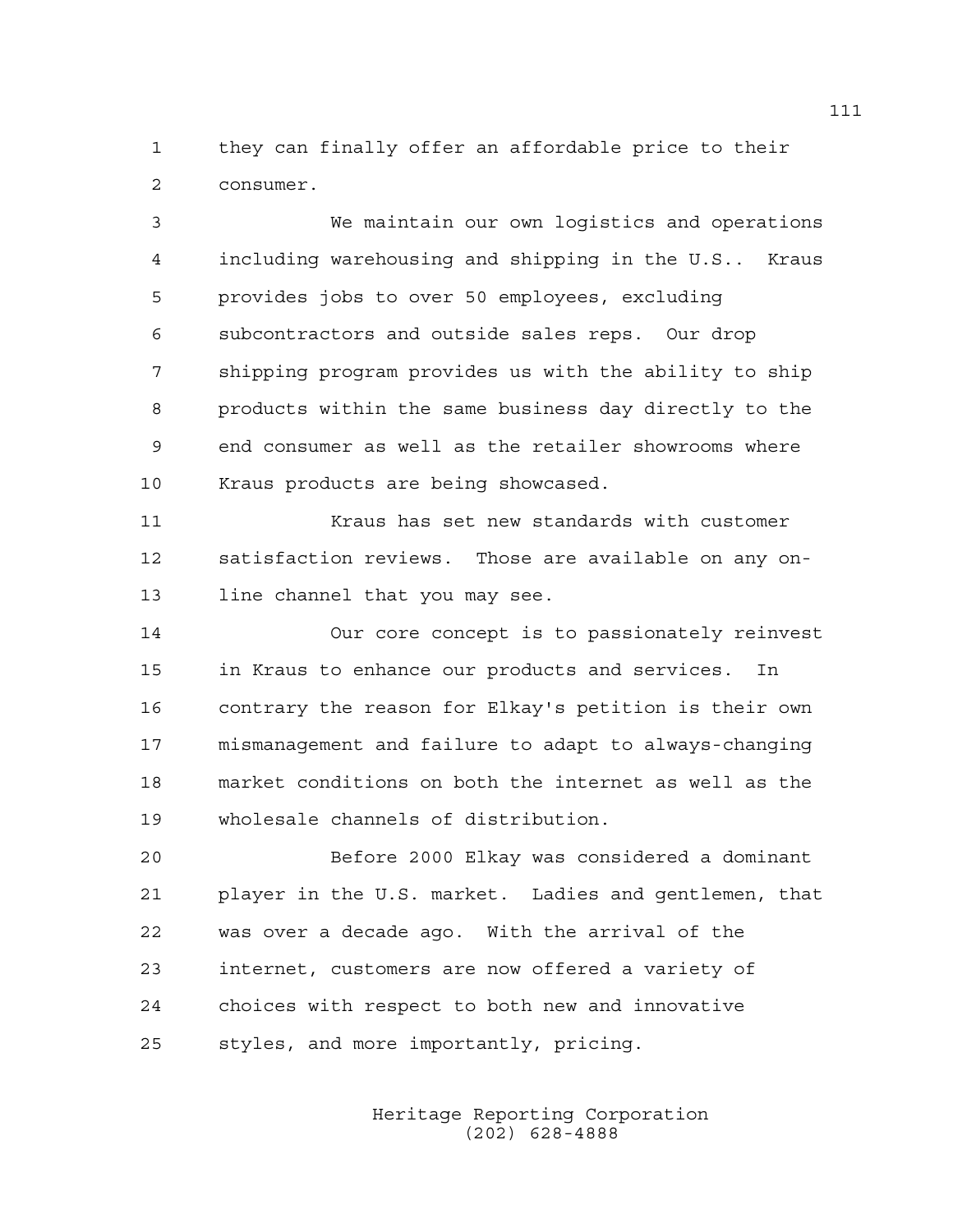1 Changes in the marketplace have led to 2 drastic changes in the industry. Competition leads to 3 creativity. Creativity to variety and choice. 4 The U.S. consumer has earned that right. 5 They earned the right to have their choice. 6 The way Elkay markets their prices and their 7 products, is significantly different than the way we 8 market and price ours. As a result, Elkay's high 9 overhead has force their selling costs to rise in 10 order to remain operational. 11 Since cost of the production for similar 12 products is quite similar, it is clear their own 13 intent is to raise their competitor's selling prices 14 to their current levels, thus making everyone's 15 product pricing uncompetitive and unaffordable to the 16 end consumer. 17 So my question is, why would U.S. consumers 18 be held liable for ElKay's inability to survive in 19 this competitive market? 20 Just to reiterate, ElKay's rapid increase in 21 operating expenses leads to higher U.S. prices which 22 in fact has nothing to do with the import price, 23 production costs of the products in China. Our pure 24 intention is not to hurt Elkay's business, it is to 25 satisfy the needs of the U.S. consumer.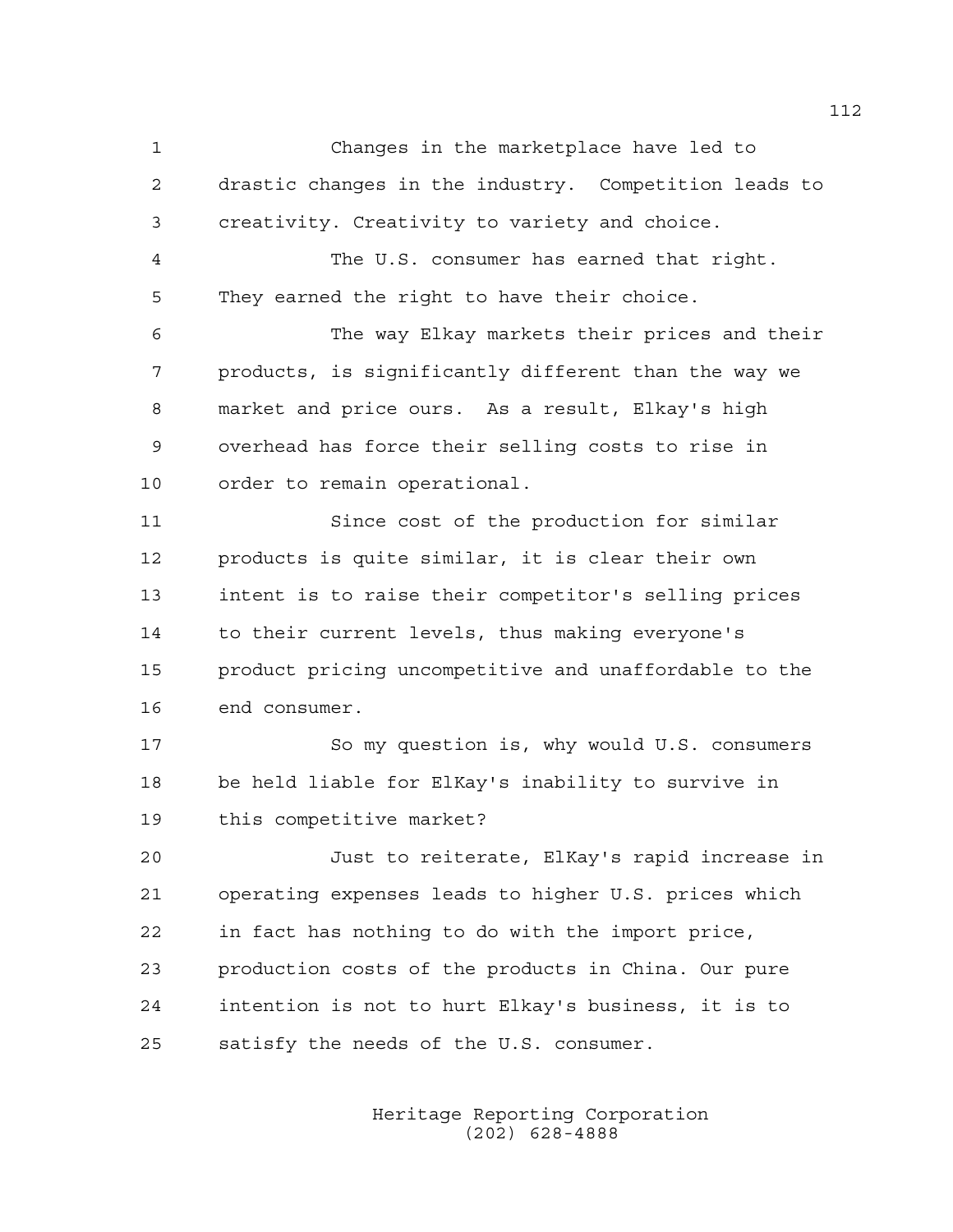1 Elkay's desperate attempt is to turn the 2 clock back and reset it to ten years ago before the 3 internet and before the vast change in distribution 4 plans took place.

5 Introduction of Elkay's Dayton line serves 6 as a pure example of them trying to catch up.

7 Elkay's long-lasting tradition of doing 8 business should have no bearing on overall guidance of 9 the entire kitchen sink industry. They want everyone 10 to be less competitive so they can continue to make 11 large profits with outmoded distribution channels. 12 It's hard to imagine someone would even consider to 13 accommodate them in such luxury.

14 With all due respect, Elkay's petition will 15 not serve any benefit since there is on clear evidence 16 that kitchen sinks manufactured and imported from 17 China may cause any material injury to the U.S. 18 economy. However, the question still remains. If 19 Elkay is an American company how can they still remain 20 as the fourth largest exporter from China? Should 21 they succeed Kraus as well as other importers will 22 simply switch from Chinese suppliers to alternative 23 suppliers in South Korea, Taiwan, Philippines, 24 Vietnam, Turkey, as well as many others.

25 Furthermore, we are convinced Elkay does not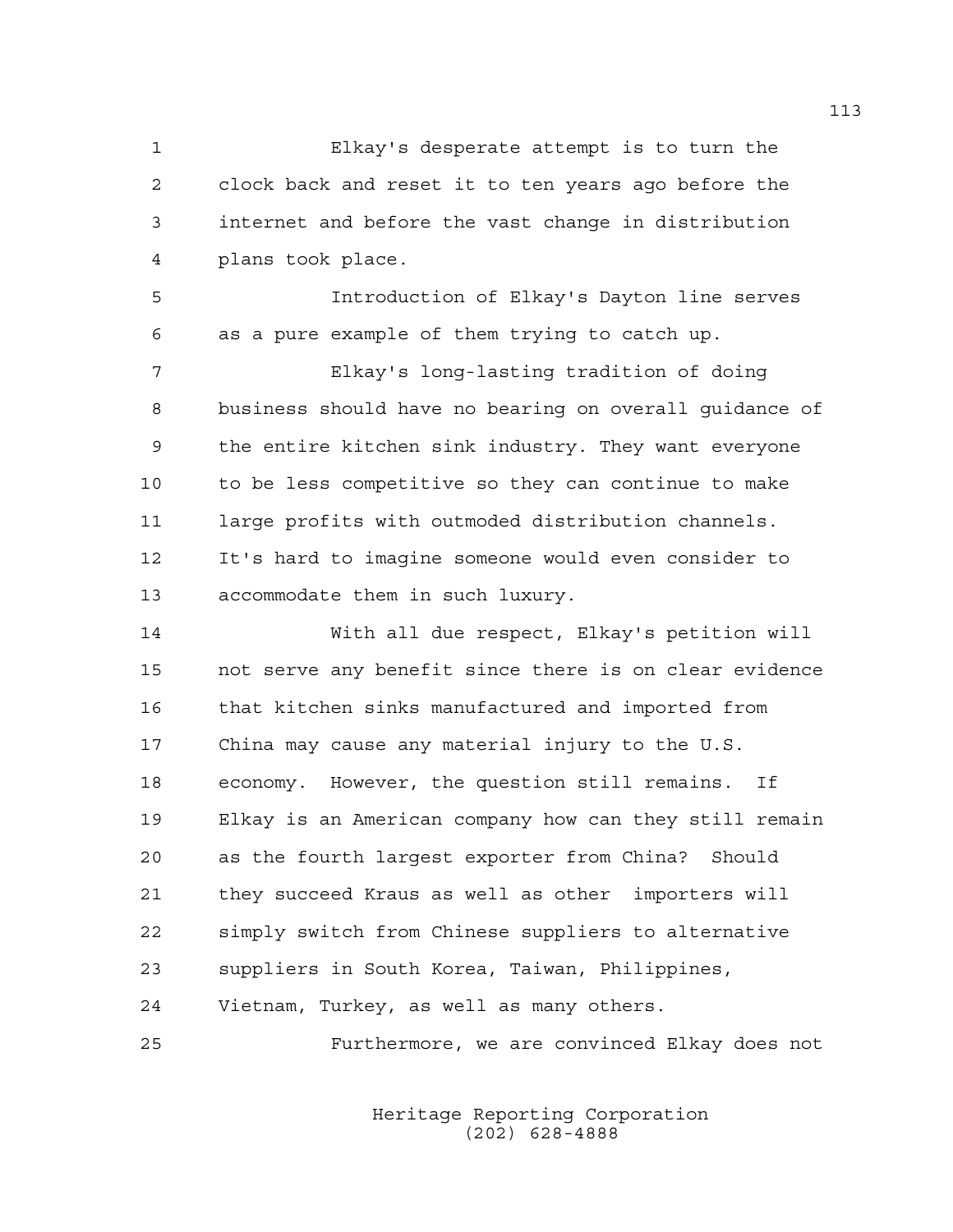1 have the capacity to replace the supply and quality 2 the Chinese currently offer. If they had, they are 3 then asking you to grant them with the right to 4 monopolize the entire U.S. market. AS a result, 5 Elkay's actions and misguidance will further burden 6 the U.S. economy and punish hardworking U.S. 7 consumers.

8 Moreover, if sink prices rise, sales will 9 drop forcing fabricators and other end users to shut 10 their doors. Sales volume generates revenue and 11 income. If this petition goes through product sales 12 will drop because of the rising costs. Thousands of 13 U.S. jobs will be lost and taxes will not be 14 collected.

15 No, rest assured, that will certainly have a 16 negative bearing on the U.S. economy.

17 Our key element of success has always been 18 and will always remain our customers' satisfaction.

19 Ladies and gentlemen, the future of 20 creativity and innovation is now in your hands.

21 Thank you for the opportunity.

22 MR. PERRY: I'd like to ask Jim Olson of 23 ANO. He's a distributor.

24 MR. OLSON: Good afternoon. My name's Jim 25 Olson. I'm the President of ANO Incorporated. I'm a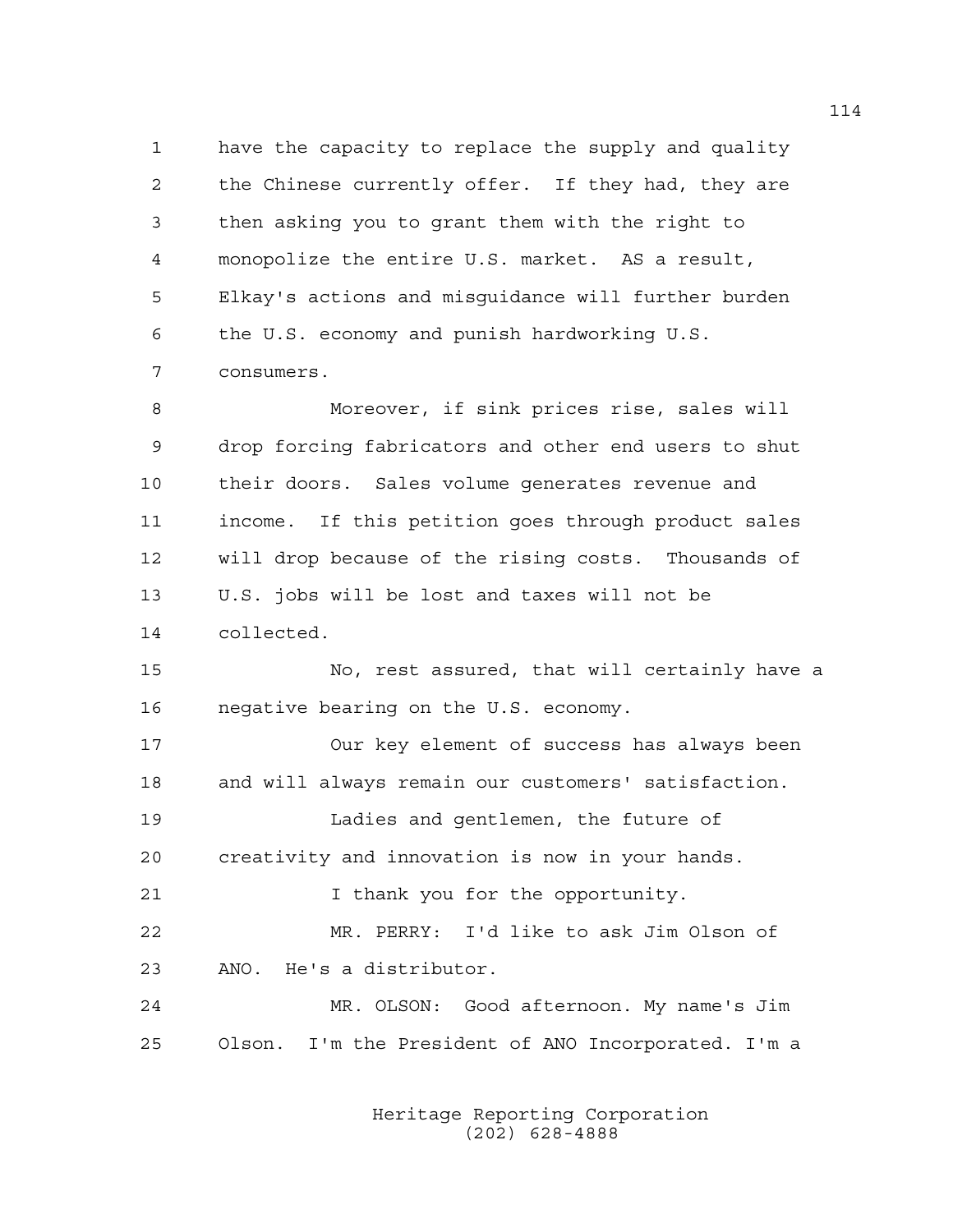1 wholesale distributor located in Arlington Heights, 2 Illinois. I service the Midwest for the Eclipse 3 stainless product. 4 I have been a distributor for this company 5 since 2004. I currently have four employees and I 6 cover states in the Midwest. 7 We have looked at all the other brands and 8 tried to follow the trends in the industry. 9 In 2004 when I started this business ten 10 percent of the fabricators sold sinks. The other 90 11 percent didn't have an option to buy sinks or sell 12 sinks, so we have put a lot of effort into building 13 that market. It made it very easey for us because we 14 had supply for the source that was not available prior 15 to that. 16 Fabricators moved to this model for a number 17 of reasons. First, it provides them convenience for 18 their customers so they can shop for their counter 19 tops and sink all at the same time, go home and call 20 it a day. 21 Secondly, if the fabricator has a sink to 22 install there's a lot less time spent waiting to get 23 the job produce, installed. It also eliminates 24 delivery issues. Prior to that, waiting four to six 25 weeks for a sink, holding up a customer job, waiting

> Heritage Reporting Corporation (202) 628-4888

115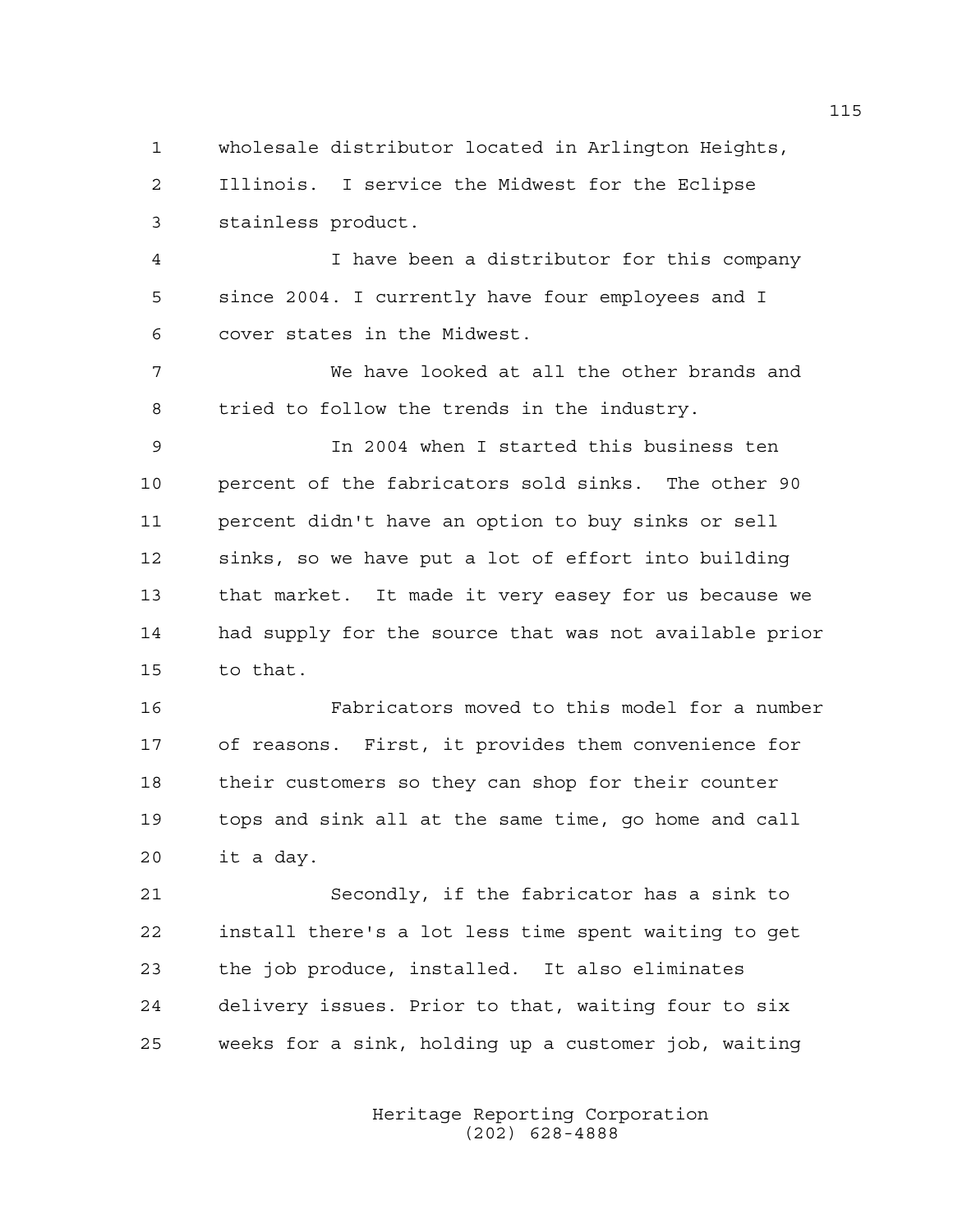1 for it to come in late and find it's damaged. It 2 allows you to cut the hole, but now you've got another 3 four to six weeks before the second one comes in, 4 hopefully not damaged.

5 So this void that we're filling has not been 6 us pushing sinks into the market. Dave Spicher was a 7 frustrated fabricator who helped start the ball 8 rolling. Actually because of Dave we are here today 9 and we have facilitated this void in the market.

10 When you're stocking the sinks in a 11 production situation it's a lot easier when you're 12 cutting the same hole every day and giving your 13 customers an option to pick a product that you have on 14 the shelf instead of being forced to cut a pattern for 15 every single sink that comes in the door, and there 16 are hundreds of models available.

17 Which moves us to the difference between the 18 under mount and the drop in sink. They showed a video 19 of the drop in sink. All brands across the board fit 20 in somewhat of a standards hole so you're not grand 21 specific on a drop in sink. It's a square hole, plus 22 or minus a half inch, drop it in. Homeowners can 23 install it. It's a cash and carry item. It's a do it 24 yourself item. It's real big in the big box stores. 25 A lot of different fabrication methods are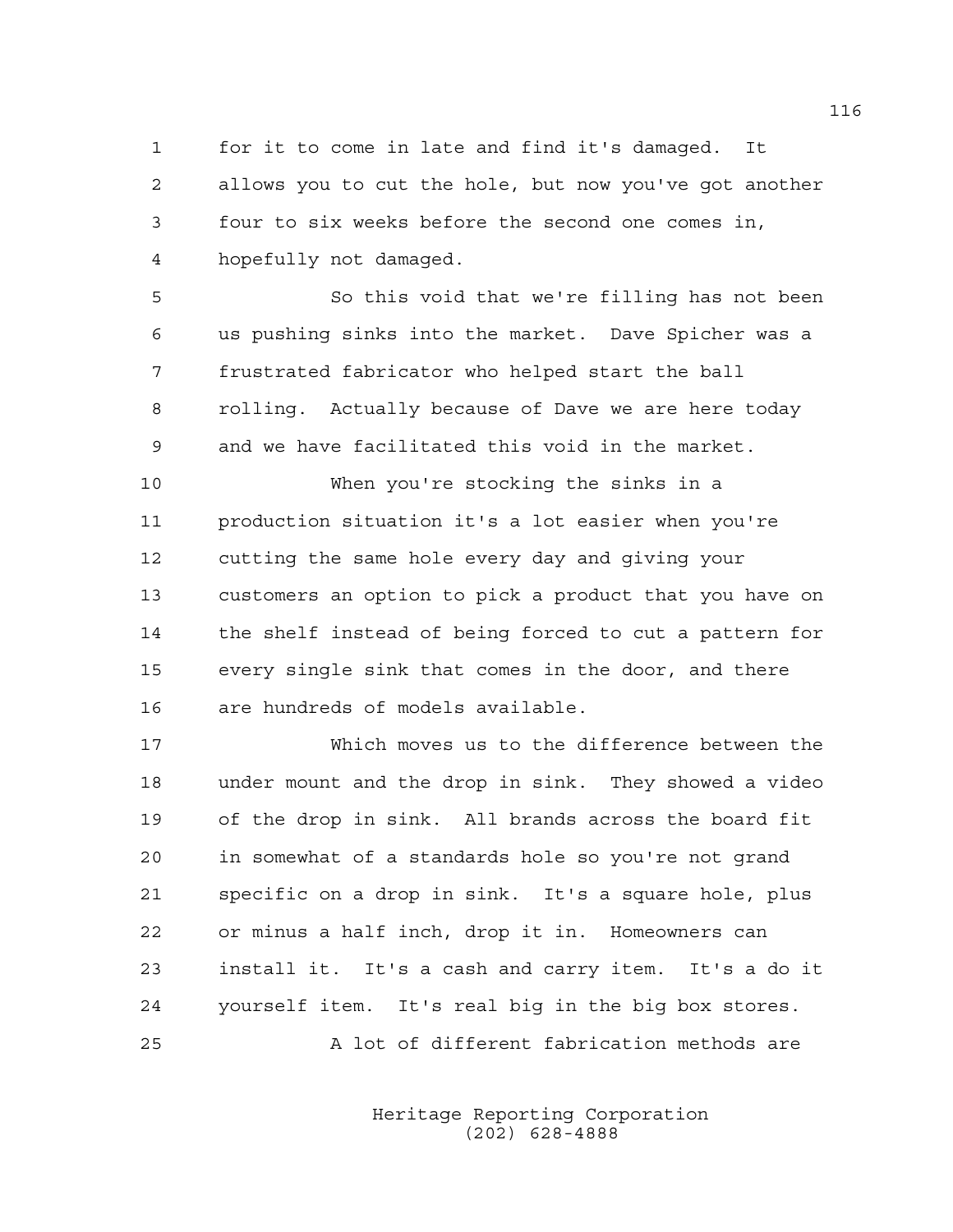1 involved with that. After you stamp the sinks,

2 welded, there's hulas for the boss, mountain brackets 3 that need to be installed, cash and carry. Everything 4 you need's in the box.

5 When you switch to an under mount sink the 6 flange is set up and designed where it's somewhat of a 7 rough finish so that it can be sealed to the bottom of 8 the stone, solid surface, or manmade product. That 9 cannot be installed by a customer. That has to be 10 installed by a skilled craftsman, that has to go to a 11 frustration shop. You can go buy a cash and carry, 12 you can't do anything with it. But those things are 13 also brand and model specific. Once you purchase a 14 sink and you cut a hole in your solid surface stone or 15 whatever product you purchase, you can only put that 16 same exact model back in the hole should it get 17 damaged or you want to replace it. The alternative 18 is, pull the counter tops out, recut the hole, take it 19 back to -- It was just not something that you can do.

20 A large majority of those sinks have to be 21 dropped into the cabinets before the countertops are 22 installed. Down the road should there be damage, 23 we've had to have kitchen cabinet people dome in and 24 cut the centers out of cabinets in order to replace 25 things, if it got damaged or acid etched by tile guys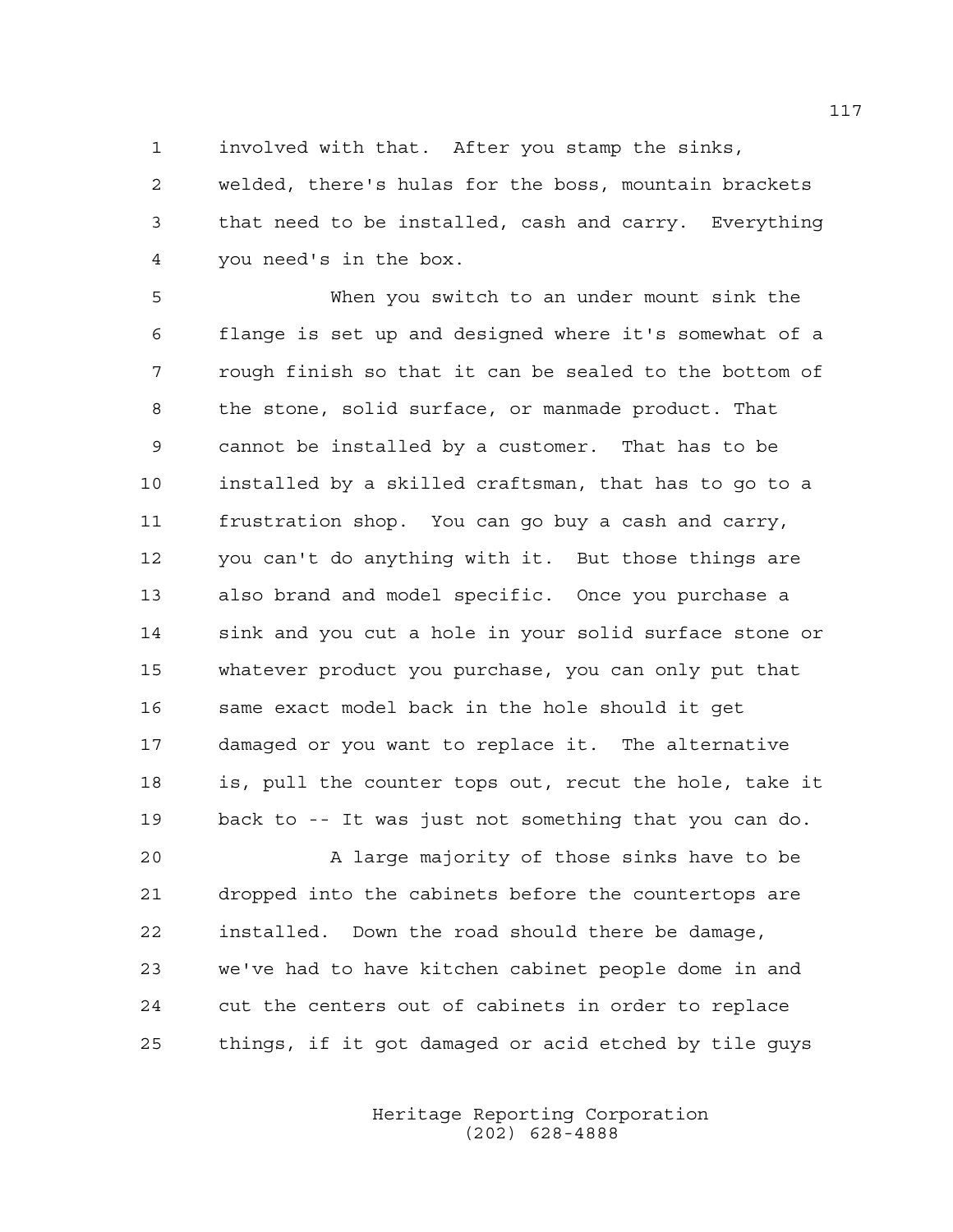1 by mistake.

2 The difference between those two sinks is 3 significant, not only in the manufacturing process but 4 in its end use and who can actually install this 5 product.

6 We focused specifically on the fabricator 7 market just for that reason. This is not something 8 Home Depot does offer them, but I doubt you'll find a 9 customer walking out of Home Depot with an under mount 10 sink because they also sell you the granite. It's 11 part of their package deal. They have it on the shelf 12 for you to look at. I doubt that anybody's ever 13 really walked out the door with one.

14 Moving forward, the process that's involved 15 with all this has put us in the position today where 16 we have take over and we now control that market. 17 Because we have put a lot of time and effort into 18 servicing these people. Again, it's already been 19 stated. Dave has been in business 20 years, has never 20 seen an Elkay sales rep. My gentleman that's 21 currently on the road for business and marketing 22 development, we've recently surveyed our customers in 23 light of this in the last 72 hours. Nobody's seen 24 sales reps from Elkay and a lot of the other domestic 25 competitors or companies that are in the market. They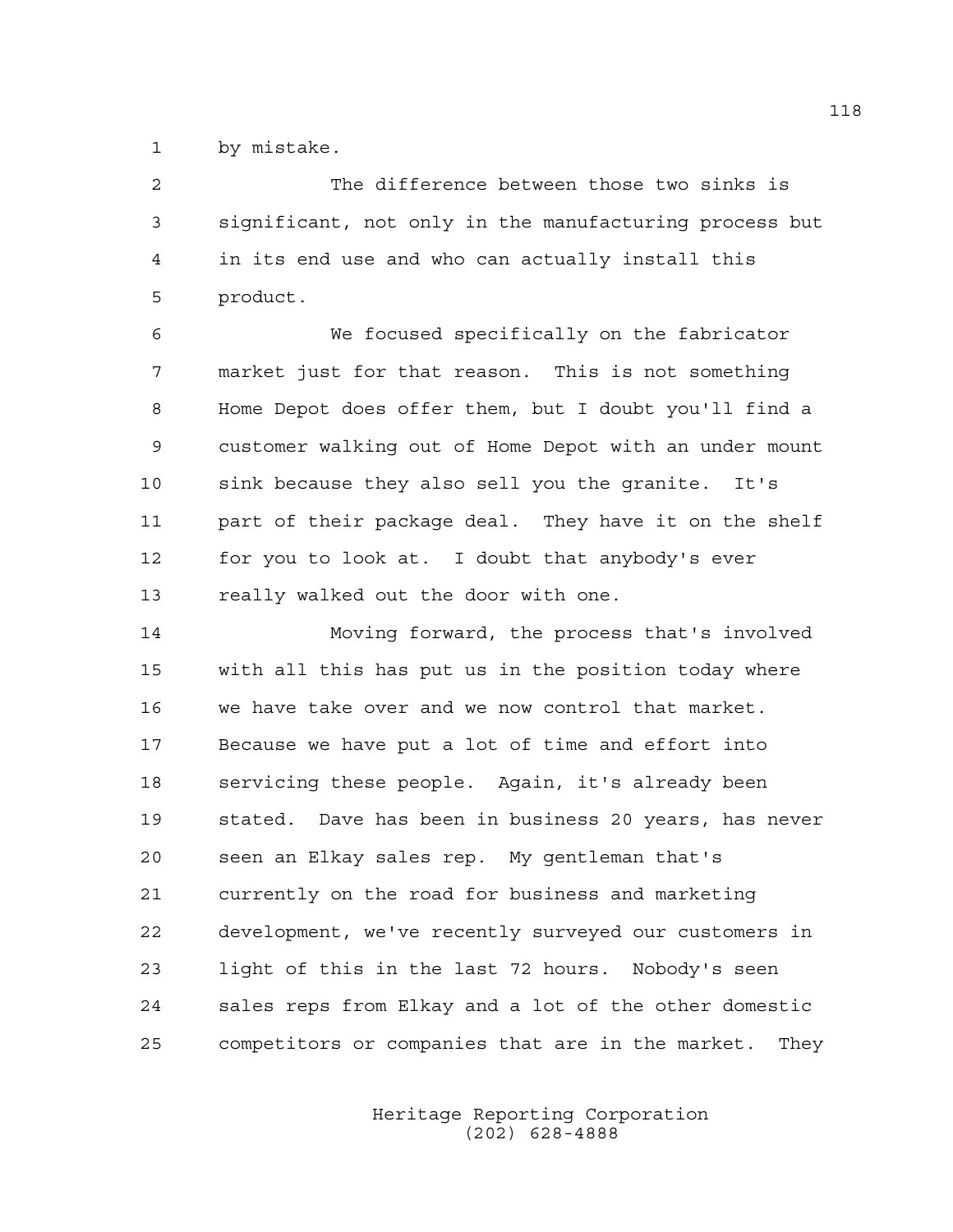1 don't call on these people. So they're not even -- If 2 we've been at this since 2003, and we're in 2012, and 3 they see us chiseling away at this segment of the 4 market, how come they don't even have anybody knocking 5 on the door going hey, we're still here, what about 6 us? They're not even calling on this segment of the 7 market. But yet they're coming after us for 8 disrupting their world.

9 In conclusion, I just want to say to the 10 Commission, if you decide in favor of this thing it's 11 going to force everybody at this table as an importer, 12 the reality is there's a lot of other countries that 13 we have options to go to. China happened to be the 14 first one. I guess Eclipse, ICCI can take credit for 15 it. We taught them how to produce a sink that's 16 acceptable in the United States. Obviously once it 17 took off, everybody started following us because one 18 company can't keep up with the demand that exists. 19 Just like we're considering the fact that Elkay might 20 not be able to produce and fill the void if we 21 disappear.

22 So moving forrard, taking everything into 23 consideration, it would be nice if we looked at the 24 amount of jobs that will be affected on a situation 25 that we didn't create, we filled the void.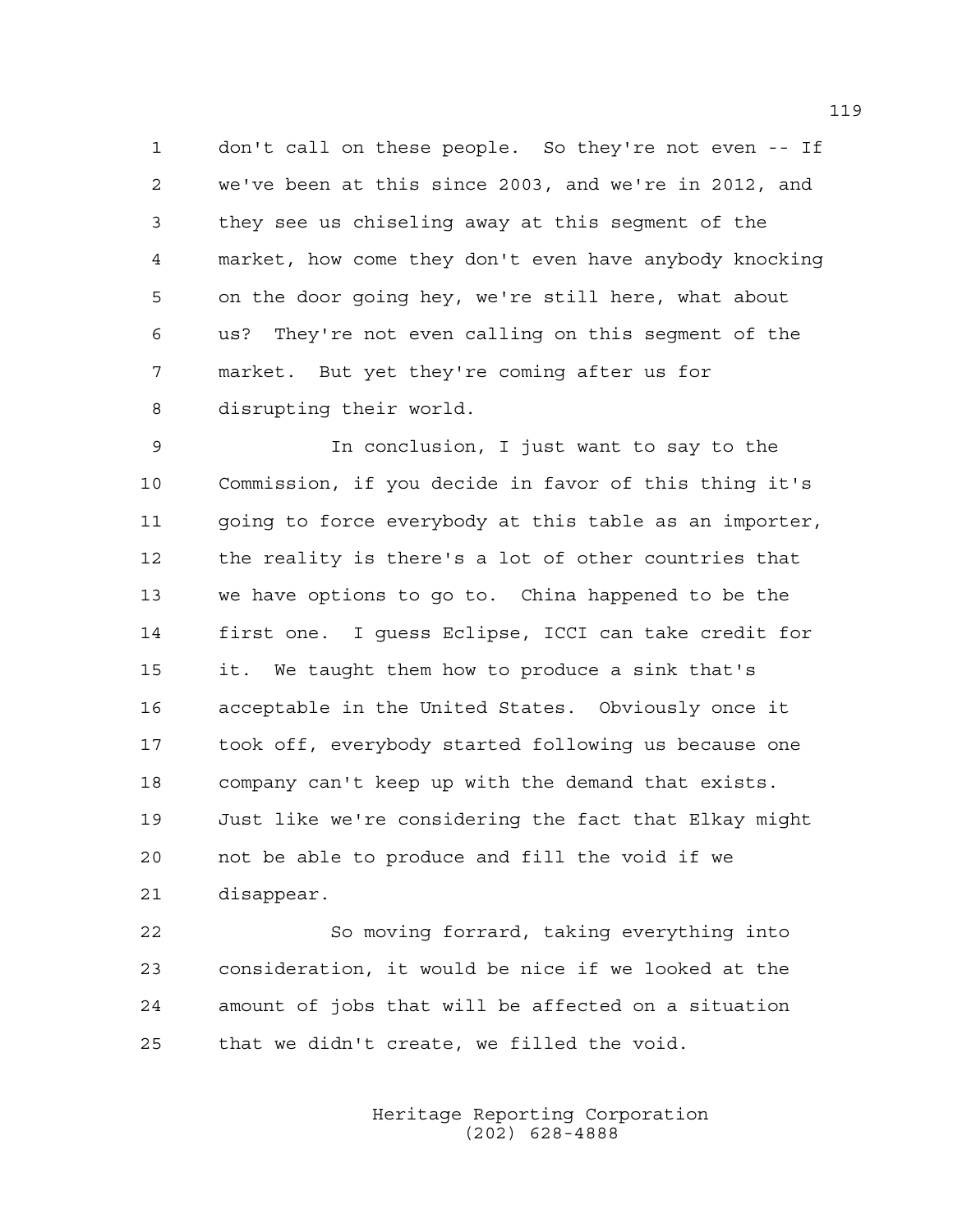1 MR. PERRY: Thank you.

2 I'd like to ask Todd Simpson to speak. 3 MR. SIMPSON: Good afternoon. My name is 4 Todd Simpson and I'm the President and Owner of Soci, 5 LP located in Dallas, Texas. I'm here today to help 6 you understand why the U.S. domestic sink industry and 7 Elkay Manufacturing in particular is not materially 8 injured or threatened with material injury of imports 9 of steel sinks from China. 10 Let me start by telling you that I've been 11 in the granite importation and distribution business 12 for 12 years. Around 10 years ago I started seeing a 13 shift in the industry because the granite fabricators 14 started talking about the need to have sinks on hand 15 in their fabrication shops. Up to that point the 16 consumer had no choice but to go to a plumbing supply 17 company or big box store to buy their sink. 18 The fabricator would have to wait until the 19 sink was delivered to the consumer who then brought it 20 to the granite company. Once the granite company had 21 the sink they would use the template in the box to cut 22 out the sink hole in the granite and were able to 23 finish the job. 24 This process added weeks of additional 25 production time and additional cost due to having to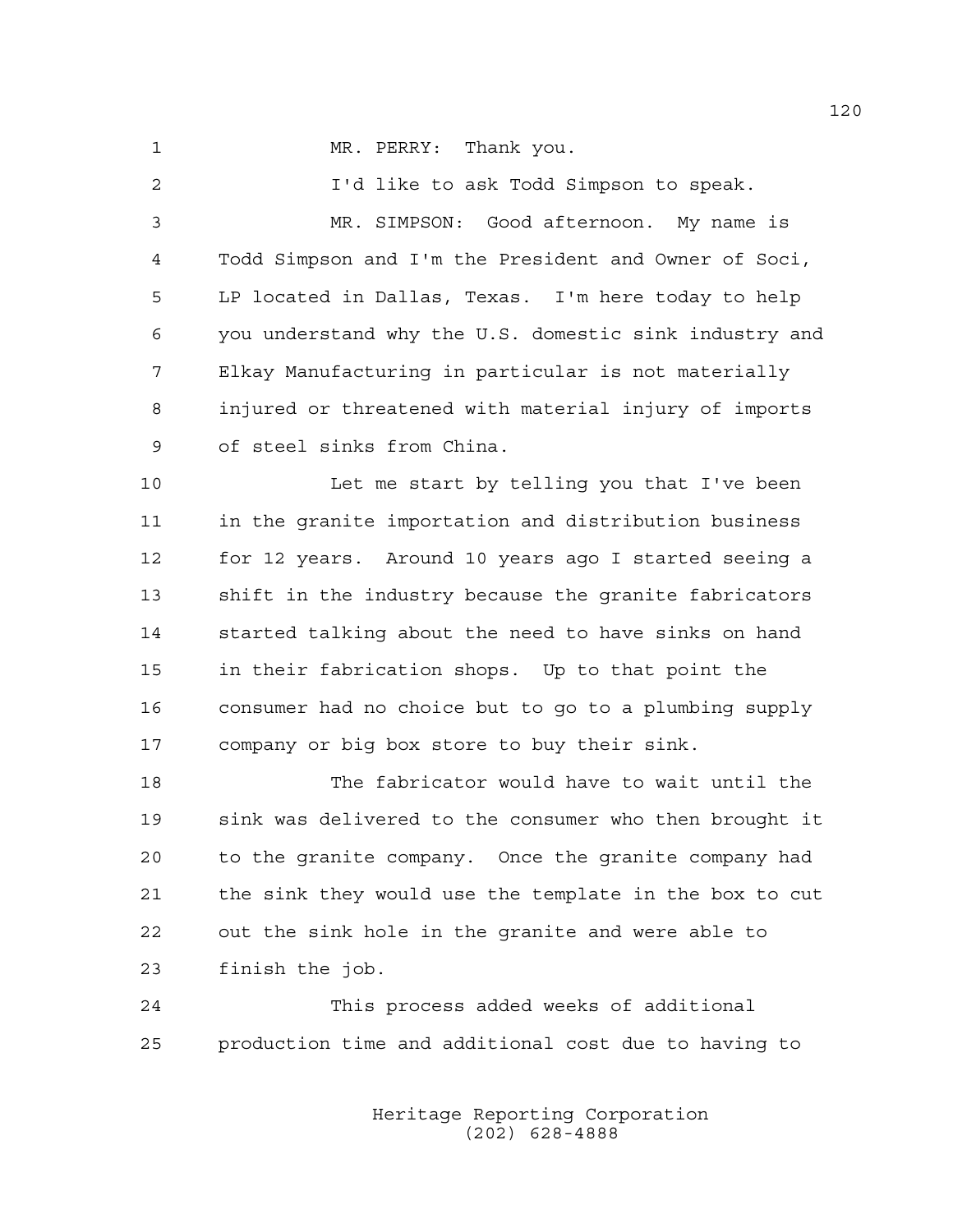1 program their machines to cut out all the different 2 sink holes. If there was a problem with the sink it 3 could also delay it two or three more weeks while they 4 ordered another special order sink in.

5 The fabricators kept telling me that if they 6 had three to five standard sized sinks that they could 7 stock and program into their machines, they could 8 increase their production and cut down their costs and 9 install more jobs.

10 When I heard the same story enough times, I 11 started doing some research and realized that this was 12 a market that was simply ignored by the U.S. producers 13 who were focused more on supplying the plumbing 14 companies and box stores. They had zero interest in 15 the fabricators as a customer and neglected this 16 segment of the market. With that realization, of a 17 major void in the distribution channel that needed to 18 be filled, I started researching manufacturing 19 opportunities and found that I didn't have any in the 20 U.S. for production. With that said, I looked around 21 the world to find a production facility wiling to 22 produce high quality sinks for me.

23 After six months of research I came to an 24 agreement with a factory in China and began importing 25 and supplying the niche fabrication market I had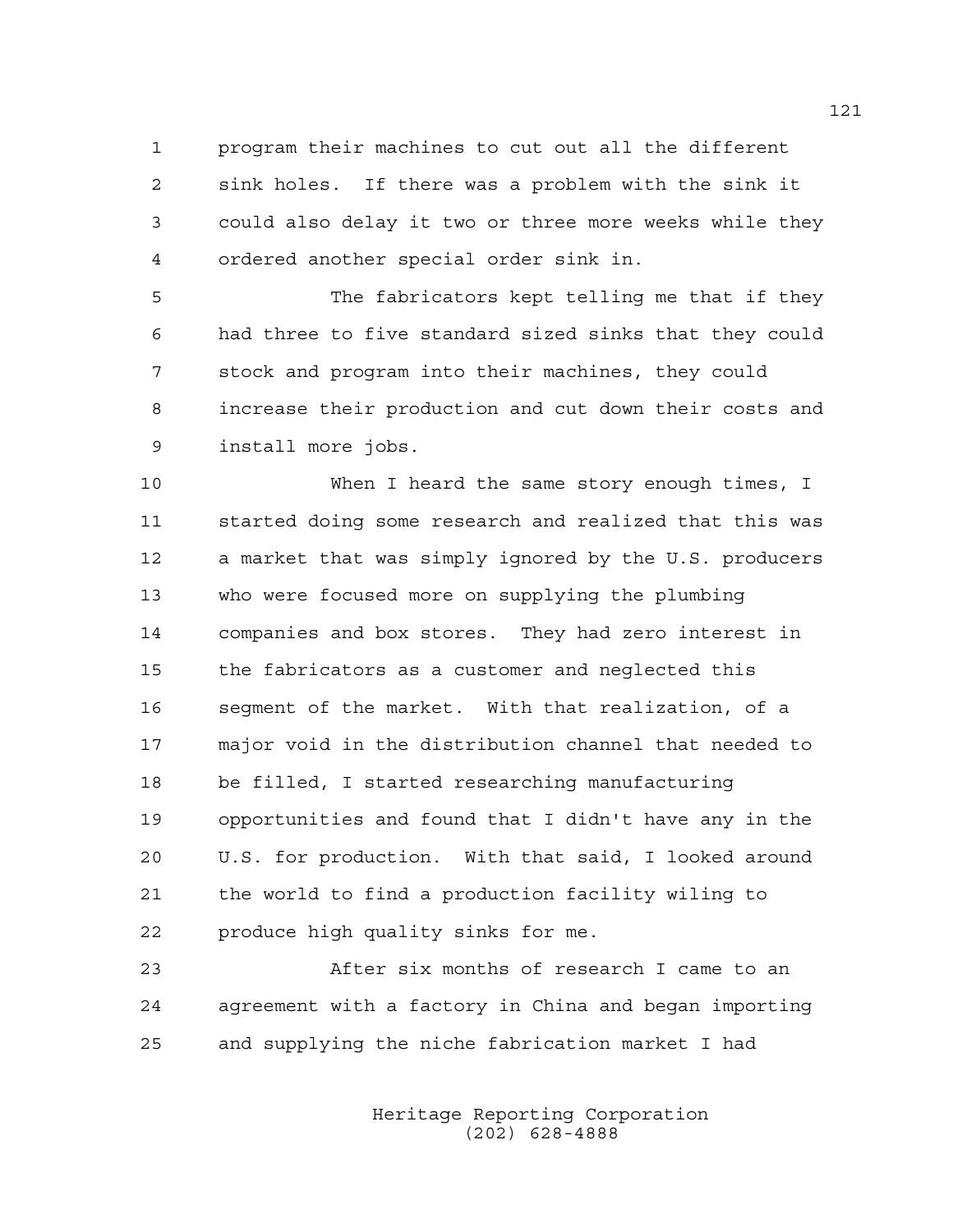1 identified. It's now eight and a half years later. I 2 have fourteen employees that depend on my company to 3 provide for them and their families.

4 Elkay and the rest of the U.S. manufacturers 5 continued with their strategy of supplying plumbing 6 companies and box stores. They had never sold to the 7 fabrication industry and continue to neglect them to 8 this day.

9 My customers employ approximately 20 to 10 30,000 people around the country and they all have 11 families to provide for. Without access to my sinks 12 and a domestic sink industry that won't supply my 13 customers, jobs will be lost at the fabrication 14 companies because the number of projects will go down. 15 The fabrication industry will have fewer options and 16 be set back by ten years by the decisions you make 17 here today.

18 With this case and the unknowns on the 19 horizon, I am already looking for alternatives, 20 flyers, and other countries besides China, out of 21 fear, really.

22 Let me make it clear that I don't think 23 China's a problem here. The problem is a shift for 24 them, is a shift in buyer tendencies and preferences 25 and a failure of Elkay to adapt to a changing market.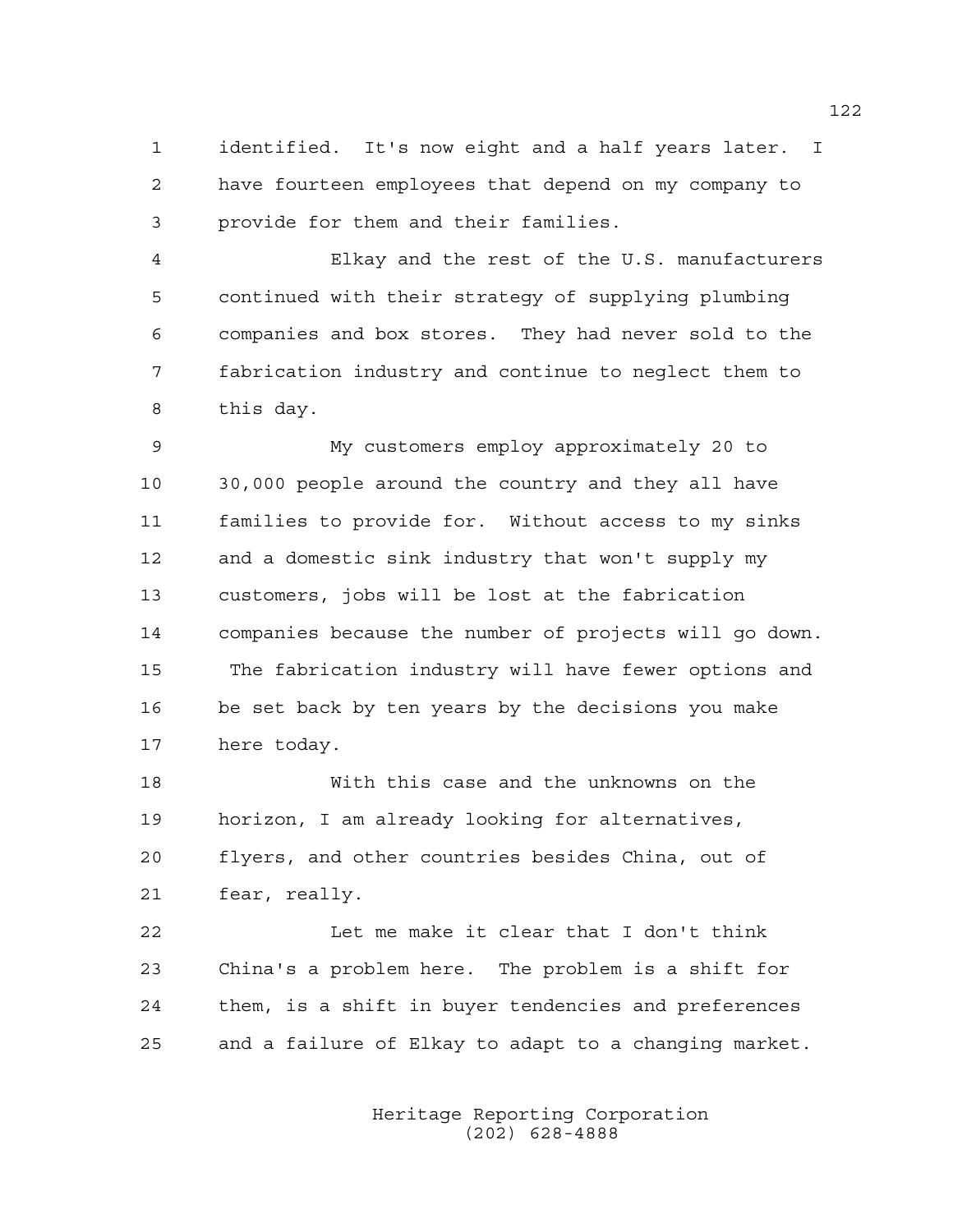1 In my view Elkay's high overhead business 2 model is broken and they are trying to manipulate the 3 market to their advantage by stomping out healthy 4 competition.

5 I have a couple other points that I just 6 wanted to, from their testimony earlier, just to make 7 a couple of statements.

8 One is that it seems very interesting to me 9 with the slide show and the presentation that Elkay 10 keeps talking about U.S. production when they're one 11 of the largest importers from China. Is it China, or 12 is it that their business model is just broken and 13 they just can't compete, there are too many layers?

14 Elkay says our sinks are all the same, and I 15 don't agree with that. We have different thicknesses, 16 different gauges, and in the words of Paul Just 17 earlier, "they one-upped us".

18 So is it our fault that someone produced a 19 better mouse trap? That someone's doing something a 20 little different. That someone cut out some of the 21 steps in a process to get a product to market. The 22 fact that maybe we have better customer service, 23 faster ship times. The most important would be that 24 our route to market is completely different. That's 25 not our fault. It's a choice that they made to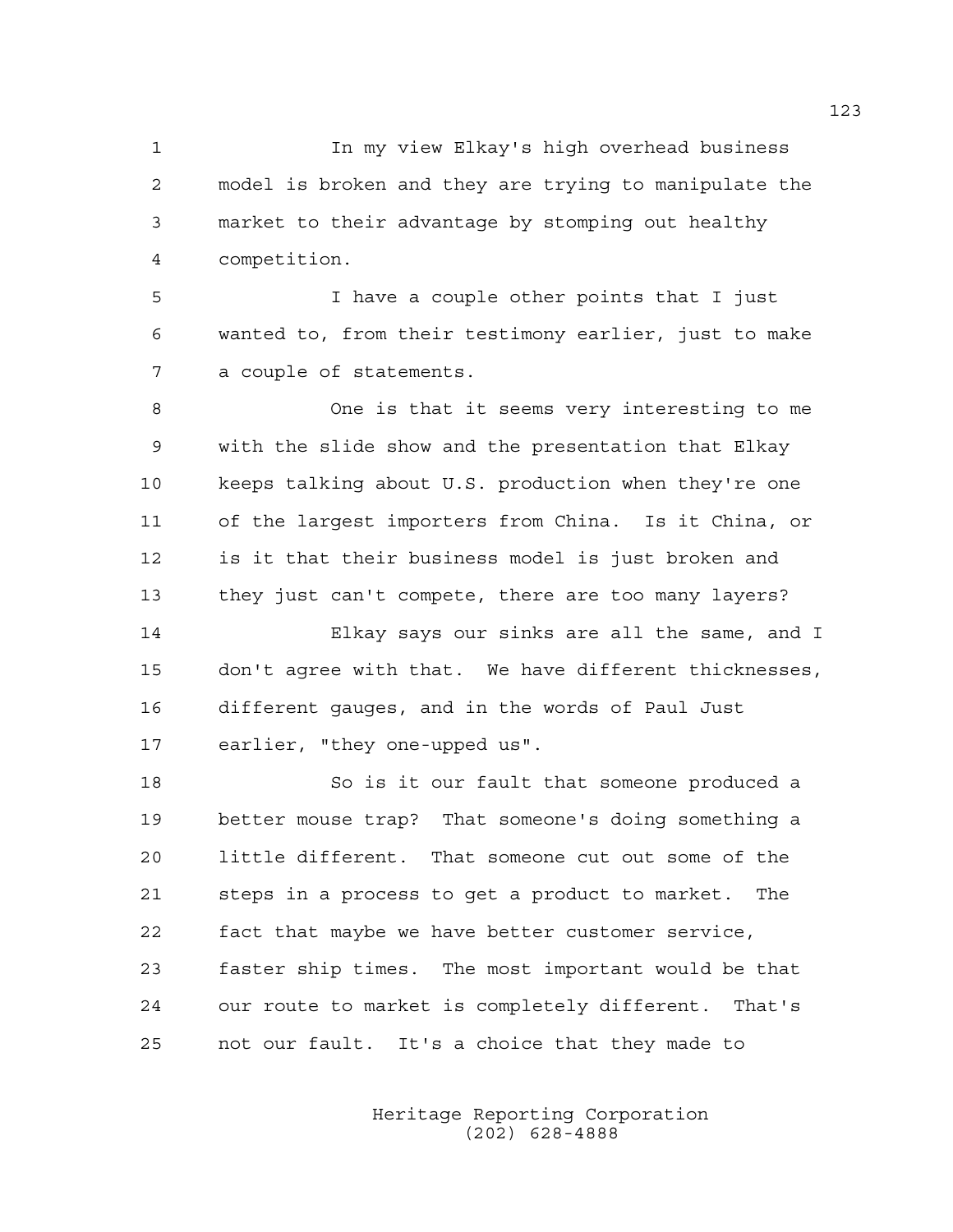1 neglect that market. Why should we be penalized 2 because of it?

3 I would also like to point out that Elkay 4 produces a portion of their sinks in the same factory 5 I do in China. How is that my fault that they can't 6 compete?

7 As Andy said earlier, from Elkay, and I 8 quote, "Elkay tries to sell to the fabricator through 9 a major retailer." Again, they add layers, they add 10 expense. They can't compete. Not our fault.

11 Why doesn't Elkay engage the fabricators 12 directly? Cut out the retailer like we do. It's not 13 a secret. It's a decision they made and we shouldn't 14 suffer because of the decisions made by Elkay 15 management.

16 I jotted down some notes for you because 17 this information would be considered confidential but 18 I think Elkay needs to hear it.

19 For instance, my drawn stainless steel sink 20 business this year is down 15 percent. Compared to 21 last year. It should be up. The market's getting 22 better. But what is up, my kitchen copper sinks, up 23 45 percent. My granite composite sinks up 57 percent. 24 My fabricated stainless steel sinks up 80 percent. 25 My point is, distribution channels have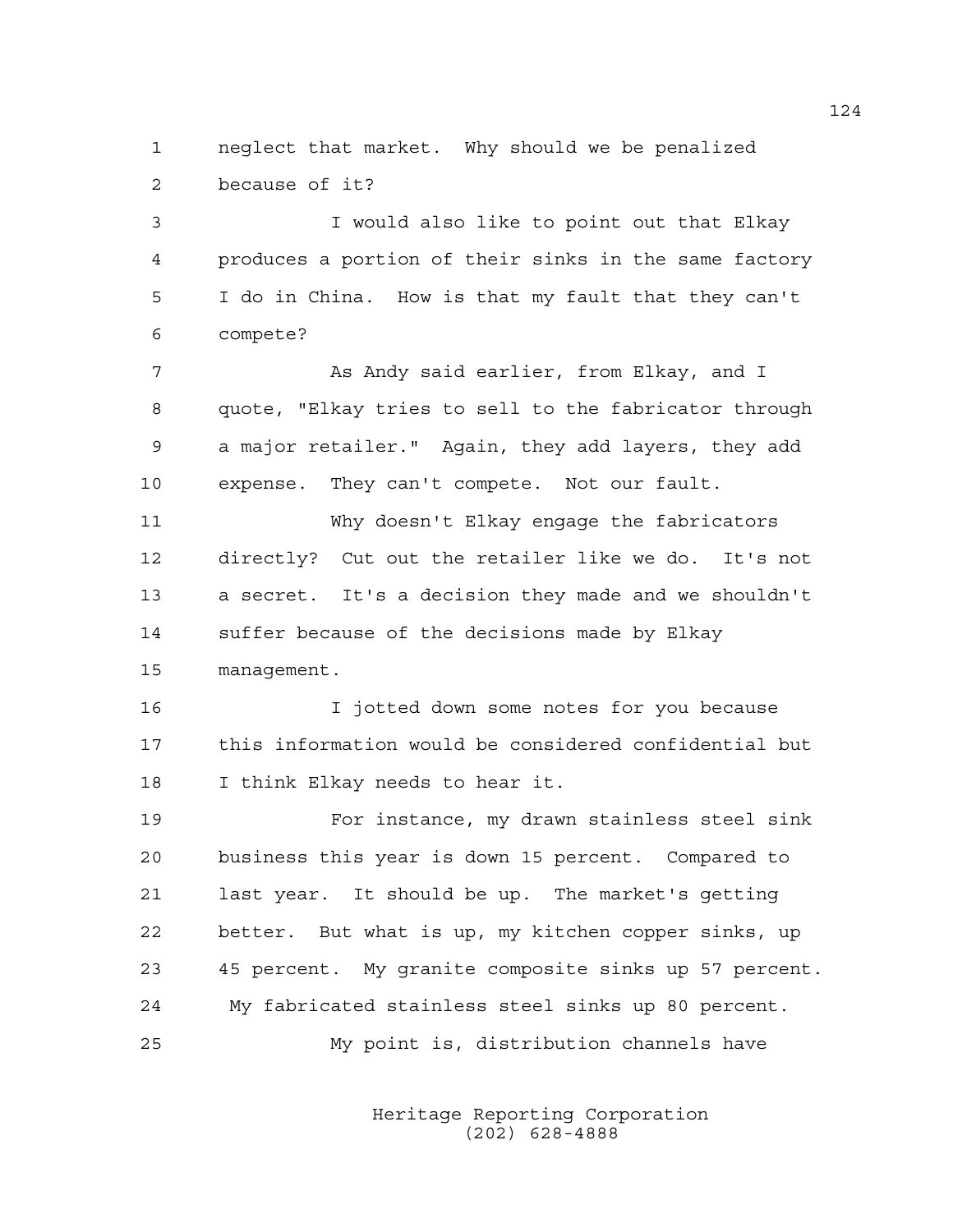1 changed. Consumer preferences have changed and 2 continue to change. They have to evolve. You have to 3 evolve. That's America. 4 Thank you for your time. 5 MR. PERRY: I would like to reiterate, it is 6 not the Chinese selling in the markets. This is U.S. 7 companies selling imported products in the U.S. 8 market. That's a big difference. 9 Thoms Mu? 10 MR. MU: Good afternoon. Thank you. 11 My name is Thomas Mu and I am the Vice 12 President of Operations of ICCI, an importer of 13 stainless steel sinks from China. 14 When we entered the under mount stainless 15 steel sink business ten years ago there were around 16 30,000 fabricators like Dave. The under mount 17 stainless steel sink require a professional fabricator 18 to install. Often the homeowner would bring the sink 19 to the fabricator, the fabricator would cut the hole 20 in the granite to fit the sink. Each job is 21 customized and required additional cost. So the sink 22 is part of the complete product, the counter top. 23 Without the sink, the job is unfinished and 24 the fabricator doesn't get paid.

25 So at that time the domestic under mount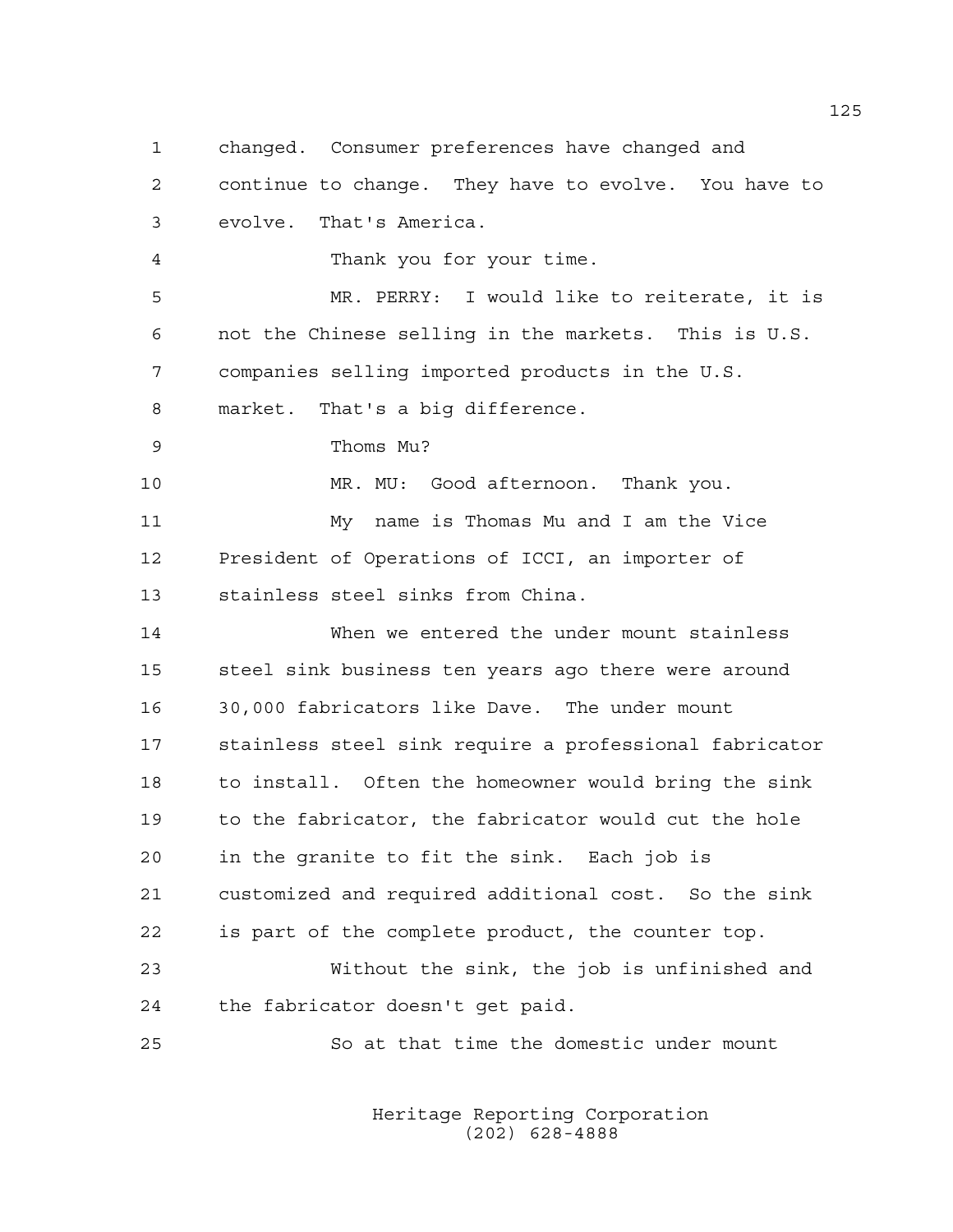1 sink manufacturers did not market to the fabrication 2 industry. We recognized an unfilled need for the 3 fabricator to offer the stainless steel sinks as part 4 of the granite.

5 Prior to the availability of imported 6 stainless steel sinks, fabricators often had to wait 7 sometimes weeks to complete a job, as you've heard. 8 Furthermore, the quality and the availability of 9 various under mount stainless steel sink models were 10 limited.

11 There were only a few 16 gauge models. The 12 16 gauge stainless steel is thicker and more desirable 13 than the 18 gauge stainless steel.

14 We've heard from the Petitioners that 16 15 gauge stainless steel is not a factor in purchasing. 16 However, about 50 percent of our sales now are the 16 17 gauge. to the best of my knowledge Elkay does not 18 produce a line of 16 gauge under mount stainless steel 19 sinks.

20 In short, Chinese producers via importers 21 such as ICCI supply the needs of an industry the U.S. 22 manufacturers neglected.

23 Because of the limited supply of under mount 24 stainless steel sinks ten years ago, it's exorbitant 25 cost contributed to very high complete granite counter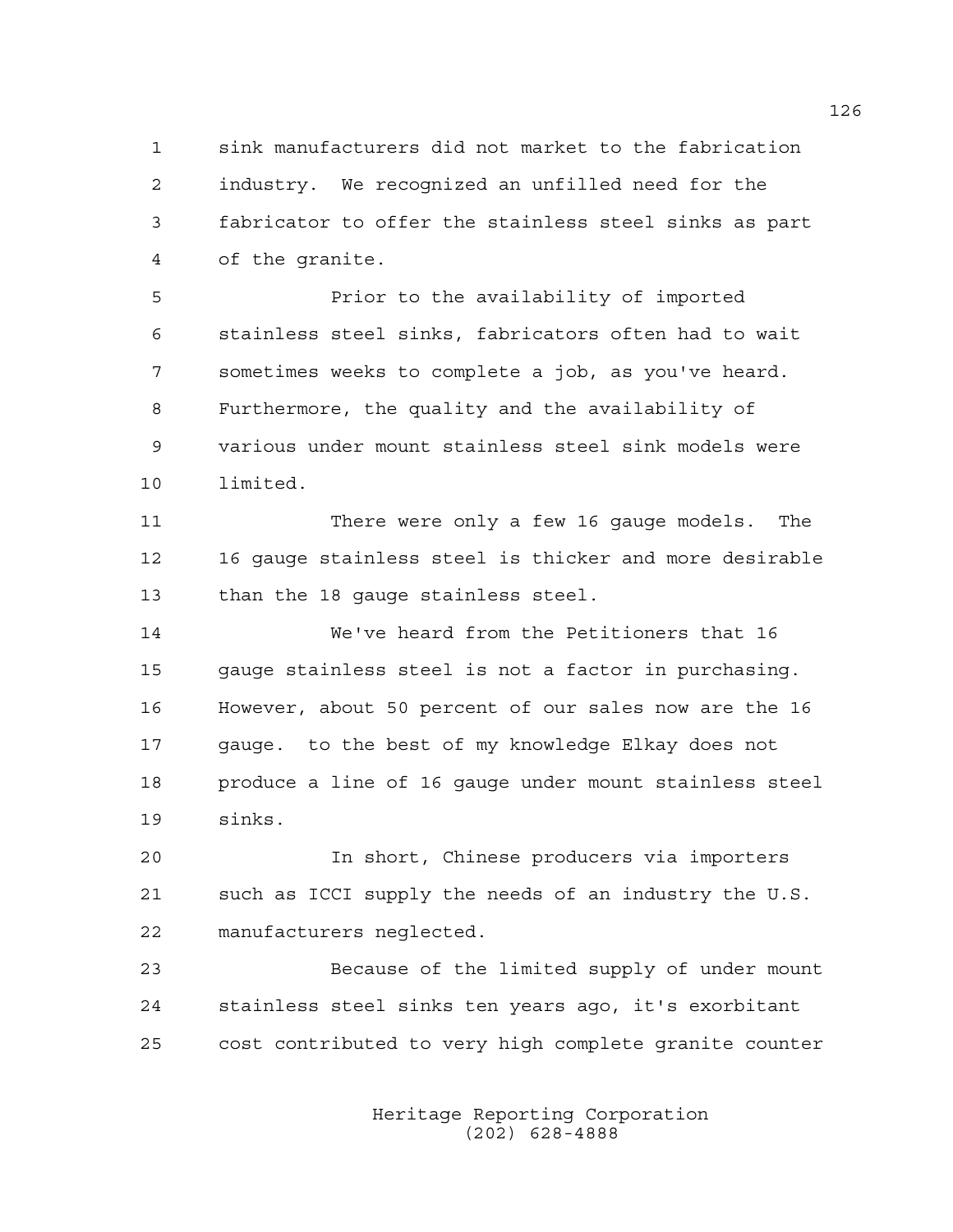1 top costs, basically making a new granite counter top 2 affordable only to the wealthy.

3 Over the past ten years while Chinese 4 factories continue to invest in technology and to 5 improve their quality, the granite price had 6 decreased, making granite counter tops affordable to 7 the masses.

8 According to some data I found from the ITC 9 the U.S. imports of granite, as Dave said earlier, 10 increased 40 percent over a couple of years. But if 11 we think about the fact that most kitchens are getting 12 smaller, there's actually less granite used per 13 kitchen on average.

14 The actual demand for the stainless steel 15 sinks is greater than 40 pe4cenet you would think. 16 So the decreased granite cost led to 17 increased affordability of granite counter tops 18 creating significant increased demand for under mount 19 stainless steel sinks and the need for Chinese 20 imports.

21 So imports therefore increased because the 22 Chinese imports filled a market niche, a market niche 23 Elkay did not pursue.

24 Elkay wants to turn back the clock and 25 return to a market where they can choose the customers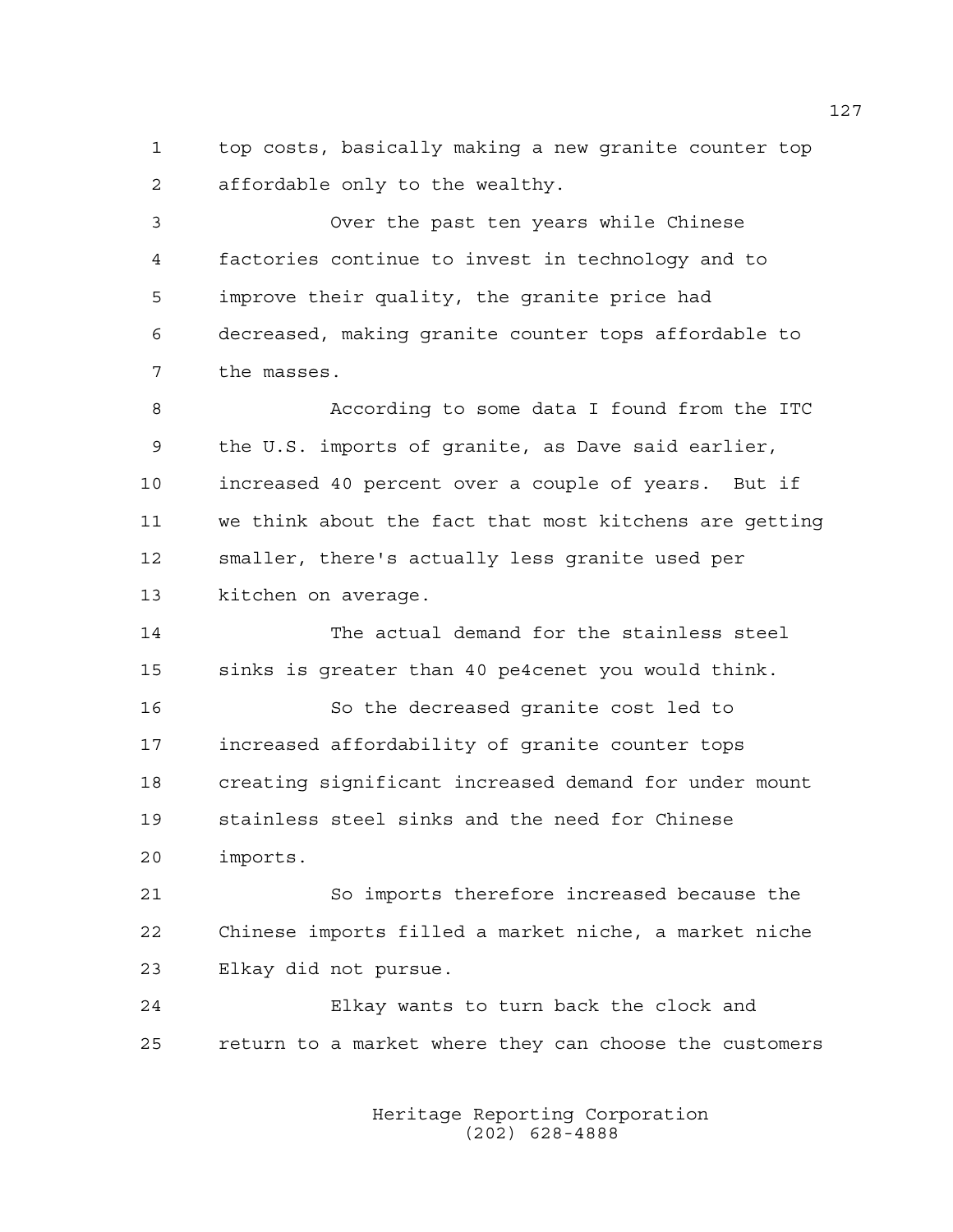1 they want to supply. They want to force the

2 fabricators to return to the days when a missing part, 3 the sink, can cause delays and dramatically increase 4 project costs.

5 In today's economic environment, the 6 consequences can jeopardize a fabricator's business 7 and force more employee layoffs.

8 In fact Elkay has a production factory in 9 China, as we've heard, and purchase things from 10 multiple Chinese suppliers.

11 It is the Department of Foreign Trade of 12 Guangdong who has said that Elkay's exports out of 13 China into the U.S. is the fourth, by import value.

14 So I would not be surprised if U.S. import 15 data also proved Elkay to be a significant contributor 16 to any increase in the imports that they have claimed 17 that's hurting the domestic market.

18 In Elkay's petition they claim that Chinese 19 imports has caused domestic production declines and 20 capacity utilization. However it appears any declines 21 are self-inflicted, evidenced by the fact that Elkay 22 is a major importer from China.

23 So this is not a story of protecting U.S. 24 production from Chinese imports. I do not believe 25 Elkay intends to replace its Chinese imports with U.S.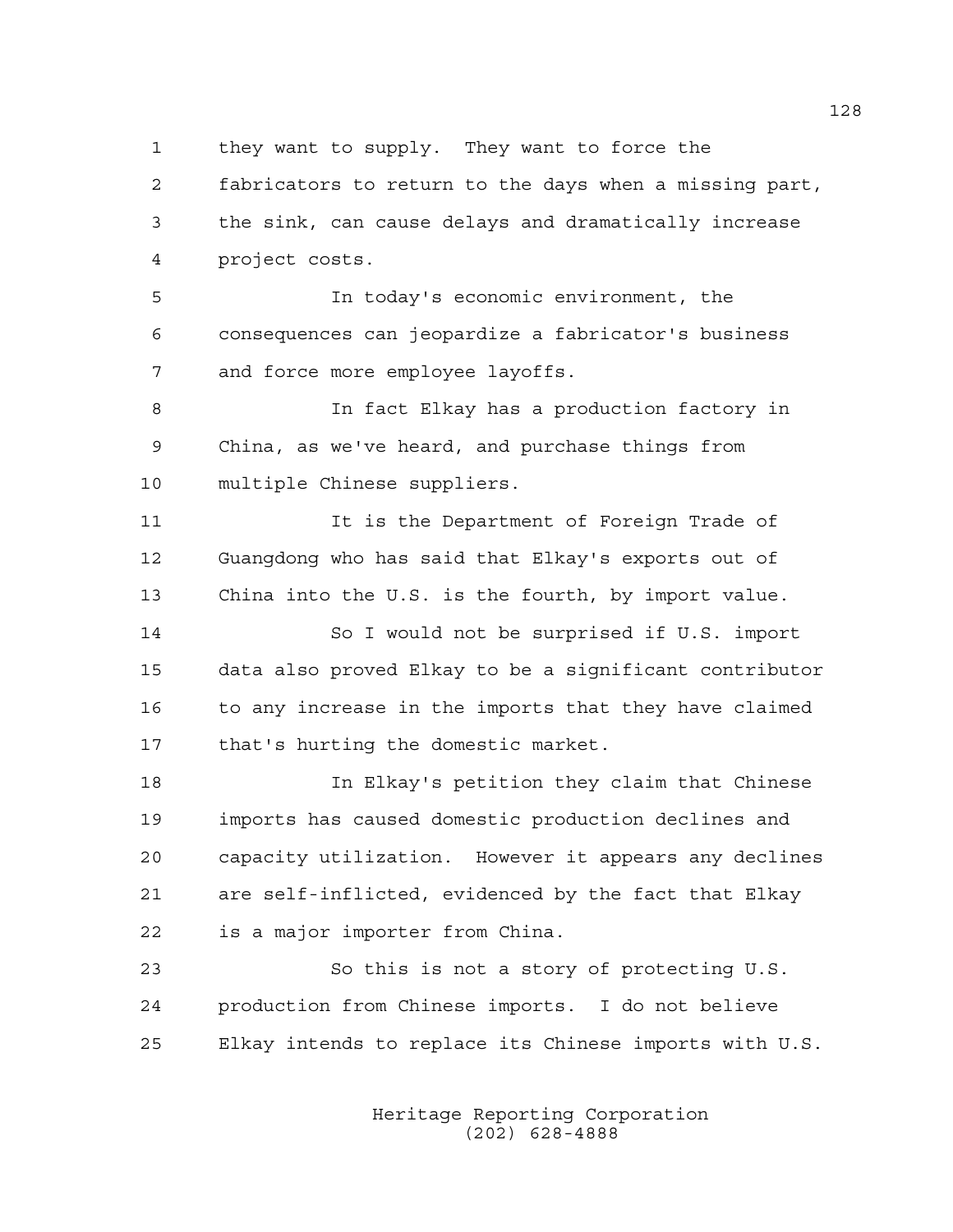1 production. I believe Elkay intends to replace the 2 Chinese imports with their Mexican imports. In fact 3 they said they do not import right now, but they do 4 own EB Technica. According to LK.com, EB Technia is 5 the national leader in stainless steel sinks in 6 Mexico. 7 In Elkay's petition, it reported over three 8 million units imported from China last year. 9 We all question whether Elkay's U.S. 10 capacity can support the enormous demand. 11 We therefore would be forced to turn to 12 third country imports such as Vietnam, Korea or 13 Mexico. 14 Again, I thank you for the opportunity. 15 MR. OLSON: I would like to touch base on 16 the granite import portion of this, just based on some 17 of your reaction. 18 If the granite sales went up 40 percent,

19 just to put it in, let's get away from the 20 percentages. When new construction was going on there 21 were a lot of homes being built with islands and wet 22 bars and all this stuff. So your average granite job 23 would be two, two and a half, three slabs. 24 Now we're in the remodel phase. You're

25 stuck in our home, you can't go anywhere. Most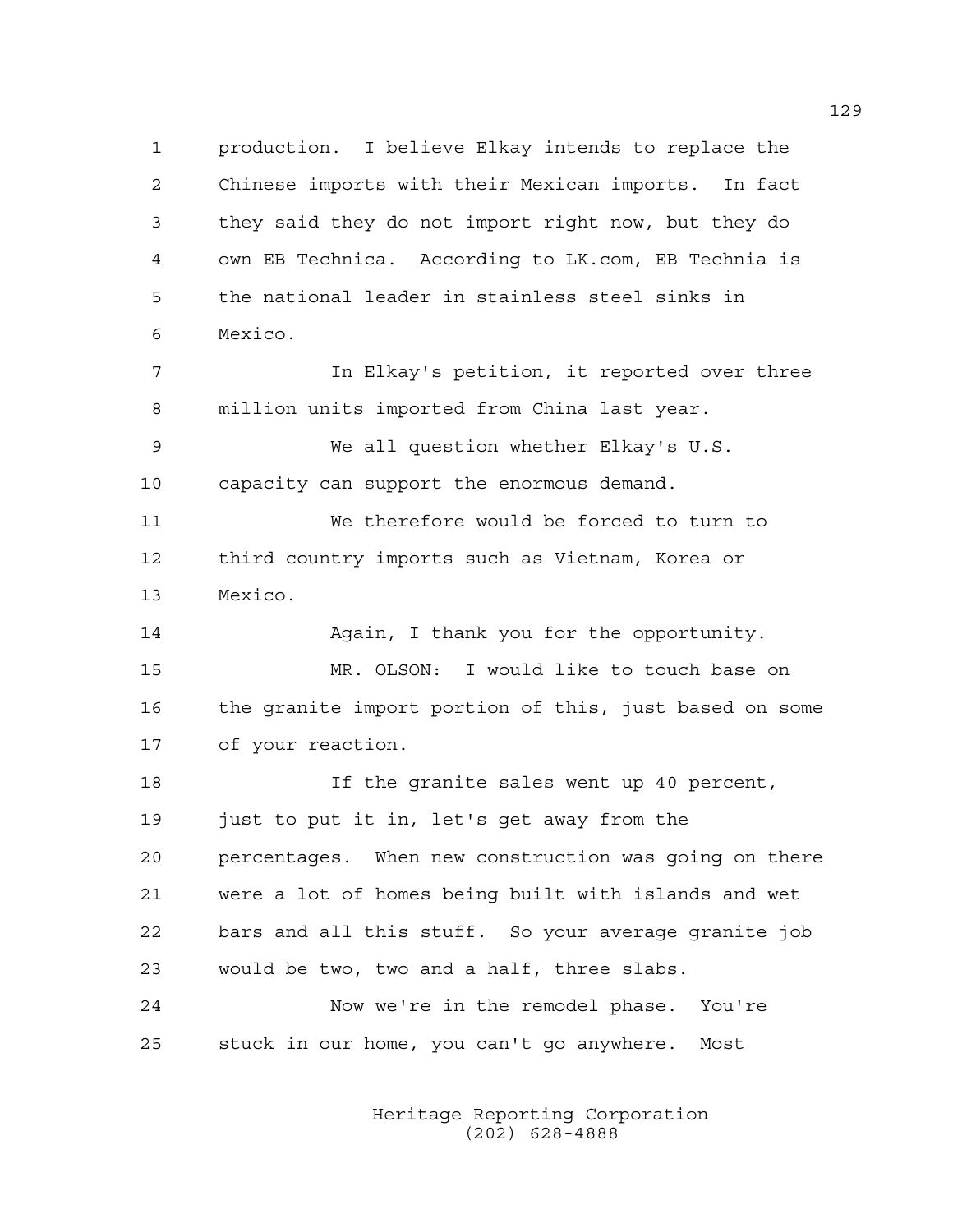1 people, percentage wise, aren't in brand new homes. 2 You bring in a thousand slabs of granite and you're 3 doing one slab per kitchen, you've just got 1,000 4 kitchens versus before you were doing a lot less. You 5 were doing 300 kitchens or 250. So percentage of 6 granite increase of 40 percent, and most of them are 7 one slab and slab and a half jobs. Dave could 8 probably tell you more. That 40 percent, you can 9 pretty much double that number as far as the amount of 10 kitchens that are being produced out of that 40 11 percent increase, which reflects a 60 percent increase 12 in stainless because if you moved on, remember the 13 other alternatives to stainless steel are also going 14 up. 15 MR. PERRY: I'd like to ask Ian Drew to 16 finish up. 17 MR. DREW: Thank you for the opportunity. 18 My name is Ian Drew. I'm the marketing director for 19 Nantucket Sinks, USA. 20 We are a small company that started seven 21 years ago in New York with two containers of sinks and 22 a van. Today our distribution facility is in North

23 Kings Town, Rhode Island. WE have seven employees and 24 a national dealer representative network.

25 We sell toe fabricators, kitchen show rooms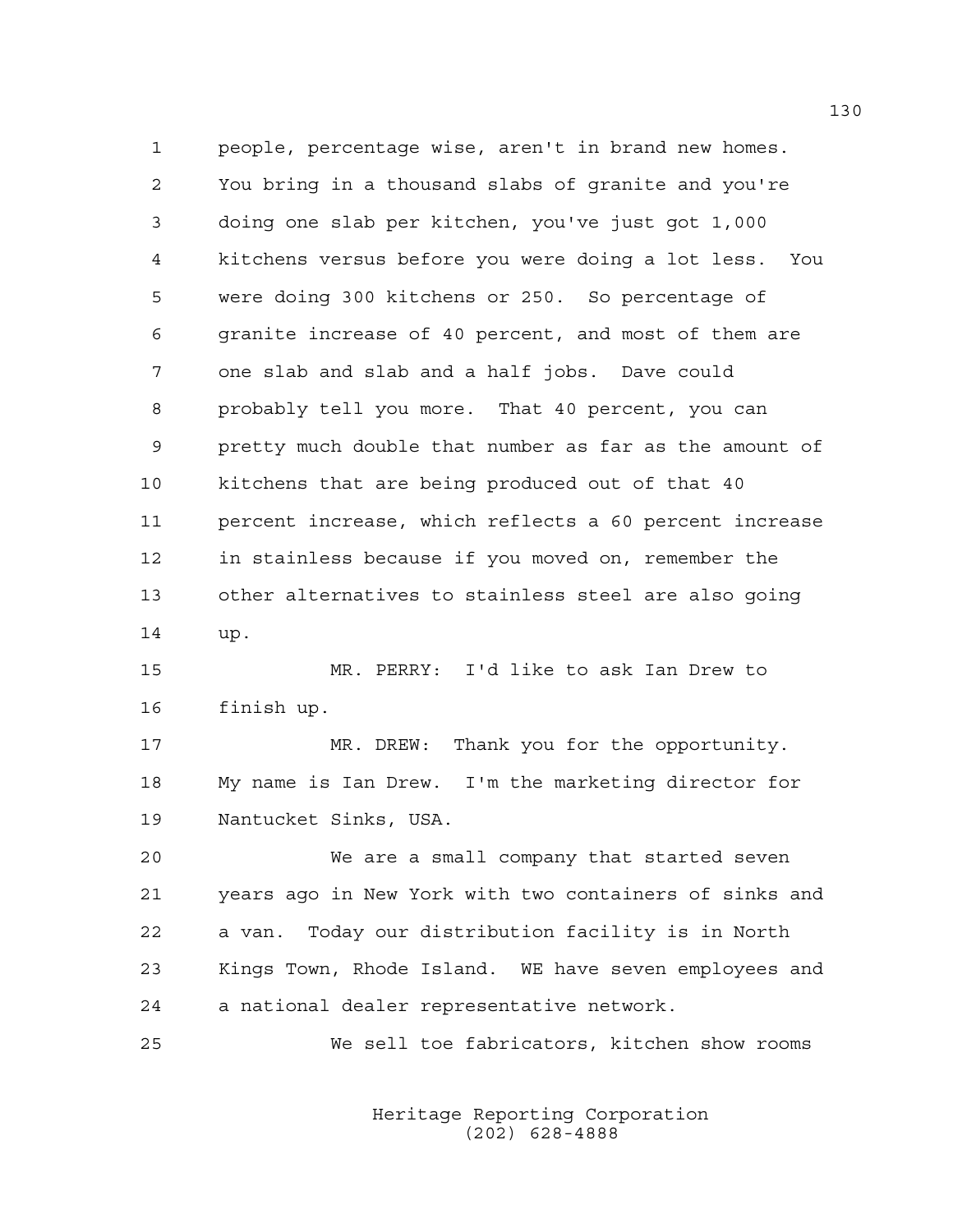1 and internet distributors. Everyone at this table 2 here testifying today has been instrumental in growing 3 this market. Back in 2005 the market was Static and 4 specific, and so too were the channels of 5 distribution.

6 Elkay, the market leader, was similar to the 7 very early dais of Ford and the Model T. You could 8 have any sink you wanted as long as it was a seven 9 inch depth, double equal bolt.

10 Now obviously they have other styles, but 11 they're not marketed well.

12 We gave our dealers the ability to offer 13 sinks that were more than just for utility. They were 14 affordable and available, and in days as opposed to 15 weeks.

16 We offered different debts. We included a 17 drain in alternative gauge steel. We provided 18 templates to the fabricators they could use over and 19 over again so they could keep production flowing.

20 We offered accessories similar to the 21 European Scent companies. We followed trends and 22 looked for new sales opportunities to increase market 23 share. Elkay did not. If they had, we would not be 24 here testifying today.

25 We gave our dealers the options of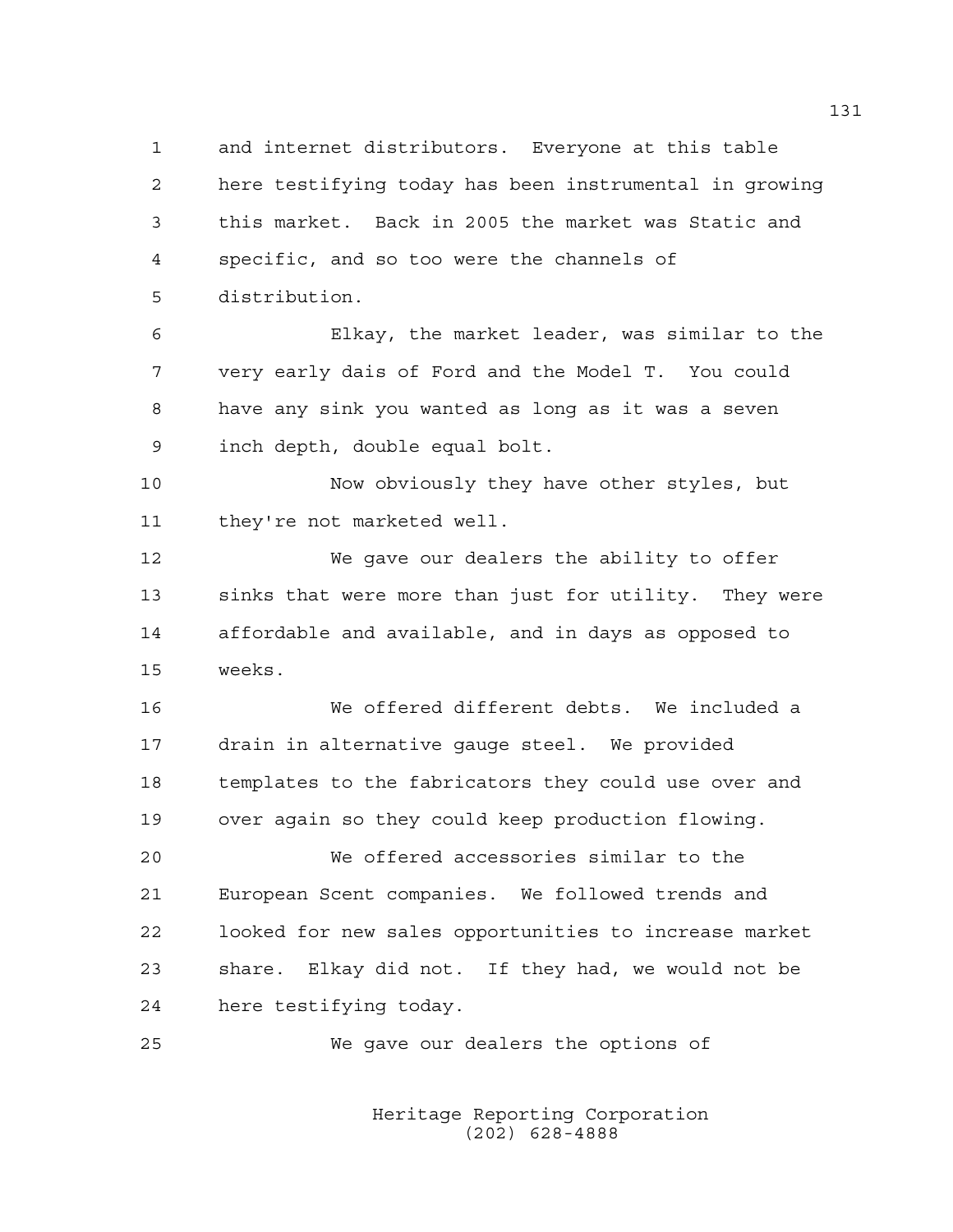1 affordable luxury. They wanted it and we sold it to 2 them. We opened the market to more buyers and it 3 blossomed.

4 The sales did not come easy. It required 5 extensive hand-holding. We had to explain the 6 benefits of stocking sinks and offering a product line 7 to their customers. Obviously it got easier when the 8 other companies saw the benefits.

9 Desirable European inspired sink lines were 10 available in China. The factors that we made our 11 first purchase from were already creating the styles 12 that we were looking for. The styles that we were 13 looking for were not new to them. The variety, the 14 quality, the convenience was there. Obviously if we 15 have the same opportunity to purchase those things for 16 the United States, we would have.

17 There's no doubt that this market is viable 18 and growing annually. W have defined the avenues of 19 growth. We should not be penalized for sales 20 innovation.

21 The internet market is real. The change in 22 consumer behavior is real. Sales on social media 23 evolve in a daily basis. It is imperative to evolve 24 with it.

25 What I would like to tell Elkay is that the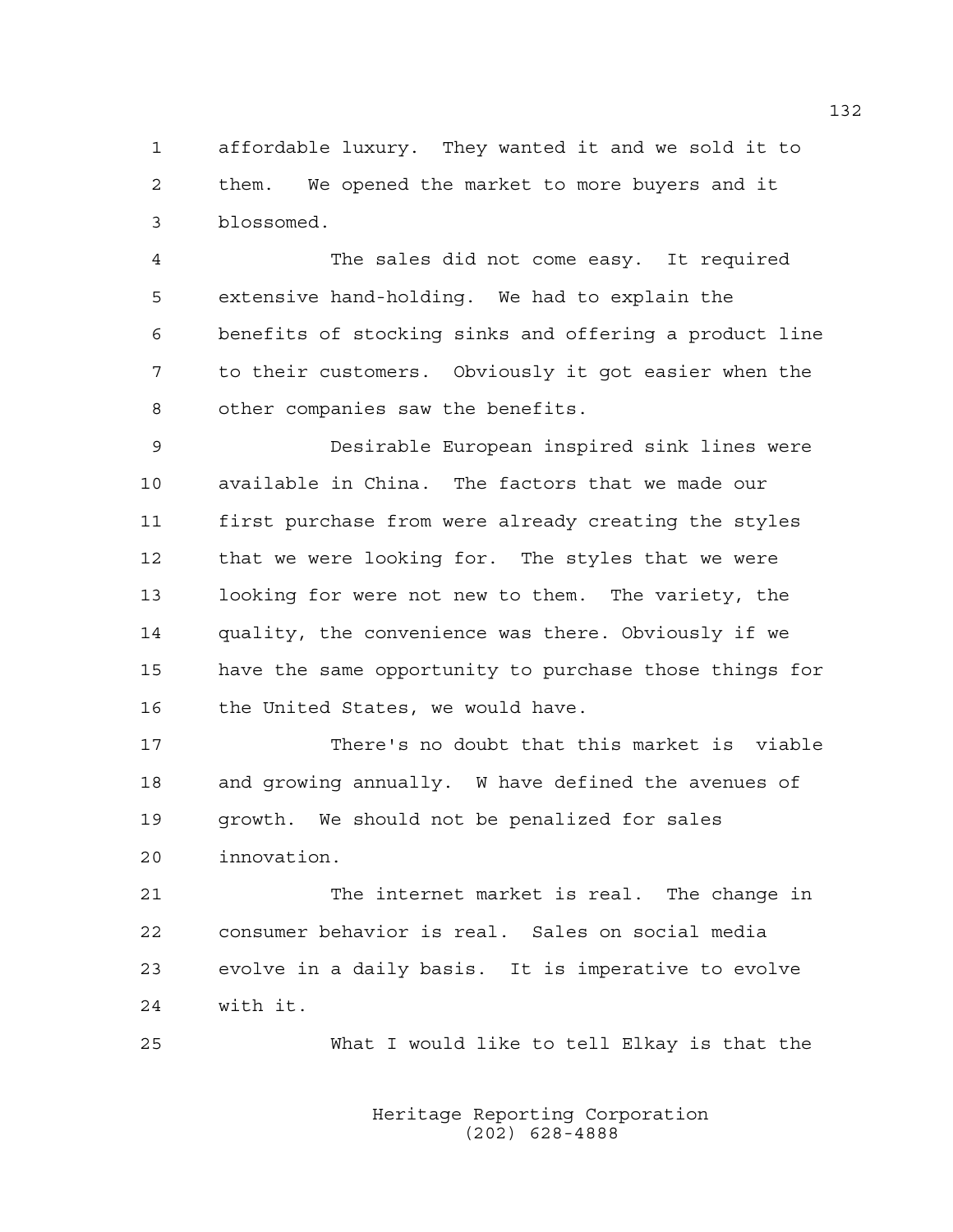1 bully on the playground will eventually get punched, 2 even though you ran to the principle to get us in 3 trouble. The principle will find ut the truth. 4 I can promise that we're not going anywhere. 5 If our sinks don't come from 6 China they will come from some other country. We have 7 begun our search in case we receive an unfavorable 8 duty decision.

9 We know our customers and we know that 10 thanks to all the people here that customers have 11 become more educated about sinks. I have a phone call 12 about gauges probably three or four times a week. 13 They ask us about chromium and nickel content. 14 they're educated. In Elkay's testimony they said the 15 sink was the last thing the customer thinks of during 16 the renovation process. Thanks to us here, that level 17 of importance has risen. By the way, you're welcome.

18 I invite you to ask me questions regarding 19 the gauge debate for dropping the higher gauge. I have 20 sales experience that lends itself to the testimony.

21 To sum up, we are American company hiring 22 Americans. Buying quality Chinese products. We are 23 proud of our growth under dire economic times. Our 24 commitment to customer service and innovation has been 25 the key to our success.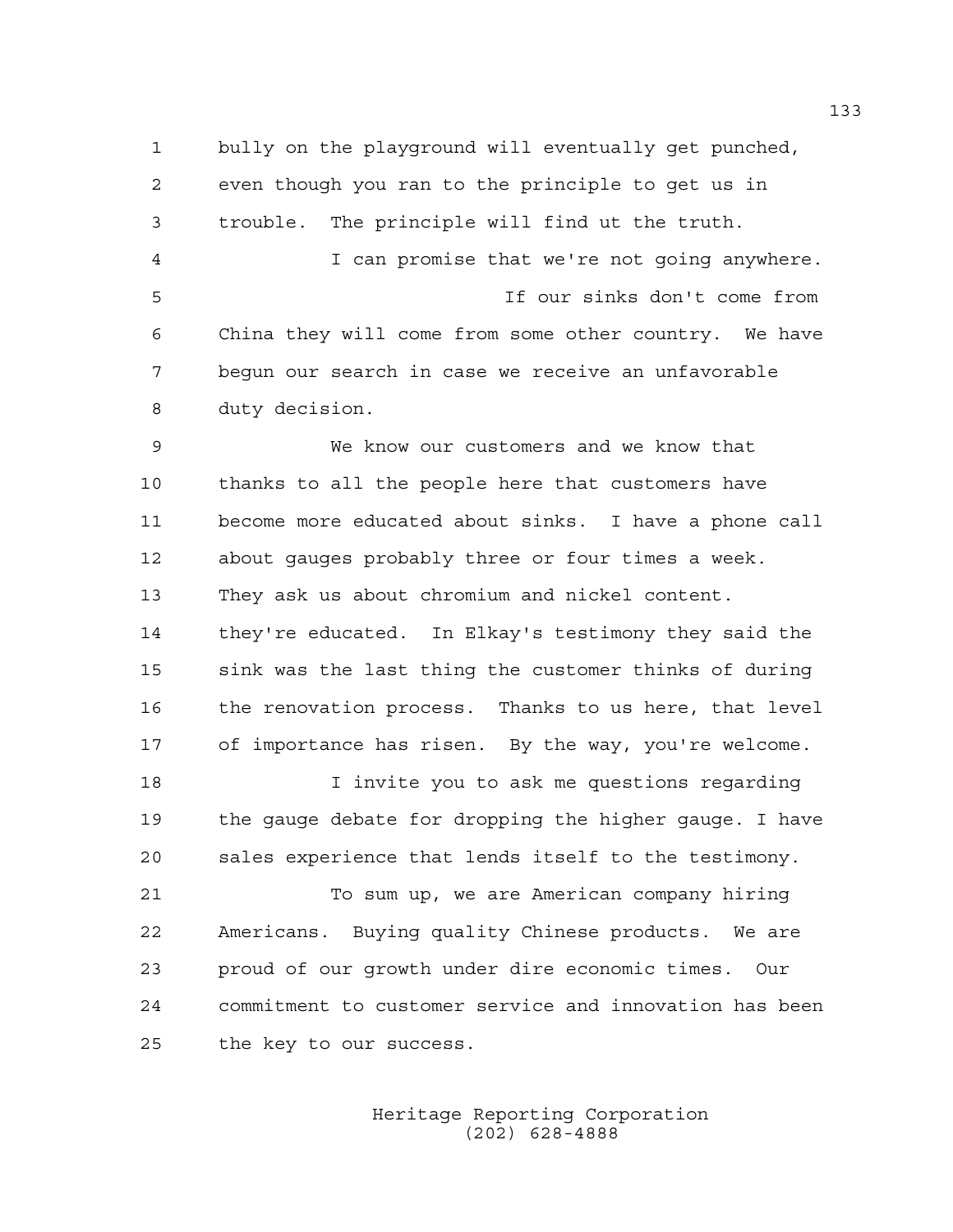1 In closing, if I could say one thing to 2 Elkay it would be "Welcome to 2012". 3 MR. PERRY: Thank you very much. We're 4 ready to take any questions you might have. 5 MS. DeFILIPPO: Thank you, Mr. Perry. 6 Thank you, Mr. Perry, and thank you to all

7 of you for coming today and providing us with a lot of 8 useful information. As I stated earlier today I know 9 it's hard to get away from your businesses, but it 10 really helps us put together a sound report for the 11 Commissioners to make a decision. So we appreciate 12 that.

13 I will turn to my right, to Ms. Pozzi 14 Porter, and ask her to begin our questions.

15 MS. PORTER: Hi, good morning. Good 16 afternoon.

17 17 I will ask you the same question I asked the 18 Petitioners. "Can the U.S. industry satisfy the 19 market demand for the subject product?

20 MR. PERRY: We don't think so. They seem to 21 think so, but we certainly don't.

22 MR. SPICHER: If there's an increase in 23 imports, and we know all those things are being 24 installed somewhere. If you took all of the imports 25 away, it would still be more business than what the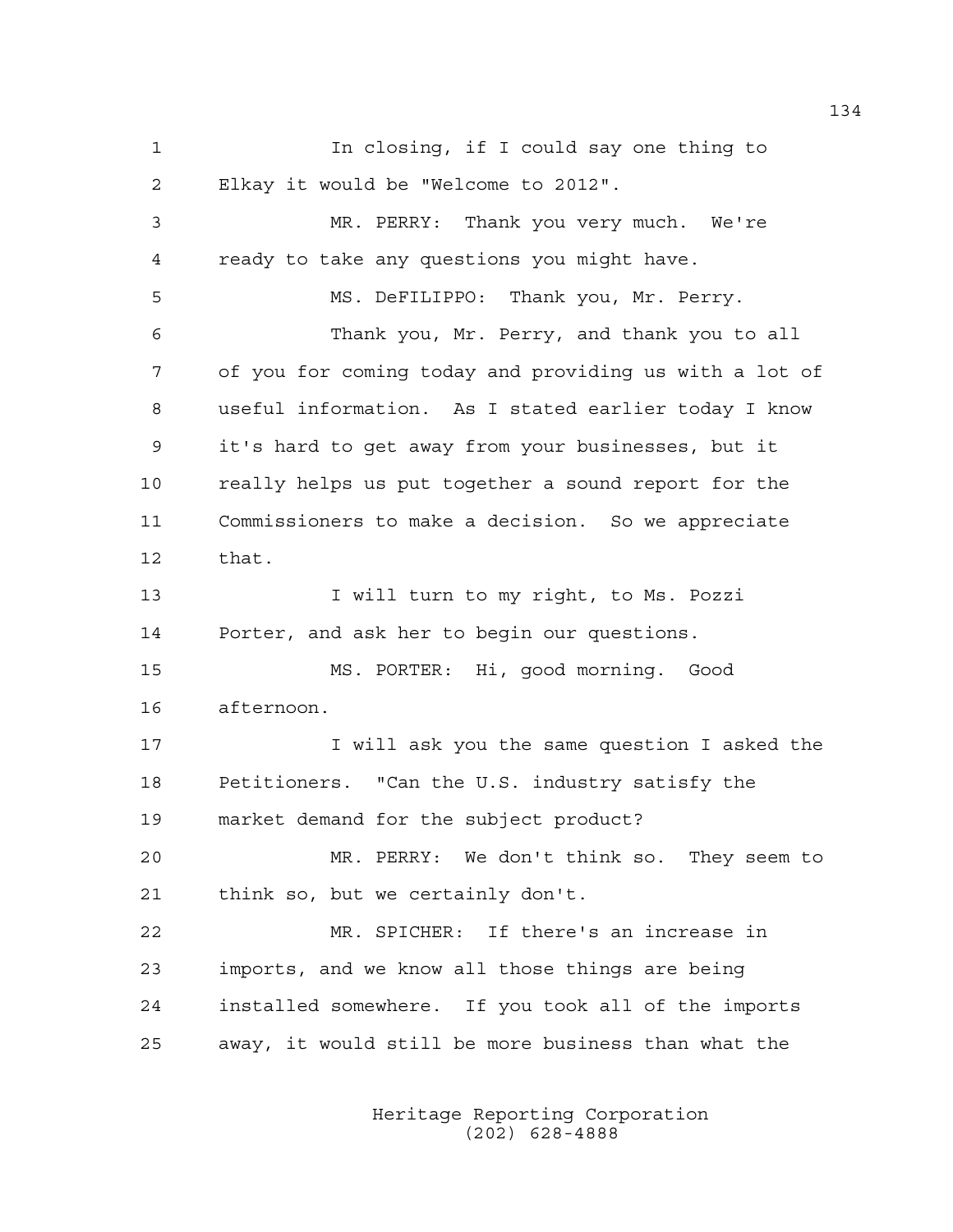1 pre-downturn for Elkay's experience.

2 So if they were running anywhere near 3 capacity, and now because of the popularity of the 4 surfaces that these things go into, they would have to 5 increase their capacity exponentially to keep up with 6 that.

7 I don't know their business and I can't say 8 for sure, but it certainly appears that it would be 9 difficult to do at best.

10 MR. MAGARIK: If I may, I'm going to quote 11 Steven Rogers, CLLK. He stated that they assume they 12 can because they have before. Well before was a while 13 back and this is a very different market,

14 substantially larger than it was before.

15 MS. DeFILIPPO: If I could just ask a quick 16 favor. Since it is a large panel, if you could just 17 state your name before you speak so it makes it a 18 little easier for our court reporter, that would be 19 great. Thanks.

20 MR. MU: Again, my name is Thomas Mu with 21 ICCI. I'd like to add that I do not believe that Elkay 22 will be able to supply the domestic market. 23 Especially if they acknowledge that they don't care 24 much about the 16 gauge. About half of our sales now 25 are 16 gauge and that's because the consumers want the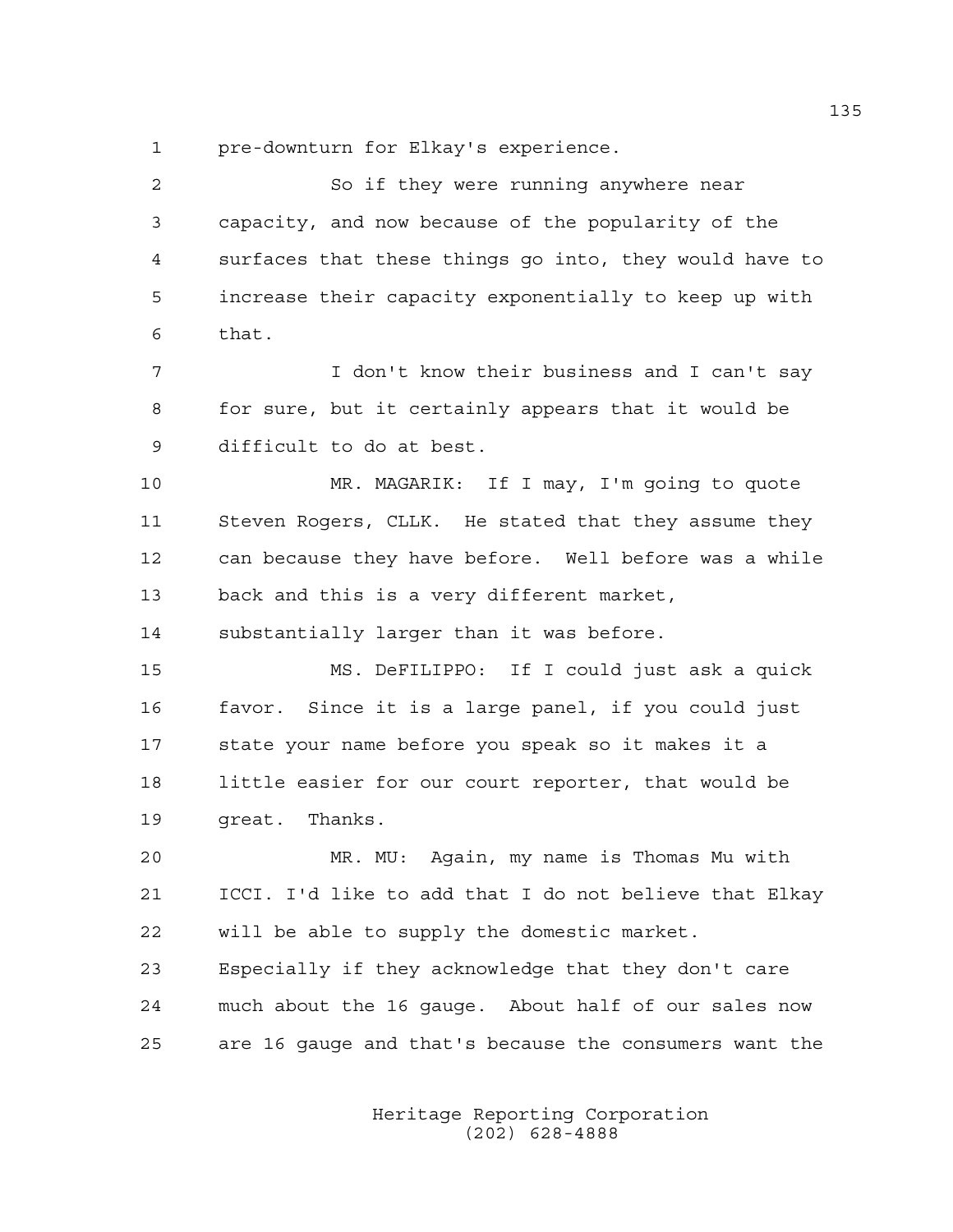1 thicker, they want the better quality. And if Elkay 2 is not making it, and I believe Just also said they do 3 not make the 16 gauge, so where would they get it? 4 Where would the consumer get it?

5 MR. OLSON: My name is Jim Olson. I'd like 6 to expand on that 16 gauge as well.

7 Part of what's driving the 16 gauge market 8 is it's much heavier. Basically what we have is we 9 have a commercial grade steel with a residential 10 finish. Part of what pushed that through is the 11 wannabe commercial kitchens in residential 12 applications. Thanks to the Cooking Channel, people 13 have much larger kitchens, and they've got the big 14 giant eight-burner, whatever, and when you start using 15 your commercial professional chef cookware, which is 16 no obtainable by the consumers because it's much 17 cheaper where they have the three-eighths inch thick 18 steel bottom for even heating and all that, 18 gauge 19 sinks don't hold up so well against that when you try 20 to clean them and drop them in there.

21 So Eclipse, ICCI was the first one in this 22 country to introduce a full line of 16 gauge sinks 23 which pushed us right to the top, and then everybody 24 followed.

25 So we offer a number of 16 gauge product and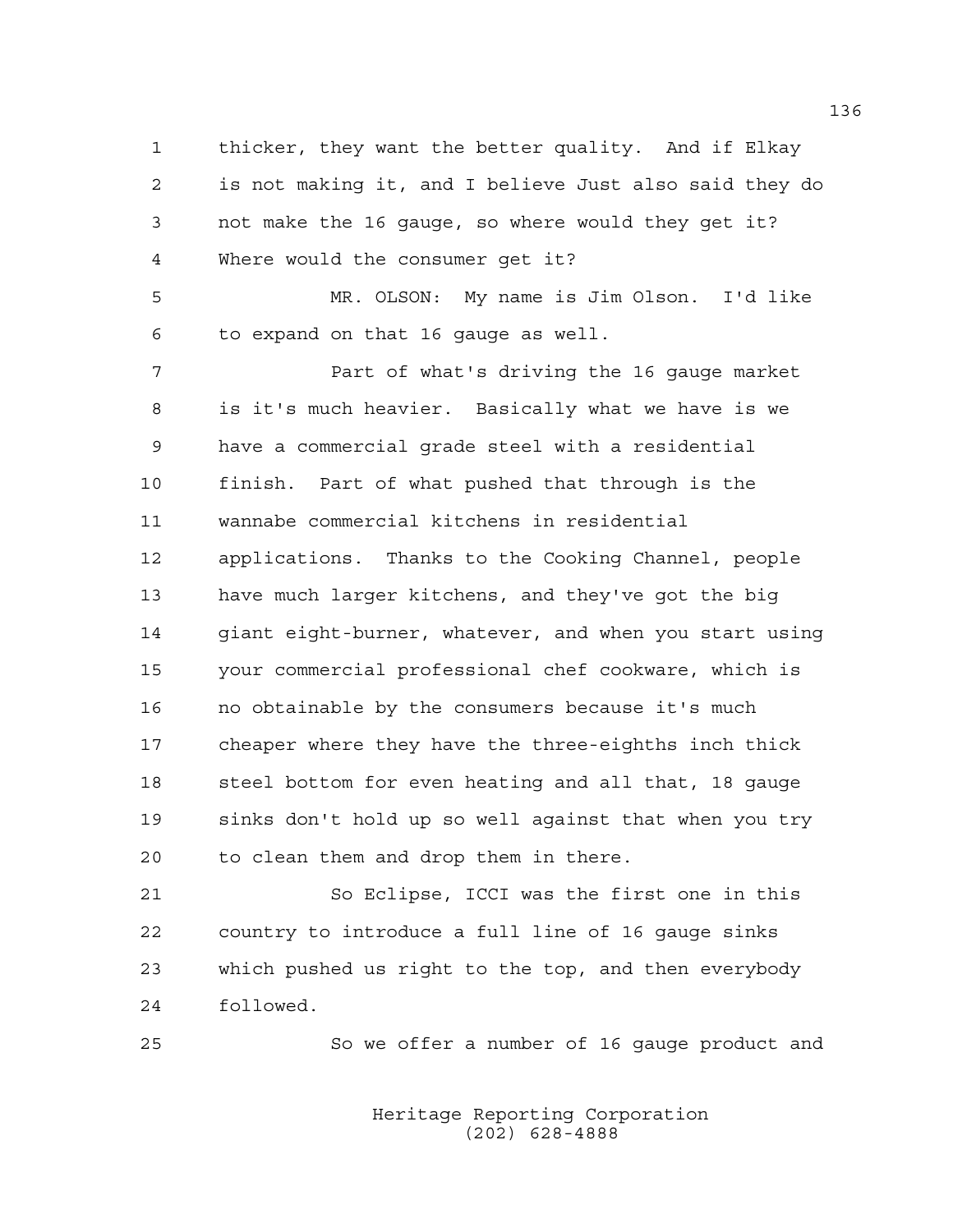1 that's part of what motivated it between the Cooking 2 Channel and the larger kitchens going in, and in the 3 Midwest, Thomas feels at a corporate level they're 50 4 percent. In the Midwest I'm probably 85 percent as 5 far as 16 gauge product and I cover five states.

6 So geographically that percentage of 16 7 gauge product is going to increase, I believe, versus 8 the national average and corporate.

9 MR. MAGARIK: Serge Magarik, Kraus. We are 10 predominantly selling 16 gauge sinks. And the 11 difference is not that 16 gauge is a only commercially 12 used grade. 16 gauge is offered, we sell to 13 residential homes 16 gauge. The difference is 16 gauge 14 is a lot more expensive to produce, and Elkay doesn't. 15 They just don't make it because if they start making 16 16 gauge sinks their price is going to be 17 significantly higher form where it is now, which is 18 already unaffordable. Which is why they are where 19 they are.

20 MR. SIMPSON: I'd like to add that probably 21 -- Todd Simpson from Dallas, Texas, Soci. Probably 90 22 percent of my sales in the Stainless are 16 gauge. 23 MS. PORTER: My other question is, what's 24 your opinion on using official DOC statistics? 25 MR. PERRY: I think we have a problem there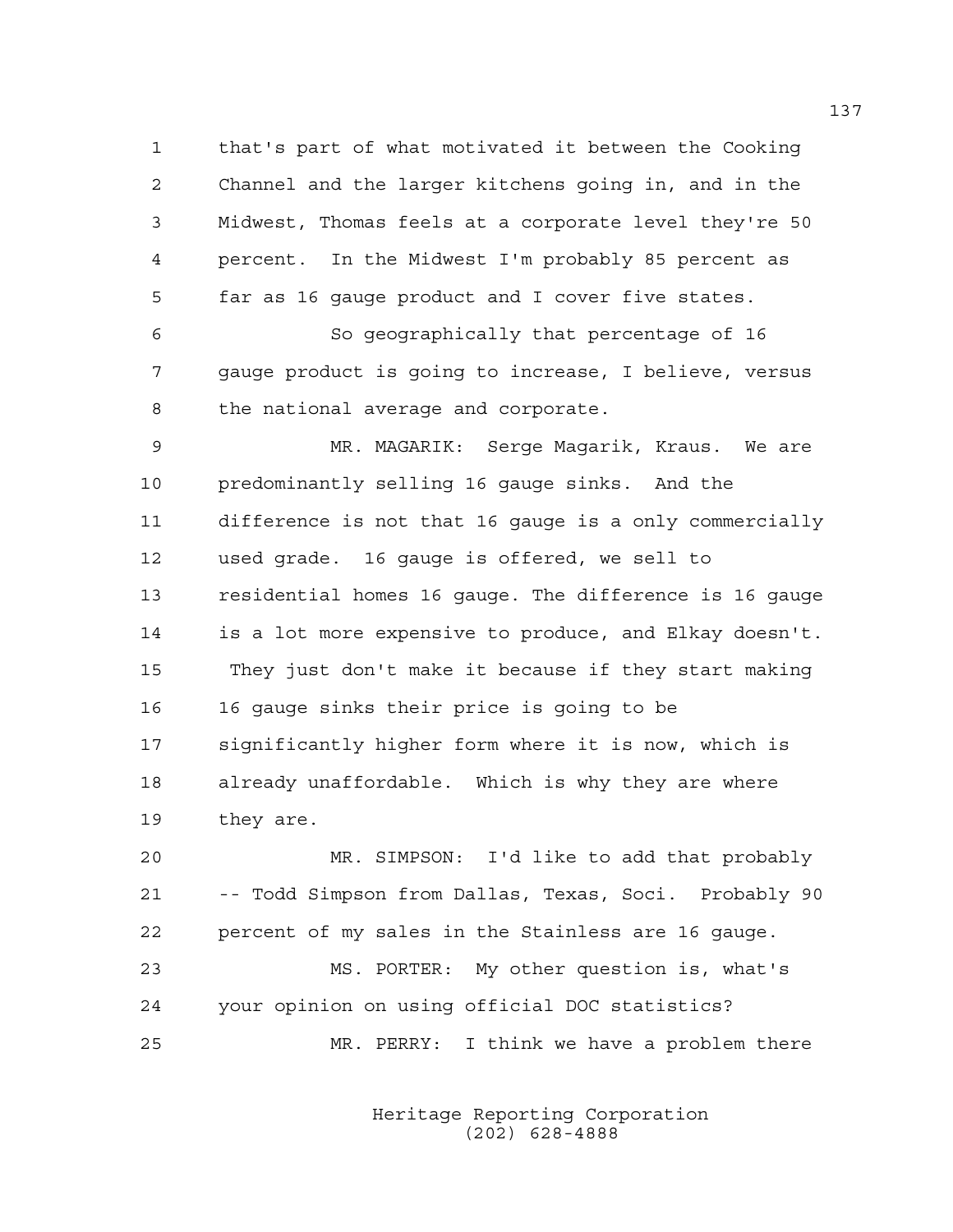1 because, as we explained yesterday, the official 2 statistics include the hand made sinks. This is why 3 you're seeing this vast difference in price between 4 China and the other countries, because you're not 5 comparing apples to apples. We intend, this is where 6 the Bratsk issue will come up. We intend to submit in 7 our post-conference brief and later if this case moves 8 forward in the final injury investigation evidence of 9 prices from other countries which are very close to 10 China. Five to ten percent. Not that much off.

11 So what's happening is they're targeting all 12 of China, but it's going to be targeting the rest of 13 the world.

14 MR. OLSON: When you're assessing, trying to 15 compare apples to apples it's very difficult because I 16 can put two oranges up here, one organically grown and 17 one chemically grown. Drastic difference in price. 18 Also drastic difference in taste, but on the surface 19 they look the same.

20 Elkay touched base on the surface finish on 21 their sink. They have what we call a microfine 22 finish. Rub your hand across, it almost feels like 23 this formica counter top.

24 We have a course brush finish or heavier 25 brush finish which is easier to deal with, it has the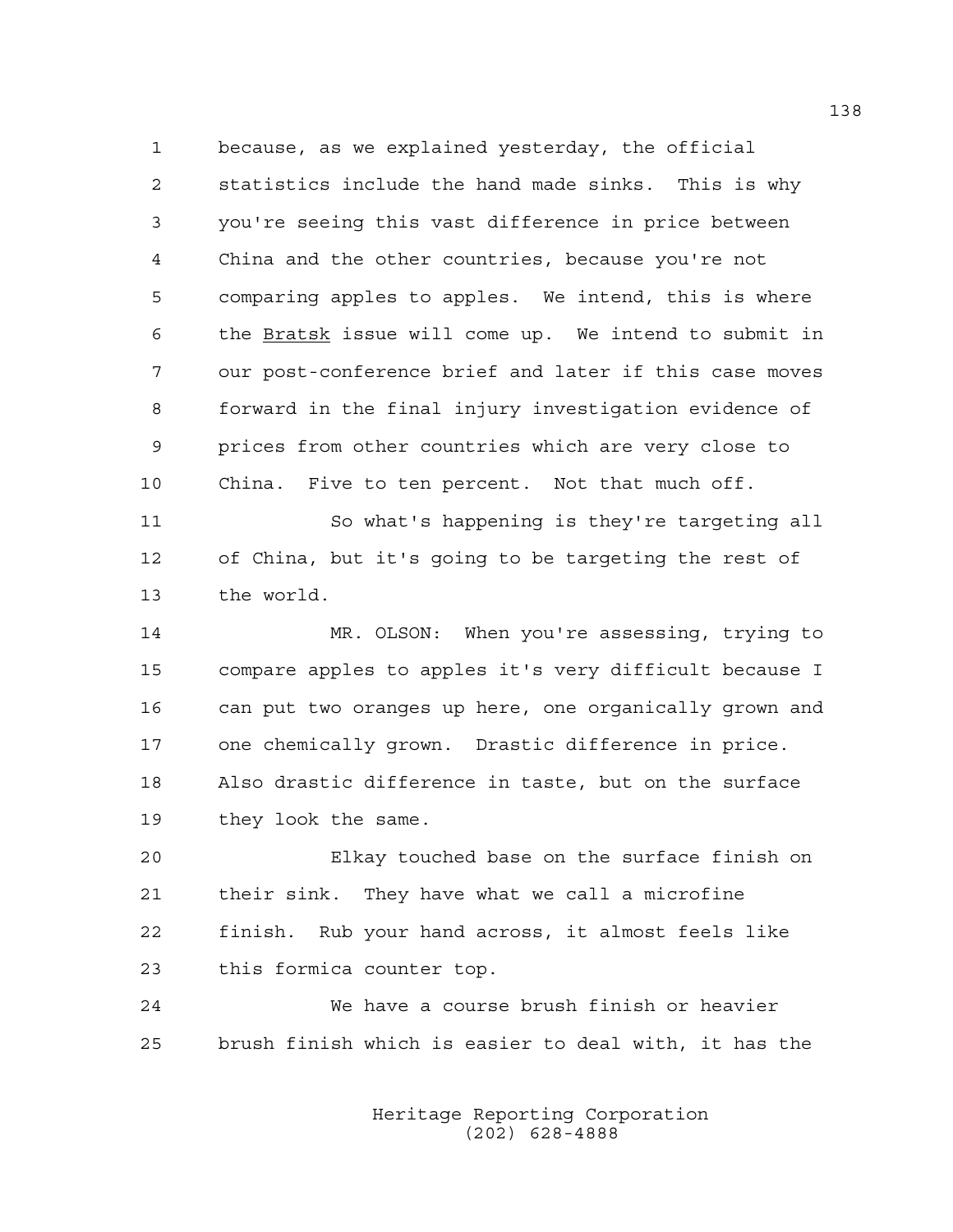1 ability to be repaired should it get scratched of 2 damaged outside of dents. That manufacturing process 3 they're using, they said they tried and got away from 4 it because it still didn't work. They're not -- I 5 don't want to speak about their operation. Our 6 experience is this. We tried to match that finish 7 because that was the industry standard. It's very 8 costly. Your rejection rate is very high because 9 there's nowhere to hide your flaws.

10 So by going to the heavier brush finish, you 11 can bury imperfections in steel with the brushing, 12 your rejection rate is not zero because nothing is, 13 but it's really really close. So when they come back 14 with it costs us extra to produce a sink, excluding 15 their marketing and overhead, the manufacturing 16 process themselves, they're eliminating people, 17 they're investing a lot of money in equipment, they're 18 not producing the same product.

19 We are producing a product that requires 20 less labor. Which we offset by increasing the heavier 21 steel and a better steel. So gauge is critical. It's 22 being driven by customers. It's quieter. You bought 23 a 16 gauge sink, bolt it up, hook up all the plumbing, 24 it's almost as quiet as porcelain. Versus the 20 and 25 the 18 gauge product, it sounds like a garbage can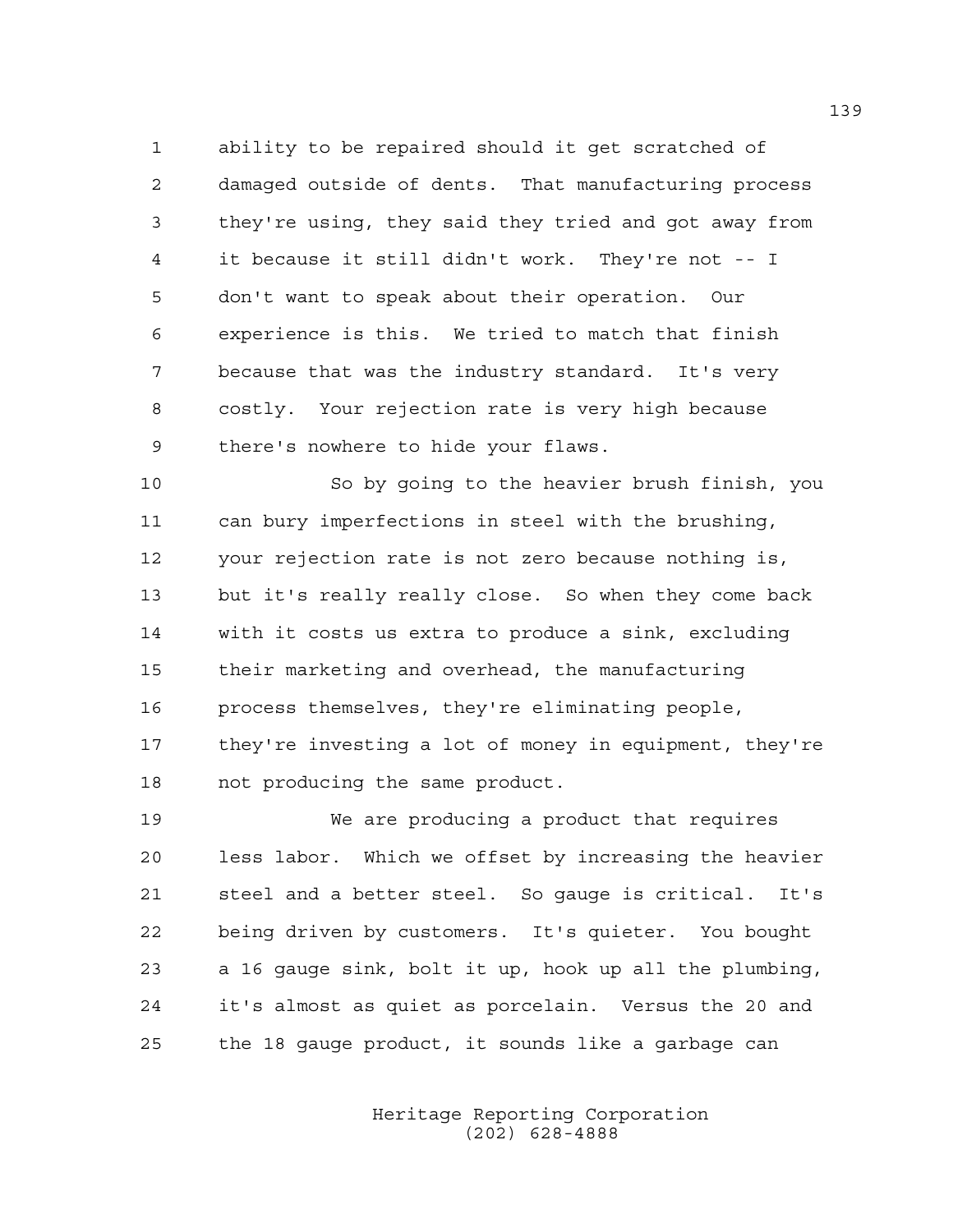1 lid.

2 So there's multiple reasons why we went into 3 that. They're going to be giving you numbers on a 4 product that takes more machining and finishing and a 5 lesser steel that's more labor intense, and we're 6 going to give you a product that has more steel and 7 less labor.

8 MR. McCONKEY: Matthew McConkey from Mayer 9 Brown.

10 This may be something that if we do go to 11 the final, but the import statistics, obviously you're 12 seeing different ways here this afternoon that this 13 product can be sliced and diced. The import 14 statistics obviously are not capturing the difference 15 between an under mount and a drop in sink, and it's a 16 significant issue in this case. We're also hearing 17 the different gauges appears to be a significant issue 18 with this. Whether that be a like product issue or an 19 issue of competition, I think will be fleshed out. 20 And in addition with my own specific client, the 21 series. It's a 300 series versus a 200 series. I 22 think eventually that is going to be information the 23 Commission's going to have to get and look at to 24 determine what's going on here.

25 MS. PORTER: My last question is if you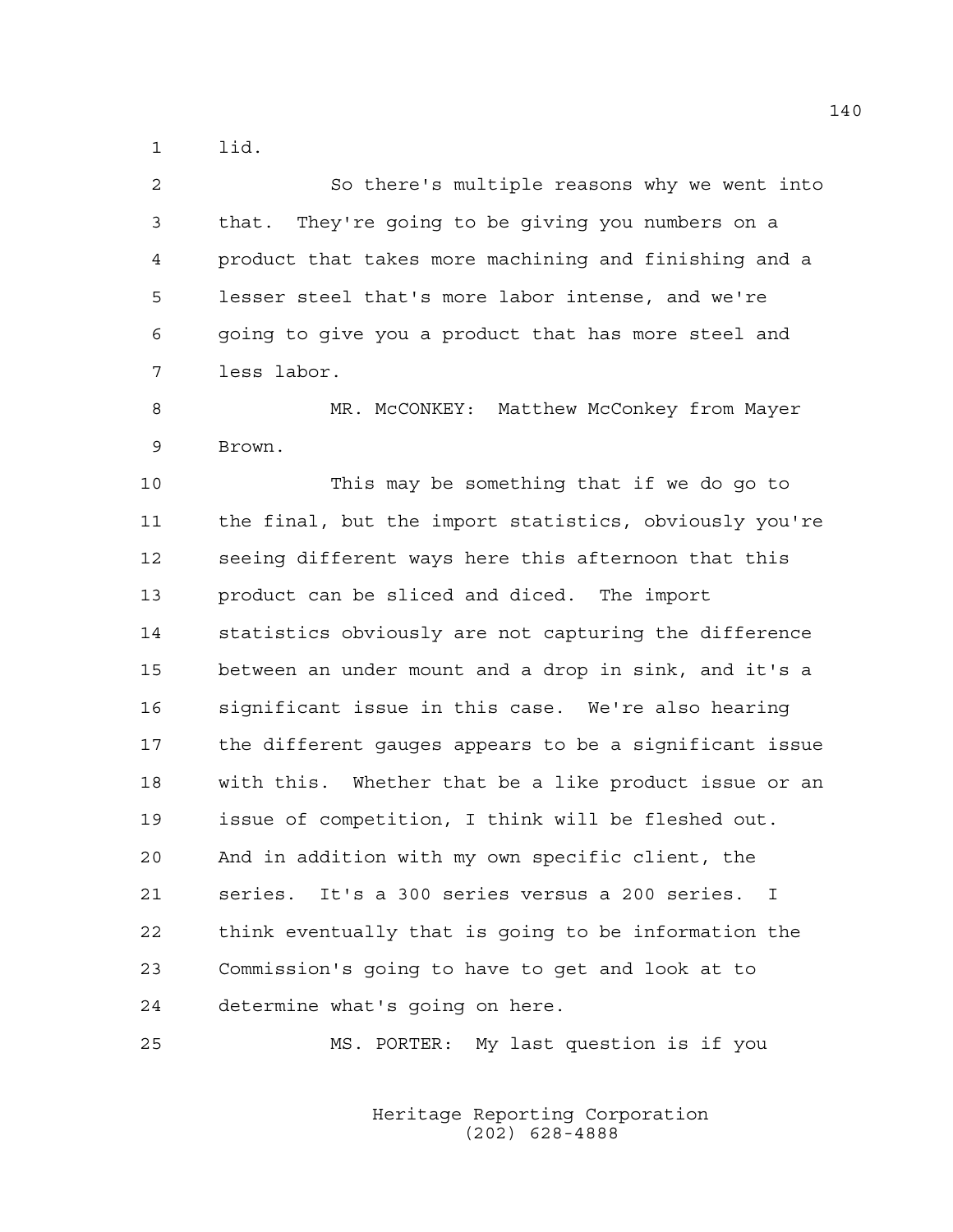1 wanted to add something about the scope of the 2 petition including both under mount and drop in sinks.

3 MR. PERRY: They've carved out the 4 fabricated sinks, basically the hand made sinks. That 5 sort of stuff. We are saying, obviously, that the 6 under mount and the drop in sinks are different like 7 products and we'll be making that argument in our 8 brief.

9 We basically touched on some of that in our 10 testimony, but I'll ask some of the other people to 11 reinforce it. They're very different products, 12 different animals, different distribution. You can't 13 sell an under mount sink directly to the customer 14 because the customer can't install it. It's got to be 15 installed.

16 MR. SPICHER: The other thing too that we 17 didn't touch on, their approach to market. A lot of 18 it is the kitchen and bath shops.

19 Keep in mind, every display that's in that 20 kitchen and bath shop has a counter top in it and 21 somebody had to fabricate that counter top and that 22 relationship between that fabricator and their 23 customer and our customer is different. They're 24 seeing them every day. The KNB is making money off 25 the fabricators' work. If they come back in and say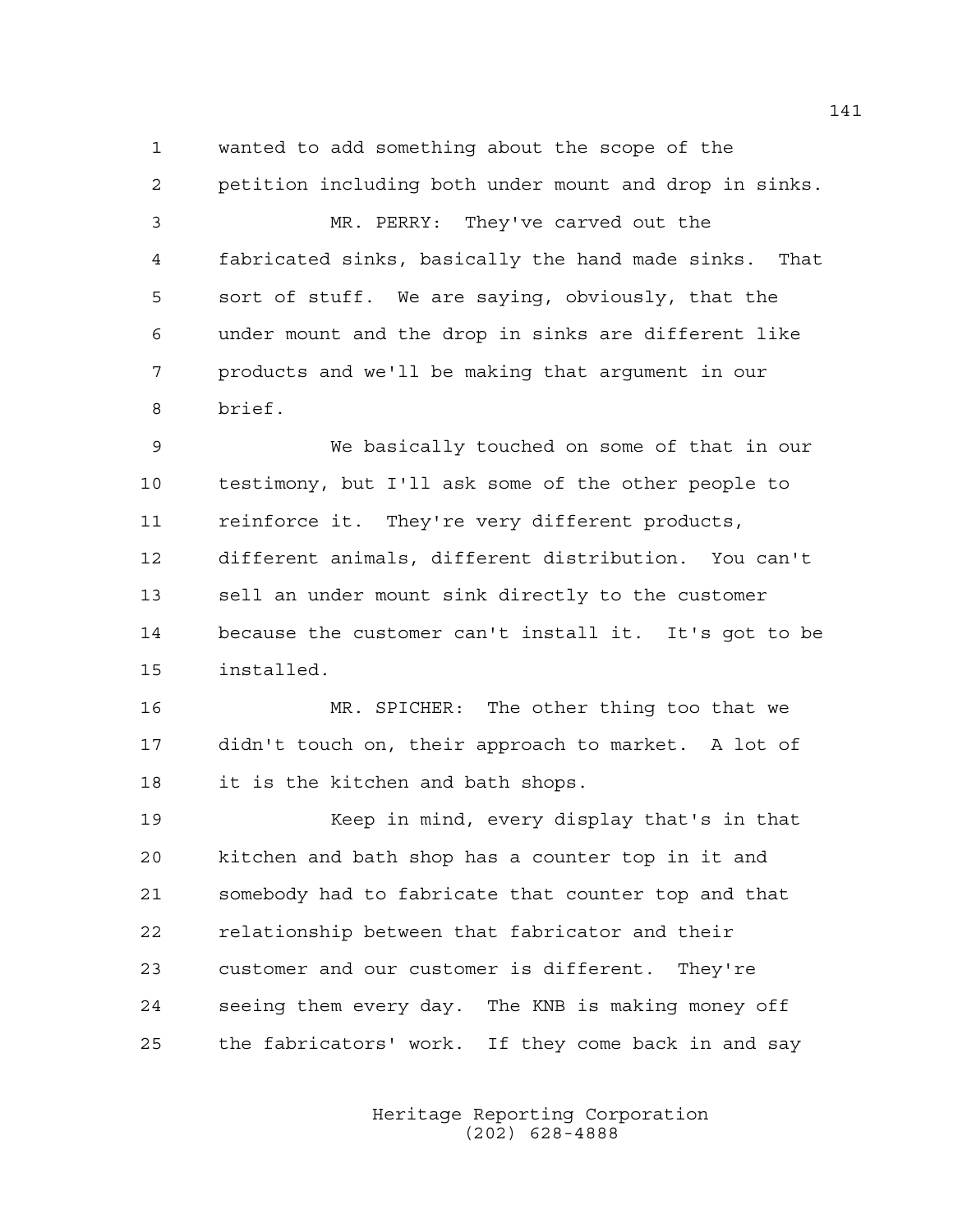1 hey, this is great, you can save me a lot of headache 2 not having to wait on a sink or chase a sink or drive 3 wherever you've got to go to pick it up because it's 4 late or whatever, sell these sinks for me.

5 There's a push from the fabricators because 6 it fits their business model.

7 There was discussion before about some 8 fabricators giving away sinks. Yes, they do. 9 Absolutely. Some market are so competitive that 10 they'll use it for a closer, just to get that customer 11 to sign on the bottom line before they're walking out 12 the door.

13 Another issue, as soon as you turn that 14 customer loose, they go back to a KNB, somebody's 15 working at that KNB. You know what? My brother does 16 granite, go down there and see him. He'll do a good 17 job. The job was already sold.

18 This has happened to me in slab yards. 19 It was all ignored totally until we came 20 along. Fabricated sinks which we call zero radius, 21 incidentally. Another terminology for those sinks. 22 They are different from the ret of them, but I really 23 think that you need to take a hard look at what 24 they're saying because it's commercial grade and I 25 don't know, we don't do anything in economical, but in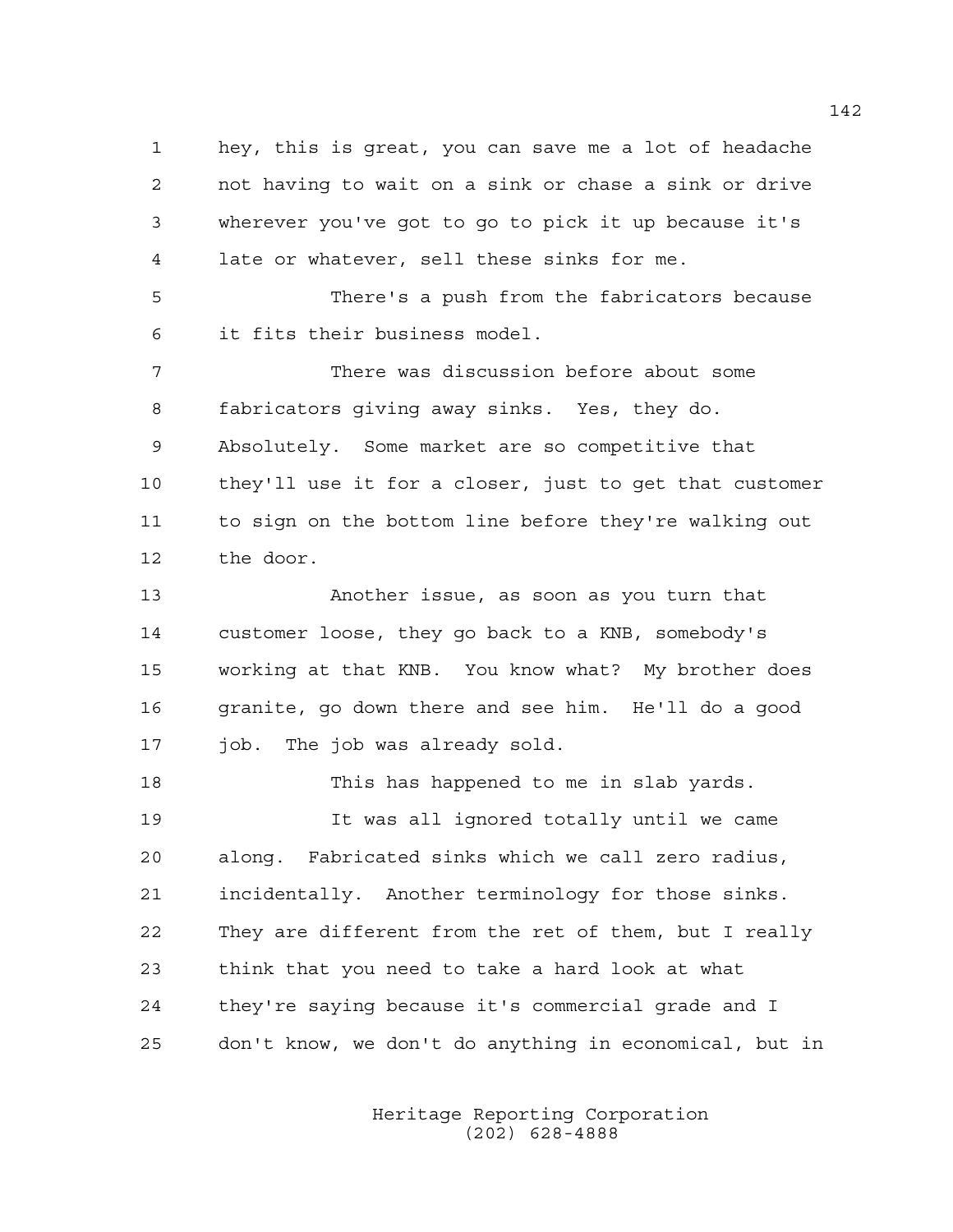1 the residential end, and Serge can attest to this too, 2 he sells quite a few of them, they're popular. 3 Contemporary kitchens, they look great. You put the 4 big dishwasher faucet over them and they're quite 5 attractive.

6 But it's a market that they admit that 7 there's nothing there and they're not doing anything 8 with it. But there is a market there, absolutely 9 there's a market there. And they do sell for more 10 money and there is more margin on them.

11 MS. DeFILIPPO: Thank you, Ms. Pozzi Porter. 12 Ms. Sherman?

13 MS. SHERMAN: Thank you.

14 Several of you on the panel today stated 15 that if duties were imposed on stainless steel sinks 16 from China that you would import from another country. 17 And some of you stated Vietnam, Korea, Mexico. Have 18 you looked at these markets? Do you know what 19 capacity there is to produce sinks specifically for 20 the U.S. market in these countries?

21 MR. PERRY: One thing to understand here is 22 that when the sinks came in, especially for the 23 fabricators, it was the importers working with the 24 Chinese producers to produce the sinks for the market. 25 It was a joint work. So yeah, it will take time.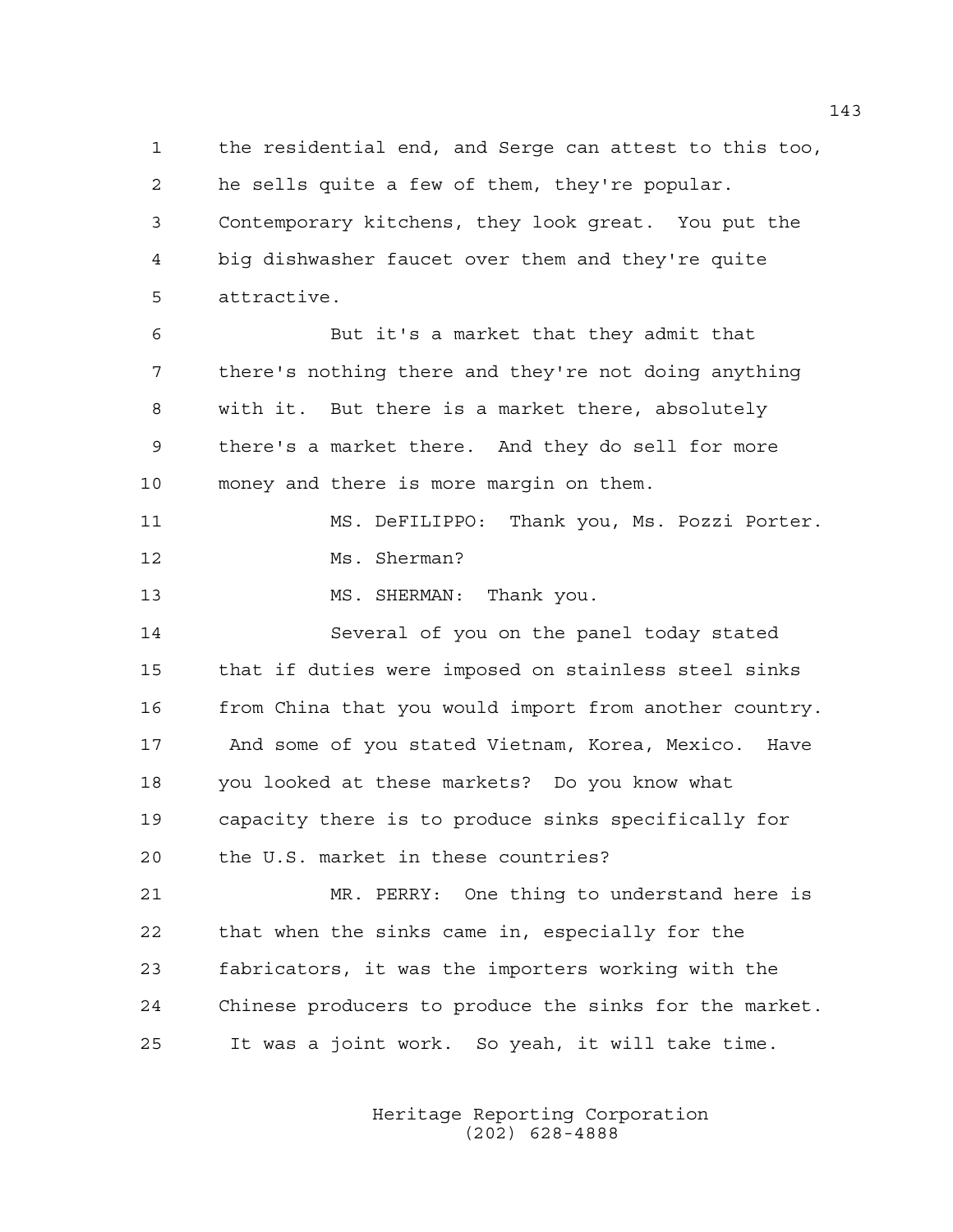1 In the wooden bedroom furniture case last 2 year, furniture from Vietnam went via China. It 3 eventually happens. The importer ends working with 4 the suppliers in the third countries and they'll come 5 in and be replaced.

6 You're assuming it's the Chinese producing 7 the sink for the U.S. market when what's really going 8 on is the importer is finding the market niche, going 9 to China, working with the Chinese producer to create 10 the sink for the U.S. market. That's going to happen 11 again. There are other suppliers out there and these 12 guys are already starting to look.

13 MR. OLSON: Jim Olson here.

14 Being an independent distributor, not an 15 importer, I looked at other alternatives to add to my 16 product line for the last three years.

17 The U.S. manufacturers will not private 18 label anything. They won't even talk to you. They 19 can control. my price, they can control my cost so I 20 can't be competition to them. And you can't even get 21 a meeting to even discuss it. If you call up and say 22 I want to talk to you about private labeling product. 23 I'm sorry. Click.

24 Productivity in other countries. It's 25 there. But ICCI and Eclipse stated in '02. The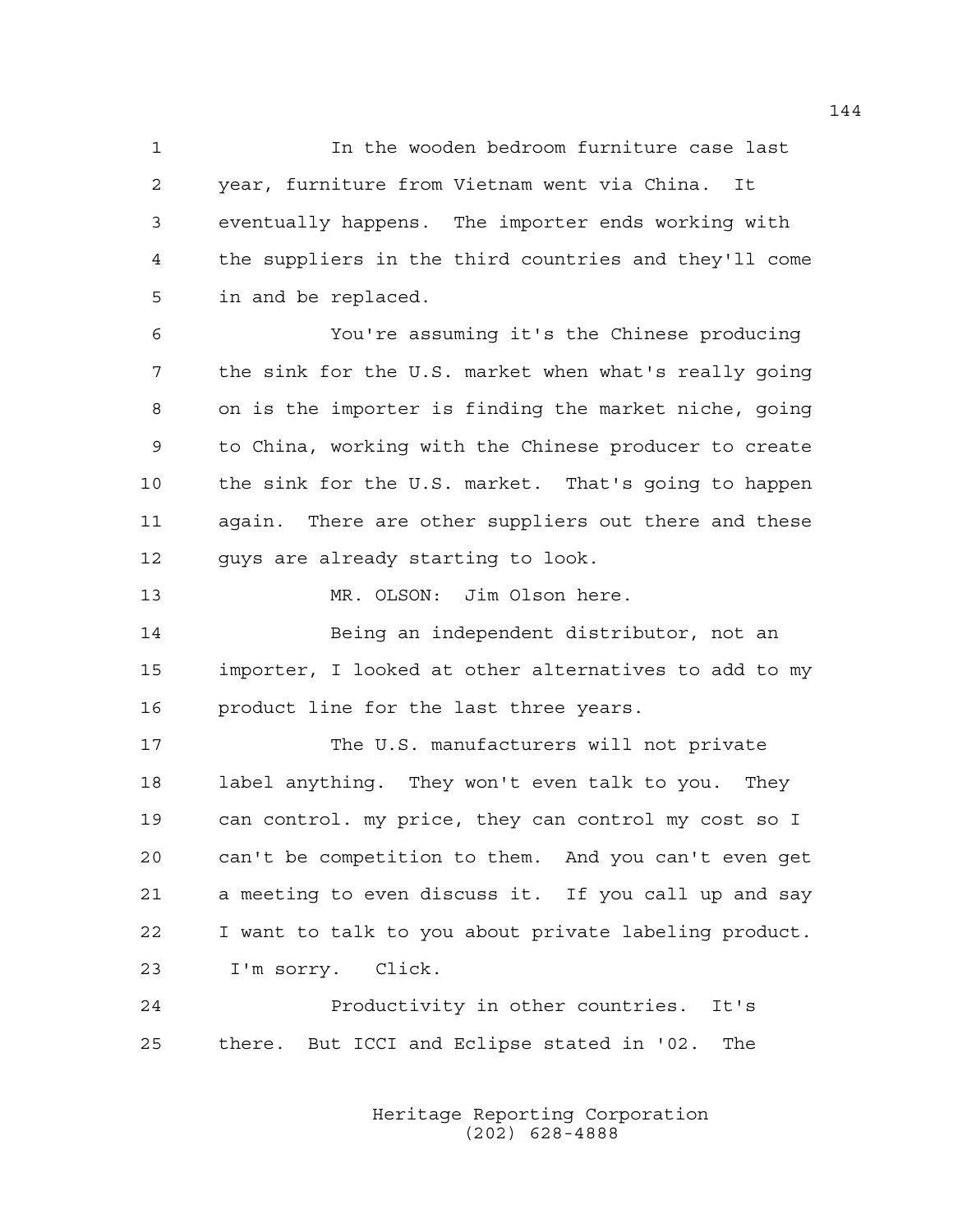1 learning curve that we spent for 24 months to dial it 2 in to be acceptable for U.S., that time has already 3 been spent. The owner of ICCI feels that he can turn 4 around in six months and produce the same product in 5 about six months should he have to. And since he's 6 been notified he has been aggressively pursuing 7 alternatives which he looked at before but he had 8 already had connections in China is the reason he 9 landed there.

10 MR. MAGARIK: Serge Magarik, Kraus.

11 We actually have looked at Taiwan and Korea. 12 We'll tell you yes, they are capable of producing 13 significant amounts, labor cost is the same. However, 14 there will be a transitional period that you have to 15 keep in mind, and during this transitional period it 16 takes time, as you know in any business, to develop a 17 business relationship. It takes time to perfect any 18 product. We are, Kraus is about perfection.

19 With that being said, we must make certain 20 that products are perfect and the consumer is 21 satisfied. That's our key element of success.

22 With that being said, there will be a 23 transitional period and during that transitional 24 period the customer, the end consumer, will suffer. 25 And in the early stages as the products begin to come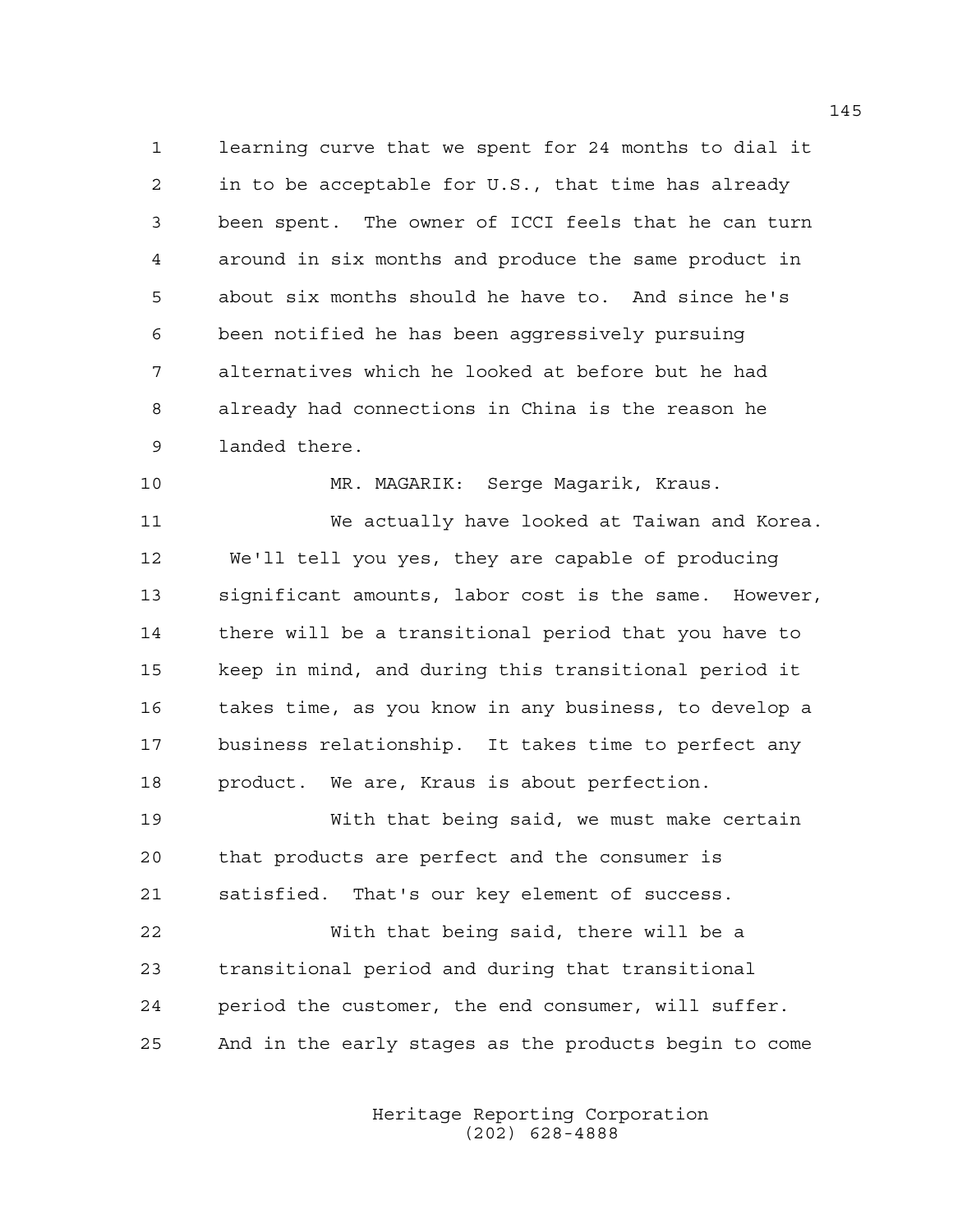1 out of the factories, it will be time to again perfect 2 the time. It will take a significant amount of time, 3 hopefully sooner than later, but nevertheless the 4 customer is the one that's going to end the suffering. 5 My question still remains, as 6 I've mentioned in my testimony, why? Because they 7 can't change, they weren't able to change? Weren't 8 wise enough to change and adapt to the current market 9 conditions? WE are all here today because of their 10 inability to adapt. 11 MR. PERRY: I would like to add something. 12 This goes to the legal issue. I know he pooh-pooh'ed 13 Bratsk. 14 I would suqqest you read the Court of 15 Appeals to the Federal Circuit decision again. Look to 16 the cites. It was really surprising, I found this in 17 the wood flooring case when I was my brief. All of a 18 sudden IS tarted to read the Supreme Court cases that 19 were being cited by the Court of Appeals. In the 20 Supreme Court cases, one of the justices in dissent is 21 saying without the but for case test there is no 22 causal link. That was a pretty strong statement and I 23 quoted it. I'll be quoting it back to the Commission 24 again.

25 The Commission is saying a commodity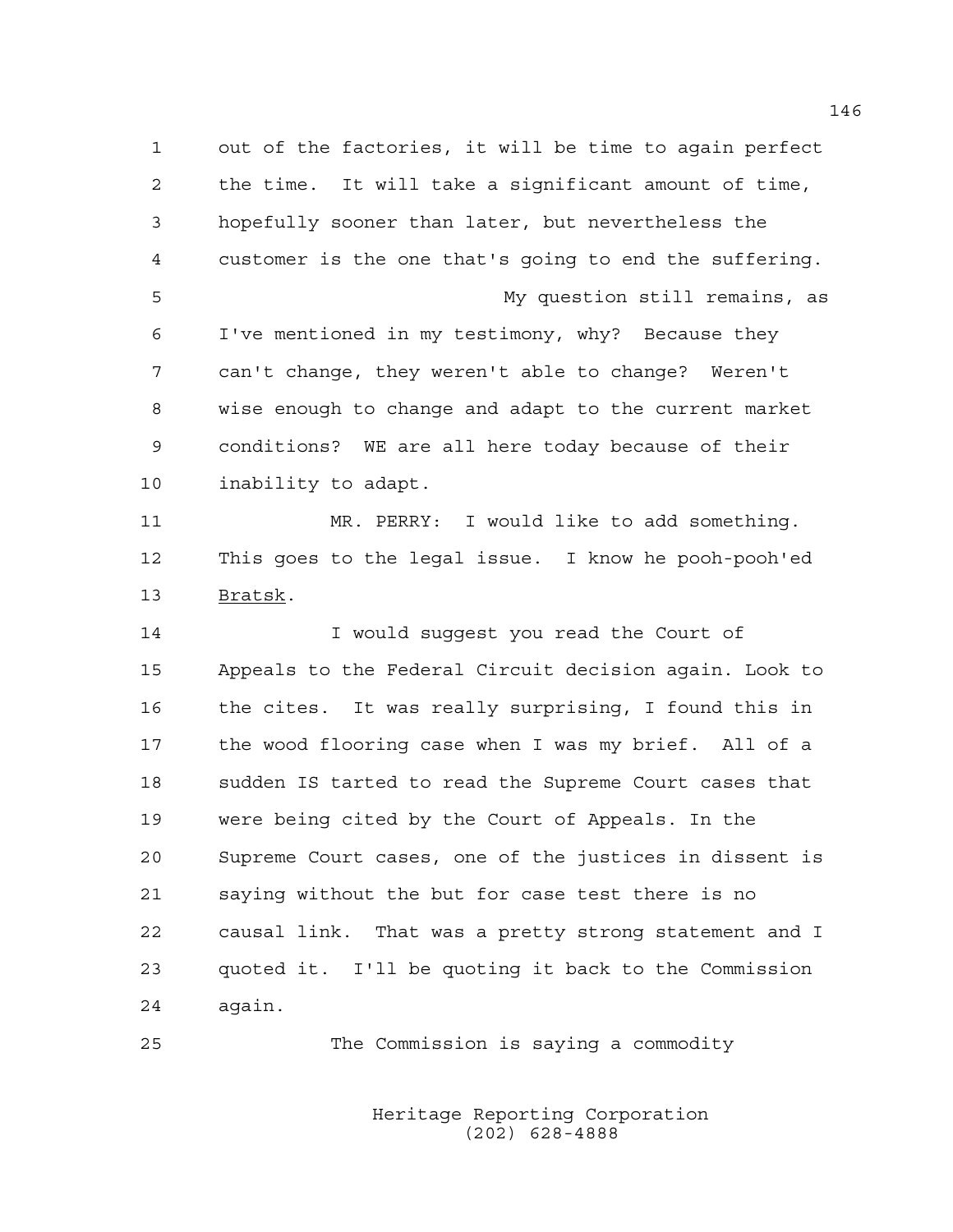1 product, the products have got to be here. Don't get 2 caught up in trade speak. This is basic causation 3 law. We're talking Prosser now, Palzgraph.

4 What the Supreme Court, and this really 5 opened my eye, was when the Justice says without the 6 but for test there is no cause.

7 The question that the commissioners I still 8 think have to pose to themselves is but for the 9 Chinese imports, would the U.S. industry be better 10 off? My submission to you, as from these importers, 11 no way. What's going to happen is the importers are 12 just going to go to another country and bring it in 13 that way. Again, it's not the Chinese selling here, 14 it's the importers pulling it in. These are U.S. 15 companies, importing products, employing Americans, 16 bringing products into the U.S. market. That's not 17 going to change.

18 MR. OLSON: One more thing on that note. 19 The reason this panel is so large, because even though 20 ICCI led the parade in getting into this, we couldn't 21 fill the void. We couldn't fill the void in the 22 entire country. No one country I don't believe can. 23 That's why there's many of us in various locations 24 across the United States.

25 No one company at this table or in this room

 Heritage Reporting Corporation (202) 628-4888

147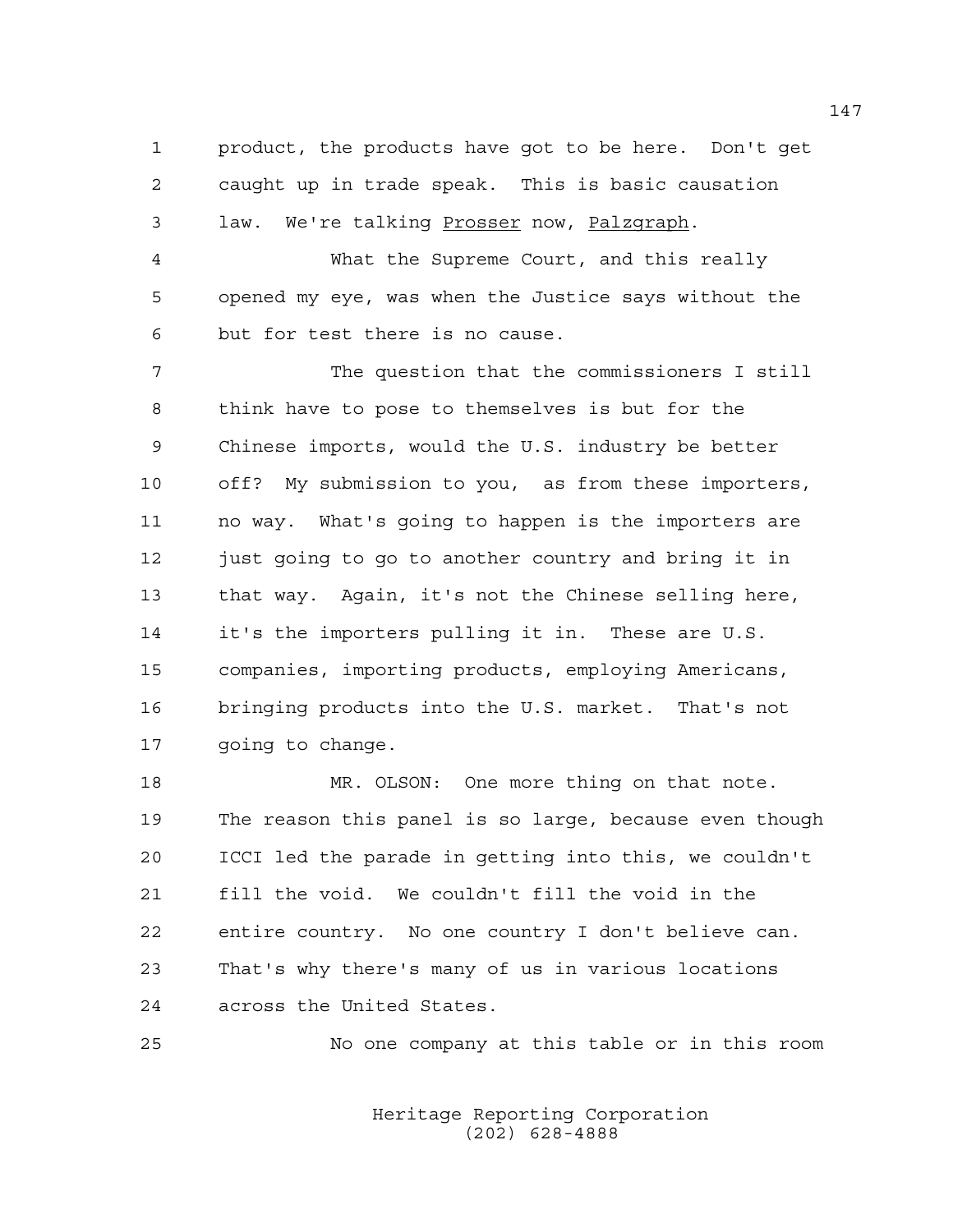1 can jump up and say okay, we're going to put them all 2 out of business. It doesn't work that way. It can't 3 happen. Everybody's got different sources, everybody 4 has different altitudes. That's why this table is so 5 large. Because we couldn't fill that void but we 6 filled a large portion of it.

7 MR. MU: Thomas from ICCI.

8 To answer your question, we are looking. We 9 started ten years ago with China. We actually started 10 with Turkey. At that time when we were in China the 11 factor pressed the things for us but the finishing 12 wasn't good enough. So we actually set up our own 13 finishing line adjacent to the factory.

14 The president of the company of ICCI is 15 Brent Koln and he's not here because he's actually 16 meeting our distributor in Mexico, in San Luis where 17 the Elkay factory is. And we are, because we have to 18 prepare. We have to prepare if we want to be in the 19 business for ten years, twenty years, we have to 20 prepare and they are looking at a plot of land, but 21 that's going to take a lot of investment, a lot of 22 time.

23 But it's a commitment that we have as a 24 company to go forward because we know that this is a 25 business that supports many people, many of us depend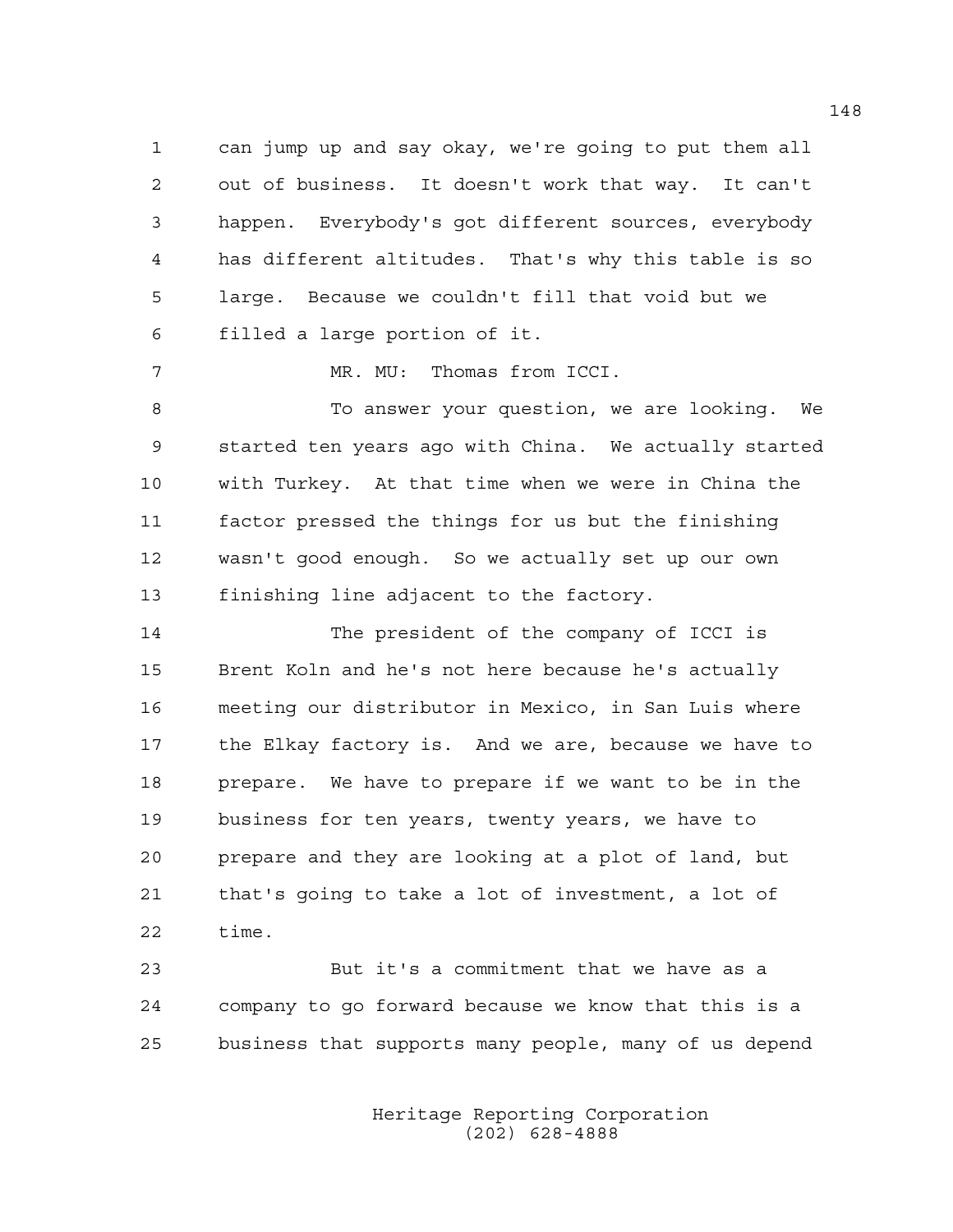1 on this business.

| $\overline{2}$ | Thank you.                                              |
|----------------|---------------------------------------------------------|
| 3              | MS. SHERMAN: I think as a follow-up                     |
| 4              | question, if production moves to other countries, how   |
| 5              | easy would it be for Chinese producers to move, could   |
| 6              | they move their equipment or their tooling to any of    |
| 7              | these other countries?                                  |
| 8              | MR. MU: No. I've been in the factories in               |
| 9              | China as well as my colleagues here. These presses      |
| 10             | are huge and I think it would just cost millions just   |
| 11             | to move this equipment. There are so many, they're      |
| 12             | like 18 trailers maybe even heavier. So it's not that   |
| 13             | easy.                                                   |
| 14             | MS. SHERMAN: Thank you.                                 |
| 15             | I was hoping you could clarify for me the               |
| 16             | roll of fabricators in regards to under mount sinks.    |
| 17             | A few of you have stated that the fabricator actually   |
| 18             | adheres the sink -- The customer brings the sink into   |
| 19             | the fabricating shop and that's where the sink is       |
| 20             | installed or attached to the granite counter top.<br>Is |
| 21             | that common practice? Did I understand that wrong?      |
| 22             | MR. PERRY: That's what the fabricators,                 |
| 23             | what this group came into. This was the old method.     |
| 24             | Then as a result a number of jobs went down by the      |
| 25             | granite, the fabricator. There was often something      |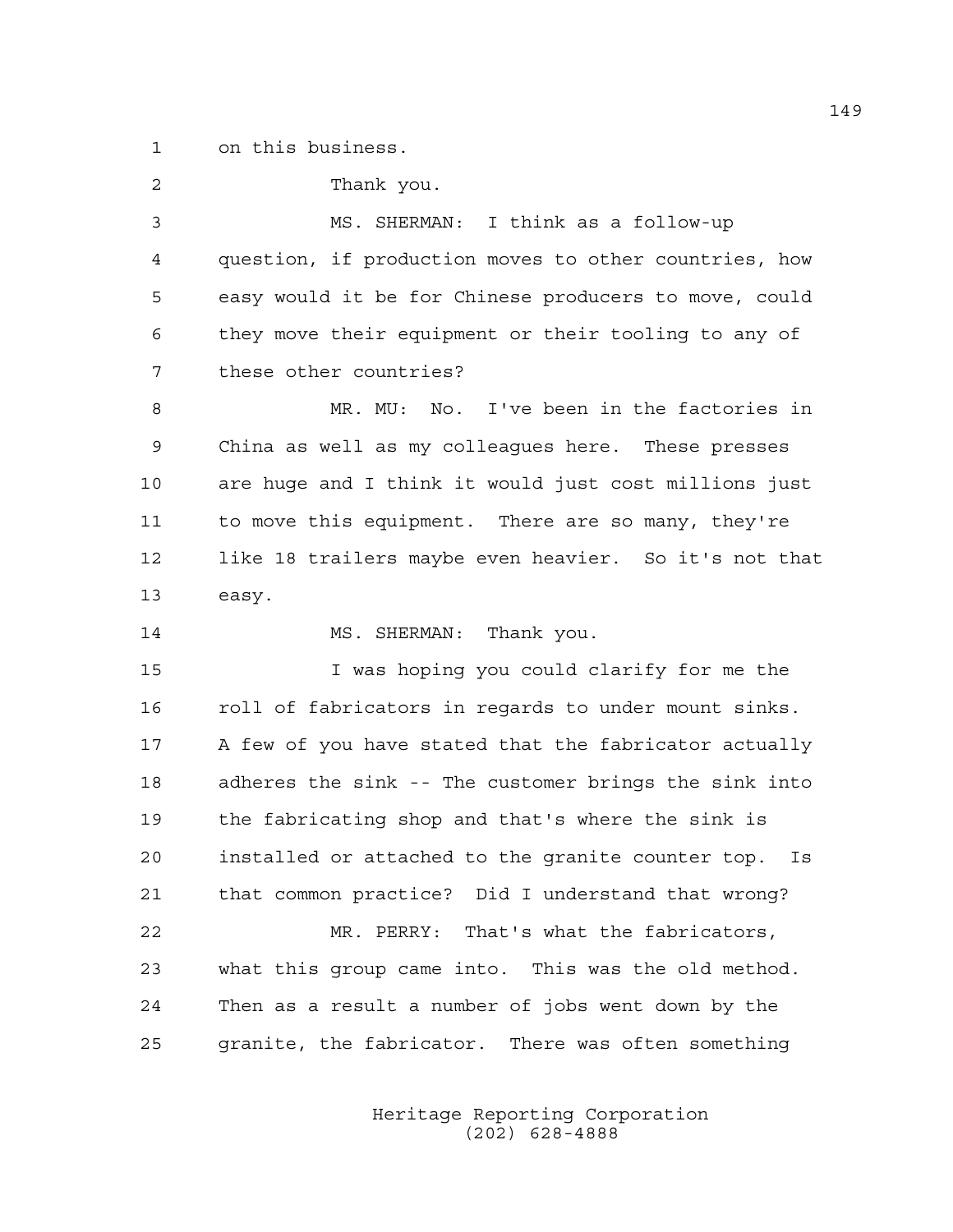1 wrong with the sink and you'd have to make different 2 holes for different sinks. So what happened, what 3 these importers did was they realized that void, they 4 went to the fabricators, and they said here, sell the 5 sink. When you sell the sink with the granite, all of 6 a sudden the number of jobs goes up exponentially. 7 More importantly, your selling standard 8 sinks so it's much easier to carve the holes, much 9 less waste. 10 10 I think Dave can go into that. 11 MR. SPICHER: Would you like to know exactly 12 how it's done? Okay. 13 Top mount sink, you've got a square. Drop 14 it in there. It can be over-sized, they can miscut, 15 it doesn't have to be one hundred percent exact. 16 An under mount sink, most suppliers 17 including Elkay, thank you very much, provide what's 18 called DFX files. If you have a CNC machine what that 19 will do is you load that hole size into that machine, 20 it will core a hole, take a diamond bit, and it traces 21 the outline of the sink all the way around. If it's 22 shaped like a U or if it has one-third, two-thirds, it 23 will have a drop in to it, it's very difficult to do. 24 Some fabricators that do not have that 25 machinery, of which they should know that they have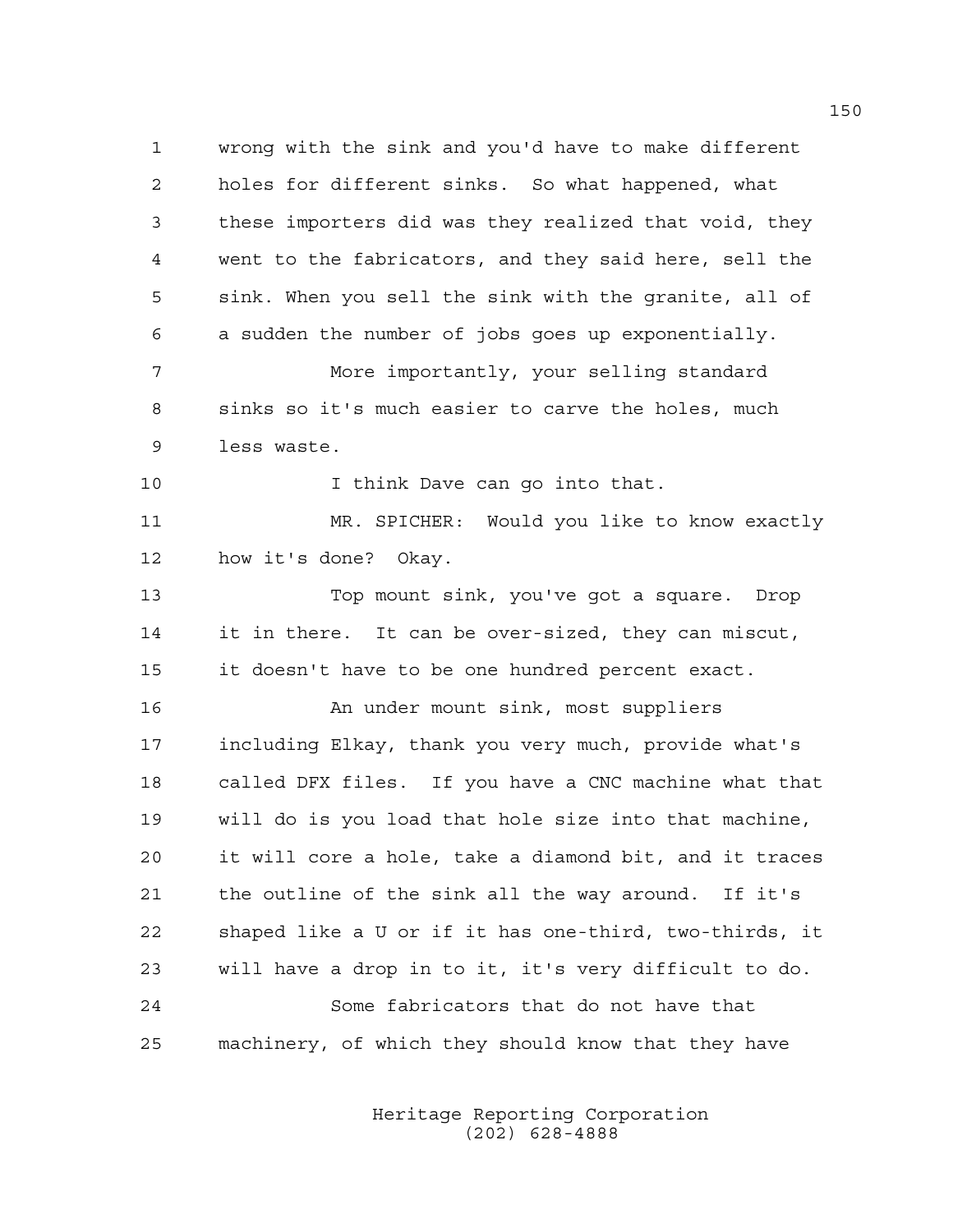1 the expensive equipment. There's a lot of fabricators 2 do too. A CNC machine is \$300,000. That's a lot for 3 a little guy. \$100,000 in the tooling just to do 4 that. A lot for a little guy. I'm talking about a 5 guy with eight, ten employees.

6 So once that's done the top is obviously too 7 heavy to transport with the bowl in it so they'll 8 transport it to the job, set it in the sink base, set 9 the top on, crawl in the bottom and hold it up there, 10 then the clips are all fastened, the silicone's put on 11 there, that's how you get that nice pretty polished 12 cut out.

13 It's not just cutting, it's polishing it so 14 it's the same as the top. It's involved. It's not 15 something that any home owner could do. Even if you 16 tried to do it yourself, with a hand tool it would be 17 off-cut or whatever, plus the blade would cost you 18 \$300 or \$400, and a fabricator would do it for \$200.

19 It's kind of back to the same point. Every 20 one of these sinks, the controlling factor is the 21 fabricator. Whose sink are they pushing? What are 22 they doing? When they look at the under mount being 23 no difference between the two, the biggest 24 distinction, if you're selling sinks is that that guy 25 has his hands on every single one of them whether he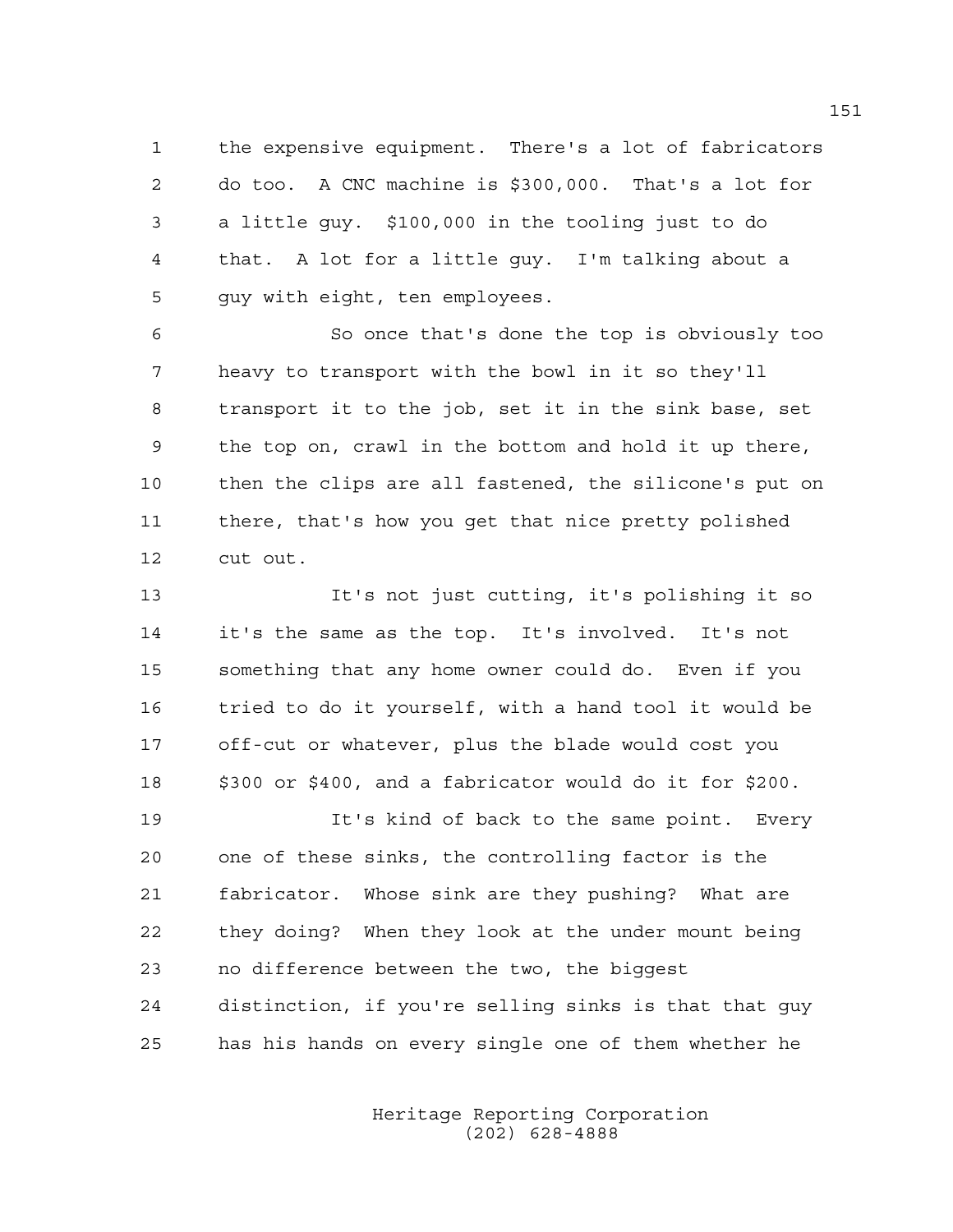1 profits or not, and right now they would rather

2 profit. Consequently, fabricators are selling sinks.

3 MR. OLSON: On that under mount situation, 4 prior to this whole thing the fabricator was 5 responsible for 100 percent of that sink's life once 6 it got in his hands from the shop. Cutting the hole, 7 getting it to the job and installing ti without 8 damaging it, but he made no money.

9 When you look at Elkay's distribution where 10 they're going through all these other people to get it 11 back to the fabricator, all we've done is shift who's 12 making the money. Instead of forcing the fabricator 13 to go to the big box store we're selling it right to 14 the fabricator and then he can then make it up.

15 It's not getting to the consumer any 16 cheaper. We've just repositioned who's making the 17 money.

18 Are we undercutting Elkay? No. We just cut 19 their distributors out of the middle. We've 20 eliminated three to five people in the middle of the 21 process, and passed all the savings on to the 22 fabricator who can then pass savings on to the 23 customer.

24 But we also aren't spending millions of 25 dollars a year in marketing trying to brand ourselves.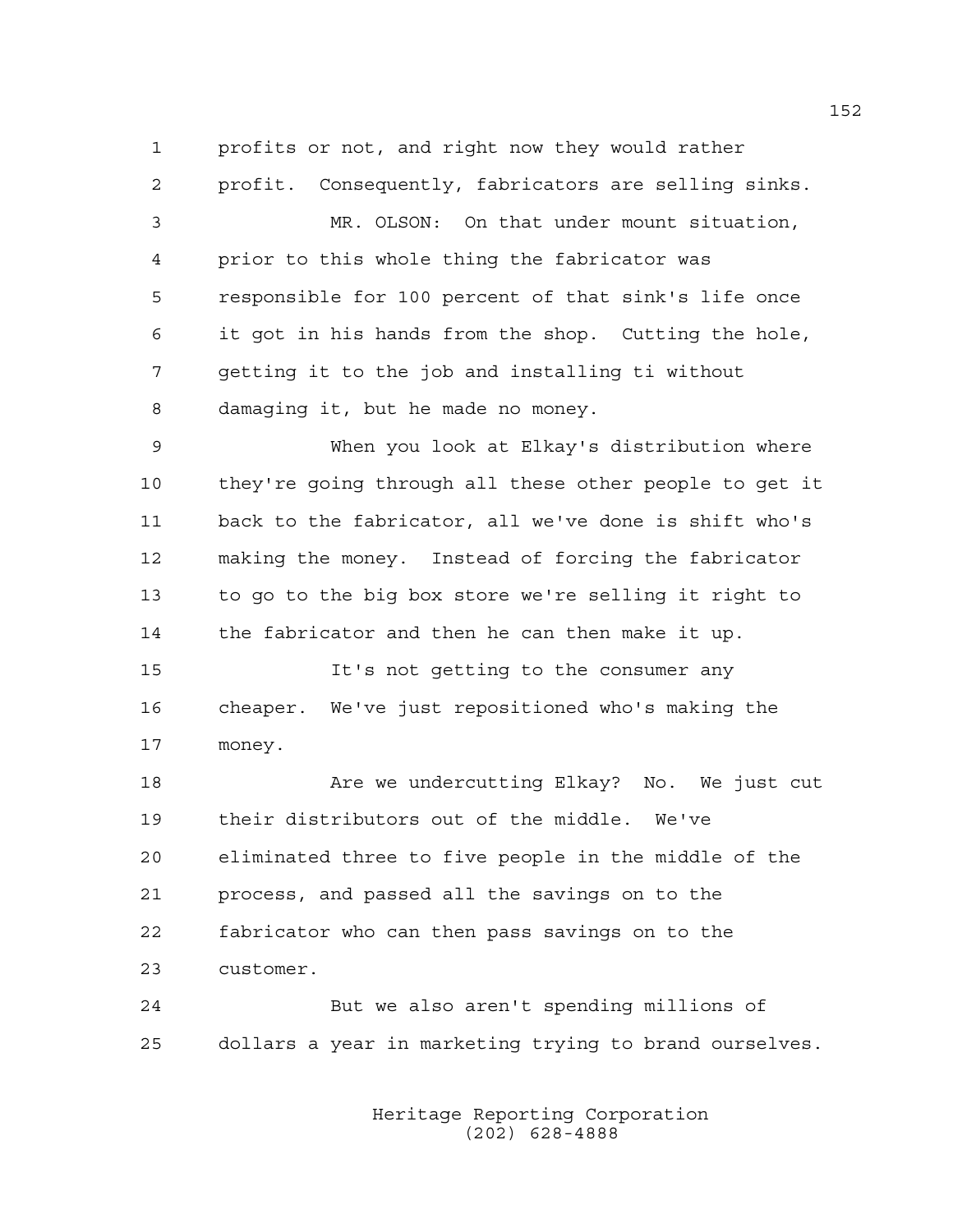1 WE'RE doing it t6he old fashioned way by going hello, 2 we're here. Who's here? We are, here's our 3 information. We're doing it old school. Then you 4 follow it up by social media. 5 So the distribution chain has moved, who's 6 making the money. It's not any cheaper, the consumer 7 isn't paying any less for it. 8 MR. DREW: Ian Drew from Nantucket Sinks. 9 Can I go one step further? You're talking 10 about fabricators and under mount sinks. And that is 11 the bulk of our argument right now. 12 But Elkay's argument is also drop in sinks. 13 And I'm not sure, but I'm sure maybe some of you used 14 to have the orange formica top back in the '70s with 15 the drop in sink in it. That was the standard sink of 16 the day. Granite was a luxury item. Nowadays it's 17 more available to people. So the under mount market 18 took off. But the drop in market is the largest 19 market in this country. And when it comes to drop in 20 sinks, you need to consider that that's going to be 21 the bulk of the sales. These guys are selling under 22 mount sinks and they're selling them for a good price. 23 It's not really affecting Elkay. It's affecting the 24 way that Elkay markets to the people, but the sinks 25 are getting to the consumers and the job is done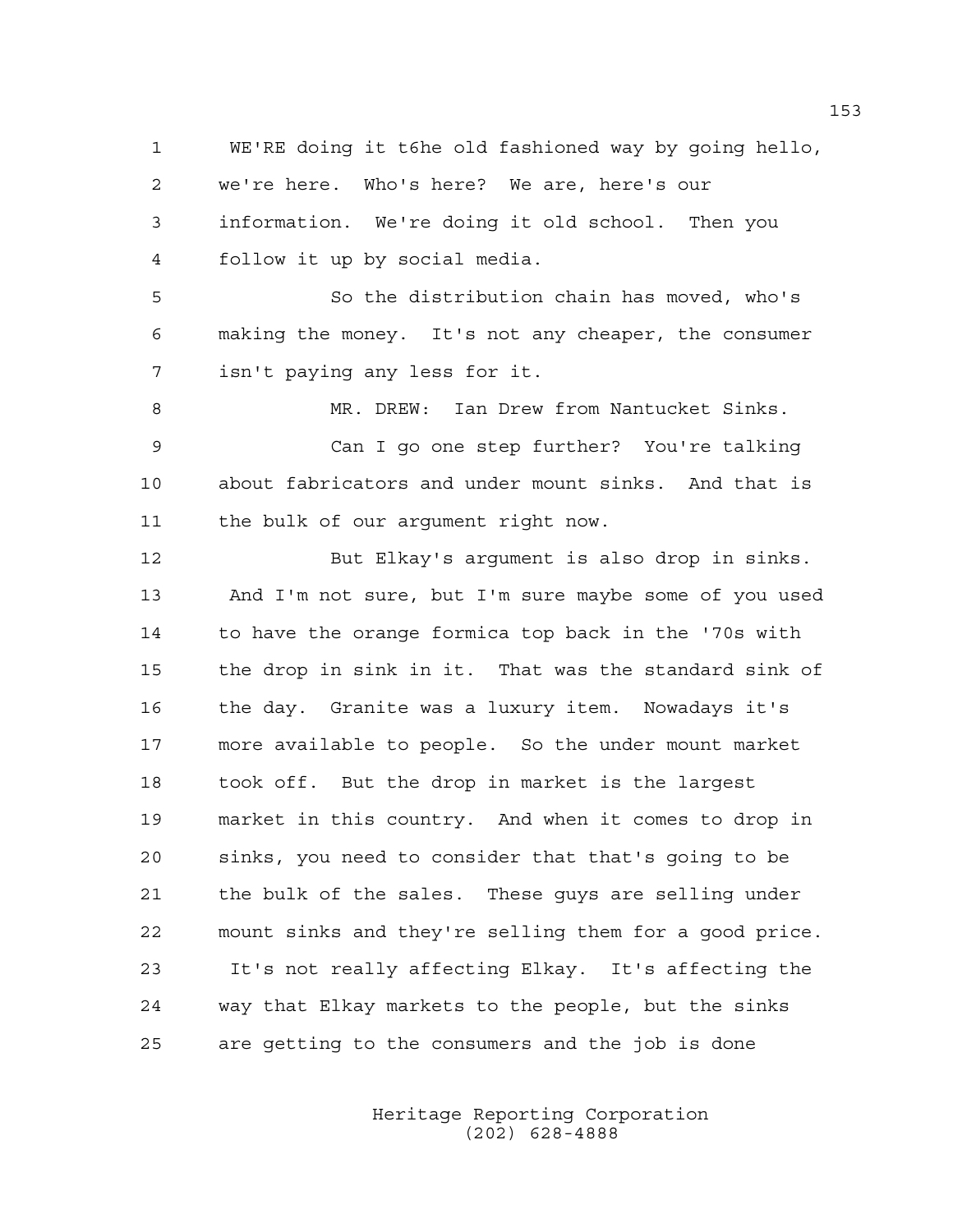1 right. These guys are all talented.

| $\overline{c}$ | The other thing is under mount sinks, there            |
|----------------|--------------------------------------------------------|
| 3              | was a reference that gauge is not a big deal, but how  |
| 4              | many of you have been in a rental unit and you have    |
| 5              | turned the faucet on in your drop in sink. It sounds   |
| 6              | like rain hitting a gutter. You hear that ting, ting,  |
| 7              | ting, ting. That's probably a 22 gauge sink.           |
| 8              | What we started to do was bring in 18 gauge            |
| $\mathsf 9$    | crop in sinks which eliminated a lot of that, partly   |
| 10             | because of the under coating and the rubber pads that  |
| 11             | are placed and those pads are under there to obviously |
| 12             | deaden the south. It reduces vibration.                |
| 13             | With the different gauges, it's very                   |
| 14             | competitive. Once you start dropping gauges, that      |
| 15             | becomes a lot less expensive, and the Dayton line for  |
| 16             | elkay is very competitive. If I walk into a plumbing   |
| 17             | supply house and I say would you like to buy an 18     |
| 18             | gauge drop in sink they laugh at me. No. Obviously     |
| 19             | with the mortgage collapse, people are getting kicked  |
| 20             | out of their homes and they're renting properties,     |
| 21             | where are the renovations going? They're going to      |
| 22             | rental units.                                          |
| 23             | What's the first thing they do?<br>They                |
| 24             | replace out a sink, drop in a faucet.                  |
| 25             | The contractor that's been told to go in and           |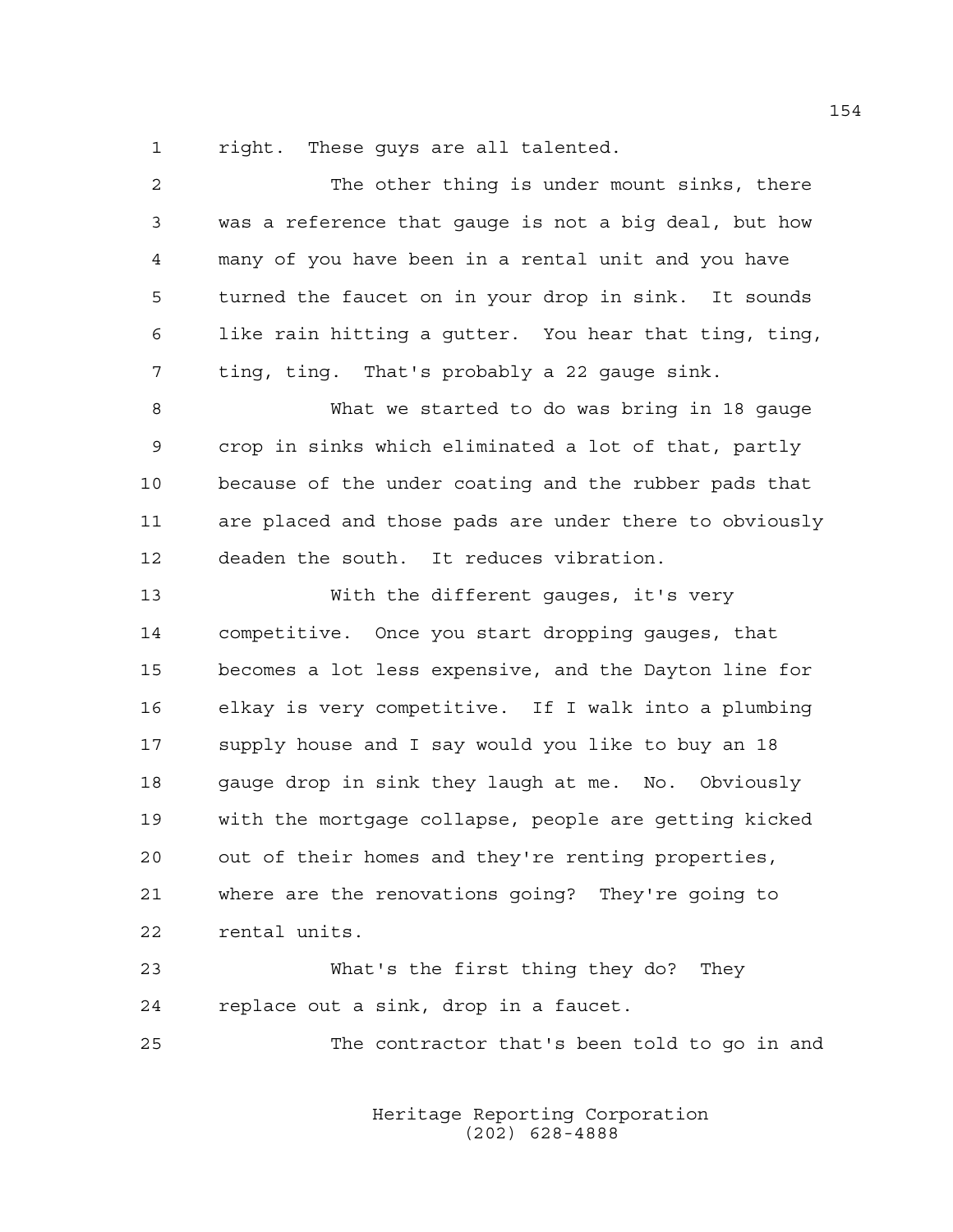1 fix that apartment is told, get a sink that's going to 2 hold water. That's about it. It's price. So when I 3 thought I was doing the consumer a favor of buying 18 4 gauges stainless steel so they'd have a really nice 5 drop in sink, it's not really a big deal. They really 6 just want something that's affordable. Elkay I think 7 has positioned itself to own that market.

8 I'm really having a problem with figuring 9 out what this argument is about. I can't compete with 10 them. It's tough. To bring in a 22 gauge sink. On 11 the drop in, not on the under mount. The under mount 12 is a different story. This is drop ins. These are 13 the Dayton Line which I believe is Chinese 14 manufactured. I can't be quoted on that. I don't 15 know. But that's my opinion.

16 MR. MAGARIK: Just to reemphasize, Kraus is 17 a company, we don't sell directly to the consumer. We 18 sell through vendors. WE have channels of 19 distribution, Overstock, Amazon, Home Depot.com, 20 Lowes, et cetera, where we sell products through them 21 and they sell it to the end consumer.

22 With that being said the business model, and 23 I must clarify this for you guys to understand.

24 In this business they've missed the boat 25 with the on-line market. What I mean by this is they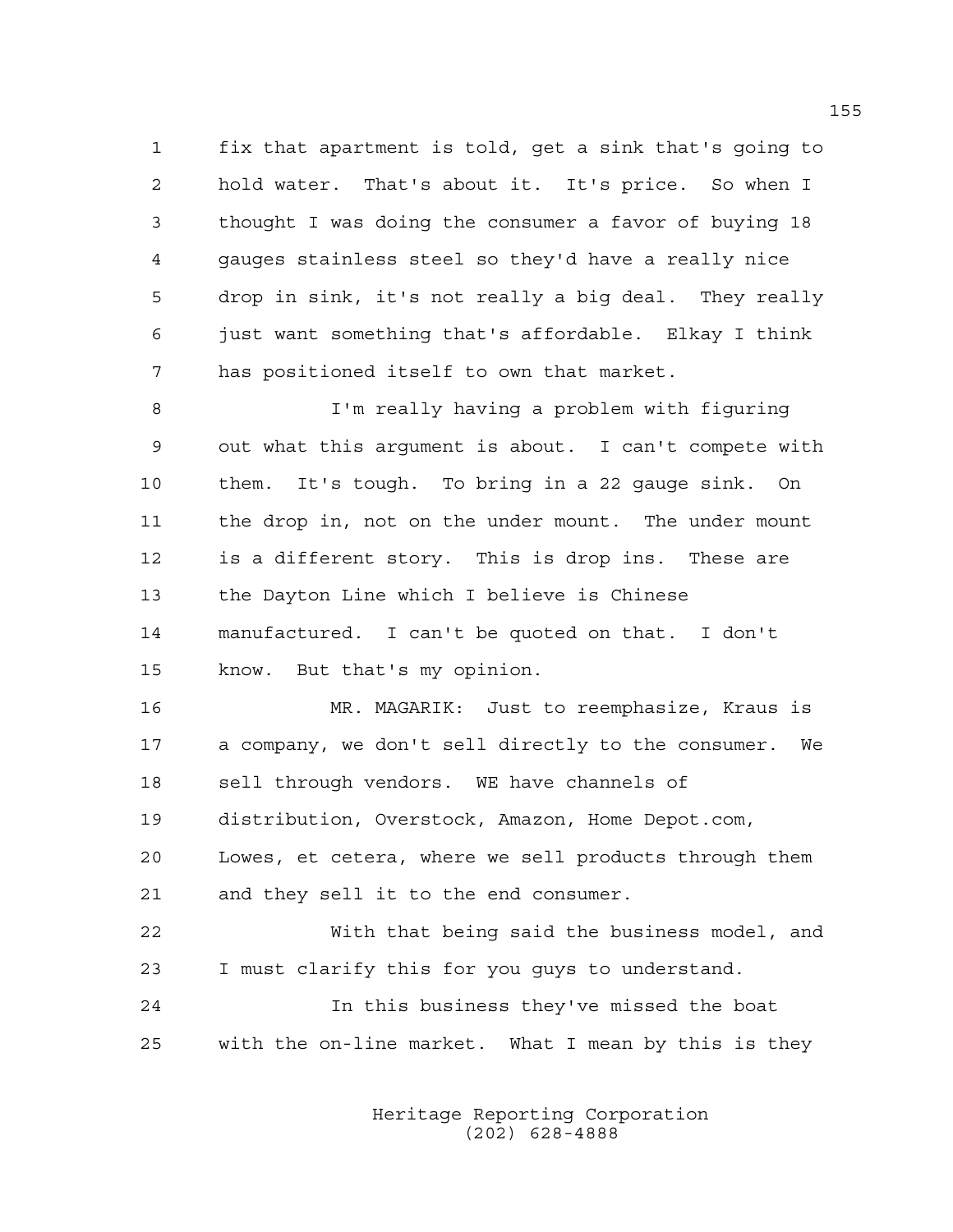1 have what we call skeletons in the closet. They have 2 current distribution channels where they are still 3 continuously, they have been, they are, and they will 4 be doing business with which they cannot break.

5 Therefore, if they go on-line and reduce the 6 price what's going to end up happening is they will 7 completely destroy all the relationships they 8 currently have with their current vendors because they 9 will be selling things on-line cheaper than what 10 they're selling to their current competitors. That 11 business model is not such that offers them that 12 ability at the present point, which is why they came 13 up with the Dayton Line. The example that Bill has 14 presented you buys with is where you have two nearly 15 identical sinks, both manufactured by Elkay, one is 16 \$600 on-line, one is \$269. They purposely came up 17 with another brand which is also manufactured by Elkay 18 I must emphasize just so they become competitive in 19 the on-line market, thus not ruining the relationships 20 they currently have with their vendors.

21 Thank you.

22 MR. OLSON: Elkay's name is not on that 23 Dayton sink anywhere that I've seen. It's just a 24 Dayton Sink. Nobody really -- The consumer doesn't 25 really know what that sink is other thank it's a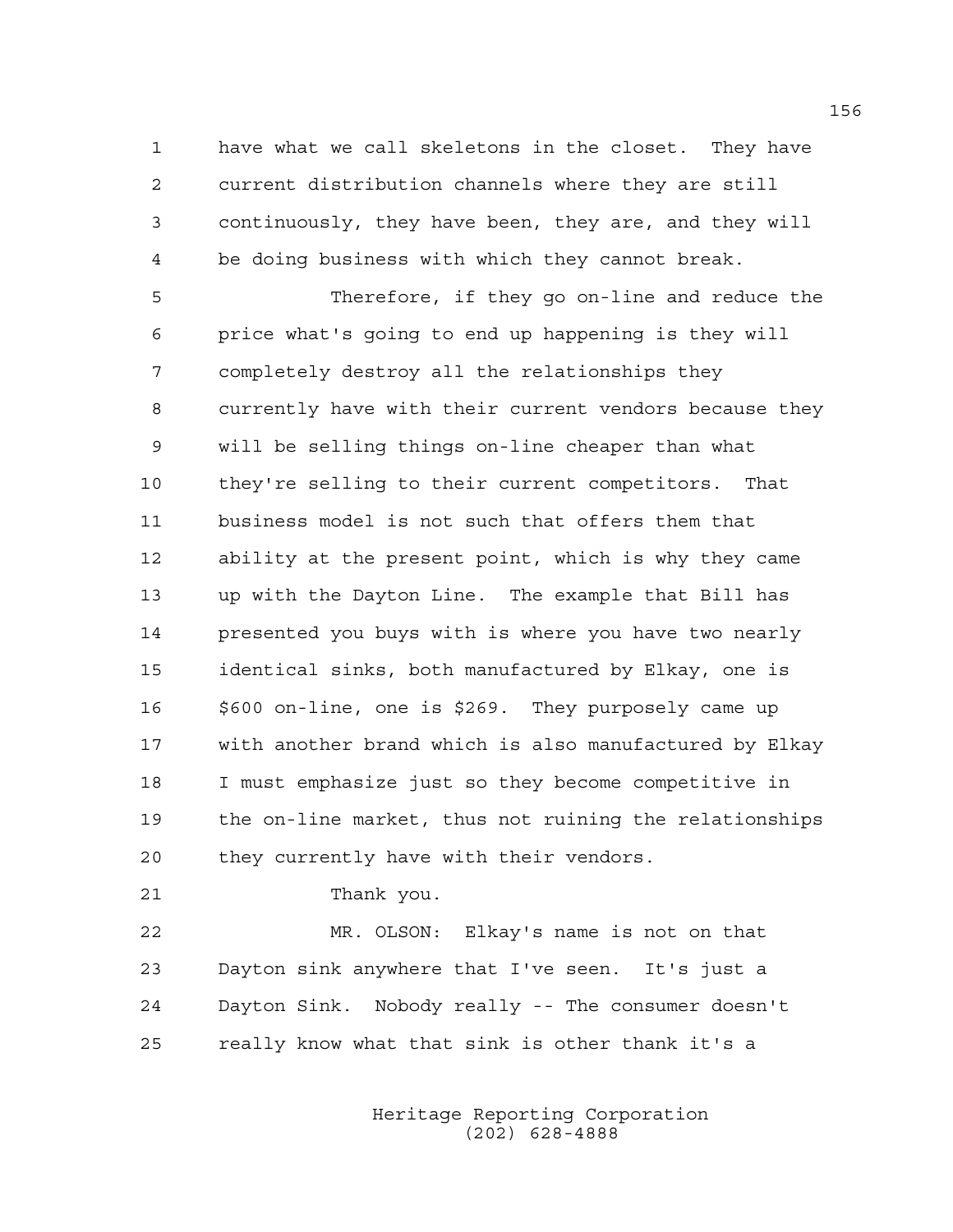1 Dayton and it's inexpensive.

| $\overline{2}$ | MR. SIMPSON: I'd like to add to the drop               |
|----------------|--------------------------------------------------------|
| 3              | ins, I actually got out of that market, the drop-in    |
| 4              | sinks, because I could not compete. So it seems to me  |
| 5              | they want to take the one thing I have left which is   |
| 6              | the under mounts. I have a granite distribution        |
| 7              | company so I know the granite fabricators. I have a    |
| 8              | good relationship with them. I support their business. |
| 9              | They don't.                                            |
| 10             | MR. SPICHER: He's right. The top mount                 |
| 11             | sink's very competitive. Extremely competitive. Very   |
| 12             | few people make very much margin handling those        |
| 13             | products. Consequently we don't handle them at all.    |
| 14             | But the flip side is the under mounts, they definitely |
| 15             | do have more margin in them. You see an Elkay sink     |
| 16             | for \$650, it's an under mount sink.                   |
| 17             | Part of the problem fabricators had all                |
| 18             | along and as long as I've been doing this I could      |
| 19             | never understand it, is that why did a top mount sink  |
| 20             | cost differently than an under mount. Same amount of   |
| 21             | steel. Three, four. five hundred dollars more?<br>They |
| 22             | were treating these products like jewelry. The markup  |
|                |                                                        |

23 on it was tremendous.

24 A typical Ferguson, Moen, Elkay, off the 25 shelf sink coming out of a plumbing supplier was \$700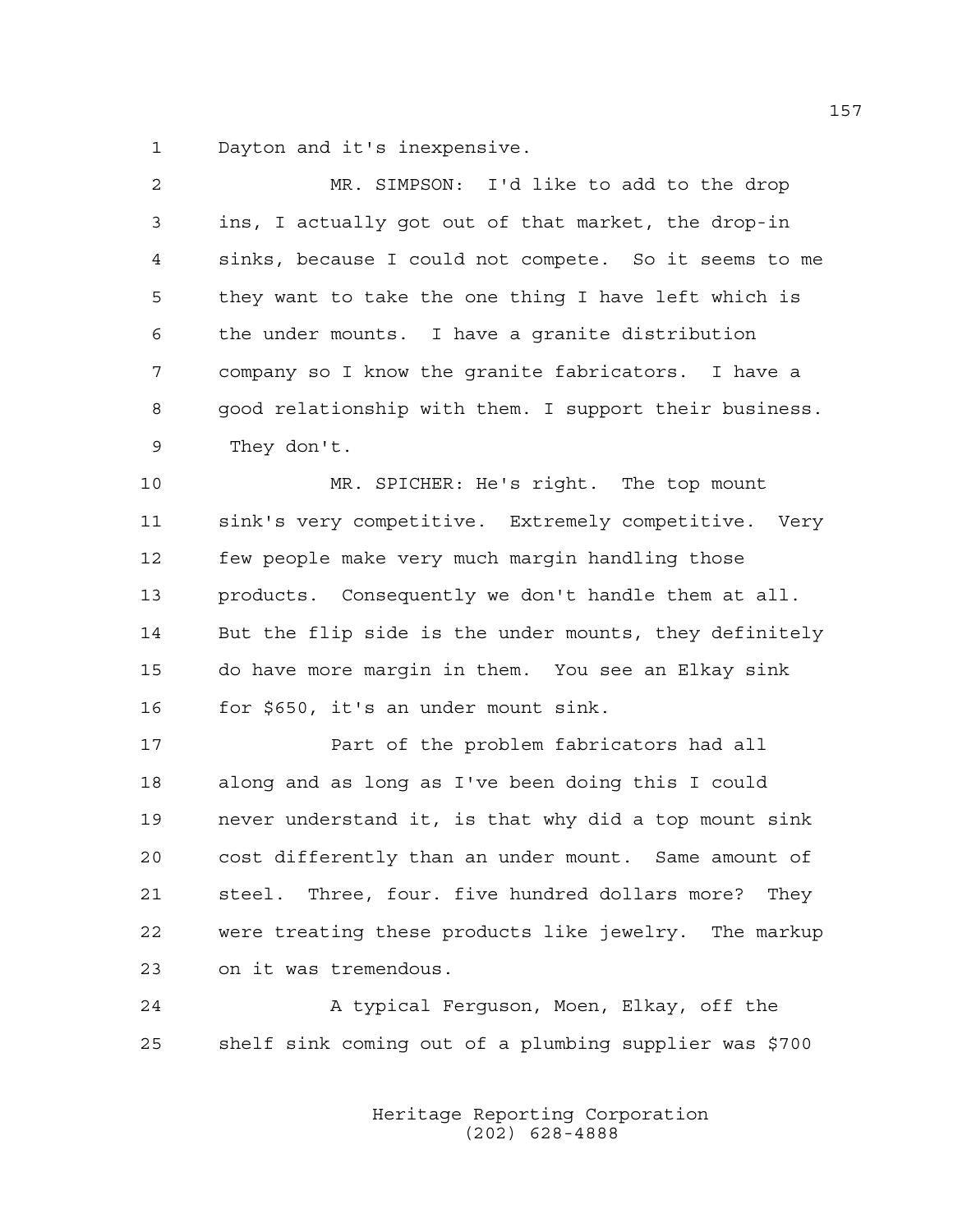1 plus dollars ten years ago. And remember, it's not 2 done there. The fabricator will has to cut the hole 3 so it's another \$200 or \$300 for that.

4 With a granite job that is installed, if 5 you've got \$2000 in granite and \$1000 more just for 6 the sink, that's what it used to be. That's how 7 business was done.

8 Some of the sinks that people are giving 9 way, I may not use them. They may not be certified. 10 That's a choice that we make with our products that we 11 provide to our customers. Consequently a sink that 12 costs a fabricator \$75, \$100 whatever they're paying 13 for it, and they install that into a job, they're 14 taking a risk with their own reputation.

15 Good fabricators are buying quality 16 products. I will say this. The rest of these people 17 may kill me for this. I will say this, that if they 18 could give me a reasonable alternative and were 19 willing to sell this market, I am willing to pya more 20 for their product than what I'm buying myself to get 21 their name because it's worth a lot. I would.

22 All that being said, I think we're back to 23 the same thing. You're beating up on us about 24 something that they overlooked.

25 Thank you.

 Heritage Reporting Corporation (202) 628-4888

158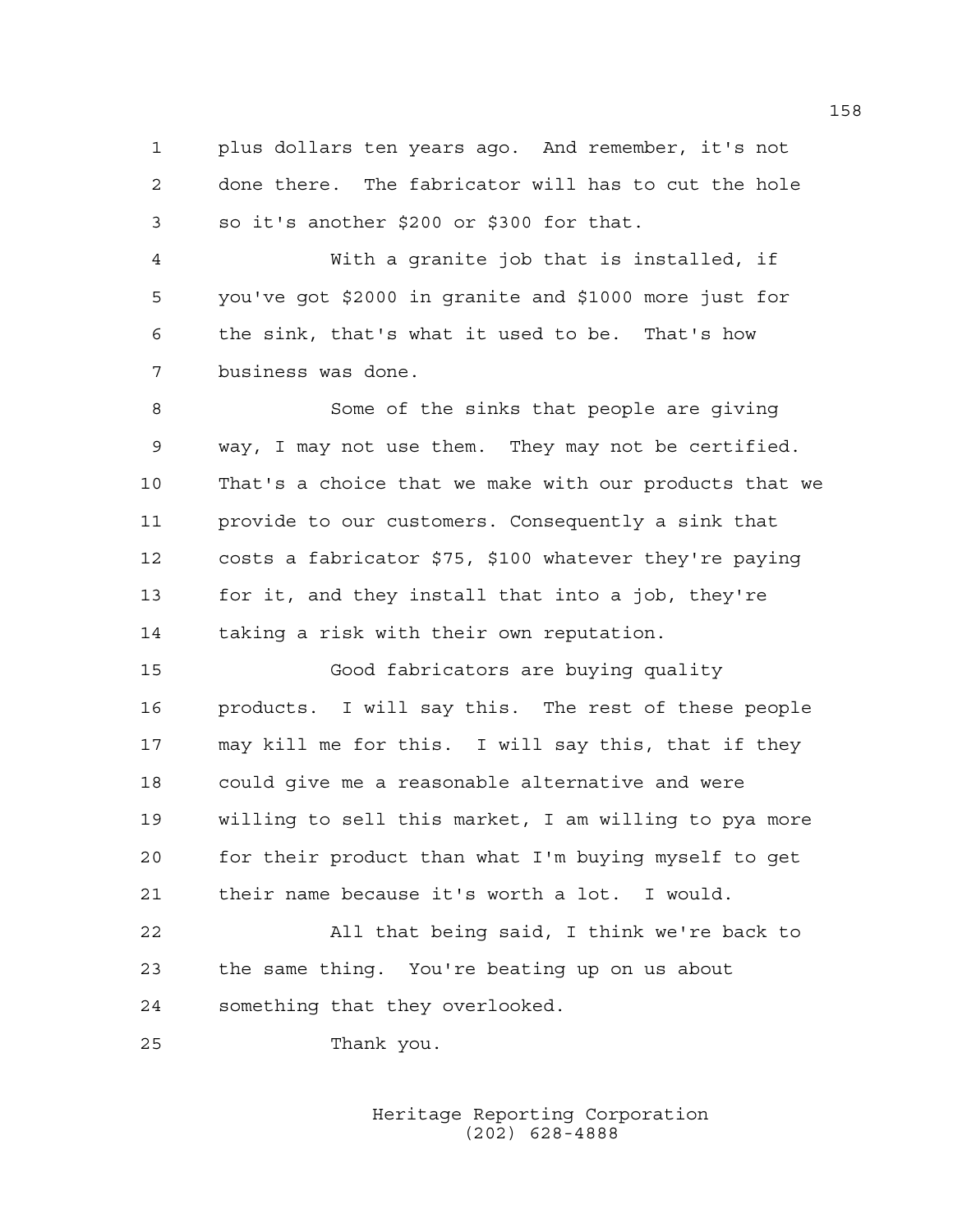1 MR. DREW: To touch base one more time with 2 the distribution channels and to single out the 3 internet here. The internet is an animal. Social 4 media is an animal. There are countries, there are 5 governments going down thanks to Twitter and Facebook. 6 And when you type in stainless steel sinks, into 7 google, you're going to find Kraus. I applaud them. I 8 wish I could do it. 9 Whoever actually has the insight to do it is 10 going to be on the top of that list. It takes a 11 little bit of money, it takes investment, but it takes 12 the right talent and I just need to clarify that. 13 MR. PERRY: I might add investment in the 14 United States. 15 MR. MAGARIK: I've mentioned this in the 16 tesimony, but the U.S. consumer has the right and must 17 have that right to choose. It's not, if you have 18 friends in Germany or Italy this moment is going to be 19 able to buy these products for a cheaper price, why 20 shouldn't the U.S. consumer? They earned that right. 21 MS. SHERMAN: Just one final quick question.

22 In regards to the new engineered stone 23 counter tops, do you typically use an under mount? 24 Same process -- Okay, thank you.

25 MS. DeFILIPPO: Thank you, Ms. Sherman.

 Heritage Reporting Corporation (202) 628-4888

159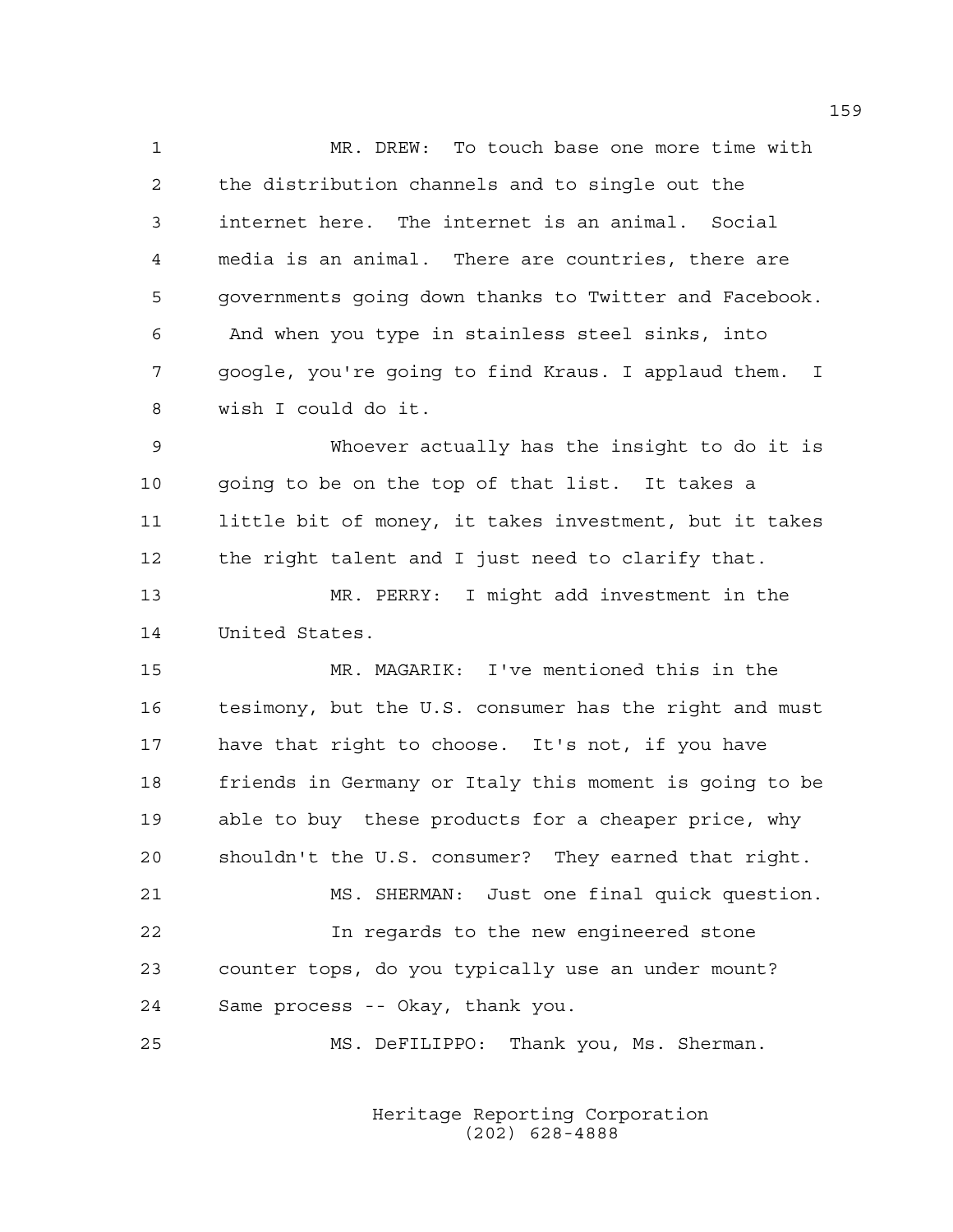1 Ms. DiFiore?

2 MS. DiFIORE: Good afternoon. Thank you all 3 for coming and for this great panel here.

4 I have the same questions I had this morning 5 about demand. How has demand changed within the 6 United States for stainless steel sinks since January 7 1, 2009 and what are the current demand trends since 8 January 1, 2012? Data that is not covered by the 9 questionnaires.

10 MR. WOLFE: According to McGraw Hill and the 11 Dodge Report which is the service that we all use to 12 track a lot of this, Elkay probably has better 13 research than any of us. But they were right on. 14 It's pretty flat the first quarter. Some of us are 15 trending down, some of us are trending up, depending 16 on different types of products, but we look for a 17 small increase to the second and third quarter.

18 Again, mainly in the repair and remodel and 19 with new home sales being up in certain sectors of the 20 United States.

21 16? The industry is pretty much like a 22 pizza pie. The question is, it comes to quality and 23 pricing of the product as well as the brand 24 recognition.

25 We have seen the demand increase and that's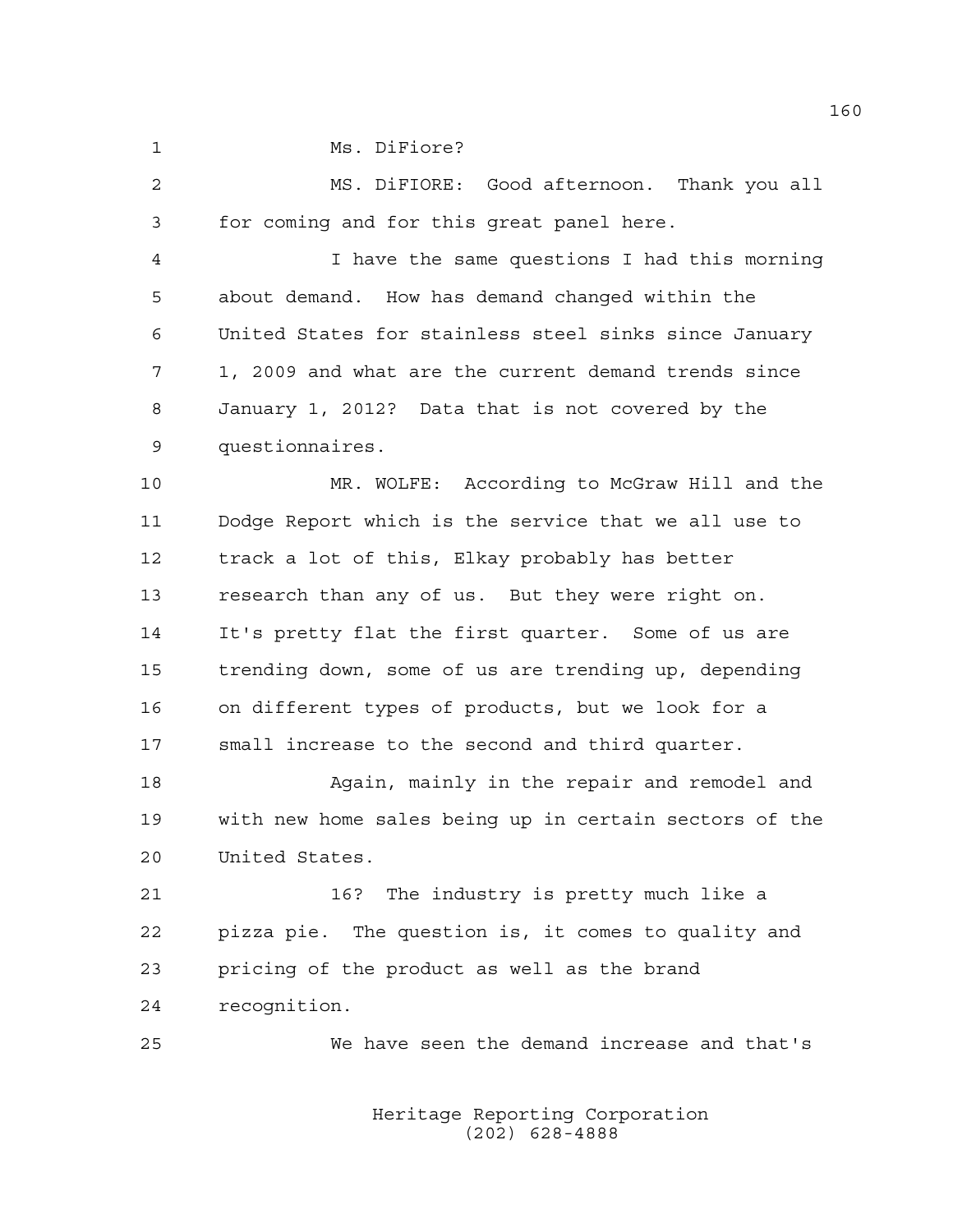1 because we're able to offer great quality product for 2 the affordable price. Which is why the demand points 3 into affordability. Due to the current economic 4 conditions which you're all aware, it points to 5 pricing is a huge element in this entire puzzle 6 because regardless of where the customers want to buy 7 the sink it's a question of whether they can. When 8 someone has three kids and barely makes it from month 9 to month, the least leisure they are able to afford is 10 a kitchen sink. Why would we take it away from them? 11 We just offer something that people can afford.

12 MR. OLSON: I can add in the Midwest that 13 despite the fact that our sales are slowly growing, 14 the percentage of business we're losing to other than 15 stainless steel is increasing. We've had people 16 remove stainless steel from their showroom and offer 17 granite and other things because the trend is heading 18 in many directions because there are so many 19 alternatives other than stainless that despite the 20 increase in stainless, alternative sinks are chiseling 21 away at that. So we're back to the percentage of 22 granite coming in the country. A thousand slabs is 23 almost a thousand jobs versus four years ago a 24 thousand slabs was 300 jobs.

25 MS. DiFIORE: Thank you.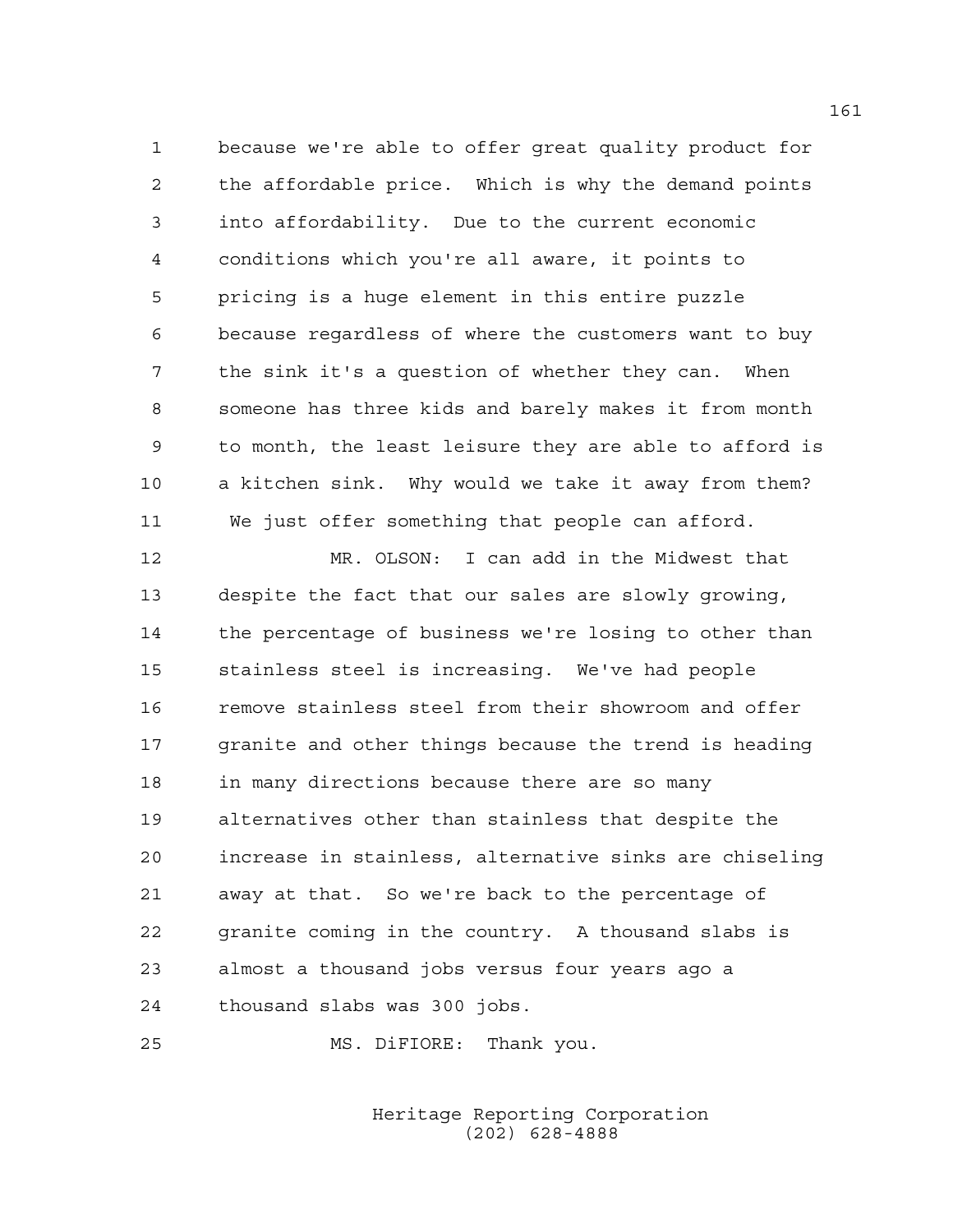1 Are you aware of demand outside the United 2 States?

3 MR. PERRY: I know that in the wood flooring 4 case the interesting thing was there was more demand 5 in China than there was in the U.S. because of the 6 increasing housing starts in China. And I think 7 that's why some of the companies we know of that are 8 household names are not here, because they're doing a 9 lot of business in China. The Chinese producers 10 aren't here, but that's what I gather is going on. 11 MS. DiFIORE: Thank you. 12 Is this market subject to a business cycle 13 or seasonality? 14 MR. PERRY: It's not seasonality but it's 15 definitely cyclical because it's tied to the housing 16 starts. They said it's not cyclical, but then she 17 says oh yeah, but we're tied to housing starts. So 18 what's happening in the housing market is affecting 19 them. So when housing collapsed it really hit them 20 right between the eyes. 21 MR. SPICHER: New construction in our 22 business is off 50 percent. It's better than it was 23 last year. New construction just kind of comes 24 whenever it comes around. The only thing that would

> Heritage Reporting Corporation (202) 628-4888

25 be seasonable about it is usually the fall because

162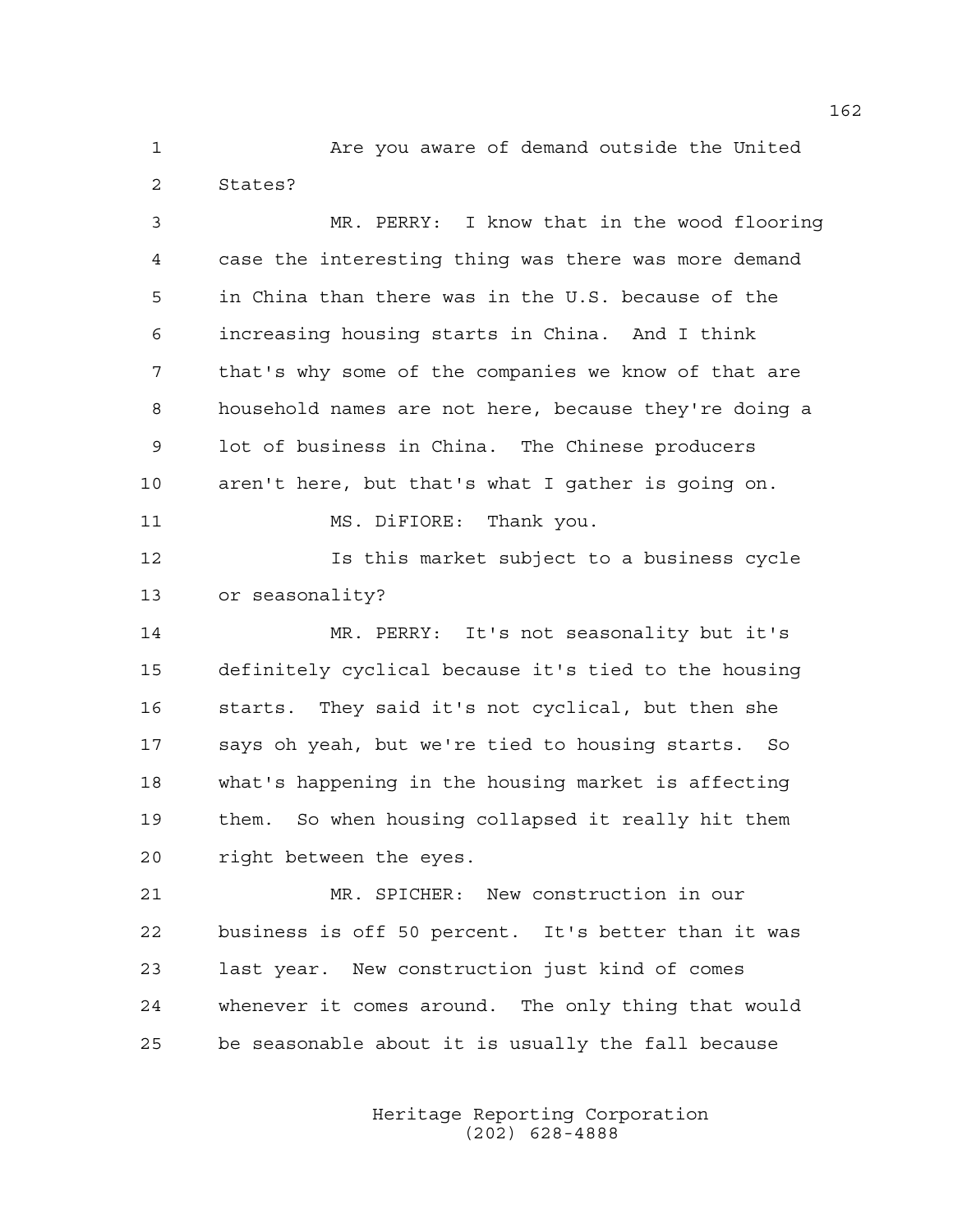1 people want their kitchen done for Thanksgiving or 2 Christmas or that type of stuff. There's usually a 3 good crunch. Or people trying to finish houses before 4 the end of the year for the builders purposes.

5 Other than that, it's hard to tell where 6 it's coming from anymore. You used to be able to 7 predict what was there. Remodel can come at any time. 8 They just get tired of looking at it. I'm going to 9 go get new tops.

10 Again, remember every one of these under 11 mount sinks that are sold have to get a new kitchen 12 counter top with it. Every single one of them. They 13 can't just go buy a sink, take it home and slap it up 14 into what they have.

15 It's a component of the entire kitchen.

16 MR. MAGARIK: We have not noticed for Kraus 17 a decline in our sales in the past four years despite 18 the marketing, despite the housing problems. The 19 reason for that is because mostly the way we foresee 20 this is if a person can't sell a house Because their 21 mortgage is upside down, the least they can do is 22 renovate. They seek the cheapest possible product 23 they can afford.

24 If you're able to offer a 16 gauge sink for 25 a cheaper price than 18 gauge, the person who is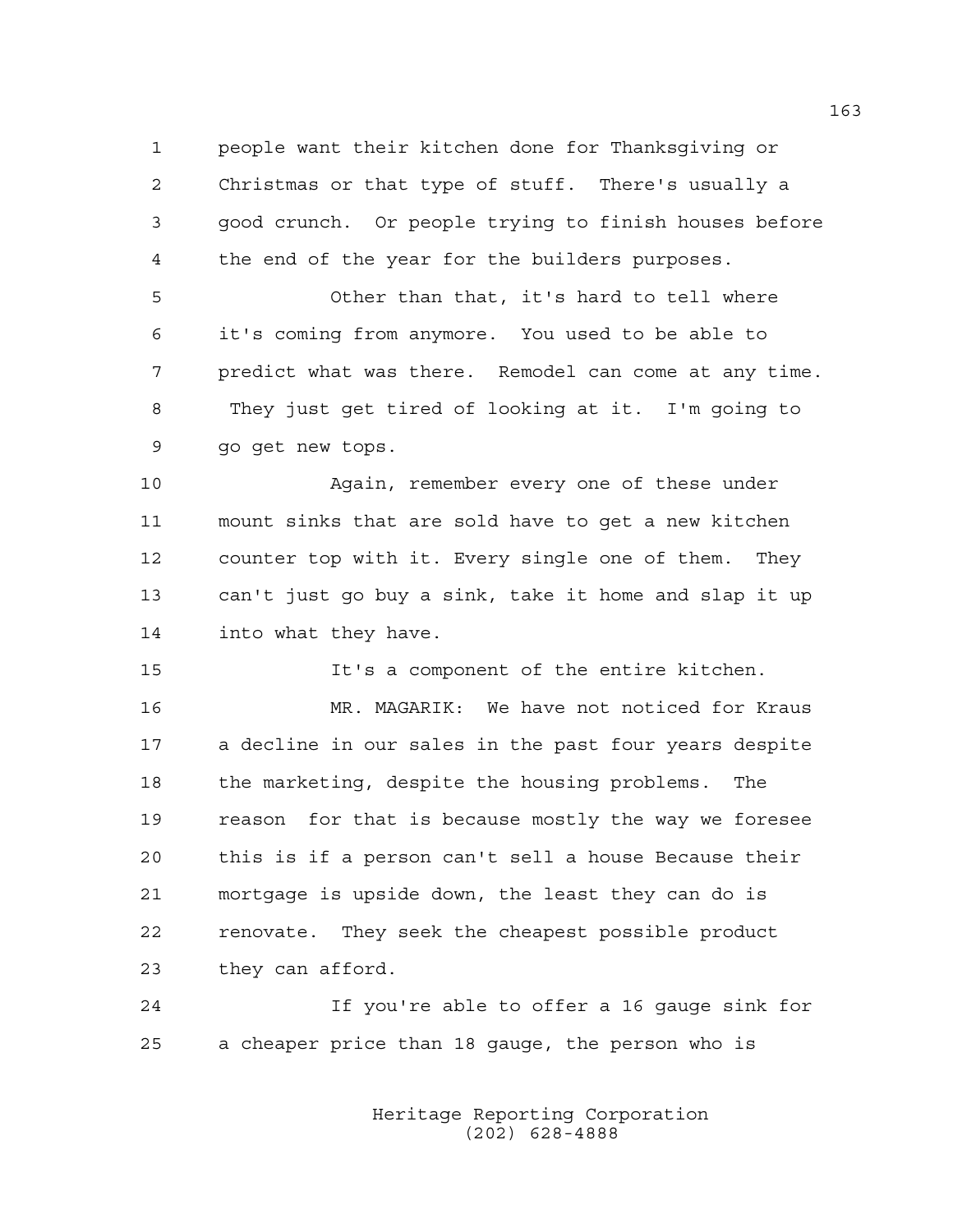1 barely making his mortgage payment, if he is, then 2 that is what we're here to do. By changing our model, 3 business model as we have, finding new and innovative 4 ways to run a business, we were able to succeed.

5 There is an expression. It's not how rough 6 the sea is, it's how good the captain is. Evidently 7 we have a better captain.

8 MR. SPICHER: Good point. The other thing, 9 the sink being more affordable and the granite being 10 more affordable it's obviously created a lot more jobs 11 in that sector. If the sink is too expensive and we 12 go back ten years and it's not affordable, then it's 13 going to drive people to a different product all 14 together. Maybe solid surface or laminate or 15 something like that. So this is a key issue to the 16 16,000 people that do this in this country, and it is 17 going to affect them and the affordability of the 18 overall job.

19 MR. SIMPSON: Me being in the granite 20 business as a distributor, I can assure you it will 21 affect my customers and my business. It's all one and 22 the same and they're all intertwined together. It's 23 been ten years of being the same way.

24 MR. PERRY: Bundling. I don't think 25 bundling is so much when the sink goes up, but when it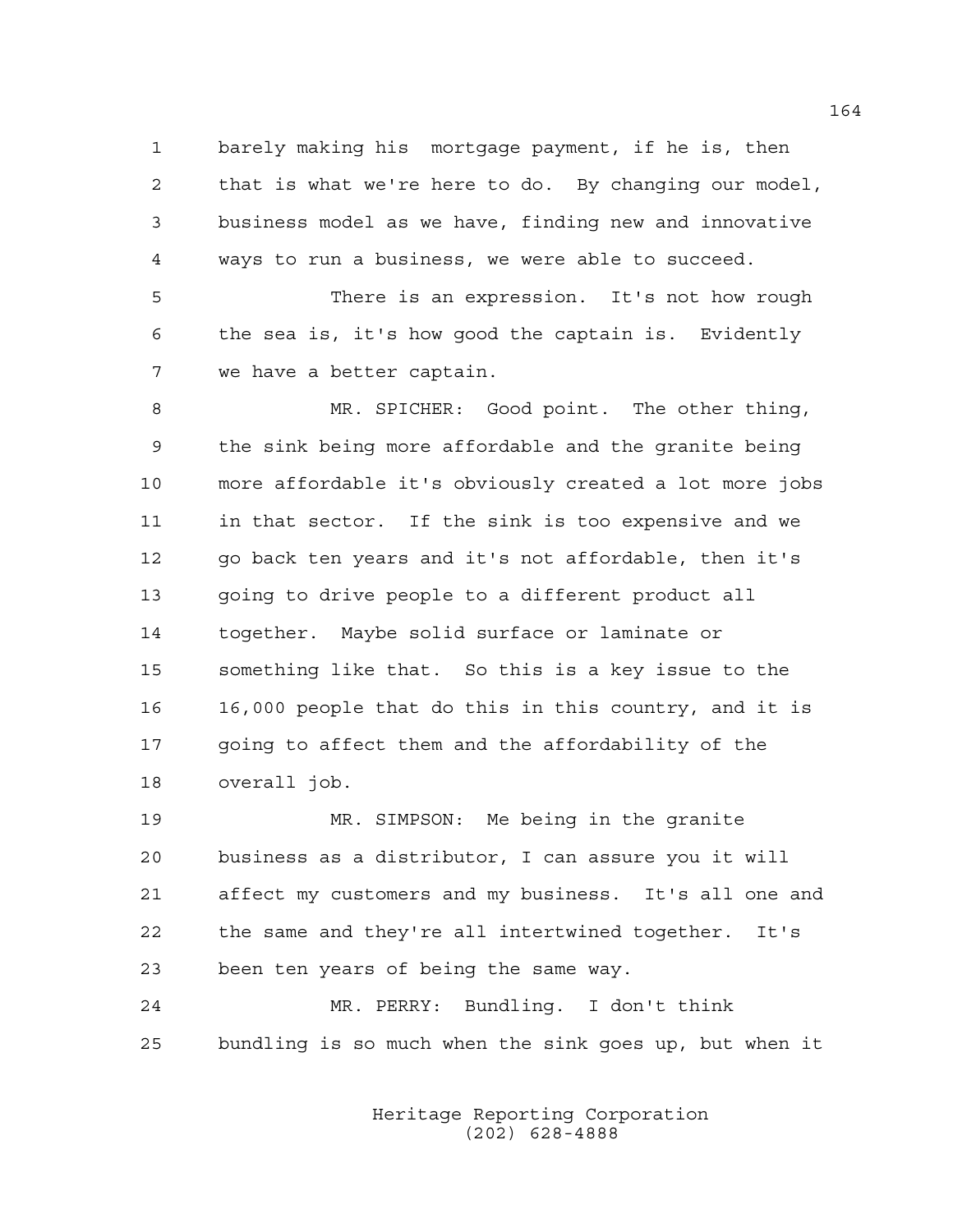1 goes to the granite guy, this is a big deal. He's 2 selling this as a whole project. It's being bundled 3 that way. That's what's the big difference, that's 4 why it's such an interesting niche market.

5 MR. SPICHER: That was the next step in the 6 evolution for the fabricator. They've got the sink, 7 they can cut the hole. The fabricator controlling the 8 sink and having it on site and controlling the process 9 of the install, but now it's the faucet. They get to 10 the job, the faucet's not there. Guess what, the 11 fabricator has to drill a hole through the granite for 12 the faucet. They don't know what it is. Is it one 13 hole, three holes? Is there a sprayer? What ends up 14 happening, can't drill it, take the fuel, drive back 15 to the shop, pay two guys and at truck to do this, put 16 it back on a schedule, the plumber'

17 s screaming because he wants to get the sink hooked 18 up, he's got it done but he doesn't have the faucet. 19 it's not his problem. \$20 an hour each for each guy, 20 driving in a truck to go out and drill a hole. That 21 wasn't the fabricator's problem.

22 Now it's become easier, and that's the next 23 evolution. Fabricators are all going to sell faucets. 24 It's all there, ti's all in the truck, it all goes to 25 the job, it gets done once.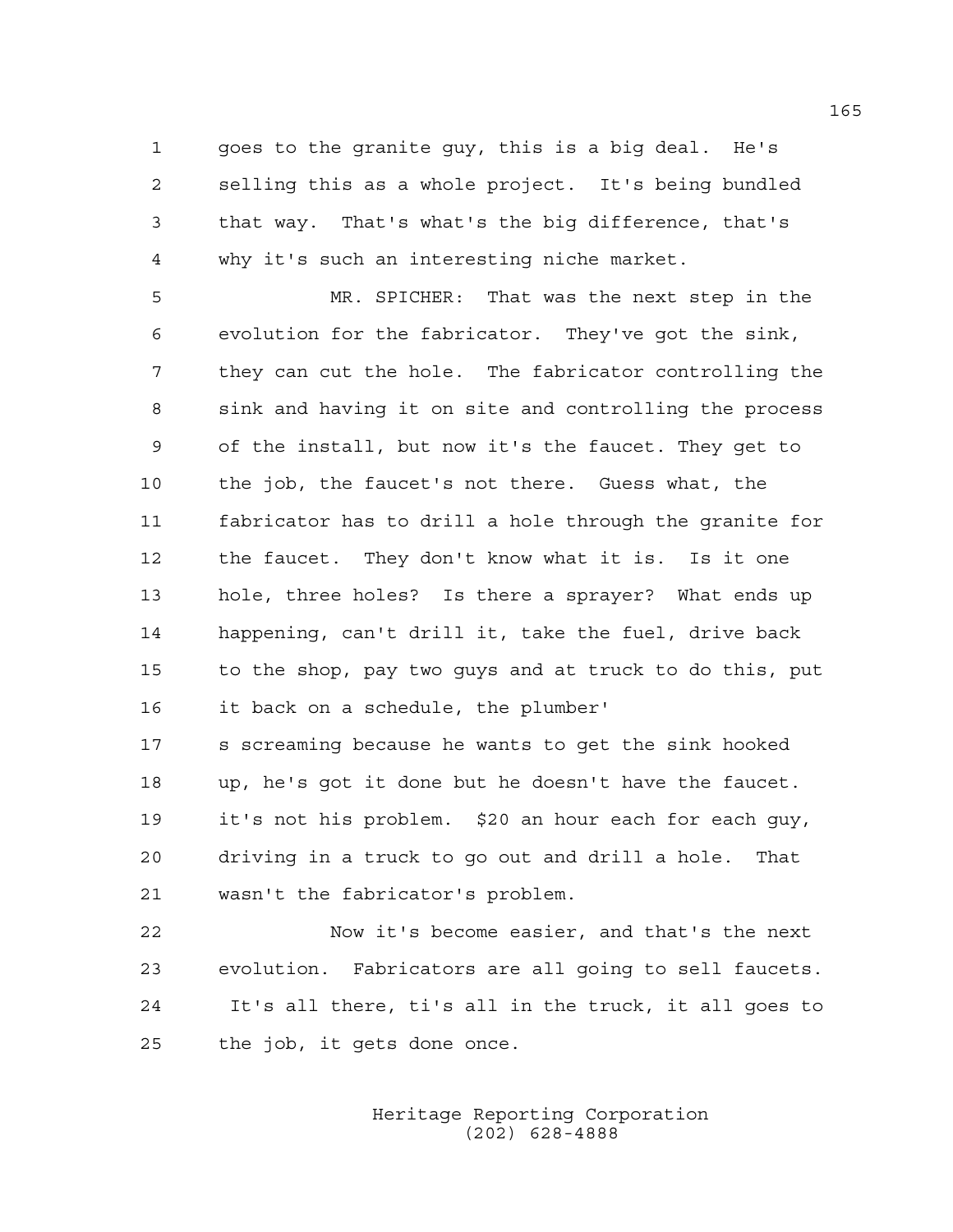1 MR. SIMPSON: That has already happened. We 2 already import faucets. Now I'm curious, are we going 3 to be in here for faucets next? We already import 4 faucets and sell them as well as I have evolved into 5 the mosaic backslash tile, the floor tile, glass 6 bowls, granite composite sinks, copper sinks. It's 7 about evolution, it's about changing as the customer 8 changes, as the market changes, that's what the 9 fabricator needs to do their business. That's what 10 I'm bringing in.

11 MR. MAGARIK: Should this pass the only 12 thing that's going to happen, Elkay will not reduce 13 their pricing, monopoly will be created, consumer will 14 not be able to buy the sinks, not because they're not 15 of great quality, Elkay has a good quality and I'll 16 compliment them on this. But besides that they just 17 will not be able to buy them. The industry as a whole 18 will be destroyed for the time being until we're able 19 to shift elsewhere to produce in another country.

20 MS. DiFIORE: Thank you.

21 Typically, and this is for the entire panel. 22 When you sell the sink, do you include the 23 attachments, the faucet and everything so they don't 24 get into the problem of not knowing where the hole is? 25 MR. MAGARIK: We in fact we have kitchen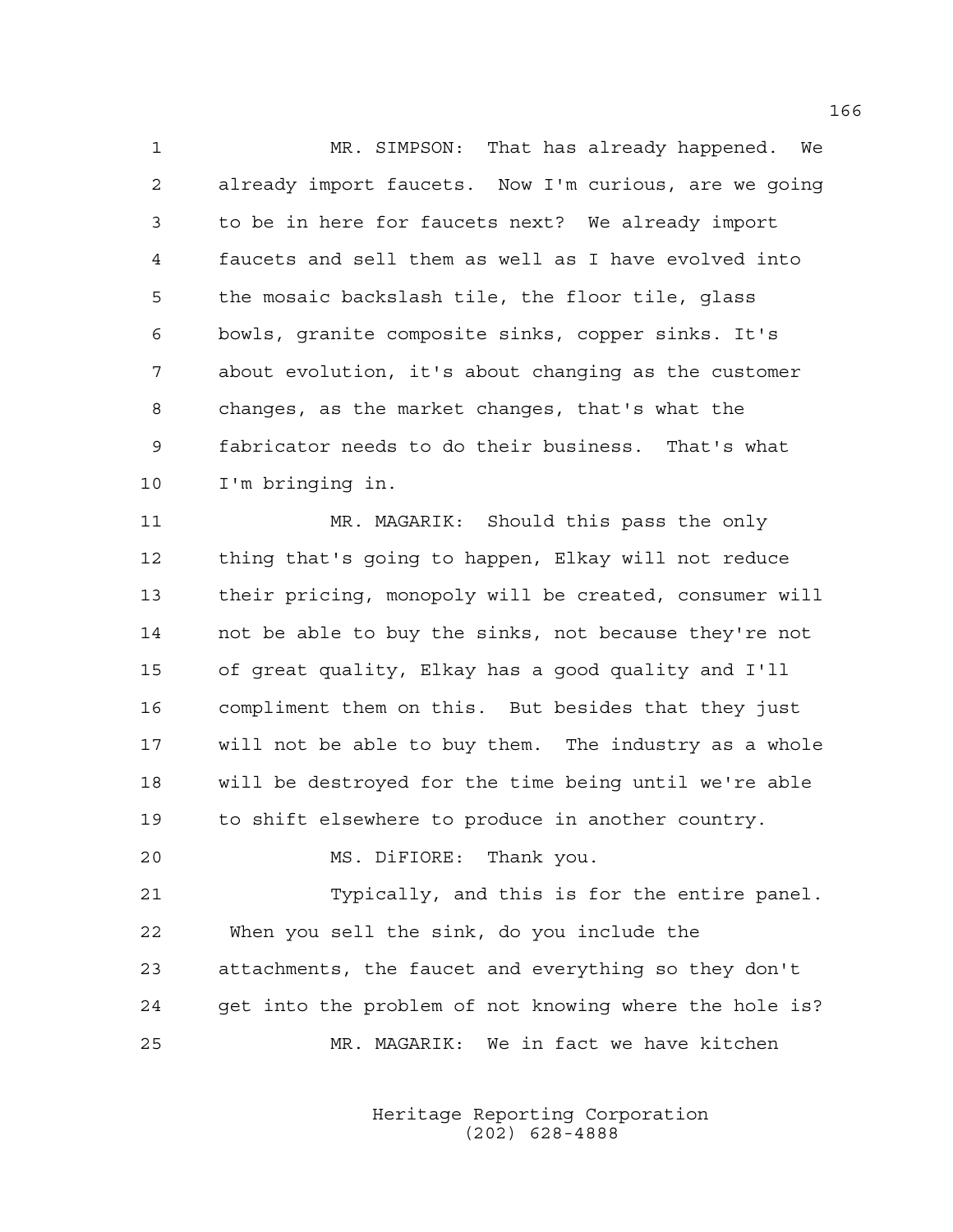1 faucets, bathroom faucets, glass sinks, ceramic sinks, 2 accessories for both kitchen and bathroom so we have 3 the entire line. It's an option.

4 We provide bundles such as for better, for 5 further benefit to the consumer. We have a faucet, we 6 have a sink, and therefore a customer can then further 7 benefit with a further discount.

8 On the kitchen sink line we do offer in 9 every single sink, we offer free drains, 10 complimentary. We actually include Kraus kitchen 11 towel.

12 With that being said, customers no longer 13 have to go elsewhere and spend more money which is a 14 significant amount by the way, they collect a 15 ridiculous profit margin on those grids and drains and 16 they're sold separately. WE don't. We include them 17 for free. Why? So the customer can benefit.

18 MR. SPICHER: We have a product called Total 19 Eclipse that is pick your sink, pick your faucet, we 20 throw in the grates, we throw in a basket strainer, 21 and a soap dispenser, everything all in one box. We 22 sell it to the fabricator, the fabricator has the 23 whole thing on his shelf. The customer comes in, says 24 look at the quality. they're all stainless steel 25 sinks and faucets, great quality, I've got a deal for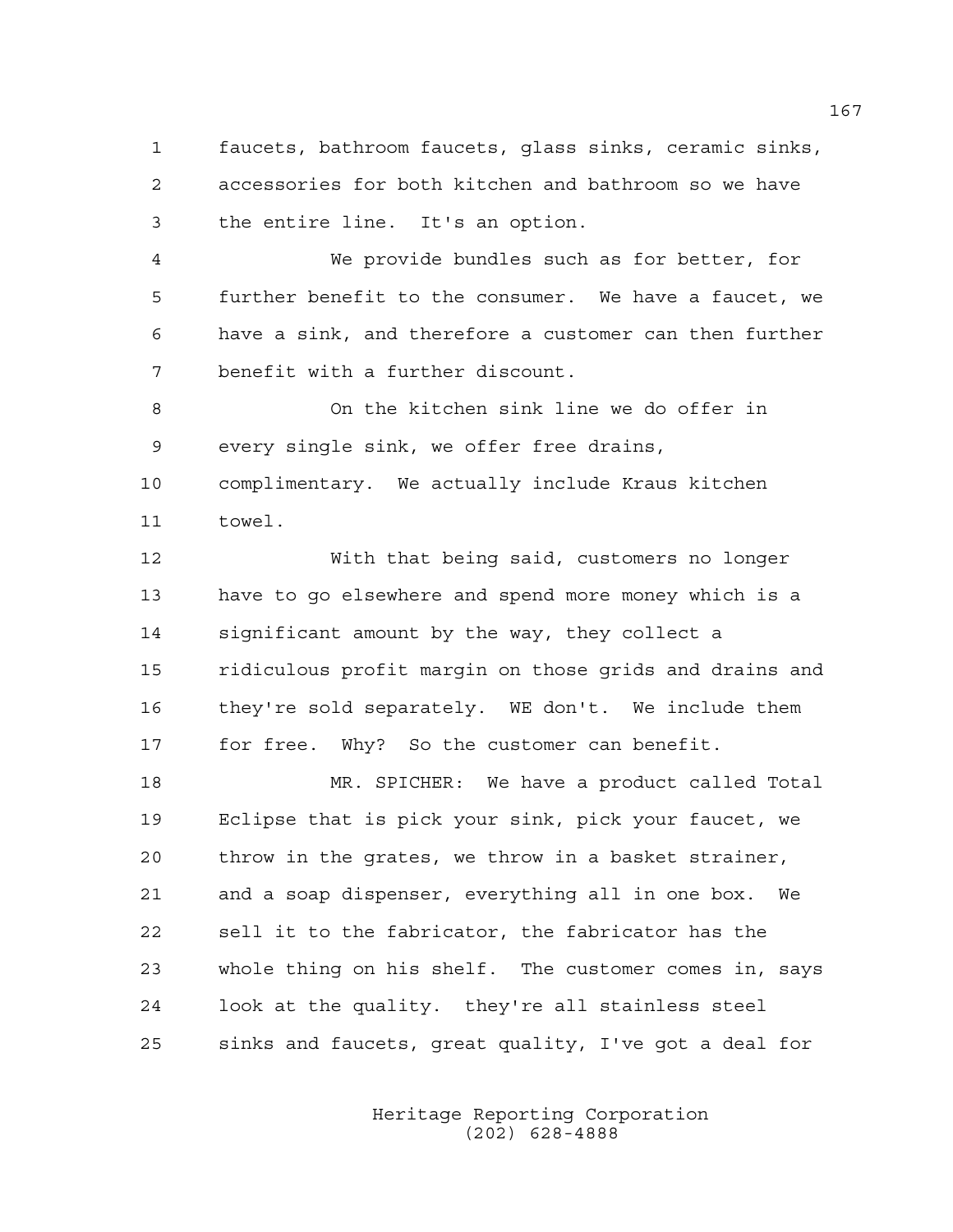1 this. If you buy my counter tops today I'll knock 2 \$200 off this package. It's a marketing tool for 3 these guys but it also saves them time and saves them 4 money ultimately.

5 This has happened many times. A fabricator 6 will get in a hurry to get a job done. Got a plumber 7 that's waiting. The sink's not there. They give them 8 the model number of the sink. They download the file 9 for the sink. Guess what, somebody turned two numbers 10 around. You just ruined 3,000, 4,000 dollars worth of 11 tops. You cut the whole wrong. You've got to have it 12 there to physically inspect it, make sure that it's 13 correct and what you're cutting is that sink. If it's 14 not there, it's a whole different deal.

15 It is a lot easier. The customers like it. 16 MS. DiFIORE: Thank you very much.

17 Are you aware of the trends in raw material 18 prices? Have they changed recently? Are they going 19 to continue these trends?

20 MR. MAGARIK: They have been rising 21 consistently, therefore deteriorating our profit 22 margins. We have chosen over the past couple of years 23 to stay true to our pricing and therefore we have not 24 changed in adjusted prices. We suck the profit margin 25 up. How did we do it? We found new and innovative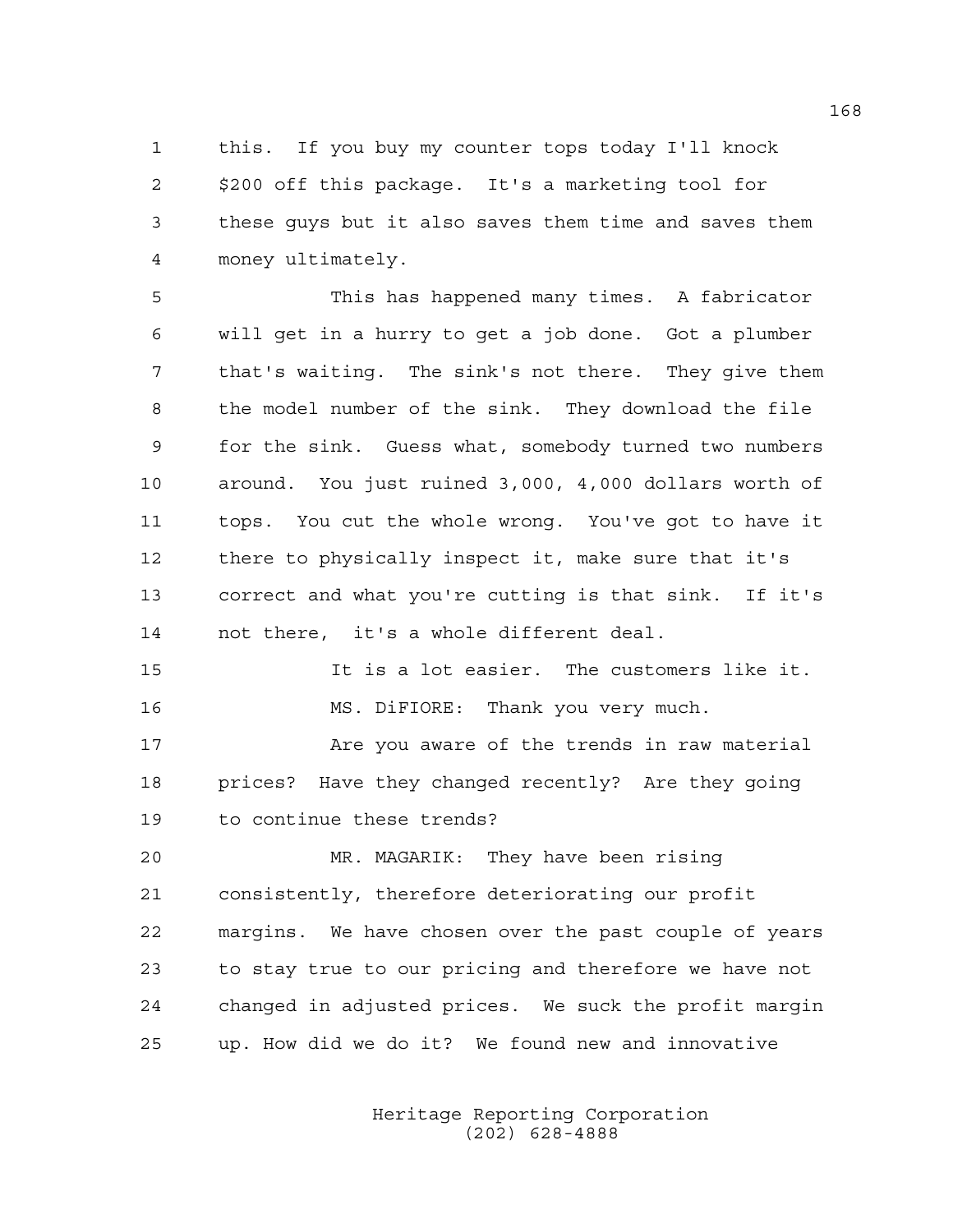1 ways, again, to overcome that and still leave the 2 consumer untouched. But yes, the prices on both ends 3 are rising steadily.

4 MS. DiFIORE: Thank you very much for your 5 answers.

6 MS. DeFILIPPO: Thank you, Ms. DiFiore. 7 Mr. Tsuji?

8 MR. TSUJI: I have a few questions about top 9 mount versus bottom mount stainless steel sinks.

10 The technical details about how the bottom 11 mount sink is attached to the stone counter top or 12 composite stone counter top. I heard that they're 13 clipped and then sealed. Is the bottom mount sink 14 first of all attached with like an epoxy glue and then 15 the clips are also attached with the epoxy or similar 16 type adhesive?

17 MR. SPICHER: There are three different ways 18 to do it. One way that some fabricators use is 19 there's a thing called a T-bolt. There's a machine 20 that will rout this out and it puts a slot in their 21 work, a bolt can slide into the slot. Then you've all 22 seen sink clips, they slide it over the threads and 23 thread it up on there.

24 There is never a hard bond other than 25 silicone between the sink itself and the top.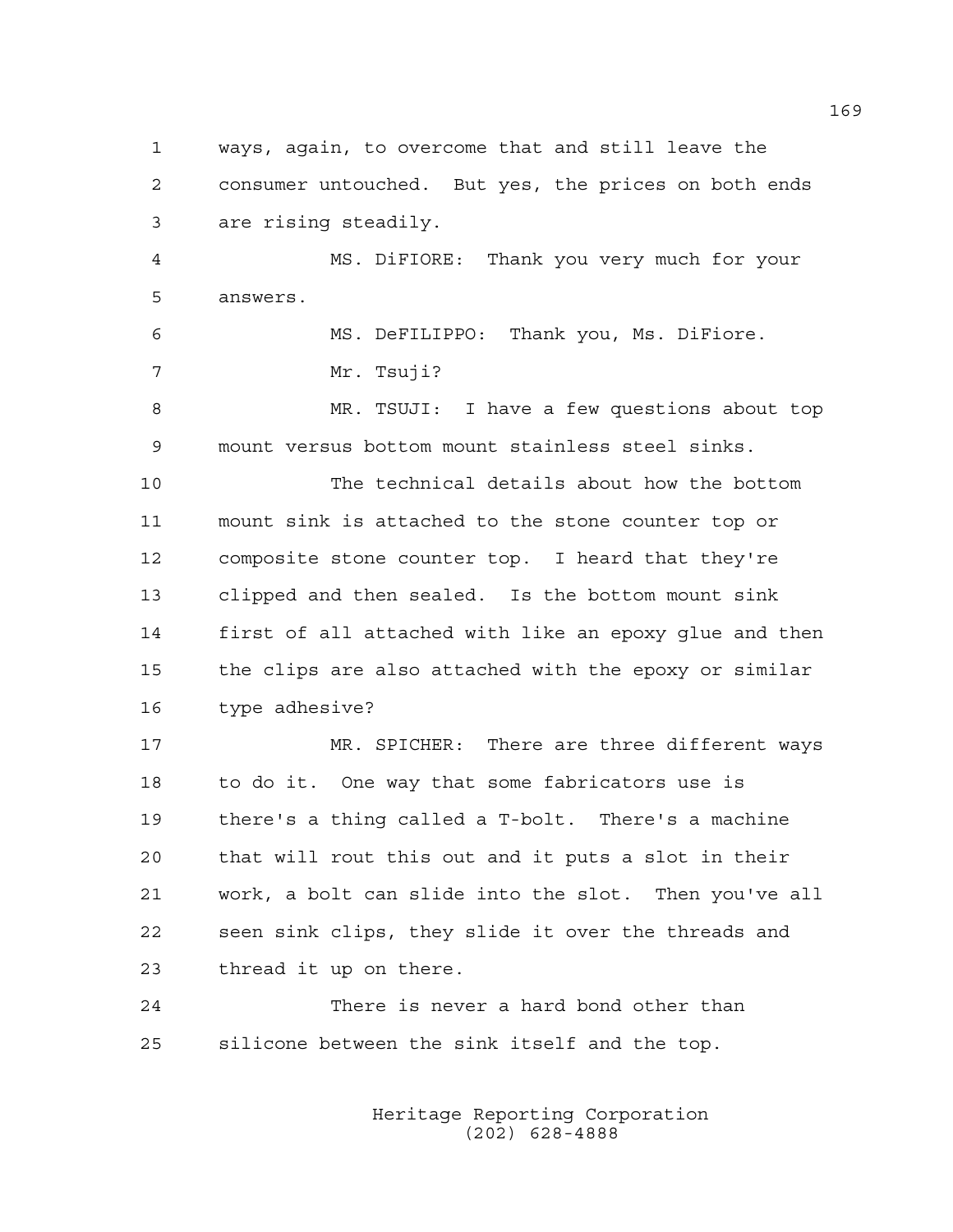1 The second way is they manufacture, it's a 2 glue-on clip that's a two-part epoxy. Very simple to 3 use. mix it up, stick it up on there. You've got the 4 stud for the piece to fit over, put the silicone on 5 there, screw it up to the top.

6 A third way is there are devices called sink 7 rails. It's a rail that runs from the front of the 8 cabinet to the back of the cabinet. It has two bolts 9 on it. You set the sink in there, put the top over 10 it, and then use those bolts to force the sink back up 11 to the top.

12 That's the easiest part of the whole thing 13 is the actual installation. Cutting and polishing the 14 hole is a whole different ball game.

15 MR. TSUJI: Is it technically feasible for a 16 customer to request that a top mount sink be mounted 17 on top of a stone counter top?

18 MR. SPICHER: Sometimes they will. Very 19 very very rarely because an under mount sink is afar 20 more desirable than a top mount sink because you don't 21 have the crud collector around the top. Everything 22 just pushes into the sink.

23 I can't imagine, maybe one job in a thousand 24 might do a top mount sink in granite.

25 MR. SIMPSON: I would agree with that. I

 Heritage Reporting Corporation (202) 628-4888

170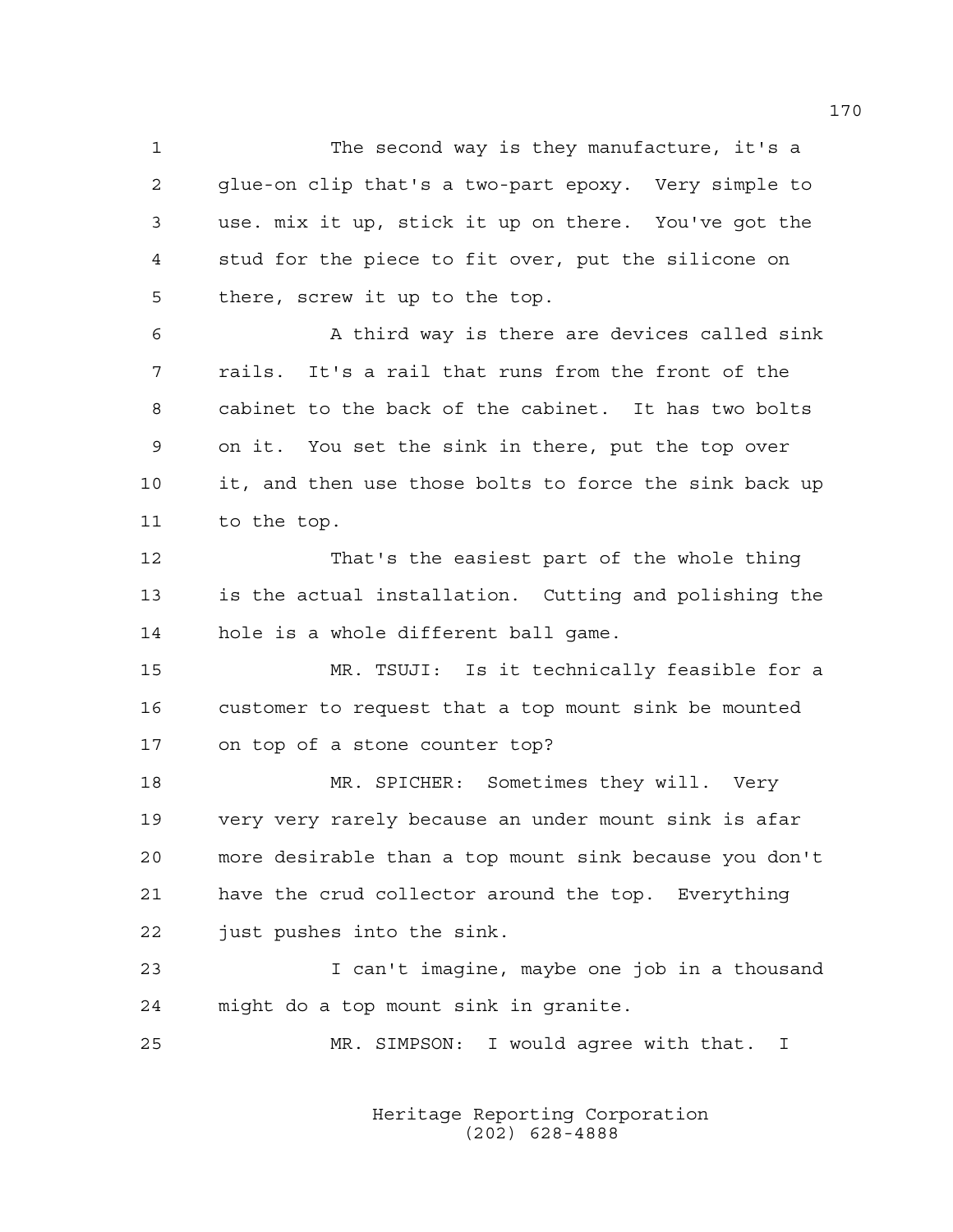1 got out of the drop in business one, because I 2 couldn't compete price wise with Elkay. And as well 3 as top mounts are seen as a lower end, more for 4 apartments and laminate and things like that. Under 5 Mount is seen as a higher end, a nicer sink that goes 6 with granite.

7 MR. DREW: We actually imported what we call 8 our pro serious which is a zero radius sink. It's got 9 the square corners. It's a fabricated sink. but it 10 was as top mount And this was one trial and failure, 11 but we thought the possibility would be that because 12 it looked so beautiful that someone would actually use 13 it as a drop in sink. We thought we might be able to 14 hit the New York market when they're just trying to do 15 a quick rent out and they're trying to make it 16 designee. That was a failure.

17 But we also learned that the fabricators 18 would definitely hate it because the standard size for 19 a drop in sink is 33x22. When you make that whole 20 you're leaving them with very little amount of stone 21 on the front and back. So when they bring that stone 22 in if they're replacing it out, you put that stone on 23 the counter top. Crack. So now they have to go back 24 and recut that stone and drop a sink in.

25 So don't follow our lead. Don't buy a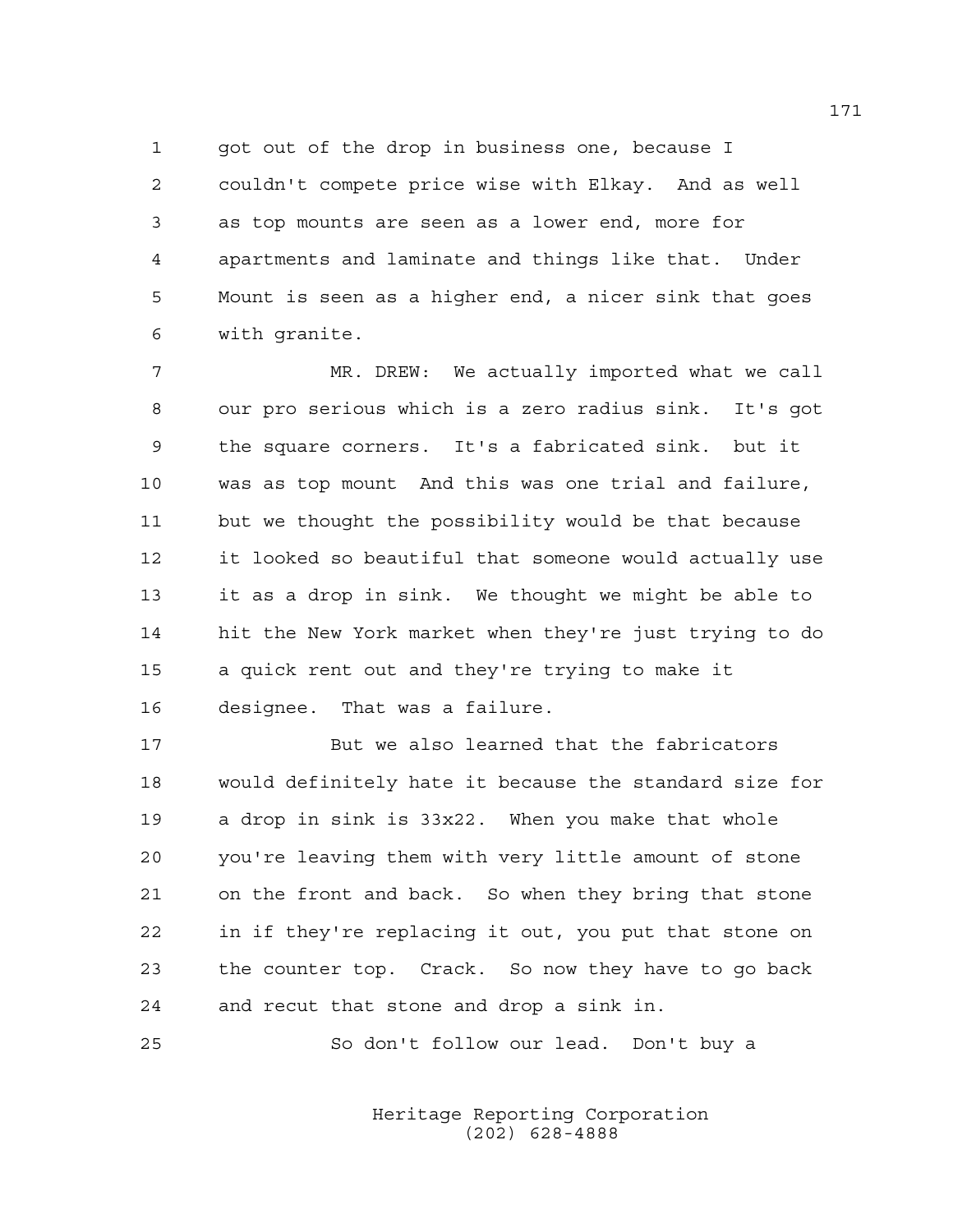1 deluxe drop in sink for the drop in granite market. 2 It doesn't' work.

3 MR. SPICHER: That's a very good point, and 4 one last thing on that is that we'll actually cut a 5 trough and eighth inch wide into the granite where the 6 thin rail is once the cutout's there, front and back, 7 and we epoxy steel into that opening to reinforce it. 8 Another reason the customer can't do it.

9 MR. TSUJI: Okay. Thank you very much. 10 Roughly what is the cost share of the drawn stainless 11 steel undermount sink compared to the total cost or 12 for the package of the countertop?

13 MR. SPICHER: If we go back 10 years, 14 probably a third. Where it's at right now with the 15 sink cut out, maybe 12 to 15 percent would be the 16 total amount, and of course it depends on what size 17 kitchen you're putting it against. A 50-square-foot 18 kitchen at our prices for a fabricated product would 19 be \$2,500, sink at \$100, the cutout at \$200, so you 20 figure it out. It's about 15 percent.

21 MR. TSUJI: Okay. Thank you. This may be 22 more suitable for following up in the post-hearing 23 briefs for both the Respondents as well as for the 24 Petitioners and that is if both parties could 25 elaborate, compare and contract, the steel grades as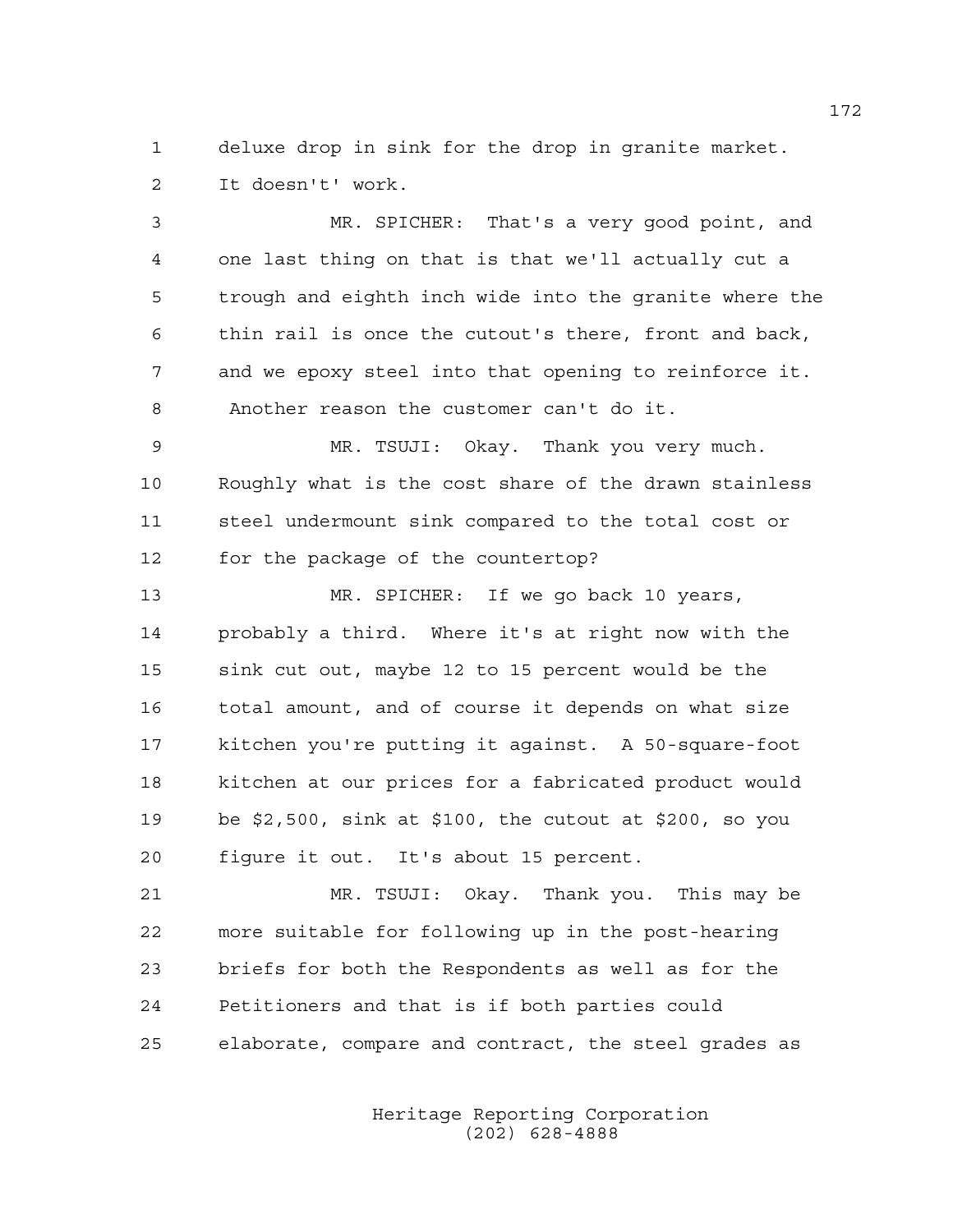1 well as the steel gauges for top-mount since versus 2 bottom-mount sinks and then domestically produced 3 versus the imported sinks from China, okay? 4 MR. OLSON: Excuse me. Jim Olson. What are 5 you looking for in reference to comparing U.S. to 6 Chinese what? Gauge? 7 MR. TSUJI: Both the gauge and the grade, 8 i.e., the type of stainless steel. 9 MR. OLSON: That's company specific. Elkay 10 has honed in on the 300 series. They could be made 11 out of anything. It's your choice. We can order 12 whatever we want. It's just based on customer demand. 13 If you have a large project, whether we're talking 14 through Ferguson, where there are strictly numbers, 15 you specifically order for that job in a 201 steel, 16 for example, so as far as a standard line, we're all 17 in the 304 stainless as a minimum for stone in an 18 undermount. 19 As far as getting it in all these other

20 steels, that's job specific, so new construction being 21 down, I don't know how useful other than the cash and 22 carry is huge right now because a lot of do-it-23 yourselfers. I personally would be curious as to the 24 percentage of drop-ins that Elkay's doing versus 25 undermount. I don't think they've ever had a large

> Heritage Reporting Corporation (202) 628-4888

173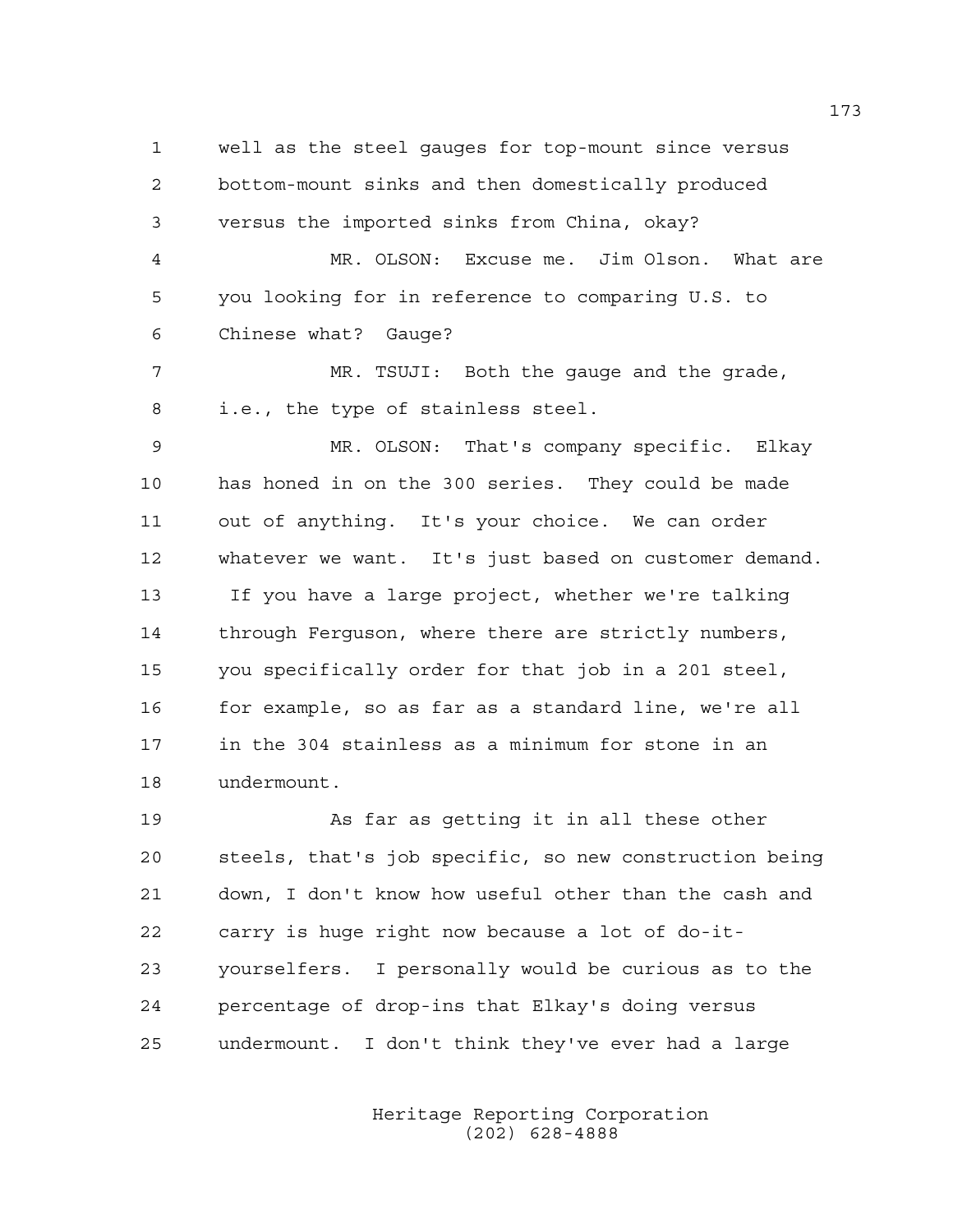1 portion of undermount, and they've not pursued it all. 2 I think their whole business is based around drop 3 ins, which is drastically being effected by big-box 4 stores.

5 MR. TSUJI: Okay. Thank you, and which 6 types of sinks do you see more variation among sizes, 7 the undermounts or the drop-ins, and again, this is a 8 question for both the respondents as well as the 9 Petitioners. You can followup in your post-hearing 10 briefs as needed.

11 MR. SPICHER: David Spicher. I would say 12 it's not so much size as it is shapes. I think the 13 undermount sinks have more shapes to them. Again, 14 your back to a square hole. They can make an even 15 double in a top mount. They can make a one-third, two 16 thirds or a 60/40. They can make them different 17 depths. I think it's Kohler has one out that looks 18 like a flowing river. It's a sink. It looks like a 19 horse trough. It's an undermount.

20 It's more creative, and back to the same 21 thing you've got to have a C&C machine and the ability 22 to be able to cut that hole and put it in there, but I 23 would say the undermount would be more.

24 MR. TSUJI: Okay. Thank you very much. 25 Last question. This is the same one that I asked of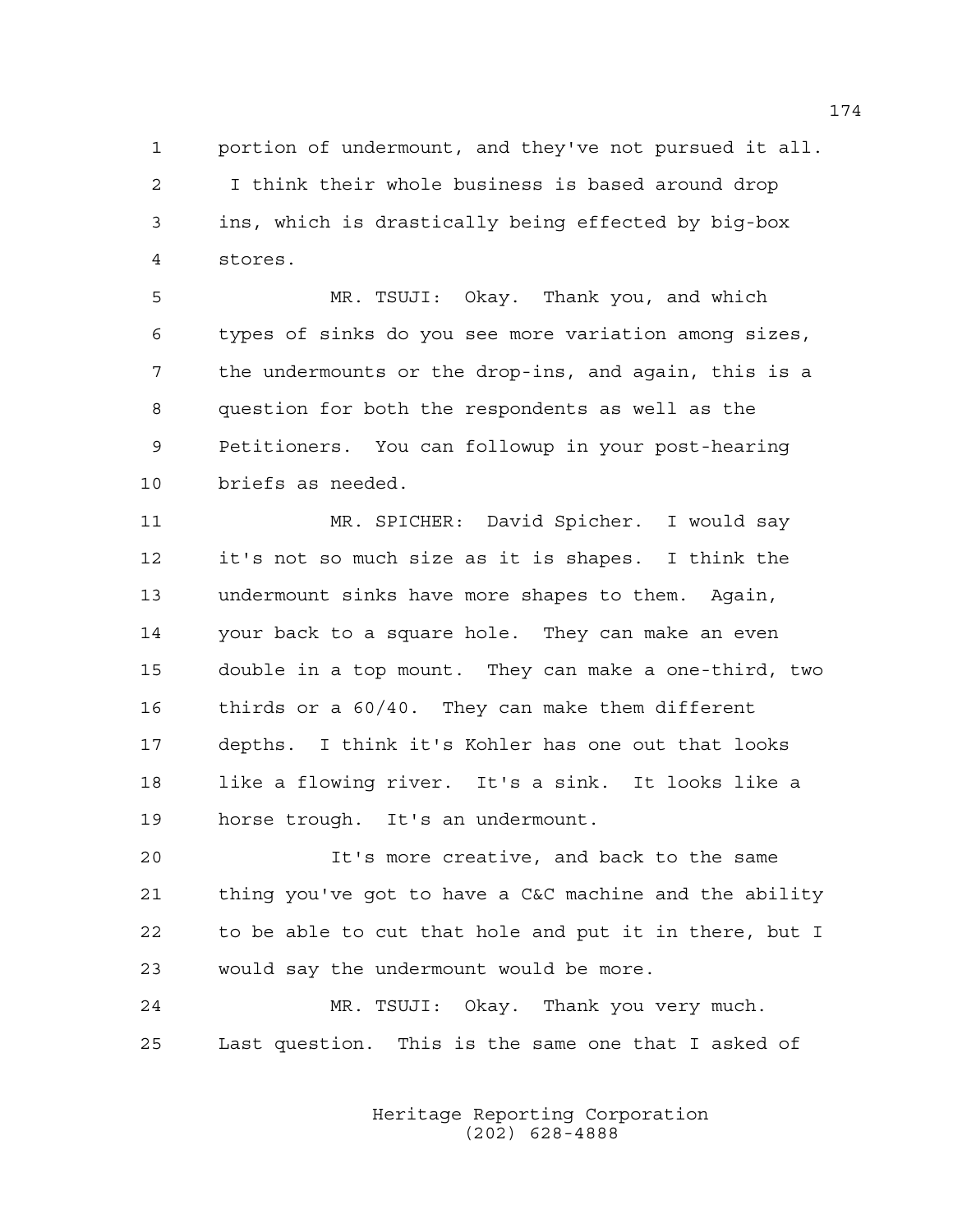1 the Petitioners, but I'd also like to ask of 2 Respondents. Again, you could respond in the post-3 hearing brief, and that is if you could identify the 4 other countries, non-subject countries that could be 5 providers of imported drawn stainless steel sinks as 6 well as if you're familiar with what their production 7 capacities would be, that would be most helpful for 8 the Commission. We like to always hear from both 9 sides when we query the industry.

10 MR. MAGARIK: Serge Magarik, Kraus, 11 speaking. You guys are more than welcome to visit Ali 12 Baba and you can see all the sources from all the 13 countries. It's information that's available for 14 everyone. Go to alibaba.com, but overall, it's 15 Taiwan, Korea, and we can just keep on going, Mexico, 16 and so on and so forth, Turkey. There are several 17 countries that will be able to accommodate. The 18 question is the transitional period, cost efficiency 19 and the overall effect that's going to have on the end 20 consumer during the transitional period, which is, I 21 can assure you, is going to be a negative one.

22 MR. PERRY: I mean, I looked at the Ali Baba 23 things, and we'll try to give you the website links 24 and put it in our post-conference brief, but I was 25 amazed because they had like 20 different countries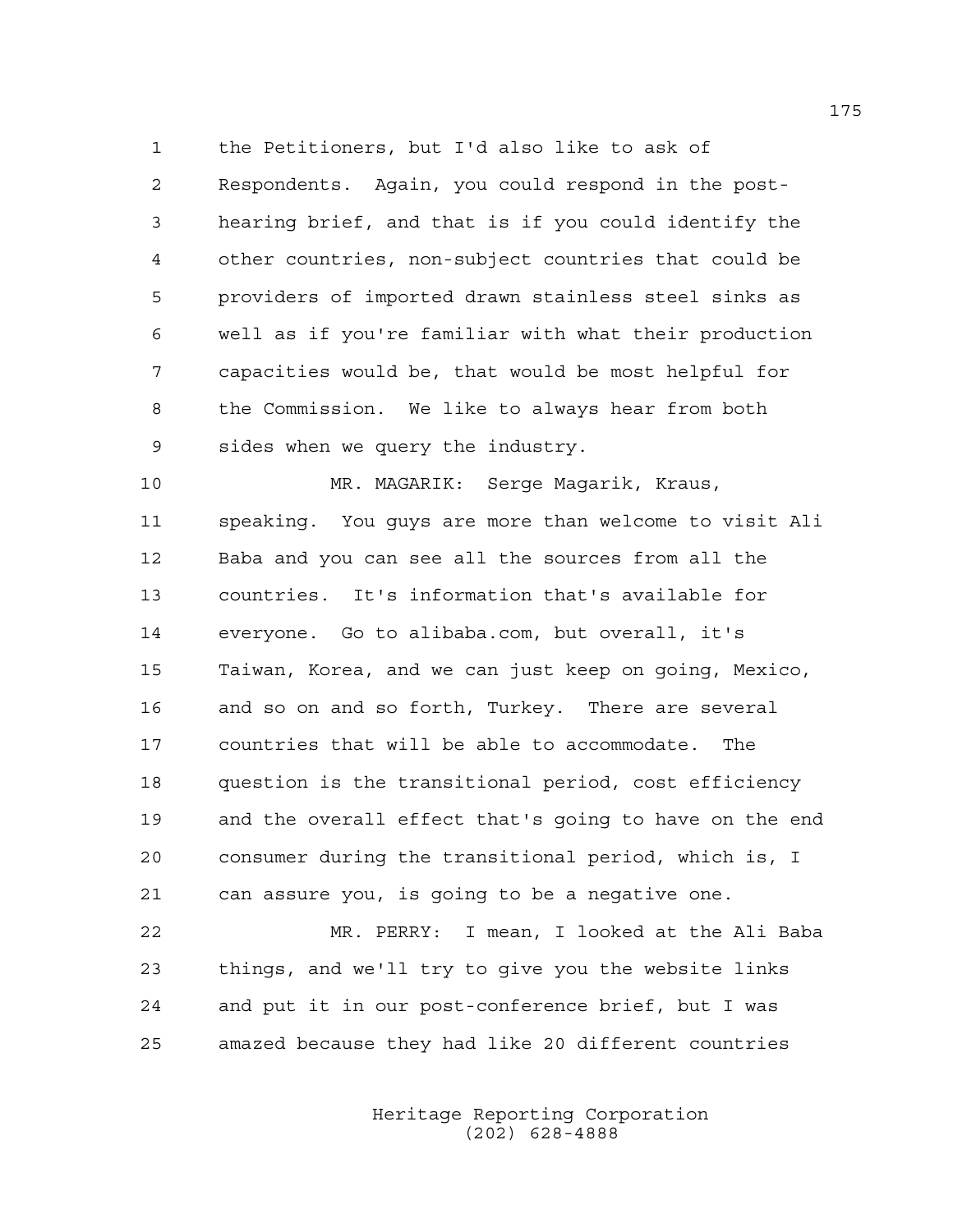1 with numbers on each. It's not as hard as you think. 2 MR. TSUJI: Okay. We'd be interested in 3 what are the larger producing countries as opposed to 4 every possible producing country, and then who are the 5 major producers within these larger countries, same 6 question that I asked of the Petitioners.

7 MR. PERRY: Well, one reason Korea's 8 mentioned or Taiwan is mentioned is because of 9 stainless steel, but, I mean, India's another 10 alternative. One of the things I ran into recently in 11 another case, I was in India working with an importer, 12 and we were going to different companies in India, and 13 the Indian supplier says by the way, do you want to 14 want steel wire garment hangers, too? IKEA has moved 15 half of its sourcing of house supplies from China to 16 India, so the Indians are targeting, so when they see 17 a trade case again China, they come in as the 18 alternative supply.

19 MR. OLSON: Just for the record, I don't 20 know if you're aware that a larger majority of the 21 stainless steel that we use for sinks, and everybody 22 does, does not come out of China. It comes out of 23 Korea and Japan.

24 MR. MAGARIK: Serge Magarik, Kraus. Guys, 25 as long as there's a demand, the rest will be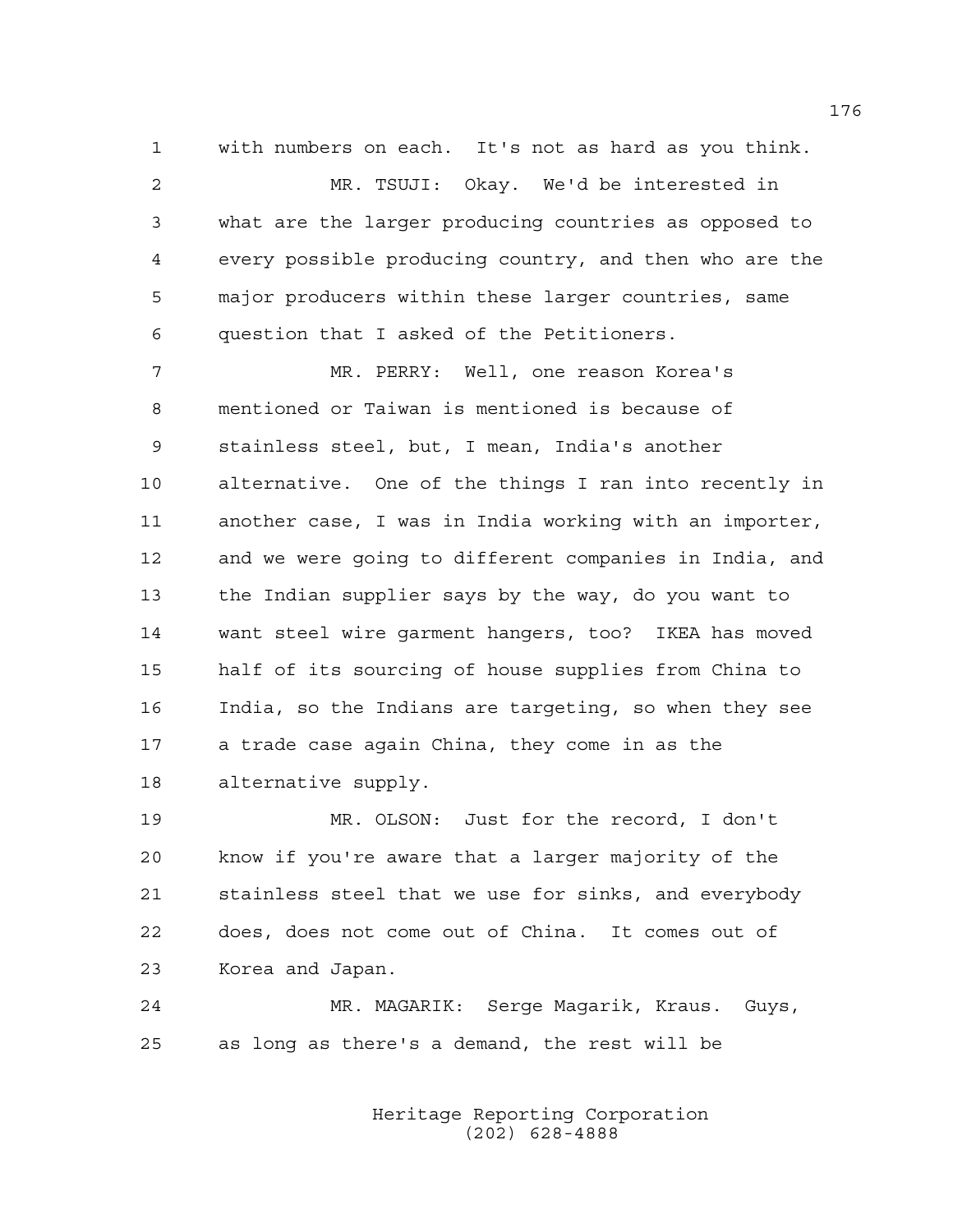1 fulfilled, and there is a demand, so therefore the 2 question really points out to where, machinery and 3 staff who's going to be able to perfect the product, 4 the working force, which the labor cost is the same, 5 yet they're going to be trained, and the transitional 6 period is what I mentioned earlier is when the U.S. 7 consumer is going to suffer.

8 MR. PERRY: One thing I just want to 9 mention, and I think all of the people can testify, 10 prices have gone up from China because of the change 11 in the exchange rates, and I saw this recently when I 12 was at Vietnam. Labor costs are lower in Vietnam than 13 China, so what's happening, because of the United 14 States' demanding changes in currency and that the R&B 15 go up in value vis-à-vis the dollar, it's happening, 16 so prices in China are rising. All of you can say 17 that right?

18 MR. DREW: Ian Drew, Nantucket Sinks. 19 Including labor costs.

20 MR. SIMPSON: With the market changing over 21 there, their labor costs increase monthly from what I 22 hear from them, and they have a very hard time finding 23 employees now even know there's 1.3 billion of them, 24 but costs are increasing, and I keep giving them a 25 hard time that they'll be America someday.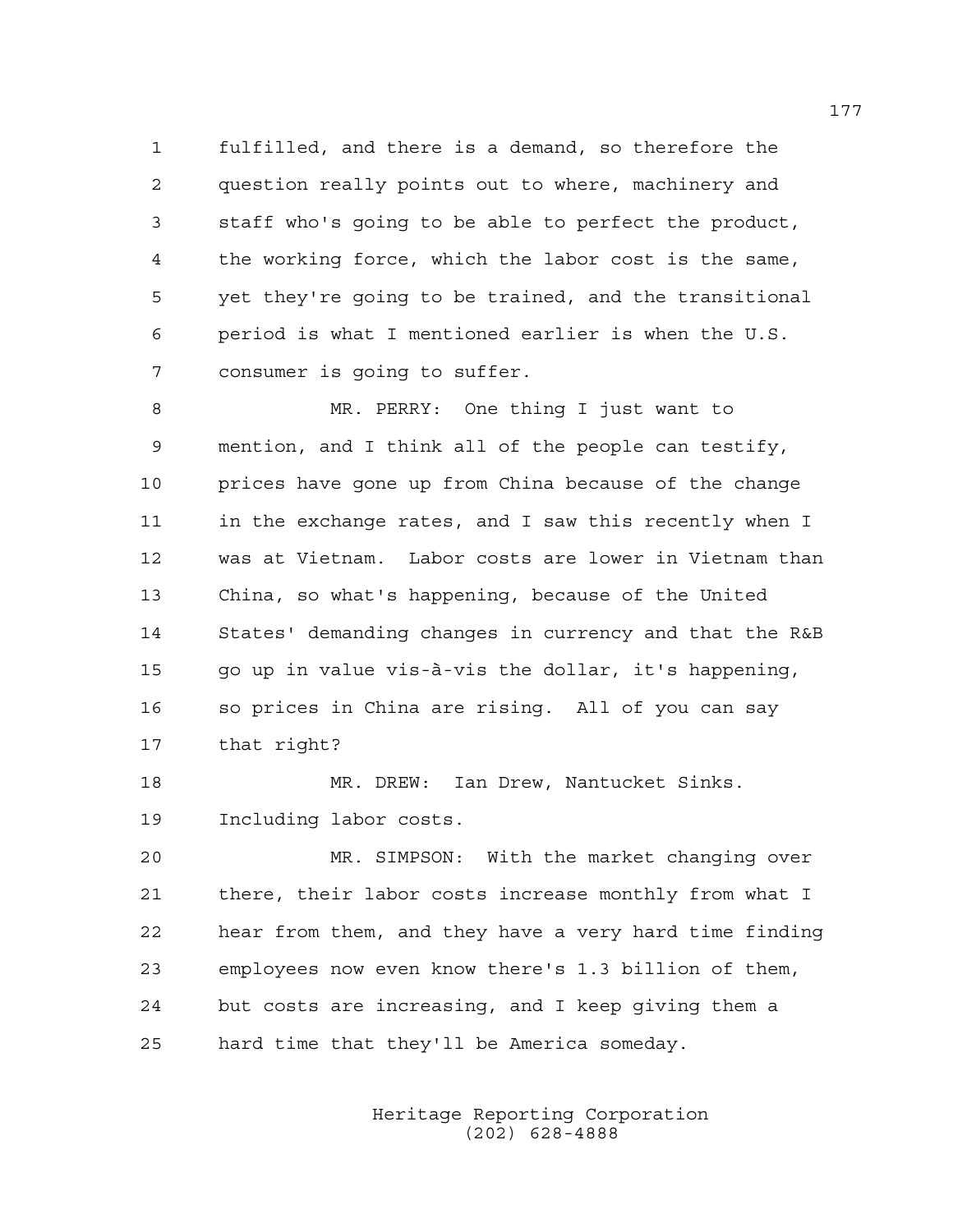1 MR. SPICHER: In regards to locating a sink 2 factory, as Thomas said over there, my partner is 3 presently in Mexico right now doing groundwork. 4 Obviously, the transition here and who falls off the 5 cliff before they can get this done is going to be a 6 big advantage for somebody, but there's also the 7 possibility that we could all group together. We can 8 open our own factory. It's not that difficult. 9 I know that things are expensive, but I've 10 done manufacturing for many years, and there is 11 significant cost, and there is significant training, 12 but all of those avenues exist, so don't count out. 13 We don't need to go buy from another factory. We'd 14 just do it ourselves. 15 MS. DEFILIPPO: All you all set, Mr. Tsuji? 16 MR. TSUJI: Yes. 17 MS. DEFILIPPO: Okay. Mr. Fishberg? 18 MR. FISHBERG: Good afternoon, David 19 Fishberg from the Office of the General Counsel. I'd 20 like to thank this panel as well for their expertise 21 and their passion about this product. Again, just 22 hearing the term Palsgraf, I actually think back to 23 first-year torts, which is unpleasant memory in trains 24 and clocks and performance is Palsgraf, but anyway, I 25 guess we'll hear more about her going forward.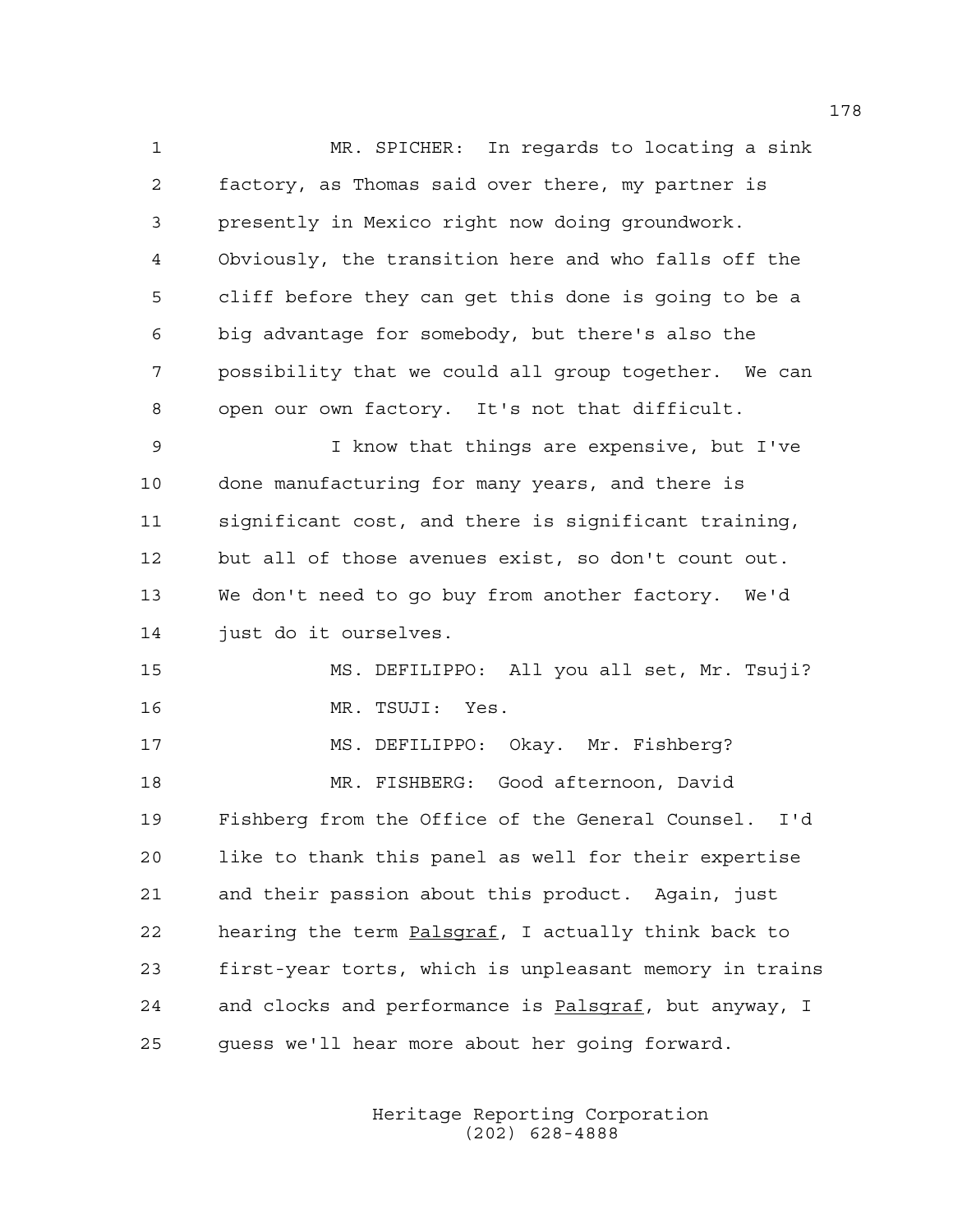1 Just a couple of things for Mr. Perry first. 2 I know you're going to be raising some like-product 3 arguments, if you could just sort of address those in 4 your post-conference brief, looking at the factors the 5 Commission traditionally looks at. That would be very 6 helpful.

7 MR. PERRY: By the way, I was stunned too 8 when I followed the Bratsk decision and followed it 9 through and then all of a sudden realized my God, the 10 Supreme Court Justice is talking about traditional 11 causation, and it stunned me, and this is going to be 12 an interesting brief to write.

13 MR. FISHBERG: Okay. I look forward to it. 14 The other thing, it appears there will be some 15 related party issues here potentially, so any thoughts 16 you have on related parties, I'd also appreciate 17 seeing that in your brief.

18 MR. PERRY: It will be the Chinese, and 19 we'll be talking about that. To related parties 20 issues, I don't think we'll be talking about it too 21 much.

22 MR. FISHBERG: Just be talking about the 23 domestic industry and their relationships and whether 24 or not they should be included or excluded from the 25 domestic industry. Anyway, I look forward to that in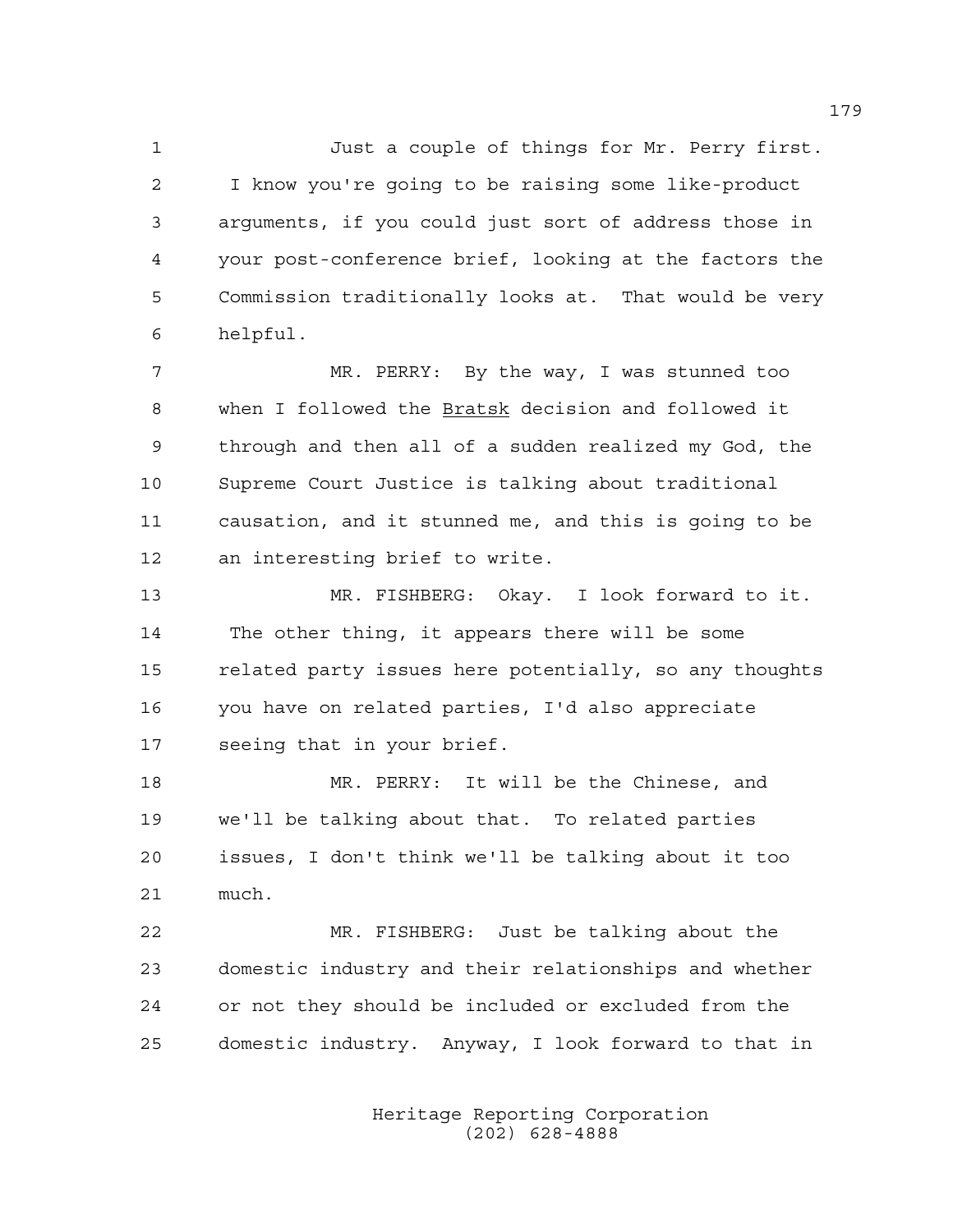1 your brief. One thing I just want to clarify with Mr. 2 Spicher. I though I heard you say earlier that in 3 terms of the sink itself, there wasn't usually a 4 difference between the undermount and the drop-in 5 sinks. Did you mention that, or did I get that wrong? 6 MR. SPICHER: No, no. That was Elkay. 7 MR. FISHBERG: Well, I thought you mentioned 8 that at the fabrication. 9 MR. SPICHER: I commented to that because 10 they seemed to take offense that there's really no 11 difference in those two sinks, and there's a 12 tremendous difference in those two sinks. 13 MR. FISHBERG: Okay. 14 MR. SPICHER: That was my issue. 15 MR. FISHBERG: Okay. Thank you. I 16 understand the point you were making about there being 17 sort of a void in the market that you weren't sort of 18 attuned to in terms of going directly to fabricators 19 and that fabricators wanted to have the flexibility of 20 being able to stop their shows. I was just wondering 21 what was it about China? 22 Why is everyone here importing from China as 23 opposed to anywhere else in the world because again 24 from what I heard this morning, for the Chinese 25 domestic market, they make different sizes of sinks,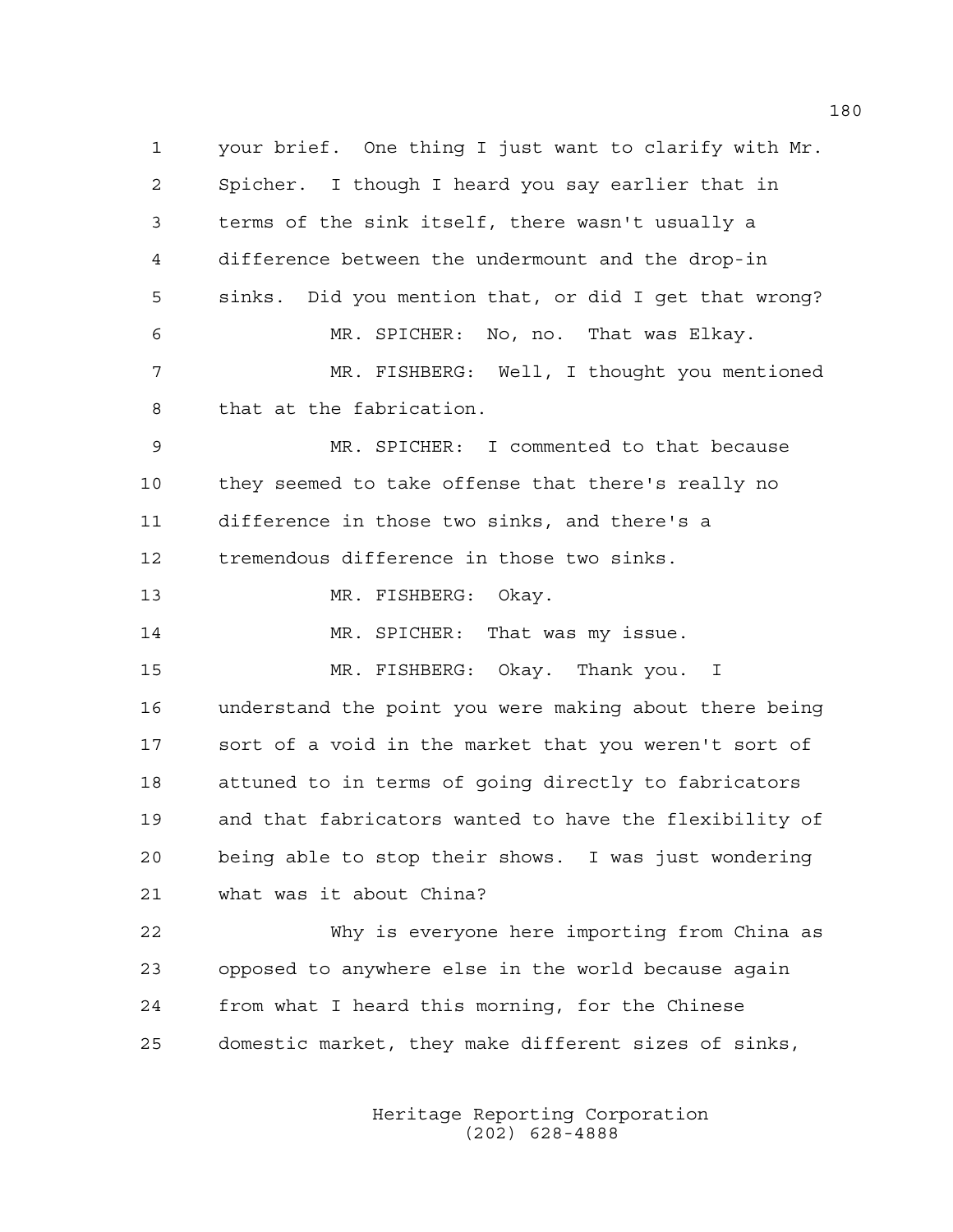1 so in order to go to China, they apparently would 2 probably have to retool their factories and make 3 products specific for export to the United States, so 4 I'm just wondering what was it that caused everyone to 5 sort of go to China as opposed to anywhere else in the 6 world, I guess.

7 MR. PERRY: If I might add something? Sixty 8 to 70 percent of my clients are importers, many of 9 whom import products from China, and one of the 10 reasons is not price, but it's frankly relationships. 11 It's so much easier for many importers to do business 12 in China, and frankly, I had importers laugh 13 hysterically that India was considered more free 14 market than China.

15 They would laugh hysterically that this is 16 what the Commerce Department was using as a surrogate 17 country, as "market economy" country and say forget 18 it, and they were saying it was so much easier to do 19 business with the Chinese. I mean, they could do a 20 deal, and I think that was why a lot of people ended 21 up in China.

22 MR. SIMPSON: This is Todd with Soci. For 23 me, it was, I guess I could say, the path of least 24 resistence. I looked internally first in the U.S. and 25 no one would produce I'm assuming because I was going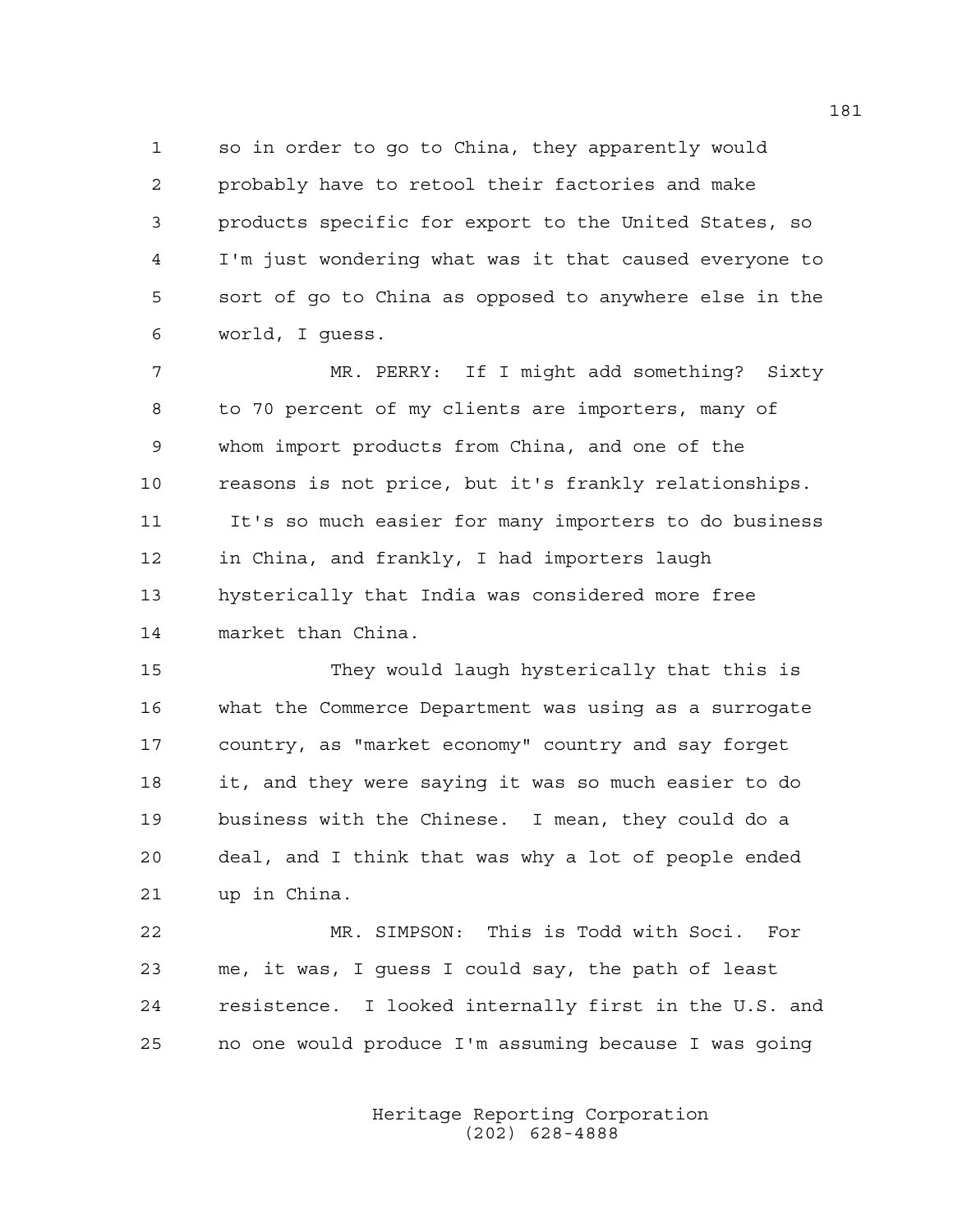1 to be a competitor, so I looked on the Internet and 2 started researching and finding factories who were 3 willing and able to produce a product that I needed to 4 fill a need.

5 MR. FISHBERG: Mr. Simpson, can I just 6 follow up with you? When you say you looked 7 domestically first to see, and you couldn't get a 8 product that could be produced domestically, do you 9 mean it wasn't produced, or they wouldn't sell it to 10 you?

11 MR. SIMPSON: Basically, they wouldn't sell 12 it to me. It's kind of funny, even Justin, the sinks 13 that was here, I emailed them a couple of weeks ago, 14 and I can't get a response. I was just curious what 15 their price would be because I had never even heard of 16 them. It took me, like Blanco, I wanted to sell their 17 products, which is a major brand, five years it took 18 me to finally get them to let me sell their products. 19 A lot of people when they see us, they see us as some 20 kind of enemy, and they don't want to embrace us. 21 They want to crush us. 22 MR. FISHBERG: Mr. Olson?

23 MR. OLSON: Yes, my personal opinion having 24 been involved with this early on, for the most part, 25 Eclipse Stainless paved the way for this whole thing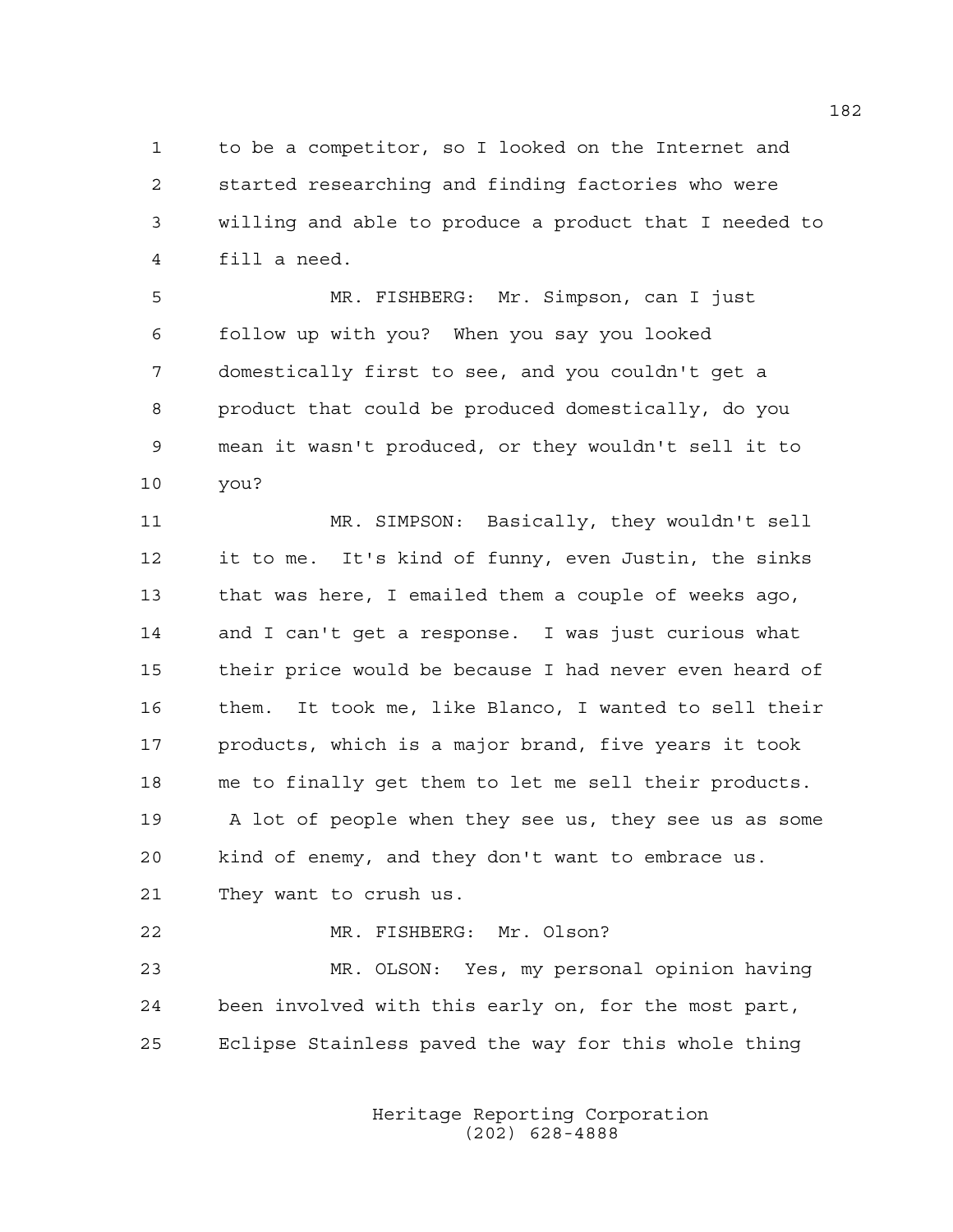1 to happen, and the sinks that were first coming out of 2 there in '02 were not acceptable as Thomas Mu had 3 pointed out. They had to move the finishing line over 4 to get acceptable finish that the American consumer 5 would buy. Once we trained the factory and paved the 6 way, then there came a reverse engineering, and people 7 moved from one plant to another, and it just shared 8 ideas, and little by little we couldn't keep up with 9 the demand as a company.

10 Competitors moved in, and we were already 11 set up. We already trained them. We already tuned 12 them into what the American's needed, so the path of 13 least resistence. We opened up the market over there, 14 so everybody went there, and now we're being forced to 15 look elsewhere.

16 MR. PERRY: I should just add one thing. I 17 mean, the reason they're all importers from China is 18 because this case is against China. I mean, they 19 self-selected. All these importers are down on the 20 importer's list in the petition, so obviously that's 21 why you're going to have importers from China, and, 22 Serge, do you want to add?

23 MR. MAGARIK: I would assume at this point, 24 I can't truly comment on why it happened years ago, 25 but now, they have the state-of-the-art machinery.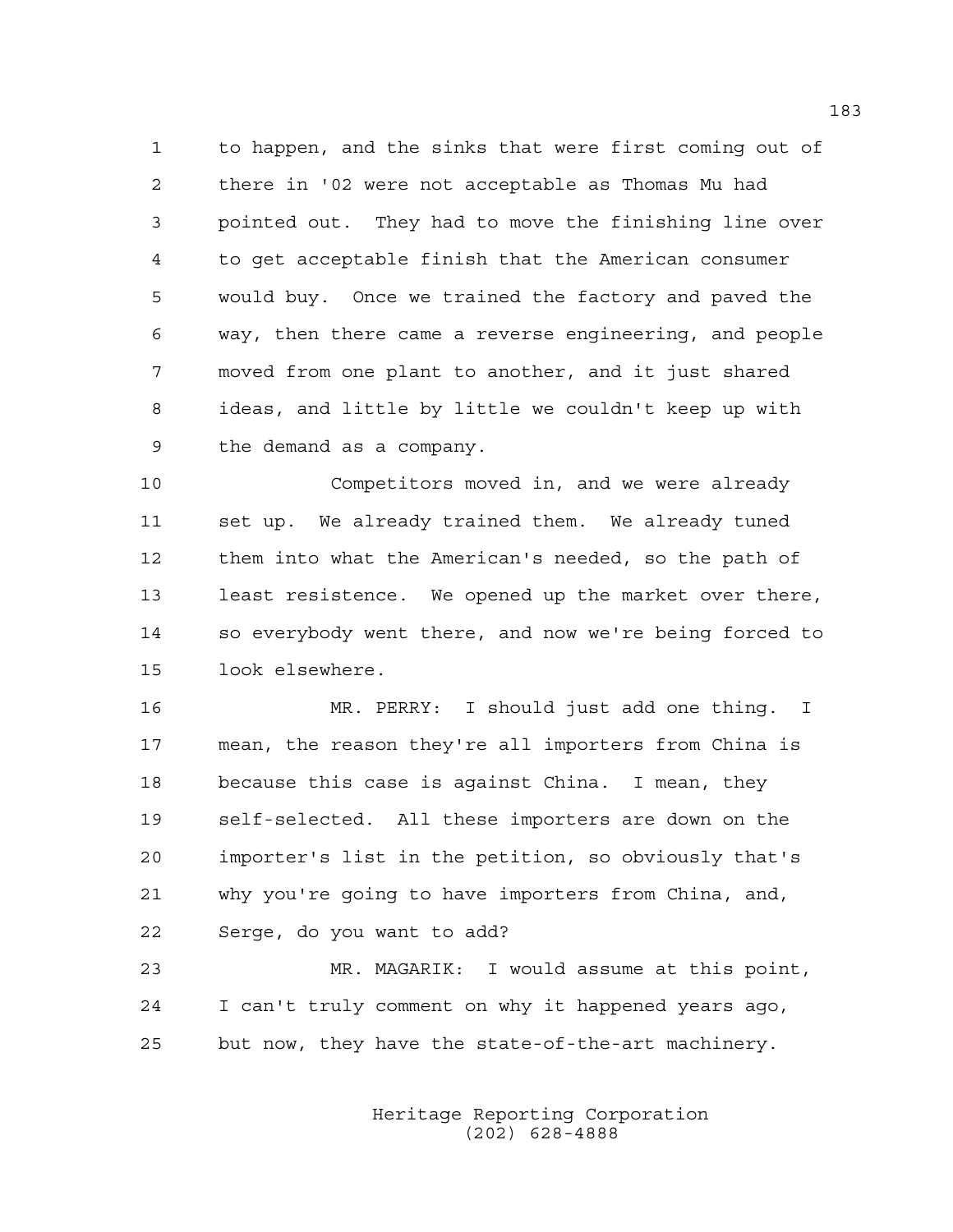1 They are well equipped, well spoken. We have great 2 communication with them, and overall, we care about 3 quality of the products, so therefore they have spent 4 so many years, to have so much money spent on 5 perfecting this quality to where it is right now that 6 now they're at that point, which is they're chosen.

7 MR. FISHBERG: Okay. And maybe you can tell 8 me if I'm right or wrong here in my statement, and you 9 can probably elaborate further on it, but is the 10 argument really that it's not the domestics don't have 11 the capacity to produce these types of products. It's 12 just that they're producing them, but for a different 13 channel of trade that they've sort of made their bed 14 with the big-box retailers and the others and that's 15 why they will not sell this type of product to you, is 16 that the argument?

17 MR. PERRY: Well, that's part of it. I 18 mean, part of it is lack of capacity, but also the 19 experience of all the people here is that Elkay 20 doesn't want to sell to them, and one reason, I think, 21 Serge mentioned the best was that Elkay was bricks and 22 mortar, and basically, this was their own-line 23 distribution. They've got relationships with plumbing 24 supply companies and distribution channels and stuff 25 like this. These guys broke the mold, and that's what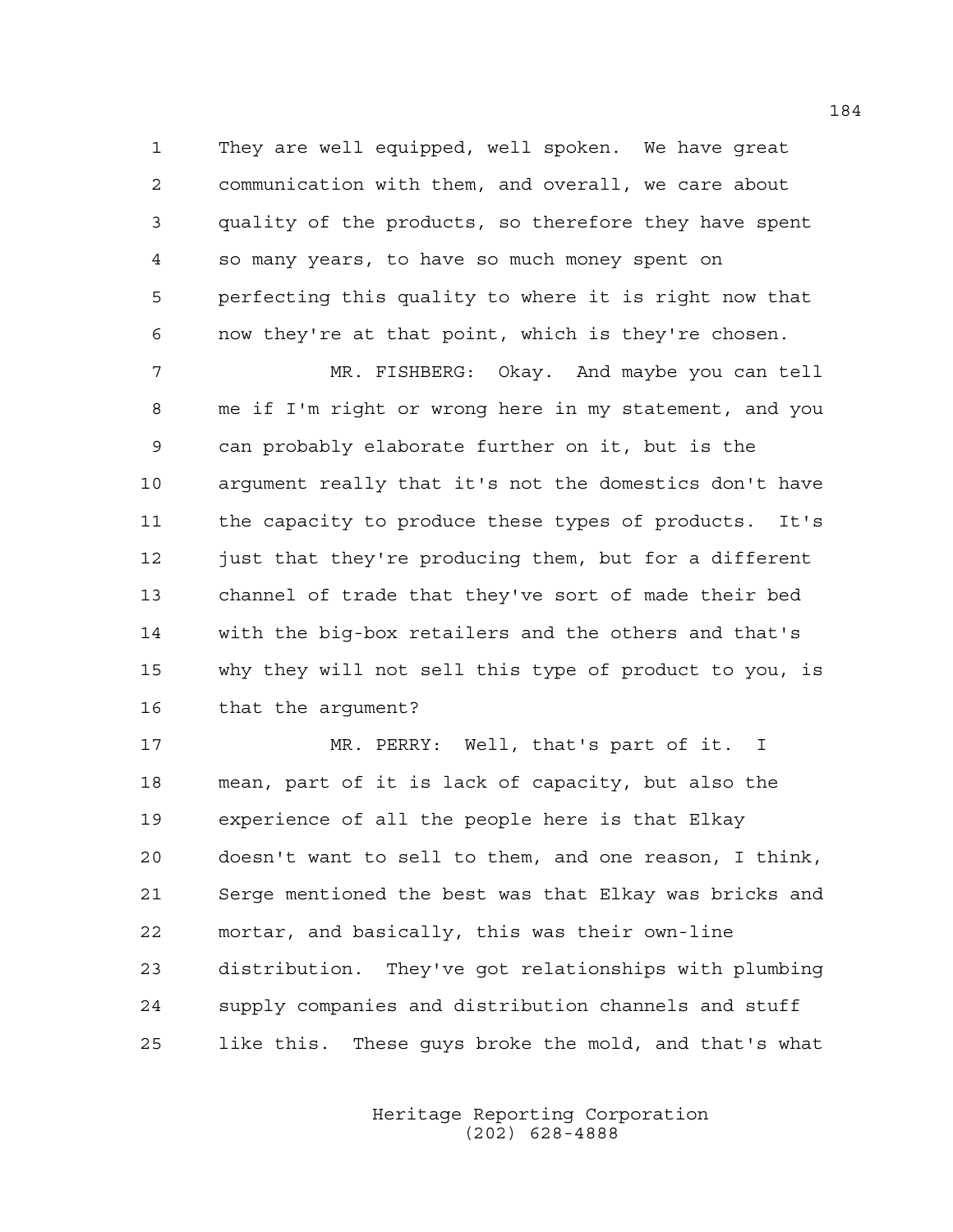1 happened. They went around, and they cut out layers 2 of distribution. Well, that's what Walmart does. 3 This is Marketing 101.

4 MR. MAGARIK: If I may? Serge Magarik, 5 Kraus. It's the way we advertise that differs from 6 the way they advertise. Why? Because we found better 7 and more efficient in doing so. We advertise through 8 online vendors which have an exposure beyond what 9 Elkay has at the present point, and if you go through 10 major sites, such as Source Direct, which is one of 11 the larger ones in the industry, Build.com or 12 eFaucets.com or as well as many others, you're not 13 going to see Elkay's logo on the home page, and 14 there's a clear reason for that. They don't sell.

15 They don't sell not because they don't have 16 a great product. They don't sell because their price 17 is unaffordable. Therefore, we found new techniques 18 and found new ways to overcome any and all obstacles 19 that we had in our way, and therefore, we've 20 succeeded, and that's pretty much where we are, so as 21 I've mentioned earlier, it's not about Elkay's pricing 22 at this moment that if this goes through that Elkay's 23 going to reduce price as to make it affordable. No, 24 that's not going to happen.

25 They're just going to have larger bonuses,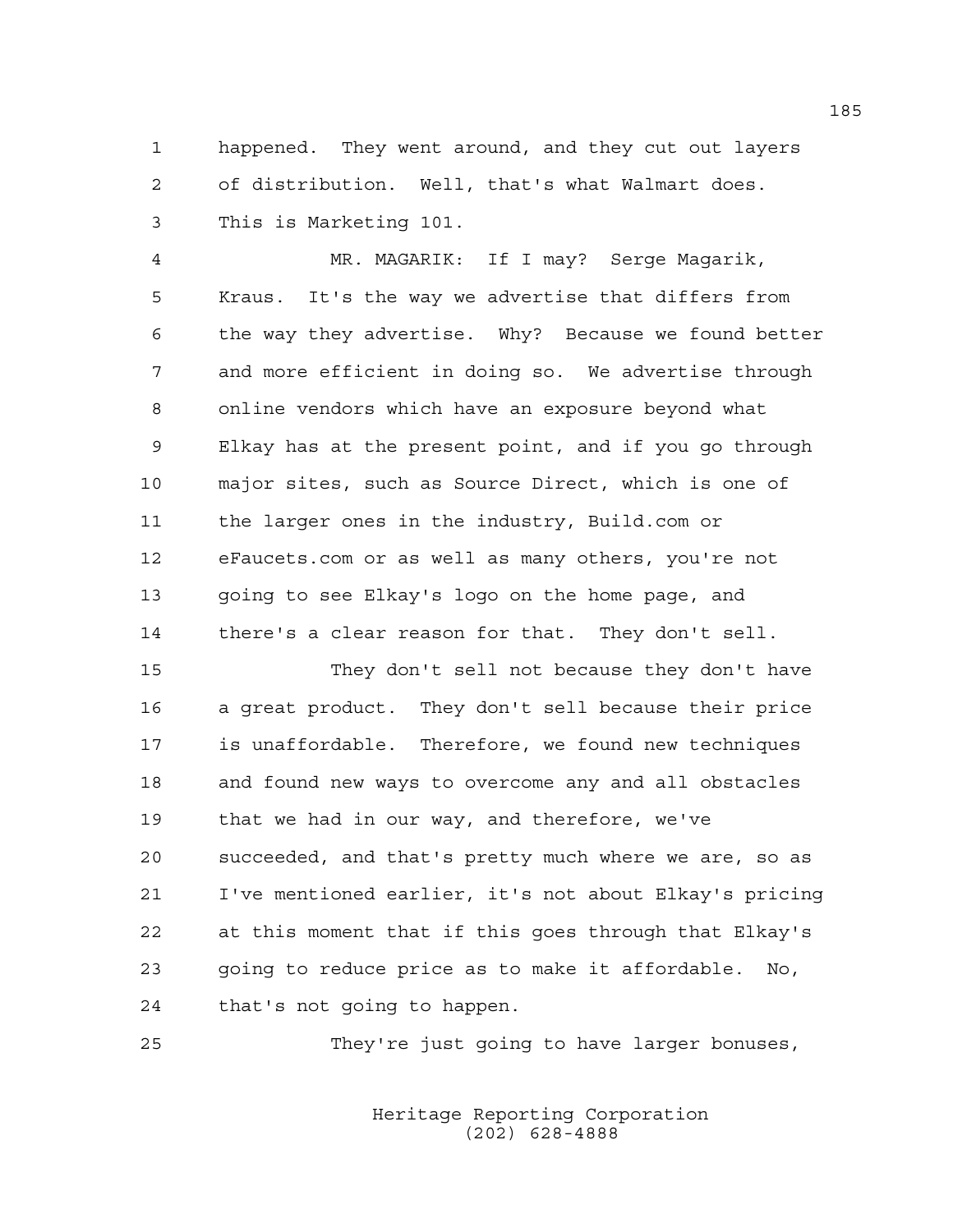1 continue running their ridiculous operating expenses 2 they are, and that's pretty much what's going to 3 happen, and that's going to be unfair, and they're 4 going to monopolize the market.

5 MR. PERRY: It was interesting. Again, look 6 at the decent in Wood Flooring with Chairman Okun and 7 Commissioner Pearson, and this was in the public 8 version. When they noticed the profitability, they 9 said the real problem the domestic industry has is 10 high SG&A and overhead. I thought that was a very 11 interesting point because I think that's really the 12 problem here.

13 MR. FISHBERG: Okay. One other question. I 14 mean, it seems to me I think we've heard before the 15 price of granite dropped pretty precipitously and that 16 in the past, years ago, these types of countertops 17 were sort of luxury items, and when prices dropped, it 18 sort of opened up a wider audience to people who could 19 sort of afford that. Would you say now sort of that's 20 in part where you came in?

21 There's sort of a more price conscience 22 broader audience that fabricators now have to cater to 23 in order to sell the entire product. Therefore, 24 that's why they were looking for some other channel to 25 sort of help service that because they couldn't afford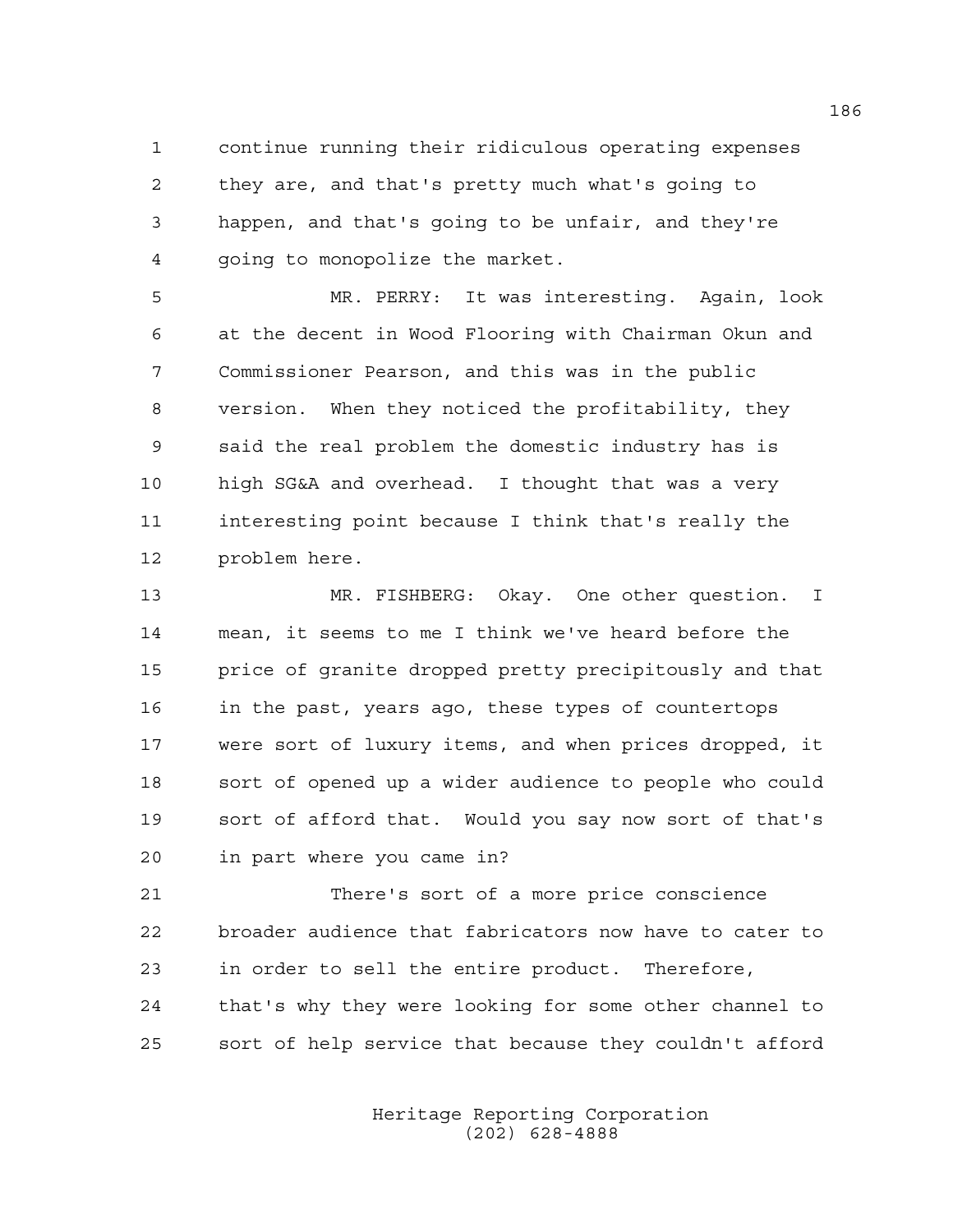1 the prices for the sinks that the domestics were 2 selling?

3 MR. OLSON: Jim Olson. From a distributor 4 standpoint, what happened is when we got into this, 5 granite was still, I think, \$65 to \$85 a square foot 6 when I entered the business, so the segment of the 7 market getting granite was your higher-end homes, 8 which was a small percentage. Prior to that, go back 9 two years before we existed, like Dave was saying, a 10 stainless steel sink was a third of the cost.

11 The number of sinks they were selling was so 12 few they had to stockpile them in the corner, and then 13 someday they would sell them, so their prices were 14 through the roof, so they neglected that market and 15 invested zero time in it. The home market was drop-in 16 sinks for the most part, and then Corian came along. 17 Still, a higher between granite and Formica or 18 laminate tops.

19 As granite increased in popularity, and the 20 costs came down, the sinks demand went up. We were 21 there for that. The whole time new construction was 22 booming, Elkay's cranking sinks out as fast as they 23 can make them. They've gone around and given all 24 their books to the colleges and the architects and the 25 builders so they're specking their products so you can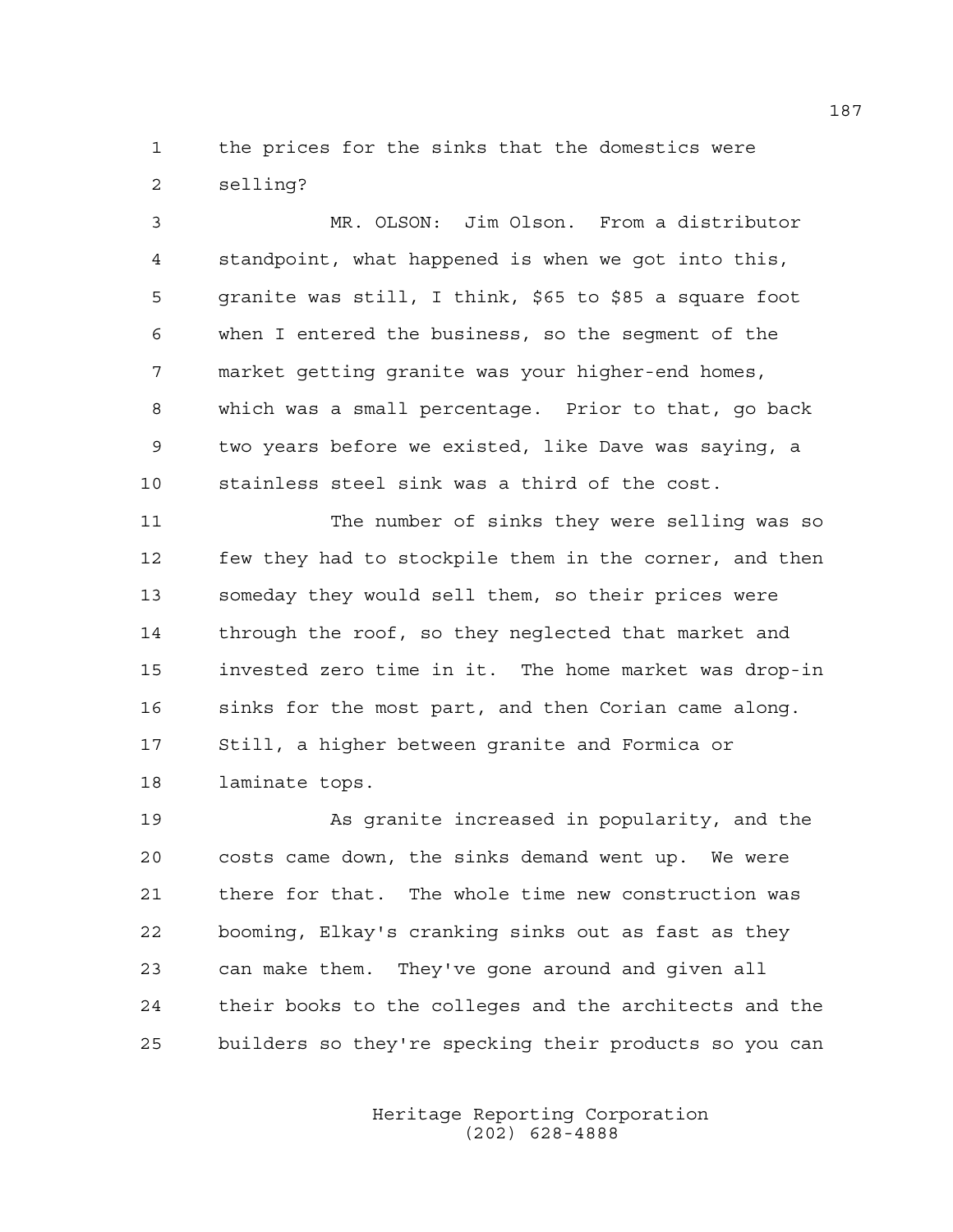1 only put that in.

| $\overline{c}$ | If you're not familiar with building, when             |
|----------------|--------------------------------------------------------|
| 3              | an architect says you must put this Elkay sink in,     |
| 4              | there is no alternative. You will put that sink in,    |
| 5              | so getting your product specked in 400 homes and 700   |
| 6              | condos, that's how they made their money, running      |
| 7              | around the delivering truckloads. They have semis      |
| 8              | drop them right on the jobsite.                        |
| 9              | While they're focusing on the new                      |
| 10             | construction world, granite was slowly rising because  |
| 11             | the cost was going down, competition moved in, and all |
| 12             | of a sudden, the undermount sink market became viable. |
| 13             | The whole time we're building it, they're focused on   |
| 14             | other things. It was never a high-volume product for   |
| 15             | As it became and built into a high-volume<br>them.     |
| 16             | product, they were asleep at the week focused on new   |
| 17             | construction and drop-in sinks. We then took over.     |
| 18             | Now we control the undermount sink market,             |
| 19             | and now new construction stops, so they're getting     |
| 20             | killed on their drop ins. We were never a factor for   |
| 21             | them until new construction stopped, and now we        |
| 22             | literally own these distributors. I will step up and   |
| 23             | say that I feel we own that market because of our time |
| 24             | and money and efforts we spend on marketing and        |
| 25             | catering to these people and providing a service they  |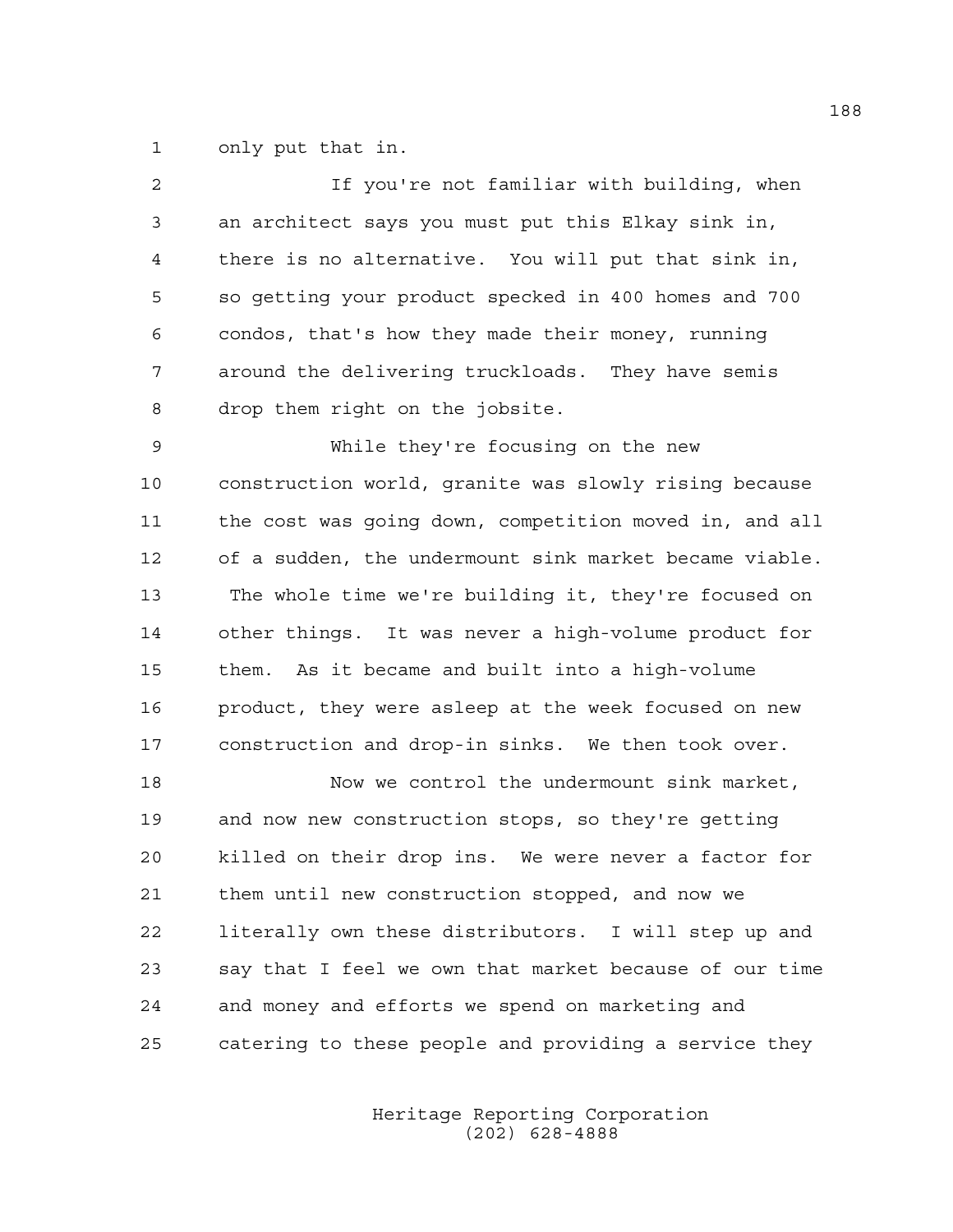1 never had while they were focused on other things, and 2 now that they're in trouble, they want to undo what we 3 have.

4 Again, it's not a matter of price. If you 5 look, the end consumer is still paying depending on 6 the model and the side, \$350 to \$600 for the sink. 7 We've changed who's making the money. They chose to 8 go through two or three or four distribution channels 9 so that the fabricator can't afford to buy from them. 10 Because these channels have been set for 20, 30, 50, 11 however long they've been in business, they can't undo 12 those, so where are they?

13 They're stuck with a distribution chain 14 where they can't now come back. They've had to come 15 up with new brands and new models to kind of try to 16 back-door and try to recoup a little bit of that 17 market but have put little to no effort into it. We 18 tried it. It didn't work. Okay. How long did you 19 try it? Six months, a year, 90 days? Like I said, 20 recently, with the short I've had to prepare to get 21 here, we've surveyed a lot of our customers. They 22 don't see any of the major manufacturers come into 23 them right now today, including Elkay, that are U.S. 24 manufacturers.

25 MR. MAGARIK: If I may add? This is Serge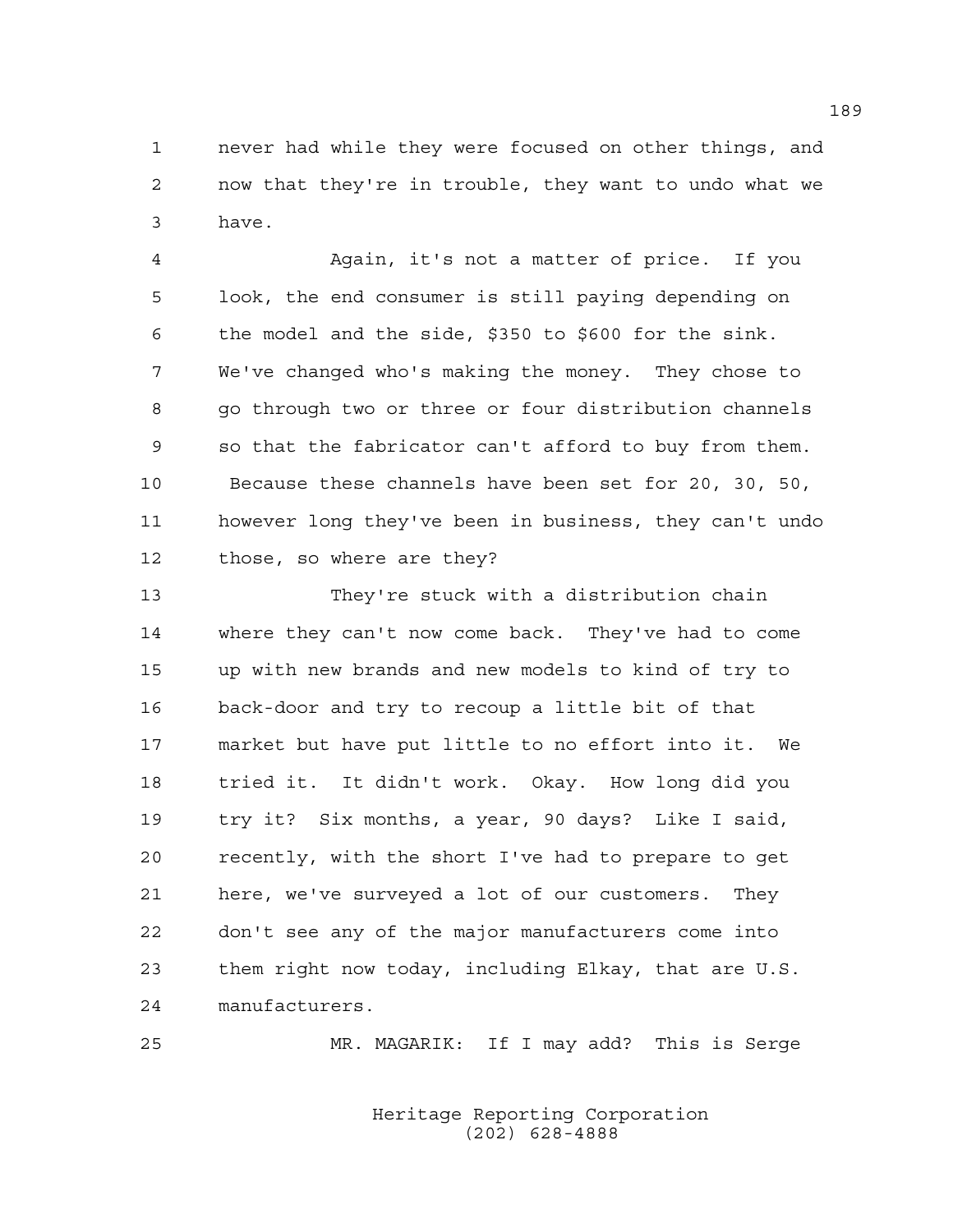1 Magarik, Kraus. That's why they came up with the 2 Dayton line because Dayton line right now could be 3 offered at a significantly cheaper price. They're 4 kind of rebranding Elkay because Elkay is being sold 5 through the layers of distribution who they can no 6 longer jeopardize their relationship with, yet they 7 create Dayton, which is in Elkay's line, identical 8 sink for significantly cheaper cost, which they can 9 advertise then online. It's a mismarketing, but 10 nevertheless, apparently, it's there.

11 MR. LEVI: Russell Levi with Kraus. I just 12 want to back up to China history or about 10 years ago 13 how it happened because I start to go to China around 14 2002 because this started as faucets, sinks and 15 accessories. You move to kitchen sinks later on, so 16 what happened at that time, it were only few factories 17 who are supplying kitchen faucets, so it was a huge 18 demand on the U.S. market. At that time, it was 19 either cheaper or very cheap products around \$100, 20 \$120, or it was like over-expensive high-end products, 21 \$500 and up, so it was a gap at that time.

22 We started creating our products, better 23 value, better quality and a great price. At that 24 time, other China factories saw the demand, so they 25 started building another factory. U.S. people saw how

> Heritage Reporting Corporation (202) 628-4888

190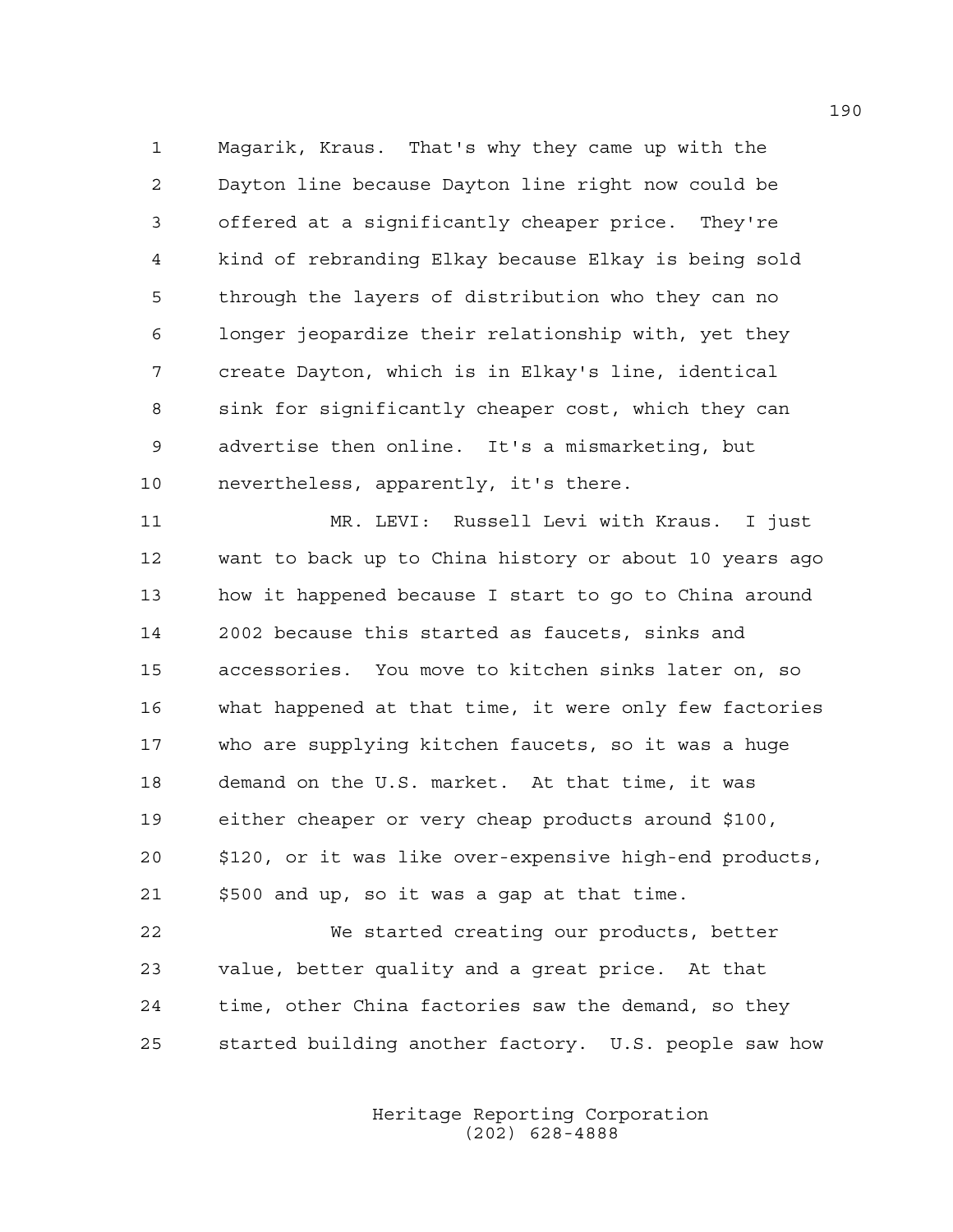1 the demand is, so they started going more to China, so 2 it was organic growing on the both ends, and then 3 kitchen sinks started. You are teaching them. You're 4 bringing them designs and models, which ones we need 5 for U.S. market, so they were doing exactly by our 6 sketches and designs, and you control the quality 7 because we have office in China.

8 We have about 20 employees in China that we 9 currently have. We control the whole production cycle 10 and the quality control and the packaging just to give 11 a more history of how it was.

12 MR. FISHBERG: Okay. Thank you. I think 13 I've heard testimony today that again if an order's 14 put in place, imports might go away for a little 15 while, but they'll reappear from some other country. 16 Is the thought that this product would then not be 17 available to the domestics or not be available at a 18 price which would make it worthwhile for fabricators 19 to install these countertops, is that --

20 MR. PERRY: Maybe I'm wrong, but Elkay 21 hasn't shown any interest. I think they'll try to 22 stick with their old distribution channels, and 23 meanwhile, there will be a short period while these 24 guys gear up the third countries, and then eventually 25 they'll come back in, and so what will happen is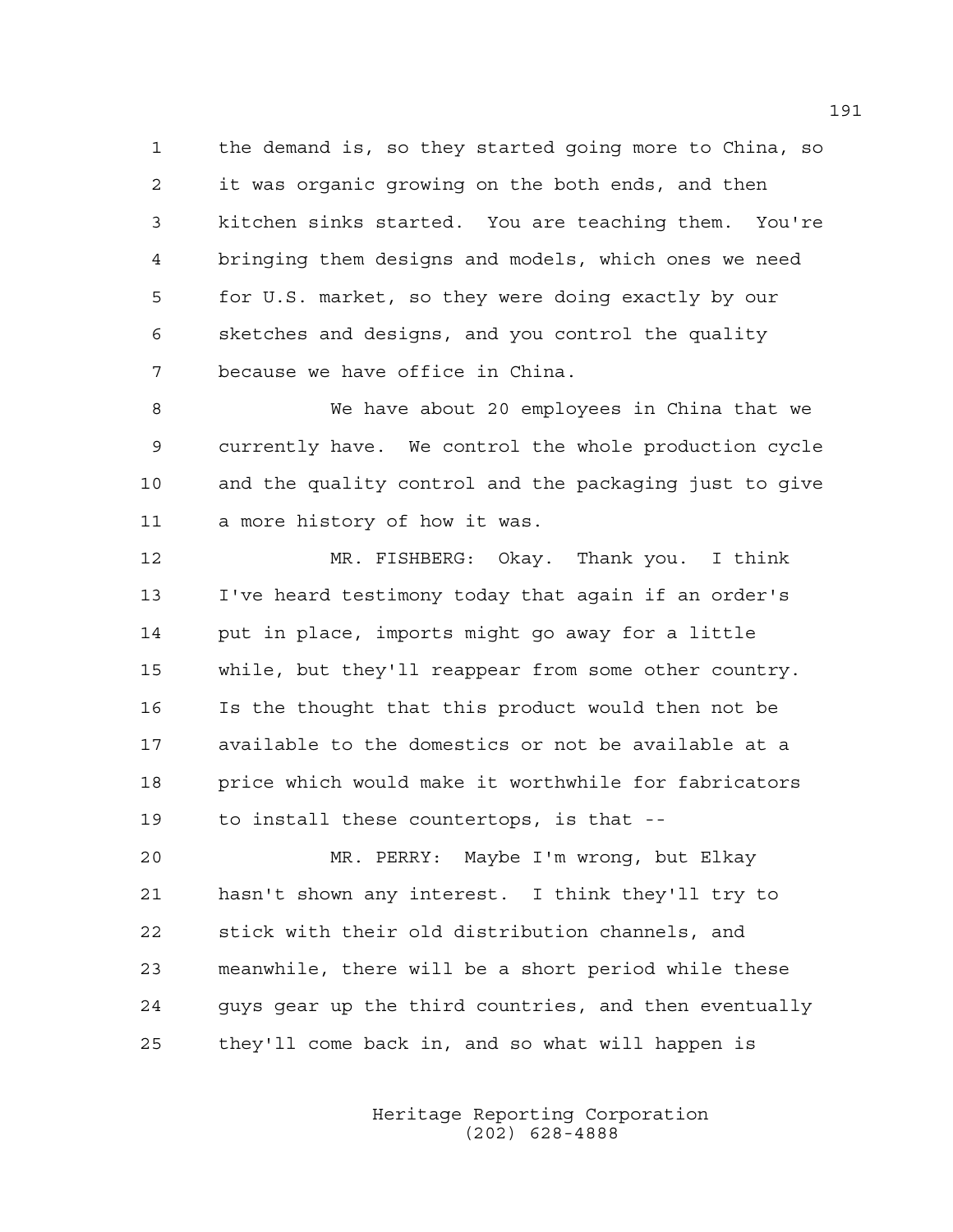1 you've got to ask yourself. I mean, we'll try to 2 provide you as much evidence as possible.

3 We'll come in and comment on the 4 questionnaires in the final and ask you to ask the 5 Bratsk questions and see if you ask them. Wood 6 Flooring they didn't. That's one of my issues on 7 appeal, but we're going to try to get the Commission 8 to ask those questions and try to found out from the 9 importers how many of you do have commitments from 10 third countries, and I think a lot will by that time. 11 People are moving. They realize.

12 12 I mean, you've got to understand it's 13 retroactive liability. Five percent doesn't mean a 14 damn thing. The wooden bedroom furniture importers 15 racked up \$500 million to \$1 billion in liability. 16 That's U.S. importers here. What do you think is 17 going to happen? These guys are going to move, and so 18 what's happening is there's a tremendous change 19 because of the way the law is written because you have 20 retroactive liability.

21 You're the only country in the world that 22 has retroactive liability in dumping cases, and these 23 guys now know it, and once you know it, your business 24 is at risk, so you're going to move. Yes, some of the 25 other companies can get into big trouble over this,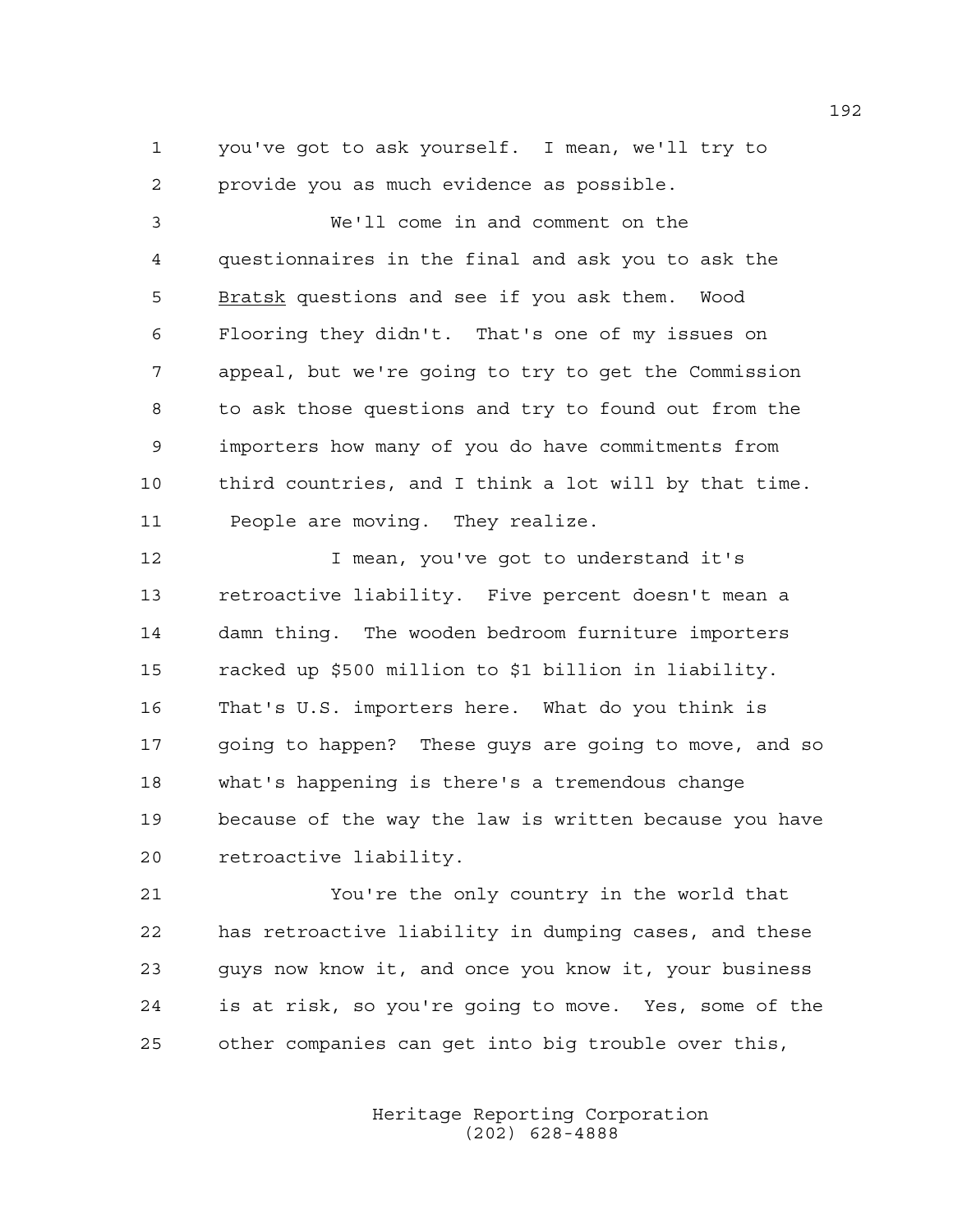1 but the real problem, I have to give this lecture to 2 these guys, so I'll give it to you. When a dumping 3 case if filed, the target is not China. The target is 4 them, the U.S. companies that import products because 5 they're liable under the law, and they're 6 retroactively liable, so that's why things will 7 change, and they'll change dramatically.

8 MR. LEVI: And one more thing I want to add. 9 It will be hard to rebuild, but we will rebuild. 10 It's going to take maybe a year or two because in 11 order to get to the same production levels we have 12 currently in China is going to take time. It's going 13 to take a lot of investment. It's going to take a lot 14 of money. But if the action going to be in effect, a 15 lot of small companies are going to be wiped out but 16 they're going to be able to afford.

17 MR. SIMPSON: Todd Simpson with Soci. What 18 I see on this end is even if we're gone tomorrow, I 19 don't see Elkay or Blanco or whoever going to those 20 fabricators. I see them trying to force the consumer 21 to go back to the way they want to do business 10 22 years ago. They want to them fewer choices, make them 23 go back to the box stores and to plumbing distributors 24 the way they had it, they way they like, the way 25 they're comfortable with instead of reinventing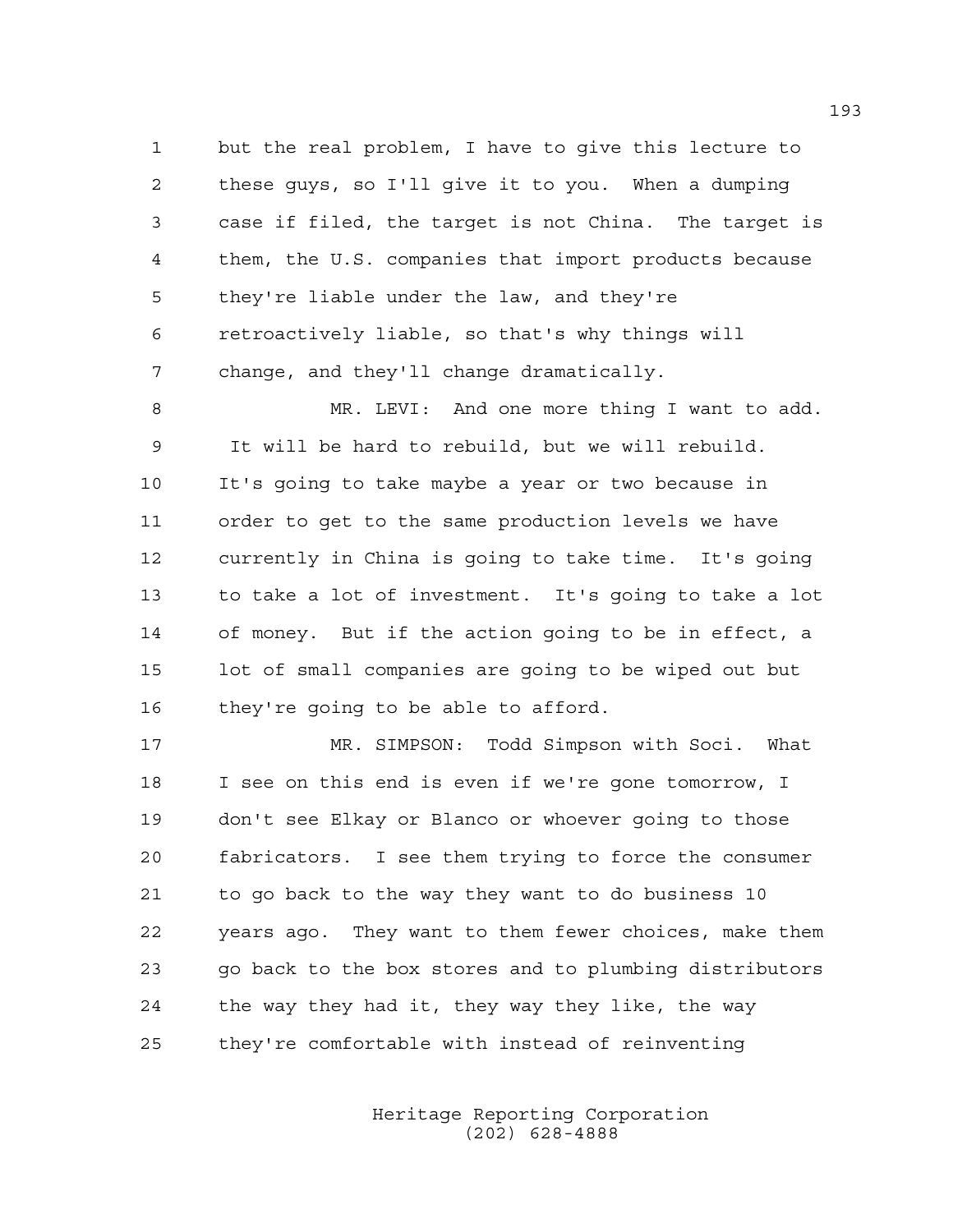1 themselves and evolving and adapting to a changing 2 market.

3 MR. MAGARIK: But in the meantime, this is 4 Serge Magarik with Kraus, thousands of U.S. jobs will 5 be lost because of this, and the U.S. consumer will 6 get punished because the prices will increase, and 7 they will buy them time to develop Dayton or whatever 8 it else they're going to launch to catch up to us just 9 so they can have a fair game because that's something 10 they messed up on. 11 MR. DREW: Ian Drew, Nantucket Sinks. 12 Historically, the housing market has brought us out of 13 bad economies, and this is a step backwards. 14 MR. FISHBERG: I guess going to sort of the 15 housing market and sort of the recession, again we 16 heard this morning, I think everyone recognizes, that 17 it did have some effect on this industry. I think I 18 also heard testimony this afternoon that it also had 19 an effect on fabricators and that there are a lot less 20 fabricators today than there were a few years ago. 21 Help me understand. I mean, there are less 22 fabricators, but the imports from China increase. Do 23 have less fabricators buying more of the product? 24 Try to help me understand sort of what the 25 dynamic is. I would think if there were more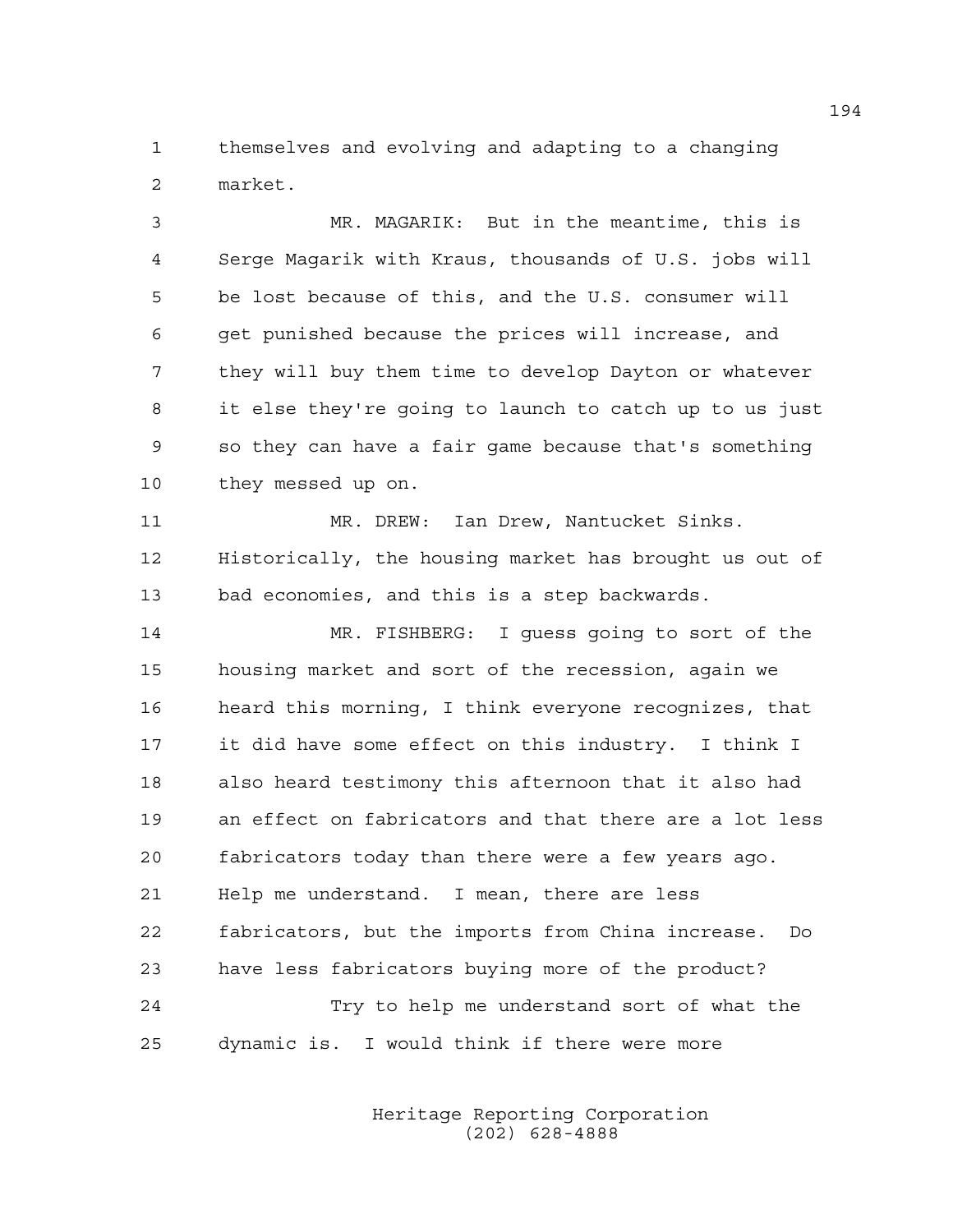1 fabricators, there would be more desire for the 2 product if this is sort of a fabricator-driven pull.

3 MR. SPICHER: That's like the same thing 4 with the granite imports. If you're looking at the 5 economy and home building's off 90 percent, how can it 6 possibly be going up, but what the granite fabricators 7 have done is that they're actually producing more jobs 8 with less businesses because the price is so rock-9 bottom low.

10 They want to talk about dumping. My God, 11 the fabricators are dumping on themselves because 12 there's absolutely no money left in that business. 13 From \$100 a square foot to \$25 a square foot, but what 14 a deal. Any one of you could probably go get your 15 kitchen done for less than \$2,000 now. Ten years ago, 16 it would have been \$8,000, so that is the reason why 17 those numbers actually reversed themselves.

18 MR. FISHBERG: Okay. Based on your 19 testimony, I'm going to make sure my wife doesn't read 20 the transcript because I'm going to be out some money. 21 MR. OLSON: One more thing.

22 MS. DEFILIPPO: It's long past time.

23 MR. OLSON: One more thing.

24 MR. FISHBERG: Mr. Olson, yes.

25 MR. OLSON: Jim Olson, again. In the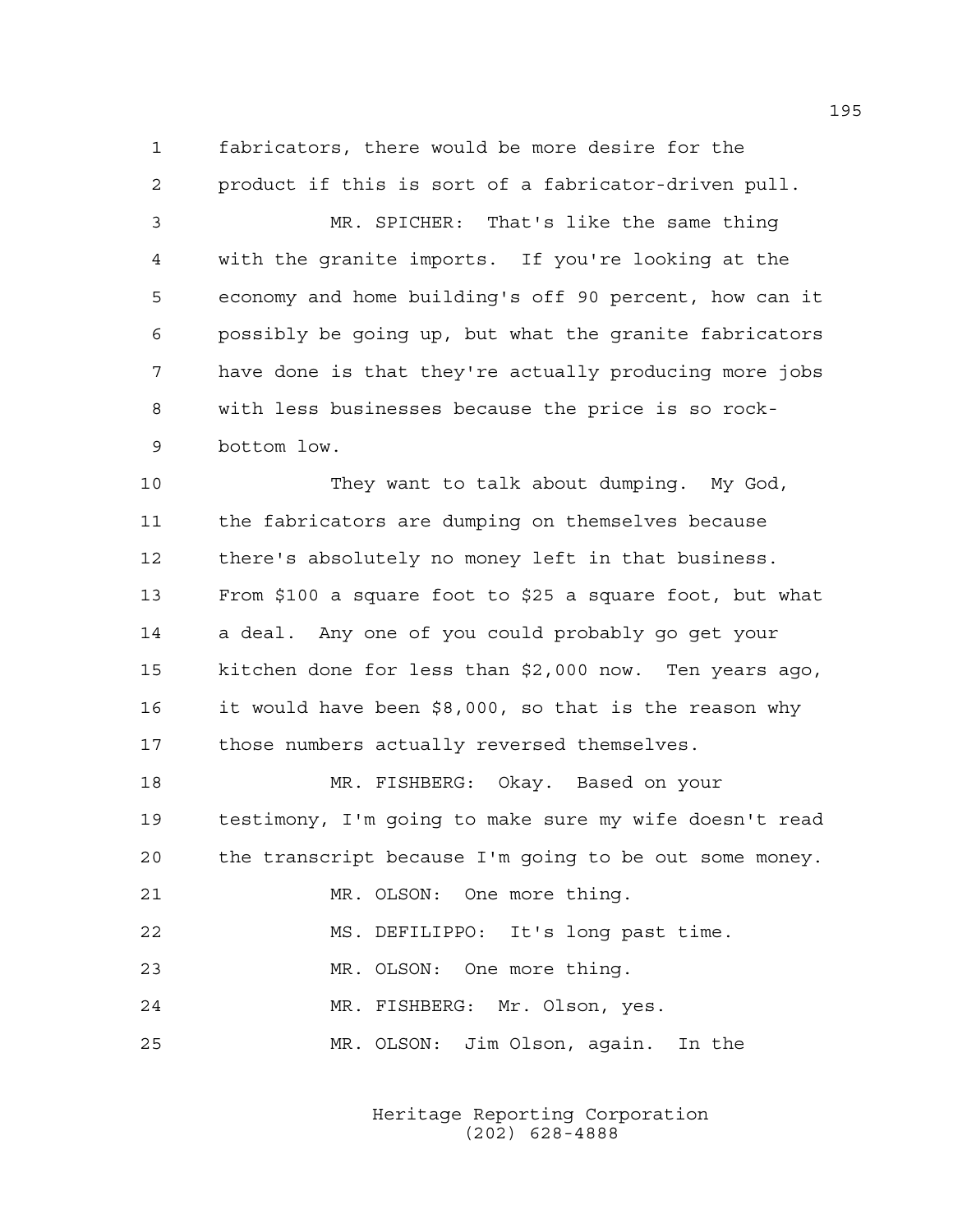1 Midwest, we have two accounts, and one of them is just 2 a wholesale fabricator. They don't do any 3 installation. You send them your cut sheets, they cut 4 your stone. They either deliver it to you or you pick 5 it up. They cover seven states, so you have offices 6 and showrooms that literally are brokers, but they 7 have several hundred customers. One giant 40,000 8 square-foot fabrication shop, so you have the fingers 9 out there in 200 showrooms with a 40,000-square foot 10 shop, you don't have 200 fabricators out there.

11 You just have brokers selling the product 12 for them, and that seems to be a trend in the Midwest. 13 There are three places like that where all they do is 14 cut stone and send it out the door, and then everybody 15 else just does their showroom satellite office and 16 they basically broker for the wholesale fabricator, so 17 the number of fabricators isn't increasing, but the 18 facilitating of subcontract fabrication is becoming a 19 big thing in our area.

20 MR. FISHBERG: Okay. I just have two more 21 questions. You heard this morning statements from the 22 Petitioner that drawn stainless sinks are sold on, 23 primarily it's all about price, primarily on the basis 24 of price. Selling directly to fabricators, is there 25 any sort of non-price reasons that you could go into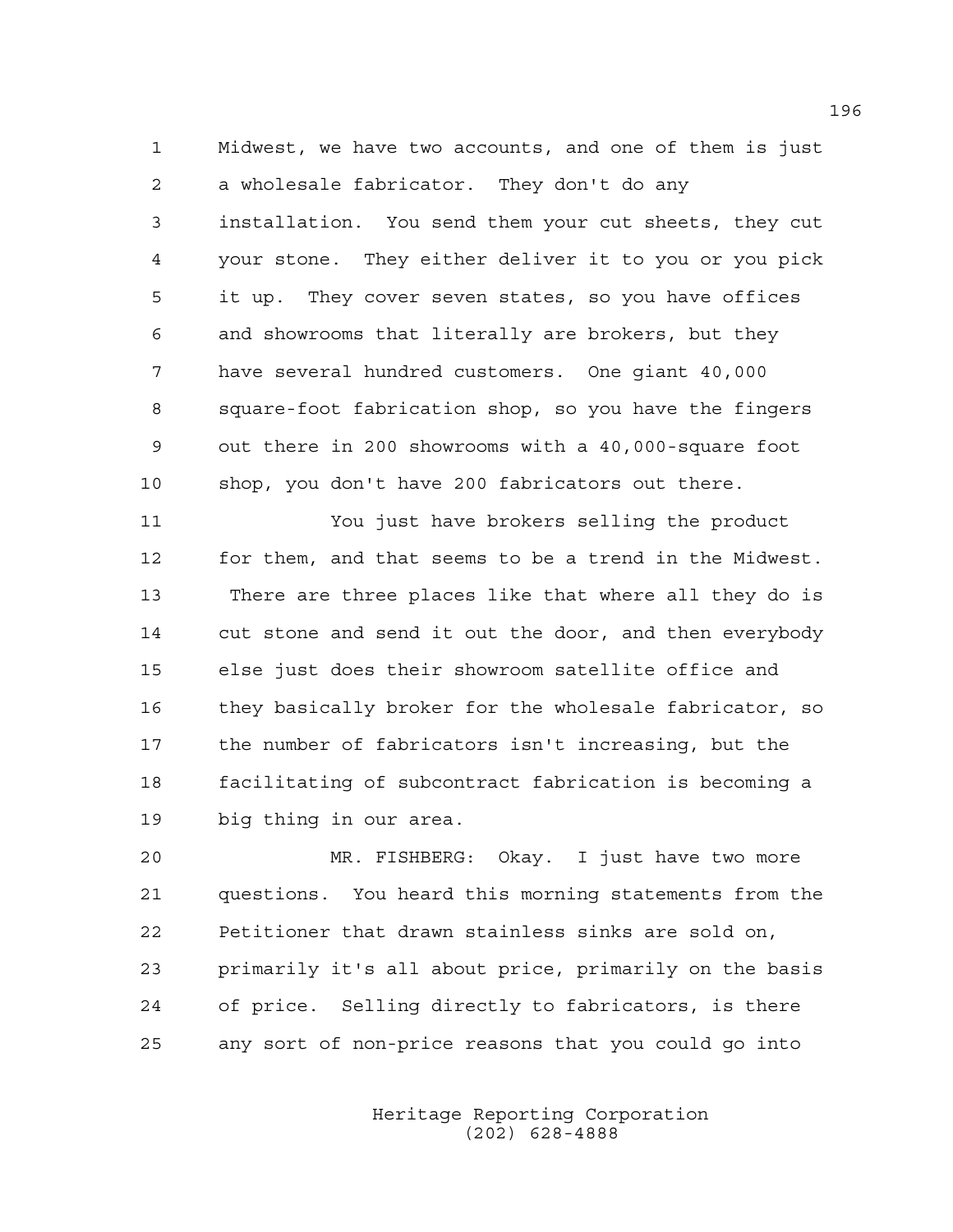1 that a fabricator would choose one, I guess, importer 2 over the other? What non-price reasons do customers 3 tell you are the reason why they went with your 4 product. Is there anything out there? 5 MR. MAGARIK: This is Serge Magarik with 6 Kraus. When it comes to us, Kraus is a brand. 7 They're a well-recognized brand at this moment, so we 8 have made a substantial investment in our own 9 marketing campaign, our internal infrastructure. We 10 employ over 50 people in New York alone, and I'm not 11 talking about subcontractors and outside sales reps, 12 so we do what they do. We just do it in a more 13 efficient way. Therefore, can we increase price? 14 It's not about pricing. It's not the fact that we're 15 trying to destruct and destroy they're business 16 Elkay's not even in the picture.

17 The point is that we are doing this because 18 we are taking this out of our own profit margin and 19 finding new ways to exist in the market. It's about 20 finding the price the consumer is able to afford. 21 Otherwise, everything comes to a dead stall because if 22 you really look at it, what would happen if a Ford now 23 becomes a \$150,000- or \$250,000-vehicle. Will it be 24 purchased? No, because people are not able to afford 25 it.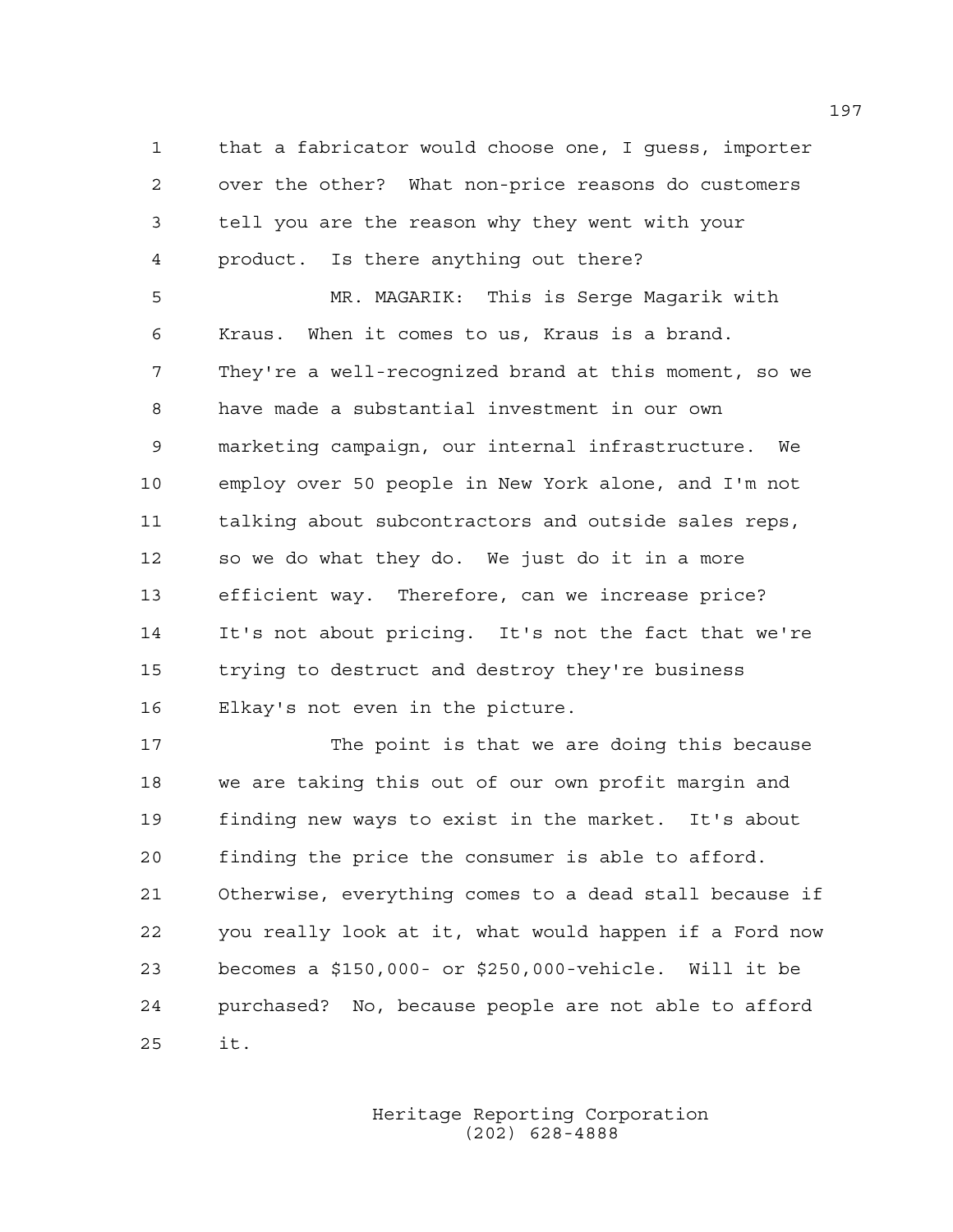1 Therefore, we find ways, and we invest 2 continuously into seeking ways to exist, and every 3 single year, you guys ask the question whether the 4 cost is rising. Yes, the cost is rising for both 5 labor and products and steel, so for that matter, if 6 the cost is rising, but yet we're able to leave our 7 prices untouched, what does that tell you? That tells 8 you we are taking this out of our pocket and 9 sacrificing this for the benefit of the consumer.

10 MR. SIMPSON: I would tell you, this is Todd 11 with Soci, from my aspect, when people are looking at 12 who to choose to buy, it's the gauge of the sink, the 13 depth of the sink, the distance you are from the 14 fabricator. They want to have it quickly. The next-15 day shipping is what all the states in my particular 16 state get. They want to know what their terms are. 17 Your return policy. They want to know your 18 availability, what do you have in stock, can I get it, 19 can I order any time, do you run out all the time, 20 which we never run out.

21 I mean, I can say never, and our customers 22 now that, and they can depend on us, and they know if 23 there's a problem, we don't ask questions. We replace 24 it. This isn't all about price. It's about the 25 service level and that we're giving them a 16-gauge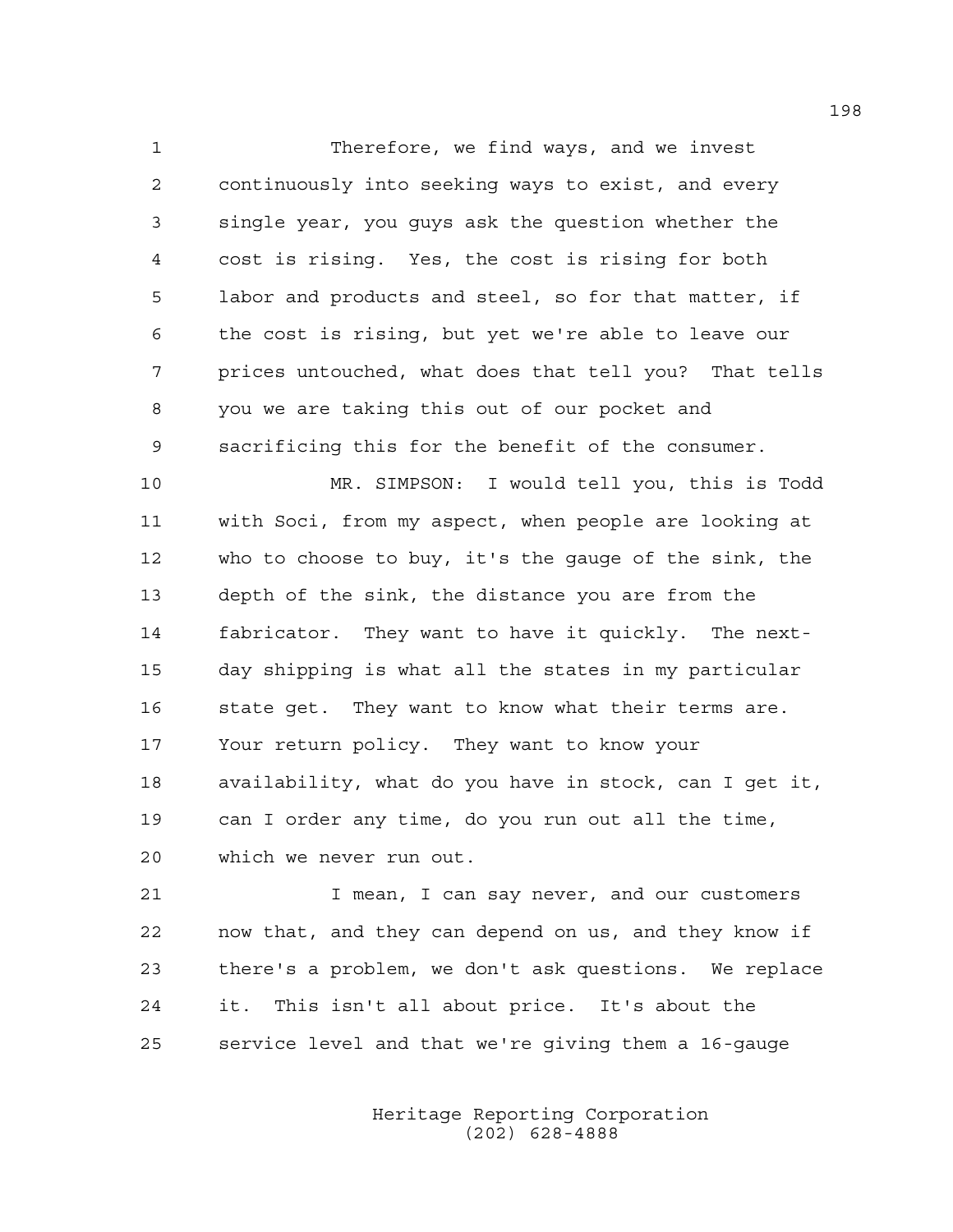1 sink and that they can have it the next day and the 2 fact that we come visit them, and we ask for their 3 business and tell them thank you.

4 We don't just demand that they go to a 5 plumbing center or to Home Depot to buy their sink. 6 We are trying to help these people build their 7 companies, and I always tell my customers I want to be 8 a resource to you. I want you to see me as an asset 9 to your company. When they need something, they don't 10 hesitate to call me and say I'm doing this, I'm doing 11 that. I need to work a program for this or that, a 12 new way to angle their business, a way for their 13 business to evolve. It's another way of doing things, 14 and we're better on a lot of aspects.

15 MR. MAGARIK: Kraus. We offer 16-gauge 16 sinks for both fabricated and hand-made and breast, 17 but with that being said, what would you tell a 18 customer the customer wants? A 16 gauge, and in our 19 case, that's what they're looking for. They're 20 looking for high quality premium gauge, for instance, 21 16 gauge and 16 gauge is considerably better than 18 22 gauge in this case, and we are able to offer and 23 maneuver this at a price that's still considerably 24 cheaper than an Elkay's 18, so with that begin said, 25 if the customer is looking for a 16-gauge sink, they

> Heritage Reporting Corporation (202) 628-4888

199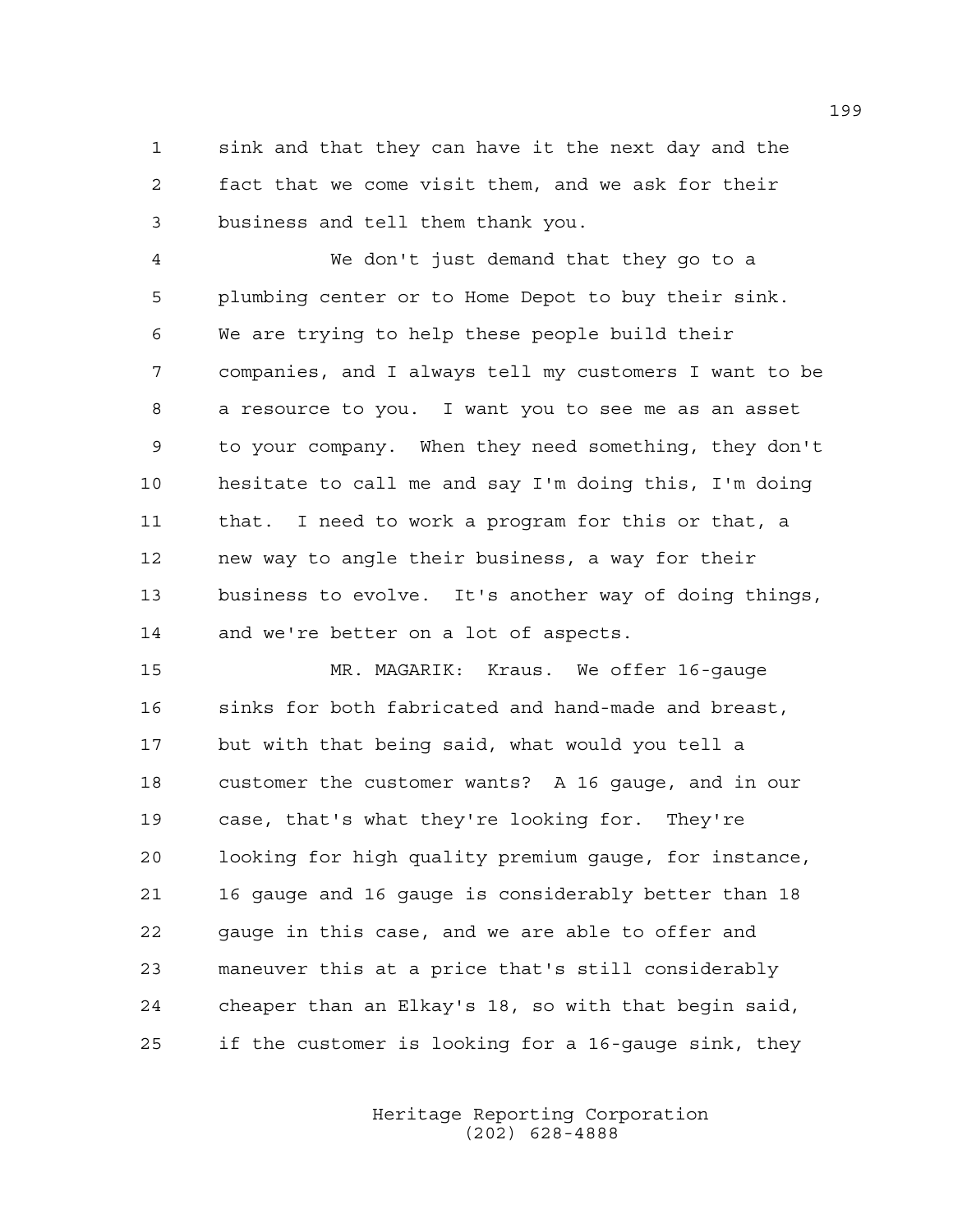1 won't be able to get it. Then what?

| 2  | MR. DREW: I would just like to add, this is                        |
|----|--------------------------------------------------------------------|
| 3  | Ian from Nantucket Sinks, the irony here is that                   |
| 4  | fabricated sinks from Elkay's testimony are, I could               |
| 5  | be wrong, I don't know if I heard this correctly,                  |
| 6  | cheaper to make than the drawn stainless steel sinks.              |
| 7  | Now, the fabricated sinks sell for a higher price.                 |
| 8  | The drop-in sinks I know for a fact cost a lot more to             |
| 9  | make and therefore a lot more to buy.                              |
| 10 | The cost on that sink is a lot more to buy,                        |
| 11 | but the perception of that sink is a lower end, and                |
| 12 | those sinks would go into the lower end of the                     |
| 13 | consumer market, so cost-wise, it's just a strange                 |
| 14 | irony, and we're all faced with these dilemmas.                    |
| 15 | MR. LEVI: You're talking about top-mount                           |
| 16 | sinks, right? Top mount?                                           |
| 17 | MR. DREW: Top-mount sinks.                                         |
| 18 | MR. LEVI: Not fabricated, top mount and                            |
| 19 | undermount. Top mount is the same thing. It's harder               |
| 20 | to make, but it costs cheaper.                                     |
| 21 | MR. FISHBERG: One question, and this might                         |
| 22 | be more appropriate for the post-conference brief.<br>$\mathbf{I}$ |
| 23 | don't know. When you go from a 22- to a 20- to and                 |
| 24 | 18- to a 16-gauge, how much does that increase the                 |
| 25 | cost of what you're producing, so it might be                      |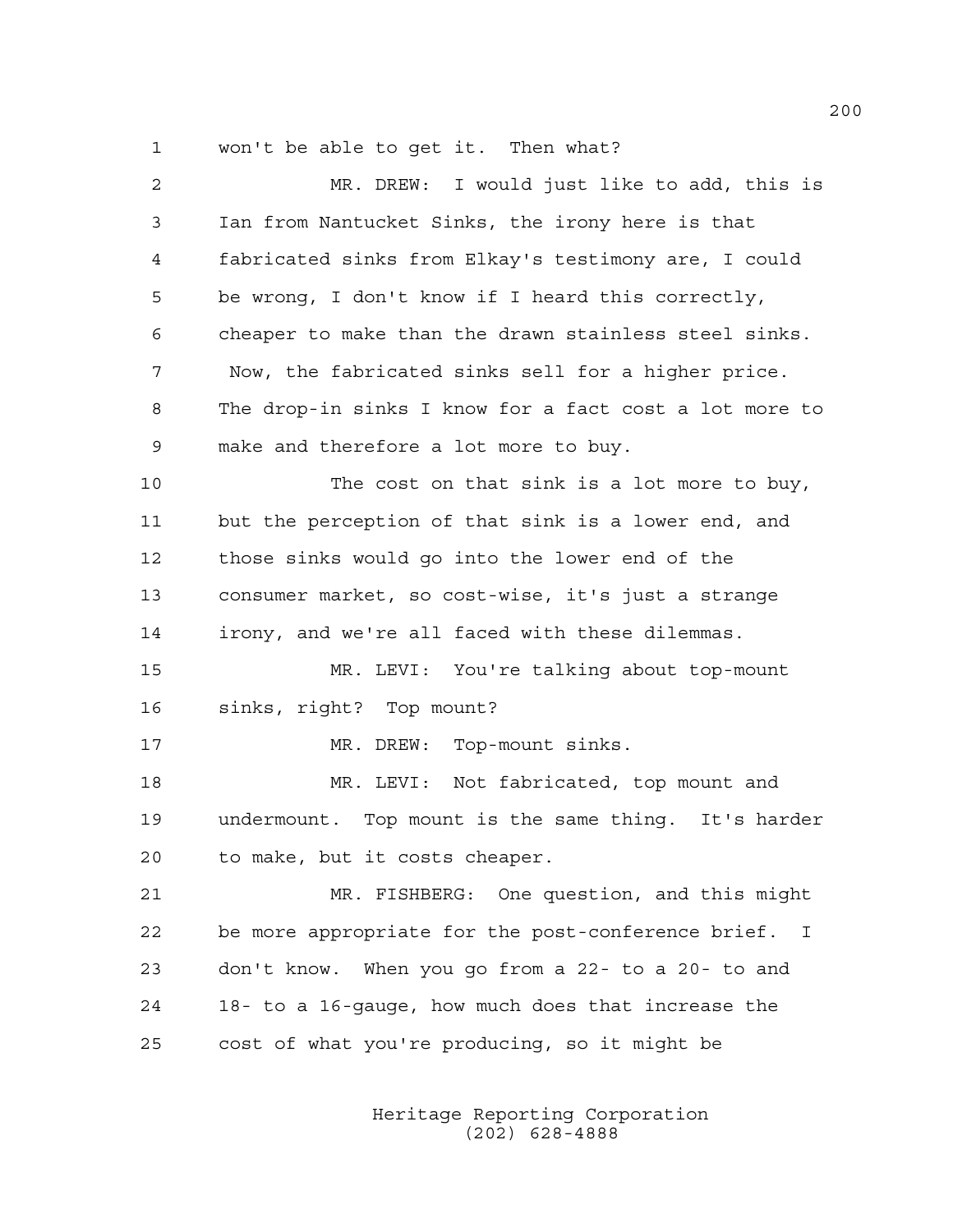1 something more appropriate for post conference. You 2 can answer it here. I don't know, and I'd also like 3 to hear from Petitioners as well what the sort of 4 price difference is. 5 MR. LEVI: It's around 10, 12 percent I 6 would say, right? 7 MR. MAGARIK: It's 15 percent. 8 MR. LEVI: 15 percent of 16 gauge to 1.5 9 millimeter stainless thickness. 18 gauge is 1.2. 20 10 gauge is 1 millimeter. 22 gauge, it's .8 millimeter, 11 and so it takes .2 as gauge goes up or down, so 12 thickness is a big difference. 13 MR. MAGARIK: And it's about 15 percent from 14 16 to 18 and so on and so forth per grade. 15 MR. LEVI: Plus also, cost of production 16 more expensive because you need to have bigger press 17 to punch those things, so the bigger the gauge, you 18 need the bigger press. 19 MR. MAGARIK: So, Mr. Fishberg, just to sum 20 up the answer to your question, yes, besides price 21 point, there's a difference in gauge thickness, in 22 quality of the steel, design, shape of the sink, top-23 mount installation, undermount installation. All 24 these are important factors when it comes to making a 25 decision for the consumer to buy. It provides them

> Heritage Reporting Corporation (202) 628-4888

201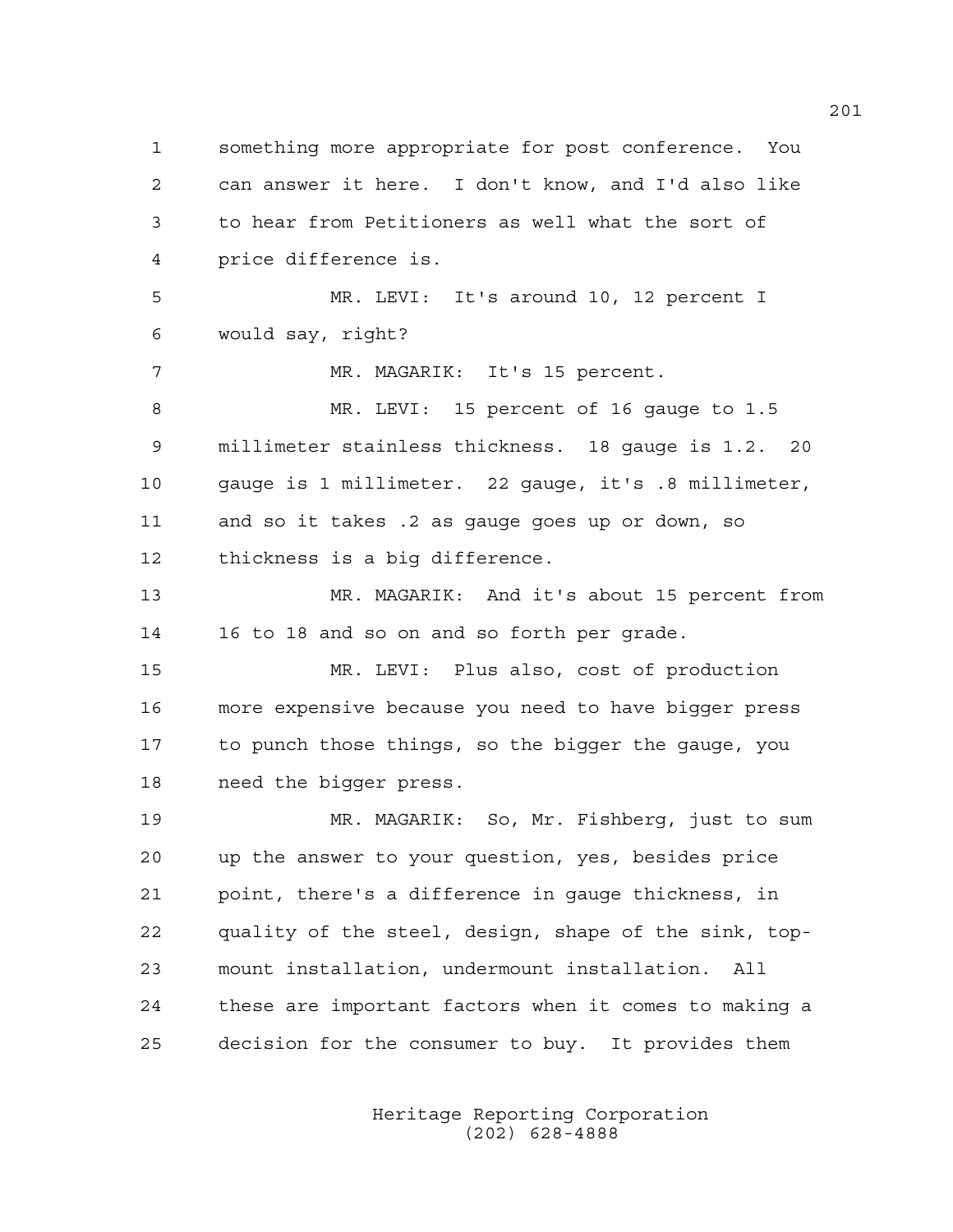1 with a choice, and they are very, very sinks.

2 MR. FISHBERG: And I think I heard Mr. Olson 3 say before that you can offer a lower-gauge, but you 4 make up the cost differential in other areas, is that 5 correct?

6 MR. OLSON: If you saw in their video, when 7 you have a top-mount sink, it has a very large flange 8 around it. They're drilling holes in it for the 9 faucet. They have to crimp and finish the edge so 10 when it lays on the counter, it's got a rolled-11 finished edge so it's not sharp. Well, on an 12 undermount sink, which they didn't show, it's a one-13 inch flange all the way around the top that's rough-14 finished. Yes, right there. There you go, so there's 15 no exterior finishing.

16 The difference in the cost, when your 17 minimum, as a rule for stone, you use 18-gauge 18 undermounts. They're dropping down to 20- and 22- 19 gauge top-mounts. There's more labor involved, but 20 there's thinner steel, so it doesn't make sense for 21 the amount of additional rails and mounting systems 22 and the flange. Well, they laser the holes now, 23 whatever technology, but there's a lot more processes 24 involved in that sink, but yet it's less money just 25 strictly due to the thickness of the steel.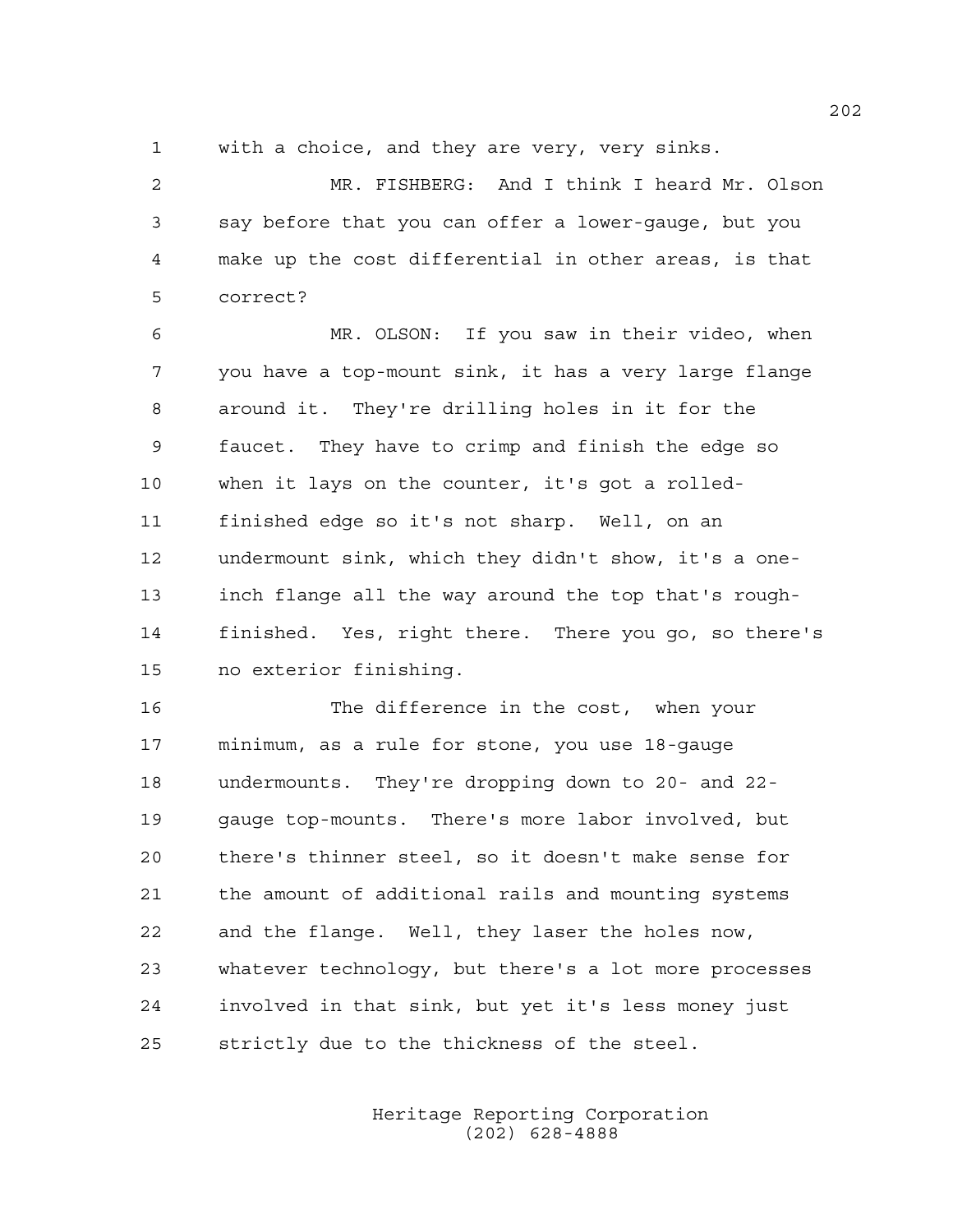1 There's that much of a difference in the 2 cost of steel that's offsetting the labor, so for us 3 to offer a 16-gauge product with a brushed finish 4 versus what we call the micro, real fine, finish, 5 which I guess the gentleman that was sitting in this 6 sit, I didn't catch his name, but from Elkay, he said 7 that well, we tried that and went back to it because 8 they didn't like it.

9 They tried the brush finish, but it didn't 10 do anything for them, so they went back to their micro 11 finish. Well, that's a very unforgiving surface that 12 now that the consumers are more educated, plastic 13 silverware will pretty much scratch that. It's very 14 unforgiving if you use it, so we put a brush finish in 15 there that's a lot less labor, a lot less rejects 16 because you can hide things with the heavy brushing, 17 and there's no finish work really around the flange.

18 Their undermount sink compared to ours, 19 they're doing more work finishing it and putting less 20 steel in it. We're putting more steel in it, but less 21 work finishing it.

22 MR. SIMPSON: This is Todd with Soci. It's 23 also the little things. Like we talk about our road 24 to market and our distribution and that we don't have 25 all the middle men. Even the little things like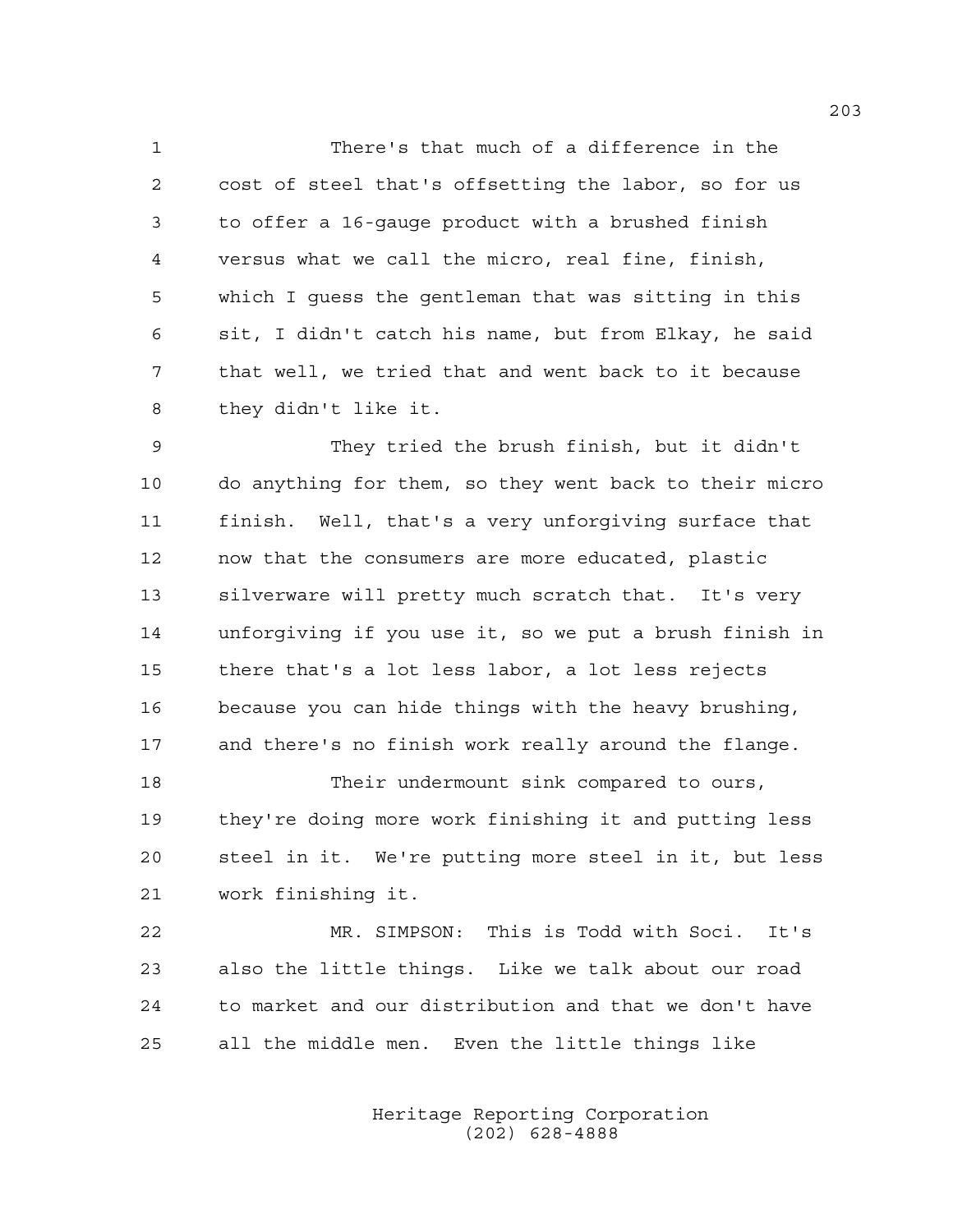1 boxing whereas they may use one sink per box, I do 2 three. There's different ways to cut out some of the 3 cost where you don't have to charge those prices if 4 you just cut out the middle men, trim down your 5 expenses, cut out some of the CEO's pay that makes a 6 million dollars a year for what? It doesn't make 7 sense.

8 MR. FISHBERG: All right. Thank you. Just 9 a final question mainly for the attorneys. In your 10 post-conference brief, could you please address the 11 factors that the Commission traditionally considers 12 for its threat of material injury analysis? That 13 would be helpful, and with that said, I appreciate 14 your testimony. Thank you very much.

15 MS. DEFILIPPO: Thank you, Mr. Fishberg. 16 We'll now turn to Mr. Corkran for his questions for 17 this panel.

18 MR. CORKRAN: Thank you all very much. This 19 has been a tremendously informative panel, and I'm 20 also indebted to my colleagues because they've asked 21 virtually all the question that I had. Actually, one 22 of the questions that struck me, if I can characterize 23 this panel, and I hope I don't mischaracterize it, 24 it's principally U.S. importers that carry inventories 25 of undermount stainless sinks for fabricators. That's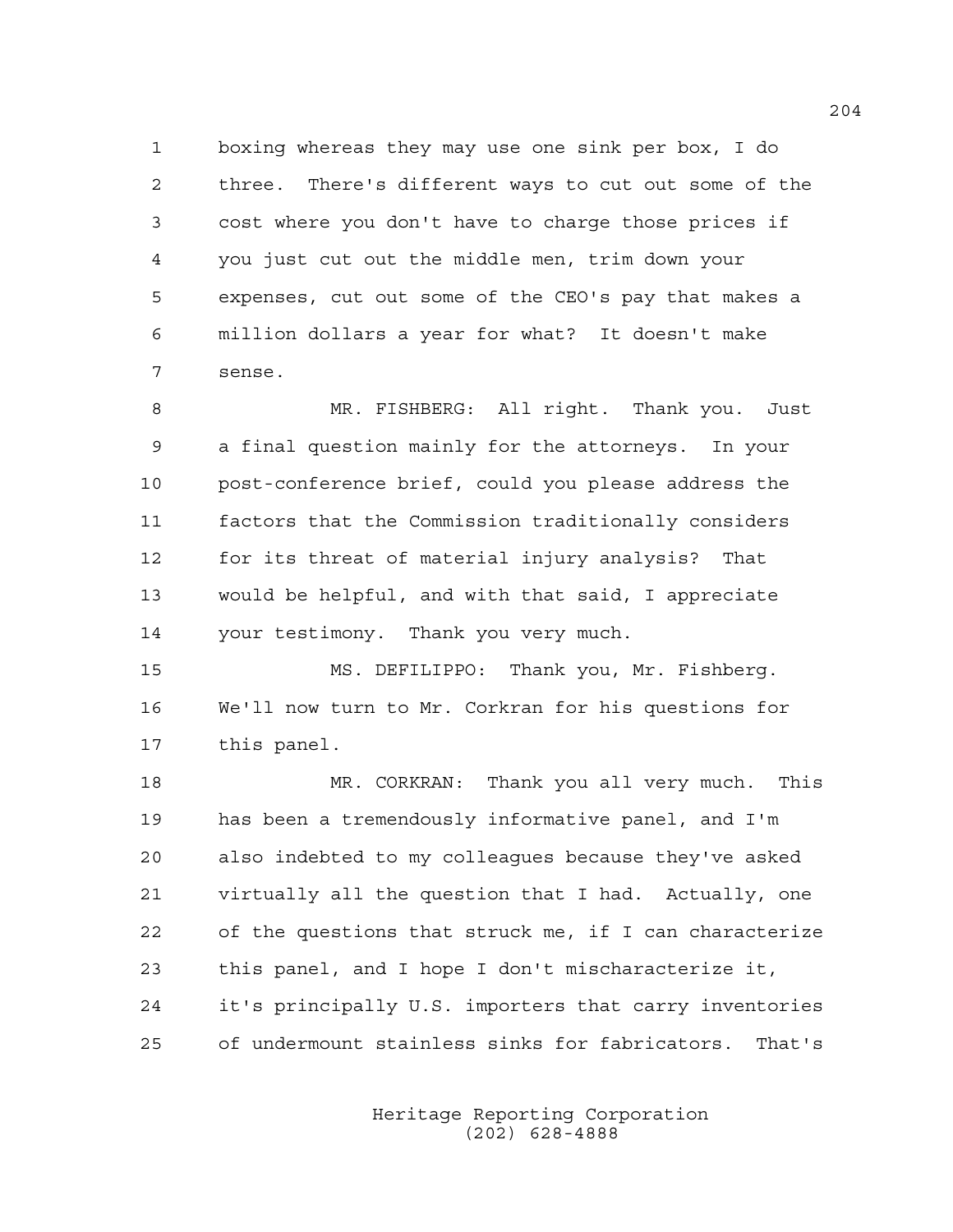1 a very broad characterization.

| 2  | I was actually wondering if I could turn to            |
|----|--------------------------------------------------------|
| 3  | Mr. Wolfe because I believe you were formerly with     |
| 4  | Ferquson, is that correct?                             |
| 5  | MR. WOLFE: Yes, sir, that's correct.                   |
| 6  | MR. CORKRAN: Can you give a little insight             |
| 7  | into other companies that occupy a space in the        |
| 8  | distribution channel and if they also stock            |
| 9  | inventories of these products because from the very    |
| 10 | beginning of the testimony, that was one of the key    |
| 11 | characteristics I was hearing about stocking           |
| 12 | inventories for fabricators.                           |
| 13 | MR. WOLFE: So let me understand that                   |
| 14 | question exactly. You want me to identify other        |
| 15 | companies because other than myself, the rest of the   |
| 16 | people on this panel are strictly in the fabrication   |
| 17 | section of the sink industry where I do sell some of   |
| 18 | those customers. That is predominantly not my direct   |
| 19 | source of supplying sinks to the United States, so are |
| 20 | you asking me to identify other people that import     |
| 21 | sinks other than the fabrication?                      |
| 22 | MR. CORKRAN: Not necessarily so much import            |
| 23 | as but just generally. What is the role other          |
| 24 | companies that stock and distribute in the market?     |
| 25 | MR. WOLFE: I think the sales and marketing             |
|    |                                                        |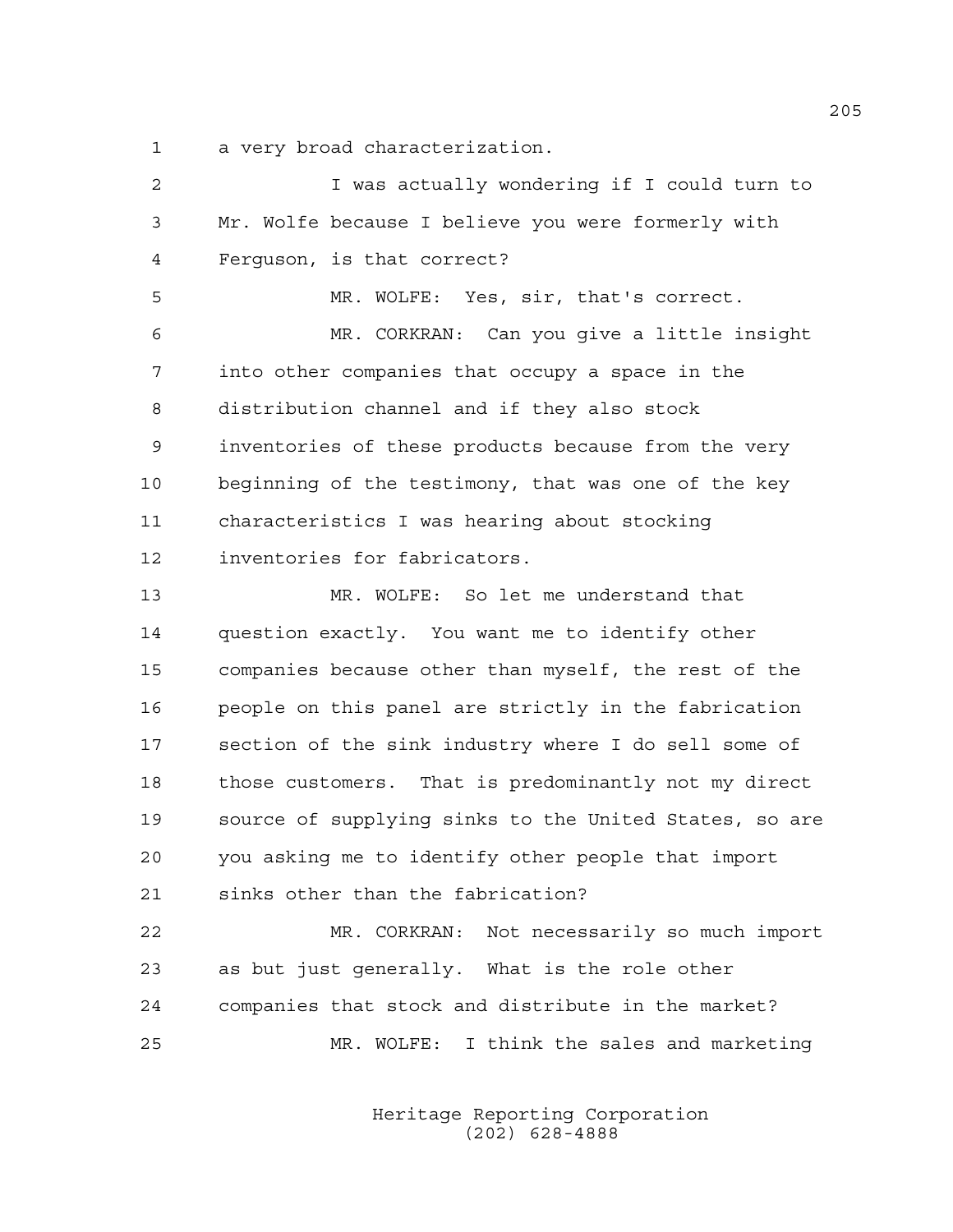1 associate from Elkay went over several of the 2 different KOBs or Kinds of Businesses, meaning the 3 plumbing wholesale industry, the fabrication industry, 4 the box stores. Some builders, I know that they may 5 sell directly to, but the other is the hardware 6 wholesale industry, Tru-Value, Ace Hardware, Orgill 7 Bros., Wallace Hardware, and these are small to 8 medium-sized hardware distribution companies that 9 supply the mom-and-pop lumber companies and things of 10 that nature.

11 There's a handful, the mobile home industry, 12 the RV industry, some of these higher-end, \$300,000-, 13 \$400,000-, \$500,000-dollar RVs. When you go into 14 them, they have undermount sinks in there. They're a 15 different size and shape, but they're smaller, but 16 that's another entity that would import or buy the 17 same products. A lot of regional plumbing wholesale 18 groups deal directly with brokers and buy product from 19 all over the world.

20 There's several, Menards, Lowe's, their 21 private-label products, which they're not represented 22 here, and you could just go down the list of the top 23 plumbing wholesalers in the United States, Ferguson, 24 Hajoca, Winnelson, and it just keeps going on down to 25 regional people like Morrison in Texas, which is where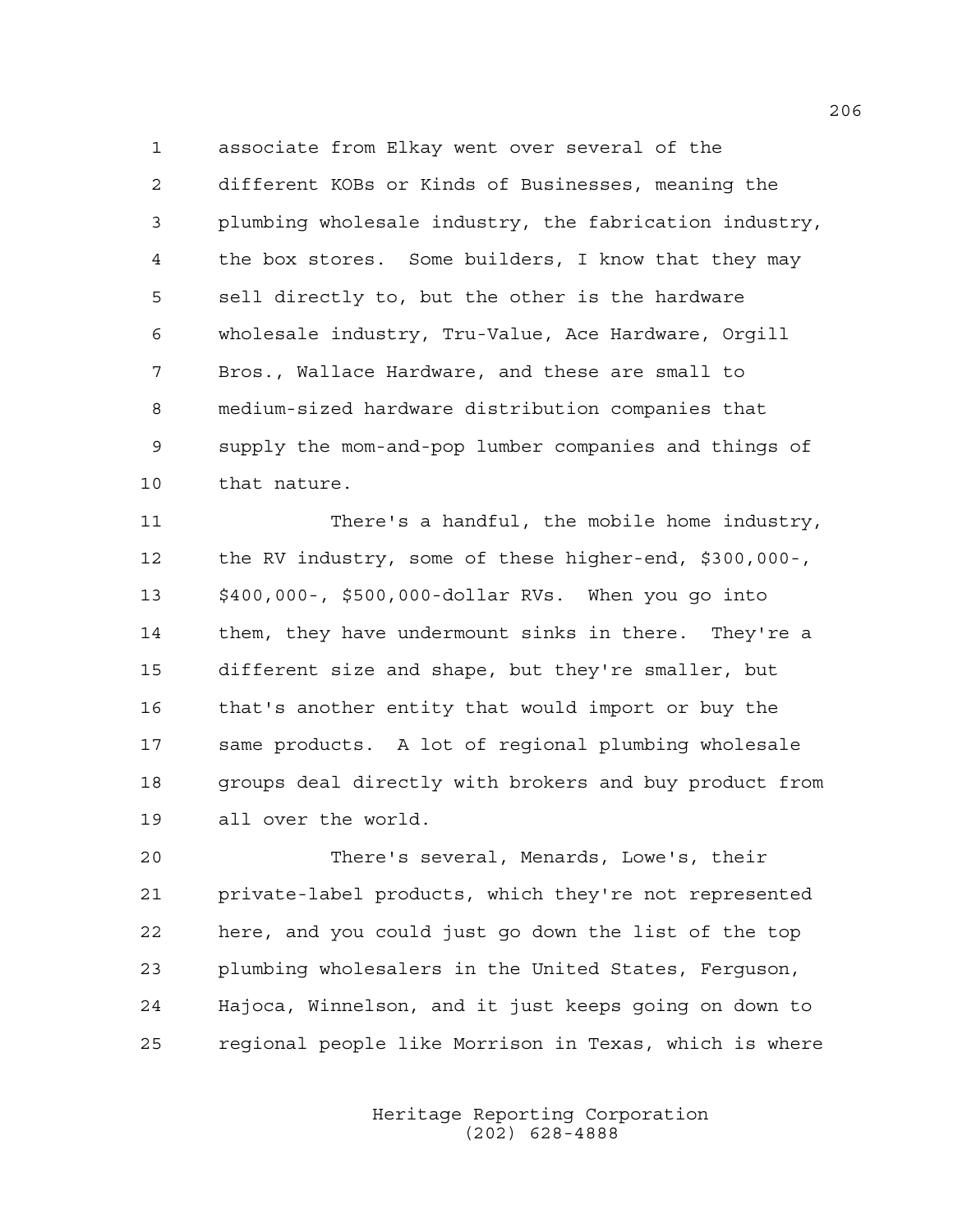1 I'm from, so there's a handful of other areas that 2 this product can be distributed from other than just 3 the fabrication side. 4 MR. PERRY: I might just ask that Serge also 5 speak to this. Serge is not -- 6 MR. CORKRAN: I'm sorry, sir, I can't hear 7 you. 8 MR. WOLFE: In an eCommerce side. 9 MR. PERRY: Serge is really not serving. he 10 serves some fabricators, but he's selling to Home 11 Depot, Lowes and all the other ones. 12 MR. CORKRAN: Just repeat that. The court 13 reporter couldn't pick up with you said. 14 MR. PERRY: Okay. Just what I was going to 15 suggest was that Serge also answer the question. 16 Serge is not really serving the fabricators. It's one 17 of his client groups, but he's also selling to Home 18 Depot, Lowe's, the big companies. 19 MR. MAGARIK: This is Serge Magarik, Kraus. 20 As mentioned earlier, our business model is in some 21 ways, I guess, similar to Elkay's, only just a lot 22 more advanced with it comes to online. We sell 23 through major online distributors, which you guys all 24 know and shop on a daily basis, such as Overstock, 25 Amazon and HomeDepot.com, Lowes.com, Faucet Direct,

> Heritage Reporting Corporation (202) 628-4888

207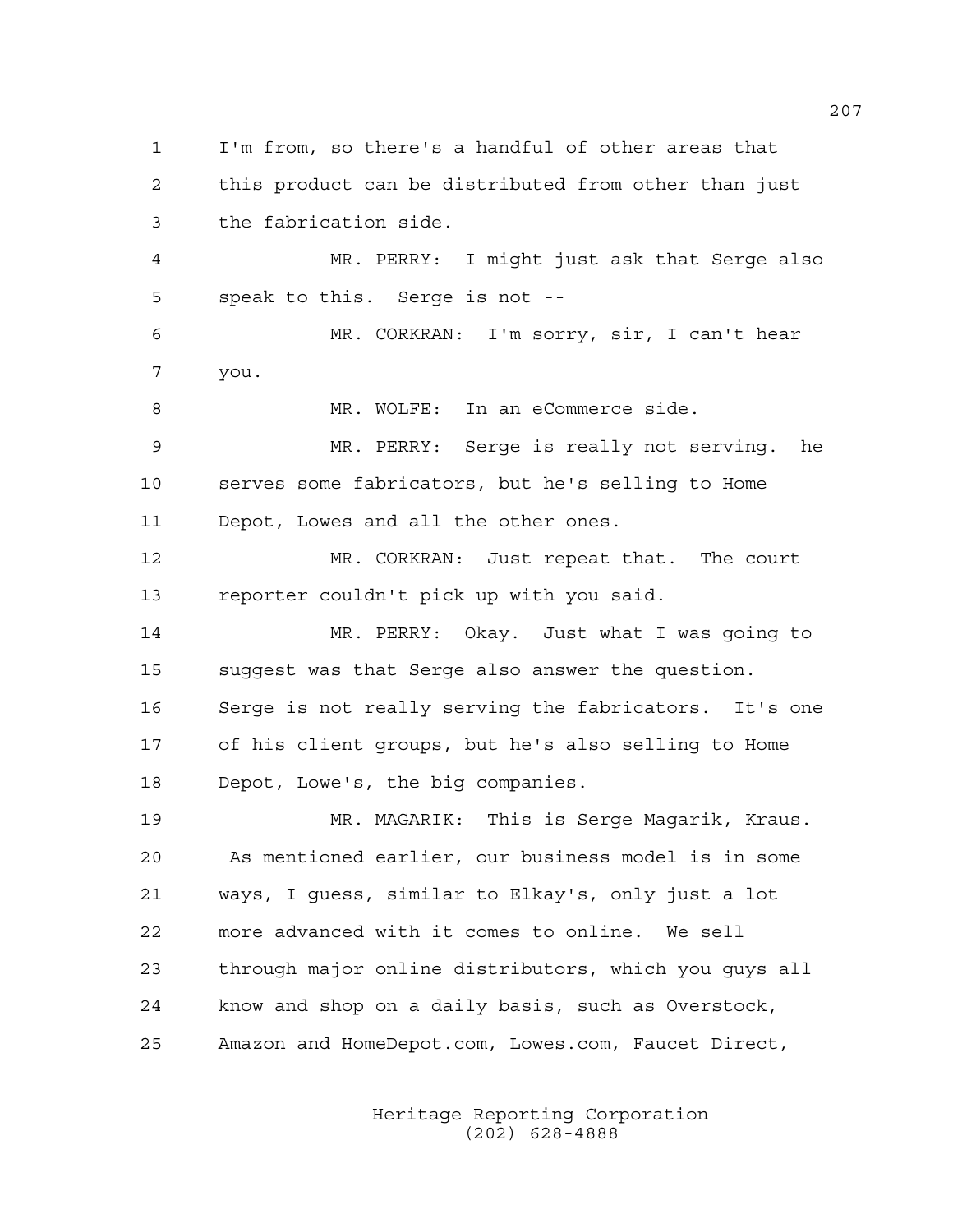1 which is owned by Ferguson, which is owned by 2 Wellesley and so and so forth.

3 I can just keep on going on. I'm sure you 4 don't have the time for that, but with that respect, 5 yes. Major supply chains may stock up on it on a 6 daily basis. Therefore, the business model itself, we 7 still have mid-channels of distribution. We are also 8 layered somewhat, just not as layered as they are 9 because we have significantly less skeletons in the 10 closet than they do.

11 Therefore, we were able to structure 12 internally our infrastructure as a company to find 13 ways to be able to offer products to the distributors 14 where they still are able to make the profit margin 15 and still offer it at a reasonable price to the 16 consumer. We have found the way to do this. They 17 haven't, which is why we're all here today.

18 MR. LEVI: We started with internet business 19 from the beginning, so we did not have any skeletons 20 in the closet like they did, and what happened, we 21 have drop-shipping model, so we stock all the products 22 in our warehouses. Yes, some customers buy from us 23 that are actually on pallets, containers, but most of 24 the products we stock in the warehouse.

25 It's called drop-shipping model, so when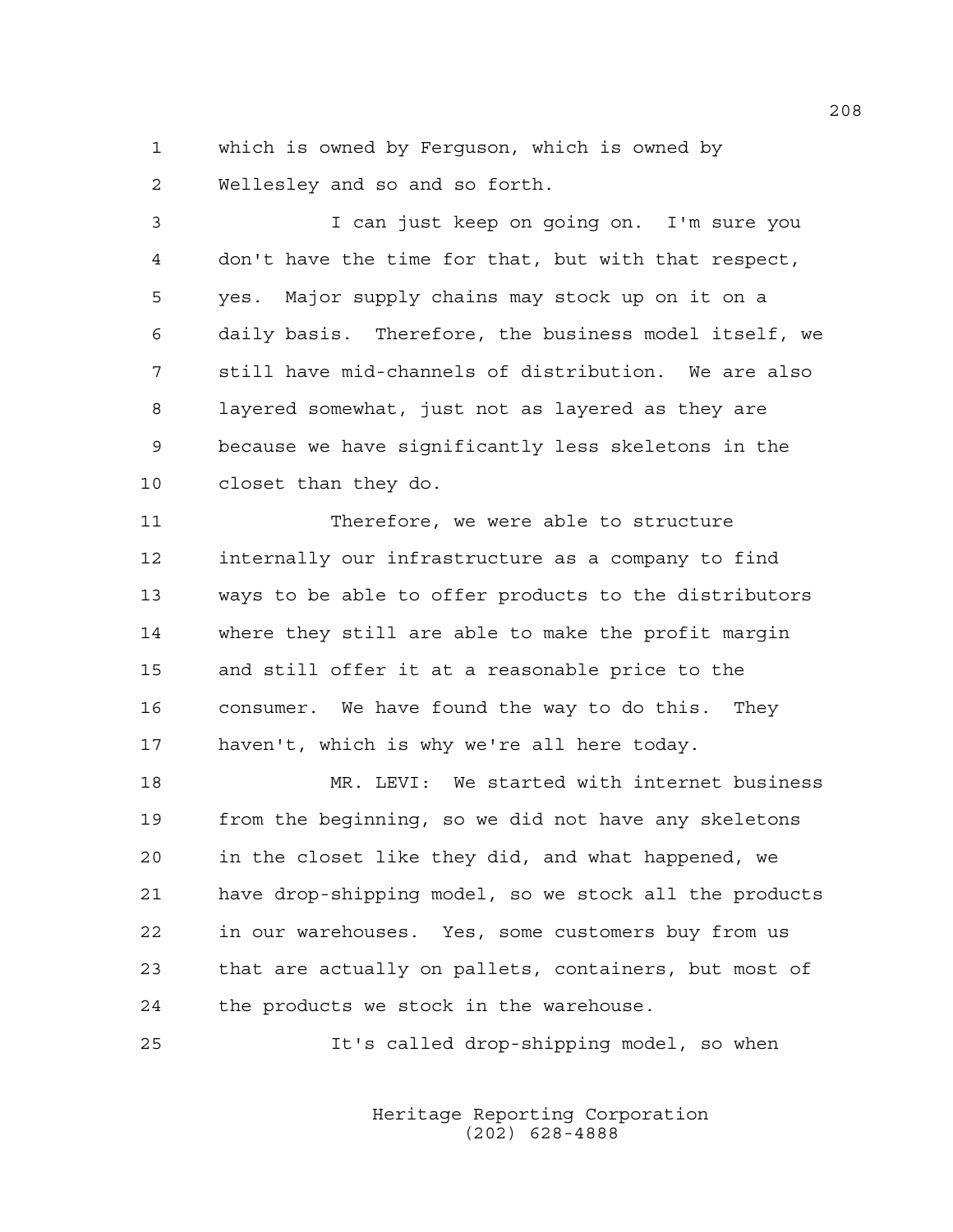1 you're buying product on the Overstock, Amazon, Home 2 Depot or anywhere else, we stock the product. We ship 3 the product as the invoice, so they don't have to 4 purchase the product before it's sold, so all the big 5 companies love this model because they don't have to 6 pay for inventory. We do it. We have the inventory 7 in stock.

8 We have about two or three months' supply at 9 any given time, and as orders come in, we ship it with 10 their label to the consumer, so if a customer buys 11 from HomeDepot.com, it comes with Home Depot label, so 12 customers have no idea it came from us direct. He 13 knows it's a Kraus sink, but he don't know it came 14 from us, so it's a different business model than 15 everybody else.

16 MR. MAGARIK: Just to clarify, when Russell 17 said we sell directly to customers, customers at this 18 moment we consider distributors and consumer. We do 19 not sell direct. That would create a conflict of 20 interest, so we sell to vendors. Vendors sell to 21 their clients. Some of our vendors do stock our 22 product, most popular models, and the reason they do 23 this is to expedite the shipping process.

24 Therefore, if they have a facility located 25 somewhere in Utah, and the order comes from Utah or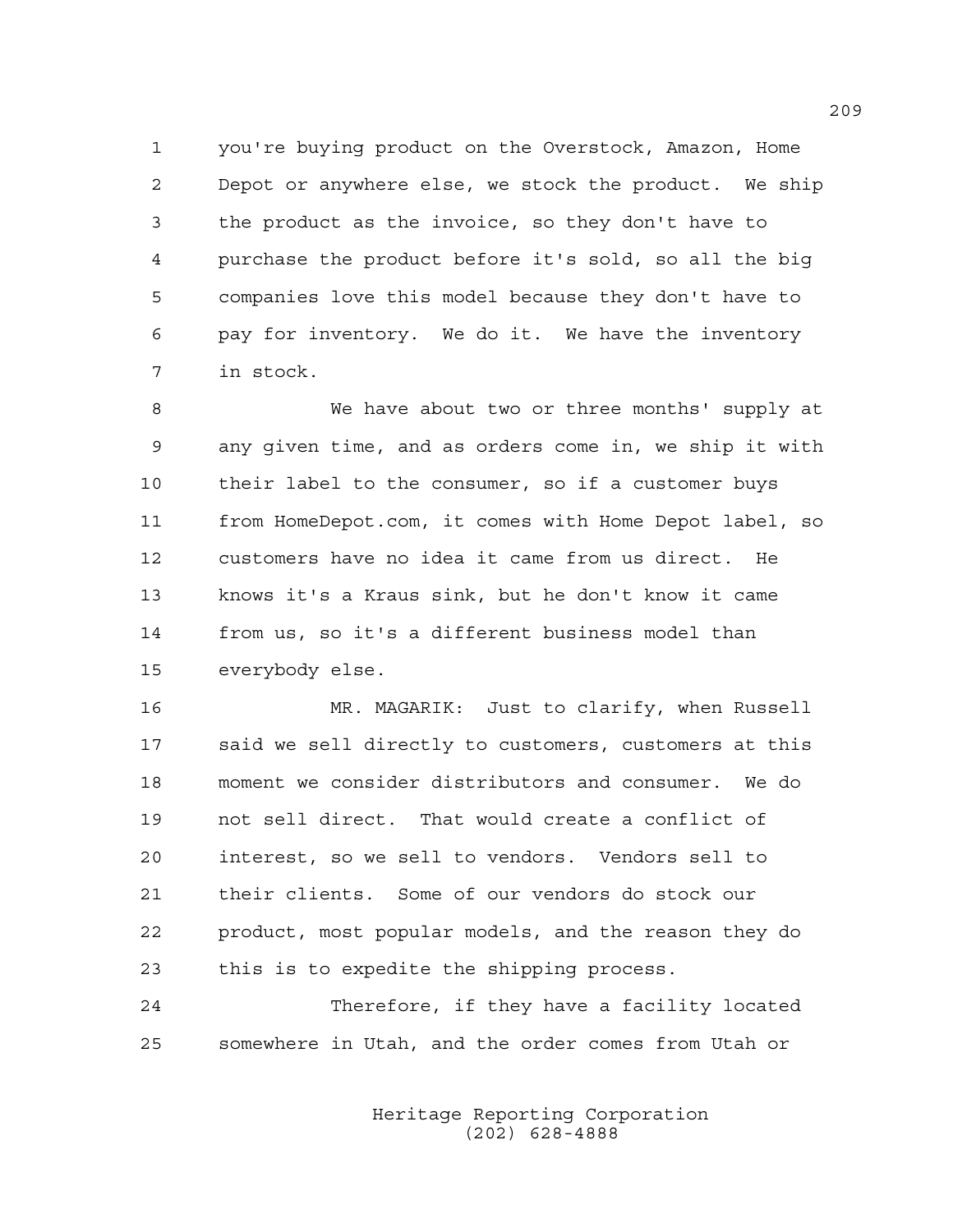1 California, it takes one business day to ship instead 2 of coming from New York. For others, we ship directly 3 on their behalf, which is we employ people in New York 4 to drop-ship for them, but everything points down to 5 expedited shipping time for the benefit of the 6 consumer, but our consumer is not the end consumer. 7 It is the vendor, whether online or a distributor.

8 MR. OLSON: Jim Olson. In the Midwest, the 9 way I'm set up I don't push inventory on anybody. We 10 ship daily. I bring in containers into a warehouse. 11 When you send your purchase order in today, it ships 12 tomorrow. Ninety-five percent of my territory is in a 13 one-day range, so for the most part, they're not 14 stocking anything. It's being ordered per job in the 15 undermounts just because customers can't do anything 16 with it, and when they sign the contract for the job, 17 it takes one to three to five days to get the stone to 18 the building, so their sinks and faucets are there 19 before it.

20 The beauty of our program, much like they 21 are, stock nothing. Put in one display. Order as you 22 need it. Let me be your warehouse. Those two things, 23 (1) you don't have to have to inventory to keep it, 24 and (2) it's a lot harder for me to get stuck if you 25 go out of business, if you're not putting pallets of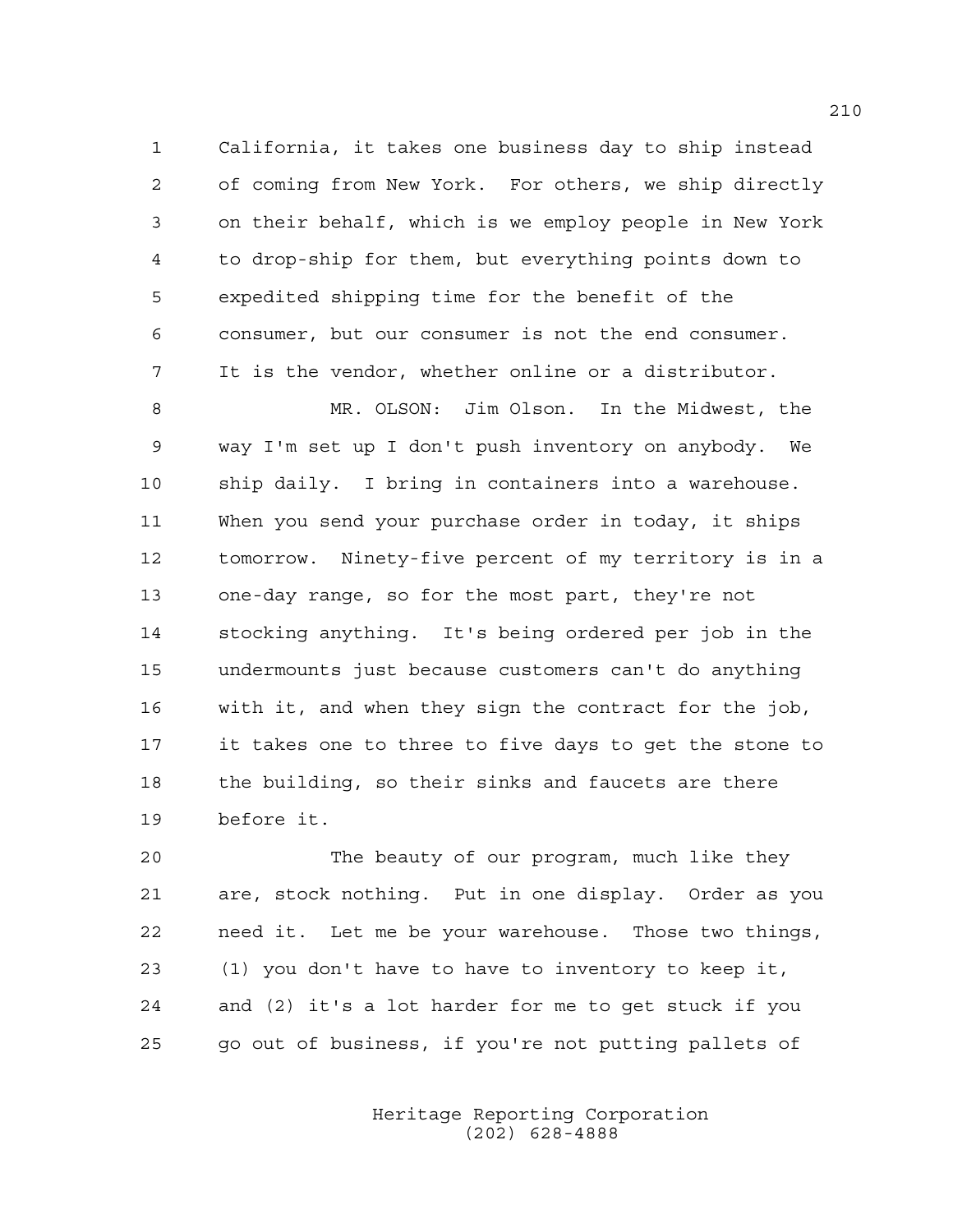1 product in your building, so for the most part, a 2 large majority of us are not pushing bulk inventory on 3 anybody. We are the warehouse.

4 MR. CORKRAN: Again, I want to thank you all 5 very much for your testimony. It's been very helpful, 6 and I appreciate it, and I have no further questions.

7 MS. DEFILIPPO: Thank you, Mr. Corkran, and 8 I thank both staff and the panel. I've crossed out, I 9 think, all of my questions, so I don't know if I have 10 anything that hadn't gotten covered. Perhaps just 11 one. Mr. Perry, the panel's provided a lot of 12 information from their perspective of being 13 fabricators and looking at the undermount sinks, the 14 cases on drawn stainless steel sinks which includes 15 drop in and the undermount.

16 Do you have, and we may be able to get some 17 from the pricing data in the questionnaire. I'm not 18 sure that we'll have a full picture of the percentage, 19 but do you have a sense of the total, sort of the big 20 picture, of Chinese imports that are coming in what 21 percent are the undermount versus what percent of top 22 mount?

23 MR. PERRY: It's not so much the percent of 24 the imports. I've heard what the role is in total 25 market that it was like 75 percent drop in, 25 percent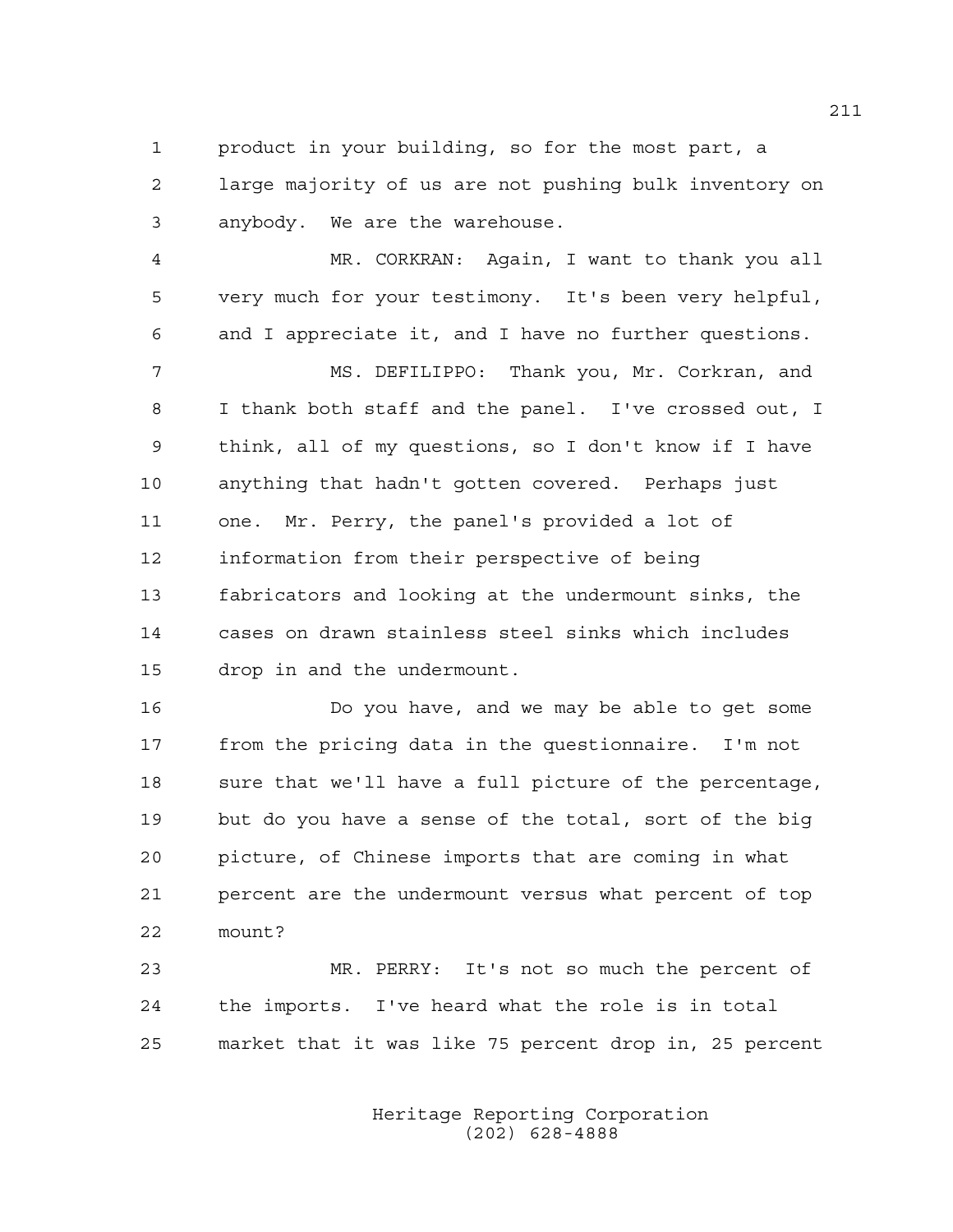1 undermount. That's what I heard generally, but these 2 were just statements bandied about estimates. Yes, I 3 wish there were a lot more people here, but at least 4 we're here.

5 MR. OLSON: One other thing on the drop ins, 6 most of the drop ins coming in from China, it's my 7 understanding, is Elkay's bringing those in from China 8 is what I have heard, and/or Mexico, which they've 9 acknowledged their plant, although they said they're 10 not bringing them into the states, but as far as the 11 people here bringing in drop ins, our percentage for 12 me is zero. That's not who we're showing.

13 MS. DEFILIPPO: So it would be a different 14 set of importers that are probably playing in that 15 part of the market?

16 MR. OLSON: I mean, there's a few people 17 here that offer the, but the percentage is so low. 18 They're collecting dust.

19 MR. WOLFE: That's the largest percentage of 20 our sales, by the way, are the drop in, not the 21 undermount, so again, two different sectors, two 22 different types of businesses.

23 MS. DEFILIPPO: Does the size of the drop in 24 versus undermount affect your argument if it's one 25 like product?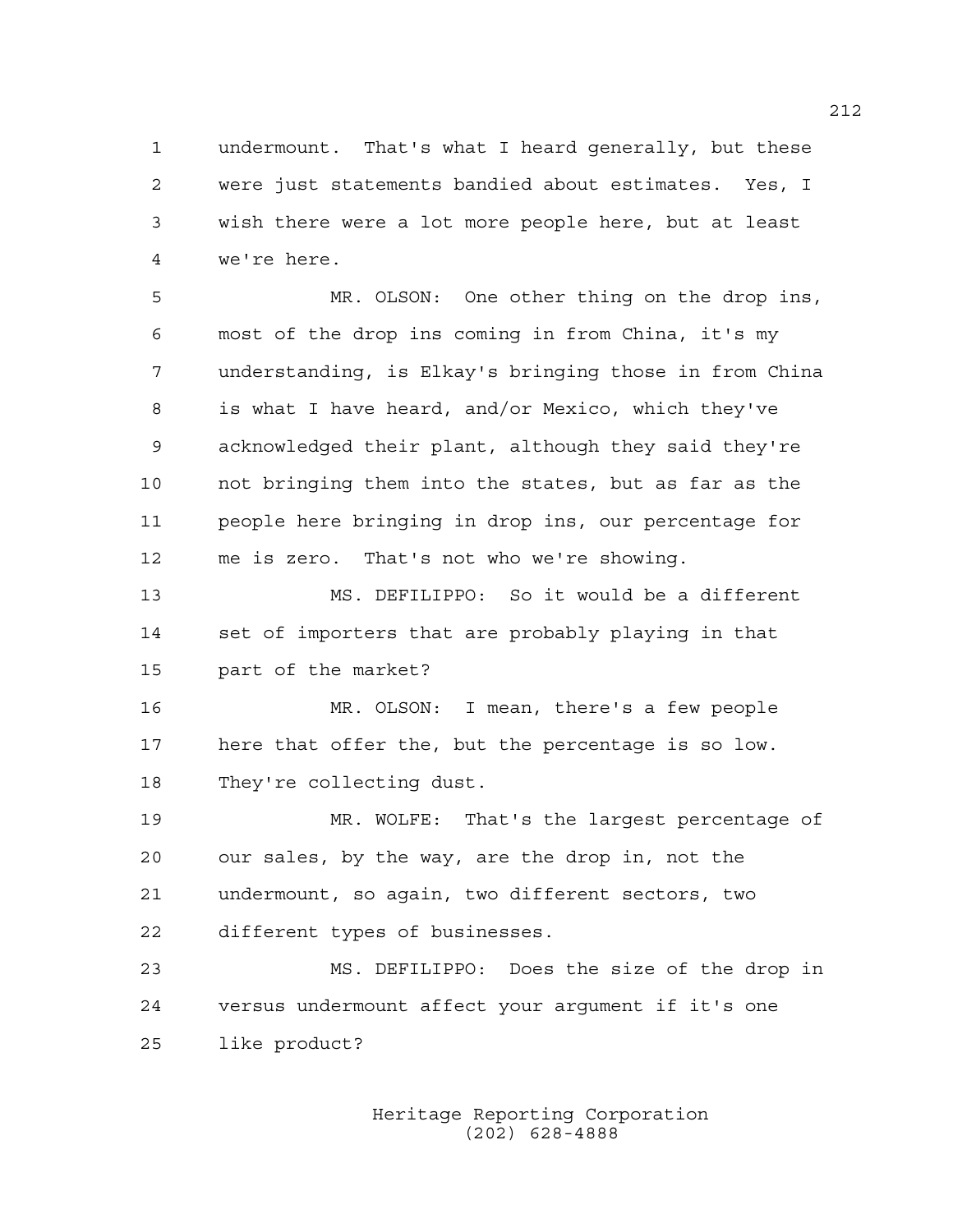1 MR. PERRY: Well, obviously it's more 2 difficult if it's one like product, and all of a 3 sudden yesterday during our conversations I thought 4 maybe there is an argument here that they're separate 5 like products because there's a lot of differences 6 between the two sinks, and so we'll see. We'll make 7 the argument and see what the Commission does, but the 8 point is yes, it's obviously very difficult.

9 I mean, the problem is obviously between 10 Home Depot and Elkay and other people, the big-box 11 stores may be one of the problems that Elkay has, but 12 I think the overall problem of Elkay not moving with 13 the distribution channels, not catering to markets, I 14 think what we're doing is indicative of a problem they 15 have. They haven't moved, and the problem isn't in 16 China.

17 The problem is here in the United States 18 with their own marketing, their own distribution 19 channels, and just looking at the Faucet Direct when 20 they have a price for the same damn sink and one is 21 \$600 and one is \$249, so the problem with China is not 22 their problem. Their problem is their own model.

23 MR. LEVI: I just want to clarify one more 24 thing. This is Russell. Between top-mount sinks and 25 undermount sinks, there is not much difference in how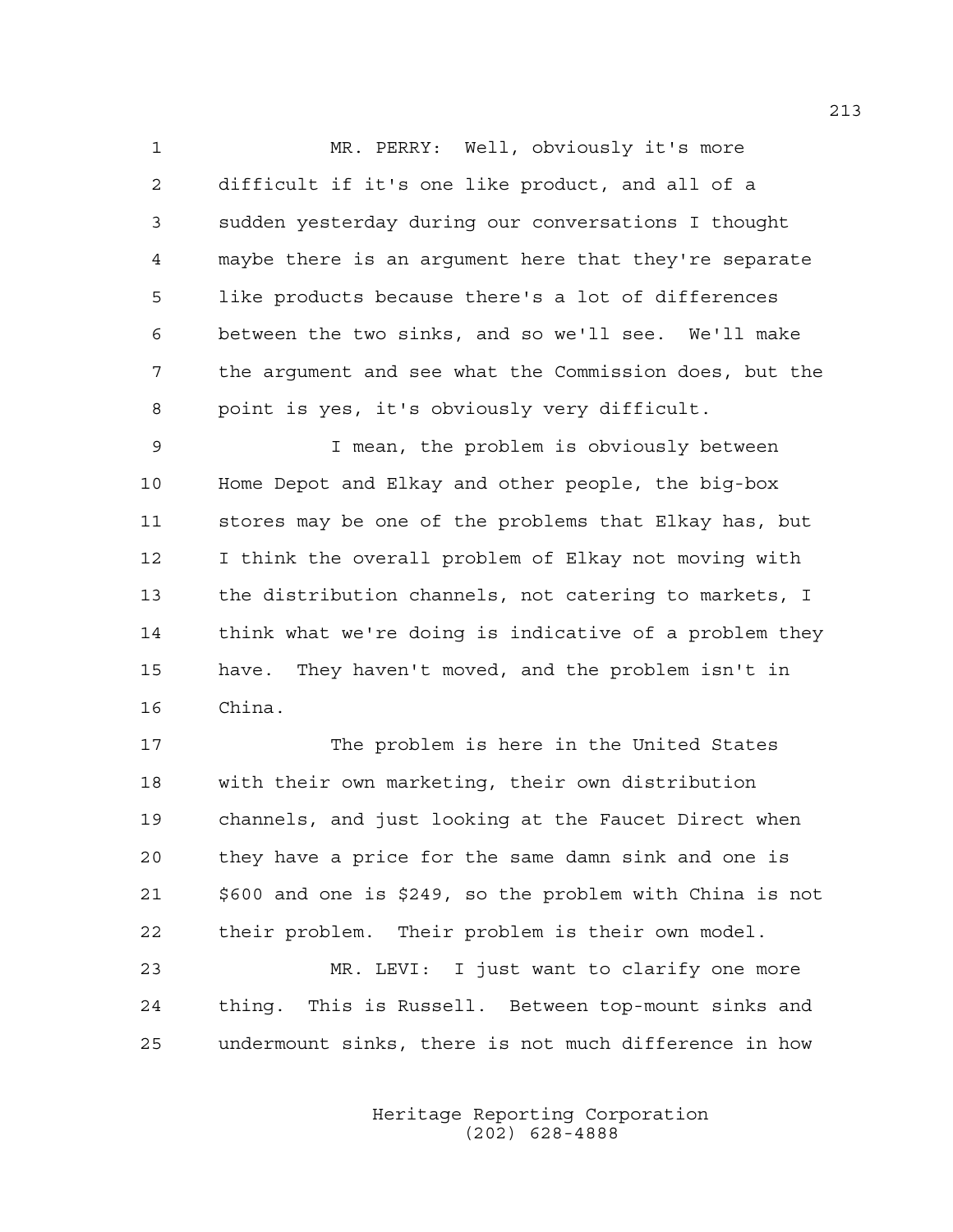1 they're made. There's a difference how they're 2 installed, type of installation. They're made very 3 similar.

4 MS. DEFILIPPO: Okay. 5 MR. LEVI: They join together. There's a 6 top lip on the top mount, but 80 percent of the 7 process is the same, but they're mounted differently. 8 MS. DEFILIPPO: Yes, I don't think I could 9 put in either one, and I have an undermount, and I 10 appreciate that certainly a consumer could not do 11 that. I'll check around to make sure others do not 12 have any additional questions. I thank you all very 13 much. I think we've learned a lot both this morning 14 and this afternoon, so thank you for your presentation 15 and answering the numerous questions we had. We will 16 break until 2:45 to give you guys time to do your 17 closing statements, and then we'll come back for that. 18 Thank you.

19 (Whereupon, a short break was taken.) 20 MS. DEFILIPPO: Welcome back, Mr. Dorn, and, 21 court reporter, are you ready?

22 THE REPORTER: Yes. 23 MS. DEFILIPPO: I should have asked that 24 first. Please proceed with your closing statement. 25 MR. DORN: Thank you. Let me start with a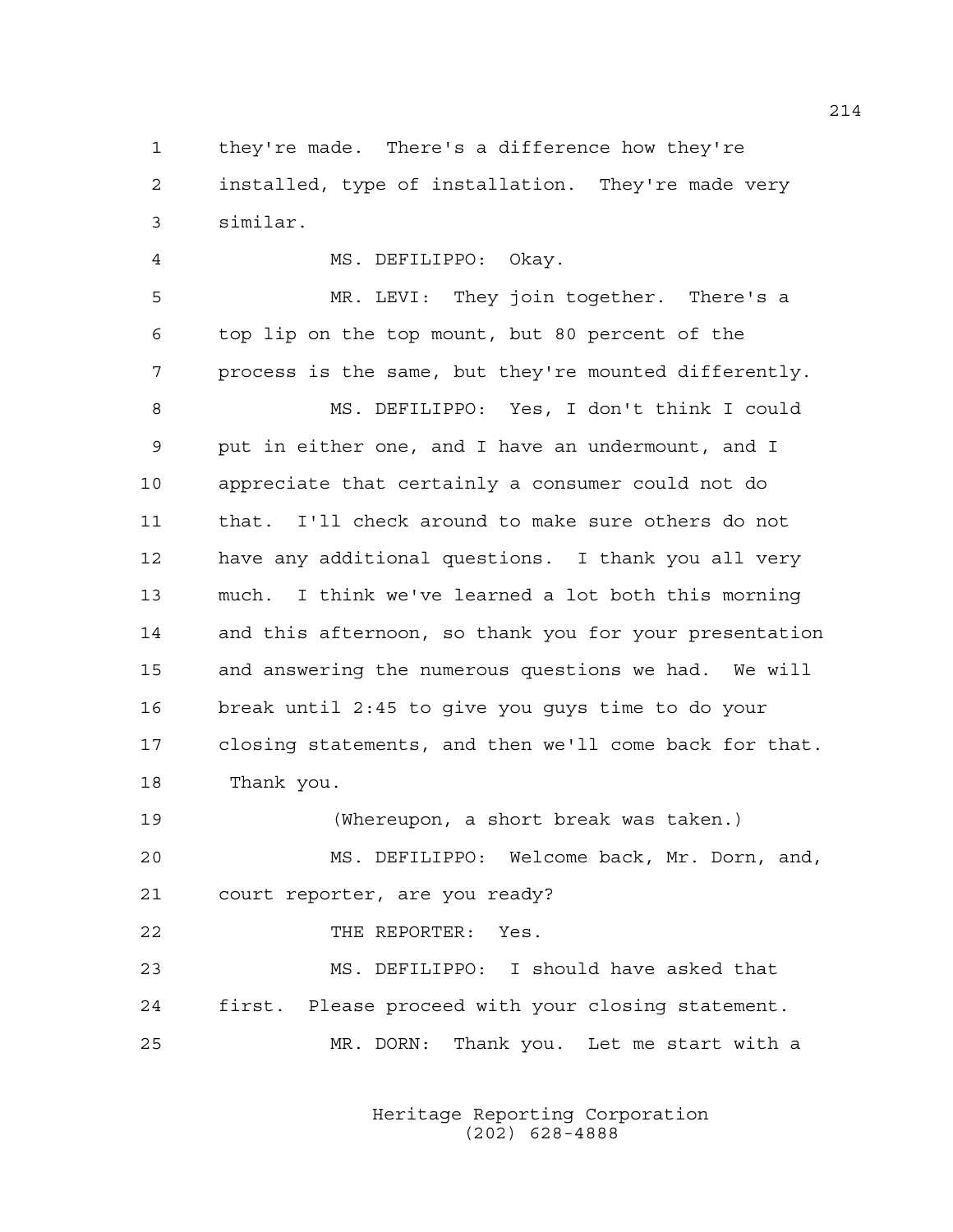1 couple of areas of agreement between all the parties 2 in the room today. Nobody is arguing that drawn and 3 fabricated sinks are one like product, so I think that 4 issue is beyond us. There was the issue raised about 5 top mount versus undermount sinks, but there we have 6 agreement in the room, I believe, that they're made 7 using the same facilities, same production equipment, 8 same production processes, same employment skills, and 9 we'll address all the six factors in our post-hearing 10 brief.

11 Bottom line, the scope of the articles 12 subject to investigation includes all drawn stainless 13 steel sinks, and what best matches that is all 14 domestically-produced drawn stainless steel sinks. 15 There's no clear dividing line to break up that 16 continuum in the product, so we'll address that post 17 conference. With respect to conditions of 18 competition, I think it's very clear from the 19 testimony today that everybody in the room agrees that 20 price is very important in the purchasing decision. I 21 never heard it said so strongly by my opposition in an 22 anti-dumping case.

23 There is a disagreement about the aggregate 24 demand elasticity, and in our view, it's very clear 25 that aggregate demand is price in elastic. Folks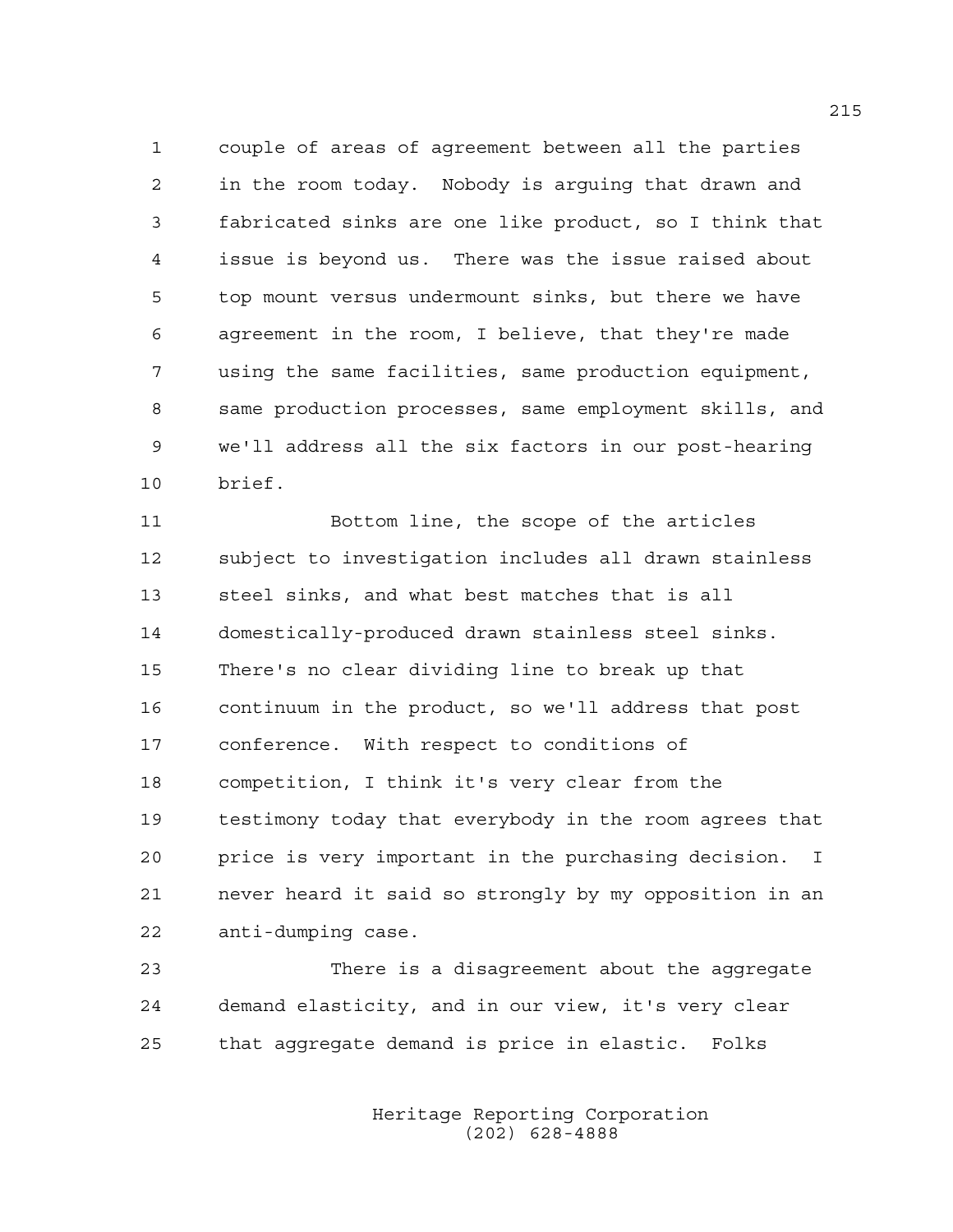1 don't decide to build a new house containing a kitchen 2 because the price of sinks has gone down, and they 3 don't decide to remodel a kitchen because stainless 4 steel sinks have gone down. It's a very small 5 percentage of the overall construction project.

6 Turning to the statutory criteria, we also 7 have agreement on the very first factor, which is the 8 volume of imports. Nobody in this room told you that 9 imports from China are not significant in relation to 10 imports from all countries in relation to U.S. 11 consumption in relation to U.S. production, clearly a 12 significant factor in the market. Also, you didn't 13 hear anybody contest the fact that the increase in the 14 volume of imports is clearly significant, 60-percent 15 jump from 2009 to 2011, agreement on that point.

16 Let's turn to adverse price effects, and the 17 Commission starts there with underselling. There's no 18 disagreement there of course. They use euphemisms. 19 They didn't say there's price underselling. They use 20 different terms. They say the Chinese product is 21 affordable. How many times did you hear that, and 22 that Elkay's sinks are unaffordable, correct? What 23 are they saying? They're saying that the Chinese 24 sinks are a heck of a lot cheaper than domestically-25 produced sinks. I never heard a clearer admission of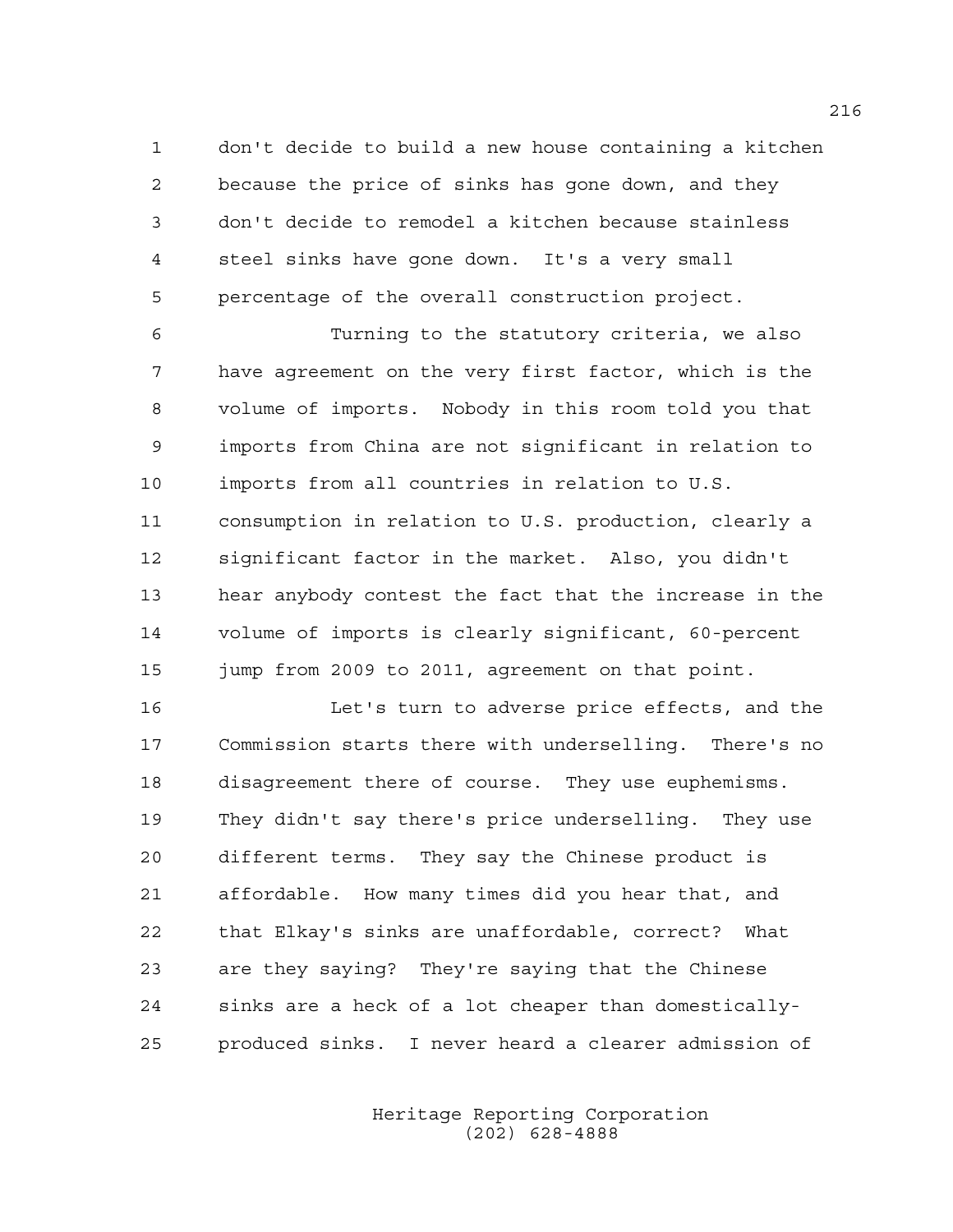1 price underselling across the board in any case in 2 which I participated.

3 They even admit that Chinese 16-gauge sinks 4 are cheaper than Elkay's 18-gauge sinks, and they're 5 here because they say if duties are imposed, the 6 prices they pay are going to go up. Market prices are 7 going to go up. They should go up. We're here filing 8 an anti-dumping subsidies case because prices are 9 unfairly depressed in the U.S. market due to 10 underselling by the Chinese. We want to eliminate the 11 underselling and return to fair market prices in the 12 United States.

13 The third factor, adverse impact. Again, 14 there's no disagreement regarding the state of the 15 industry and its decline. Their only arguments are in 16 regard to causation, and there we heard a lot of false 17 testimony today, some of which repeated many times. 18 How many times did you hear these witnesses say the 19 Dayton brand was just recently introduced by Elkay and 20 that it's imported from China? You heard that, right? 21 How many times did you hear it? It's false.

22 Elkay's been making that product for over 25 23 years here in the United States. They've never 24 imported the Dayton brand, but you hear that contrary 25 statement multiple times. They say we don't sell to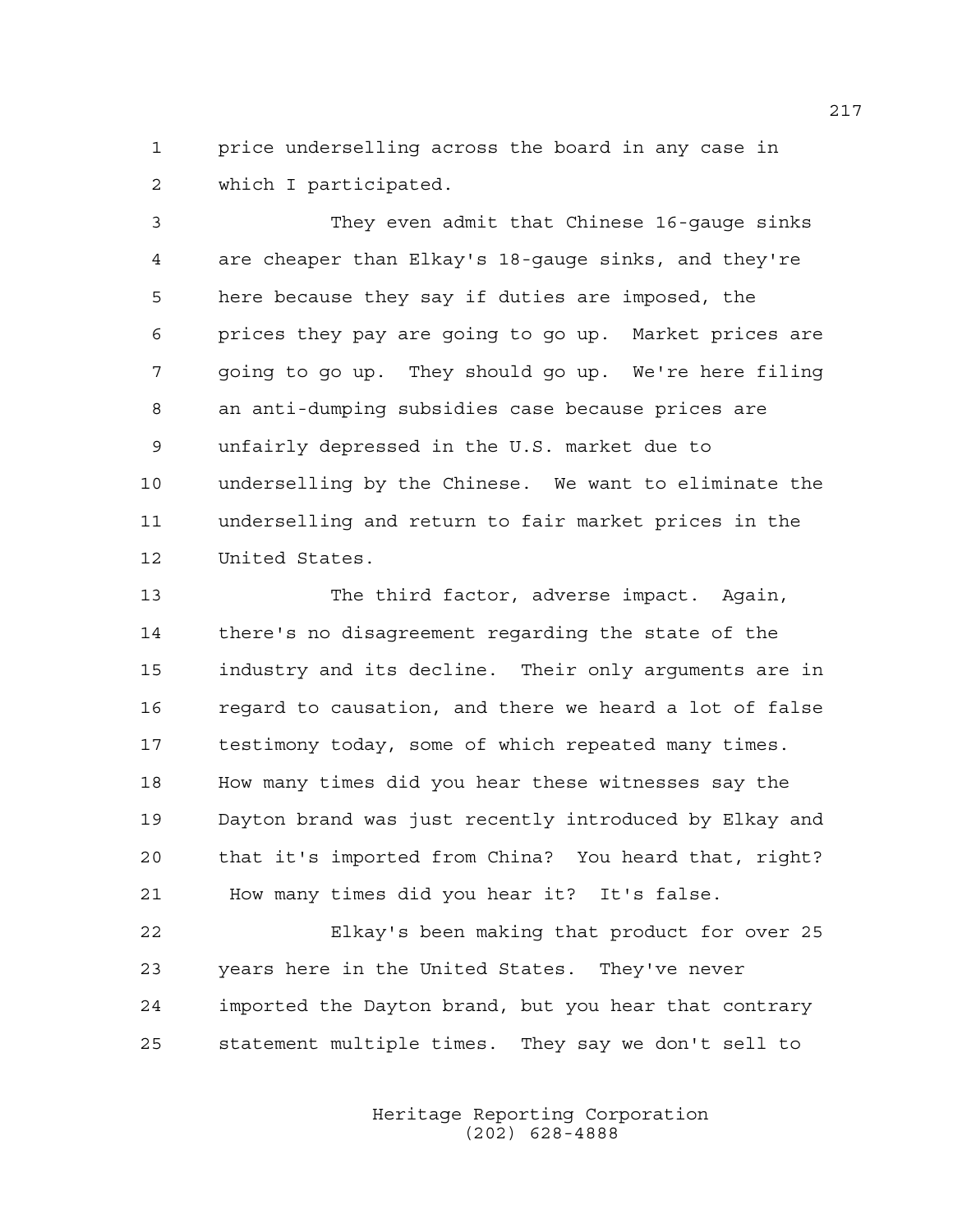1 private-label customers. False. Elkay sells to 2 private label customers. They say we don't sell to 3 fabricators. We used to have a fabrication business 4 until recently, and we do sell to fabricators, and the 5 other point is, we're happy to sell to fabricators 6 today.

7 We would like to have a meeting this 8 afternoon, and we will talk about pricing. We'll 9 offer everybody that sat at this table Elkay sinks, 10 and we'll talk about price, and let's cut a deal. 11 We've got plenty of excess capacity. We're ready to 12 sell you all the sinks you want direct to you as 13 fabricators. With regard to internet channel, we're 14 there. Google us. Google Elkay. You'll find tons 15 and tons of references. Look at Amazon, same thing. 16 We're in that channel of distribution big time.

17 The other point they made is that we 18 wouldn't be able to supply the U.S. market if duties 19 were imposed. You heard the testimony from Mr. Just. 20 You heard the testimony from Mr. Rogers. None of 21 these plants are working at even a full single shift, 22 and there's plenty of extra capacity to bring online, 23 and keep in mind that these plants were operating at 24 much higher rates prior to the downturn in the economy 25 in the housing market, so I know they can get these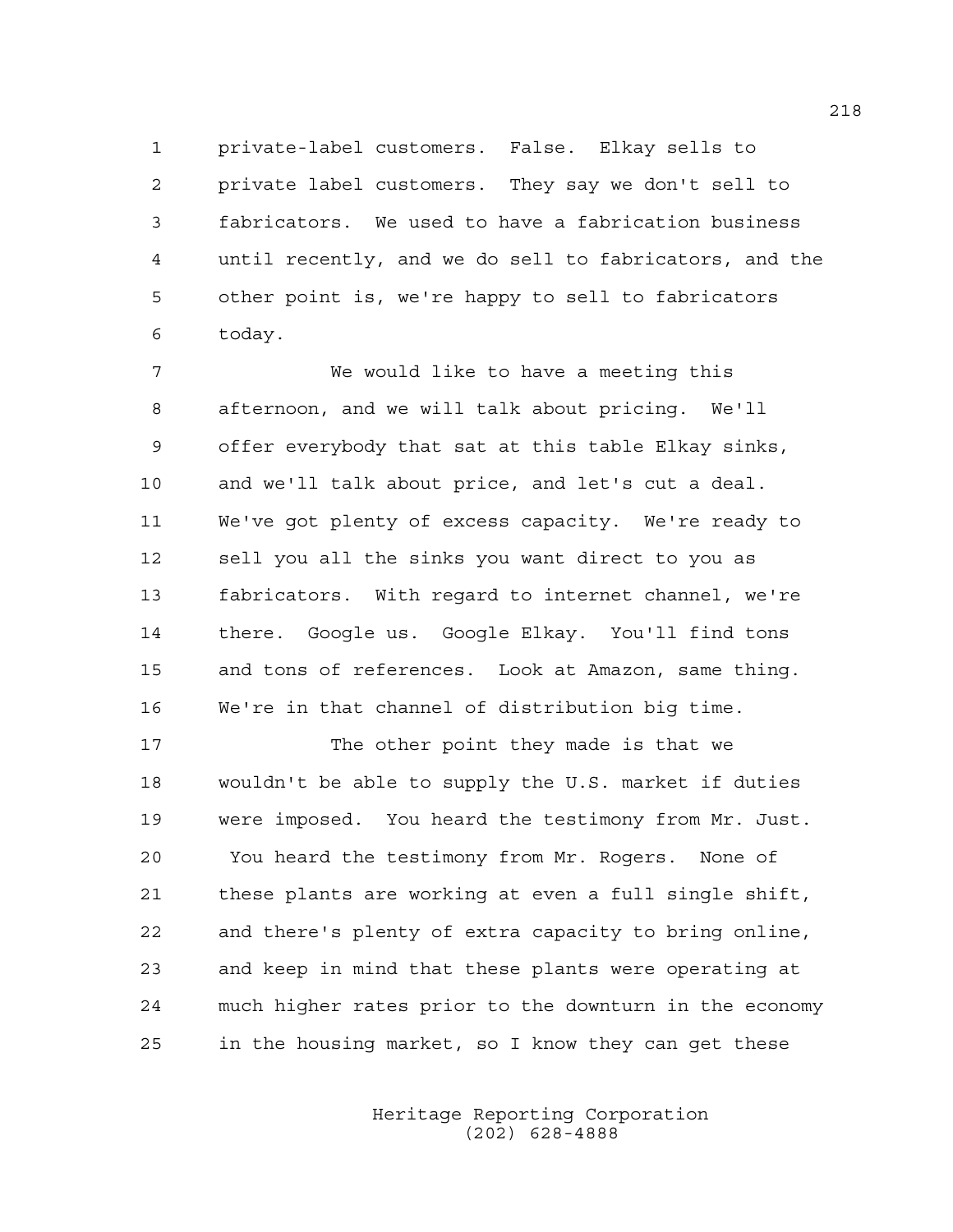1 plants back up to where they were.

| dumping margins and the subsidy rates with duties to   |
|--------------------------------------------------------|
| level the playing field with respect to China. If      |
| there are fairly-traded imports coming from other      |
| countries, so be it. We've got no problem with that.   |
| That's the way the law's supposed to work. Now, this   |
| argument about Bratsk, I'm scratching my head. I       |
| haven't talked about that in a while because I thought |
| the Middle Steel case by the federal circuit sort of   |
|                                                        |
| I think Mr. Perry's the only one that's                |
| still talking about Bratsk because I don't think it's  |
| still good law, but as I said before, this is not a    |
| candidate even for a Bratsk test because clearly the   |
|                                                        |

17 Chinese or the 900-pound gorilla in the U.S. market, 18 there's nobody else. There's no other foreign 19 supplier that's just standing there waiting to come 20 in, and we'll address that in our post-conference 21 brief as well.

22 Let me just look through my notes here and 23 see if I've got a couple more comments from my 24 clients. There were a few comments about Elkay having 25 high SG&A and other things. I don't know where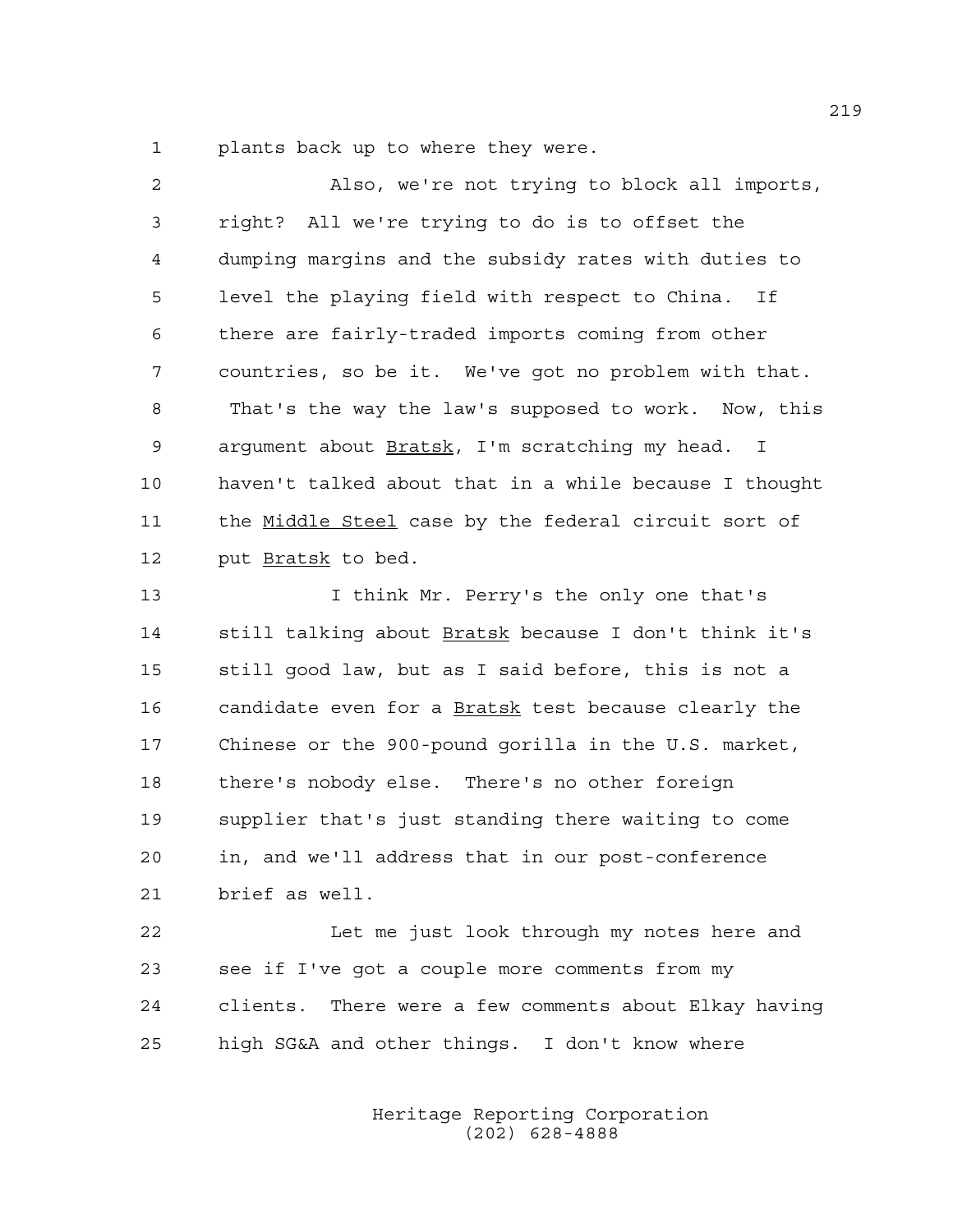1 they're getting that information. You'll have the 2 data. You'll look at it. You'll look at our 3 financial information, and it doesn't take a brain 4 surgeon to figure out that the reason that the U.S. 5 industry is hurting right now is lost production 6 volume going through these plants, which are capital 7 intensive.

8 As you heard the testimony today, to 9 minimize per-unit fixed cost you have to feed these 10 plants with a lot of volume. Look at the aggregate 11 data, and you can see that this industry is losing 12 volume through imports from China. Look at Elkay's 13 questionnaire response. Look at the instances of lost 14 sales that are reported there. The other thing you 15 know is that the Chinese products are priced lower 16 than domestic products, and that's having a downward 17 effect on prices in the Unites States, and as you 18 heard from the testimony.

19 As you can see from our confidential 20 submissions, this is a classic case of price 21 suppression where stainless steel prices have gone up. 22 You heard admissions from the other side on that, but 23 Elkay could not increase its prices to cover the 24 increasing cost of stainless steel in an environment 25 where it's already being undersold by the Chinese. In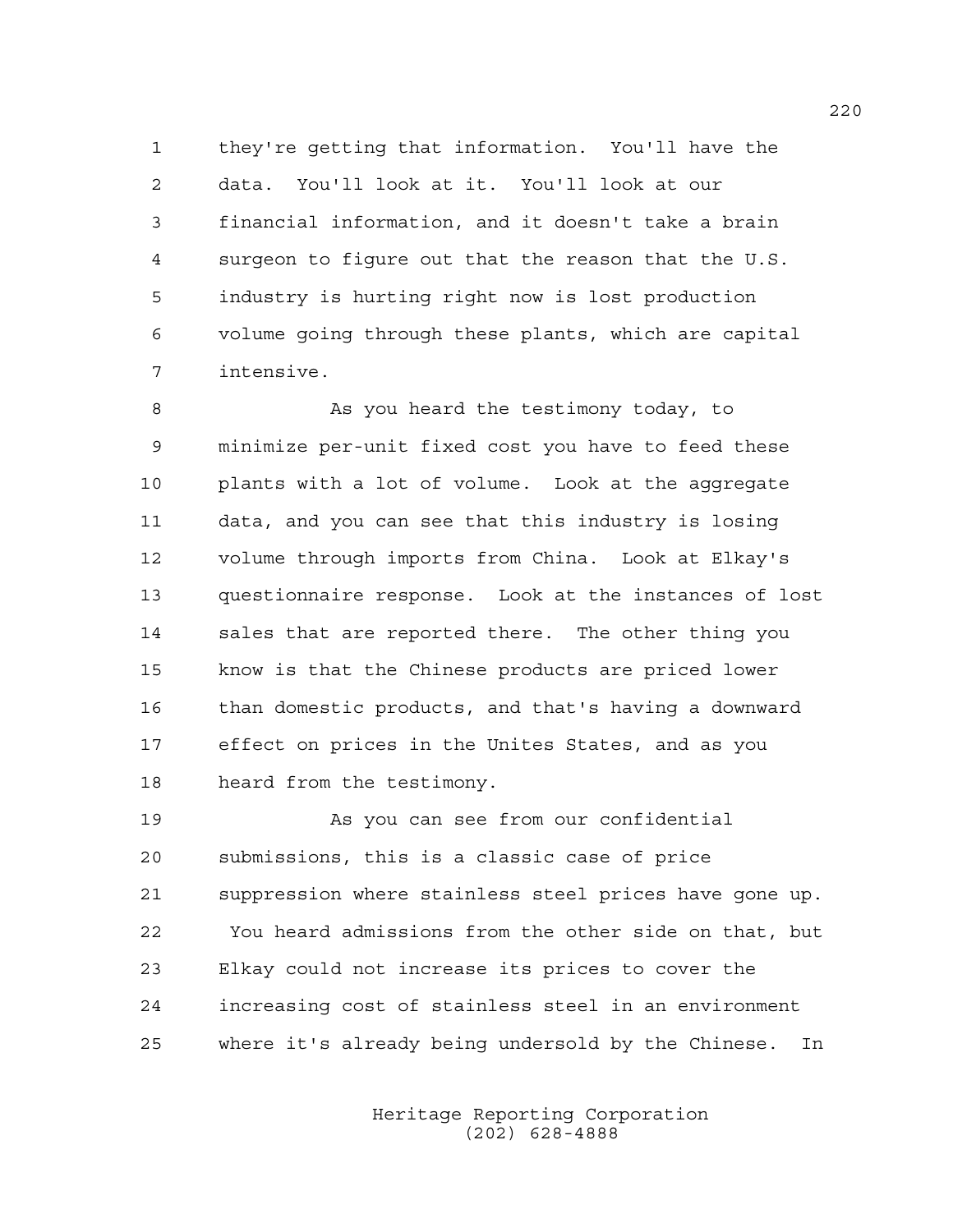1 fact, you heard the importers say that they're so 2 focused on selling on the basis of price that they're 3 not going to raise their prices.

4 They're just going to shrink their margins. 5 That's what they said because that's how they go to 6 market. Their business model is based on underselling 7 the domestic producer, and it's nothing else than 8 that. We heard sort of conflicting testimony about 9 grades of steel, but the fact is that a very large 10 percentage of the imports coming in from China are 300 11 series, and a very small percentage would be 200 12 series.

13 All these arguments about grades and gauge 14 and so forth is a side show. You heard it from them. 15 It's all about price. They say the Chinese price is 16 affordable, and Elkay prices are not affordable. 17 They're admitting that the domestic industry's prices 18 are higher than those of the Chinese, and that's the 19 reason they're displacing U.S. production, increasing 20 their market share at the expense of the Elkay and the 21 other producers.

22 Finally, as Ms. Defilippo correctly pointed 23 out, what you're hearing today on this argument is 24 really -- if they say it's 25-percent of the market, 25 what about the other 75 percent where we're losing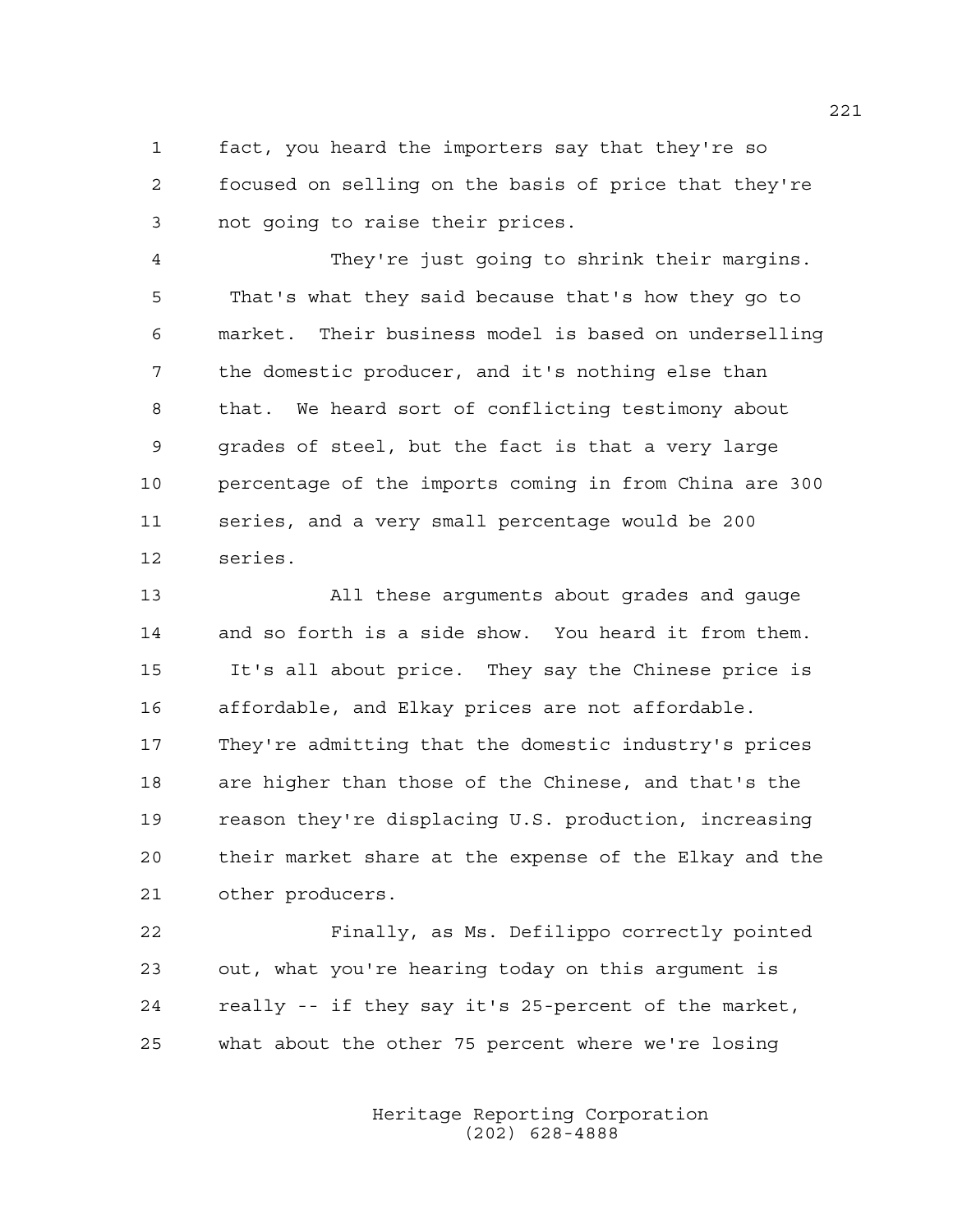1 sales in the big-box retailers and the other channels 2 of distribution. This is not all about fabricators 3 and countertops. The Commission's got to look at the 4 injury to the entire industry and consider the whole 5 product market for drawn stainless steel sinks. Thank 6 you very much for your attention. 7 MS. DEFILIPPO: Thank you very much, Mr. 8 Dorn. Mr. Perry, will you be giving the closing

10 MR. PERRY: We're going to kind of do it 11 jointly if that's all right.

12 MS. DEFILIPPO: Perfect. Why don't you 13 both --

14 MR. PERRY: Much the same.

9 statement?

15 MS. DEFILIPPO: We'll be happy to have both 16 of you join us, and when you're ready, please begin.

17 MR. PERRY: Bill Perry, the law firm of 18 Dorsey & Whitney. I'm here representing several of 19 the importers. Obviously, we will be arguing that 20 there's a clear dividing line by top-mount and 21 undermount sinks. Basically, what he's saying is that 22 the fabricators are focused on the undermount sinks. 23 That may indicate that there's a dividing line because 24 there's a very different way in the way they're sold. 25 I think the other point we're trying to make here is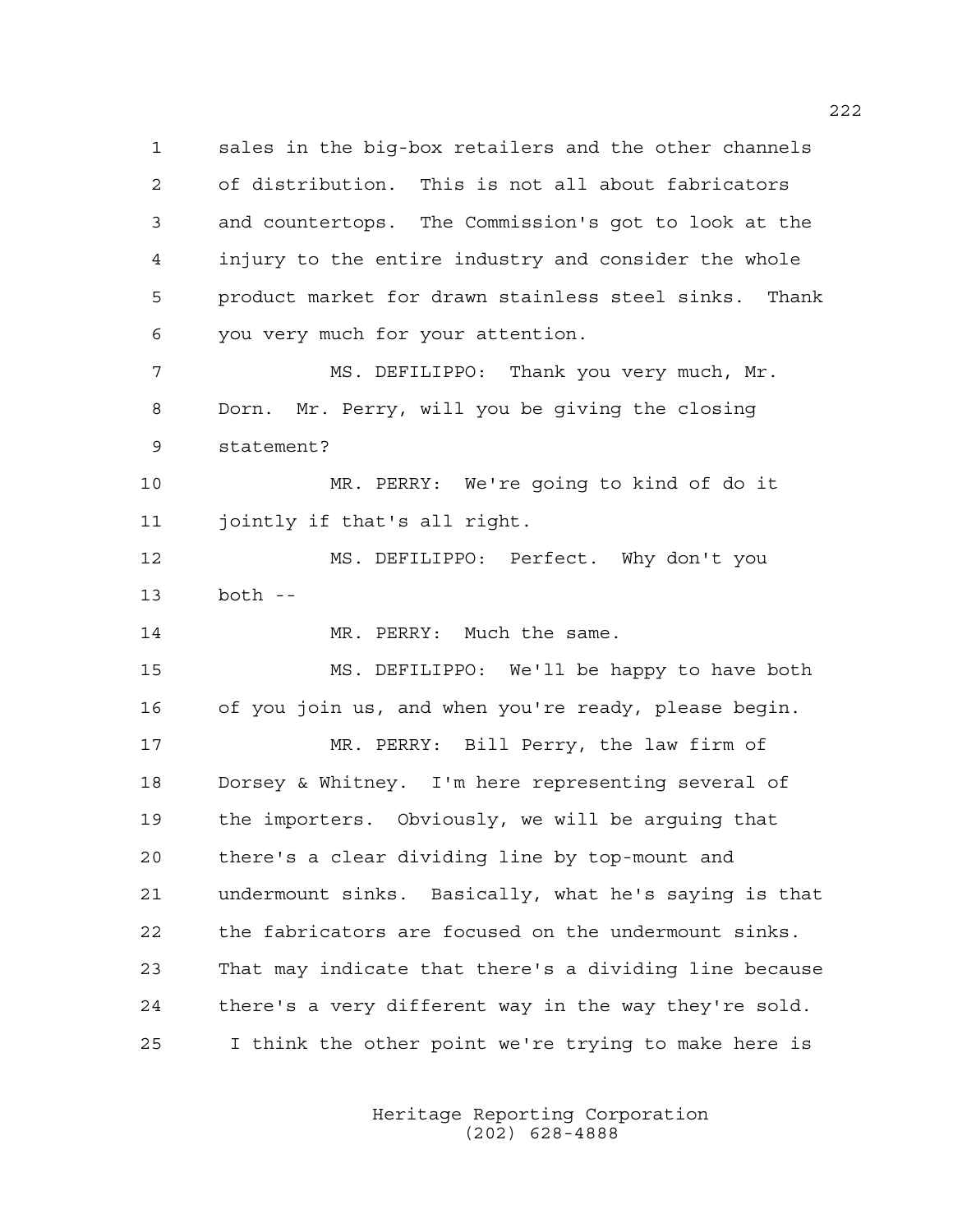1 this is an attenuated competition situation.

2 Obviously, Joe Dorn is a very good lawyer, and he's 3 basically pounding away saying it's price, it's price, 4 it's price. Well, our people said we can't compete 5 with their Dayton line. We can't sell. That's called 6 mixed overselling and underselling. Also, the 7 important point is he kept screaming price, price, 8 price, but the importers went into detail that their 9 customers at least were asking for a lot of different 10 issues. It wasn't just price. It's quality, supply, 11 how long can you maintain it, are you a reliable 12 supplier or not, so there's a lot of issues. More 13 importantly, as we said before, it's not the Chinese 14 companies coming here to push product into the U.S. 15 market. It's importers looking to serve voids in the 16 market and going to China because it seems to be the 17 easiest to try to get products to serve that void. 18 This is an importer poll, not an exporter push. The 19 other point is when we talk about price, the issue is 20 why is there underselling? I mean, if the 21 underselling is because the Chinese are being dumped 22 and subsidized, well he's got a point, but if 23 underselling is because we changed the changed the 24 distributions and cut out layers, that's a whole 25 different situation. If what we're saying is the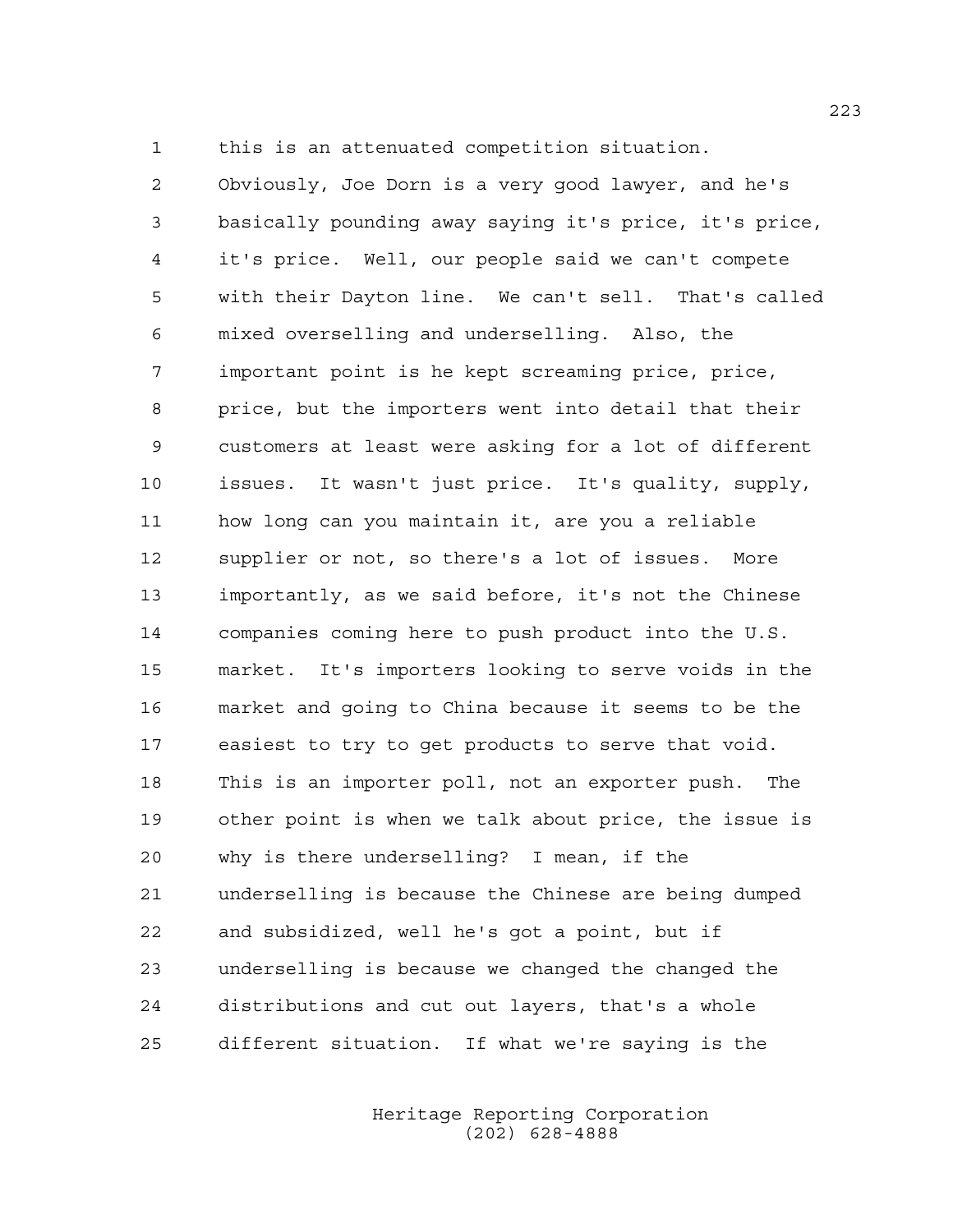1 issue is the U.S. market, not the Chinese situation, 2 then that's a whole different situation, and I think 3 that's what they're saying here. When Serge says yes, 4 prices have gone up, but I found a way to collapse my 5 margins, he's not talking about what he's doing with 6 the Chinese price or anything else like that. He's 7 saying what I'm doing is working on the U.S. side of 8 my distribution channels. This is exactly what 9 Walmart is doing, UPIs. The whole thing is marketing, 10 and you've got to move into the new world. I mean, 11 Joe would love to go back, his client would love to go 12 back 10, 20 years, but that isn't going to happen. It 13 is 2012. He talks about the state of the industry, 14 but frankly, I don't know yet. I haven't seen the 15 questionnaire responses. I don't know what it's going 16 to be. When we write our brief, we may get some idea, 17 and we probably won't really know until we see your 18 staff report from the prelim whether the industry is, 19 and I'm always surprised. I never know for certain. 20 Again, there is a brand, the Dayton brand, the whole 21 point that Elkay was selling this lower-priced brand 22 and then selling a higher-priced brand maybe at the 23 same website, but the importers are saying we can't 24 compete with their lower-priced brand. I love it when 25 Joe says we're not trying to block all the imports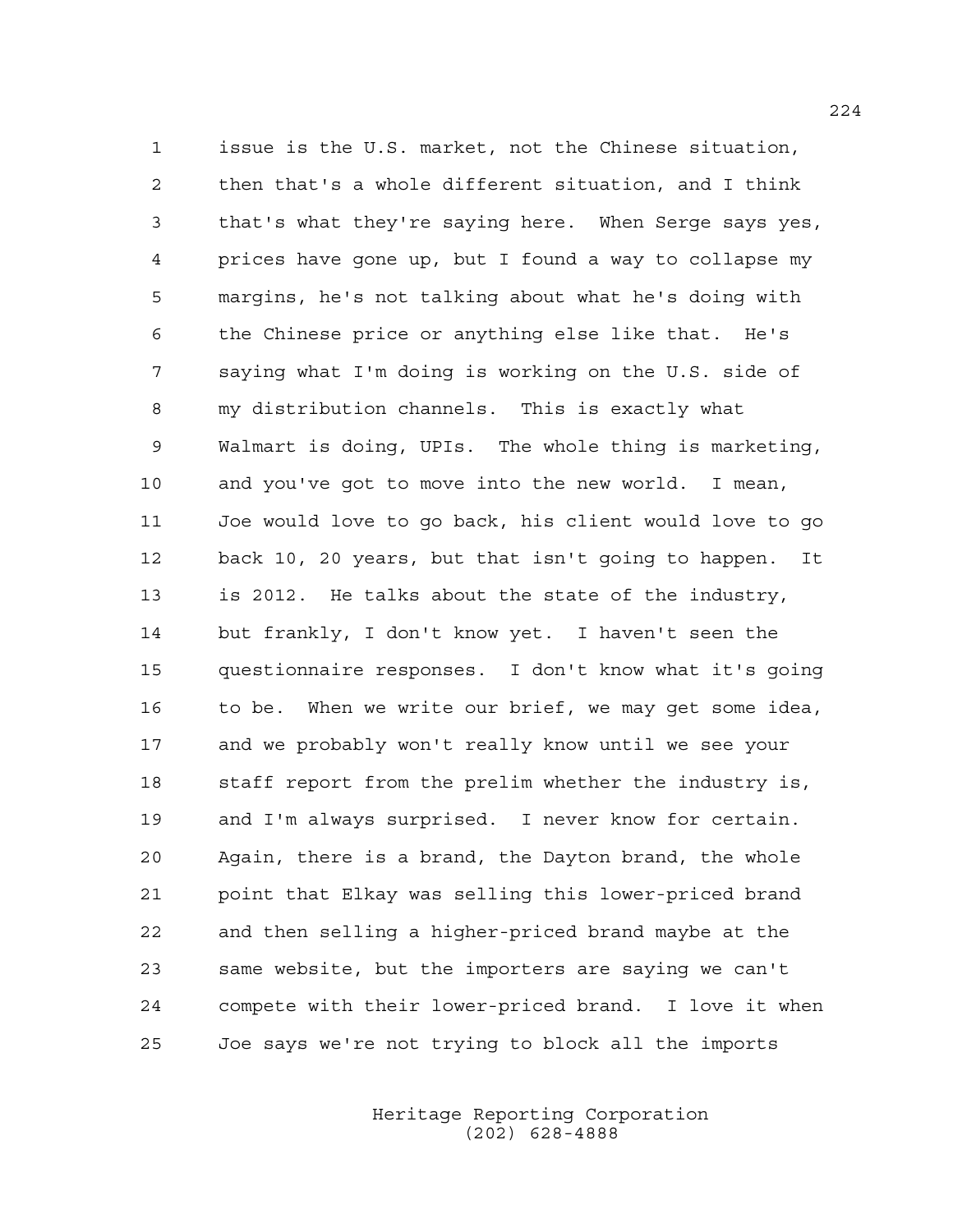1 here. Joe Dorn is a very good domestic trade lawyer . 2 His objective, especially if I could ever see his 3 dumping margins in his petition, I bet you they're 4 well over 100 percent. He wants to get rid of them 5 all. He's being paid to do that, and he's damn good 6 at it. Give him credit where credit is due, so we're 7 not talking about a level playing field here. We're 8 talking about wiping the imports out from China if you 9 can and seeing what he can do from there, and as I 10 said before, the other problem is importers have to 11 deal with reality, and the reality in the Unites 12 States, the emperor has not clothes here, is 13 retroactive liability. Because of retroactive 14 liability, five-percent dumping rates are not five-15 percent dumping rates. They're five-percent cash 16 deposits. The actual dumping duty is determined in a 17 review, and if it goes up, which it goes up a lot, the 18 U.S. importer is retroactively liable for the 19 difference, plus interest, and can owe easily 20 millions, so what's going to happen? They're going to 21 start looking for alternatives, and this was where 22 Bratsk does come into play because what the Court of 23 Appeals and the Federal Circuit is saying but for the 24 Chinese imports, would the U.S. industry be better 25 off? We're saying if the Chinese imports aren't here,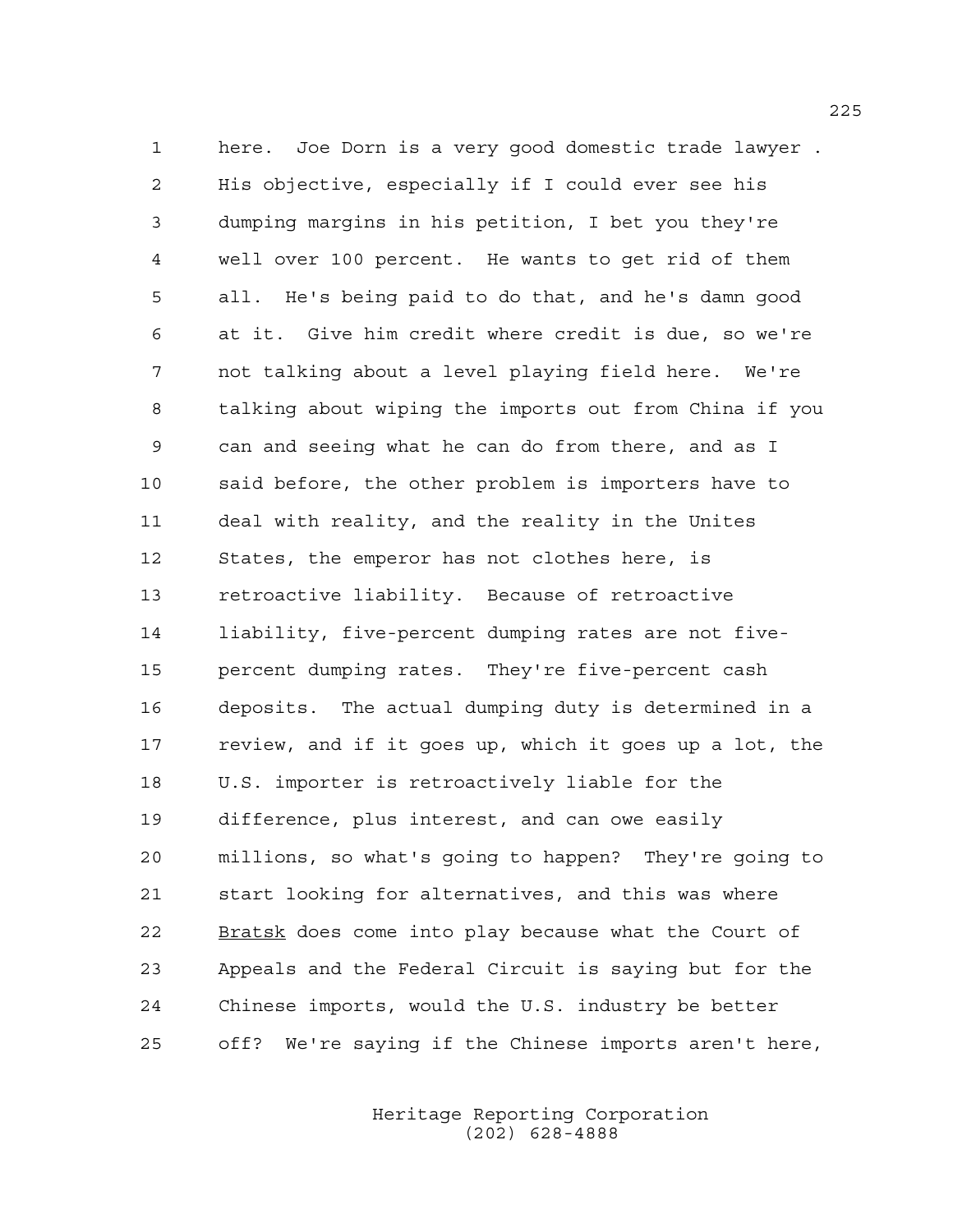1 other imports are going to replace the Chinese, and 2 the U.S. industry is going to be the same exact 3 situation that it was before, why its big problem 4 isn't the price of the Chinese. Its big problem is 5 its own distribution channels and its failure to 6 modernize and move ahead and come into the era of 7 2012.

8 MR. McCONKEY: Matthew McConkey from the 9 Mayer Brown law firm representing CMI. I think the 10 one thing that we've all learned today, which wasn't 11 readily available looking at the petition, this is a 12 much more complicated case than it would first appear, 13 and the conditions of the industry are more 14 complicated than it would first appear. It's a more 15 complicated process, and it's surprised me over the 16 last few days, and in fact, you sort of have two 17 different groups sitting up here. You have Bill and 18 his Serge coalition. Serge was a little bit 19 different, but CMI, for the most part, we have very 20 different products. Very different products, very 21 different types of customers, and so this is something 22 I don't think we're going to resolve in the next weeks 23 unfortunately. It's the way the process works, and we 24 understand that, but I think going forward, and 25 especially for the final, the Commission does have its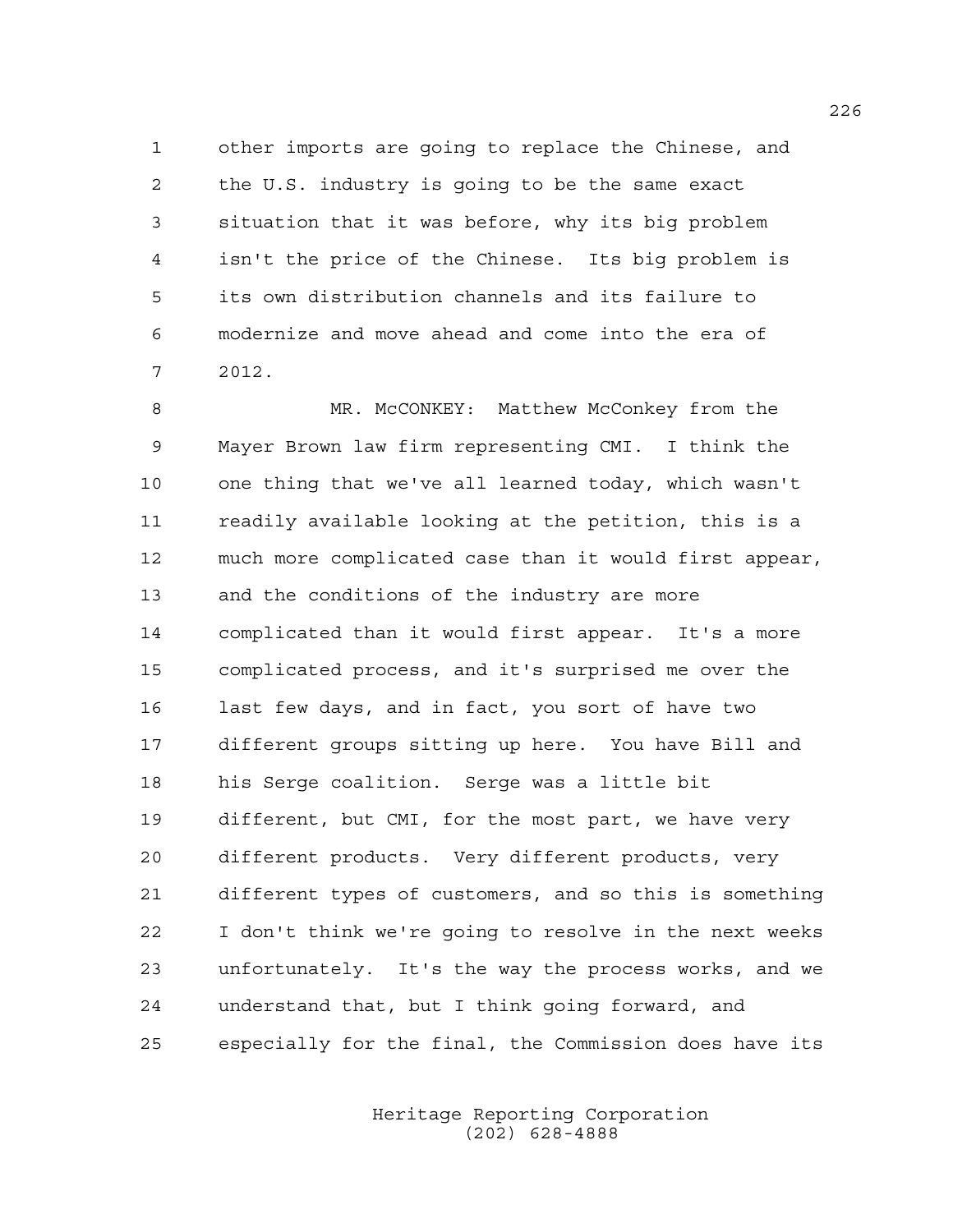1 work cut out for it, and I do urge you to really look 2 at this, and I do think it's not a side show these 3 issues of undermount and overmount. Petitioners came 4 in today, and I think they were caught off guard a 5 bit. I think they were completely expecting this was 6 going to be a day of drawn sinks versus fabricated 7 sinks, and I think they were a little bit shocked that 8 wasn't raised as an issue here. The issues are 9 undermount versus overmount or drop in versus 10 undermount, and even with those categories, I do think 11 that the series of the stainless steel is an issue, 12 and there is an impact, and as CMI had mentioned in 13 Mike's testimony that he can't compete to drop in 300 14 series built by Elkay. He can't compete with that. 15 He can't bring in product from China that meets that 16 same 300 series and compete with Elkay on that, so 17 certainly going forward, I think it's something for 18 the Commission. You really need to slice and dice 19 this product to get down to it to see exactly what's 20 happening, what is the U.S. market, what are imports, 21 and what is the interplay between those because right 22 now, we don't have that information. You don't have 23 it, the questionnaires aren't capturing it simply 24 because the nature of the process, but you will be 25 able to capture that going forward, and I urge you to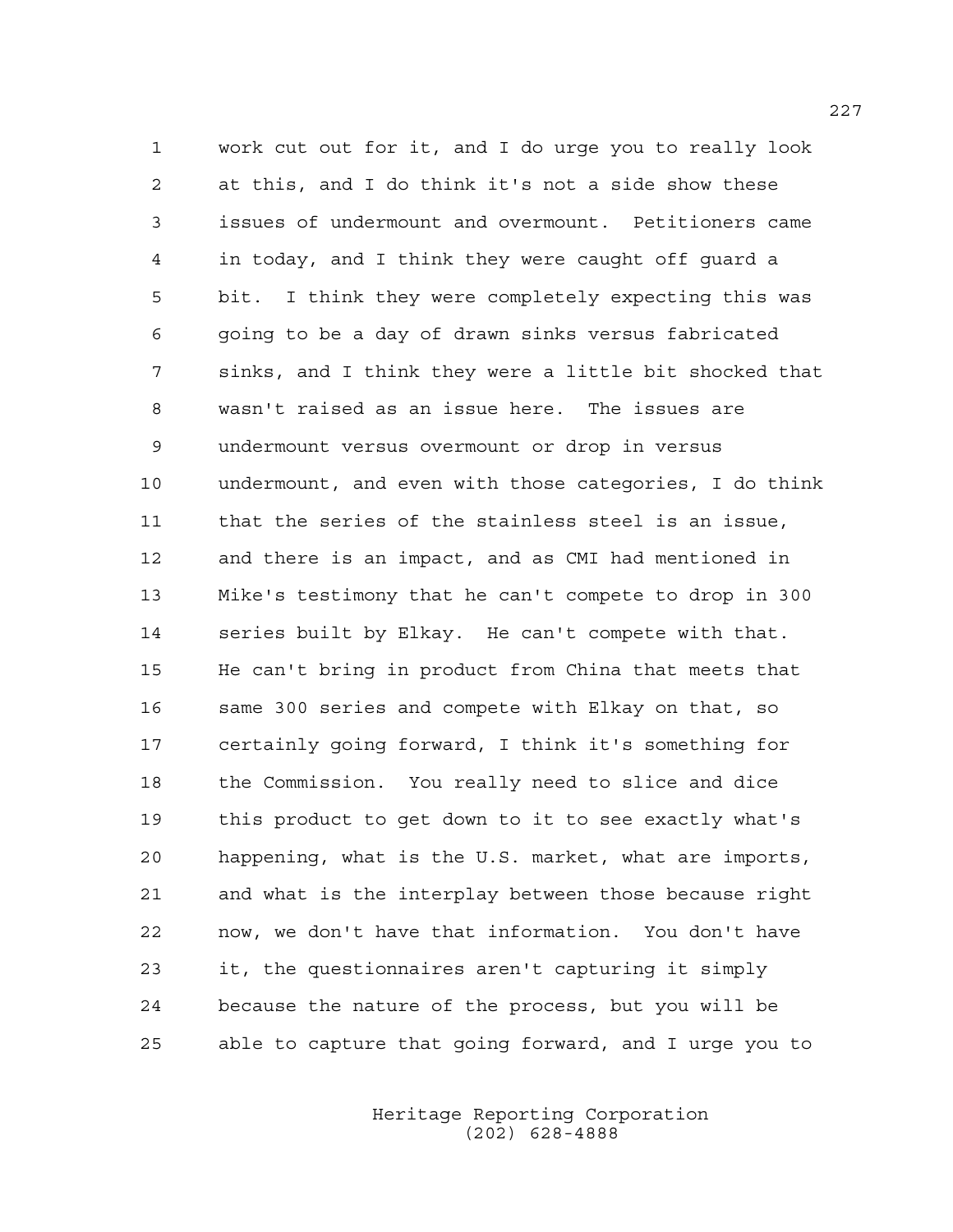1 do that. Thank you.

| 2  | MS. DEFILIPPO: Thank you very much, Mr.                |  |  |  |  |  |
|----|--------------------------------------------------------|--|--|--|--|--|
| 3  | Perry and Mr. McConkey. On behalf of the Commission    |  |  |  |  |  |
| 4  | and the staff, I would like to thank the witnesses who |  |  |  |  |  |
| 5  | came here today as well as counsel for helping us gain |  |  |  |  |  |
| 6  | a better understanding of the product and the          |  |  |  |  |  |
| 7  | conditions of competition in the drawn stainless steel |  |  |  |  |  |
| 8  | sinks' market. Before concluding, please let me        |  |  |  |  |  |
| 9  | mention a few dates to keep in mind.                   |  |  |  |  |  |
| 10 | The deadline for submission of corrections             |  |  |  |  |  |
| 11 | to the transcript and for submission of post-          |  |  |  |  |  |
| 12 | conference briefs is Tuesday, March 27. If briefs      |  |  |  |  |  |
| 13 | contain business proprietary information, a public     |  |  |  |  |  |
| 14 | version is due on Wednesday, March 28. The Commission  |  |  |  |  |  |
| 15 | has tentatively scheduled its vote on these            |  |  |  |  |  |
| 16 | investigations for Friday, April 13 and will report    |  |  |  |  |  |
| 17 | its determinations to the Secretary of the Department  |  |  |  |  |  |
| 18 | of Commerce on Monday, April 16. Commissioner's        |  |  |  |  |  |
| 19 | opinions will be transmitted to Commerce on Monday,    |  |  |  |  |  |
| 20 | April 23. Thank you again for coming. With that,       |  |  |  |  |  |
| 21 | this conference is adjourned.                          |  |  |  |  |  |
| 22 | (Whereupon, at 3:04 p.m., the hearing in the           |  |  |  |  |  |
| 23 | above-entitled matter was concluded.)                  |  |  |  |  |  |
| 24 | $\frac{1}{2}$                                          |  |  |  |  |  |
| 25 | $\frac{1}{2}$                                          |  |  |  |  |  |
|    |                                                        |  |  |  |  |  |